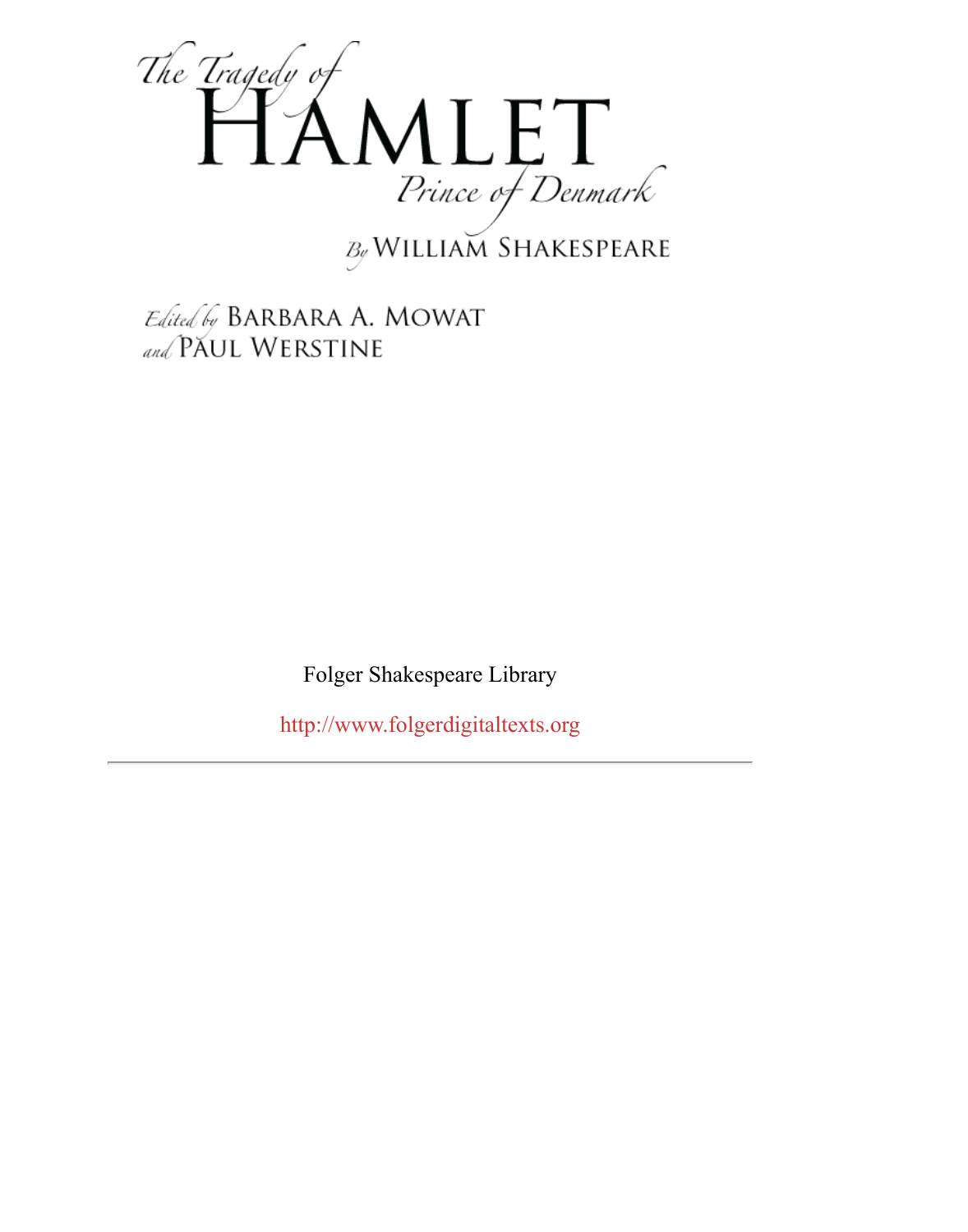| Front<br>Matter  | Library<br><b>Textual Introduction</b><br><b>Synopsis</b><br>Characters in the Play |
|------------------|-------------------------------------------------------------------------------------|
| ACT <sub>1</sub> | Scene 1<br>Scene 2<br>Scene 3<br>Scene 4<br>Scene 5                                 |
| ACT <sub>2</sub> | Scene 1<br>Scene 2                                                                  |
| ACT <sub>3</sub> | Scene 1<br>Scene 2<br>Scene 3<br>Scene 4                                            |
| ACT <sub>4</sub> | Scene 1<br>Scene 2<br>Scene 3<br>Scene 4<br>Scene 5<br>Scene 6<br>Scene 7           |
| ACT <sub>5</sub> | Scene 1<br>Scene 2                                                                  |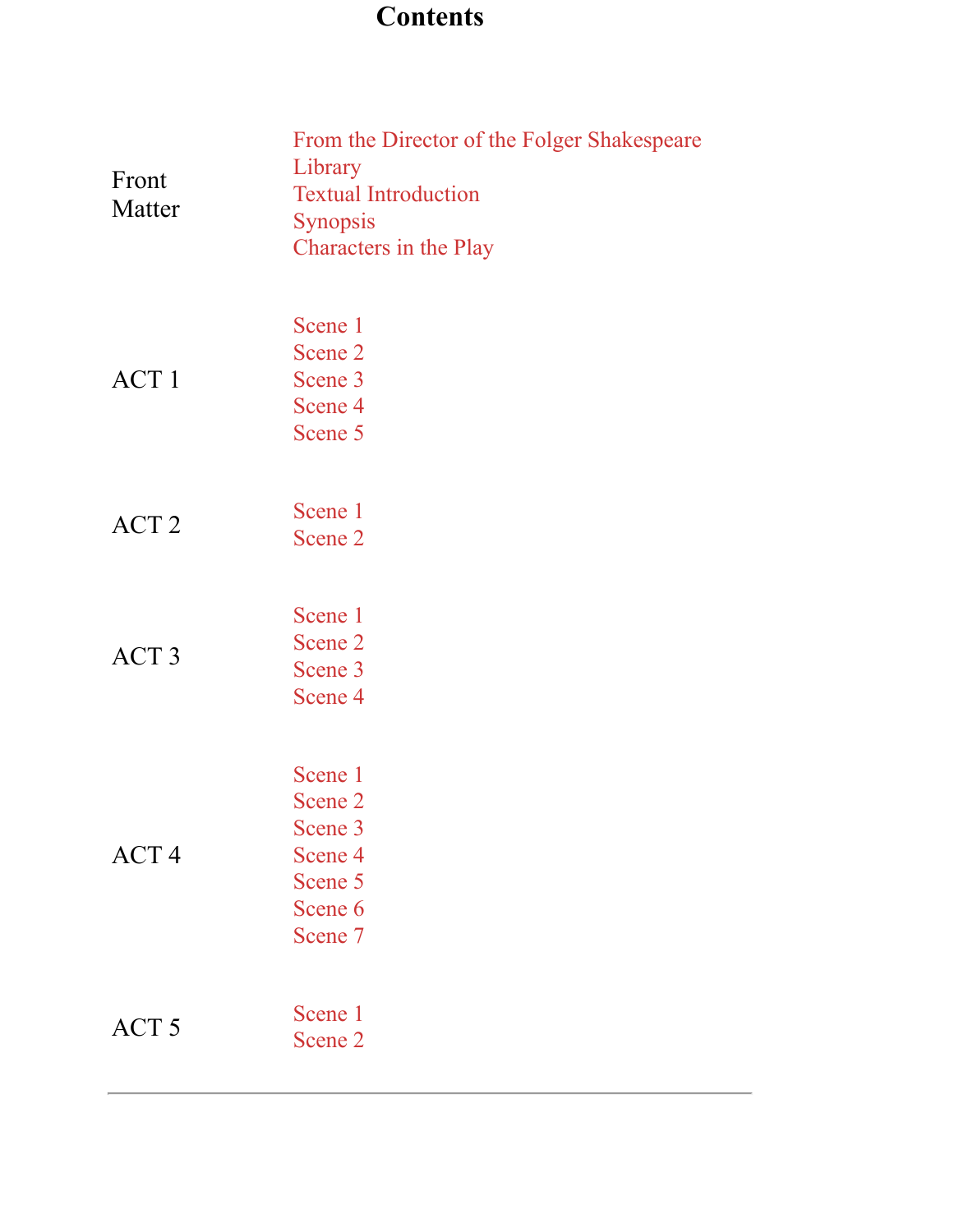### **From the Director of the Folger Shakespeare Library**

It is hard to imagine a world without Shakespeare. Since their composition four hundred years ago, Shakespeare's plays and poems have traveled the globe, inviting those who see and read his works to make them their own.

Readers of the New Folger Editions are part of this ongoing process of "taking up Shakespeare," finding our own thoughts and feelings in language that strikes us as old or unusual and, for that very reason, new. We still struggle to keep up with a writer who could think a mile a minute, whose words paint pictures that shift like clouds. These expertly edited texts are presented to the public as a resource for study, artistic adaptation, and enjoyment. By making the classic texts of the New Folger Editions available in electronic form as Folger Digital Texts, we place a trusted resource in the hands of anyone who wants them.

The New Folger Editions of Shakespeare's plays, which are the basis for the texts realized here in digital form, are special because of their origin. The Folger Shakespeare Library in Washington, DC, is the single greatest documentary source of Shakespeare's works. An unparalleled collection of early modern books, manuscripts, and artwork connected to Shakespeare, the Folger's holdings have been consulted extensively in the preparation of these texts. The Editions also reflect the expertise gained through the regular performance of Shakespeare's works in the Folger's Elizabethan Theater.

I want to express my deep thanks to editors Barbara Mowat and Paul Werstine for creating these indispensable editions of Shakespeare's works, which incorporate the best of textual scholarship with a richness of commentary that is both inspired and engaging. Readers who want to know more about Shakespeare and his plays can follow the paths these distinguished scholars have tread by visiting the Folger either in-person or online, where a range of physical and digital resources exists to supplement the material in these texts. I commend to you these words, and hope that they inspire.

> *Michael Witmore* Director, Folger Shakespeare Library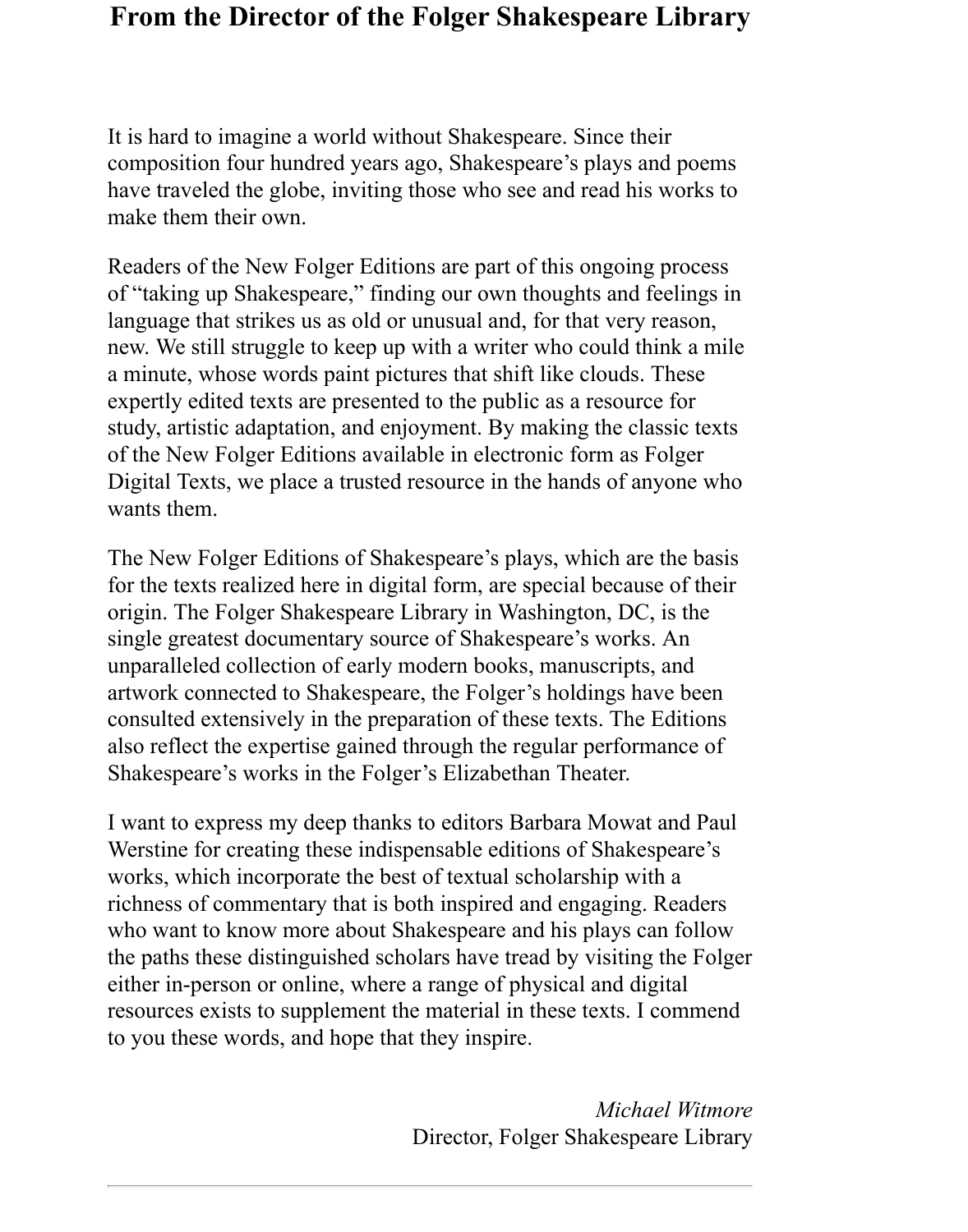## **Textual Introduction By Barbara Mowat and Paul Werstine**

Until now, with the release of the Folger Digital Texts, readers in search of a free online text of Shakespeare's plays had to be content primarily with using the Moby<sup>™</sup> Text, which reproduces a latenineteenth century version of the plays. What is the difference? Many ordinary readers assume that there is a single text for the plays: what Shakespeare wrote. But Shakespeare's plays were not published the way modern novels or plays are published today: as a single, authoritative text. In some cases, the plays have come down to us in multiple published versions, represented by various Quartos (Qq) and by the great collection put together by his colleagues in 1623, called the First Folio (F). There are, for example, three very different versions of *Hamlet*, two of *King Lear*, *Henry V*, *Romeo and Juliet*, and others. Editors choose which version to use as their base text, and then amend that text with words, lines or speech prefixes from the other versions that, in their judgment, make for a better or more accurate text.

Other editorial decisions involve choices about whether an unfamiliar word could be understood in light of other writings of the period or whether it should be changed; decisions about words that made it into Shakespeare's text by accident through four hundred years of printings and misprinting; and even decisions based on cultural preference and taste. When the Moby™ Text was created, for example, it was deemed "improper" and "indecent" for Miranda to chastise Caliban for having attempted to rape her. (See *The Tempest*, 1.2: "Abhorred slave,/Which any print of goodness wilt not take,/Being capable of all ill! I pitied thee…"). All Shakespeare editors at the time took the speech away from her and gave it to her father, Prospero.

The editors of the Moby™ Shakespeare produced their text long before scholars fully understood the proper grounds on which to make the thousands of decisions that Shakespeare editors face. The Folger Library Shakespeare Editions, on which the Folger Digital Texts depend, make this editorial process as nearly transparent as is possible, in contrast to older texts, like the Moby™, which hide editorial interventions. The reader of the Folger Shakespeare knows where the text has been altered because editorial interventions are signaled by square brackets (for example, from *Othello*: "[If she in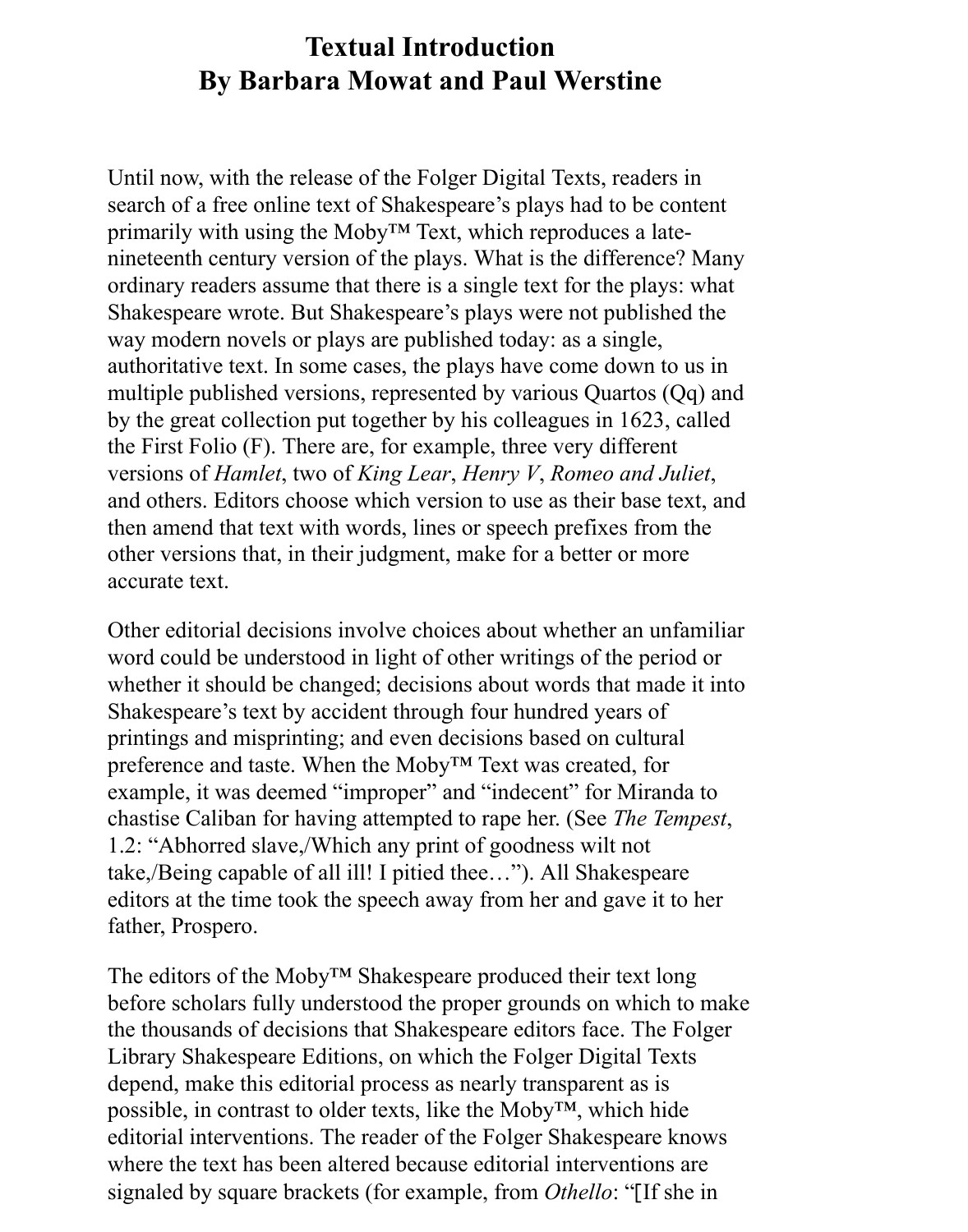chains of magic were not bound, ]"), half-square brackets (for example, from *Henry V*: "With *folood* and sword and fire to win your right,"), or angle brackets (for example, from *Hamlet*: "O farewell, honest (soldier.) Who hath relieved/you?"). At any point in the text, you can hover your cursor over a bracket for more information.

Because the Folger Digital Texts are edited in accord with twenty-first century knowledge about Shakespeare's texts, the Folger here provides them to readers, scholars, teachers, actors, directors, and students, free of charge, confident of their quality as texts of the plays and pleased to be able to make this contribution to the study and enjoyment of Shakespeare.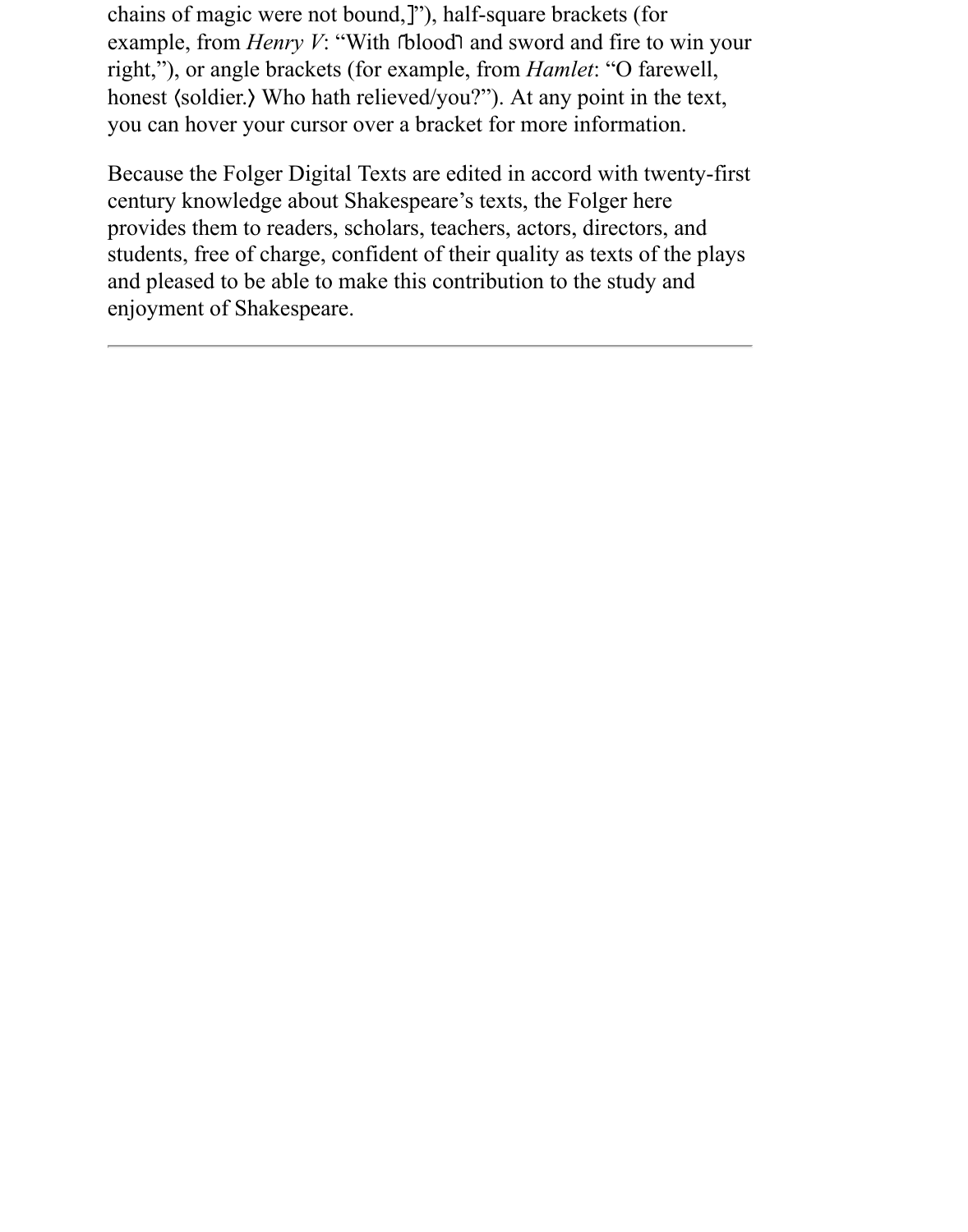## **Synopsis**

Events before the start of *Hamlet* set the stage for tragedy. When the king of Denmark, Prince Hamlet's father, suddenly dies, Hamlet's mother, Gertrude, marries his uncle Claudius, who becomes the new king.

A spirit who claims to be the ghost of Hamlet's father describes his murder at the hands of Claudius and demands that Hamlet avenge the killing. When the councilor Polonius learns from his daughter, Ophelia, that Hamlet has visited her in an apparently distracted state, Polonius attributes the prince's condition to lovesickness, and he sets a trap for Hamlet using Ophelia as bait.

To confirm Claudius's guilt, Hamlet arranges for a play that mimics the murder; Claudius's reaction is that of a guilty man. Hamlet, now free to act, mistakenly kills Polonius, thinking he is Claudius. Claudius sends Hamlet away as part of a deadly plot.

After Polonius's death, Ophelia goes mad and later drowns. Hamlet, who has returned safely to confront the king, agrees to a fencing match with Ophelia's brother, Laertes, who secretly poisons his own rapier. At the match, Claudius prepares poisoned wine for Hamlet, which Gertrude unknowingly drinks; as she dies, she accuses Claudius, whom Hamlet kills. Then first Laertes and then Hamlet die, both victims of Laertes' rapier.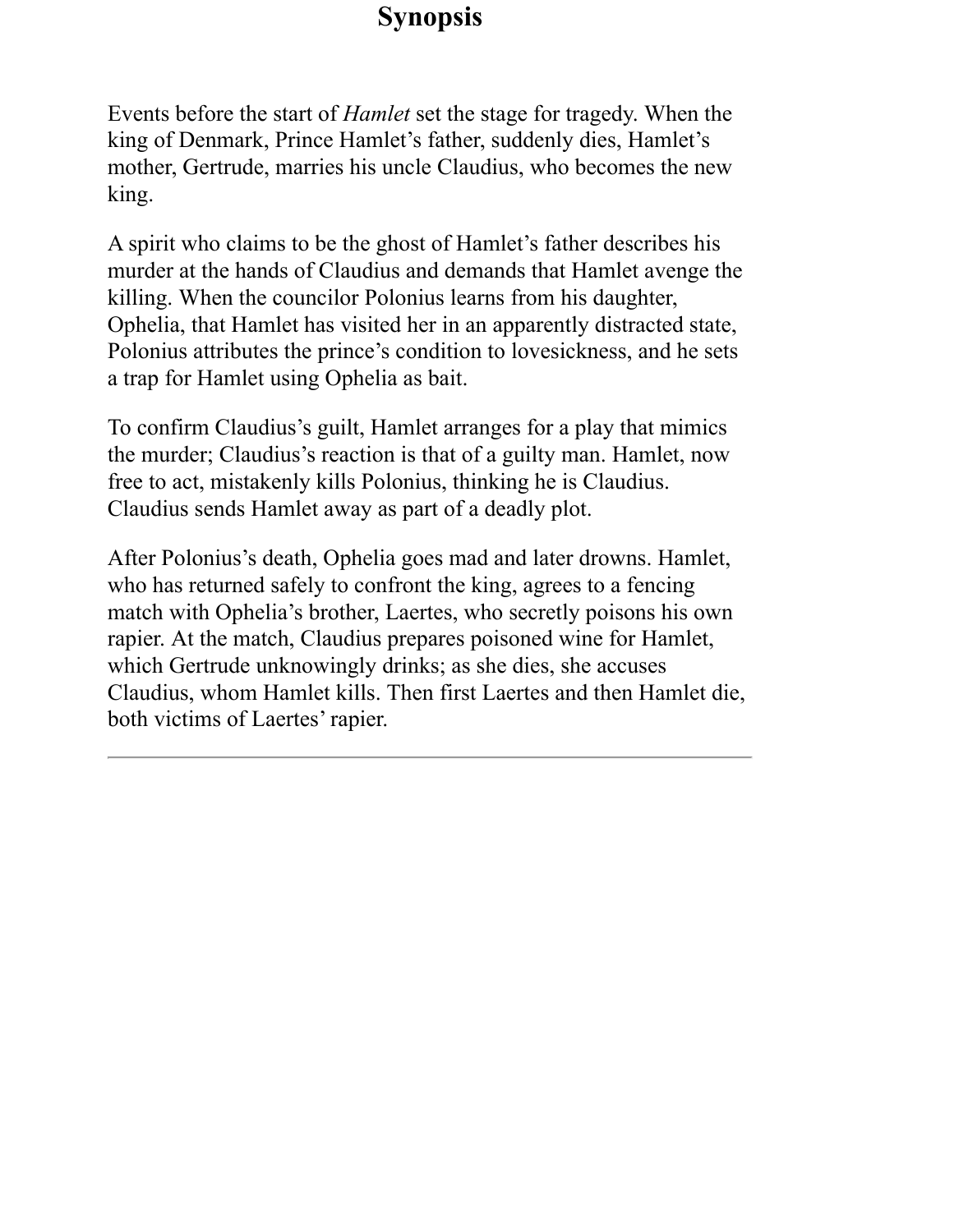### **Characters in the Play**

THE GHOST HAMLET, Prince of Denmark, son of the late King Hamlet and Queen Gertrude QUEEN GERTRUDE, widow of King Hamlet, now married to Claudius KING CLAUDIUS, brother to the late King Hamlet

OPHELIA LAERTES, her brother POLONIUS, father of Ophelia and Laertes, councillor to King Claudius REYNALDO, servant to Polonius

HORATIO, Hamlet's friend and confidant

| <b>VOLTEMAND</b><br><b>CORNELIUS</b><br><b>ROSENCRANTZ</b><br><b>GUILDENSTERN</b><br><b>OSRIC</b><br>Gentlemen | courtiers at the Danish court |
|----------------------------------------------------------------------------------------------------------------|-------------------------------|
| $A$ Lord                                                                                                       |                               |

*Danish soldiers* BARNARDO FRANCISCO MARCELLUS J

FORTINBRAS, Prince of Norway A Captain in Fortinbras's army

Ambassadors to Denmark from England

Players who take the roles of Prologue, Player King, Player Queen, and Lucianus in *The Murder of Gonzago*

Two Messengers Sailors Gravedigger Gravedigger's companion Doctor of Divinity

Attendants, Lords, Guards, Musicians, Laertes's Followers, Soldiers, **Officers**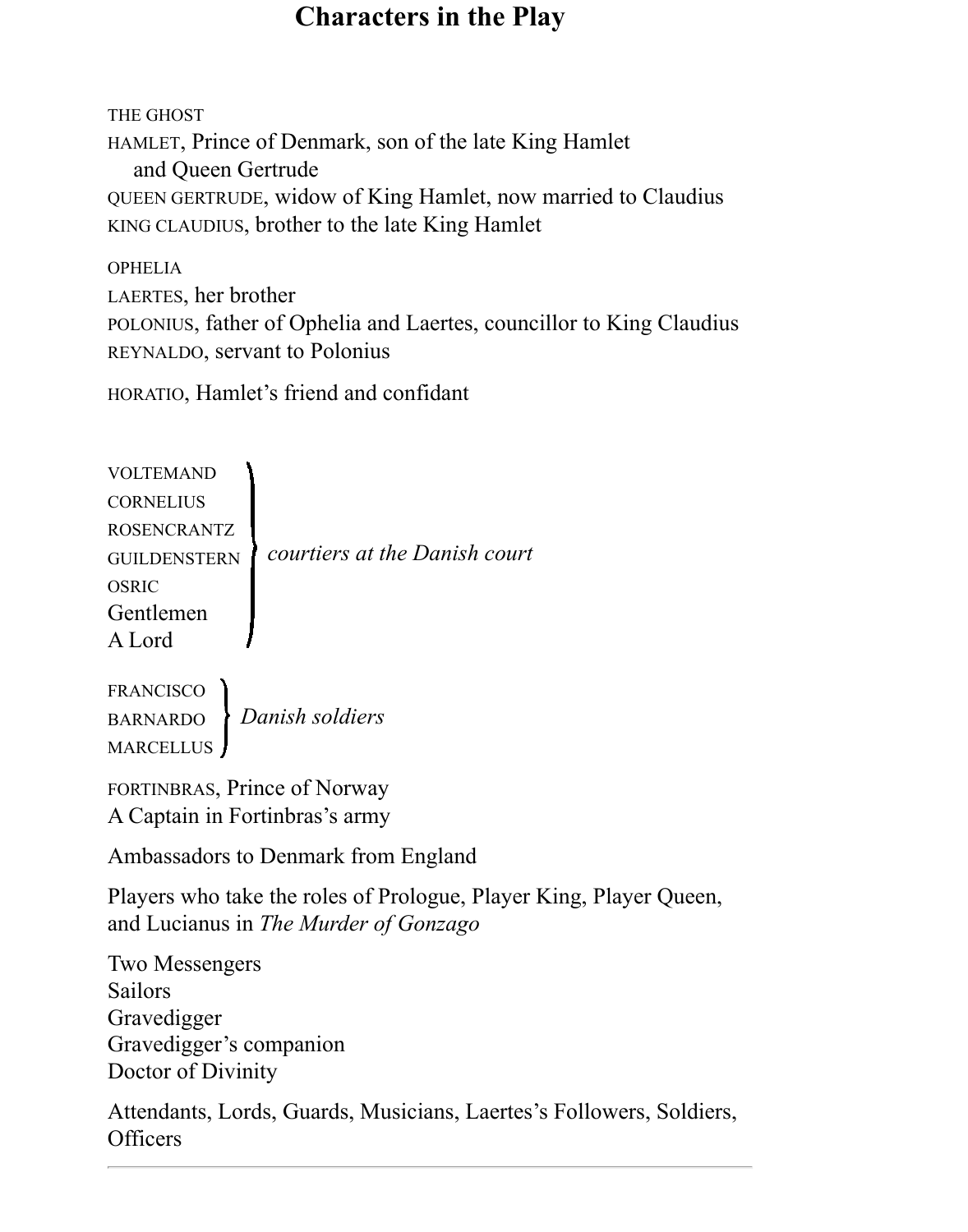# *ACT 1*

### *Enter Barnardo and Francisco, two sentinels.*  $\langle$ Scene 1 $\rangle$

| <b>FTLN 0001</b> | <b>BARNARDO</b>     | Who's there?                                        |    |
|------------------|---------------------|-----------------------------------------------------|----|
|                  | <b>FRANCISCO</b>    |                                                     |    |
| <b>FTLN 0002</b> |                     | Nay, answer me. Stand and unfold yourself.          |    |
| <b>FTLN 0003</b> | <b>BARNARDO</b>     | Long live the King!                                 |    |
| <b>FTLN 0004</b> | FRANCISCO Barnardo. |                                                     |    |
| <b>FTLN 0005</b> | BARNARDO He.        |                                                     | 5  |
|                  | <b>FRANCISCO</b>    |                                                     |    |
| <b>FTLN 0006</b> |                     | You come most carefully upon your hour.             |    |
|                  | <b>BARNARDO</b>     |                                                     |    |
| <b>FTLN 0007</b> |                     | This now struck twelve. Get thee to bed, Francisco. |    |
|                  | <b>FRANCISCO</b>    |                                                     |    |
| <b>FTLN 0008</b> |                     | For this relief much thanks. This bitter cold,      |    |
| <b>FTLN 0009</b> |                     | And I am sick at heart.                             |    |
| <b>FTLN 0010</b> |                     | BARNARDO Have you had quiet guard?                  | 10 |
| <b>FTLN 0011</b> |                     | FRANCISCO Not a mouse stirring.                     |    |
| <b>FTLN 0012</b> |                     | BARNARDO Well, good night.                          |    |
| <b>FTLN 0013</b> |                     | If you do meet Horatio and Marcellus,               |    |
| <b>FTLN 0014</b> |                     | The rivals of my watch, bid them make haste.        |    |
|                  |                     | <b>Enter Horatio and Marcellus.</b>                 |    |
|                  | <b>FRANCISCO</b>    |                                                     |    |

|                  | ------------ |                                              |    |
|------------------|--------------|----------------------------------------------|----|
| <b>FTLN 0015</b> |              | I think I hear them.—Stand ho! Who is there? | 15 |
| <b>FTLN 0016</b> |              | HORATIO Friends to this ground.              |    |

7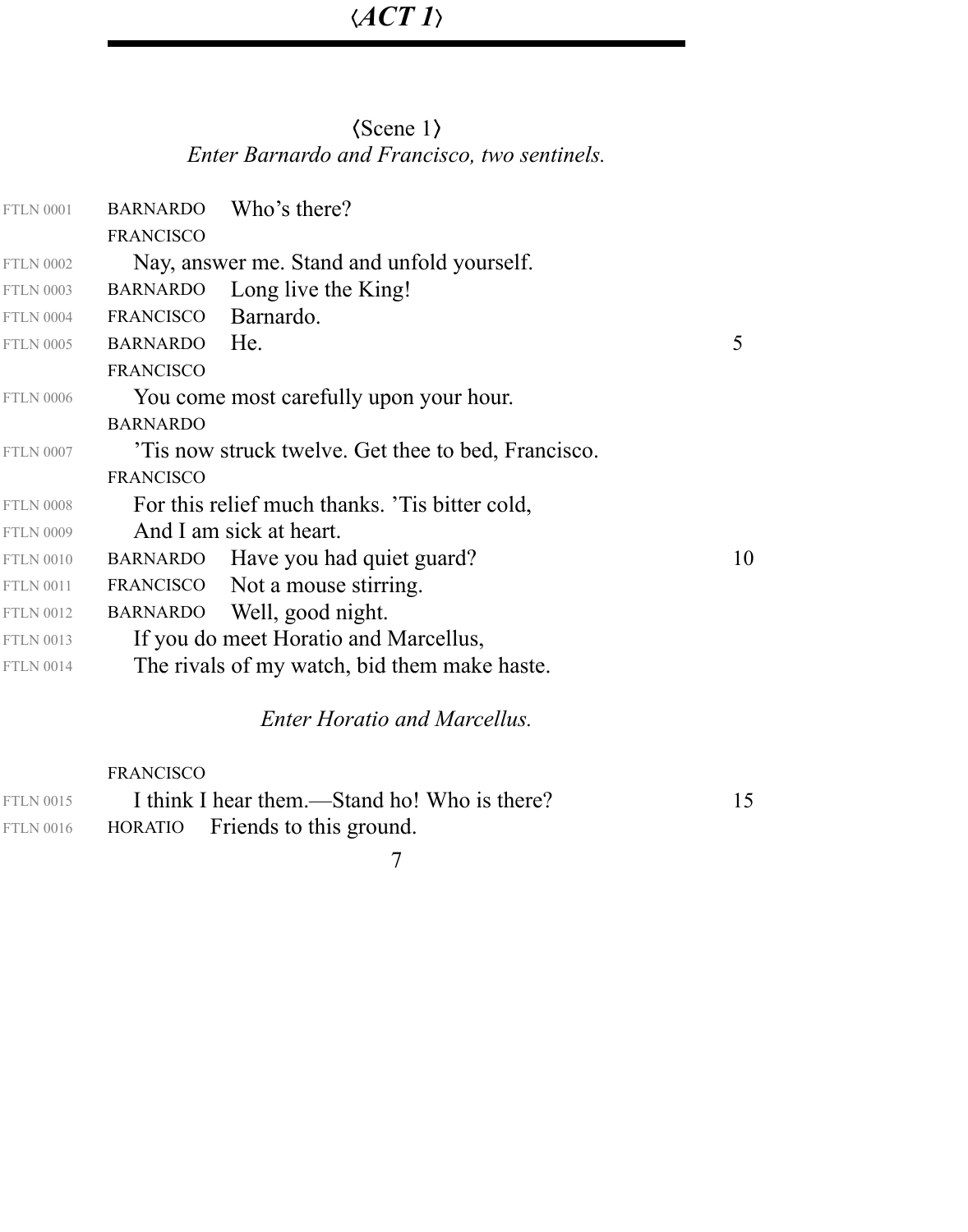| <b>FTLN 0017</b> | And liegemen to the Dane.<br><b>MARCELLUS</b>     |    |
|------------------|---------------------------------------------------|----|
| <b>FTLN 0018</b> | Give you good night.<br><b>FRANCISCO</b>          |    |
|                  | <b>MARCELLUS</b>                                  |    |
| <b>FTLN 0019</b> | O farewell, honest (soldier.) Who hath relieved   |    |
| <b>FTLN 0020</b> | you?                                              | 20 |
|                  | <b>FRANCISCO</b>                                  |    |
| <b>FTLN 0021</b> | Barnardo hath my place. Give you good night.      |    |
|                  | <i>Francisco exits.</i>                           |    |
| <b>FTLN 0022</b> | MARCELLUS Holla, Barnardo.                        |    |
| <b>FTLN 0023</b> | Say, what, is Horatio there?<br><b>BARNARDO</b>   |    |
| <b>FTLN 0024</b> | A piece of him.<br><b>HORATIO</b>                 |    |
|                  | <b>BARNARDO</b>                                   |    |
| <b>FTLN 0025</b> | Welcome, Horatio.—Welcome, good Marcellus.        | 25 |
|                  | <b>HORATIO</b>                                    |    |
| <b>FTLN 0026</b> | What, has this thing appeared again tonight?      |    |
| <b>FTLN 0027</b> | I have seen nothing.<br><b>BARNARDO</b>           |    |
|                  | <b>MARCELLUS</b>                                  |    |
| <b>FTLN 0028</b> | Horatio says 'tis but our fantasy                 |    |
| <b>FTLN 0029</b> | And will not let belief take hold of him          |    |
| <b>FTLN 0030</b> | Touching this dreaded sight twice seen of us.     | 30 |
| <b>FTLN 0031</b> | Therefore I have entreated him along              |    |
| <b>FTLN 0032</b> | With us to watch the minutes of this night,       |    |
| <b>FTLN 0033</b> | That, if again this apparition come,              |    |
| <b>FTLN 0034</b> | He may approve our eyes and speak to it.          |    |
|                  | <b>HORATIO</b>                                    |    |
| <b>FTLN 0035</b> | Tush, tush, 'twill not appear.                    | 35 |
| <b>FTLN 0036</b> | Sit down awhile,<br><b>BARNARDO</b>               |    |
| <b>FTLN 0037</b> | And let us once again assail your ears,           |    |
| <b>FTLN 0038</b> | That are so fortified against our story,          |    |
| <b>FTLN 0039</b> | What we have two nights seen.                     |    |
| <b>FTLN 0040</b> | <b>HORATIO</b><br>Well, sit we down,              | 40 |
| <b>FTLN 0041</b> | And let us hear Barnardo speak of this.           |    |
| <b>FTLN 0042</b> | Last night of all,<br><b>BARNARDO</b>             |    |
| <b>FTLN 0043</b> | When yond same star that's westward from the pole |    |
| <b>FTLN 0044</b> | Had made his course t' illume that part of heaven |    |
| <b>FTLN 0045</b> | Where now it burns, Marcellus and myself,         | 45 |
| <b>FTLN 0046</b> | The bell then beating one—                        |    |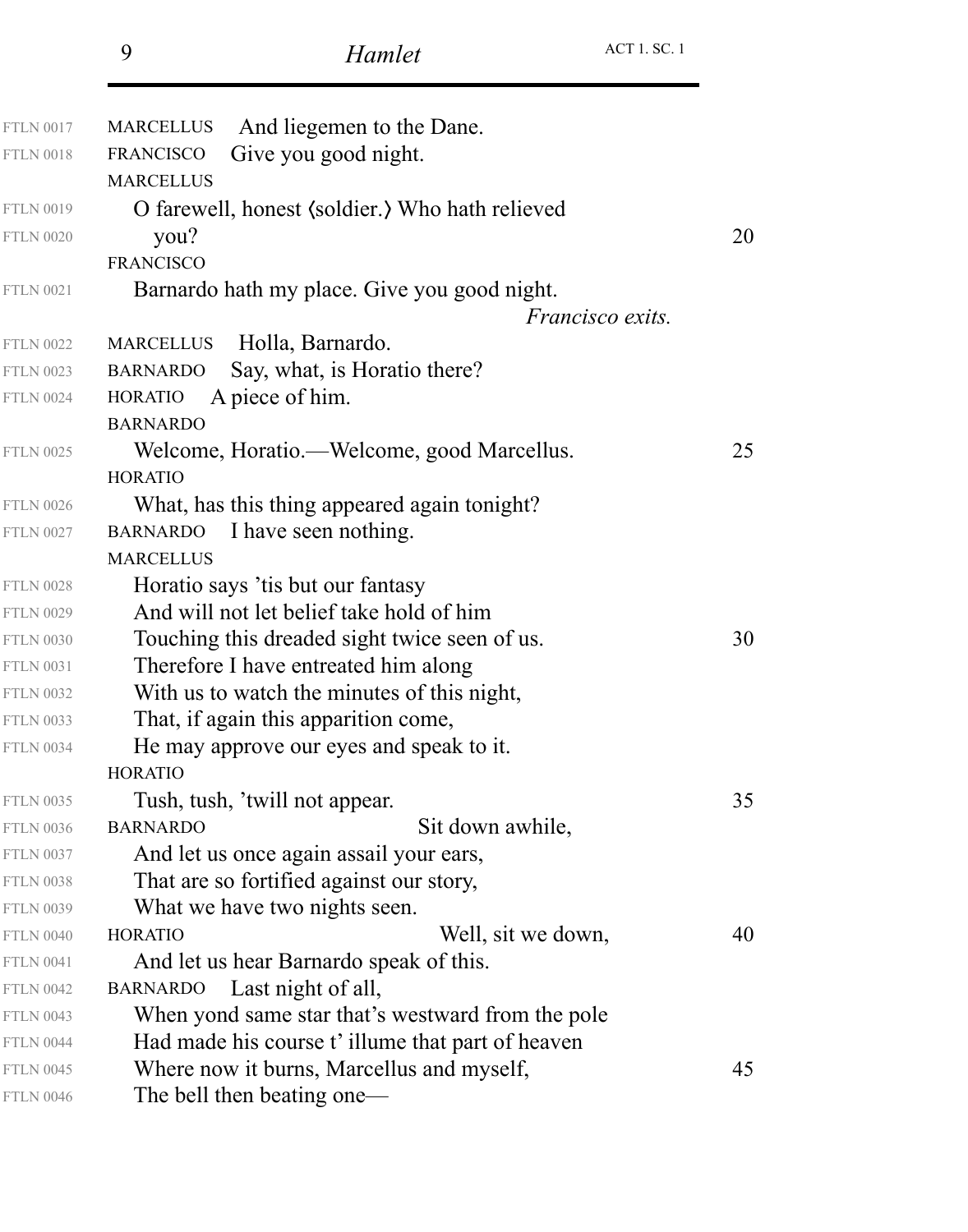## *Enter Ghost.*

|                  | <b>MARCELLUS</b>                                   |    |
|------------------|----------------------------------------------------|----|
| <b>FTLN 0047</b> | Peace, break thee off! Look where it comes again.  |    |
|                  | <b>BARNARDO</b>                                    |    |
| <b>FTLN 0048</b> | In the same figure like the King that's dead.      |    |
|                  | MARCELLUS, <i>to Horatio</i>                       |    |
| <b>FTLN 0049</b> | Thou art a scholar. Speak to it, Horatio.          |    |
|                  | <b>BARNARDO</b>                                    |    |
| <b>FTLN 0050</b> | Looks he not like the King? Mark it, Horatio.      | 50 |
|                  | <b>HORATIO</b>                                     |    |
| <b>FTLN 0051</b> | Most like. It (harrows) me with fear and wonder.   |    |
|                  | <b>BARNARDO</b>                                    |    |
| <b>FTLN 0052</b> | It would be spoke to.                              |    |
| <b>FTLN 0053</b> | Speak to it, Horatio.<br><b>MARCELLUS</b>          |    |
|                  | <b>HORATIO</b>                                     |    |
| <b>FTLN 0054</b> | What art thou that usurp'st this time of night,    |    |
| <b>FTLN 0055</b> | Together with that fair and warlike form           | 55 |
| <b>FTLN 0056</b> | In which the majesty of buried Denmark             |    |
| <b>FTLN 0057</b> | Did sometimes march? By heaven, I charge thee,     |    |
| <b>FTLN 0058</b> | speak.                                             |    |
|                  | <b>MARCELLUS</b>                                   |    |
| <b>FTLN 0059</b> | It is offended.                                    |    |
| <b>FTLN 0060</b> | See, it stalks away.<br><b>BARNARDO</b>            | 60 |
|                  | <b>HORATIO</b>                                     |    |
| <b>FTLN 0061</b> | Stay! speak! speak! I charge thee, speak!          |    |
|                  | <i>Ghost exits.</i>                                |    |
| <b>FTLN 0062</b> | This gone and will not answer.<br><b>MARCELLUS</b> |    |
|                  | <b>BARNARDO</b>                                    |    |
| <b>FTLN 0063</b> | How now, Horatio, you tremble and look pale.       |    |
| <b>FTLN 0064</b> | Is not this something more than fantasy?           |    |
| <b>FTLN 0065</b> | What think you on 't?                              | 65 |
|                  | <b>HORATIO</b>                                     |    |
| <b>FTLN 0066</b> | Before my God, I might not this believe            |    |
| <b>FTLN 0067</b> | Without the sensible and true avouch               |    |
| <b>FTLN 0068</b> | Of mine own eyes.                                  |    |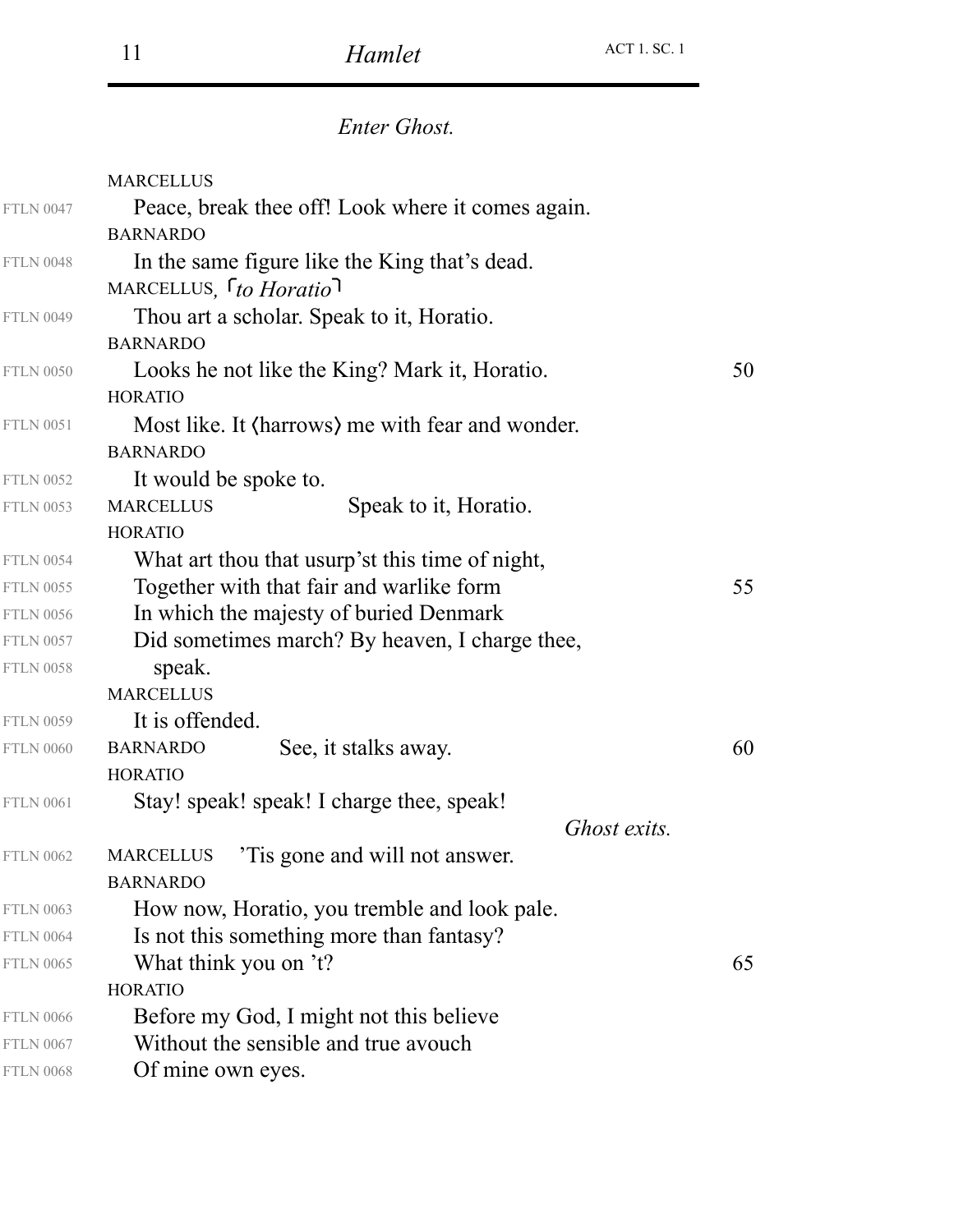| <b>FTLN 0069</b> | Is it not like the King?<br><b>MARCELLUS</b>                       |     |
|------------------|--------------------------------------------------------------------|-----|
| <b>FTLN 0070</b> | As thou art to thyself.<br><b>HORATIO</b>                          | 70  |
| <b>FTLN 0071</b> | Such was the very armor he had on                                  |     |
| <b>FTLN 0072</b> | When he the ambitious Norway combated.                             |     |
| <b>FTLN 0073</b> | So frowned he once when, in an angry parle,                        |     |
| <b>FTLN 0074</b> | He smote the sledded <sup>r</sup> Polacks <sup>1</sup> on the ice. |     |
| <b>FTLN 0075</b> | Tis strange.                                                       | 75  |
|                  | <b>MARCELLUS</b>                                                   |     |
| <b>FTLN 0076</b> | Thus twice before, and jump at this dead hour,                     |     |
| <b>FTLN 0077</b> | With martial stalk hath he gone by our watch.                      |     |
|                  | <b>HORATIO</b>                                                     |     |
| <b>FTLN 0078</b> | In what particular thought to work I know not,                     |     |
| <b>FTLN 0079</b> | But in the gross and scope of mine opinion                         |     |
| <b>FTLN 0080</b> | This bodes some strange eruption to our state.                     | 80  |
|                  | <b>MARCELLUS</b>                                                   |     |
| <b>FTLN 0081</b> | Good now, sit down, and tell me, he that knows,                    |     |
| <b>FTLN 0082</b> | Why this same strict and most observant watch                      |     |
| <b>FTLN 0083</b> | So nightly toils the subject of the land,                          |     |
| <b>FTLN 0084</b> | And (why) such daily (cast) of brazen cannon                       |     |
| <b>FTLN 0085</b> | And foreign mart for implements of war,                            | 85  |
| <b>FTLN 0086</b> | Why such impress of shipwrights, whose sore task                   |     |
| <b>FTLN 0087</b> | Does not divide the Sunday from the week.                          |     |
| <b>FTLN 0088</b> | What might be toward that this sweaty haste                        |     |
| <b>FTLN 0089</b> | Doth make the night joint laborer with the day?                    |     |
| <b>FTLN 0090</b> | Who is 't that can inform me?                                      | 90  |
| <b>FTLN 0091</b> | That can I.<br><b>HORATIO</b>                                      |     |
| <b>FTLN 0092</b> | At least the whisper goes so: our last king,                       |     |
| <b>FTLN 0093</b> | Whose image even but now appeared to us,                           |     |
| <b>FTLN 0094</b> | Was, as you know, by Fortinbras of Norway,                         |     |
| <b>FTLN 0095</b> | Thereto pricked on by a most emulate pride,                        | 95  |
| <b>FTLN 0096</b> | Dared to the combat; in which our valiant Hamlet                   |     |
| <b>FTLN 0097</b> | (For so this side of our known world esteemed him)                 |     |
| <b>FTLN 0098</b> | Did slay this Fortinbras, who by a sealed compact,                 |     |
| <b>FTLN 0099</b> | Well ratified by law and heraldry,                                 |     |
| <b>FTLN 0100</b> | Did forfeit, with his life, all (those) his lands                  | 100 |
| <b>FTLN 0101</b> | Which he stood seized of, to the conqueror.                        |     |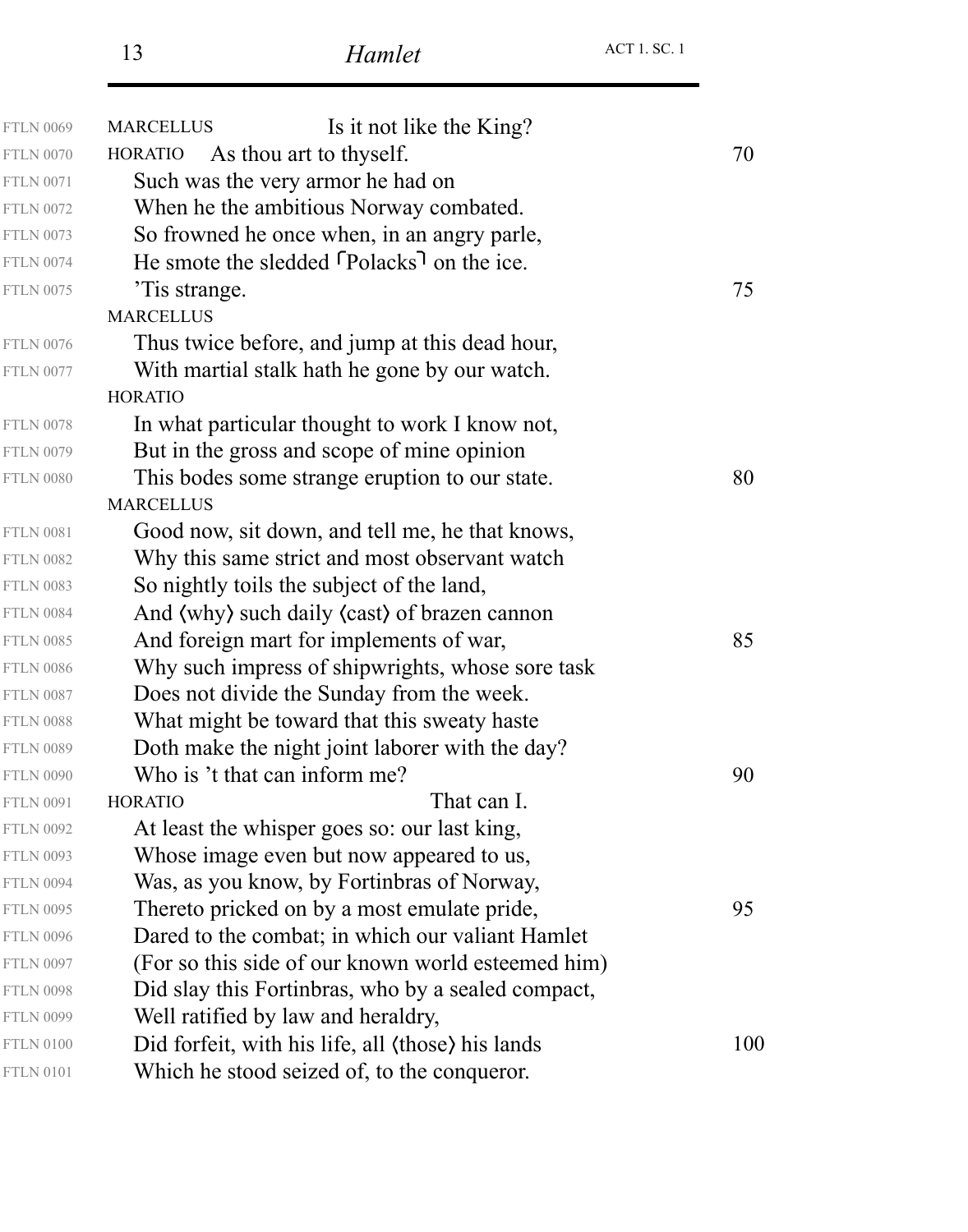| <b>FTLN 0102</b> | Against the which a moiety competent                                   |     |
|------------------|------------------------------------------------------------------------|-----|
| <b>FTLN 0103</b> | Was gaged by our king, which had (returned)                            |     |
| <b>FTLN 0104</b> | To the inheritance of Fortinbras                                       |     |
| <b>FTLN 0105</b> | Had he been vanquisher, as, by the same comart                         | 105 |
| <b>FTLN 0106</b> | And carriage of the article [designed,]                                |     |
| <b>FTLN 0107</b> | His fell to Hamlet. Now, sir, young Fortinbras,                        |     |
| <b>FTLN 0108</b> | Of unimproved mettle hot and full,                                     |     |
| <b>FTLN 0109</b> | Hath in the skirts of Norway here and there                            |     |
| <b>FTLN 0110</b> | Sharked up a list of lawless resolutes                                 | 110 |
| <b>FTLN 0111</b> | For food and diet to some enterprise                                   |     |
| <b>FTLN 0112</b> | That hath a stomach in 't; which is no other                           |     |
| <b>FTLN 0113</b> | (As it doth well appear unto our state)                                |     |
| <b>FTLN 0114</b> | But to recover of us, by strong hand                                   |     |
| <b>FTLN 0115</b> | And terms compulsatory, those foresaid lands                           | 115 |
| <b>FTLN 0116</b> | So by his father lost. And this, I take it,                            |     |
| <b>FTLN 0117</b> | Is the main motive of our preparations,                                |     |
| <b>FTLN 0118</b> | The source of this our watch, and the chief head                       |     |
| <b>FTLN 0119</b> | Of this posthaste and rummage in the land.                             |     |
|                  | <b>[BARNARDO</b>                                                       |     |
| <b>FTLN 0120</b> | I think it be no other but e'en so.                                    | 120 |
| <b>FTLN 0121</b> | Well may it sort that this portentous figure                           |     |
| <b>FTLN 0122</b> | Comes armèd through our watch so like the king                         |     |
| <b>FTLN 0123</b> | That was and is the question of these wars.                            |     |
|                  | <b>HORATIO</b>                                                         |     |
| <b>FTLN 0124</b> | A mote it is to trouble the mind's eye.                                |     |
| <b>FTLN 0125</b> | In the most high and palmy state of Rome,                              | 125 |
| <b>FTLN 0126</b> | A little ere the mightiest Julius fell,                                |     |
| <b>FTLN 0127</b> | The graves stood tenantless, and the sheeted dead                      |     |
| <b>FTLN 0128</b> | Did squeak and gibber in the Roman streets;                            |     |
| <b>FTLN 0129</b> | As stars with trains of fire and dews of blood,                        |     |
| <b>FTLN 0130</b> | Disasters in the sun; and the moist star,                              | 130 |
| <b>FTLN 0131</b> | Upon whose influence Neptune's empire stands,                          |     |
| <b>FTLN 0132</b> | Was sick almost to doomsday with eclipse.                              |     |
| <b>FTLN 0133</b> | And even the like precurse of <sup>r</sup> feared <sup>1</sup> events, |     |
| <b>FTLN 0134</b> | As harbingers preceding still the fates                                |     |
| <b>FTLN 0135</b> | And prologue to the omen coming on,                                    | 135 |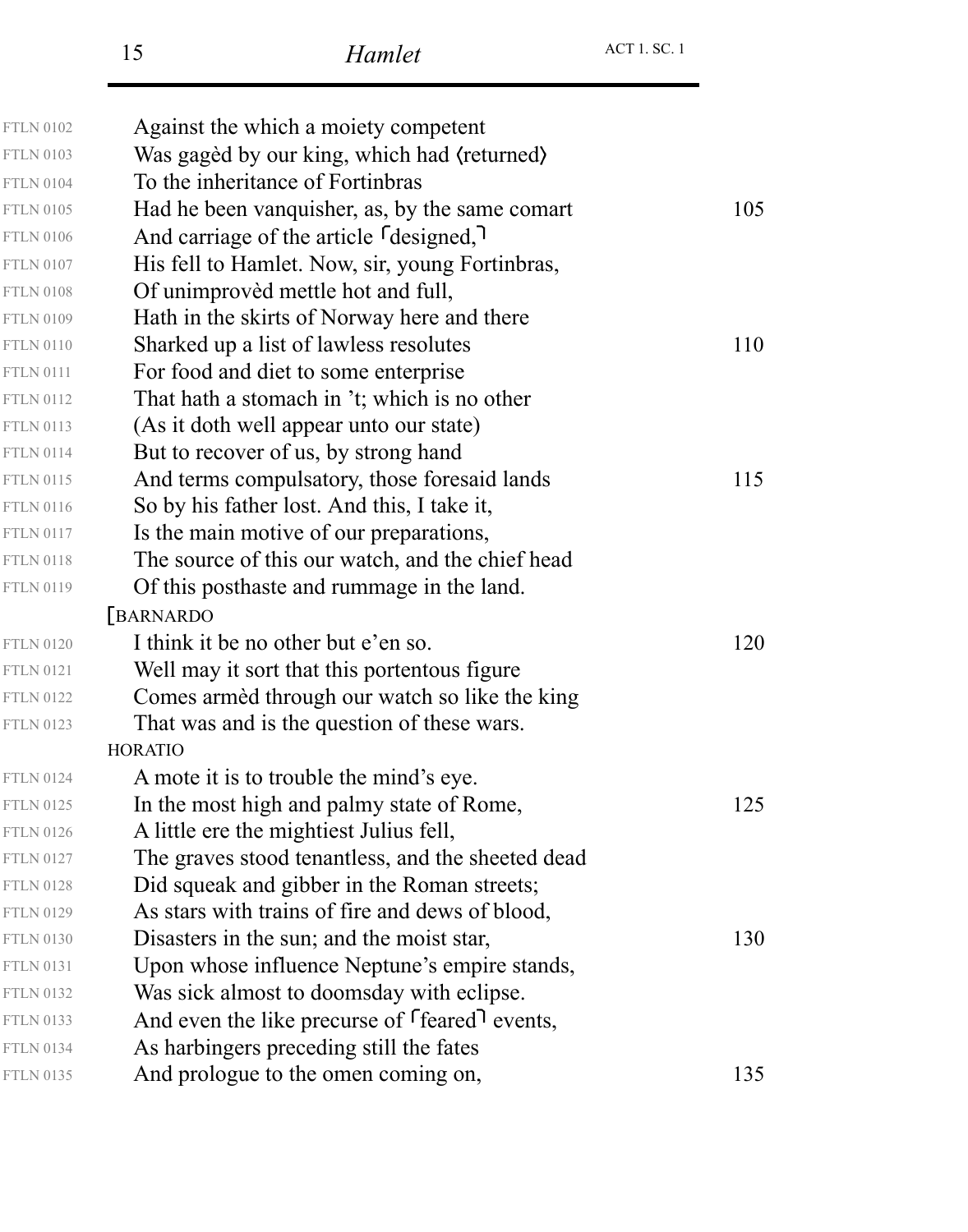|                  | <b>ACT 1. SC. 1</b><br>17<br>Hamlet                                       |     |
|------------------|---------------------------------------------------------------------------|-----|
| <b>FTLN 0136</b> | Have heaven and Earth together demonstrated                               |     |
| <b>FTLN 0137</b> | Unto our climatures and countrymen.]                                      |     |
|                  | <b>Enter Ghost.</b>                                                       |     |
| <b>FTLN 0138</b> | But soft, behold! Lo, where it comes again!                               |     |
| <b>FTLN 0139</b> | I'll cross it though it blast me.—Stay, illusion!<br>It spreads his arms. |     |
| <b>FTLN 0140</b> | If thou hast any sound or use of voice,                                   | 140 |
| <b>FTLN 0141</b> | Speak to me.                                                              |     |
| <b>FTLN 0142</b> | If there be any good thing to be done                                     |     |
| <b>FTLN 0143</b> | That may to thee do ease and grace to me,                                 |     |
| <b>FTLN 0144</b> | Speak to me.                                                              |     |
| <b>FTLN 0145</b> | If thou art privy to thy country's fate,                                  | 145 |
| <b>FTLN 0146</b> | Which happily foreknowing may avoid,                                      |     |
| <b>FTLN 0147</b> | O, speak!                                                                 |     |
| <b>FTLN 0148</b> | Or if thou hast uphoarded in thy life                                     |     |
| <b>FTLN 0149</b> | Extorted treasure in the womb of earth,                                   |     |
| <b>FTLN 0150</b> | For which, they say, (you) spirits oft walk in death,                     | 150 |
| <b>FTLN 0151</b> | Speak of it.<br>The cock crows.                                           |     |
| <b>FTLN 0152</b> | Stay and speak!—Stop it, Marcellus.                                       |     |
|                  | <b>MARCELLUS</b>                                                          |     |
| <b>FTLN 0153</b> | Shall I strike it with my partisan?                                       |     |
| <b>FTLN 0154</b> | HORATIO Do, if it will not stand.                                         |     |
| <b>FTLN 0155</b> | Tis here.<br><b>BARNARDO</b>                                              | 155 |
| <b>FTLN 0156</b> | HORATIO 'Tis here.                                                        |     |
|                  | $\langle Ghost \; exists. \rangle$                                        |     |
| <b>FTLN 0157</b> | MARCELLUS<br>Tis gone.                                                    |     |
| <b>FTLN 0158</b> | We do it wrong, being so majestical,                                      |     |
| <b>FTLN 0159</b> | To offer it the show of violence,                                         |     |
| <b>FTLN 0160</b> | For it is as the air, invulnerable,                                       | 160 |
| <b>FTLN 0161</b> | And our vain blows malicious mockery.                                     |     |
|                  | <b>BARNARDO</b>                                                           |     |
| <b>FTLN 0162</b> | It was about to speak when the cock crew.                                 |     |
|                  | <b>HORATIO</b>                                                            |     |
| <b>FTLN 0163</b> | And then it started like a guilty thing                                   |     |
| <b>FTLN 0164</b> | Upon a fearful summons. I have heard                                      |     |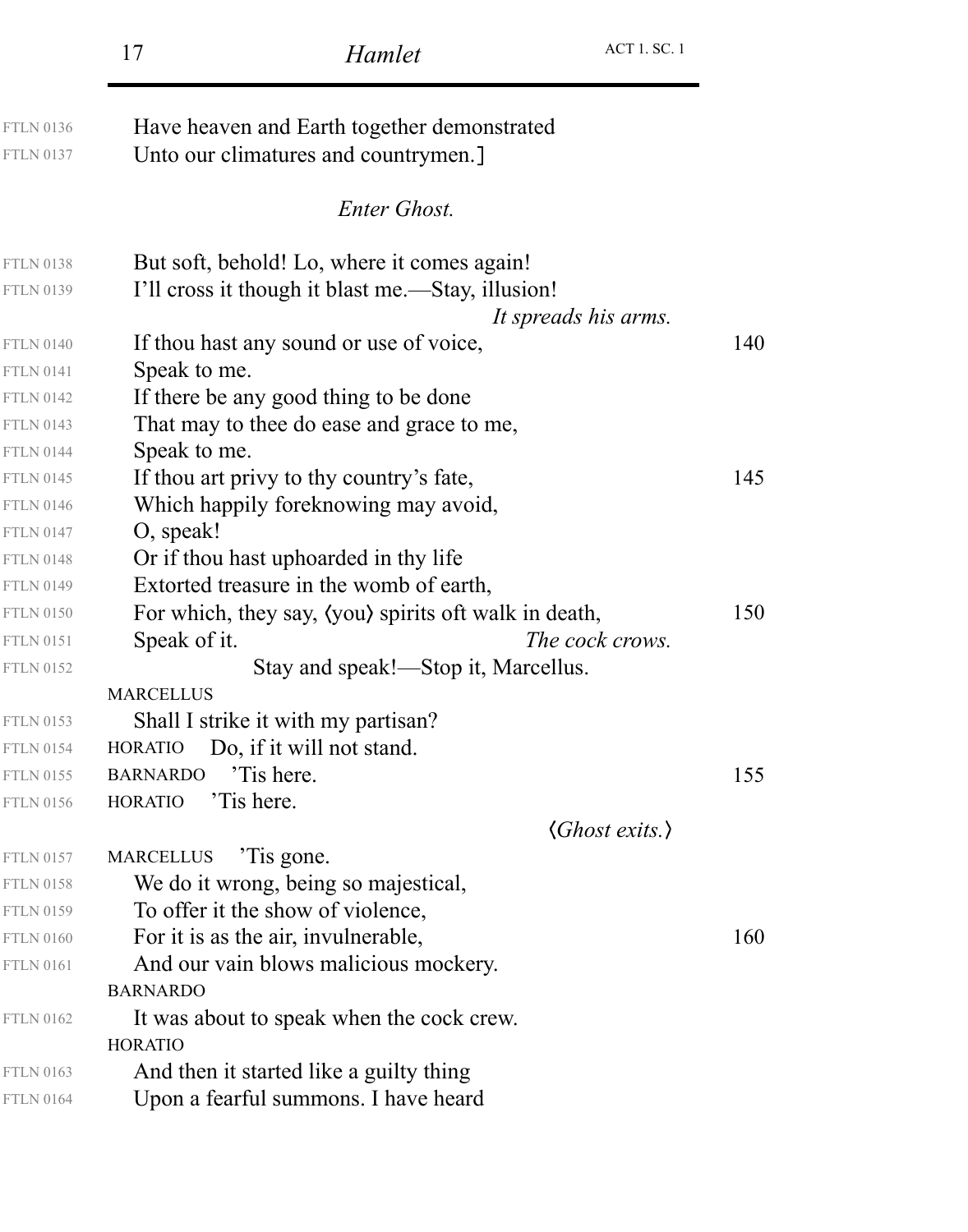|                  | 19               | Hamlet                                            | <b>ACT 1. SC. 1</b> |
|------------------|------------------|---------------------------------------------------|---------------------|
| <b>FTLN 0165</b> |                  | The cock, that is the trumpet to the morn,        |                     |
| <b>FTLN 0166</b> |                  | Doth with his lofty and shrill-sounding throat    |                     |
| <b>FTLN 0167</b> |                  | Awake the god of day, and at his warning,         |                     |
| <b>FTLN 0168</b> |                  | Whether in sea or fire, in earth or air,          |                     |
| <b>FTLN 0169</b> |                  | Th' extravagant and erring spirit hies            |                     |
| <b>FTLN 0170</b> |                  | To his confine, and of the truth herein           |                     |
| <b>FTLN 0171</b> |                  | This present object made probation.               |                     |
|                  | <b>MARCELLUS</b> |                                                   |                     |
| <b>FTLN 0172</b> |                  | It faded on the crowing of the cock.              |                     |
| <b>FTLN 0173</b> |                  | Some say that ever 'gainst that season comes      |                     |
| <b>FTLN 0174</b> |                  | Wherein our Savior's birth is celebrated,         |                     |
| <b>FTLN 0175</b> |                  | This bird of dawning singeth all night long;      |                     |
| <b>FTLN 0176</b> |                  | And then, they say, no spirit dare stir abroad,   |                     |
| <b>FTLN 0177</b> |                  | The nights are wholesome; then no planets strike, |                     |
| <b>FTLN 0178</b> |                  | No fairy takes, nor witch hath power to charm,    |                     |
| <b>FTLN 0179</b> |                  | So hallowed and so gracious is that time.         |                     |
|                  | <b>HORATIO</b>   |                                                   |                     |
| <b>FTLN 0180</b> |                  | So have I heard and do in part believe it.        |                     |
| <b>FTLN 0181</b> |                  | But look, the morn in russet mantle clad          |                     |
| <b>FTLN 0182</b> |                  | Walks o'er the dew of yon high eastward hill.     |                     |
| <b>FTLN 0183</b> |                  | Break we our watch up, and by my advice           |                     |
| <b>FTLN 0184</b> |                  | Let us impart what we have seen tonight           |                     |
| <b>FTLN 0185</b> |                  | Unto young Hamlet; for, upon my life,             |                     |
| <b>FTLN 0186</b> |                  | This spirit, dumb to us, will speak to him.       |                     |
| <b>FTLN 0187</b> |                  | Do you consent we shall acquaint him with it      |                     |
| <b>FTLN 0188</b> |                  | As needful in our loves, fitting our duty?        |                     |
|                  | <b>MARCELLUS</b> |                                                   |                     |
| <b>FTLN 0189</b> |                  | Let's do 't, I pray, and I this morning know      |                     |
| <b>FTLN 0190</b> |                  | Where we shall find him most convenient.          |                     |
|                  |                  |                                                   | They exit.          |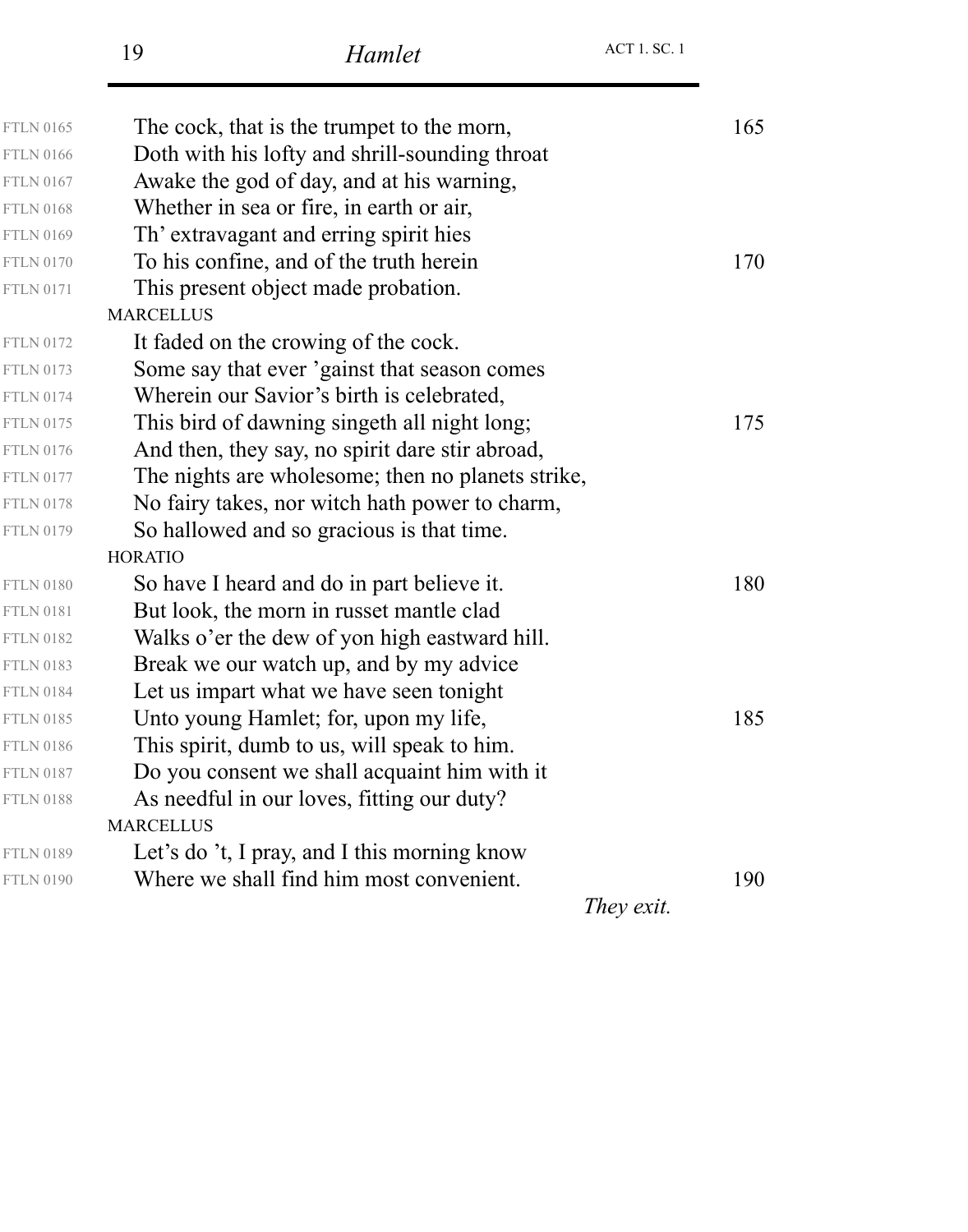$\langle$ Scene 2 $\rangle$ 

*Flourish. Enter Claudius, King of Denmark, Gertrude the Queen, the Council, as Polonius, and his son Laertes, Hamlet, with others, Famong them Voltemand and Cornelius.*

#### KING

| <b>FTLN 0191</b> | Though yet of Hamlet our dear brother's death      |    |
|------------------|----------------------------------------------------|----|
| <b>FTLN 0192</b> | The memory be green, and that it us befitted       |    |
| <b>FTLN 0193</b> | To bear our hearts in grief, and our whole kingdom |    |
| <b>FTLN 0194</b> | To be contracted in one brow of woe,               |    |
| <b>FTLN 0195</b> | Yet so far hath discretion fought with nature      | 5  |
| <b>FTLN 0196</b> | That we with wisest sorrow think on him            |    |
| <b>FTLN 0197</b> | Together with remembrance of ourselves.            |    |
| <b>FTLN 0198</b> | Therefore our sometime sister, now our queen,      |    |
| <b>FTLN 0199</b> | Th' imperial jointress to this warlike state,      |    |
| <b>FTLN 0200</b> | Have we (as 'twere with a defeated joy,            | 10 |
| <b>FTLN 0201</b> | With an auspicious and a dropping eye,             |    |
| <b>FTLN 0202</b> | With mirth in funeral and with dirge in marriage,  |    |
| <b>FTLN 0203</b> | In equal scale weighing delight and dole)          |    |
| <b>FTLN 0204</b> | Taken to wife. Nor have we herein barred           |    |
| <b>FTLN 0205</b> | Your better wisdoms, which have freely gone        | 15 |
| <b>FTLN 0206</b> | With this affair along. For all, our thanks.       |    |
| <b>FTLN 0207</b> | Now follows that you know. Young Fortinbras,       |    |
| <b>FTLN 0208</b> | Holding a weak supposal of our worth               |    |
| <b>FTLN 0209</b> | Or thinking by our late dear brother's death       |    |
| <b>FTLN 0210</b> | Our state to be disjoint and out of frame,         | 20 |
| <b>FTLN 0211</b> | Colleagued with this dream of his advantage,       |    |
| <b>FTLN 0212</b> | He hath not failed to pester us with message       |    |
| <b>FTLN 0213</b> | Importing the surrender of those lands             |    |
| <b>FTLN 0214</b> | Lost by his father, with all bonds of law,         |    |
| <b>FTLN 0215</b> | To our most valiant brother—so much for him.       | 25 |
| <b>FTLN 0216</b> | Now for ourself and for this time of meeting.      |    |
| <b>FTLN 0217</b> | Thus much the business is: we have here writ       |    |
| <b>FTLN 0218</b> | To Norway, uncle of young Fortinbras,              |    |
| <b>FTLN 0219</b> | Who, impotent and bedrid, scarcely hears           |    |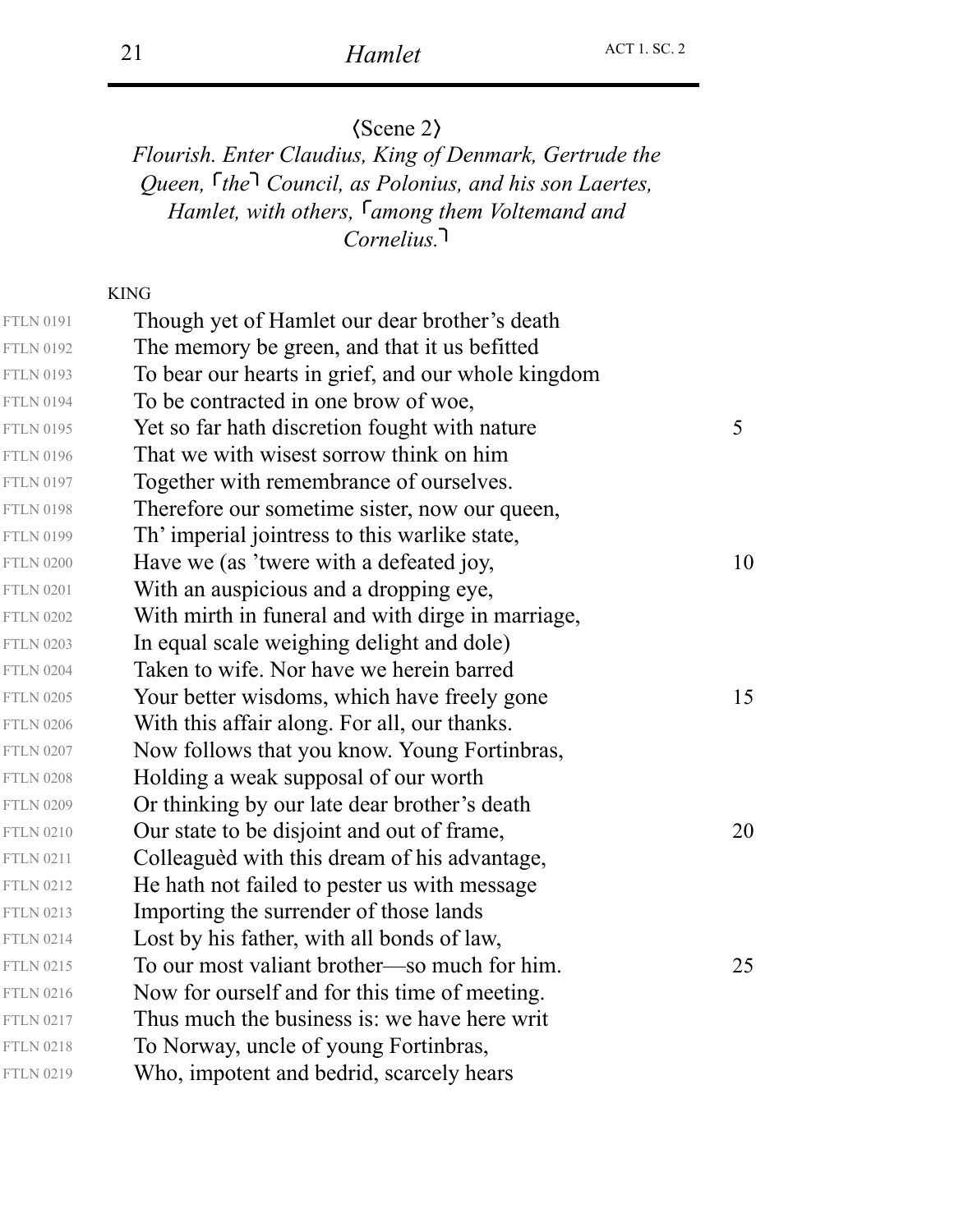|                  | 23                  | Hamlet                                            | <b>ACT 1. SC. 2</b>           |
|------------------|---------------------|---------------------------------------------------|-------------------------------|
| <b>FTLN 0220</b> |                     | Of this his nephew's purpose, to suppress         |                               |
| <b>FTLN 0221</b> |                     | His further gait herein, in that the levies,      |                               |
| <b>FTLN 0222</b> |                     | The lists, and full proportions are all made      |                               |
| <b>FTLN 0223</b> |                     | Out of his subject; and we here dispatch          |                               |
| <b>FTLN 0224</b> |                     | You, good Cornelius, and you, Voltemand,          |                               |
| <b>FTLN 0225</b> |                     | For bearers of this greeting to old Norway,       |                               |
| <b>FTLN 0226</b> |                     | Giving to you no further personal power           |                               |
| <b>FTLN 0227</b> |                     | To business with the King more than the scope     |                               |
| <b>FTLN 0228</b> |                     | Of these dilated articles allow.                  |                               |
|                  |                     |                                                   | $\lceil$ Giving them a paper. |
| <b>FTLN 0229</b> |                     | Farewell, and let your haste commend your duty.   |                               |
|                  | CORNELIUS/VOLTEMAND |                                                   |                               |
| <b>FTLN 0230</b> |                     | In that and all things will we show our duty.     |                               |
|                  | <b>KING</b>         |                                                   |                               |
| <b>FTLN 0231</b> |                     | We doubt it nothing. Heartily farewell.           |                               |
|                  |                     | (Voltemand and Cornelius exit.)                   |                               |
| <b>FTLN 0232</b> |                     | And now, Laertes, what's the news with you?       |                               |
| <b>FTLN 0233</b> |                     | You told us of some suit. What is 't, Laertes?    |                               |
| <b>FTLN 0234</b> |                     | You cannot speak of reason to the Dane            |                               |
| <b>FTLN 0235</b> |                     | And lose your voice. What wouldst thou beg,       |                               |
| <b>FTLN 0236</b> | Laertes,            |                                                   |                               |
| <b>FTLN 0237</b> |                     | That shall not be my offer, not thy asking?       |                               |
| <b>FTLN 0238</b> |                     | The head is not more native to the heart,         |                               |
| <b>FTLN 0239</b> |                     | The hand more instrumental to the mouth,          |                               |
| <b>FTLN 0240</b> |                     | Than is the throne of Denmark to thy father.      |                               |
| <b>FTLN 0241</b> |                     | What wouldst thou have, Laertes?                  |                               |
| <b>FTLN 0242</b> | <b>LAERTES</b>      | My dread lord,                                    |                               |
| <b>FTLN 0243</b> |                     | Your leave and favor to return to France,         |                               |
| <b>FTLN 0244</b> |                     | From whence though willingly I came to Denmark    |                               |
| <b>FTLN 0245</b> |                     | To show my duty in your coronation,               |                               |
| <b>FTLN 0246</b> |                     | Yet now I must confess, that duty done,           |                               |
| <b>FTLN 0247</b> |                     | My thoughts and wishes bend again toward France   |                               |
| <b>FTLN 0248</b> |                     | And bow them to your gracious leave and pardon.   |                               |
|                  | <b>KING</b>         |                                                   |                               |
| <b>FTLN 0249</b> |                     | Have you your father's leave? What says Polonius? |                               |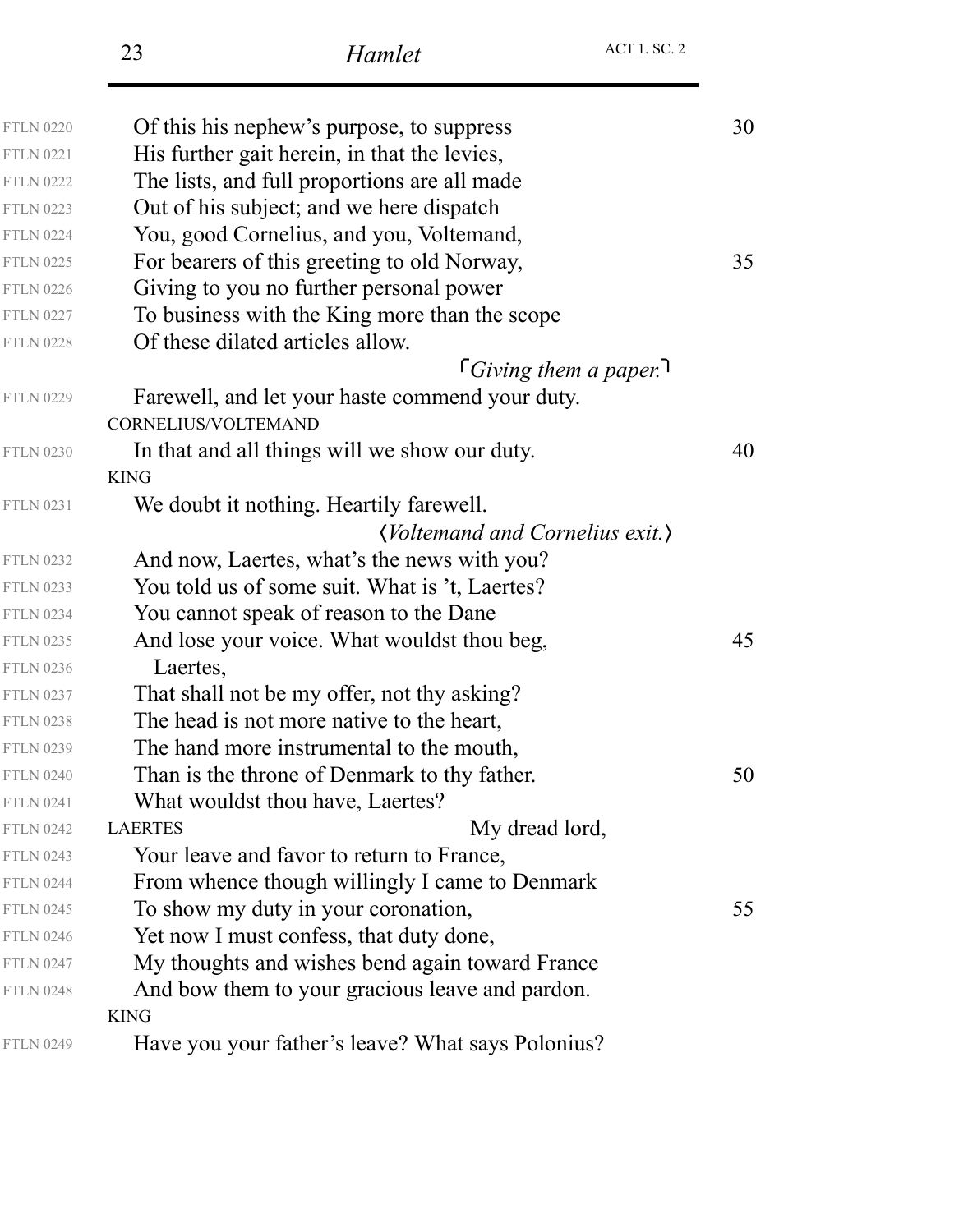|                  | <b>POLONIUS</b>                                                            |    |
|------------------|----------------------------------------------------------------------------|----|
| <b>FTLN 0250</b> | Hath, my lord, [wrung from me my slow leave                                | 60 |
| <b>FTLN 0251</b> | By laborsome petition, and at last                                         |    |
| <b>FTLN 0252</b> | Upon his will I sealed my hard consent.]                                   |    |
| <b>FTLN 0253</b> | I do be seech you give him leave to go.                                    |    |
|                  | <b>KING</b>                                                                |    |
| <b>FTLN 0254</b> | Take thy fair hour, Laertes. Time be thine,                                |    |
| <b>FTLN 0255</b> | And thy best graces spend it at thy will.—                                 | 65 |
| <b>FTLN 0256</b> | But now, my cousin Hamlet and my son—                                      |    |
|                  | HAMLET, $\lceil \text{aside} \rceil$                                       |    |
| <b>FTLN 0257</b> | A little more than kin and less than kind.                                 |    |
|                  | <b>KING</b>                                                                |    |
| <b>FTLN 0258</b> | How is it that the clouds still hang on you?                               |    |
|                  | <b>HAMLET</b>                                                              |    |
| <b>FTLN 0259</b> | Not so, my lord; I am too much in the sun.                                 |    |
|                  | <b>QUEEN</b>                                                               |    |
| <b>FTLN 0260</b> | Good Hamlet, cast thy nighted color off,                                   | 70 |
| <b>FTLN 0261</b> | And let thine eye look like a friend on Denmark.                           |    |
| <b>FTLN 0262</b> | Do not forever with thy vailed lids                                        |    |
| <b>FTLN 0263</b> | Seek for thy noble father in the dust.                                     |    |
| <b>FTLN 0264</b> | Thou know'st 'tis common; all that lives must die,                         |    |
| <b>FTLN 0265</b> | Passing through nature to eternity.                                        | 75 |
|                  | <b>HAMLET</b>                                                              |    |
| <b>FTLN 0266</b> | Ay, madam, it is common.                                                   |    |
| <b>FTLN 0267</b> | If it be,<br><b>QUEEN</b>                                                  |    |
| <b>FTLN 0268</b> | Why seems it so particular with thee?                                      |    |
|                  | <b>HAMLET</b>                                                              |    |
| <b>FTLN 0269</b> | "Seems," madam? Nay, it is. I know not "seems."                            |    |
| <b>FTLN 0270</b> | Tis not alone my inky cloak, (good) mother,                                | 80 |
| <b>FTLN 0271</b> | Nor customary suits of solemn black,                                       |    |
| <b>FTLN 0272</b> | Nor windy suspiration of forced breath,                                    |    |
| <b>FTLN 0273</b> | No, nor the fruitful river in the eye,                                     |    |
| <b>FTLN 0274</b> | Nor the dejected havior of the visage,                                     |    |
| <b>FTLN 0275</b> | Together with all forms, moods, <sup>r</sup> shapes <sup>1</sup> of grief, | 85 |
| <b>FTLN 0276</b> | That can (denote) me truly. These indeed "seem,"                           |    |
| <b>FTLN 0277</b> | For they are actions that a man might play;                                |    |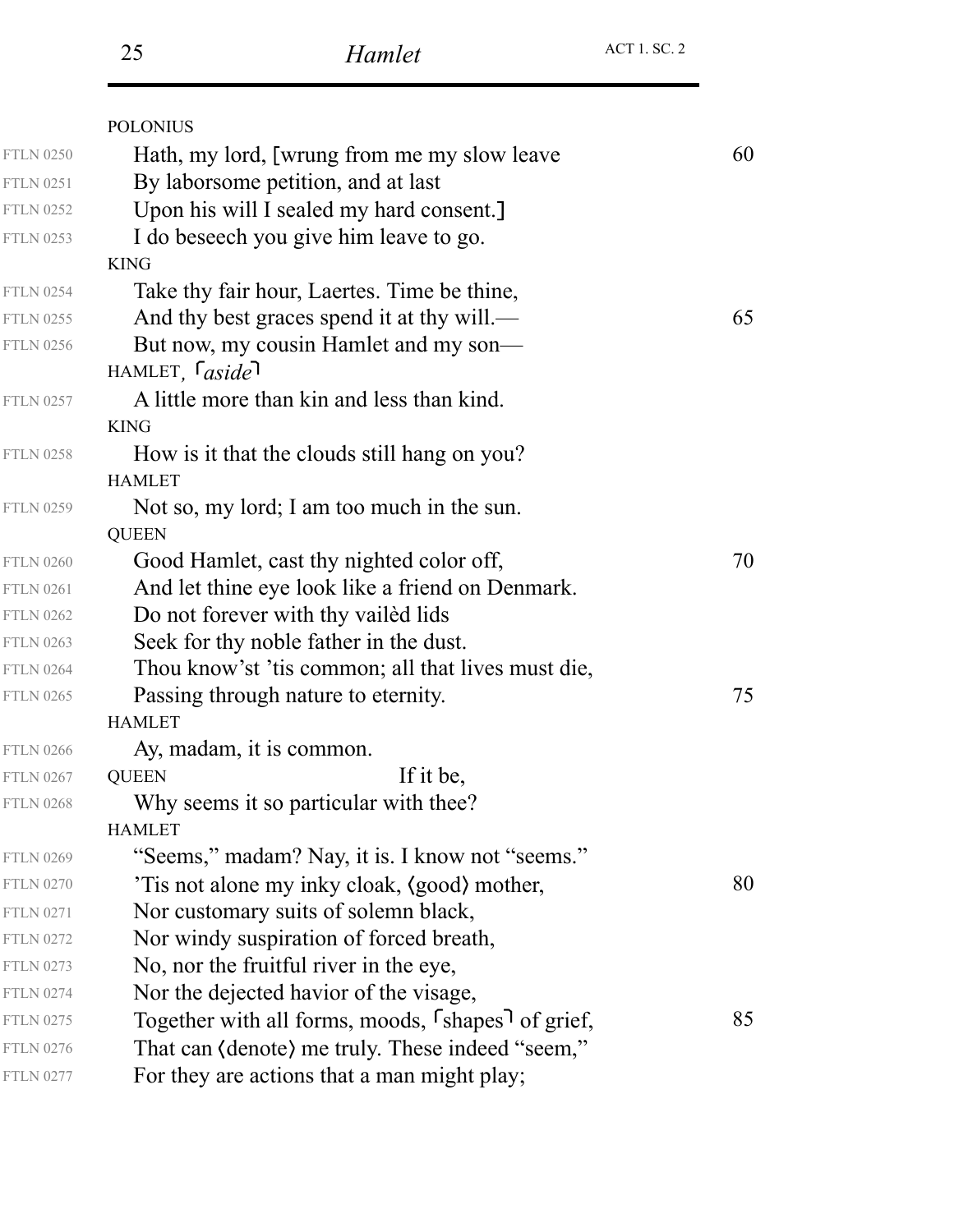| <b>FTLN 0278</b> | But I have that within which passes show,                |     |
|------------------|----------------------------------------------------------|-----|
| <b>FTLN 0279</b> | These but the trappings and the suits of woe.            |     |
|                  | <b>KING</b>                                              |     |
| <b>FTLN 0280</b> | This sweet and commendable in your nature,               | 90  |
| <b>FTLN 0281</b> | Hamlet,                                                  |     |
| <b>FTLN 0282</b> | To give these mourning duties to your father.            |     |
| <b>FTLN 0283</b> | But you must know your father lost a father,             |     |
| <b>FTLN 0284</b> | That father lost, lost his, and the survivor bound       |     |
| <b>FTLN 0285</b> | In filial obligation for some term                       | 95  |
| <b>FTLN 0286</b> | To do obsequious sorrow. But to persever                 |     |
| <b>FTLN 0287</b> | In obstinate condolement is a course                     |     |
| <b>FTLN 0288</b> | Of impious stubbornness. Tis unmanly grief.              |     |
| <b>FTLN 0289</b> | It shows a will most incorrect to heaven,                |     |
| <b>FTLN 0290</b> | A heart unfortified, $\langle a \rangle$ mind impatient, | 100 |
| <b>FTLN 0291</b> | An understanding simple and unschooled.                  |     |
| <b>FTLN 0292</b> | For what we know must be and is as common                |     |
| <b>FTLN 0293</b> | As any the most vulgar thing to sense,                   |     |
| <b>FTLN 0294</b> | Why should we in our peevish opposition                  |     |
| <b>FTLN 0295</b> | Take it to heart? Fie, 'tis a fault to heaven,           | 105 |
| <b>FTLN 0296</b> | A fault against the dead, a fault to nature,             |     |
| <b>FTLN 0297</b> | To reason most absurd, whose common theme                |     |
| <b>FTLN 0298</b> | Is death of fathers, and who still hath cried,           |     |
| <b>FTLN 0299</b> | From the first corse till he that died today,            |     |
| <b>FTLN 0300</b> | "This must be so." We pray you, throw to earth           | 110 |
| <b>FTLN 0301</b> | This unprevailing woe and think of us                    |     |
| <b>FTLN 0302</b> | As of a father; for let the world take note,             |     |
| <b>FTLN 0303</b> | You are the most immediate to our throne,                |     |
| <b>FTLN 0304</b> | And with no less nobility of love                        |     |
| <b>FTLN 0305</b> | Than that which dearest father bears his son             | 115 |
| <b>FTLN 0306</b> | Do I impart toward you. For your intent                  |     |
| <b>FTLN 0307</b> | In going back to school in Wittenberg,                   |     |
| <b>FTLN 0308</b> | It is most retrograde to our desire,                     |     |
| <b>FTLN 0309</b> | And we beseech you, bend you to remain                   |     |
| <b>FTLN 0310</b> | Here in the cheer and comfort of our eye,                | 120 |
| <b>FTLN 0311</b> | Our chiefest courtier, cousin, and our son.              |     |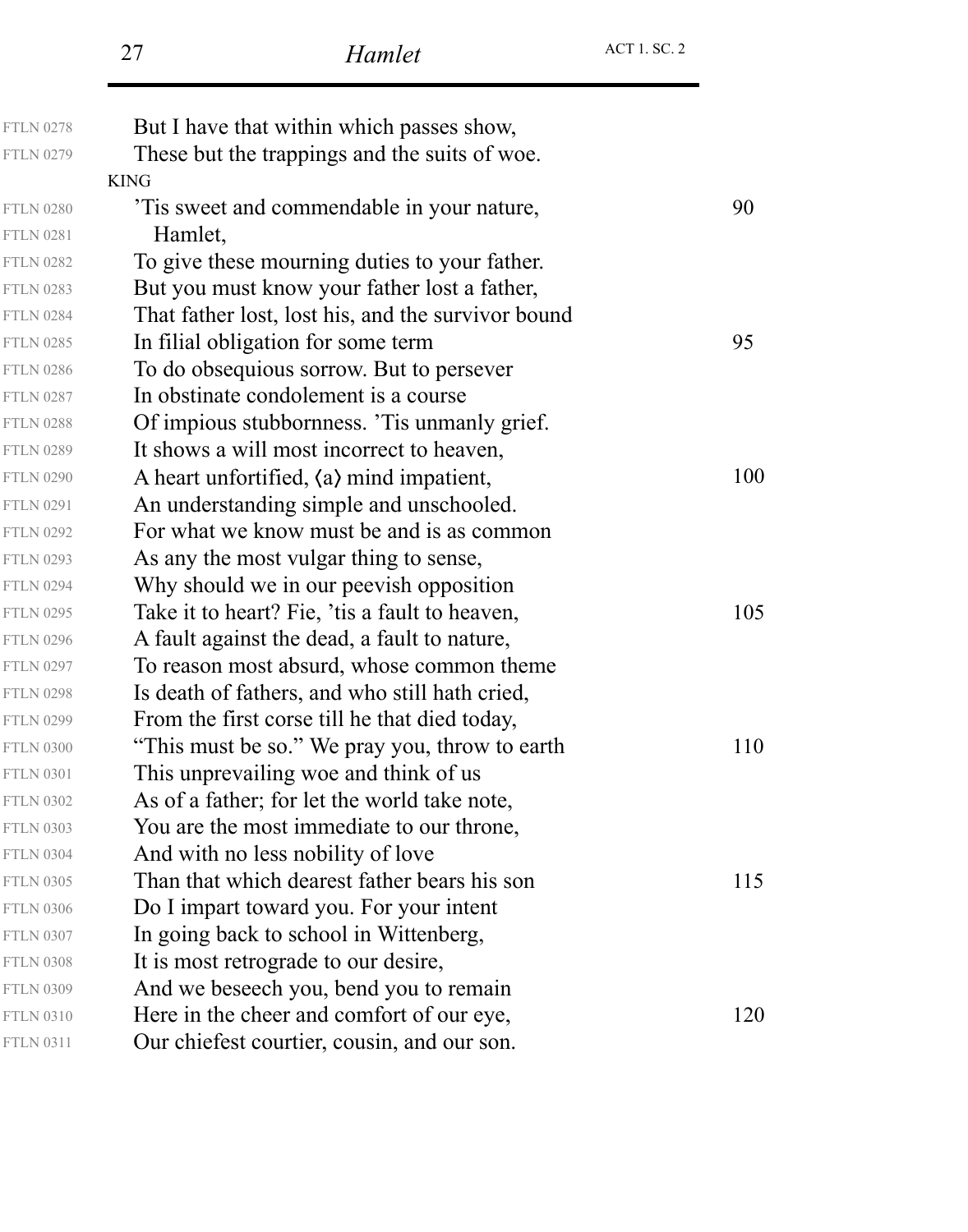|                  | <b>QUEEN</b>                                           |     |
|------------------|--------------------------------------------------------|-----|
| <b>FTLN 0312</b> | Let not thy mother lose her prayers, Hamlet.           |     |
| <b>FTLN 0313</b> | I pray thee, stay with us. Go not to Wittenberg.       |     |
|                  | <b>HAMLET</b>                                          |     |
| <b>FTLN 0314</b> | I shall in all my best obey you, madam.                |     |
|                  | <b>KING</b>                                            |     |
| <b>FTLN 0315</b> | Why, 'tis a loving and a fair reply.                   | 125 |
| <b>FTLN 0316</b> | Be as ourself in Denmark.—Madam, come.                 |     |
| <b>FTLN 0317</b> | This gentle and unforced accord of Hamlet              |     |
| <b>FTLN 0318</b> | Sits smiling to my heart, in grace whereof             |     |
| <b>FTLN 0319</b> | No jocund health that Denmark drinks today             |     |
| <b>FTLN 0320</b> | But the great cannon to the clouds shall tell,         | 130 |
| <b>FTLN 0321</b> | And the King's rouse the heaven shall bruit again,     |     |
| <b>FTLN 0322</b> | Respeaking earthly thunder. Come away.                 |     |
|                  | Flourish. All but Hamlet exit.                         |     |
|                  | <b>HAMLET</b>                                          |     |
| <b>FTLN 0323</b> | O, that this too, too sullied flesh would melt,        |     |
| <b>FTLN 0324</b> | Thaw, and resolve itself into a dew,                   |     |
| <b>FTLN 0325</b> | Or that the Everlasting had not fixed                  | 135 |
| <b>FTLN 0326</b> | His canon 'gainst (self-slaughter!) O God, God,        |     |
| <b>FTLN 0327</b> | How (weary,) stale, flat, and unprofitable             |     |
| <b>FTLN 0328</b> | Seem to me all the uses of this world!                 |     |
| <b>FTLN 0329</b> | Fie on 't, ah fie! 'Tis an unweeded garden             |     |
| <b>FTLN 0330</b> | That grows to seed. Things rank and gross in nature    | 140 |
| <b>FTLN 0331</b> | Possess it merely. That it should come (to this:)      |     |
| <b>FTLN 0332</b> | But two months dead—nay, not so much, not two.         |     |
| <b>FTLN 0333</b> | So excellent a king, that was to this                  |     |
| <b>FTLN 0334</b> | Hyperion to a satyr; so loving to my mother            |     |
| <b>FTLN 0335</b> | That he might not beteem the winds of heaven           | 145 |
| <b>FTLN 0336</b> | Visit her face too roughly. Heaven and Earth,          |     |
| <b>FTLN 0337</b> | Must I remember? Why, she (would) hang on him          |     |
| <b>FTLN 0338</b> | As if increase of appetite had grown                   |     |
| <b>FTLN 0339</b> | By what it fed on. And yet, within a month             |     |
| <b>FTLN 0340</b> | (Let me not think on 't; frailty, thy name is woman!), | 150 |
| <b>FTLN 0341</b> | A little month, or ere those shoes were old            |     |
| <b>FTLN 0342</b> | With which she followed my poor father's body,         |     |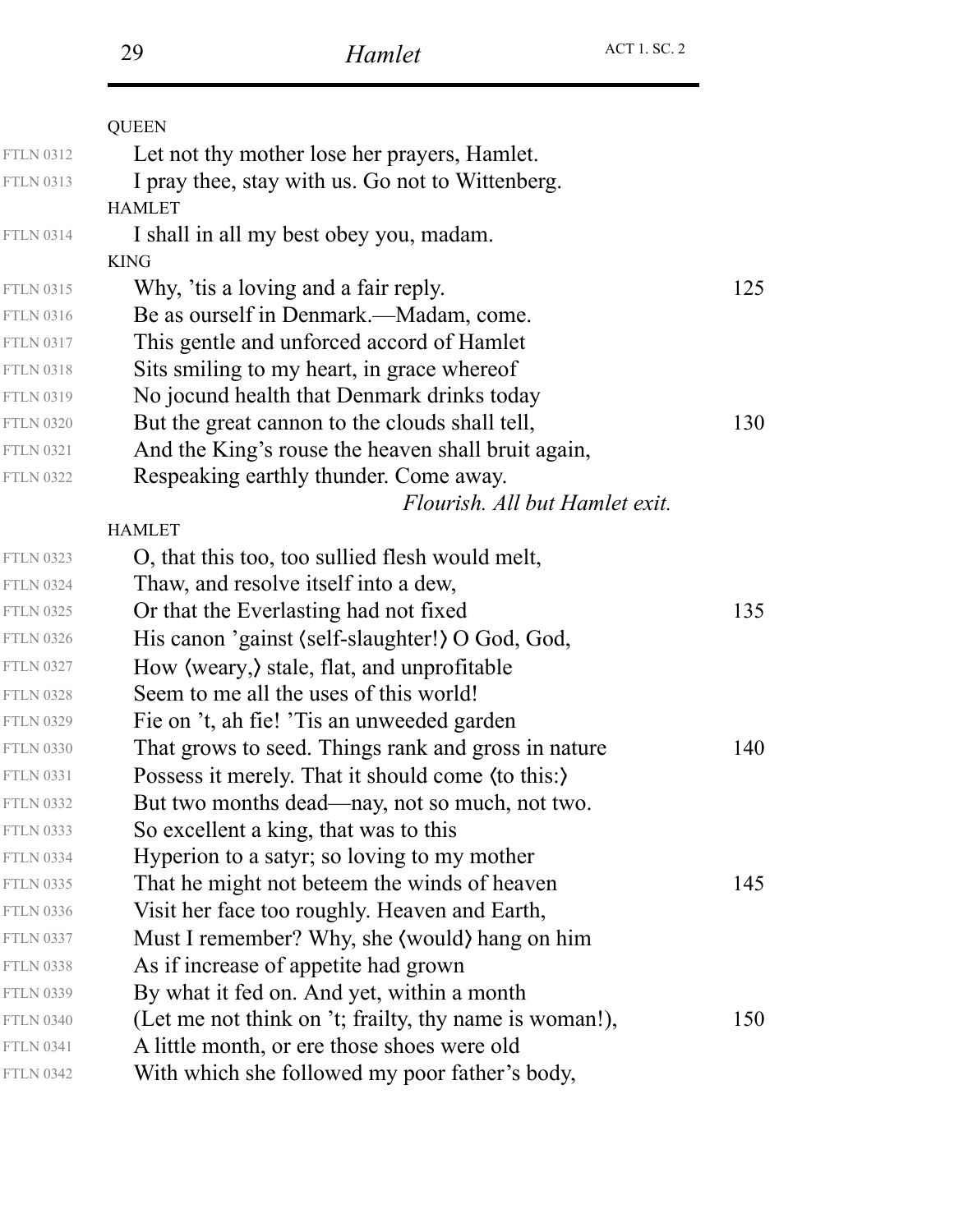| <b>FTLN 0343</b> | Like Niobe, all tears—why she, (even she)            |     |
|------------------|------------------------------------------------------|-----|
| <b>FTLN 0344</b> | (O God, a beast that wants discourse of reason       |     |
| <b>FTLN 0345</b> | Would have mourned longer!), married with my         | 155 |
| <b>FTLN 0346</b> | uncle,                                               |     |
| <b>FTLN 0347</b> | My father's brother, but no more like my father      |     |
| <b>FTLN 0348</b> | Than I to Hercules. Within a month,                  |     |
| <b>FTLN 0349</b> | Ere yet the salt of most unrighteous tears           |     |
| <b>FTLN 0350</b> | Had left the flushing in her galled eyes,            | 160 |
| <b>FTLN 0351</b> | She married. O, most wicked speed, to post           |     |
| <b>FTLN 0352</b> | With such dexterity to incestuous sheets!            |     |
| <b>FTLN 0353</b> | It is not, nor it cannot come to good.               |     |
| <b>FTLN 0354</b> | But break, my heart, for I must hold my tongue.      |     |
|                  | Enter Horatio, Marcellus, and Barnardo.              |     |
| <b>FTLN 0355</b> | Hail to your Lordship.<br>HORATIO                    | 165 |
| <b>FTLN 0356</b> | HAMLET I am glad to see you well.                    |     |
| <b>FTLN 0357</b> | Horatio—or I do forget myself!                       |     |
|                  | <b>HORATIO</b>                                       |     |
| <b>FTLN 0358</b> | The same, my lord, and your poor servant ever.       |     |
|                  | <b>HAMLET</b>                                        |     |
| <b>FTLN 0359</b> | Sir, my good friend. I'll change that name with you. |     |
| <b>FTLN 0360</b> | And what make you from Wittenberg, Horatio?—         | 170 |
| <b>FTLN 0361</b> | Marcellus?                                           |     |
| <b>FTLN 0362</b> | MARCELLUS My good lord.                              |     |
|                  | <b>HAMLET</b>                                        |     |
| <b>FTLN 0363</b> | I am very glad to see you. To Barnardo. Good         |     |
| <b>FTLN 0364</b> | even, $s$ ir.—                                       |     |
| <b>FTLN 0365</b> | But what, in faith, make you from Wittenberg?        | 175 |
|                  | <b>HORATIO</b>                                       |     |
| <b>FTLN 0366</b> | A truant disposition, good my lord.                  |     |
|                  | <b>HAMLET</b>                                        |     |
| <b>FTLN 0367</b> | I would not hear your enemy say so,                  |     |
| <b>FTLN 0368</b> | Nor shall you do my ear that violence                |     |
| <b>FTLN 0369</b> | To make it truster of your own report                |     |
| <b>FTLN 0370</b> | Against yourself. I know you are no truant.          | 180 |
| <b>FTLN 0371</b> | But what is your affair in Elsinore?                 |     |
| <b>FTLN 0372</b> | We'll teach you to drink (deep) ere you depart.      |     |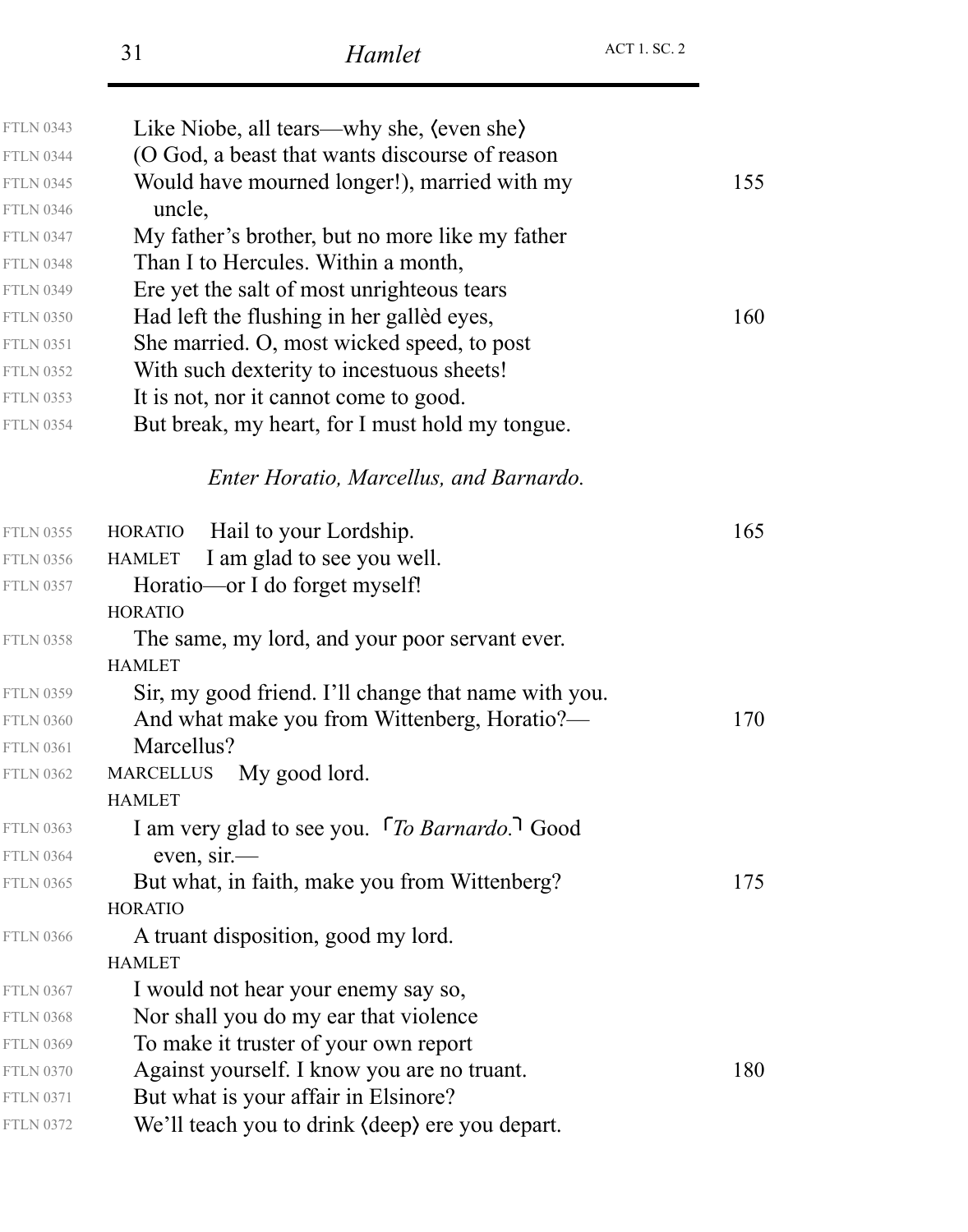|                  | <b>HORATIO</b>                                                 |     |
|------------------|----------------------------------------------------------------|-----|
| <b>FTLN 0373</b> | My lord, I came to see your father's funeral.                  |     |
|                  | <b>HAMLET</b>                                                  |     |
| <b>FTLN 0374</b> | I prithee, do not mock me, fellow student.                     |     |
| <b>FTLN 0375</b> | I think it was to $\langle$ see $\rangle$ my mother's wedding. | 185 |
|                  | <b>HORATIO</b>                                                 |     |
| <b>FTLN 0376</b> | Indeed, my lord, it followed hard upon.                        |     |
|                  | <b>HAMLET</b>                                                  |     |
| <b>FTLN 0377</b> | Thrift, thrift, Horatio. The funeral baked meats               |     |
| <b>FTLN 0378</b> | Did coldly furnish forth the marriage tables.                  |     |
| <b>FTLN 0379</b> | Would I had met my dearest foe in heaven                       |     |
| <b>FTLN 0380</b> | Or ever I had seen that day, Horatio!                          | 190 |
| <b>FTLN 0381</b> | My father—methinks I see my father.                            |     |
|                  | <b>HORATIO</b>                                                 |     |
| <b>FTLN 0382</b> | Where, my lord?                                                |     |
| <b>FTLN 0383</b> | In my mind's eye, Horatio.<br><b>HAMLET</b>                    |     |
|                  | <b>HORATIO</b>                                                 |     |
| <b>FTLN 0384</b> | I saw him once. He was a goodly king.                          |     |
|                  | <b>HAMLET</b>                                                  |     |
| <b>FTLN 0385</b> | He was a man. Take him for all in all,                         | 195 |
| <b>FTLN 0386</b> | I shall not look upon his like again.                          |     |
|                  | <b>HORATIO</b>                                                 |     |
| <b>FTLN 0387</b> | My lord, I think I saw him yesternight.                        |     |
| <b>FTLN 0388</b> | Saw who?<br><b>HAMLET</b>                                      |     |
|                  | <b>HORATIO</b>                                                 |     |
| <b>FTLN 0389</b> | My lord, the King your father.                                 |     |
| <b>FTLN 0390</b> | The King my father?<br><b>HAMLET</b>                           | 200 |
|                  | <b>HORATIO</b>                                                 |     |
| <b>FTLN 0391</b> | Season your admiration for a while                             |     |
| <b>FTLN 0392</b> | With an attent ear, till I may deliver                         |     |
| <b>FTLN 0393</b> | Upon the witness of these gentlemen                            |     |
| <b>FTLN 0394</b> | This marvel to you.                                            |     |
| <b>FTLN 0395</b> | For God's love, let me hear!<br><b>HAMLET</b>                  | 205 |
|                  | <b>HORATIO</b>                                                 |     |
| <b>FTLN 0396</b> | Two nights together had these gentlemen,                       |     |
| <b>FTLN 0397</b> | Marcellus and Barnardo, on their watch,                        |     |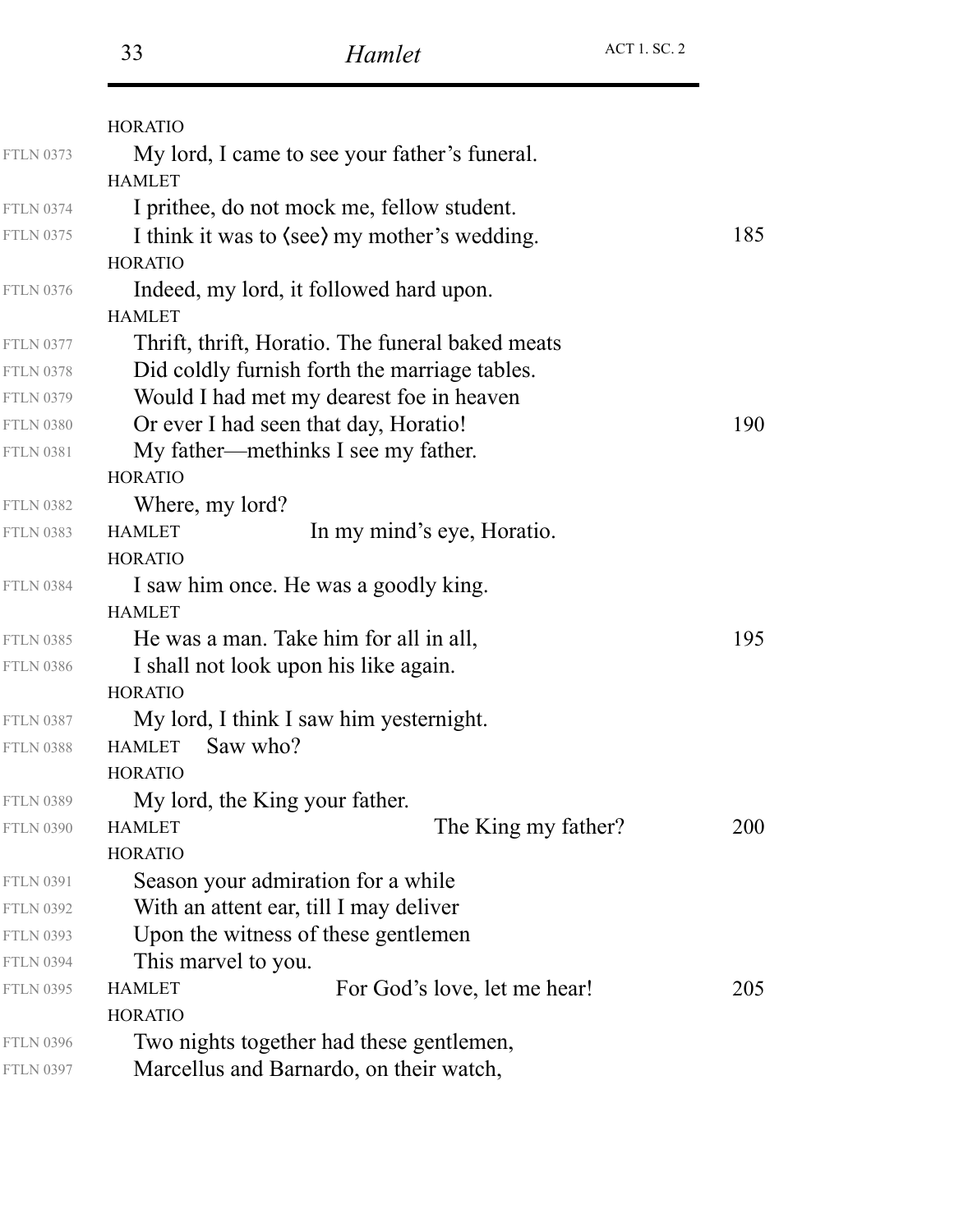| <b>FTLN 0398</b> | In the dead waste and middle of the night,                                                 |     |
|------------------|--------------------------------------------------------------------------------------------|-----|
| <b>FTLN 0399</b> | Been thus encountered: a figure like your father,                                          |     |
| <b>FTLN 0400</b> | Armed at point exactly, cap-à-pie,                                                         | 210 |
| <b>FTLN 0401</b> | Appears before them and with solemn march                                                  |     |
| <b>FTLN 0402</b> | Goes slow and stately by them. Thrice he walked                                            |     |
| <b>FTLN 0403</b> | By their oppressed and fear-surprised eyes                                                 |     |
| <b>FTLN 0404</b> | Within his truncheon's length, whilst they, distilled                                      |     |
| <b>FTLN 0405</b> | Almost to jelly with the act of fear,                                                      | 215 |
| <b>FTLN 0406</b> | Stand dumb and speak not to him. This to me                                                |     |
| <b>FTLN 0407</b> | In dreadful secrecy impart they did,                                                       |     |
| <b>FTLN 0408</b> | And I with them the third night kept the watch,                                            |     |
| <b>FTLN 0409</b> | Where, as <sup><math>\overline{\phantom{a}}</math></sup> they had delivered, both in time, |     |
| <b>FTLN 0410</b> | Form of the thing (each word made true and good),                                          | 220 |
| <b>FTLN 0411</b> | The apparition comes. I knew your father;                                                  |     |
| <b>FTLN 0412</b> | These hands are not more like.                                                             |     |
| <b>FTLN 0413</b> | But where was this?<br><b>HAMLET</b>                                                       |     |
|                  | <b>MARCELLUS</b>                                                                           |     |
| <b>FTLN 0414</b> | My lord, upon the platform where we watch.                                                 |     |
|                  | <b>HAMLET</b>                                                                              |     |
| <b>FTLN 0415</b> | Did you not speak to it?                                                                   | 225 |
| <b>FTLN 0416</b> | My lord, I did,<br><b>HORATIO</b>                                                          |     |
| <b>FTLN 0417</b> | But answer made it none. Yet once methought                                                |     |
| <b>FTLN 0418</b> | It lifted up its head and did address                                                      |     |
| <b>FTLN 0419</b> | Itself to motion, like as it would speak;                                                  |     |
| <b>FTLN 0420</b> | But even then the morning cock crew loud,                                                  | 230 |
| <b>FTLN 0421</b> | And at the sound it shrunk in haste away                                                   |     |
| <b>FTLN 0422</b> | And vanished from our sight.                                                               |     |
| <b>FTLN 0423</b> | Tis very strange.<br><b>HAMLET</b>                                                         |     |
|                  | <b>HORATIO</b>                                                                             |     |
| <b>FTLN 0424</b> | As I do live, my honored lord, 'tis true.                                                  |     |
| <b>FTLN 0425</b> | And we did think it writ down in our duty                                                  | 235 |
| <b>FTLN 0426</b> | To let you know of it.                                                                     |     |
| <b>FTLN 0427</b> | HAMLET Indeed, sirs, but this troubles me.                                                 |     |
| <b>FTLN 0428</b> | Hold you the watch tonight?                                                                |     |
| <b>FTLN 0429</b> | We do, my lord.<br><b>ALL</b>                                                              |     |
|                  | <b>HAMLET</b>                                                                              |     |
| <b>FTLN 0430</b> | Armed, say you?                                                                            | 240 |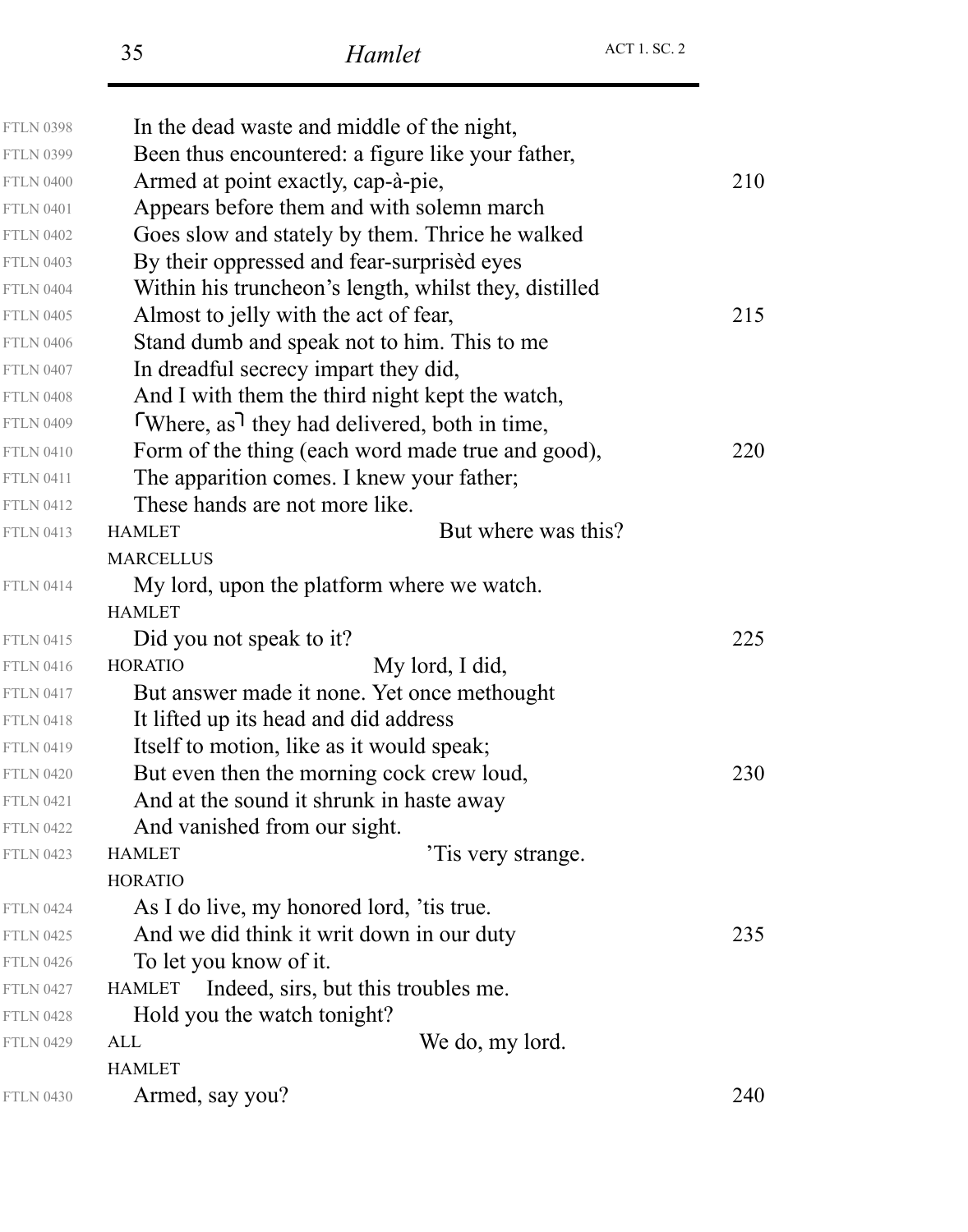| <b>FTLN 0431</b> | Armed, my lord.<br>ALL                           |     |
|------------------|--------------------------------------------------|-----|
| <b>FTLN 0432</b> | <b>HAMLET</b><br>From top to toe?                |     |
| <b>FTLN 0433</b> | My lord, from head to foot.<br>ALL               |     |
| <b>FTLN 0434</b> | Then saw you not his face?<br><b>HAMLET</b>      |     |
|                  | <b>HORATIO</b>                                   |     |
| <b>FTLN 0435</b> | O, yes, my lord, he wore his beaver up.          | 245 |
| <b>FTLN 0436</b> | What, looked he frowningly?<br><b>HAMLET</b>     |     |
|                  | <b>HORATIO</b>                                   |     |
| <b>FTLN 0437</b> | A countenance more in sorrow than in anger.      |     |
| <b>FTLN 0438</b> | Pale or red?<br><b>HAMLET</b>                    |     |
|                  | <b>HORATIO</b>                                   |     |
| <b>FTLN 0439</b> | Nay, very pale.                                  |     |
| <b>FTLN 0440</b> | And fixed his eyes upon you?<br><b>HAMLET</b>    | 250 |
|                  | <b>HORATIO</b>                                   |     |
| <b>FTLN 0441</b> | Most constantly.                                 |     |
| <b>FTLN 0442</b> | I would I had been there.<br><b>HAMLET</b>       |     |
| <b>FTLN 0443</b> | It would have much amazed you.<br><b>HORATIO</b> |     |
| <b>FTLN 0444</b> | Very like. Stayed it long?<br><b>HAMLET</b>      |     |
|                  | <b>HORATIO</b>                                   |     |
| <b>FTLN 0445</b> | While one with moderate haste might tell a       | 255 |
| <b>FTLN 0446</b> | hundred.                                         |     |
| <b>FTLN 0447</b> | Longer, longer.<br>BARNARDO/MARCELLUS            |     |
|                  | <b>HORATIO</b>                                   |     |
| <b>FTLN 0448</b> | Not when I saw 't.                               |     |
| <b>FTLN 0449</b> | His beard was grizzled, no?<br><b>HAMLET</b>     |     |
|                  | <b>HORATIO</b>                                   |     |
| <b>FTLN 0450</b> | It was as I have seen it in his life,            | 260 |
| <b>FTLN 0451</b> | A sable silvered.                                |     |
| <b>FTLN 0452</b> | I will watch <u>ftonight</u> .<br><b>HAMLET</b>  |     |
| <b>FTLN 0453</b> | Perchance 'twill walk again.                     |     |
| <b>FTLN 0454</b> | I warrant it will.<br><b>HORATIO</b>             |     |
|                  | <b>HAMLET</b>                                    |     |
| <b>FTLN 0455</b> | If it assume my noble father's person,           | 265 |
| <b>FTLN 0456</b> | I'll speak to it, though hell itself should gape |     |
| <b>FTLN 0457</b> | And bid me hold my peace. I pray you all,        |     |
| <b>FTLN 0458</b> | If you have hitherto concealed this sight,       |     |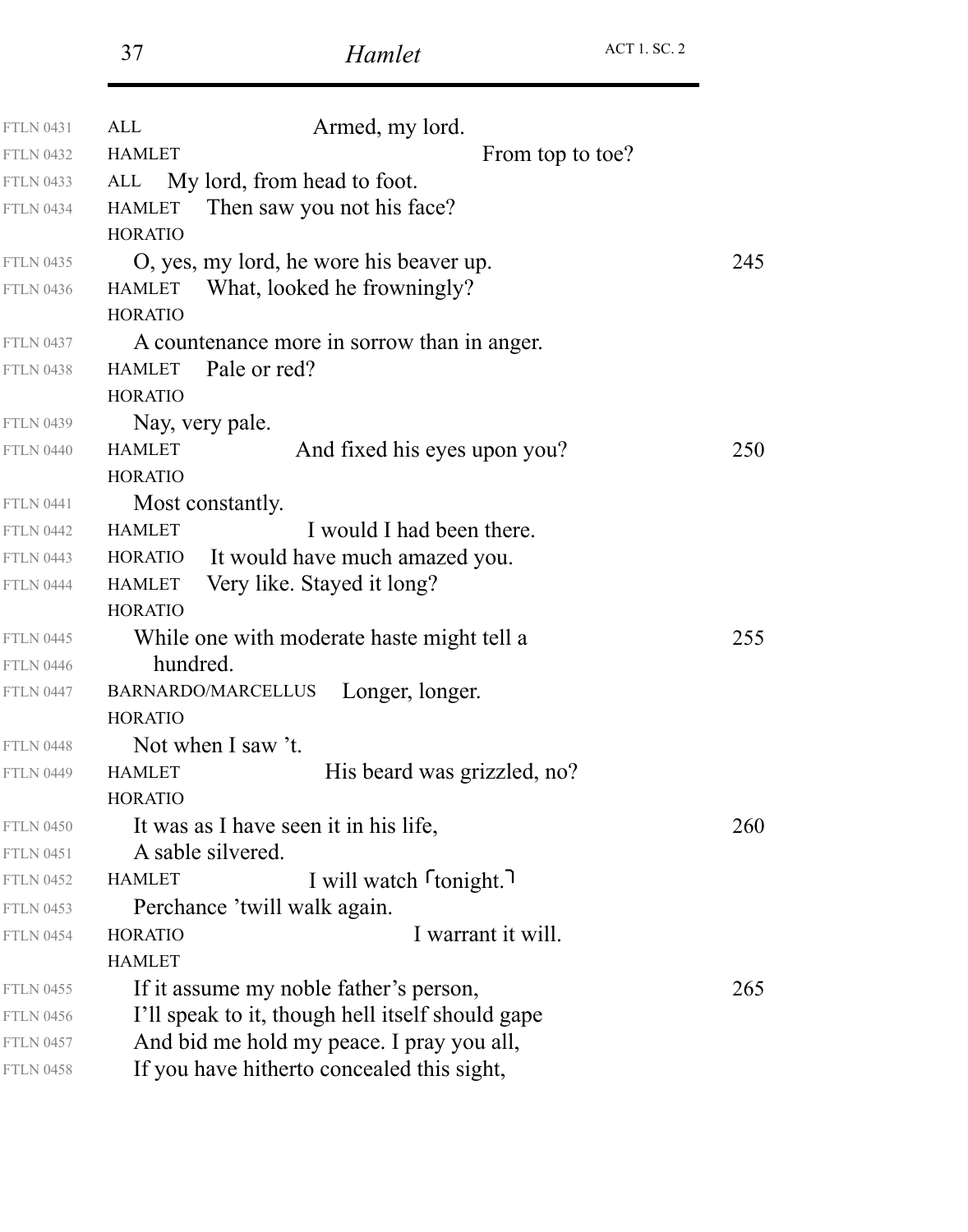| <b>FTLN 0459</b> | Let it be tenable in your silence still;               |     |
|------------------|--------------------------------------------------------|-----|
| <b>FTLN 0460</b> | And whatsomever else shall hap tonight,                | 270 |
| <b>FTLN 0461</b> | Give it an understanding but no tongue.                |     |
| <b>FTLN 0462</b> | I will requite your loves. So fare you well.           |     |
| <b>FTLN 0463</b> | Upon the platform, 'twixt eleven and twelve,           |     |
| <b>FTLN 0464</b> | I'll visit you.                                        |     |
| <b>FTLN 0465</b> | Our duty to your Honor.<br>ALL                         | 275 |
|                  | <b>HAMLET</b>                                          |     |
| <b>FTLN 0466</b> | Your loves, as mine to you. Farewell.                  |     |
|                  | $\lceil$ All but Hamlet $\ell$ exit.                   |     |
| <b>FTLN 0467</b> | My father's spirit—in arms! All is not well.           |     |
| <b>FTLN 0468</b> | I doubt some foul play. Would the night were come!     |     |
| <b>FTLN 0469</b> | Till then, sit still, my soul. (Foul) deeds will rise, |     |
| <b>FTLN 0470</b> | Though all the earth o'erwhelm them, to men's          | 280 |
| <b>FTLN 0471</b> | eyes.                                                  |     |
|                  |                                                        |     |

*He exits.*

#### *Enter Laertes and Ophelia, his sister.* Scene 3

#### LAERTES

| <b>FTLN 0472</b> |                | My necessaries are embarked. Farewell.      |                    |    |
|------------------|----------------|---------------------------------------------|--------------------|----|
| <b>FTLN 0473</b> |                | And, sister, as the winds give benefit      |                    |    |
| <b>FTLN 0474</b> |                | And convey (is) assistant, do not sleep,    |                    |    |
| <b>FTLN 0475</b> |                | But let me hear from you.                   |                    |    |
| <b>FTLN 0476</b> | <b>OPHELIA</b> |                                             | Do you doubt that? |    |
|                  | <b>LAERTES</b> |                                             |                    |    |
| <b>FTLN 0477</b> |                | For Hamlet, and the trifling of his favor,  |                    |    |
| <b>FTLN 0478</b> |                | Hold it a fashion and a toy in blood,       |                    |    |
| <b>FTLN 0479</b> |                | A violet in the youth of primy nature,      |                    |    |
| <b>FTLN 0480</b> |                | Forward, not permanent, sweet, not lasting, |                    |    |
| <b>FTLN 0481</b> |                | The perfume and suppliance of a minute,     |                    | 10 |
| <b>FTLN 0482</b> | No more.       |                                             |                    |    |
| <b>FTLN 0483</b> | <b>OPHELIA</b> | No more but so?                             |                    |    |
| <b>FTLN 0484</b> | <b>LAERTES</b> |                                             | Think it no more.  |    |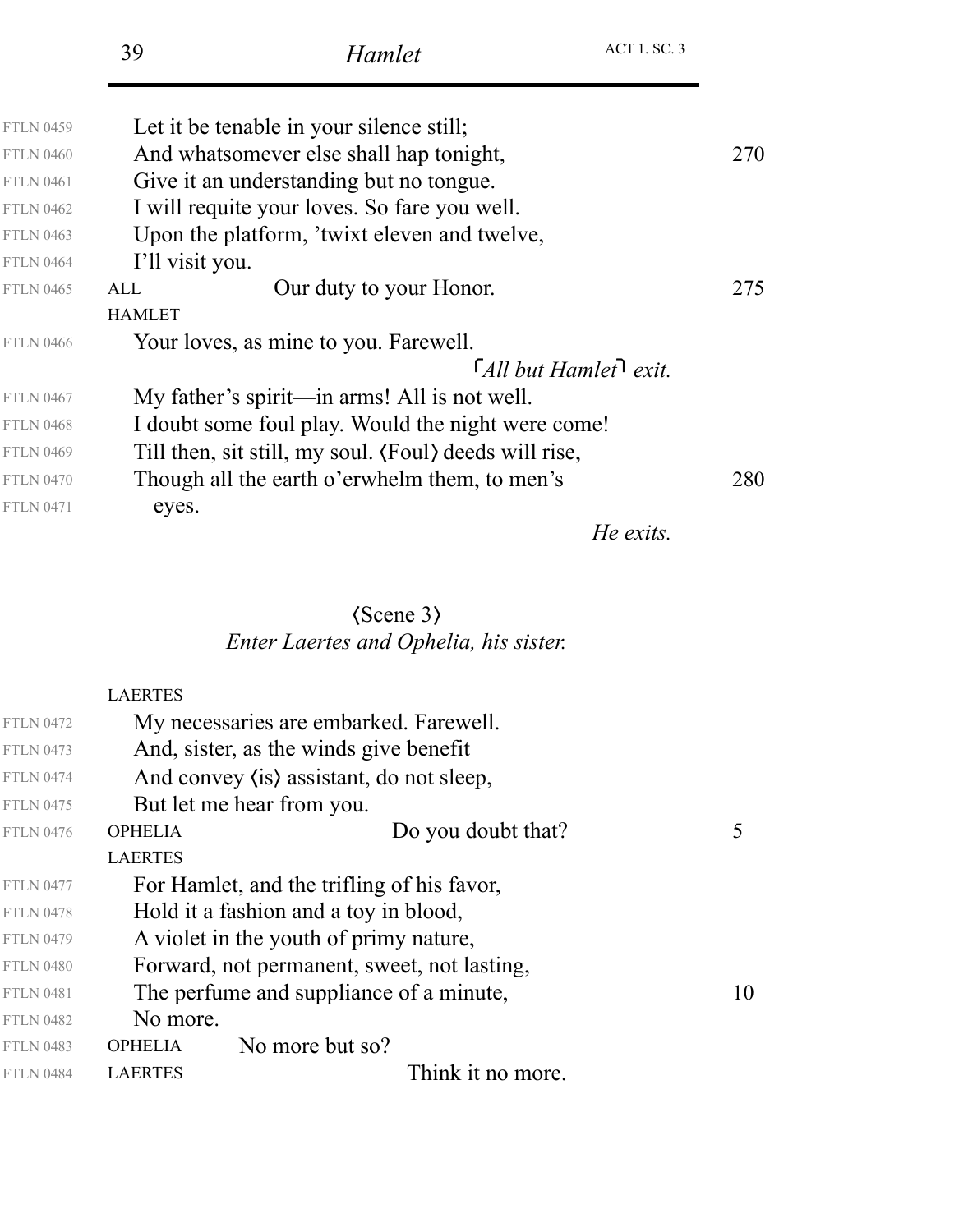| <b>FTLN 0485</b> | For nature, crescent, does not grow alone                                |    |
|------------------|--------------------------------------------------------------------------|----|
| <b>FTLN 0486</b> | In thems and (bulk,) but, as this temple waxes,                          | 15 |
| <b>FTLN 0487</b> | The inward service of the mind and soul                                  |    |
| <b>FTLN 0488</b> | Grows wide withal. Perhaps he loves you now,                             |    |
| <b>FTLN 0489</b> | And now no soil nor cautel doth besmirch                                 |    |
| <b>FTLN 0490</b> | The virtue of his will; but you must fear,                               |    |
| <b>FTLN 0491</b> | His greatness weighed, his will is not his own,                          | 20 |
| <b>FTLN 0492</b> | (For he himself is subject to his birth.)                                |    |
| <b>FTLN 0493</b> | He may not, as unvalued persons do,                                      |    |
| <b>FTLN 0494</b> | Carve for himself, for on his choice depends                             |    |
| <b>FTLN 0495</b> | The safety and <sup>f</sup> the <sup>1</sup> health of this whole state. |    |
| <b>FTLN 0496</b> | And therefore must his choice be circumscribed                           | 25 |
| <b>FTLN 0497</b> | Unto the voice and yielding of that body                                 |    |
| <b>FTLN 0498</b> | Whereof he is the head. Then, if he says he loves                        |    |
| <b>FTLN 0499</b> | you,                                                                     |    |
| <b>FTLN 0500</b> | It fits your wisdom so far to believe it                                 |    |
| <b>FTLN 0501</b> | As he in his particular act and place                                    | 30 |
| <b>FTLN 0502</b> | May give his saying deed, which is no further                            |    |
| <b>FTLN 0503</b> | Than the main voice of Denmark goes withal.                              |    |
| <b>FTLN 0504</b> | Then weigh what loss your honor may sustain                              |    |
| <b>FTLN 0505</b> | If with too credent ear you list his songs                               |    |
| <b>FTLN 0506</b> | Or lose your heart or your chaste treasure open                          | 35 |
| <b>FTLN 0507</b> | To his unmastered importunity.                                           |    |
| <b>FTLN 0508</b> | Fear it, Ophelia; fear it, my dear sister,                               |    |
| <b>FTLN 0509</b> | And keep you in the rear of your affection,                              |    |
| <b>FTLN 0510</b> | Out of the shot and danger of desire.                                    |    |
| <b>FTLN 0511</b> | The chariest maid is prodigal enough                                     | 40 |
| <b>FTLN 0512</b> | If she unmask her beauty to the moon.                                    |    |
| <b>FTLN 0513</b> | Virtue itself 'scapes not calumnious strokes.                            |    |
| <b>FTLN 0514</b> | The canker galls the infants of the spring                               |    |
| <b>FTLN 0515</b> | Too oft before their buttons be disclosed,                               |    |
| <b>FTLN 0516</b> | And, in the morn and liquid dew of youth,                                | 45 |
| <b>FTLN 0517</b> | Contagious blastments are most imminent.                                 |    |
| <b>FTLN 0518</b> | Be wary, then; best safety lies in fear.                                 |    |
| <b>FTLN 0519</b> | Youth to itself rebels, though none else near.                           |    |
|                  | <b>OPHELIA</b>                                                           |    |
| <b>FTLN 0520</b> | I shall the effect of this good lesson keep                              |    |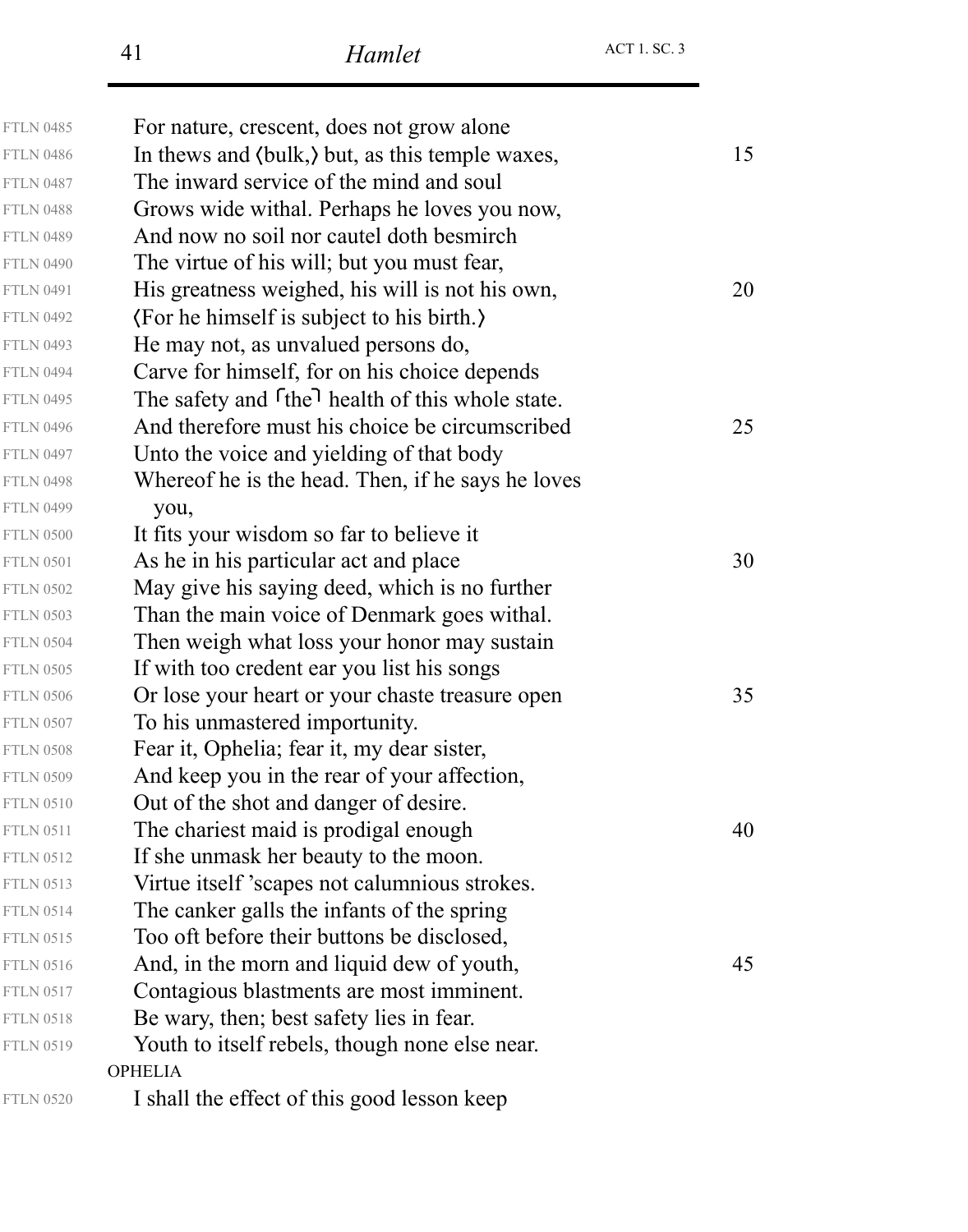|                  | 43<br>Hamlet                                          | <b>ACT 1. SC. 3</b> |
|------------------|-------------------------------------------------------|---------------------|
| <b>FTLN 0521</b> | As watchman to my heart. But, good my brother,        | 50                  |
| <b>FTLN 0522</b> | Do not, as some ungracious pastors do,                |                     |
| <b>FTLN 0523</b> | Show me the steep and thorny way to heaven,           |                     |
| <b>FTLN 0524</b> | Whiles, (like) a puffed and reckless libertine,       |                     |
| <b>FTLN 0525</b> | Himself the primrose path of dalliance treads         |                     |
| <b>FTLN 0526</b> | And recks not his own rede.                           | 55                  |
| <b>FTLN 0527</b> | O, fear me not.<br><b>LAERTES</b>                     |                     |
|                  | <b>Enter Polonius.</b>                                |                     |
| <b>FTLN 0528</b> | I stay too long. But here my father comes.            |                     |
| <b>FTLN 0529</b> | A double blessing is a double grace.                  |                     |
| <b>FTLN 0530</b> | Occasion smiles upon a second leave.                  |                     |
|                  | <b>POLONIUS</b>                                       |                     |
| <b>FTLN 0531</b> | Yet here, Laertes? Aboard, aboard, for shame!         | 60                  |
| <b>FTLN 0532</b> | The wind sits in the shoulder of your sail,           |                     |
| <b>FTLN 0533</b> | And you are stayed for. There, my blessing with       |                     |
| <b>FTLN 0534</b> | thee.                                                 |                     |
| <b>FTLN 0535</b> | And these few precepts in thy memory                  |                     |
| <b>FTLN 0536</b> | Look thou character. Give thy thoughts no tongue,     | 65                  |
| <b>FTLN 0537</b> | Nor any unproportioned thought his act.               |                     |
| <b>FTLN 0538</b> | Be thou familiar, but by no means vulgar.             |                     |
| <b>FTLN 0539</b> | Those friends thou hast, and their adoption tried,    |                     |
| <b>FTLN 0540</b> | Grapple them unto thy soul with hoops of steel,       |                     |
| <b>FTLN 0541</b> | But do not dull thy palm with entertainment           | 70                  |
| <b>FTLN 0542</b> | Of each new-hatched, unfledged courage. Beware        |                     |
| <b>FTLN 0543</b> | Of entrance to a quarrel, but, being in,              |                     |
| <b>FTLN 0544</b> | Bear 't that th' opposed may beware of thee.          |                     |
| <b>FTLN 0545</b> | Give every man thy ear, but few thy voice.            |                     |
| <b>FTLN 0546</b> | Take each man's censure, but reserve thy judgment.    | 75                  |
| <b>FTLN 0547</b> | Costly thy habit as thy purse can buy,                |                     |
| <b>FTLN 0548</b> | But not expressed in fancy (rich, not gaudy),         |                     |
| <b>FTLN 0549</b> | For the apparel oft proclaims the man,                |                     |
| <b>FTLN 0550</b> | And they in France of the best rank and station       |                     |
| <b>FTLN 0551</b> | (Are) of a most select and generous chief in that.    | 80                  |
| <b>FTLN 0552</b> | Neither a borrower nor a lender $\langle be, \rangle$ |                     |
| <b>FTLN 0553</b> | For (loan) oft loses both itself and friend,          |                     |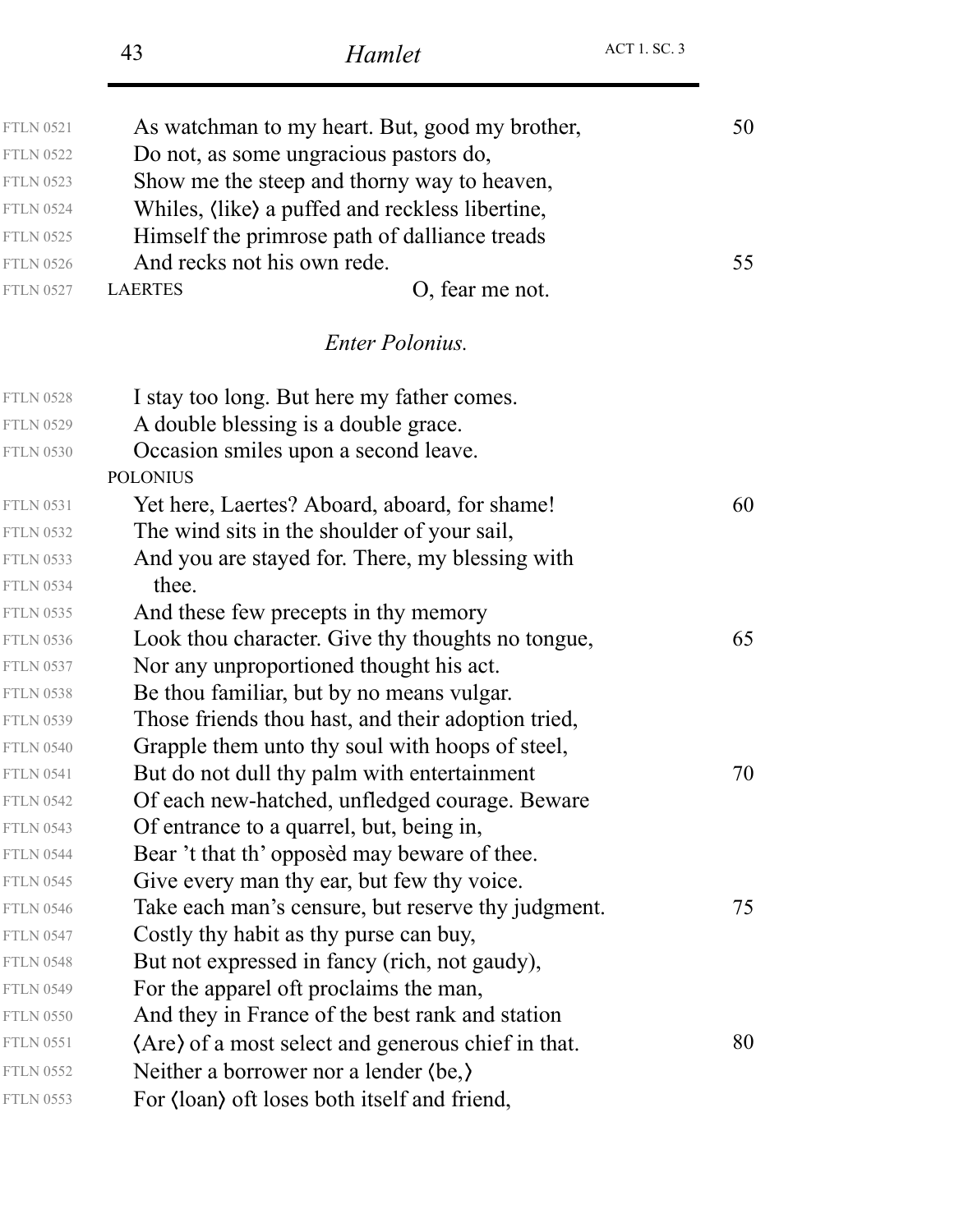| <b>FTLN 0554</b> | And borrowing (dulls the) edge of husbandry.         |     |
|------------------|------------------------------------------------------|-----|
| <b>FTLN 0555</b> | This above all: to thine own self be true,           |     |
| <b>FTLN 0556</b> | And it must follow, as the night the day,            | 85  |
| <b>FTLN 0557</b> | Thou canst not then be false to any man.             |     |
| <b>FTLN 0558</b> | Farewell. My blessing season this in thee.           |     |
|                  | <b>LAERTES</b>                                       |     |
| <b>FTLN 0559</b> | Most humbly do I take my leave, my lord.             |     |
|                  | <b>POLONIUS</b>                                      |     |
| <b>FTLN 0560</b> | The time invests you. Go, your servants tend.        |     |
|                  | <b>LAERTES</b>                                       |     |
| <b>FTLN 0561</b> | Farewell, Ophelia, and remember well                 | 90  |
| <b>FTLN 0562</b> | What I have said to you.                             |     |
| <b>FTLN 0563</b> | OPHELIA Tis in my memory locked,                     |     |
| <b>FTLN 0564</b> | And you yourself shall keep the key of it.           |     |
| <b>FTLN 0565</b> | Farewell.<br><b>LAERTES</b><br><i>Laertes exits.</i> |     |
|                  | <b>POLONIUS</b>                                      |     |
| <b>FTLN 0566</b> | What is 't, Ophelia, he hath said to you?            | 95  |
|                  | <b>OPHELIA</b>                                       |     |
| <b>FTLN 0567</b> | So please you, something touching the Lord           |     |
| <b>FTLN 0568</b> | Hamlet.                                              |     |
| <b>FTLN 0569</b> | Marry, well bethought.<br>POLONIUS                   |     |
| <b>FTLN 0570</b> | This told me he hath very oft of late                |     |
| <b>FTLN 0571</b> | Given private time to you, and you yourself          | 100 |
| <b>FTLN 0572</b> | Have of your audience been most free and             |     |
| <b>FTLN 0573</b> | bounteous.                                           |     |
| <b>FTLN 0574</b> | If it be so (as so 't is put on me,                  |     |
| <b>FTLN 0575</b> | And that in way of caution), I must tell you         |     |
| <b>FTLN 0576</b> | You do not understand yourself so clearly            | 105 |
| <b>FTLN 0577</b> | As it behooves my daughter and your honor.           |     |
| <b>FTLN 0578</b> | What is between you? Give me up the truth.           |     |
|                  | <b>OPHELIA</b>                                       |     |
| <b>FTLN 0579</b> | He hath, my lord, of late made many tenders          |     |
| <b>FTLN 0580</b> | Of his affection to me.                              |     |
|                  | <b>POLONIUS</b>                                      |     |
| <b>FTLN 0581</b> | Affection, puh! You speak like a green girl          | 110 |
| <b>FTLN 0582</b> | Unsifted in such perilous circumstance.              |     |
| <b>FTLN 0583</b> | Do you believe his "tenders," as you call them?      |     |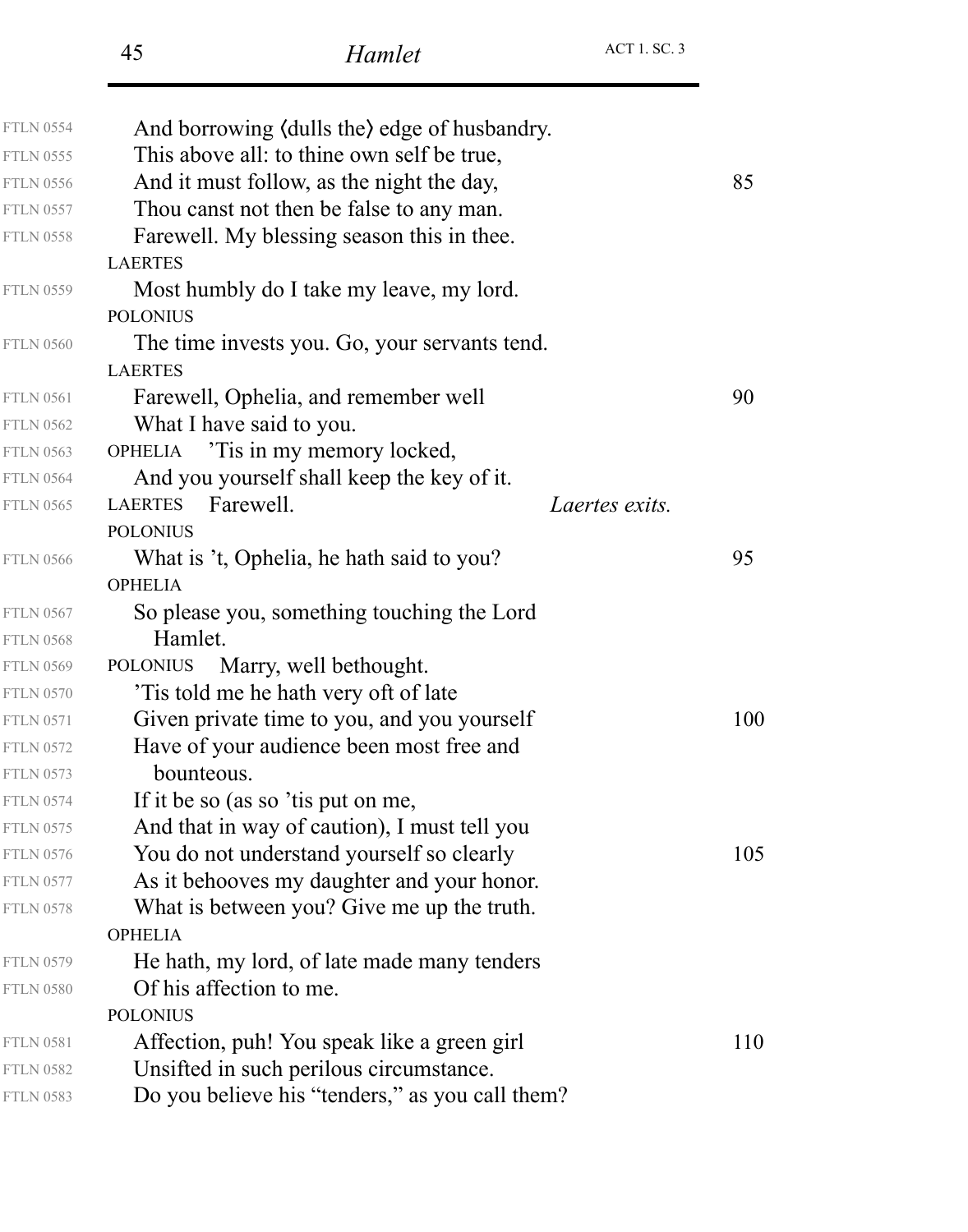|                  | <b>OPHELIA</b>                                                                    |     |
|------------------|-----------------------------------------------------------------------------------|-----|
| <b>FTLN 0584</b> | I do not know, my lord, what I should think.                                      |     |
|                  | <b>POLONIUS</b>                                                                   |     |
| <b>FTLN 0585</b> | Marry, I will teach you. Think yourself a baby                                    |     |
| <b>FTLN 0586</b> | That you have ta'en these tenders for true pay,                                   | 115 |
| <b>FTLN 0587</b> | Which are not sterling. Tender yourself more dearly,                              |     |
| <b>FTLN 0588</b> | Or (not to crack the wind of the poor phrase,                                     |     |
| <b>FTLN 0589</b> | $\lceil$ Running <sup><math>\rceil</math></sup> it thus) you'll tender me a fool. |     |
|                  | <b>OPHELIA</b>                                                                    |     |
| <b>FTLN 0590</b> | My lord, he hath importuned me with love                                          |     |
| <b>FTLN 0591</b> | In honorable fashion—                                                             | 120 |
|                  | <b>POLONIUS</b>                                                                   |     |
| <b>FTLN 0592</b> | Ay, "fashion" you may call it. Go to, go to!                                      |     |
|                  | <b>OPHELIA</b>                                                                    |     |
| <b>FTLN 0593</b> | And hath given countenance to his speech, my lord,                                |     |
| <b>FTLN 0594</b> | With almost all the holy vows of heaven.                                          |     |
|                  | <b>POLONIUS</b>                                                                   |     |
| <b>FTLN 0595</b> | Ay, (springes) to catch woodcocks. I do know,                                     |     |
| <b>FTLN 0596</b> | When the blood burns, how prodigal the soul                                       | 125 |
| <b>FTLN 0597</b> | Lends the tongue vows. These blazes, daughter,                                    |     |
| <b>FTLN 0598</b> | Giving more light than heat, extinct in both                                      |     |
| <b>FTLN 0599</b> | Even in their promise as it is a-making,                                          |     |
| <b>FTLN 0600</b> | You must not take for fire. From this time                                        |     |
| <b>FTLN 0601</b> | Be something scanter of your maiden presence.                                     | 130 |
| <b>FTLN 0602</b> | Set your entreatments at a higher rate                                            |     |
| <b>FTLN 0603</b> | Than a command to parle. For Lord Hamlet,                                         |     |
| <b>FTLN 0604</b> | Believe so much in him that he is young,                                          |     |
| <b>FTLN 0605</b> | And with a larger (tether) may he walk                                            |     |
| <b>FTLN 0606</b> | Than may be given you. In few, Ophelia,                                           | 135 |
| <b>FTLN 0607</b> | Do not believe his vows, for they are brokers,                                    |     |
| <b>FTLN 0608</b> | Not of that dye which their investments show,                                     |     |
| <b>FTLN 0609</b> | But mere (implorators) of unholy suits,                                           |     |
| <b>FTLN 0610</b> | Breathing like sanctified and pious <sup>I</sup> bawds <sup>1</sup>               |     |
| <b>FTLN 0611</b> | The better to (beguile.) This is for all:                                         | 140 |
| <b>FTLN 0612</b> | I would not, in plain terms, from this time forth                                 |     |
| <b>FTLN 0613</b> | Have you so slander any moment leisure                                            |     |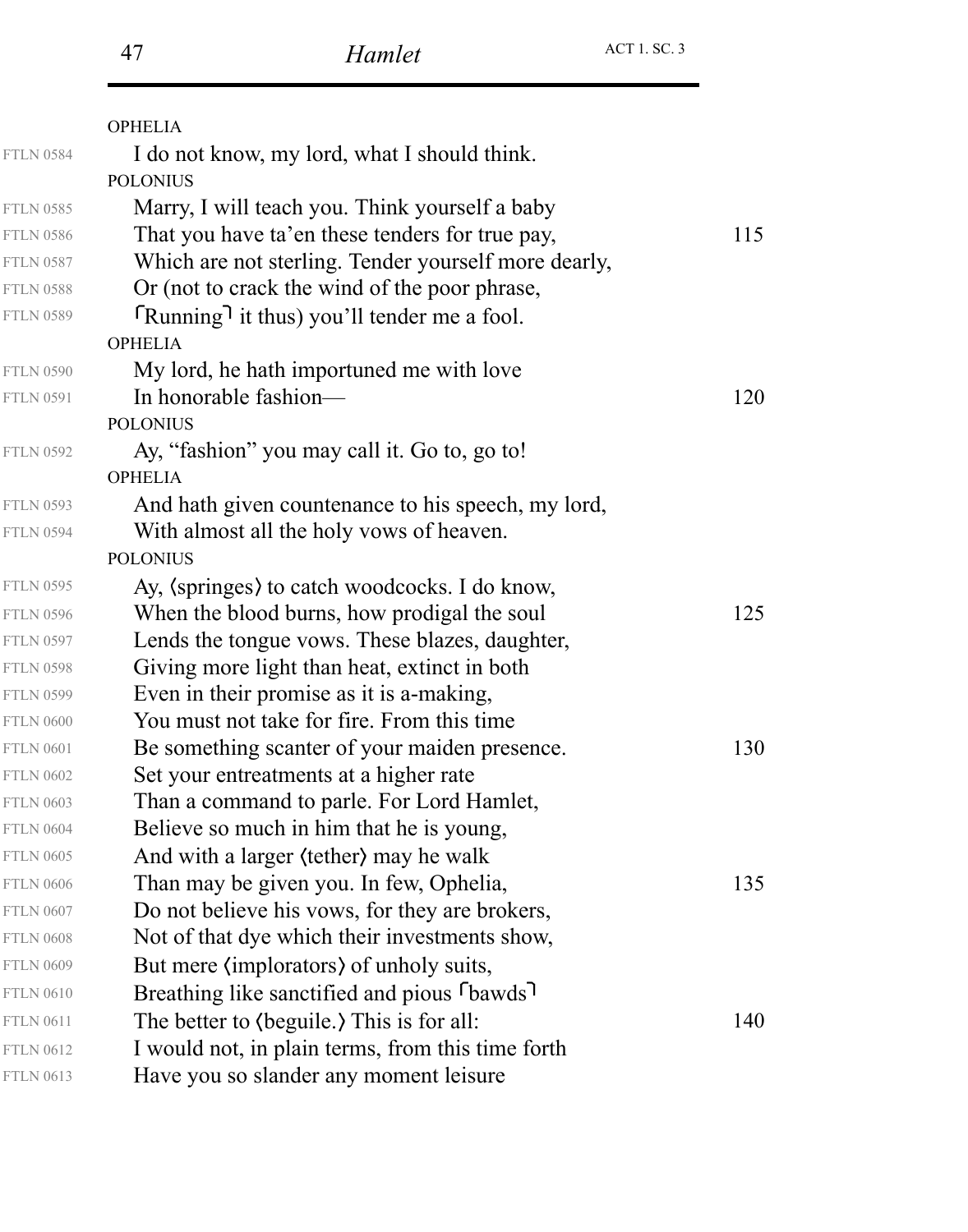| <b>FTLN 0614</b><br><b>FTLN 0615</b><br><b>FTLN 0616</b> | As to give words or talk with the Lord Hamlet.<br>Look to 't, I charge you. Come your ways.<br>I shall obey, my lord.<br><b>OPHELIA</b><br>They exit. | 145 |
|----------------------------------------------------------|-------------------------------------------------------------------------------------------------------------------------------------------------------|-----|
|                                                          | $r_{\text{Scene}}$ 4<br><b>Enter Hamlet, Horatio, and Marcellus.</b>                                                                                  |     |
|                                                          |                                                                                                                                                       |     |
|                                                          | <b>HAMLET</b>                                                                                                                                         |     |
| <b>FTLN 0617</b>                                         | The air bites shrewdly; it is very cold.                                                                                                              |     |
|                                                          | <b>HORATIO</b>                                                                                                                                        |     |
| <b>FTLN 0618</b>                                         | It is $\langle a \rangle$ nipping and an eager air.                                                                                                   |     |
| <b>FTLN 0619</b>                                         | What hour now?<br><b>HAMLET</b>                                                                                                                       |     |
| <b>FTLN 0620</b>                                         | I think it lacks of twelve.<br><b>HORATIO</b>                                                                                                         |     |
| <b>FTLN 0621</b>                                         | No, it is struck.<br><b>MARCELLUS</b>                                                                                                                 | 5   |
|                                                          | <b>HORATIO</b>                                                                                                                                        |     |
| <b>FTLN 0622</b>                                         | Indeed, I heard it not. It then draws near the season                                                                                                 |     |
| <b>FTLN 0623</b>                                         | Wherein the spirit held his wont to walk.                                                                                                             |     |
|                                                          | A flourish of trumpets and two pieces goes off.                                                                                                       |     |
| <b>FTLN 0624</b>                                         | What does this mean, my lord?                                                                                                                         |     |
|                                                          | <b>HAMLET</b>                                                                                                                                         |     |
| <b>FTLN 0625</b>                                         | The King doth wake tonight and takes his rouse,                                                                                                       |     |
| <b>FTLN 0626</b>                                         | Keeps wassail, and the swagg ring upspring reels;                                                                                                     | 10  |
| <b>FTLN 0627</b>                                         | And, as he drains his draughts of Rhenish down,                                                                                                       |     |
| <b>FTLN 0628</b>                                         | The kettledrum and trumpet thus bray out                                                                                                              |     |
| <b>FTLN 0629</b><br><b>FTLN 0630</b>                     | The triumph of his pledge.<br>Is it a custom?<br><b>HORATIO</b>                                                                                       |     |
| <b>FTLN 0631</b>                                         | Ay, marry, is $t$ ,<br>HAMLET                                                                                                                         | 15  |
| <b>FTLN 0632</b>                                         | But, to my mind, though I am native here                                                                                                              |     |
| <b>FTLN 0633</b>                                         | And to the manner born, it is a custom                                                                                                                |     |
| <b>FTLN 0634</b>                                         | More honored in the breach than the observance.                                                                                                       |     |
| <b>FTLN 0635</b>                                         | [This heavy-headed revel] east and west                                                                                                               |     |
| <b>FTLN 0636</b>                                         | Makes us traduced and taxed of other nations.                                                                                                         | 20  |
| <b>FTLN 0637</b>                                         | They clepe us drunkards and with swinish phrase                                                                                                       |     |
| <b>FTLN 0638</b>                                         | Soil our addition. And, indeed, it takes                                                                                                              |     |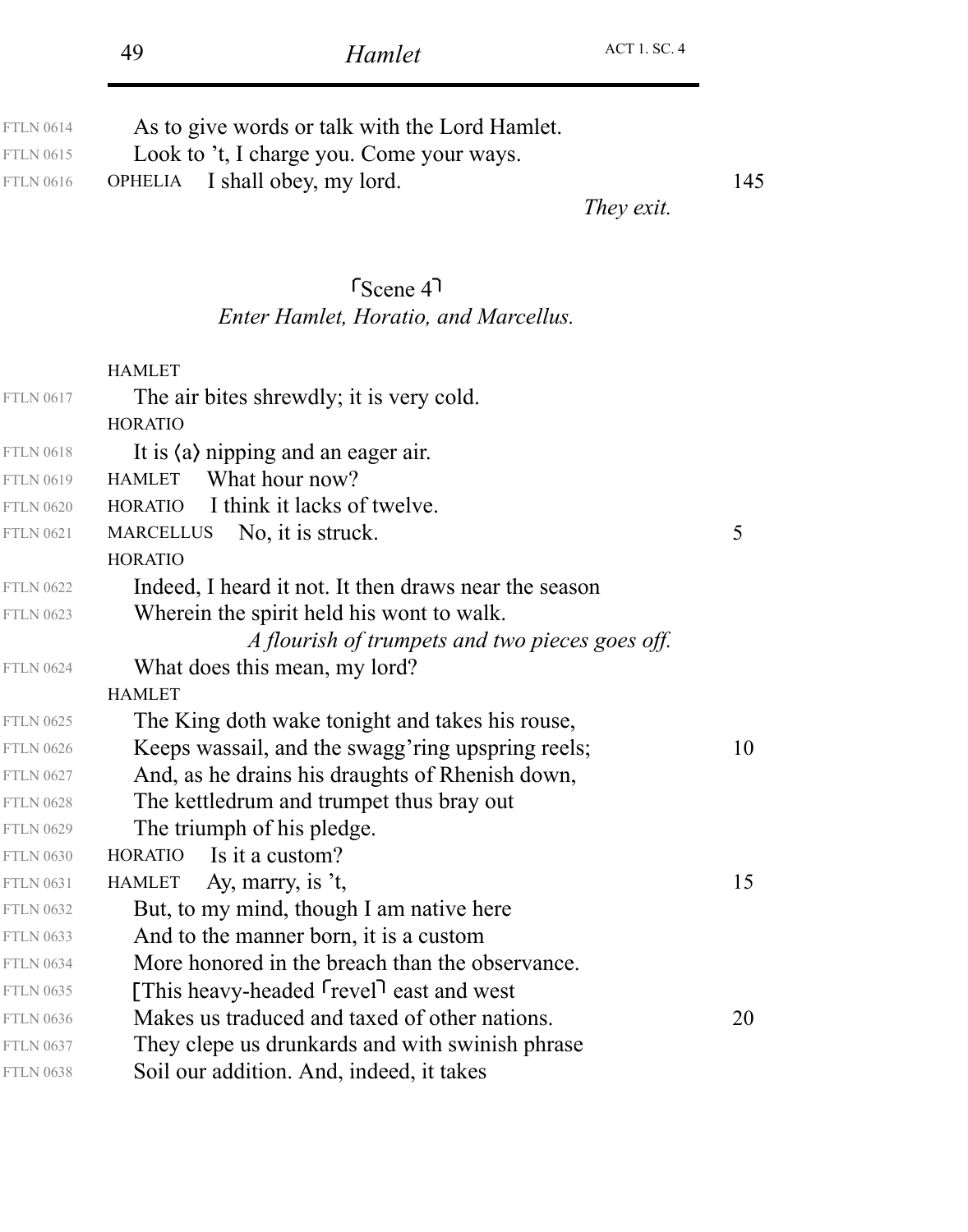| <b>FTLN 0639</b> | From our achievements, though performed at            |    |
|------------------|-------------------------------------------------------|----|
| <b>FTLN 0640</b> | height,                                               |    |
| <b>FTLN 0641</b> | The pith and marrow of our attribute.                 | 25 |
| <b>FTLN 0642</b> | So oft it chances in particular men                   |    |
| <b>FTLN 0643</b> | That for some vicious mole of nature in them,         |    |
| <b>FTLN 0644</b> | As in their birth (wherein they are not guilty,       |    |
| <b>FTLN 0645</b> | Since nature cannot choose his origin),               |    |
| <b>FTLN 0646</b> | By fthe o'ergrowth of some complexion                 | 30 |
| <b>FTLN 0647</b> | (Oft breaking down the pales and forts of reason),    |    |
| <b>FTLN 0648</b> | Or by some habit that too much o'erleavens            |    |
| <b>FTLN 0649</b> | The form of plausive manners—that these men,          |    |
| <b>FTLN 0650</b> | Carrying, I say, the stamp of one defect,             |    |
| <b>FTLN 0651</b> | Being nature's livery or fortune's star,              | 35 |
| <b>FTLN 0652</b> | His virtues else, be they as pure as grace,           |    |
| <b>FTLN 0653</b> | As infinite as man may undergo,                       |    |
| <b>FTLN 0654</b> | Shall in the general censure take corruption          |    |
| <b>FTLN 0655</b> | From that particular fault. The dram of $\lceil$ evil |    |
| <b>FTLN 0656</b> | Doth all the noble substance of a doubt               | 40 |
| <b>FTLN 0657</b> | To his own scandal.                                   |    |
|                  | <b>Enter Ghost.</b>                                   |    |
| <b>FTLN 0658</b> | Look, my lord, it comes.<br><b>HORATIO</b>            |    |
|                  | <b>HAMLET</b>                                         |    |
| <b>FTLN 0659</b> | Angels and ministers of grace, defend us!             |    |
| <b>FTLN 0660</b> | Be thou a spirit of health or goblin damned,          |    |
| <b>FTLN 0661</b> | Bring with thee airs from heaven or blasts from       | 45 |
| <b>FTLN 0662</b> | hell,                                                 |    |
| <b>FTLN 0663</b> | Be thy intents wicked or charitable,                  |    |
| <b>FTLN 0664</b> | Thou com'st in such a questionable shape              |    |
| <b>FTLN 0665</b> | That I will speak to thee. I'll call thee "Hamlet,"   |    |
| <b>FTLN 0666</b> | "King," "Father," "Royal Dane." O, answer me!         | 50 |
| <b>FTLN 0667</b> | Let me not burst in ignorance, but tell               |    |
| <b>FTLN 0668</b> | Why thy canonized bones, hearsed in death,            |    |
| <b>FTLN 0669</b> | Have burst their cerements; why the sepulcher,        |    |

Wherein we saw thee quietly interred,

FTLN 0670

FTLN 0671 **Hath oped his ponderous and marble jaws** 55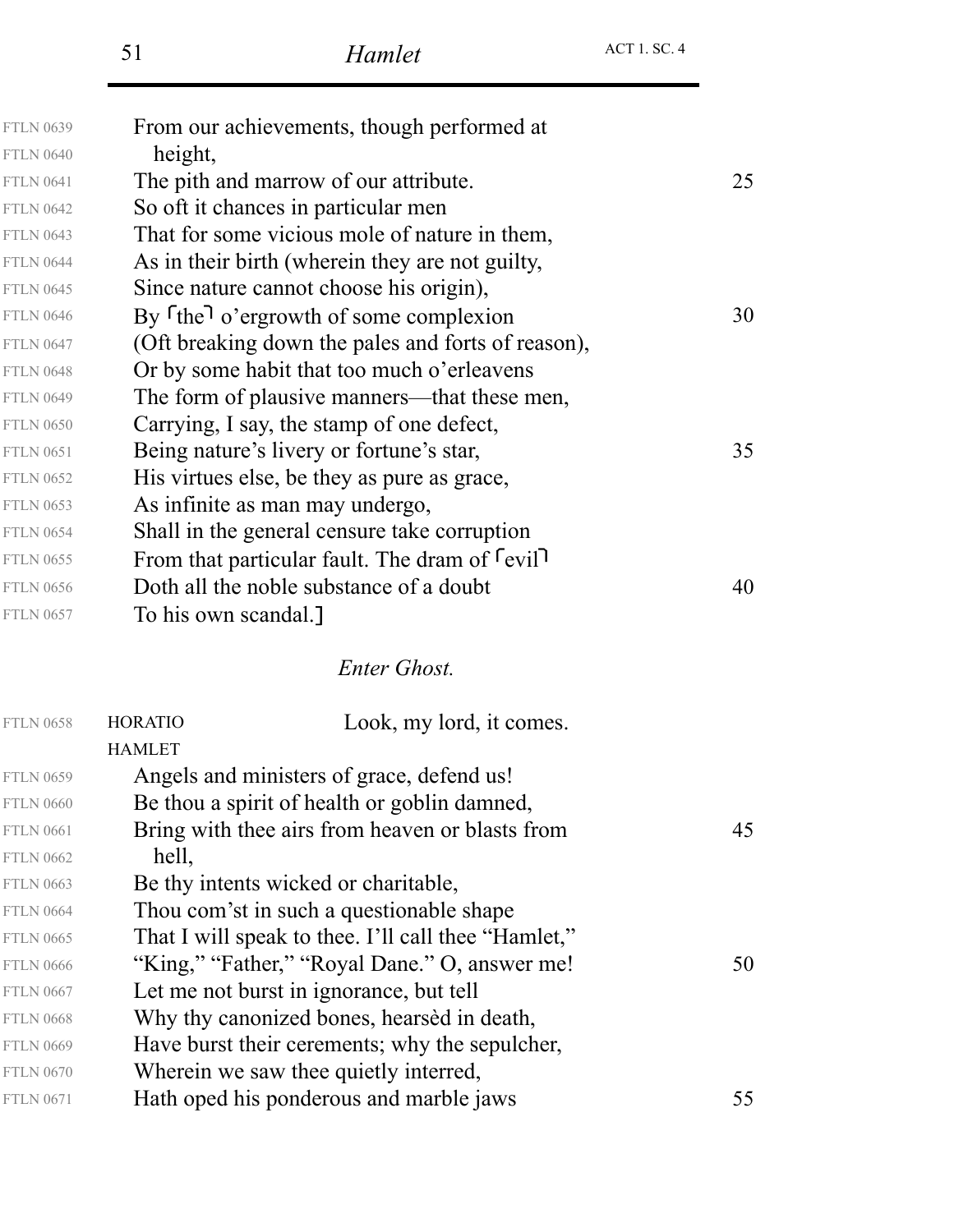| <b>FTLN 0672</b> | To cast thee up again. What may this mean           |    |
|------------------|-----------------------------------------------------|----|
| <b>FTLN 0673</b> | That thou, dead corse, again in complete steel,     |    |
| <b>FTLN 0674</b> | Revisits thus the glimpses of the moon,             |    |
| <b>FTLN 0675</b> | Making night hideous, and we fools of nature        |    |
| <b>FTLN 0676</b> | So horridly to shake our disposition                | 60 |
| <b>FTLN 0677</b> | With thoughts beyond the reaches of our souls?      |    |
| <b>FTLN 0678</b> | Say, why is this? Wherefore? What should we do?     |    |
|                  | $\langle Ghost \rangle$ beckons.                    |    |
|                  | <b>HORATIO</b>                                      |    |
| <b>FTLN 0679</b> | It beckons you to go away with it                   |    |
| <b>FTLN 0680</b> | As if it some impartment did desire                 |    |
| <b>FTLN 0681</b> | To you alone.                                       | 65 |
| <b>FTLN 0682</b> | Look with what courteous action<br><b>MARCELLUS</b> |    |
| <b>FTLN 0683</b> | It waves you to a more removed ground.              |    |
| <b>FTLN 0684</b> | But do not go with it.                              |    |
| <b>FTLN 0685</b> | <b>HORATIO</b><br>No, by no means.                  |    |
|                  | <b>HAMLET</b>                                       |    |
| <b>FTLN 0686</b> | It will not speak. Then I will follow it.           | 70 |
|                  | <b>HORATIO</b>                                      |    |
| <b>FTLN 0687</b> | Do not, my lord.                                    |    |
| <b>FTLN 0688</b> | Why, what should be the fear?<br><b>HAMLET</b>      |    |
| <b>FTLN 0689</b> | I do not set my life at a pin's fee.                |    |
| <b>FTLN 0690</b> | And for my soul, what can it do to that,            |    |
| <b>FTLN 0691</b> | Being a thing immortal as itself?                   | 75 |
| <b>FTLN 0692</b> | It waves me forth again. I'll follow it.            |    |
|                  | <b>HORATIO</b>                                      |    |
| <b>FTLN 0693</b> | What if it tempt you toward the flood, my lord?     |    |
| <b>FTLN 0694</b> | Or to the dreadful summit of the cliff              |    |
| <b>FTLN 0695</b> | That beetles o'er his base into the sea,            |    |
| <b>FTLN 0696</b> | And there assume some other horrible form           | 80 |
| <b>FTLN 0697</b> | Which might deprive your sovereignty of reason      |    |
| <b>FTLN 0698</b> | And draw you into madness? Think of it.             |    |
| <b>FTLN 0699</b> | [The very place puts toys of desperation,           |    |
| <b>FTLN 0700</b> | Without more motive, into every brain               |    |
| <b>FTLN 0701</b> | That looks so many fathoms to the sea               | 85 |
| <b>FTLN 0702</b> | And hears it roar beneath.]                         |    |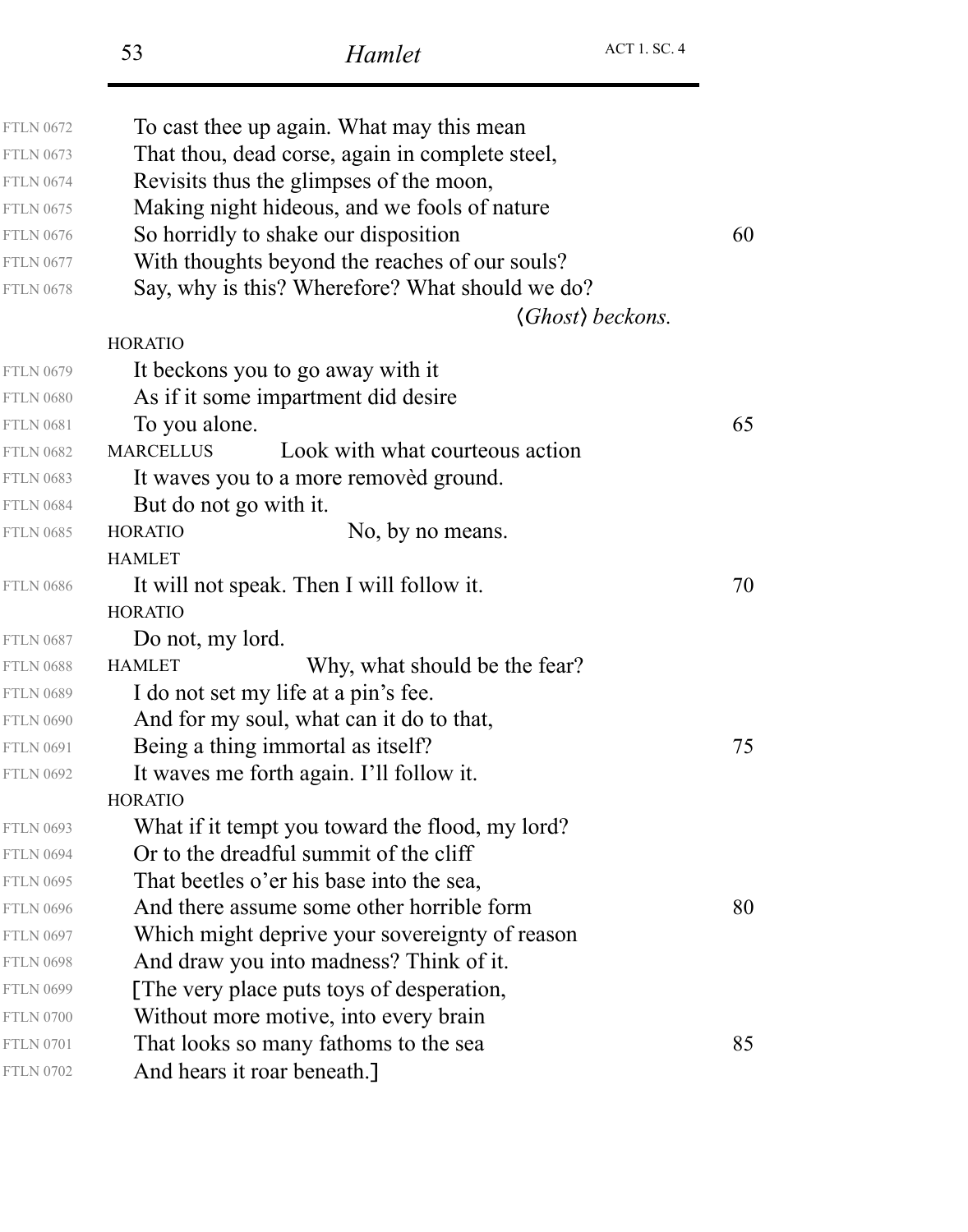|                  | <b>HAMLET</b>                                     |                        |     |
|------------------|---------------------------------------------------|------------------------|-----|
| <b>FTLN 0703</b> | It waves me still.—Go on, I'll follow thee.       |                        |     |
|                  | <b>MARCELLUS</b>                                  |                        |     |
| <b>FTLN 0704</b> | You shall not go, my lord.                        | They hold back Hamlet. |     |
| <b>FTLN 0705</b> | <b>HAMLET</b>                                     | Hold off your hands.   |     |
|                  | <b>HORATIO</b>                                    |                        |     |
| <b>FTLN 0706</b> | Be ruled. You shall not go.                       |                        | 90  |
| <b>FTLN 0707</b> | <b>HAMLET</b>                                     | My fate cries out      |     |
| <b>FTLN 0708</b> | And makes each petty arture in this body          |                        |     |
| <b>FTLN 0709</b> | As hardy as the Nemean lion's nerve.              |                        |     |
| <b>FTLN 0710</b> | Still am I called. Unhand me, gentlemen.          |                        |     |
| <b>FTLN 0711</b> | By heaven, I'll make a ghost of him that lets me! |                        | 95  |
| <b>FTLN 0712</b> | I say, away!—Go on. I'll follow thee.             |                        |     |
|                  |                                                   | Ghost and Hamlet exit. |     |
|                  | <b>HORATIO</b>                                    |                        |     |
| <b>FTLN 0713</b> | He waxes desperate with imagination.              |                        |     |
|                  | <b>MARCELLUS</b>                                  |                        |     |
| <b>FTLN 0714</b> | Let's follow. This not fit thus to obey him.      |                        |     |
|                  | <b>HORATIO</b>                                    |                        |     |
| <b>FTLN 0715</b> | Have after. To what issue will this come?         |                        |     |
|                  | <b>MARCELLUS</b>                                  |                        |     |
| <b>FTLN 0716</b> | Something is rotten in the state of Denmark.      |                        | 100 |
|                  | <b>HORATIO</b>                                    |                        |     |
| <b>FTLN 0717</b> | Heaven will direct it.                            |                        |     |
| <b>FTLN 0718</b> | <b>MARCELLUS</b>                                  | Nay, let's follow him. |     |
|                  |                                                   | They exit.             |     |

## *Enter Ghost and Hamlet.*  $s$ Scene 5

#### HAMLET

| <b>FTLN 0719</b> |              | Whither wilt thou lead me? Speak. I'll go no |  |
|------------------|--------------|----------------------------------------------|--|
| <b>FTLN 0720</b> | further.     |                                              |  |
|                  | <b>GHOST</b> |                                              |  |
| <b>FTLN 0721</b> | Mark me.     |                                              |  |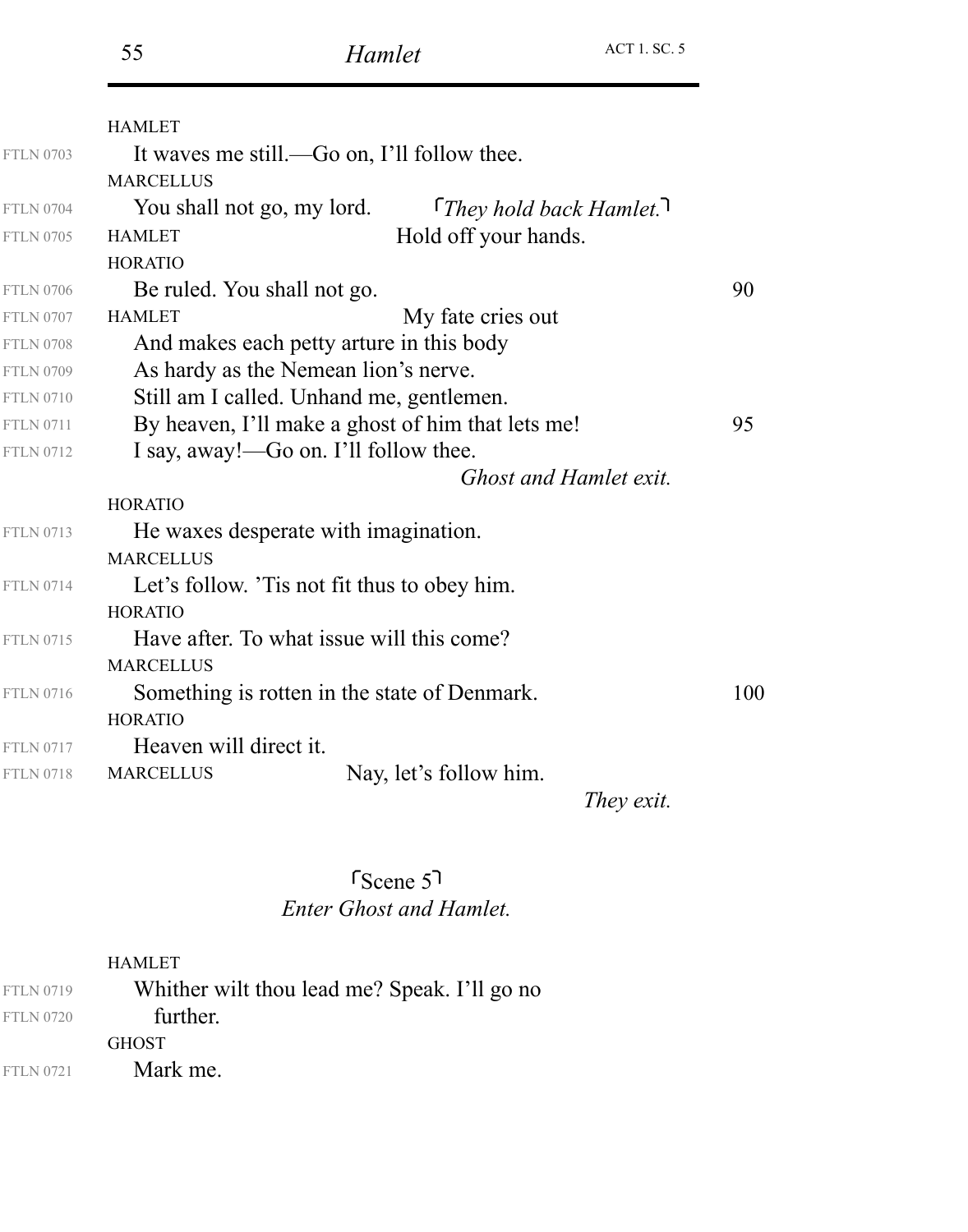| <b>FTLN 0722</b> | I will.<br><b>HAMLET</b>                          |    |
|------------------|---------------------------------------------------|----|
| <b>FTLN 0723</b> | My hour is almost come<br><b>GHOST</b>            | 5  |
| <b>FTLN 0724</b> | When I to sulf rous and tormenting flames         |    |
| <b>FTLN 0725</b> | Must render up myself.                            |    |
| <b>FTLN 0726</b> | Alas, poor ghost!<br><b>HAMLET</b>                |    |
|                  | <b>GHOST</b>                                      |    |
| <b>FTLN 0727</b> | Pity me not, but lend thy serious hearing         |    |
| <b>FTLN 0728</b> | To what I shall unfold.                           | 10 |
| <b>FTLN 0729</b> | Speak. I am bound to hear.<br><b>HAMLET</b>       |    |
|                  | <b>GHOST</b>                                      |    |
| <b>FTLN 0730</b> | So art thou to revenge, when thou shalt hear.     |    |
| <b>FTLN 0731</b> | What?<br><b>HAMLET</b>                            |    |
| <b>FTLN 0732</b> | I am thy father's spirit,<br><b>GHOST</b>         |    |
| <b>FTLN 0733</b> | Doomed for a certain term to walk the night       | 15 |
| <b>FTLN 0734</b> | And for the day confined to fast in fires         |    |
| <b>FTLN 0735</b> | Till the foul crimes done in my days of nature    |    |
| <b>FTLN 0736</b> | Are burnt and purged away. But that I am forbid   |    |
| <b>FTLN 0737</b> | To tell the secrets of my prison house,           |    |
| <b>FTLN 0738</b> | I could a tale unfold whose lightest word         | 20 |
| <b>FTLN 0739</b> | Would harrow up thy soul, freeze thy young blood, |    |
| <b>FTLN 0740</b> | Make thy two eyes, like stars, start from their   |    |
| <b>FTLN 0741</b> | spheres,                                          |    |
| <b>FTLN 0742</b> | Thy knotted and combined locks to part,           |    |
| <b>FTLN 0743</b> | And each particular hair to stand an end,         | 25 |
| <b>FTLN 0744</b> | Like quills upon the fearful porpentine.          |    |
| <b>FTLN 0745</b> | But this eternal blazon must not be.              |    |
| <b>FTLN 0746</b> | To ears of flesh and blood. List, list, O list!   |    |
| <b>FTLN 0747</b> | If thou didst ever thy dear father love—          |    |
| <b>FTLN 0748</b> | O God!<br><b>HAMLET</b>                           | 30 |
|                  | <b>GHOST</b>                                      |    |
| <b>FTLN 0749</b> | Revenge his foul and most unnatural murder.       |    |
| <b>FTLN 0750</b> | Murder?<br><b>HAMLET</b>                          |    |
|                  | <b>GHOST</b>                                      |    |
| <b>FTLN 0751</b> | Murder most foul, as in the best it is,           |    |
| <b>FTLN 0752</b> | But this most foul, strange, and unnatural.       |    |
|                  | <b>HAMLET</b>                                     |    |
| <b>FTLN 0753</b> | Haste me to know 't, that I, with wings as swift  | 35 |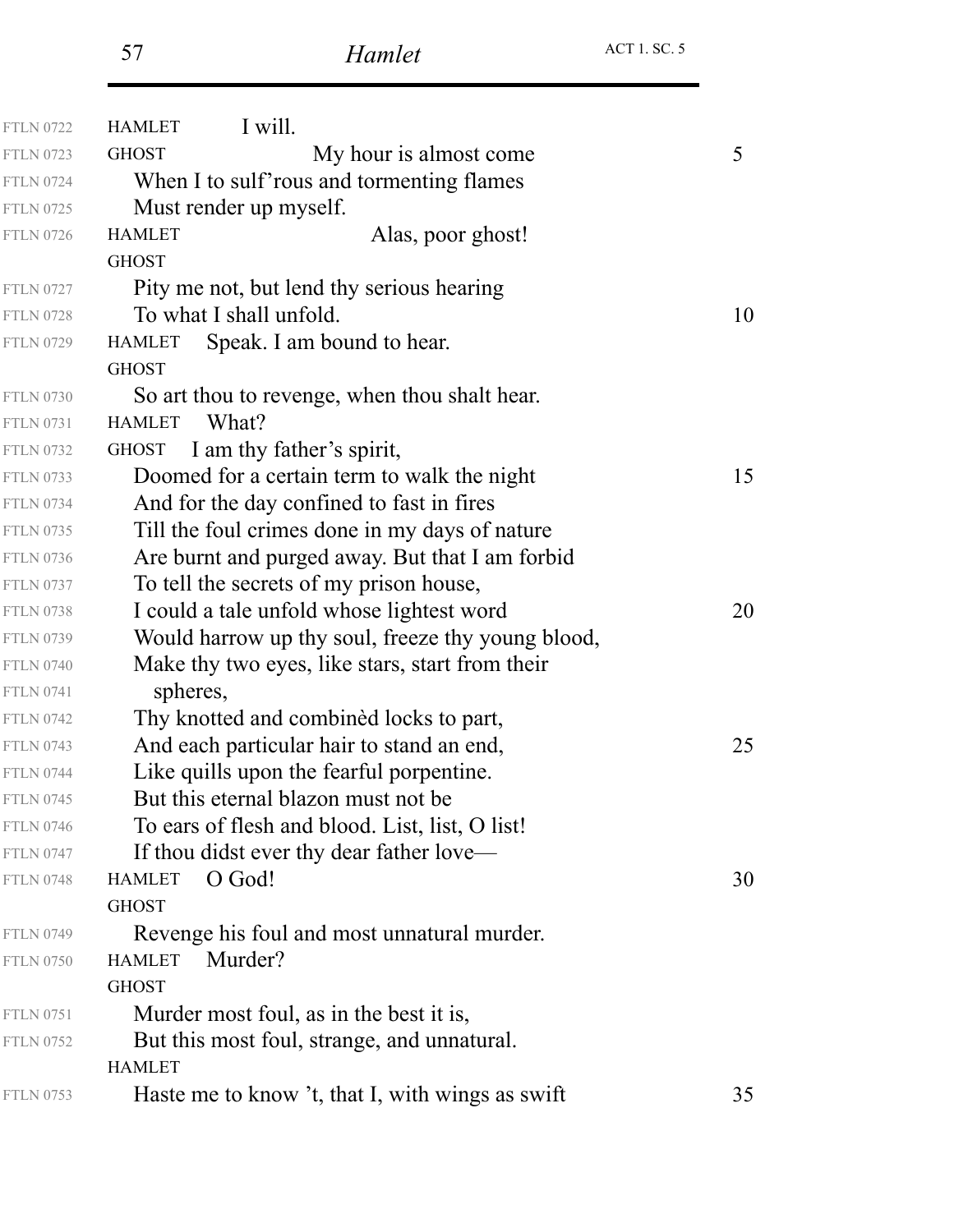| <b>FTLN 0754</b> | As meditation or the thoughts of love,                    |    |
|------------------|-----------------------------------------------------------|----|
| <b>FTLN 0755</b> | May sweep to my revenge.                                  |    |
| <b>FTLN 0756</b> | I find thee apt;<br><b>GHOST</b>                          |    |
| <b>FTLN 0757</b> | And duller shouldst thou be than the fat weed             |    |
| <b>FTLN 0758</b> | That roots itself in ease on Lethe wharf,                 | 40 |
| <b>FTLN 0759</b> | Wouldst thou not stir in this. Now, Hamlet, hear.         |    |
| <b>FTLN 0760</b> | This given out that, sleeping in my orchard,              |    |
| <b>FTLN 0761</b> | A serpent stung me. So the whole ear of Denmark           |    |
| <b>FTLN 0762</b> | Is by a forged process of my death                        |    |
| <b>FTLN 0763</b> | Rankly abused. But know, thou noble youth,                | 45 |
| <b>FTLN 0764</b> | The serpent that did sting thy father's life              |    |
| <b>FTLN 0765</b> | Now wears his crown.                                      |    |
| <b>FTLN 0766</b> | O, my prophetic soul! My uncle!<br><b>HAMLET</b>          |    |
|                  | <b>GHOST</b>                                              |    |
| <b>FTLN 0767</b> | Ay, that incestuous, that adulterate beast,               |    |
| <b>FTLN 0768</b> | With witchcraft of his wits, with traitorous gifts—       | 50 |
| <b>FTLN 0769</b> | O wicked wit and gifts, that have the power               |    |
| <b>FTLN 0770</b> | So to seduce!—won to his shameful lust                    |    |
| <b>FTLN 0771</b> | The will of my most seeming-virtuous queen.               |    |
| <b>FTLN 0772</b> | O Hamlet, what $\langle a \rangle$ falling off was there! |    |
| <b>FTLN 0773</b> | From me, whose love was of that dignity                   | 55 |
| <b>FTLN 0774</b> | That it went hand in hand even with the vow               |    |
| <b>FTLN 0775</b> | I made to her in marriage, and to decline                 |    |
| <b>FTLN 0776</b> | Upon a wretch whose natural gifts were poor               |    |
| <b>FTLN 0777</b> | To those of mine.                                         |    |
| <b>FTLN 0778</b> | But virtue, as it never will be moved,                    | 60 |
| <b>FTLN 0779</b> | Though lewdness court it in a shape of heaven,            |    |
| <b>FTLN 0780</b> | So, (lust,) though to a radiant angel linked,             |    |
| <b>FTLN 0781</b> | Will (sate) itself in a celestial bed                     |    |
| <b>FTLN 0782</b> | And prey on garbage.                                      |    |
| <b>FTLN 0783</b> | But soft, methinks I scent the morning air.               | 65 |
| <b>FTLN 0784</b> | Brief let me be. Sleeping within my orchard,              |    |
| <b>FTLN 0785</b> | My custom always of the afternoon,                        |    |
| <b>FTLN 0786</b> | Upon my secure hour thy uncle stole,                      |    |
| <b>FTLN 0787</b> | With juice of cursed hebona in a vial                     |    |
| <b>FTLN 0788</b> | And in the porches of my ears did pour                    | 70 |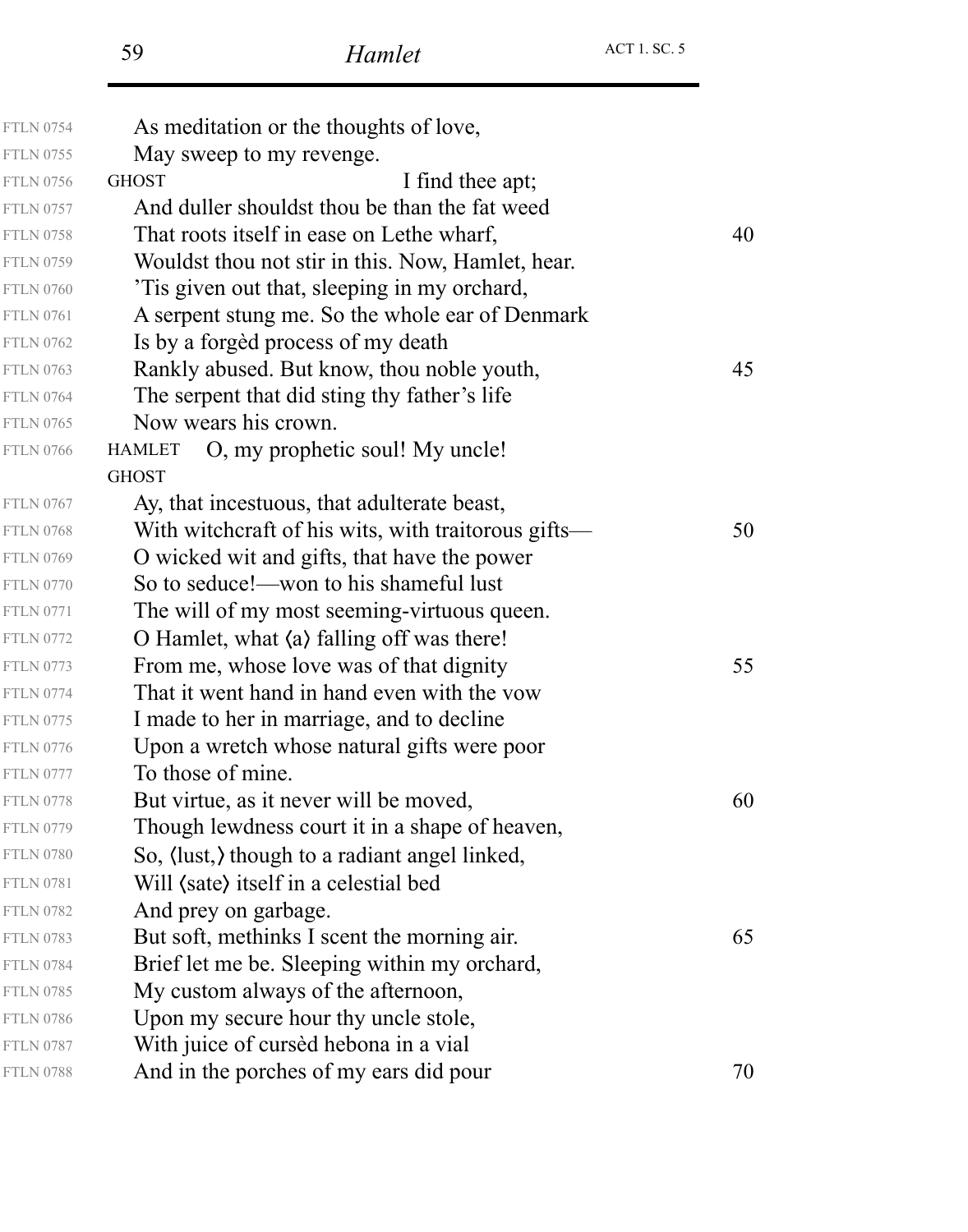| <b>FTLN 0789</b> | The leprous distilment, whose effect                                 |     |
|------------------|----------------------------------------------------------------------|-----|
| <b>FTLN 0790</b> | Holds such an enmity with blood of man                               |     |
| <b>FTLN 0791</b> | That swift as quicksilver it courses through                         |     |
| <b>FTLN 0792</b> | The natural gates and alleys of the body,                            |     |
| <b>FTLN 0793</b> | And with a sudden vigor it doth (posset)                             | 75  |
| <b>FTLN 0794</b> | And curd, like eager droppings into milk,                            |     |
| <b>FTLN 0795</b> | The thin and wholesome blood. So did it mine,                        |     |
| <b>FTLN 0796</b> | And a most instant tetter barked about,                              |     |
| <b>FTLN 0797</b> | Most lazar-like, with vile and loathsome crust                       |     |
| <b>FTLN 0798</b> | All my smooth body.                                                  | 80  |
| <b>FTLN 0799</b> | Thus was I, sleeping, by a brother's hand                            |     |
| <b>FTLN 0800</b> | Of life, of crown, of queen at once dispatched,                      |     |
| <b>FTLN 0801</b> | Cut off, even in the blossoms of my sin,                             |     |
| <b>FTLN 0802</b> | Unhouseled, disappointed, unaneled,                                  |     |
| <b>FTLN 0803</b> | No reck'ning made, but sent to my account                            | 85  |
| <b>FTLN 0804</b> | With all my imperfections on my head.                                |     |
| <b>FTLN 0805</b> | O horrible, O horrible, most horrible!                               |     |
| <b>FTLN 0806</b> | If thou hast nature in thee, bear it not.                            |     |
| <b>FTLN 0807</b> | Let not the royal bed of Denmark be                                  |     |
| <b>FTLN 0808</b> | A couch for luxury and damned incest.                                | 90  |
| <b>FTLN 0809</b> | But, howsomever thou pursues this act,                               |     |
| <b>FTLN 0810</b> | Taint not thy mind, nor let thy soul contrive                        |     |
| <b>FTLN 0811</b> | Against thy mother aught. Leave her to heaven                        |     |
| <b>FTLN 0812</b> | And to those thorns that in her bosom lodge                          |     |
| <b>FTLN 0813</b> | To prick and sting her. Fare thee well at once.                      | 95  |
| <b>FTLN 0814</b> | The glowworm shows the matin to be near                              |     |
| <b>FTLN 0815</b> | And 'gins to pale his uneffectual fire.                              |     |
| <b>FTLN 0816</b> | Adieu, adieu, adieu. Remember me.<br>$\langle He \; exists. \rangle$ |     |
|                  | <b>HAMLET</b>                                                        |     |
| <b>FTLN 0817</b> | O all you host of heaven! O Earth! What else?                        |     |
| <b>FTLN 0818</b> | And shall I couple hell? O fie! Hold, hold, my heart,                | 100 |
| <b>FTLN 0819</b> | And you, my sinews, grow not instant old,                            |     |
| <b>FTLN 0820</b> | But bear me (stiffly) up. Remember thee?                             |     |
| <b>FTLN 0821</b> | Ay, thou poor ghost, whiles memory holds a seat                      |     |
| <b>FTLN 0822</b> | In this distracted globe. Remember thee?                             |     |
| <b>FTLN 0823</b> | Yea, from the table of my memory                                     | 105 |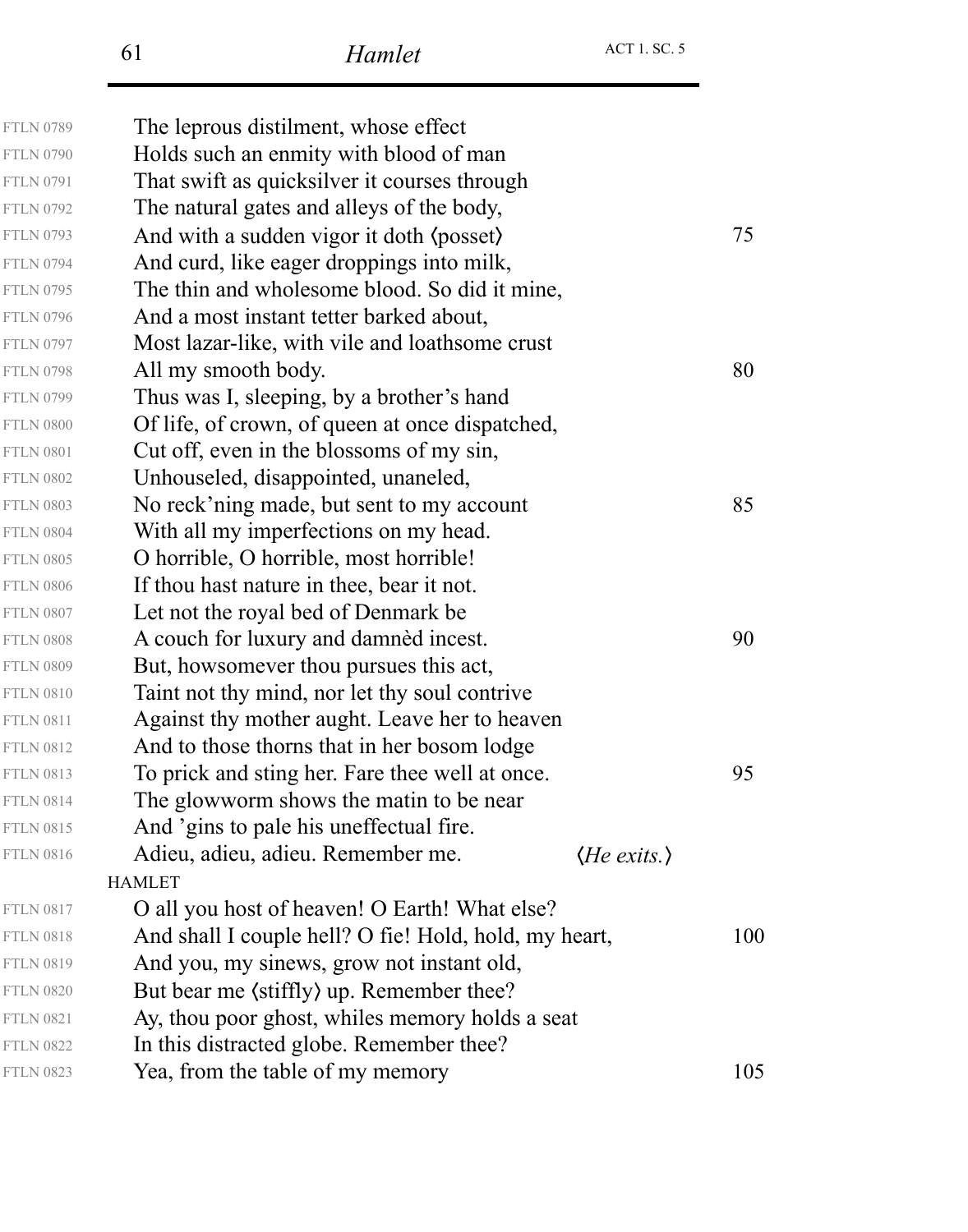| <b>FTLN 0824</b> | I'll wipe away all trivial, fond records,                |     |
|------------------|----------------------------------------------------------|-----|
| <b>FTLN 0825</b> | All saws of books, all forms, all pressures past,        |     |
| <b>FTLN 0826</b> | That youth and observation copied there,                 |     |
| <b>FTLN 0827</b> | And thy commandment all alone shall live                 |     |
| <b>FTLN 0828</b> | Within the book and volume of my brain,                  | 110 |
| <b>FTLN 0829</b> | Unmixed with baser matter. Yes, by heaven!               |     |
| <b>FTLN 0830</b> | O most pernicious woman!                                 |     |
| <b>FTLN 0831</b> | O villain, villain, smiling, damnèd villain!             |     |
| <b>FTLN 0832</b> | My tables—meet it is I set it down                       |     |
| <b>FTLN 0833</b> | That one may smile and smile and be a villain.           | 115 |
| <b>FTLN 0834</b> | At least I am sure it may be so in Denmark.              |     |
|                  | $\lceil H_e \text{ writes} \rceil$                       |     |
| <b>FTLN 0835</b> | So, uncle, there you are. Now to my word.                |     |
| <b>FTLN 0836</b> | It is "adieu, adieu, remember me."                       |     |
| <b>FTLN 0837</b> | I have sworn 't.                                         |     |
|                  |                                                          |     |
|                  | <b>Enter Horatio and Marcellus.</b>                      |     |
| <b>FTLN 0838</b> | My lord, my lord!<br><b>HORATIO</b>                      | 120 |
| <b>FTLN 0839</b> | Lord Hamlet.<br><b>MARCELLUS</b>                         |     |
| <b>FTLN 0840</b> | Heavens secure him!<br><b>HORATIO</b>                    |     |
| <b>FTLN 0841</b> | So be it.<br><b>HAMLET</b>                               |     |
| <b>FTLN 0842</b> | MARCELLUS Illo, ho, ho, my lord!                         |     |
| <b>FTLN 0843</b> | <b>HAMLET</b><br>Hillo, ho, ho, boy! Come, (bird,) come! | 125 |
|                  | <b>MARCELLUS</b>                                         |     |
| <b>FTLN 0844</b> | How is 't, my noble lord?                                |     |
| <b>FTLN 0845</b> | What news, my lord?<br><b>HORATIO</b>                    |     |
| <b>FTLN 0846</b> | O, wonderful!<br>HAMLET                                  |     |
|                  | <b>HORATIO</b>                                           |     |
| <b>FTLN 0847</b> | Good my lord, tell it.                                   |     |
| <b>FTLN 0848</b> | No, you will reveal it.<br><b>HAMLET</b>                 | 130 |
|                  | <b>HORATIO</b>                                           |     |
| <b>FTLN 0849</b> | Not I, my lord, by heaven.                               |     |
| <b>FTLN 0850</b> | <b>MARCELLUS</b><br>Nor I, my lord.                      |     |
|                  | <b>HAMLET</b>                                            |     |
| <b>FTLN 0851</b> | How say you, then? Would heart of man once think         |     |
| <b>FTLN 0852</b> | it?                                                      |     |
| <b>FTLN 0853</b> | But you'll be secret?                                    | 135 |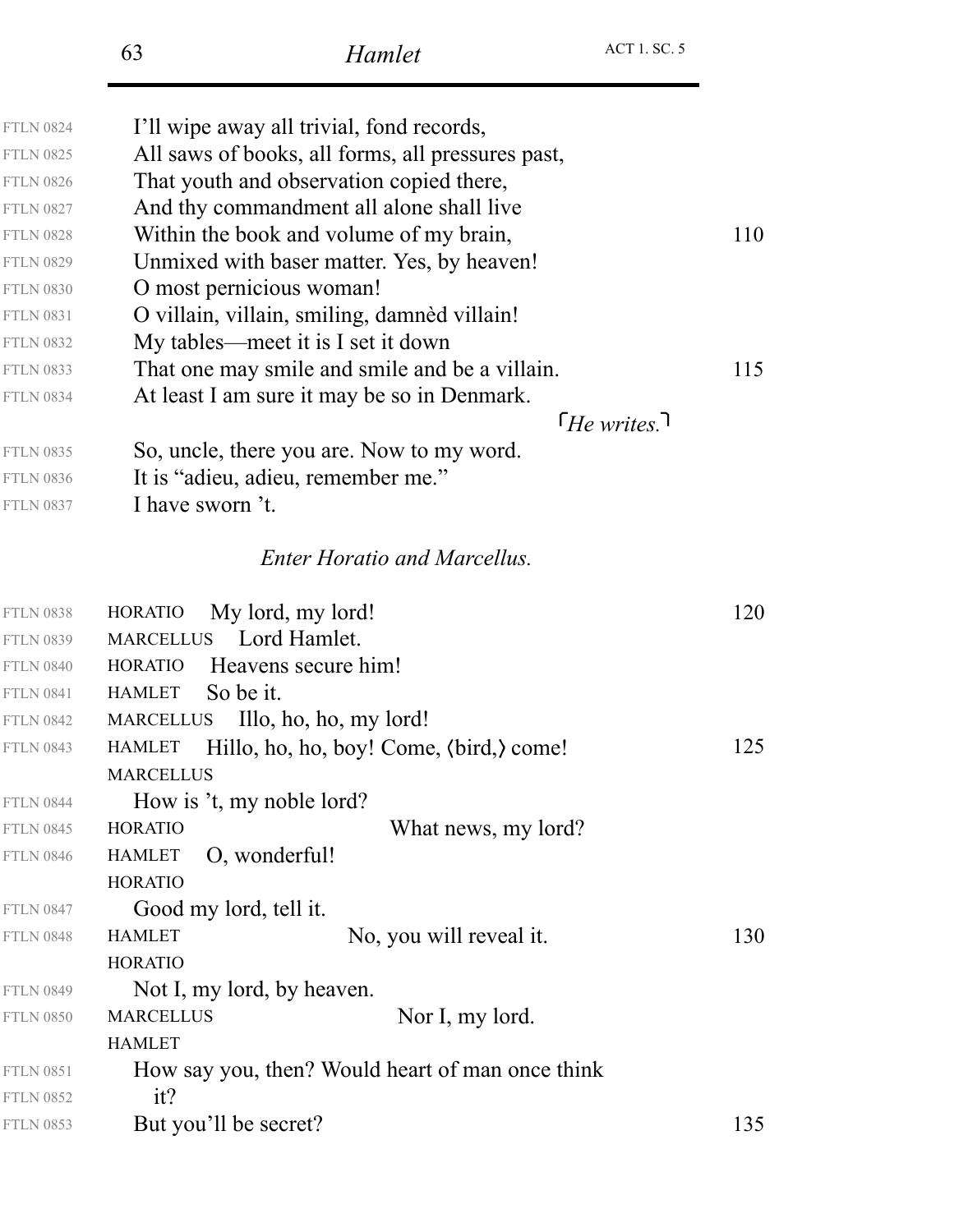| <b>FTLN 0854</b>                     | Ay, by heaven, $\langle$ my lord. $\rangle$<br>HORATIO/MARCELLUS               |     |
|--------------------------------------|--------------------------------------------------------------------------------|-----|
|                                      | <b>HAMLET</b>                                                                  |     |
| <b>FTLN 0855</b>                     | There's never a villain dwelling in all Denmark                                |     |
| <b>FTLN 0856</b>                     | But he's an arrant knave.                                                      |     |
|                                      | <b>HORATIO</b>                                                                 |     |
| <b>FTLN 0857</b>                     | There needs no ghost, my lord, come from the grave<br>To tell us this.         |     |
| <b>FTLN 0858</b>                     | <b>HAMLET</b>                                                                  | 140 |
| <b>FTLN 0859</b><br><b>FTLN 0860</b> | Why, right, you are in the right.<br>And so, without more circumstance at all, |     |
| <b>FTLN 0861</b>                     | I hold it fit that we shake hands and part,                                    |     |
| <b>FTLN 0862</b>                     | You, as your business and desire shall point you                               |     |
| <b>FTLN 0863</b>                     | (For every man hath business and desire,                                       | 145 |
| <b>FTLN 0864</b>                     | Such as it is), and for my own poor part,                                      |     |
| <b>FTLN 0865</b>                     | I will go pray.                                                                |     |
|                                      | <b>HORATIO</b>                                                                 |     |
| <b>FTLN 0866</b>                     | These are but wild and whirling words, my lord.                                |     |
|                                      | <b>HAMLET</b>                                                                  |     |
| <b>FTLN 0867</b>                     | I am sorry they offend you, heartily;                                          |     |
| <b>FTLN 0868</b>                     | Yes, faith, heartily.                                                          | 150 |
| <b>FTLN 0869</b>                     | There's no offense, my lord.<br><b>HORATIO</b>                                 |     |
|                                      | <b>HAMLET</b>                                                                  |     |
| <b>FTLN 0870</b>                     | Yes, by Saint Patrick, but there is, Horatio,                                  |     |
| <b>FTLN 0871</b>                     | And much offense, too. Touching this vision here,                              |     |
| <b>FTLN 0872</b>                     | It is an honest ghost—that let me tell you.                                    |     |
| <b>FTLN 0873</b>                     | For your desire to know what is between us,                                    | 155 |
| <b>FTLN 0874</b>                     | O'ermaster 't as you may. And now, good friends,                               |     |
| <b>FTLN 0875</b>                     | As you are friends, scholars, and soldiers,                                    |     |
| <b>FTLN 0876</b>                     | Give me one poor request.                                                      |     |
| <b>FTLN 0877</b>                     | What is 't, my lord? We will.<br><b>HORATIO</b>                                |     |
|                                      | <b>HAMLET</b>                                                                  |     |
| <b>FTLN 0878</b>                     | Never make known what you have seen tonight.                                   | 160 |
| <b>FTLN 0879</b>                     | My lord, we will not.<br>HORATIO/MARCELLUS                                     |     |
| <b>FTLN 0880</b>                     | Nay, but swear 't.<br>HAMLET                                                   |     |
| <b>FTLN 0881</b>                     | In faith, my lord, not I.<br><b>HORATIO</b>                                    |     |
| <b>FTLN 0882</b>                     | Nor I, my lord, in faith.<br><b>MARCELLUS</b><br><b>HAMLET</b>                 |     |
| <b>FTLN 0883</b>                     |                                                                                | 165 |
|                                      | Upon my sword.                                                                 |     |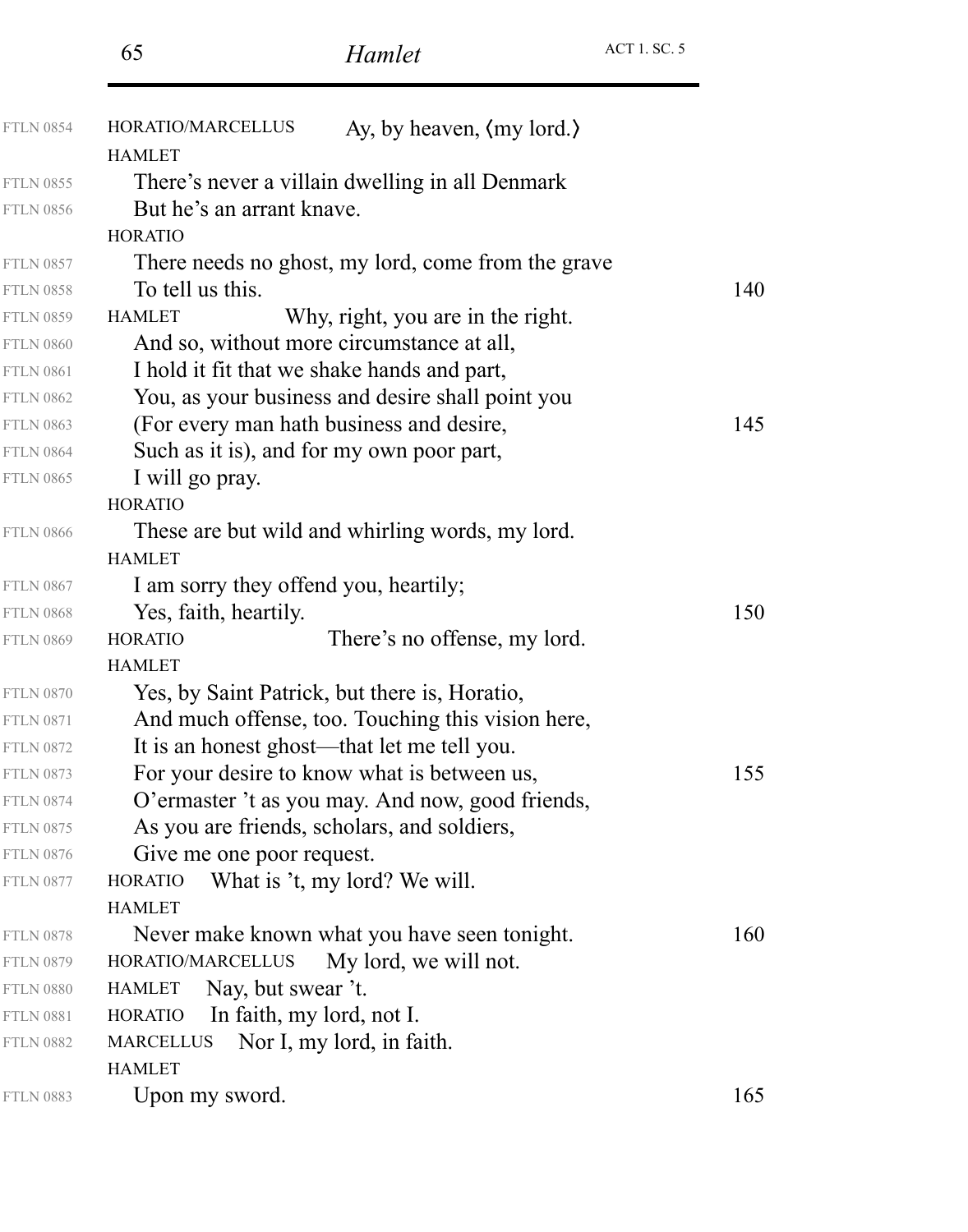| <b>FTLN 0884</b> | We have sworn, my lord, already.<br><b>MARCELLUS</b>   |     |
|------------------|--------------------------------------------------------|-----|
| <b>FTLN 0885</b> | HAMLET Indeed, upon my sword, indeed.                  |     |
| <b>FTLN 0886</b> | GHOST cries under the stage Swear.                     |     |
|                  | <b>HAMLET</b>                                          |     |
| <b>FTLN 0887</b> | Ha, ha, boy, sayst thou so? Art thou there,            |     |
| <b>FTLN 0888</b> | true penny?                                            | 170 |
| <b>FTLN 0889</b> | Come on, you hear this fellow in the cellarage.        |     |
| <b>FTLN 0890</b> | Consent to swear.                                      |     |
| <b>FTLN 0891</b> | Propose the oath, my lord.<br><b>HORATIO</b>           |     |
|                  | <b>HAMLET</b>                                          |     |
| <b>FTLN 0892</b> | Never to speak of this that you have seen,             |     |
| <b>FTLN 0893</b> | Swear by my sword.                                     | 175 |
| <b>FTLN 0894</b> | GHOST, $\sqrt{beneath}$ Swear.                         |     |
|                  | <b>HAMLET</b>                                          |     |
| <b>FTLN 0895</b> | <i>Hic et ubique?</i> Then we'll shift our ground.     |     |
| <b>FTLN 0896</b> | Come hither, gentlemen,                                |     |
| <b>FTLN 0897</b> | And lay your hands again upon my sword.                |     |
| <b>FTLN 0898</b> | Swear by my sword                                      | 180 |
| <b>FTLN 0899</b> | Never to speak of this that you have heard.            |     |
| <b>FTLN 0900</b> | GHOST, <i>beneath</i> <sup>1</sup> Swear by his sword. |     |
|                  | <b>HAMLET</b>                                          |     |
| <b>FTLN 0901</b> | Well said, old mole. Canst work i' th' earth so fast?— |     |
| <b>FTLN 0902</b> | A worthy pioner! Once more remove, good friends.       |     |
|                  | <b>HORATIO</b>                                         |     |
| <b>FTLN 0903</b> | O day and night, but this is wondrous strange.         | 185 |
|                  | <b>HAMLET</b>                                          |     |
| <b>FTLN 0904</b> | And therefore as a stranger give it welcome.           |     |
| <b>FTLN 0905</b> | There are more things in heaven and earth, Horatio,    |     |
| <b>FTLN 0906</b> | Than are dreamt of in your philosophy. But come.       |     |
| <b>FTLN 0907</b> | Here, as before, never, so help you mercy,             |     |
| <b>FTLN 0908</b> | How strange or odd some'er I bear myself               | 190 |
| <b>FTLN 0909</b> | (As I perchance hereafter shall think meet)            |     |
| <b>FTLN 0910</b> | To put an antic disposition on)                        |     |
| <b>FTLN 0911</b> | That you, at such times seeing me, never shall,        |     |
| <b>FTLN 0912</b> | With arms encumbered thus, or this headshake,          |     |
| <b>FTLN 0913</b> | Or by pronouncing of some doubtful phrase,             | 195 |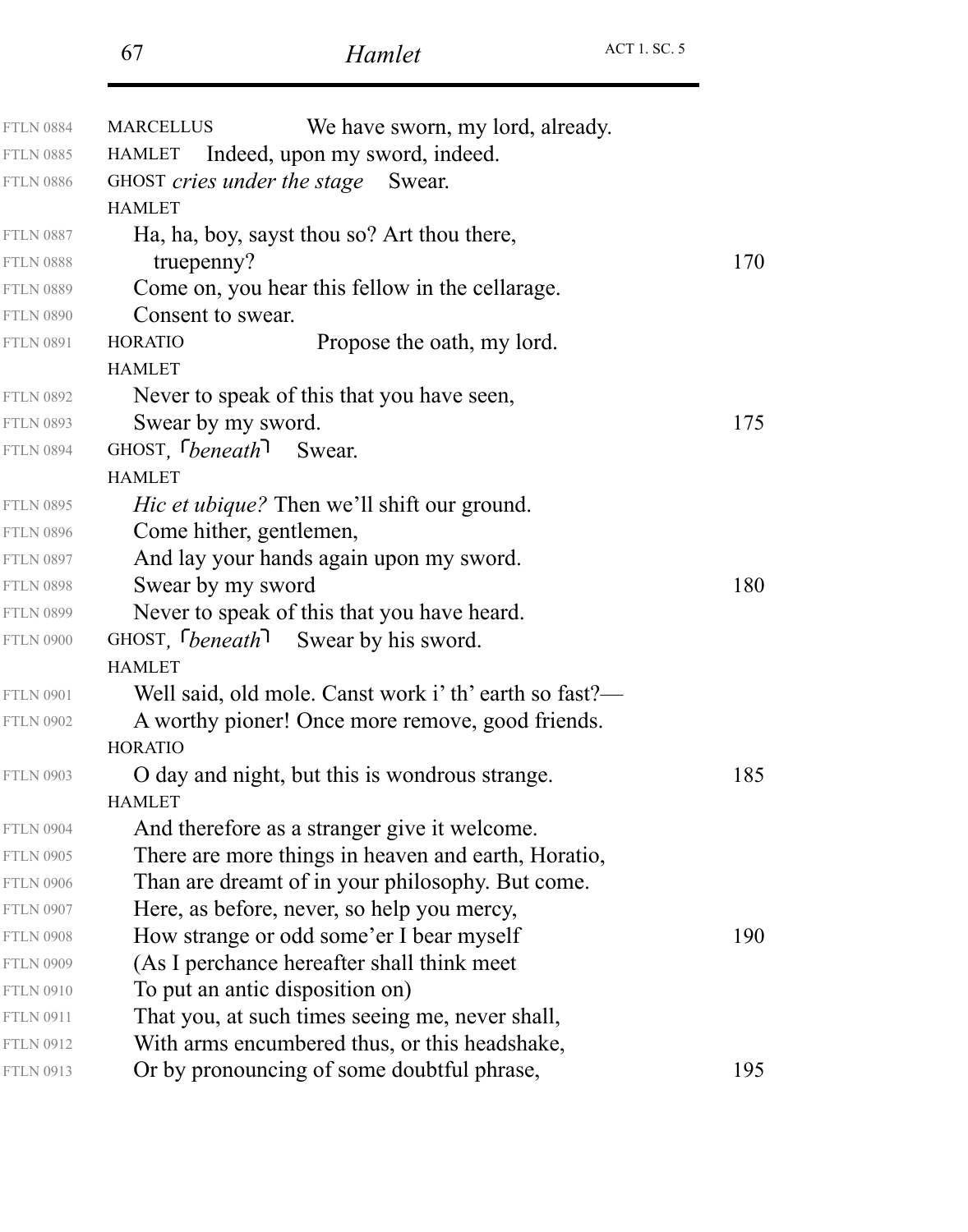| <b>FTLN 0914</b> | As "Well, well, we know," or "We could an if we              |            |
|------------------|--------------------------------------------------------------|------------|
| <b>FTLN 0915</b> | would,"                                                      |            |
| <b>FTLN 0916</b> | Or "If we list to speak," or "There be an if they            |            |
| <b>FTLN 0917</b> | might,"                                                      |            |
| <b>FTLN 0918</b> | Or such ambiguous giving-out, to note                        | <b>200</b> |
| <b>FTLN 0919</b> | That you know aught of me—this do swear,                     |            |
| <b>FTLN 0920</b> | So grace and mercy at your most need help you.               |            |
| <b>FTLN 0921</b> | $GHOST,$ $Ibeneath$ <sup><math>\lceil</math></sup><br>Swear. |            |
|                  | <b>HAMLET</b>                                                |            |
| <b>FTLN 0922</b> | Rest, rest, perturbèd spirit.—So, gentlemen,                 |            |
| <b>FTLN 0923</b> | With all my love I do commend me to you,                     | 205        |
| <b>FTLN 0924</b> | And what so poor a man as Hamlet is                          |            |
| <b>FTLN 0925</b> | May do t' express his love and friending to you,             |            |
| <b>FTLN 0926</b> | God willing, shall not lack. Let us go in together,          |            |
| <b>FTLN 0927</b> | And still your fingers on your lips, I pray.                 |            |
| <b>FTLN 0928</b> | The time is out of joint. O cursed spite                     | 210        |
| <b>FTLN 0929</b> | That ever I was born to set it right!                        |            |
| <b>FTLN 0930</b> | Nay, come, let's go together.                                |            |
|                  | They exit.                                                   |            |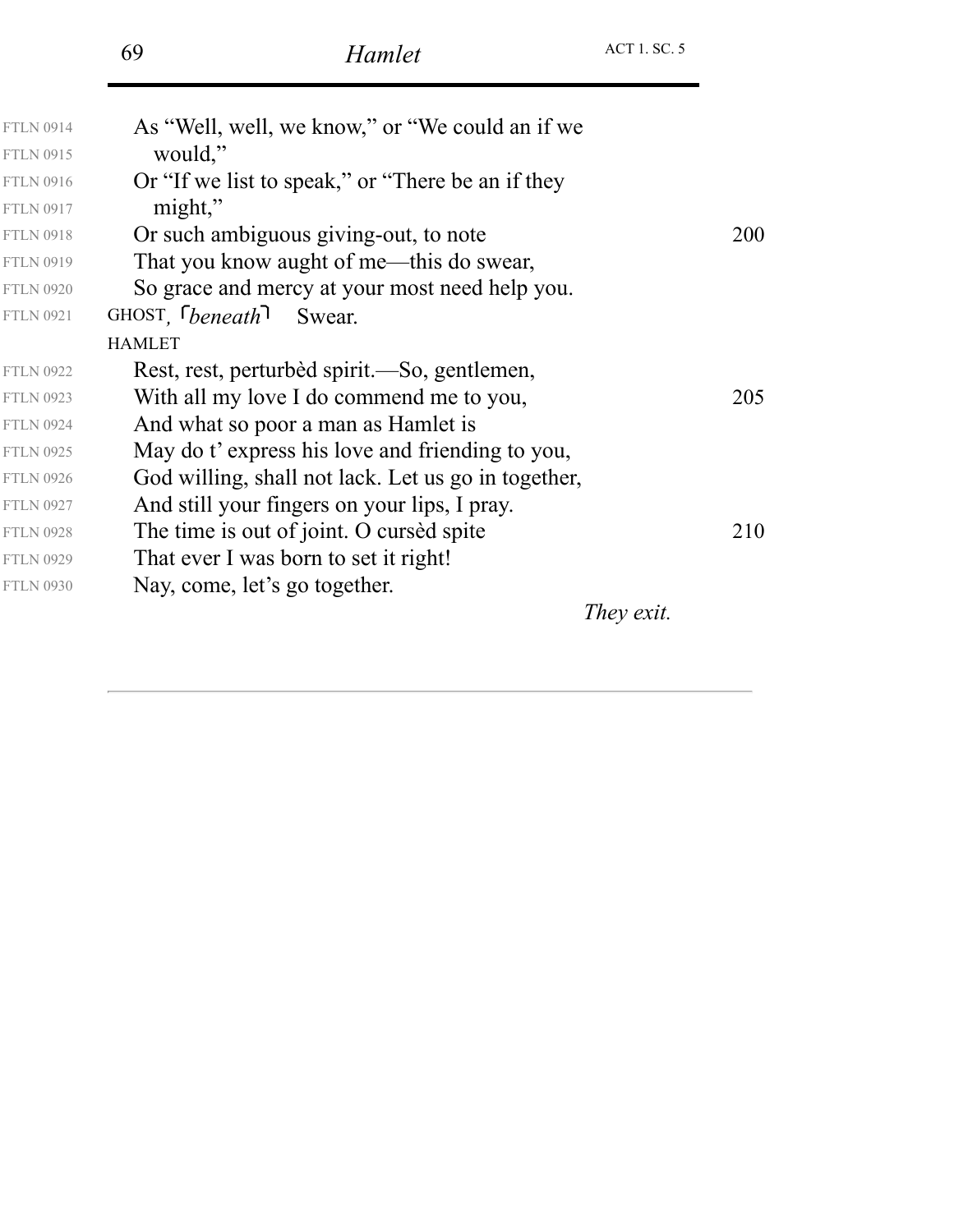| S <sub>cene</sub> 1 <sup>1</sup>            |  |
|---------------------------------------------|--|
| Enter old Polonius with his man (Reynaldo.) |  |

|                  | <b>POLONIUS</b>                                     |    |
|------------------|-----------------------------------------------------|----|
| <b>FTLN 0931</b> | Give him this money and these notes, Reynaldo.      |    |
| <b>FTLN 0932</b> | <b>REYNALDO</b><br>I will, my lord.                 |    |
|                  | <b>POLONIUS</b>                                     |    |
| <b>FTLN 0933</b> | You shall do marvelous wisely, good Reynaldo,       |    |
| <b>FTLN 0934</b> | Before you visit him, to make inquire               |    |
| <b>FTLN 0935</b> | Of his behavior.                                    | 5  |
| <b>FTLN 0936</b> | My lord, I did intend it.<br><b>REYNALDO</b>        |    |
|                  | <b>POLONIUS</b>                                     |    |
| <b>FTLN 0937</b> | Marry, well said, very well said. Look you, sir,    |    |
| <b>FTLN 0938</b> | Inquire me first what Danskers are in Paris;        |    |
| <b>FTLN 0939</b> | And how, and who, what means, and where they        |    |
| <b>FTLN 0940</b> | keep,                                               | 10 |
| <b>FTLN 0941</b> | What company, at what expense; and finding          |    |
| <b>FTLN 0942</b> | By this encompassment and drift of question         |    |
| <b>FTLN 0943</b> | That they do know my son, come you more nearer      |    |
| <b>FTLN 0944</b> | Than your particular demands will touch it.         |    |
| <b>FTLN 0945</b> | Take you, as 'twere, some distant knowledge of him, | 15 |
| <b>FTLN 0946</b> | As thus: "I know his father and his friends         |    |
| <b>FTLN 0947</b> | And, in part, him." Do you mark this, Reynaldo?     |    |
| <b>FTLN 0948</b> | Ay, very well, my lord.<br><b>REYNALDO</b>          |    |
|                  | <b>POLONIUS</b>                                     |    |
| <b>FTLN 0949</b> | "And, in part, him, but," you may say, "not well.   |    |
|                  |                                                     |    |

73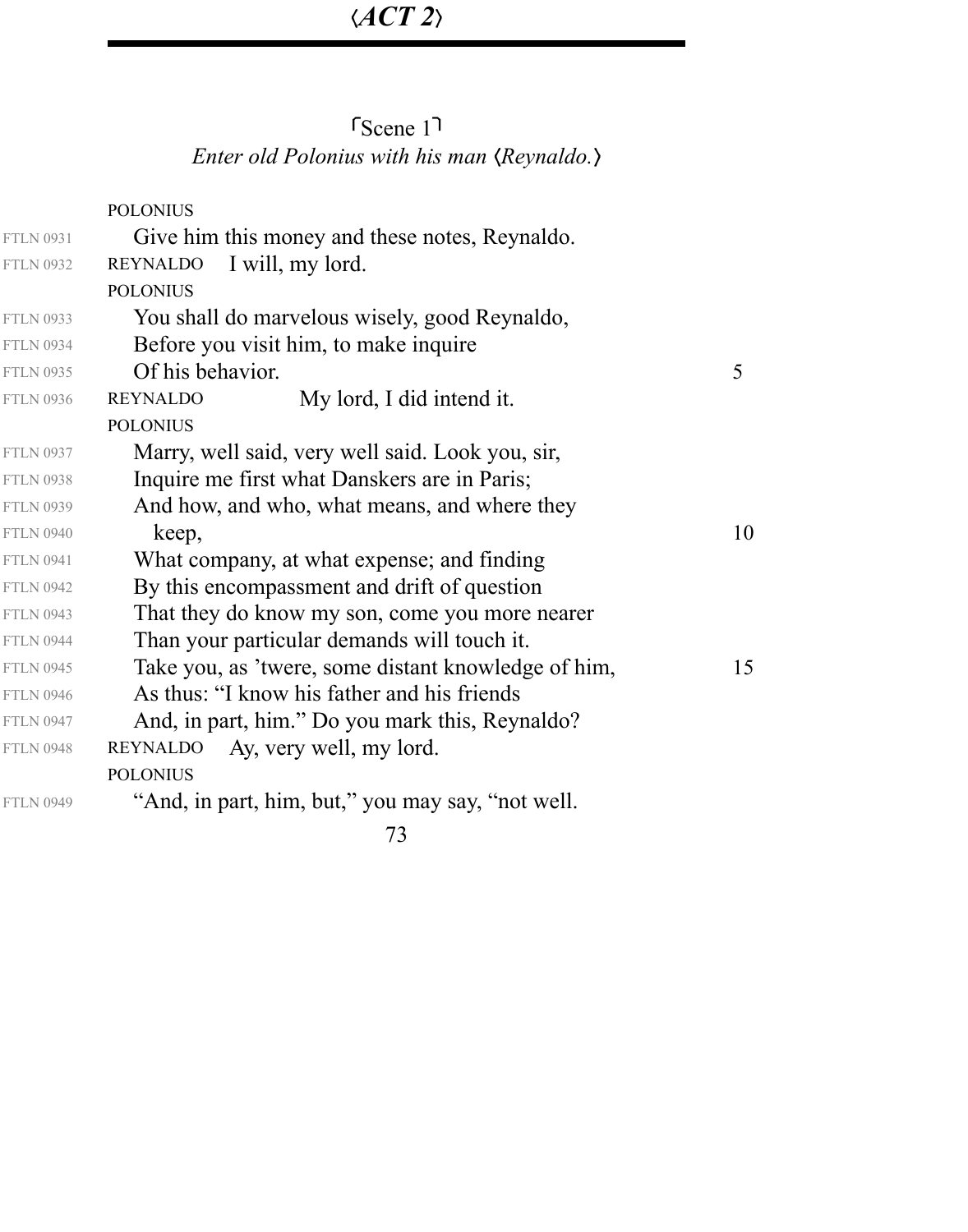| <b>FTLN 0950</b> | But if 't be he I mean, he's very wild,                            | 20 |
|------------------|--------------------------------------------------------------------|----|
| <b>FTLN 0951</b> | Addicted so and so." And there put on him                          |    |
| <b>FTLN 0952</b> | What forgeries you please—marry, none so rank                      |    |
| <b>FTLN 0953</b> | As may dishonor him, take heed of that,                            |    |
| <b>FTLN 0954</b> | But, sir, such wanton, wild, and usual slips                       |    |
| <b>FTLN 0955</b> | As are companions noted and most known                             | 25 |
| <b>FTLN 0956</b> | To youth and liberty.                                              |    |
| <b>FTLN 0957</b> | <b>REYNALDO</b><br>As gaming, my lord.                             |    |
| <b>FTLN 0958</b> | Ay, or drinking, fencing, swearing,<br><b>POLONIUS</b>             |    |
| <b>FTLN 0959</b> | Quarreling, drabbing-you may go so far.                            |    |
| <b>FTLN 0960</b> | My lord, that would dishonor him.<br><b>REYNALDO</b>               | 30 |
|                  | <b>POLONIUS</b>                                                    |    |
| <b>FTLN 0961</b> | Faith, $\langle$ no, $\rangle$ as you may season it in the charge. |    |
| <b>FTLN 0962</b> | You must not put another scandal on him                            |    |
| <b>FTLN 0963</b> | That he is open to incontinency;                                   |    |
| <b>FTLN 0964</b> | That's not my meaning. But breathe his faults so                   |    |
| <b>FTLN 0965</b> | quaintly                                                           | 35 |
| <b>FTLN 0966</b> | That they may seem the taints of liberty,                          |    |
| <b>FTLN 0967</b> | The flash and outbreak of a fiery mind,                            |    |
| <b>FTLN 0968</b> | A savageness in unreclaimed blood,                                 |    |
| <b>FTLN 0969</b> | Of general assault.                                                |    |
| <b>FTLN 0970</b> | REYNALDO<br>But, my good lord—                                     | 40 |
| <b>FTLN 0971</b> | Wherefore should you do this?<br><b>POLONIUS</b>                   |    |
| <b>FTLN 0972</b> | Ay, my lord, I would know that.<br><b>REYNALDO</b>                 |    |
| <b>FTLN 0973</b> | Marry, sir, here's my drift,<br><b>POLONIUS</b>                    |    |
| <b>FTLN 0974</b> | And I believe it is a fetch of wit.                                |    |
| <b>FTLN 0975</b> | You, laying these slight sullies on my son,                        | 45 |
| <b>FTLN 0976</b> | As 'twere a thing a little soiled (i' th') working,                |    |
| <b>FTLN 0977</b> | Mark you, your party in converse, him you would                    |    |
| <b>FTLN 0978</b> | sound,                                                             |    |
| <b>FTLN 0979</b> | Having ever seen in the prenominate crimes                         |    |
| <b>FTLN 0980</b> | The youth you breathe of guilty, be assured                        | 50 |
| <b>FTLN 0981</b> | He closes with you in this consequence:                            |    |
| <b>FTLN 0982</b> | "Good sir," or so, or "friend," or "gentleman,"                    |    |
| <b>FTLN 0983</b> | According to the phrase or the addition                            |    |
| <b>FTLN 0984</b> | Of man and country—                                                |    |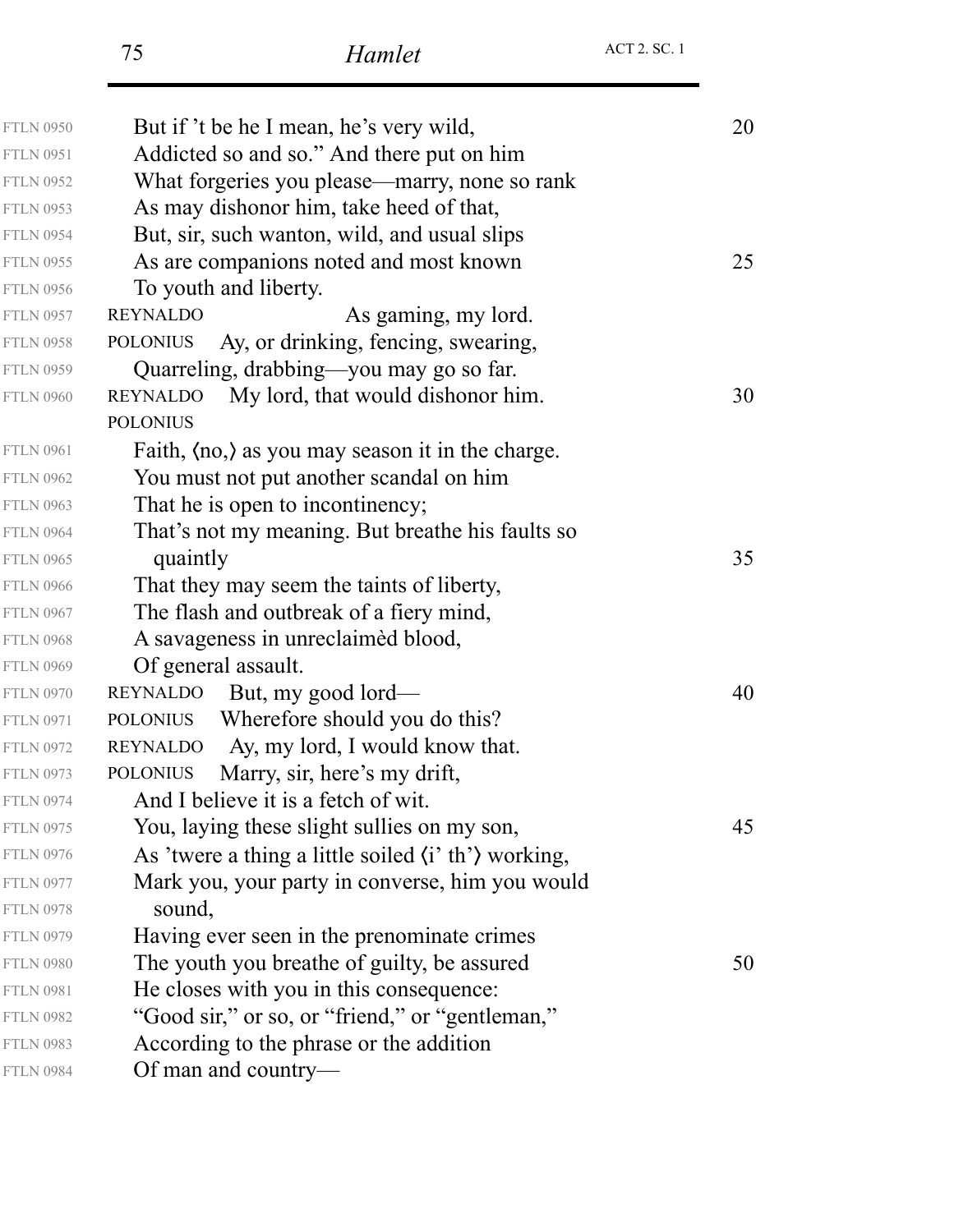| <b>FTLN 0985</b> | Very good, my lord.<br><b>REYNALDO</b>                       | 55 |
|------------------|--------------------------------------------------------------|----|
| <b>FTLN 0986</b> | And then, sir, does he this, he does—what<br><b>POLONIUS</b> |    |
| <b>FTLN 0987</b> | was I about to say? By the Mass, I was about to say          |    |
| <b>FTLN 0988</b> | something. Where did I leave?                                |    |
| <b>FTLN 0989</b> | At "closes in the consequence," (at "friend,<br>REYNALDO     |    |
| <b>FTLN 0990</b> | or so," and "gentleman.")                                    | 60 |
|                  | <b>POLONIUS</b>                                              |    |
| <b>FTLN 0991</b> | At "closes in the consequence"—ay, marry—                    |    |
| <b>FTLN 0992</b> | He closes thus: "I know the gentleman.                       |    |
| <b>FTLN 0993</b> | I saw him yesterday," or "th' other day"                     |    |
| <b>FTLN 0994</b> | (Or then, or then, with such or such), "and as you           |    |
| <b>FTLN 0995</b> | say,                                                         | 65 |
| <b>FTLN 0996</b> | There was he gaming, there (o'ertook) in 's rouse,           |    |
| <b>FTLN 0997</b> | There falling out at tennis"; or perchance                   |    |
| <b>FTLN 0998</b> | "I saw him enter such a house of sale"—                      |    |
| <b>FTLN 0999</b> | <i>Videlicet</i> , a brothel—or so forth. See you now        |    |
| <b>FTLN 1000</b> | Your bait of falsehood take this carp of truth;              | 70 |
| <b>FTLN 1001</b> | And thus do we of wisdom and of reach,                       |    |
| <b>FTLN 1002</b> | With windlasses and with assays of bias,                     |    |
| <b>FTLN 1003</b> | By indirections find directions out.                         |    |
| <b>FTLN 1004</b> | So by my former lecture and advice                           |    |
| <b>FTLN 1005</b> | Shall you my son. You have me, have you not?                 | 75 |
|                  | <b>REYNALDO</b>                                              |    |
| <b>FTLN 1006</b> | My lord, I have.                                             |    |
| <b>FTLN 1007</b> | <b>POLONIUS</b><br>God be wi' you. Fare you well.            |    |
| <b>FTLN 1008</b> | Good my lord.<br><b>REYNALDO</b>                             |    |
|                  | <b>POLONIUS</b>                                              |    |
| <b>FTLN 1009</b> | Observe his inclination in yourself.                         |    |
| <b>FTLN 1010</b> | I shall, my lord.<br><b>REYNALDO</b>                         | 80 |
| <b>FTLN 1011</b> | And let him ply his music.<br><b>POLONIUS</b>                |    |
| <b>FTLN 1012</b> | Well, my lord.<br><b>REYNALDO</b>                            |    |
|                  | <b>POLONIUS</b>                                              |    |
| <b>FTLN 1013</b> | Farewell.<br>Reynaldo exits.                                 |    |
|                  |                                                              |    |

*Enter Ophelia.*

| <b>FTLN 1014</b> | How now, Ophelia, what's the matter? |  |
|------------------|--------------------------------------|--|
|------------------|--------------------------------------|--|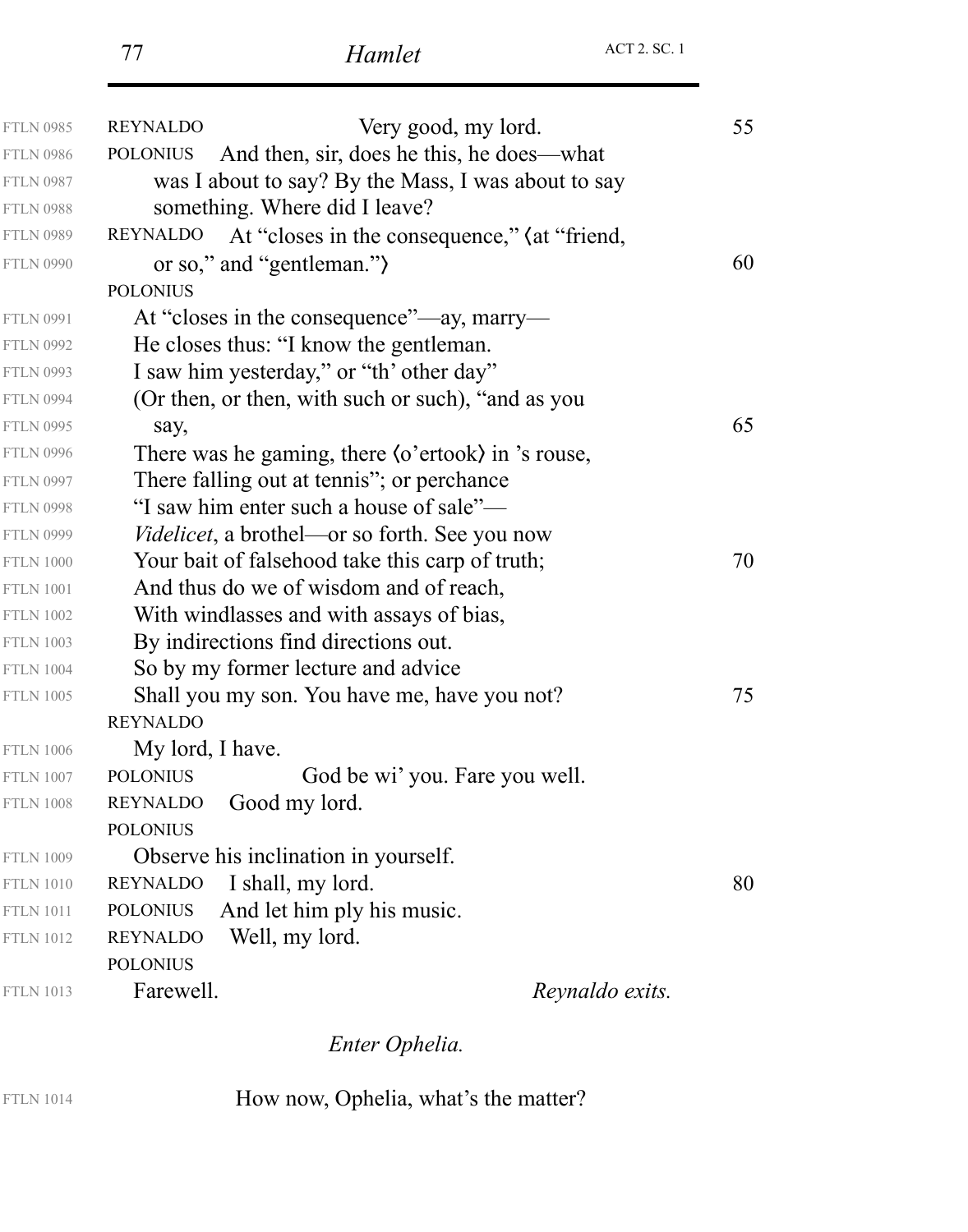|                  | <b>OPHELIA</b>                                    |     |
|------------------|---------------------------------------------------|-----|
| <b>FTLN 1015</b> | O, my lord, my lord, I have been so affrighted!   | 85  |
| <b>FTLN 1016</b> | With what, i' th' name of God?<br><b>POLONIUS</b> |     |
|                  | <b>OPHELIA</b>                                    |     |
| <b>FTLN 1017</b> | My lord, as I was sewing in my closet,            |     |
| <b>FTLN 1018</b> | Lord Hamlet, with his doublet all unbraced,       |     |
| <b>FTLN 1019</b> | No hat upon his head, his stockings fouled,       |     |
| <b>FTLN 1020</b> | Ungartered, and down-gyved to his ankle,          | 90  |
| <b>FTLN 1021</b> | Pale as his shirt, his knees knocking each other, |     |
| <b>FTLN 1022</b> | And with a look so piteous in purport             |     |
| <b>FTLN 1023</b> | As if he had been loosed out of hell              |     |
| <b>FTLN 1024</b> | To speak of horrors—he comes before me.           |     |
|                  | <b>POLONIUS</b>                                   |     |
| <b>FTLN 1025</b> | Mad for thy love?                                 | 95  |
| <b>FTLN 1026</b> | <b>OPHELIA</b><br>My lord, I do not know,         |     |
| <b>FTLN 1027</b> | But truly I do fear it.                           |     |
| <b>FTLN 1028</b> | What said he?<br><b>POLONIUS</b>                  |     |
|                  | <b>OPHELIA</b>                                    |     |
| <b>FTLN 1029</b> | He took me by the wrist and held me hard.         |     |
| <b>FTLN 1030</b> | Then goes he to the length of all his arm,        | 100 |
| <b>FTLN 1031</b> | And, with his other hand thus o'er his brow,      |     |
| <b>FTLN 1032</b> | He falls to such perusal of my face               |     |
| <b>FTLN 1033</b> | As he would draw it. Long stayed he so.           |     |
| <b>FTLN 1034</b> | At last, a little shaking of mine arm,            |     |
| <b>FTLN 1035</b> | And thrice his head thus waving up and down,      | 105 |
| <b>FTLN 1036</b> | He raised a sigh so piteous and profound          |     |
| <b>FTLN 1037</b> | As it did seem to shatter all his bulk            |     |
| <b>FTLN 1038</b> | And end his being. That done, he lets me go,      |     |
| <b>FTLN 1039</b> | And, with his head over his shoulder turned,      |     |
| <b>FTLN 1040</b> | He seemed to find his way without his eyes,       | 110 |
| <b>FTLN 1041</b> | For out o' doors he went without their helps      |     |
| <b>FTLN 1042</b> | And to the last bended their light on me.         |     |
|                  | <b>POLONIUS</b>                                   |     |
| <b>FTLN 1043</b> | Come, go with me. I will go seek the King.        |     |
| <b>FTLN 1044</b> | This is the very ecstasy of love,                 |     |
| <b>FTLN 1045</b> | Whose violent property fordoes itself             | 115 |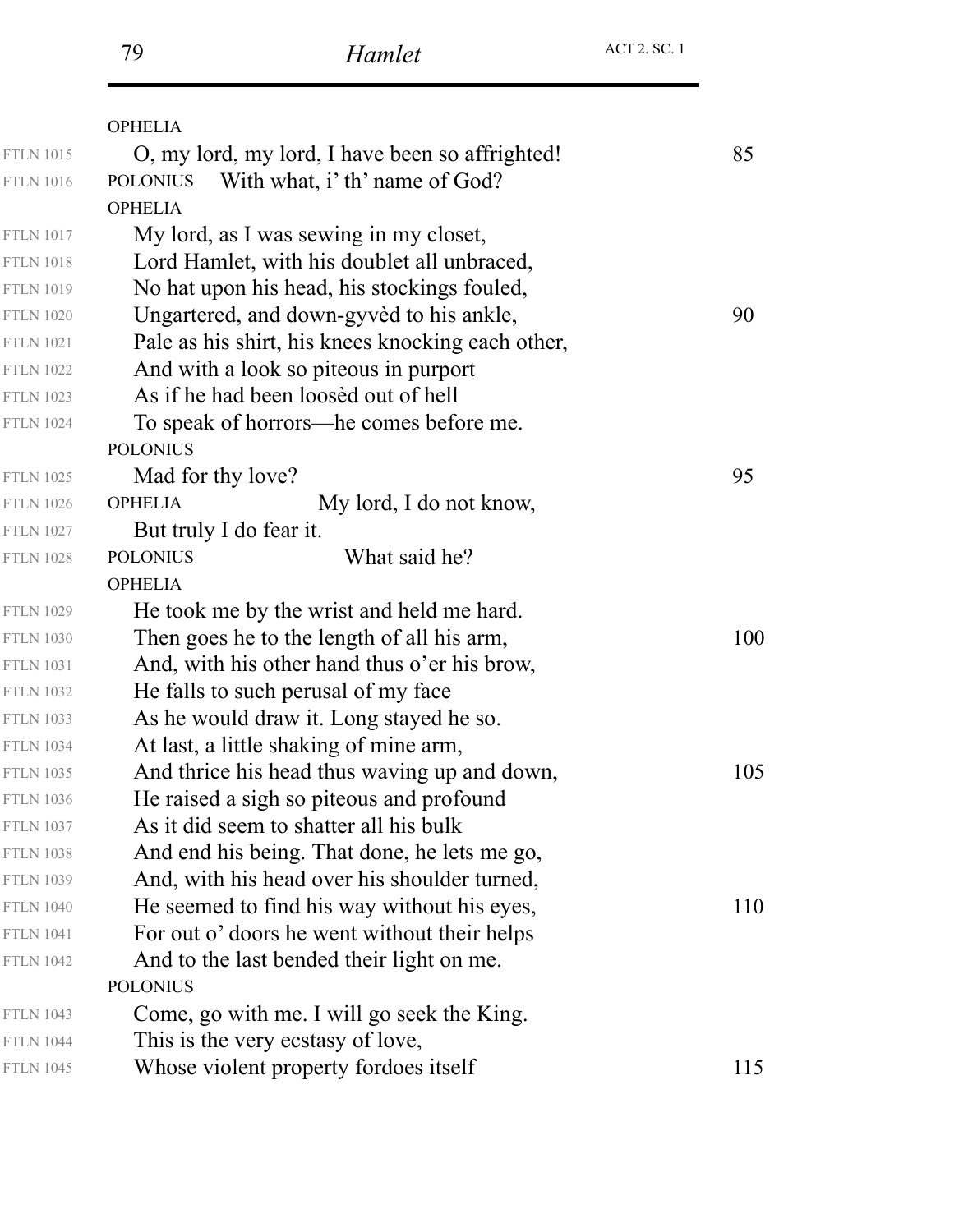| <b>FTLN 1046</b> | And leads the will to desperate undertakings       |     |
|------------------|----------------------------------------------------|-----|
| <b>FTLN 1047</b> | As oft as any passions under heaven                |     |
| <b>FTLN 1048</b> | That does afflict our natures. I am sorry.         |     |
| <b>FTLN 1049</b> | What, have you given him any hard words of late?   |     |
|                  | <b>OPHELIA</b>                                     |     |
| <b>FTLN 1050</b> | No, my good lord, but as you did command           | 120 |
| <b>FTLN 1051</b> | I did repel his letters and denied                 |     |
| <b>FTLN 1052</b> | His access to me.                                  |     |
| <b>FTLN 1053</b> | That hath made him mad.<br><b>POLONIUS</b>         |     |
| <b>FTLN 1054</b> | I am sorry that with better heed and judgment      |     |
| <b>FTLN 1055</b> | I had not coted him. I feared he did but trifle    | 125 |
| <b>FTLN 1056</b> | And meant to wrack thee. But beshrew my jealousy!  |     |
| <b>FTLN 1057</b> | By heaven, it is as proper to our age              |     |
| <b>FTLN 1058</b> | To cast beyond ourselves in our opinions           |     |
| <b>FTLN 1059</b> | As it is common for the younger sort               |     |
| <b>FTLN 1060</b> | To lack discretion. Come, go we to the King.       | 130 |
| <b>FTLN 1061</b> | This must be known, which, being kept close, might |     |
| <b>FTLN 1062</b> | move                                               |     |
| <b>FTLN 1063</b> | More grief to hide than hate to utter love.        |     |
| <b>FTLN 1064</b> | Come.                                              |     |

*They exit.*

### *Flourish. Enter King and Queen, Rosencrantz and* Guildenstern <sup>C</sup>and Attendants.  $\langle$ Scene 2 $\rangle$

#### KING

| <b>FTLN 1065</b> | Welcome, dear Rosencrantz and Guildenstern.          |   |
|------------------|------------------------------------------------------|---|
| <b>FTLN 1066</b> | Moreover that we much did long to see you,           |   |
| <b>FTLN 1067</b> | The need we have to use you did provoke              |   |
| <b>FTLN 1068</b> | Our hasty sending. Something have you heard          |   |
| <b>FTLN 1069</b> | Of Hamlet's transformation, so call it,              | 5 |
| <b>FTLN 1070</b> | Sith nor th' exterior nor the inward man             |   |
| <b>FTLN 1071</b> | Resembles that it was. What it should be,            |   |
| <b>FTLN 1072</b> | More than his father's death, that thus hath put him |   |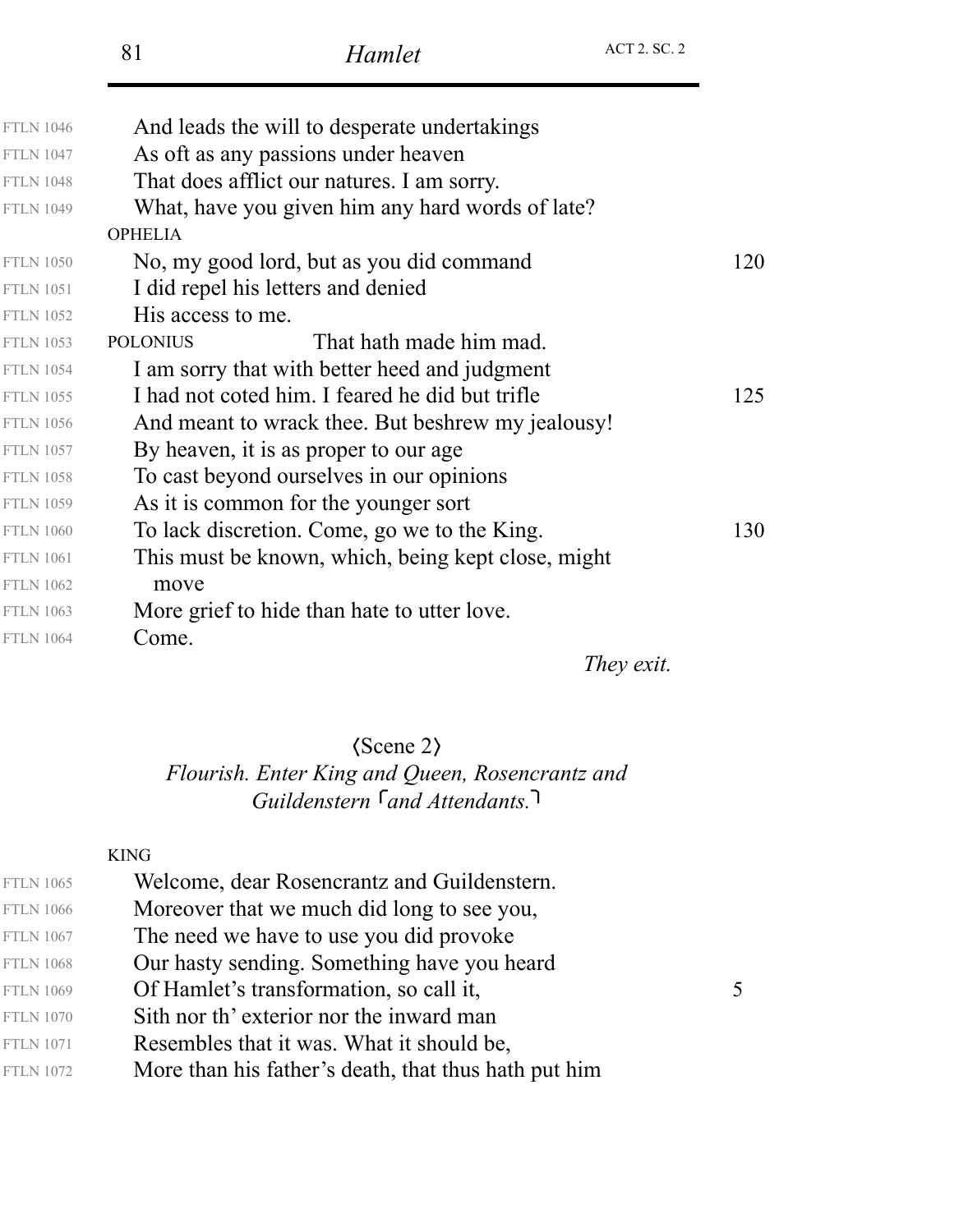| <b>FTLN 1073</b> | So much from th' understanding of himself        |    |
|------------------|--------------------------------------------------|----|
| <b>FTLN 1074</b> | I cannot dream of. I entreat you both            | 10 |
| <b>FTLN 1075</b> | That, being of so young days brought up with him |    |
| <b>FTLN 1076</b> | And sith so neighbored to his youth and havior,  |    |
| <b>FTLN 1077</b> | That you vouchsafe your rest here in our court   |    |
| <b>FTLN 1078</b> | Some little time, so by your companies           |    |
| <b>FTLN 1079</b> | To draw him on to pleasures, and to gather       | 15 |
| <b>FTLN 1080</b> | So much as from occasion you may glean,          |    |
| <b>FTLN 1081</b> | [Whether aught to us unknown afflicts him thus]  |    |
| <b>FTLN 1082</b> | That, opened, lies within our remedy.            |    |
|                  | <b>QUEEN</b>                                     |    |
| <b>FTLN 1083</b> | Good gentlemen, he hath much talked of you,      |    |
| <b>FTLN 1084</b> | And sure I am two men there is not living        | 20 |
| <b>FTLN 1085</b> | To whom he more adheres. If it will please you   |    |
| <b>FTLN 1086</b> | To show us so much gentry and goodwill           |    |
| <b>FTLN 1087</b> | As to expend your time with us awhile            |    |
| <b>FTLN 1088</b> | For the supply and profit of our hope,           |    |
| <b>FTLN 1089</b> | Your visitation shall receive such thanks        | 25 |
| <b>FTLN 1090</b> | As fits a king's remembrance.                    |    |
| <b>FTLN 1091</b> | <b>ROSENCRANTZ</b><br><b>Both your Majesties</b> |    |
| <b>FTLN 1092</b> | Might, by the sovereign power you have of us,    |    |
| <b>FTLN 1093</b> | Put your dread pleasures more into command       |    |
| <b>FTLN 1094</b> | Than to entreaty.                                | 30 |
| <b>FTLN 1095</b> | <b>GUILDENSTERN</b><br>But we both obey,         |    |
| <b>FTLN 1096</b> | And here give up ourselves in the full bent      |    |
| <b>FTLN 1097</b> | To lay our service freely at your feet,          |    |
| <b>FTLN 1098</b> | To be commanded.                                 |    |
|                  | <b>KING</b>                                      |    |
| <b>FTLN 1099</b> | Thanks, Rosencrantz and gentle Guildenstern.     | 35 |
|                  | <b>QUEEN</b>                                     |    |
| <b>FTLN 1100</b> | Thanks, Guildenstern and gentle Rosencrantz.     |    |
| <b>FTLN 1101</b> | And I beseech you instantly to visit             |    |
| <b>FTLN 1102</b> | My too much changed son.—Go, some of you,        |    |
| <b>FTLN 1103</b> | And bring these gentlemen where Hamlet is.       |    |
|                  | <b>GUILDENSTERN</b>                              |    |
| <b>FTLN 1104</b> | Heavens make our presence and our practices      | 40 |
| <b>FTLN 1105</b> | Pleasant and helpful to him!                     |    |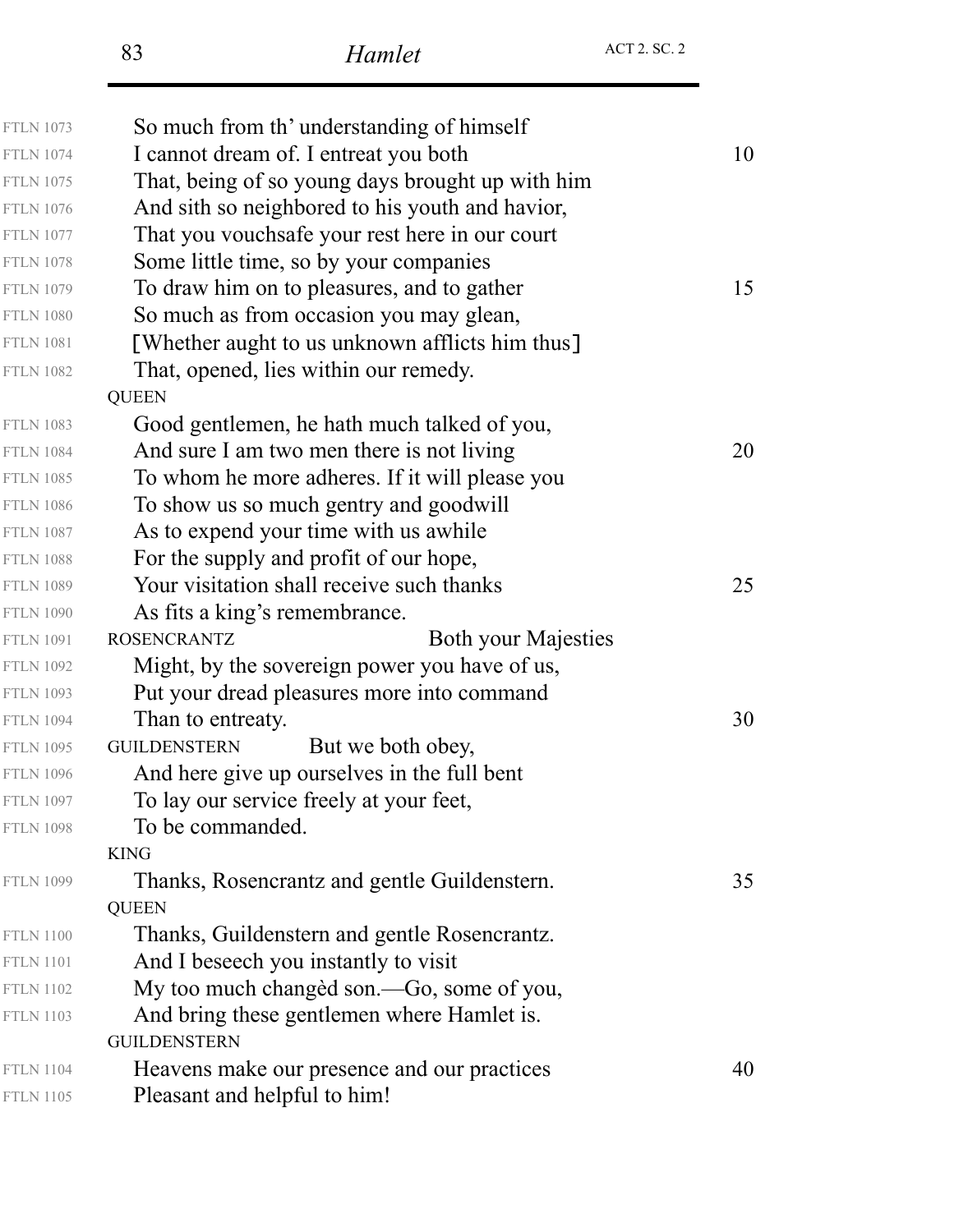| 85 | Hamlet | <b>ACT 2. SC. 2</b> |
|----|--------|---------------------|
|    |        |                     |

FTLN 1106

### *Rosencrantz and Guildenstern exit with some Attendants.* QUEEN Ay, amen!

#### *Enter Polonius.*

|                  | <b>POLONIUS</b>                                          |    |
|------------------|----------------------------------------------------------|----|
| <b>FTLN 1107</b> | Th' ambassadors from Norway, my good lord,               |    |
| <b>FTLN 1108</b> | Are joyfully returned.                                   |    |
|                  | <b>KING</b>                                              |    |
| <b>FTLN 1109</b> | Thou still hast been the father of good news.            | 45 |
|                  | <b>POLONIUS</b>                                          |    |
| <b>FTLN 1110</b> | Have I, my lord? I assure my good liege                  |    |
| <b>FTLN 1111</b> | I hold my duty as I hold my soul,                        |    |
| <b>FTLN 1112</b> | Both to my God and to my gracious king,                  |    |
| <b>FTLN 1113</b> | And I do think, or else this brain of mine               |    |
| <b>FTLN 1114</b> | Hunts not the trail of policy so sure                    | 50 |
| <b>FTLN 1115</b> | As it hath used to do, that I have found                 |    |
| <b>FTLN 1116</b> | The very cause of Hamlet's lunacy.                       |    |
|                  | <b>KING</b>                                              |    |
| <b>FTLN 1117</b> | O, speak of that! That do I long to hear.                |    |
|                  | <b>POLONIUS</b>                                          |    |
| <b>FTLN 1118</b> | Give first admittance to th' ambassadors.                |    |
| <b>FTLN 1119</b> | My news shall be the fruit to that great feast.          | 55 |
|                  | <b>KING</b>                                              |    |
| <b>FTLN 1120</b> | Thyself do grace to them and bring them in.              |    |
|                  | $\lceil$ Polonius exits. $\rceil$                        |    |
| <b>FTLN 1121</b> | He tells me, my dear Gertrude, he hath found             |    |
| <b>FTLN 1122</b> | The head and source of all your son's distemper.         |    |
|                  | <b>QUEEN</b>                                             |    |
| <b>FTLN 1123</b> | I doubt it is no other but the main—                     |    |
| <b>FTLN 1124</b> | His father's death and our (o'erhasty) marriage.         | 60 |
|                  | <b>KING</b>                                              |    |
| <b>FTLN 1125</b> | Well, we shall sift him.                                 |    |
|                  | <b>Enter Ambassadors (Voltemand and Cornelius With I</b> |    |

*Polonius.*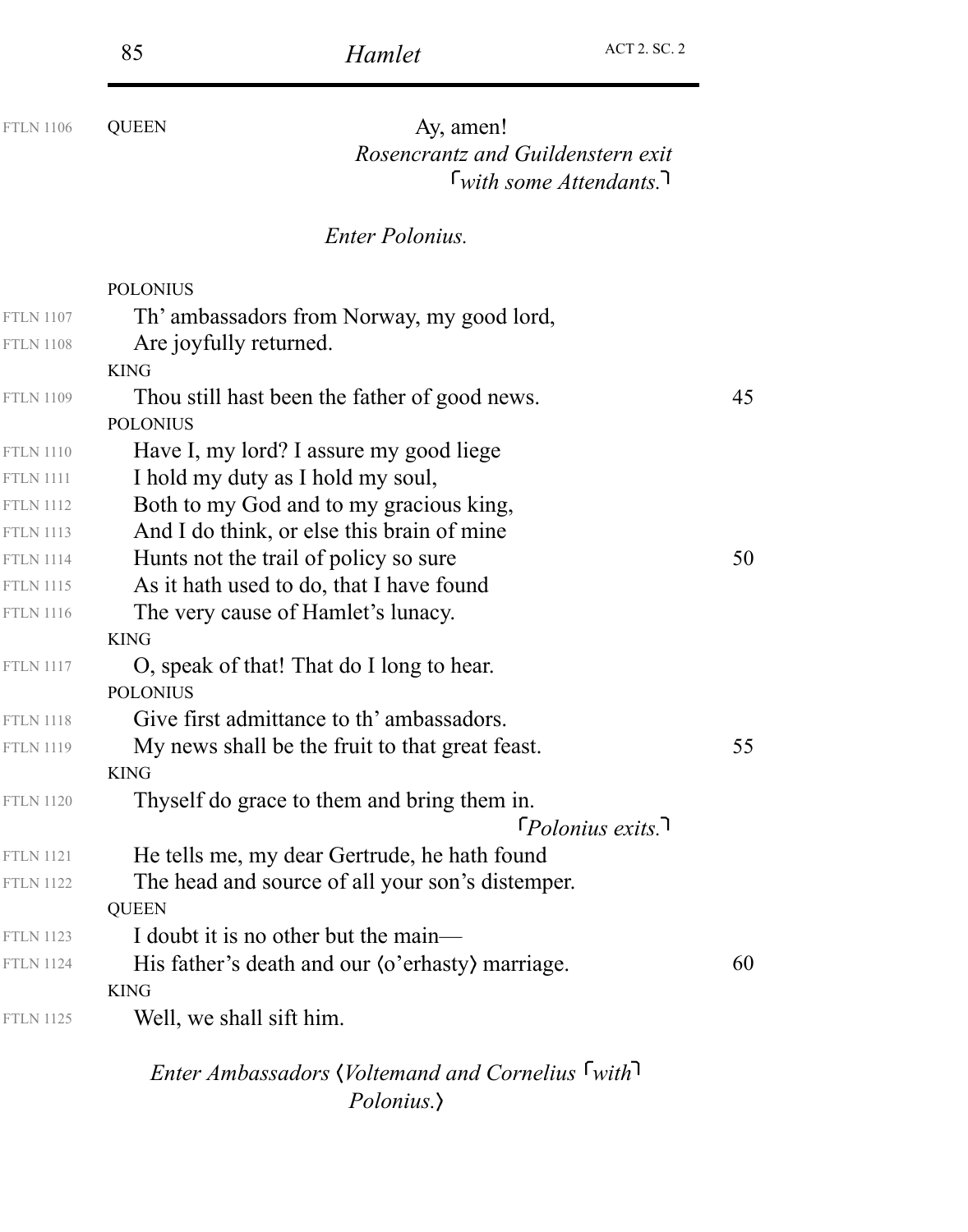| <b>FTLN 1126</b> | Welcome, my good friends.                                         |    |
|------------------|-------------------------------------------------------------------|----|
| <b>FTLN 1127</b> |                                                                   |    |
|                  | Say, Voltemand, what from our brother Norway?<br><b>VOLTEMAND</b> |    |
| <b>FTLN 1128</b> | Most fair return of greetings and desires.                        |    |
|                  |                                                                   | 65 |
| <b>FTLN 1129</b> | Upon our first, he sent out to suppress                           |    |
| <b>FTLN 1130</b> | His nephew's levies, which to him appeared                        |    |
| <b>FTLN 1131</b> | To be a preparation 'gainst the Polack,                           |    |
| <b>FTLN 1132</b> | But, better looked into, he truly found                           |    |
| <b>FTLN 1133</b> | It was against your Highness. Whereat, grieved                    |    |
| <b>FTLN 1134</b> | That so his sickness, age, and impotence                          | 70 |
| <b>FTLN 1135</b> | Was falsely borne in hand, sends out arrests                      |    |
| <b>FTLN 1136</b> | On Fortinbras, which he, in brief, obeys,                         |    |
| <b>FTLN 1137</b> | Receives rebuke from Norway, and, in fine,                        |    |
| <b>FTLN 1138</b> | Makes vow before his uncle never more                             |    |
| <b>FTLN 1139</b> | To give th' assay of arms against your Majesty.                   | 75 |
| <b>FTLN 1140</b> | Whereon old Norway, overcome with joy,                            |    |
| <b>FTLN 1141</b> | Gives him three-score thousand crowns in annual                   |    |
| <b>FTLN 1142</b> | fee                                                               |    |
| <b>FTLN 1143</b> | And his commission to employ those soldiers,                      |    |
| <b>FTLN 1144</b> | So levied as before, against the Polack,                          | 80 |
| <b>FTLN 1145</b> | With an entreaty, herein further shown,                           |    |
|                  | $\int$ He gives a paper.                                          |    |
| <b>FTLN 1146</b> | That it might please you to give quiet pass                       |    |
| <b>FTLN 1147</b> | Through your dominions for this enterprise,                       |    |
| <b>FTLN 1148</b> | On such regards of safety and allowance                           |    |
| <b>FTLN 1149</b> | As therein are set down.                                          | 85 |
| <b>FTLN 1150</b> | It likes us well,<br><b>KING</b>                                  |    |
| <b>FTLN 1151</b> | And, at our more considered time, we'll read,                     |    |
| <b>FTLN 1152</b> | Answer, and think upon this business.                             |    |
| <b>FTLN 1153</b> | Meantime, we thank you for your well-took labor.                  |    |
| <b>FTLN 1154</b> | Go to your rest. At night we'll feast together.                   | 90 |
| <b>FTLN 1155</b> | Most welcome home!                                                |    |
|                  | $\lceil$ Voltemand and Cornelius $\lceil$ exit.                   |    |
| <b>FTLN 1156</b> | This business is well ended.<br><b>POLONIUS</b>                   |    |
| <b>FTLN 1157</b> | My liege, and madam, to expostulate                               |    |
| <b>FTLN 1158</b> | What majesty should be, what duty is,                             |    |
|                  |                                                                   |    |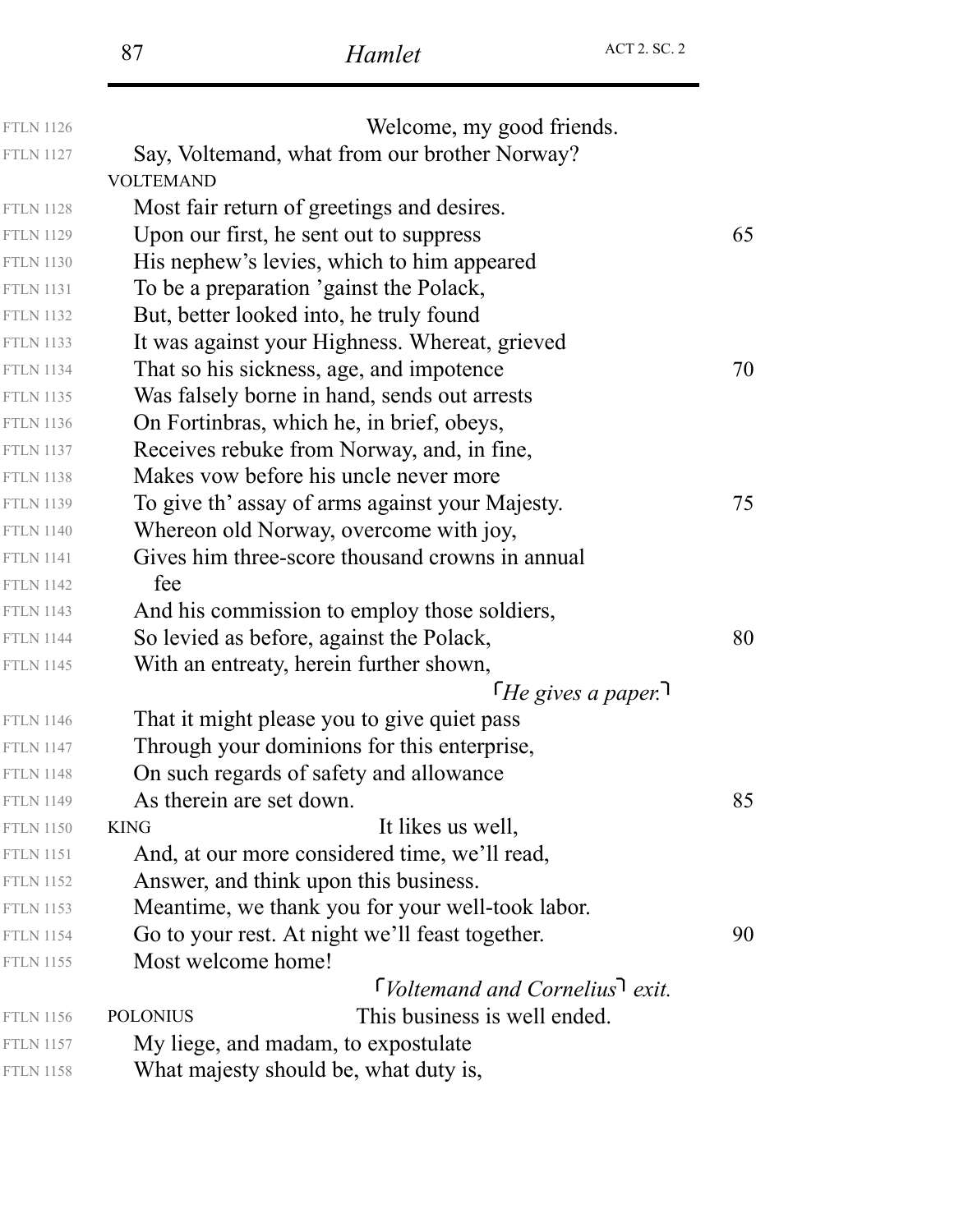| <b>FTLN 1159</b> | Why day is day, night night, and time is time                         | 95  |
|------------------|-----------------------------------------------------------------------|-----|
| <b>FTLN 1160</b> | Were nothing but to waste night, day, and time.                       |     |
| <b>FTLN 1161</b> | Therefore, $\langle$ since $\rangle$ brevity is the soul of wit,      |     |
| <b>FTLN 1162</b> | And tediousness the limbs and outward flourishes,                     |     |
| <b>FTLN 1163</b> | I will be brief. Your noble son is mad.                               |     |
| <b>FTLN 1164</b> | "Mad" call I it, for, to define true madness,                         | 100 |
| <b>FTLN 1165</b> | What is 't but to be nothing else but mad?                            |     |
| <b>FTLN 1166</b> | But let that go.                                                      |     |
| <b>FTLN 1167</b> | More matter with less art.<br><b>QUEEN</b>                            |     |
|                  | <b>POLONIUS</b>                                                       |     |
| <b>FTLN 1168</b> | Madam, I swear I use no art at all.                                   |     |
| <b>FTLN 1169</b> | That he's mad, 't is true; 't is true 't is pity,                     | 105 |
| <b>FTLN 1170</b> | And pity 'tis 'tis true—a foolish figure,                             |     |
| <b>FTLN 1171</b> | But farewell it, for I will use no art.                               |     |
| <b>FTLN 1172</b> | Mad let us grant him then, and now remains                            |     |
| <b>FTLN 1173</b> | That we find out the cause of this effect,                            |     |
| <b>FTLN 1174</b> | Or, rather say, the cause of this defect,                             | 110 |
| <b>FTLN 1175</b> | For this effect defective comes by cause.                             |     |
| <b>FTLN 1176</b> | Thus it remains, and the remainder thus.                              |     |
| <b>FTLN 1177</b> | Perpend.                                                              |     |
| <b>FTLN 1178</b> | I have a daughter (have while she is mine)                            |     |
| <b>FTLN 1179</b> | Who, in her duty and obedience, mark,                                 | 115 |
| <b>FTLN 1180</b> | Hath given me this. Now gather and surmise.                           |     |
| <b>FTLN 1181</b> | $\int$ He reads. To the celestial, and my soul's idol, the            |     |
| <b>FTLN 1182</b> | most beautified Ophelia-                                              |     |
| <b>FTLN 1183</b> | That's an ill phrase, a vile phrase; "beautified" is a                |     |
| <b>FTLN 1184</b> | vile phrase. But you shall hear. Thus: <i>He reads</i> . <sup>1</sup> | 120 |
| <b>FTLN 1185</b> | In her excellent white bosom, these, etc.—                            |     |
| <b>FTLN 1186</b> | Came this from Hamlet to her?<br><b>QUEEN</b>                         |     |
|                  | <b>POLONIUS</b>                                                       |     |
| <b>FTLN 1187</b> | Good madam, stay awhile. I will be faithful.                          |     |
|                  | $H$ e reads the letter.                                               |     |
| <b>FTLN 1188</b> | Doubt thou the stars are fire,                                        |     |
| <b>FTLN 1189</b> | Doubt that the sun doth move,                                         | 125 |
| <b>FTLN 1190</b> | Doubt truth to be a liar,                                             |     |
| <b>FTLN 1191</b> | But never doubt I love.                                               |     |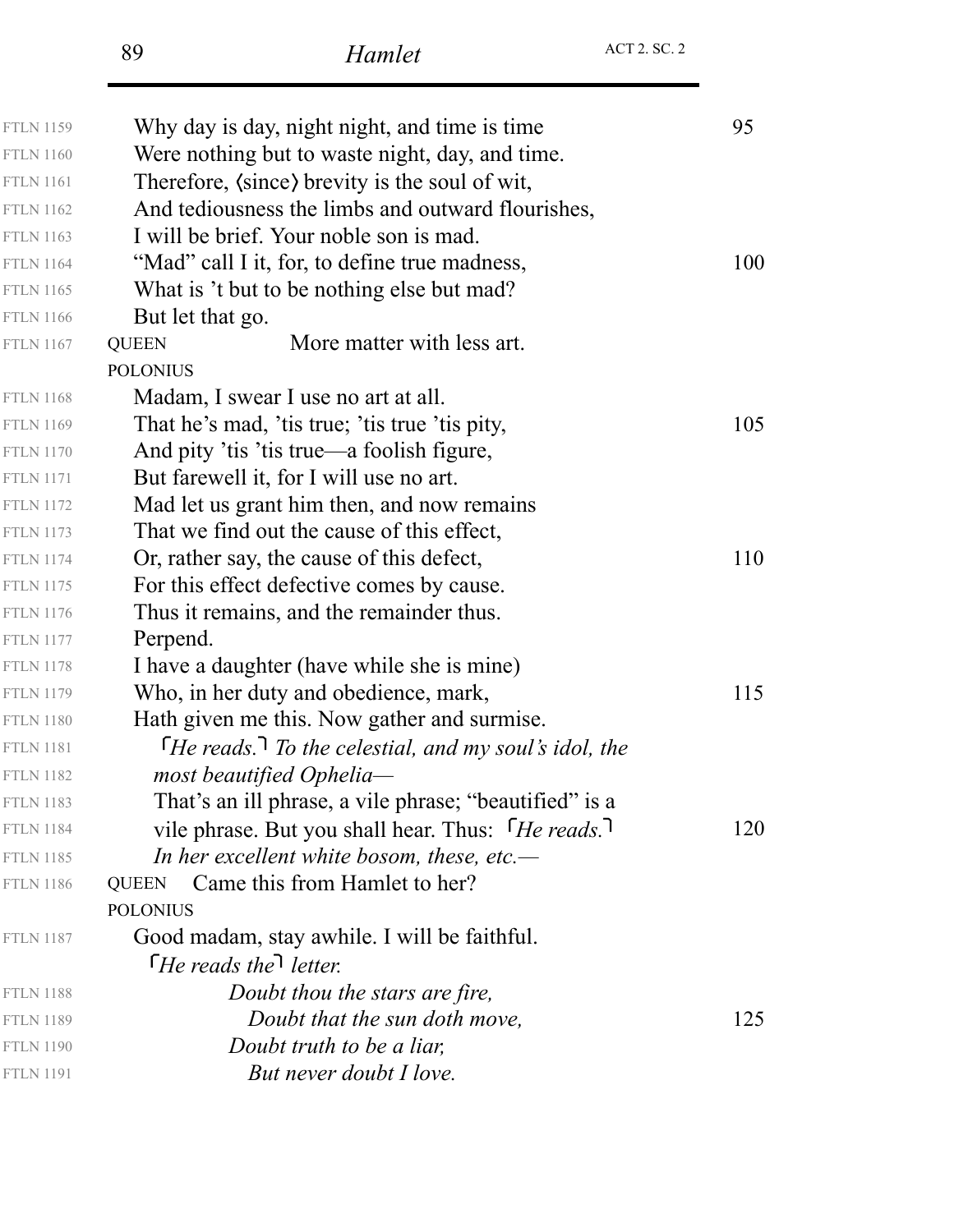| <b>FTLN 1192</b> | O dear Ophelia, I am ill at these numbers. I have not                               |     |
|------------------|-------------------------------------------------------------------------------------|-----|
| <b>FTLN 1193</b> | art to reckon my groans, but that I love thee best, $O$                             |     |
| <b>FTLN 1194</b> | most best, believe it. Adieu.                                                       | 130 |
| <b>FTLN 1195</b> | Thine evermore, most dear lady, whilst                                              |     |
| <b>FTLN 1196</b> | <i>this machine is to him, Hamlet.</i>                                              |     |
| <b>FTLN 1197</b> | This, in obedience, hath my daughter shown me,                                      |     |
| <b>FTLN 1198</b> | And more (above,) hath his solicitings,                                             |     |
| <b>FTLN 1199</b> | As they fell out by time, by means, and place,                                      | 135 |
| <b>FTLN 1200</b> | All given to mine ear.                                                              |     |
| <b>FTLN 1201</b> | But how hath she received his love?<br><b>KING</b>                                  |     |
| <b>FTLN 1202</b> | What do you think of me?<br><b>POLONIUS</b>                                         |     |
|                  | <b>KING</b>                                                                         |     |
| <b>FTLN 1203</b> | As of a man faithful and honorable.                                                 |     |
|                  | <b>POLONIUS</b>                                                                     |     |
| <b>FTLN 1204</b> | I would fain prove so. But what might you think,                                    | 140 |
| <b>FTLN 1205</b> | When I had seen this hot love on the wing                                           |     |
| <b>FTLN 1206</b> | (As I perceived it, I must tell you that,                                           |     |
| <b>FTLN 1207</b> | Before my daughter told me), what might you,                                        |     |
| <b>FTLN 1208</b> | Or my dear Majesty your queen here, think,                                          |     |
| <b>FTLN 1209</b> | If I had played the desk or table-book                                              | 145 |
| <b>FTLN 1210</b> | Or given my heart a (winking,) mute and dumb,                                       |     |
| <b>FTLN 1211</b> | Or looked upon this love with idle sight?                                           |     |
| <b>FTLN 1212</b> | What might you think? No, I went round to work,                                     |     |
| <b>FTLN 1213</b> | And my young mistress thus I did bespeak:                                           |     |
| <b>FTLN 1214</b> | "Lord Hamlet is a prince, out of thy star.                                          | 150 |
| <b>FTLN 1215</b> | This must not be." And then I prescripts gave her,                                  |     |
| <b>FTLN 1216</b> | That she should lock herself from (his) resort,                                     |     |
| <b>FTLN 1217</b> | Admit no messengers, receive no tokens;                                             |     |
| <b>FTLN 1218</b> | Which done, she took the fruits of my advice,                                       |     |
| <b>FTLN 1219</b> | And he, repelled (a short tale to make),                                            | 155 |
| <b>FTLN 1220</b> | Fell into a sadness, then into a fast,                                              |     |
| <b>FTLN 1221</b> | Thence to a watch, thence into a weakness,                                          |     |
| <b>FTLN 1222</b> | Thence to $\langle a \rangle$ lightness, and, by this declension,                   |     |
| <b>FTLN 1223</b> | Into the madness wherein now he raves                                               |     |
| <b>FTLN 1224</b> | And all we mourn for.                                                               | 160 |
| <b>FTLN 1225</b> | KING, $\lceil$ to Queen <sup>1</sup><br>Do you think $\langle$ 'tis $\rangle$ this? |     |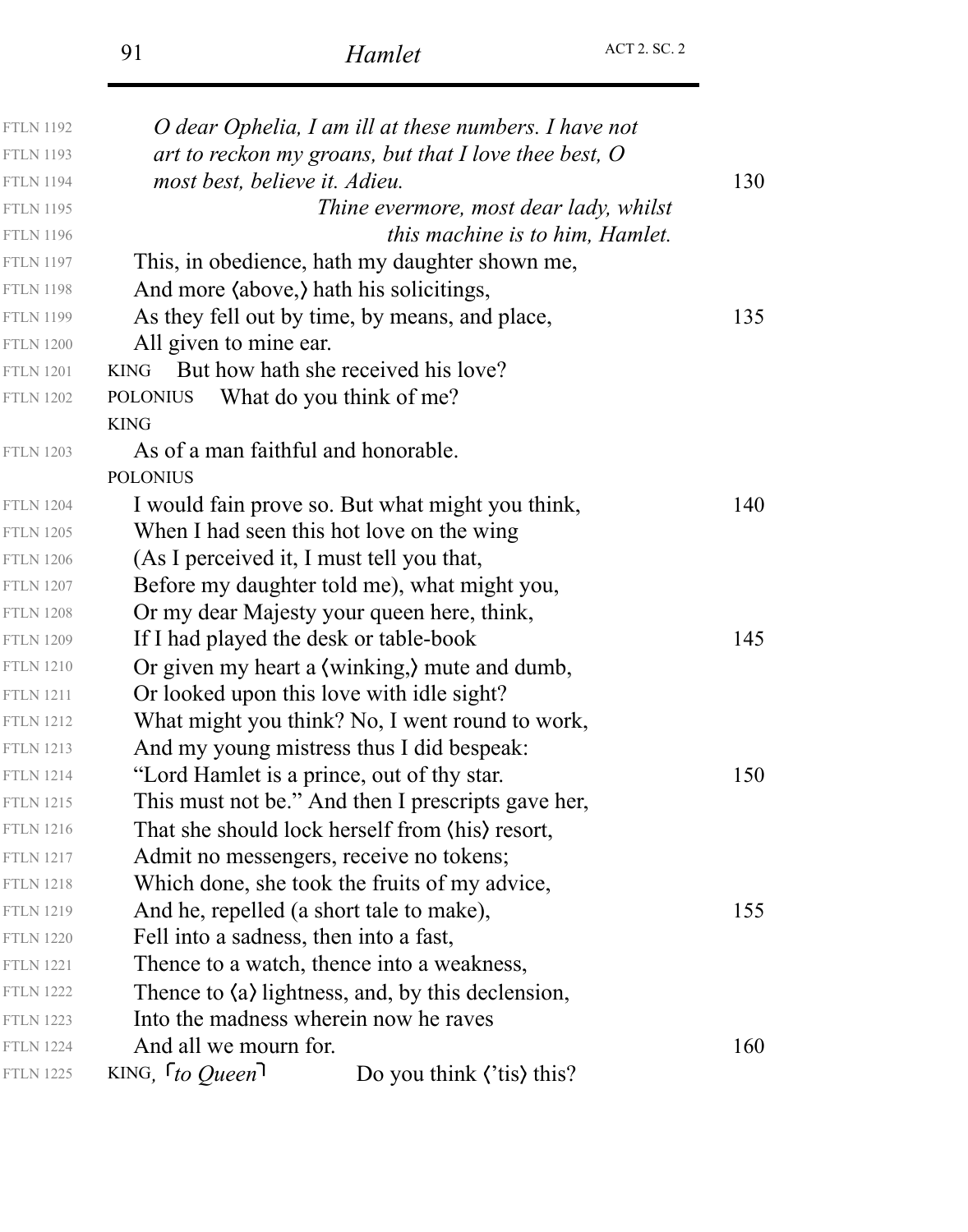| <b>FTLN 1226</b> | It may be, very like.<br><b>QUEEN</b>                             |     |
|------------------|-------------------------------------------------------------------|-----|
|                  | <b>POLONIUS</b>                                                   |     |
| <b>FTLN 1227</b> | Hath there been such a time (I would fain know                    |     |
| <b>FTLN 1228</b> | that)                                                             |     |
| <b>FTLN 1229</b> | That I have positively said "Tis so,"                             | 165 |
| <b>FTLN 1230</b> | When it proved otherwise?                                         |     |
| <b>FTLN 1231</b> | Not that I know.<br><b>KING</b>                                   |     |
|                  | <b>POLONIUS</b>                                                   |     |
| <b>FTLN 1232</b> | Take this from this, if this be otherwise.                        |     |
| <b>FTLN 1233</b> | If circumstances lead me, I will find                             |     |
| <b>FTLN 1234</b> | Where truth is hid, though it were hid, indeed,                   | 170 |
| <b>FTLN 1235</b> | Within the center.                                                |     |
| <b>FTLN 1236</b> | How may we try it further?<br><b>KING</b>                         |     |
|                  | <b>POLONIUS</b>                                                   |     |
| <b>FTLN 1237</b> | You know sometimes he walks four hours together                   |     |
| <b>FTLN 1238</b> | Here in the lobby.                                                |     |
| <b>FTLN 1239</b> | So he does indeed.<br><b>QUEEN</b>                                | 175 |
|                  | <b>POLONIUS</b>                                                   |     |
| <b>FTLN 1240</b> | At such a time I'll loose my daughter to him.                     |     |
| <b>FTLN 1241</b> | $\lceil$ To the King. $\lceil$ Be you and I behind an arras then. |     |
| <b>FTLN 1242</b> | Mark the encounter. If he love her not,                           |     |
| <b>FTLN 1243</b> | And be not from his reason fall'n thereon,                        |     |
| <b>FTLN 1244</b> | Let me be no assistant for a state,                               | 180 |
| <b>FTLN 1245</b> | But keep a farm and carters.                                      |     |
| <b>FTLN 1246</b> | We will try it.<br><b>KING</b>                                    |     |
|                  | Enter Hamlet (reading on a book.)                                 |     |
|                  | <b>QUEEN</b>                                                      |     |
| <b>FTLN 1247</b> | But look where sadly the poor wretch comes                        |     |
| <b>FTLN 1248</b> | reading.                                                          |     |
|                  | <b>POLONIUS</b>                                                   |     |
| <b>FTLN 1249</b> | Away, I do beseech you both, away.                                | 185 |
| <b>FTLN 1250</b> | I'll board him presently. O, give me leave.                       |     |
|                  | King and Queen exit $\lceil$ with Attendants.                     |     |
| <b>FTLN 1251</b> | How does my good Lord Hamlet?                                     |     |

HAMLET Well, God-a-mercy. FTLN 1252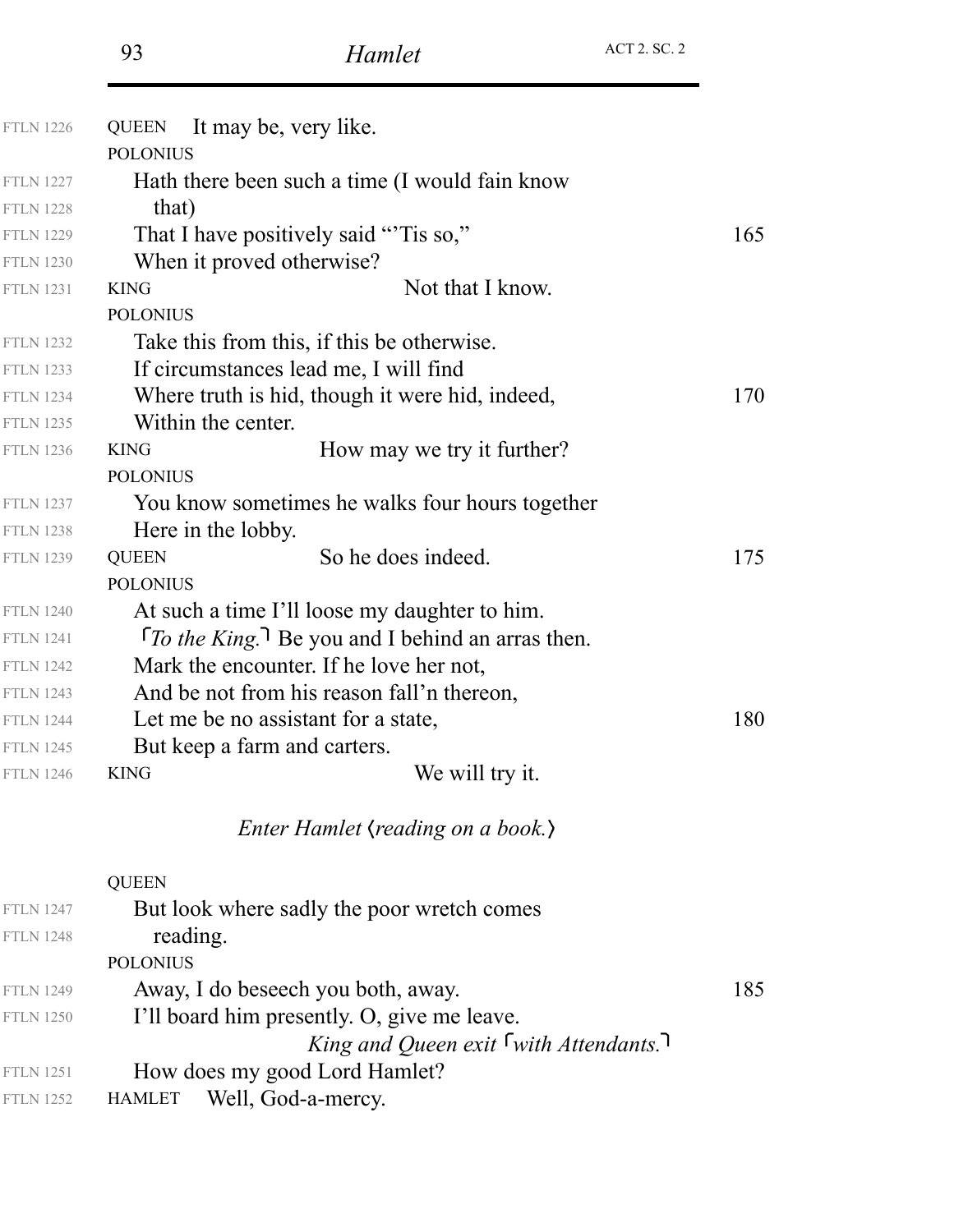| <b>FTLN 1253</b> | Do you know me, my lord?<br><b>POLONIUS</b>                                  |     |
|------------------|------------------------------------------------------------------------------|-----|
| <b>FTLN 1254</b> | Excellent well. You are a fishmonger.<br><b>HAMLET</b>                       | 190 |
| <b>FTLN 1255</b> | Not I, my lord.<br><b>POLONIUS</b>                                           |     |
| <b>FTLN 1256</b> | Then I would you were so honest a man.<br><b>HAMLET</b>                      |     |
| <b>FTLN 1257</b> | Honest, my lord?<br><b>POLONIUS</b>                                          |     |
| <b>FTLN 1258</b> | Ay, sir. To be honest, as this world goes, is to<br><b>HAMLET</b>            |     |
| <b>FTLN 1259</b> | be one man picked out of ten thousand.                                       | 195 |
| <b>FTLN 1260</b> | That's very true, my lord.<br><b>POLONIUS</b>                                |     |
| <b>FTLN 1261</b> | For if the sun breed maggots in a dead<br><b>HAMLET</b>                      |     |
| <b>FTLN 1262</b> | dog, being a good kissing carrion—Have you a                                 |     |
| <b>FTLN 1263</b> | daughter?                                                                    |     |
| <b>FTLN 1264</b> | POLONIUS I have, my lord.                                                    | 200 |
| <b>FTLN 1265</b> | HAMLET Let her not walk i' th' sun. Conception is a                          |     |
| <b>FTLN 1266</b> | blessing, but, as your daughter may conceive,                                |     |
| <b>FTLN 1267</b> | friend, look to 't.                                                          |     |
| <b>FTLN 1268</b> | POLONIUS, $\lceil \text{aside} \rceil$ How say you by that? Still harping on |     |
| <b>FTLN 1269</b> | my daughter. Yet he knew me not at first; he said I                          | 205 |
| <b>FTLN 1270</b> | was a fishmonger. He is far gone. And truly, in my                           |     |
| <b>FTLN 1271</b> | youth, I suffered much extremity for love, very near                         |     |
| <b>FTLN 1272</b> | this. I'll speak to him again.—What do you read, my                          |     |
| <b>FTLN 1273</b> | lord?                                                                        |     |
| <b>FTLN 1274</b> | Words, words, words.<br><b>HAMLET</b>                                        | 210 |
| <b>FTLN 1275</b> | What is the matter, my lord?<br><b>POLONIUS</b>                              |     |
| <b>FTLN 1276</b> | Between who?<br><b>HAMLET</b>                                                |     |
| <b>FTLN 1277</b> | I mean the matter that you read, my lord.<br><b>POLONIUS</b>                 |     |
| <b>FTLN 1278</b> | Slanders, sir; for the satirical rogue says here<br><b>HAMLET</b>            |     |
| <b>FTLN 1279</b> | that old men have gray beards, that their faces are                          | 215 |
| <b>FTLN 1280</b> | wrinkled, their eyes purging thick amber and                                 |     |
| <b>FTLN 1281</b> | plum-tree gum, and that they have a plentiful lack of                        |     |
| <b>FTLN 1282</b> | wit, together with most weak hams; all which, sir,                           |     |
| <b>FTLN 1283</b> | though I most powerfully and potently believe, yet I                         |     |
| <b>FTLN 1284</b> | hold it not honesty to have it thus set down; for                            | 220 |
| <b>FTLN 1285</b> | yourself, sir, shall grow old as I am, if, like a crab,                      |     |
| <b>FTLN 1286</b> | you could go backward.                                                       |     |
| <b>FTLN 1287</b> | POLONIUS, $\lceil \text{aside} \rceil$ Though this be madness, yet there is  |     |
| <b>FTLN 1288</b> | method in 't.—Will you walk out of the air, my lord?                         |     |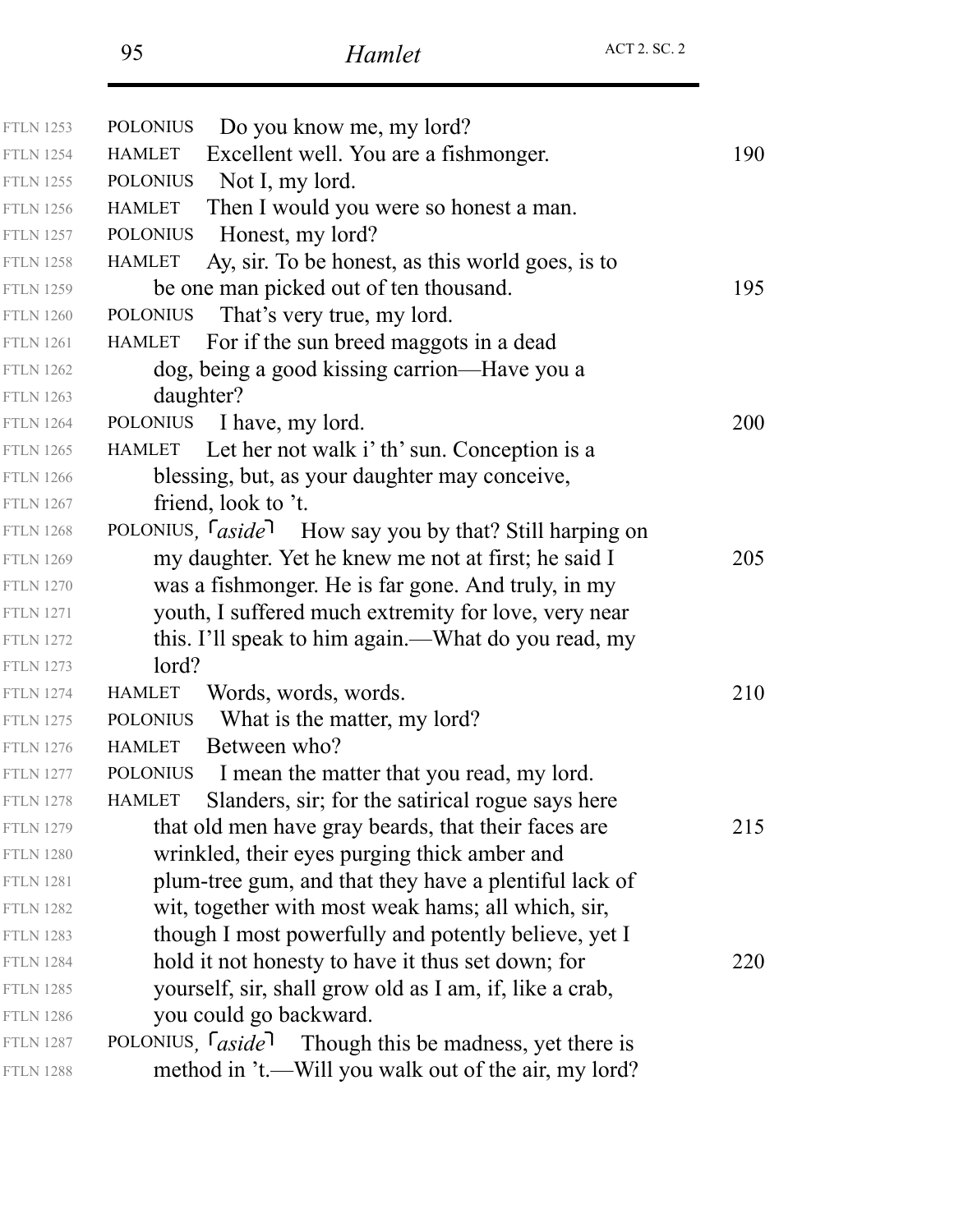| <b>FTLN 1289</b> | Into my grave?<br><b>HAMLET</b>                                                                      | 225 |
|------------------|------------------------------------------------------------------------------------------------------|-----|
| <b>FTLN 1290</b> | Indeed, that's out of the air. [Aside.] How<br><b>POLONIUS</b>                                       |     |
| <b>FTLN 1291</b> | pregnant sometimes his replies are! A happiness                                                      |     |
| <b>FTLN 1292</b> | that often madness hits on, which reason and                                                         |     |
| <b>FTLN 1293</b> | (sanity) could not so prosperously be delivered of. I                                                |     |
| <b>FTLN 1294</b> | will leave him (and suddenly contrive the means of                                                   | 230 |
| <b>FTLN 1295</b> | meeting between him) and my daughter.—My lord,                                                       |     |
| <b>FTLN 1296</b> | I will take my leave of you.                                                                         |     |
| <b>FTLN 1297</b> | HAMLET<br>You cannot, $\langle \sin \rangle$ take from me anything that I                            |     |
| <b>FTLN 1298</b> | will more willingly part withal—except my life,                                                      |     |
| <b>FTLN 1299</b> | except my life, except my life.                                                                      | 235 |
| <b>FTLN 1300</b> | POLONIUS<br>Fare you well, my lord.                                                                  |     |
| <b>FTLN 1301</b> | HAMLET, $\lceil \text{aside} \rceil$ These tedious old fools.                                        |     |
|                  | <b>Enter Guildenstern and Rosencrantz.</b>                                                           |     |
| <b>FTLN 1302</b> | You go to seek the Lord Hamlet. There he is.<br><b>POLONIUS</b>                                      |     |
| <b>FTLN 1303</b> | ROSENCRANTZ, <i>ro Polonius</i> <sup>1</sup> God save you, sir.<br>$\lceil$ Polonius exits. $\rceil$ |     |
| <b>FTLN 1304</b> | My honored lord.<br><b>GUILDENSTERN</b>                                                              | 240 |
| <b>FTLN 1305</b> | My most dear lord.<br>ROSENCRANTZ                                                                    |     |
| <b>FTLN 1306</b> | <b>HAMLET</b><br>My (excellent) good friends! How dost thou,                                         |     |
| <b>FTLN 1307</b> | Guildenstern? Ah, Rosencrantz! Good lads, how do                                                     |     |
| <b>FTLN 1308</b> | you both?                                                                                            |     |
|                  | <b>ROSENCRANTZ</b>                                                                                   |     |
| <b>FTLN 1309</b> | As the indifferent children of the earth.                                                            | 245 |
|                  | <b>GUILDENSTERN</b>                                                                                  |     |
| <b>FTLN 1310</b> | Happy in that we are not (overhappy.)                                                                |     |
| <b>FTLN 1311</b> | On Fortune's (cap,) we are not the very button.                                                      |     |
| <b>FTLN 1312</b> | HAMLET Nor the soles of her shoe?                                                                    |     |
| <b>FTLN 1313</b> | ROSENCRANTZ Neither, my lord.                                                                        |     |
| <b>FTLN 1314</b> | HAMLET Then you live about her waist, or in the                                                      | 250 |
| <b>FTLN 1315</b> | middle of her favors?                                                                                |     |
| <b>FTLN 1316</b> | GUILDENSTERN Faith, her privates we.                                                                 |     |
| <b>FTLN 1317</b> | In the secret parts of Fortune? O, most true!<br>HAMLET                                              |     |
| <b>FTLN 1318</b> | She is a strumpet. What news?                                                                        |     |
| <b>FTLN 1319</b> | ROSENCRANTZ None, my lord, but (that) the world's                                                    | 255 |
| <b>FTLN 1320</b> | grown honest.                                                                                        |     |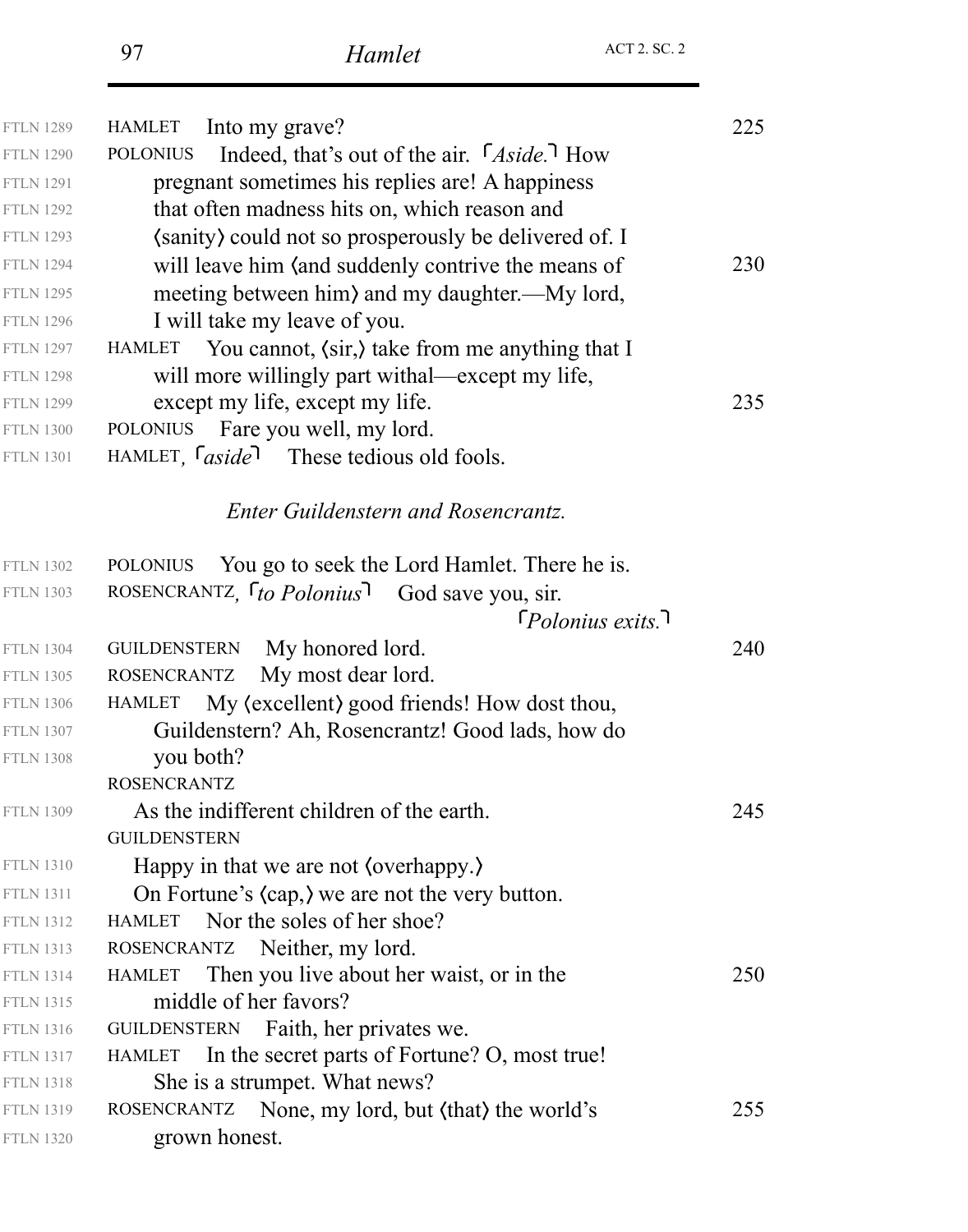| <b>FTLN 1321</b> | Then is doomsday near. But your news is not<br>HAMLET           |     |
|------------------|-----------------------------------------------------------------|-----|
| <b>FTLN 1322</b> | true. (Let me question more in particular. What                 |     |
| <b>FTLN 1323</b> | have you, my good friends, deserved at the hands of             |     |
| <b>FTLN 1324</b> | Fortune that she sends you to prison hither?                    | 260 |
| <b>FTLN 1325</b> | Prison, my lord?<br>GUILDENSTERN                                |     |
| <b>FTLN 1326</b> | HAMLET Denmark's a prison.                                      |     |
| <b>FTLN 1327</b> | ROSENCRANTZ Then is the world one.                              |     |
| <b>FTLN 1328</b> | HAMLET A goodly one, in which there are many confines,          |     |
| <b>FTLN 1329</b> | wards, and dungeons, Denmark being one o'                       | 265 |
| <b>FTLN 1330</b> | th' worst.                                                      |     |
| <b>FTLN 1331</b> | We think not so, my lord.<br>ROSENCRANTZ                        |     |
| <b>FTLN 1332</b> | HAMLET Why, then, 't is none to you, for there is               |     |
| <b>FTLN 1333</b> | nothing either good or bad but thinking makes it                |     |
| <b>FTLN 1334</b> | so. To me, it is a prison.                                      | 270 |
| <b>FTLN 1335</b> | ROSENCRANTZ Why, then, your ambition makes it one.              |     |
| <b>FTLN 1336</b> | This too narrow for your mind.                                  |     |
| <b>FTLN 1337</b> | O God, I could be bounded in a nutshell and<br>HAMLET           |     |
| <b>FTLN 1338</b> | count myself a king of infinite space, were it not              |     |
| <b>FTLN 1339</b> | that I have bad dreams.                                         | 275 |
| <b>FTLN 1340</b> | GUILDENSTERN Which dreams, indeed, are ambition,                |     |
| <b>FTLN 1341</b> | for the very substance of the ambitious is merely               |     |
| <b>FTLN 1342</b> | the shadow of a dream.                                          |     |
| <b>FTLN 1343</b> | <b>HAMLET</b><br>A dream itself is but a shadow.                |     |
| <b>FTLN 1344</b> | Truly, and I hold ambition of so airy<br>ROSENCRANTZ            | 280 |
| <b>FTLN 1345</b> | and light a quality that it is but a shadow's shadow.           |     |
| <b>FTLN 1346</b> | Then are our beggars bodies, and our monarchs<br><b>HAMLET</b>  |     |
| <b>FTLN 1347</b> | and outstretched heroes the beggars' shadows.                   |     |
| <b>FTLN 1348</b> | Shall we to th' court? For, by my fay, I cannot                 |     |
| <b>FTLN 1349</b> | reason.                                                         | 285 |
| <b>FTLN 1350</b> | We'll wait upon you.<br>ROSENCRANTZ/GUILDENSTERN                |     |
| <b>FTLN 1351</b> | No such matter. I will not sort you with the<br>HAMLET          |     |
| <b>FTLN 1352</b> | rest of my servants, for, to speak to you like an               |     |
| <b>FTLN 1353</b> | honest man, I am most dreadfully attended.) But,                |     |
| <b>FTLN 1354</b> | in the beaten way of friendship, what make you at               | 290 |
| <b>FTLN 1355</b> | Elsinore?                                                       |     |
| <b>FTLN 1356</b> | To visit you, my lord, no other occasion.<br><b>ROSENCRANTZ</b> |     |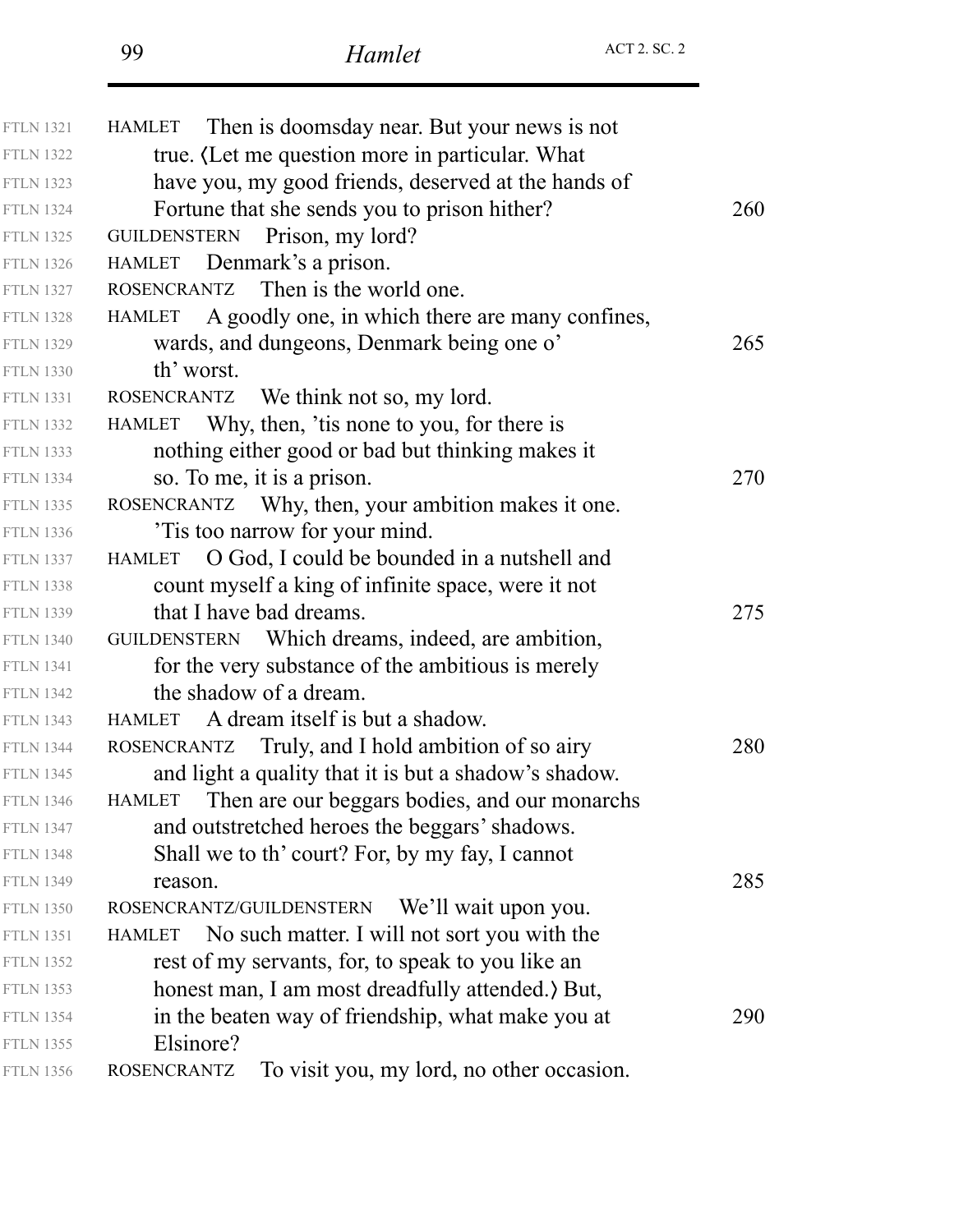| <b>FTLN 1357</b> | Beggar that I am, I am (even) poor in thanks;<br><b>HAMLET</b>           |     |
|------------------|--------------------------------------------------------------------------|-----|
| <b>FTLN 1358</b> | but I thank you, and sure, dear friends, my thanks                       |     |
| <b>FTLN 1359</b> | are too dear a halfpenny. Were you not sent for?                         | 295 |
| <b>FTLN 1360</b> | Is it your own inclining? Is it a free visitation?                       |     |
| <b>FTLN 1361</b> | Come, come, deal justly with me. Come, come; nay,                        |     |
| <b>FTLN 1362</b> | speak.                                                                   |     |
| <b>FTLN 1363</b> | <b>GUILDENSTERN</b><br>What should we say, my lord?                      |     |
| <b>FTLN 1364</b> | Anything but to th' purpose. You were sent<br>HAMLET                     | 300 |
| <b>FTLN 1365</b> | for, and there is a kind of confession in your looks                     |     |
| <b>FTLN 1366</b> | which your modesties have not craft enough to                            |     |
| <b>FTLN 1367</b> | color. I know the good king and queen have sent for                      |     |
| <b>FTLN 1368</b> | you.                                                                     |     |
| <b>FTLN 1369</b> | To what end, my lord?<br>ROSENCRANTZ                                     | 305 |
| <b>FTLN 1370</b> | That you must teach me. But let me conjure<br><b>HAMLET</b>              |     |
| <b>FTLN 1371</b> | you by the rights of our fellowship, by the consonancy                   |     |
| <b>FTLN 1372</b> | of our youth, by the obligation of our ever-preserved                    |     |
| <b>FTLN 1373</b> | love, and by what more dear a better                                     |     |
| <b>FTLN 1374</b> | proposer can charge you withal: be even and direct                       | 310 |
| <b>FTLN 1375</b> | with me whether you were sent for or no.                                 |     |
| <b>FTLN 1376</b> | ROSENCRANTZ, $\lceil \text{to } \text{Guidenstern} \rceil$ What say you? |     |
| <b>FTLN 1377</b> | HAMLET, $\lceil \text{aside} \rceil$ Nay, then, I have an eye of you.—If |     |
| <b>FTLN 1378</b> | you love me, hold not off.                                               |     |
| <b>FTLN 1379</b> | GUILDENSTERN My lord, we were sent for.                                  | 315 |
| <b>FTLN 1380</b> | I will tell you why; so shall my anticipation<br><b>HAMLET</b>           |     |
| <b>FTLN 1381</b> | prevent your discovery, and your secrecy to the                          |     |
| <b>FTLN 1382</b> | King and Queen molt no feather. I have of late, but                      |     |
| <b>FTLN 1383</b> | wherefore I know not, lost all my mirth, forgone all                     |     |
| <b>FTLN 1384</b> | custom of exercises, and, indeed, it goes so heavily                     | 320 |
| <b>FTLN 1385</b> | with my disposition that this goodly frame, the                          |     |
| <b>FTLN 1386</b> | Earth, seems to me a sterile promontory; this most                       |     |
| <b>FTLN 1387</b> | excellent canopy, the air, look you, this brave o'erhanging              |     |
| <b>FTLN 1388</b> | firmament, this majestical roof, fretted                                 |     |
| <b>FTLN 1389</b> | with golden fire—why, it appeareth nothing to me                         | 325 |
| <b>FTLN 1390</b> | but a foul and pestilent congregation of vapors.                         |     |
| <b>FTLN 1391</b> | What $\langle a \rangle$ piece of work is a man, how noble in            |     |
| <b>FTLN 1392</b> | reason, how infinite in faculties, in form and moving                    |     |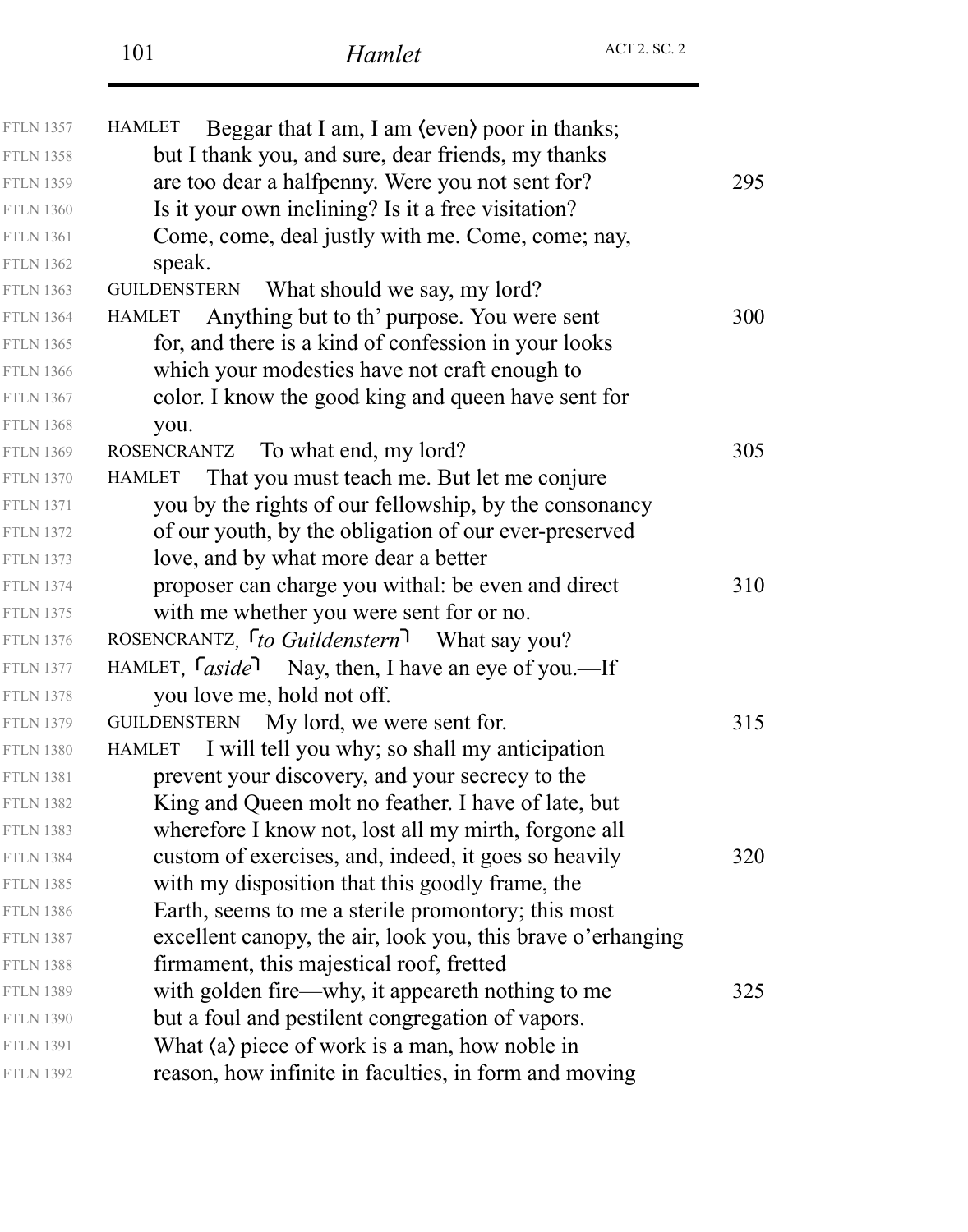| <b>FTLN 1393</b> | how express and admirable; in action how like                       |     |
|------------------|---------------------------------------------------------------------|-----|
| <b>FTLN 1394</b> | an angel, in apprehension how like a god: the                       | 330 |
| <b>FTLN 1395</b> | beauty of the world, the paragon of animals—and                     |     |
| <b>FTLN 1396</b> | yet, to me, what is this quintessence of dust? Man                  |     |
| <b>FTLN 1397</b> | delights not me, (no,) nor women neither, though by                 |     |
| <b>FTLN 1398</b> | your smiling you seem to say so.                                    |     |
| <b>FTLN 1399</b> | My lord, there was no such stuff in my<br>ROSENCRANTZ               | 335 |
| <b>FTLN 1400</b> | thoughts.                                                           |     |
| <b>FTLN 1401</b> | Why did you laugh, then, when I said "man"<br><b>HAMLET</b>         |     |
| <b>FTLN 1402</b> | delights not me"?                                                   |     |
| <b>FTLN 1403</b> | ROSENCRANTZ To think, my lord, if you delight not in                |     |
| <b>FTLN 1404</b> | man, what Lenten entertainment the players shall                    | 340 |
| <b>FTLN 1405</b> | receive from you. We coted them on the way, and                     |     |
| <b>FTLN 1406</b> | hither are they coming to offer you service.                        |     |
| <b>FTLN 1407</b> | He that plays the king shall be welcome—his<br><b>HAMLET</b>        |     |
| <b>FTLN 1408</b> | Majesty shall have tribute on me. The adventurous                   |     |
| <b>FTLN 1409</b> | knight shall use his foil and target, the lover shall               | 345 |
| <b>FTLN 1410</b> | not sigh gratis, the humorous man shall end his                     |     |
| <b>FTLN 1411</b> | part in peace, (the clown shall make those laugh                    |     |
| <b>FTLN 1412</b> | whose lungs are $f$ tickle $\overline{a}$ o' th' sear, and the lady |     |
| <b>FTLN 1413</b> | shall say her mind freely, or the (blank) verse shall               |     |
| <b>FTLN 1414</b> | halt for 't. What players are they?                                 | 350 |
| <b>FTLN 1415</b> | Even those you were wont to take such<br><b>ROSENCRANTZ</b>         |     |
| <b>FTLN 1416</b> | delight in, the tragedians of the city.                             |     |
| <b>FTLN 1417</b> | How chances it they travel? Their residence,<br><b>HAMLET</b>       |     |
| <b>FTLN 1418</b> | both in reputation and profit, was better both ways.                |     |
| <b>FTLN 1419</b> | ROSENCRANTZ I think their inhibition comes by the                   | 355 |
| <b>FTLN 1420</b> | means of the late innovation.                                       |     |
| <b>FTLN 1421</b> | Do they hold the same estimation they did<br>HAMLET                 |     |
| <b>FTLN 1422</b> | when I was in the city? Are they so followed?                       |     |
| <b>FTLN 1423</b> | ROSENCRANTZ No, indeed are they not.                                |     |
| <b>FTLN 1424</b> | (HAMLET How comes it? Do they grow rusty?                           | 360 |
| <b>FTLN 1425</b> | ROSENCRANTZ Nay, their endeavor keeps in the wonted                 |     |
| <b>FTLN 1426</b> | pace. But there is, sir, an aerie of children, little               |     |
| <b>FTLN 1427</b> | eyases, that cry out on the top of question and are                 |     |
| <b>FTLN 1428</b> | most tyrannically clapped for 't. These are now the                 |     |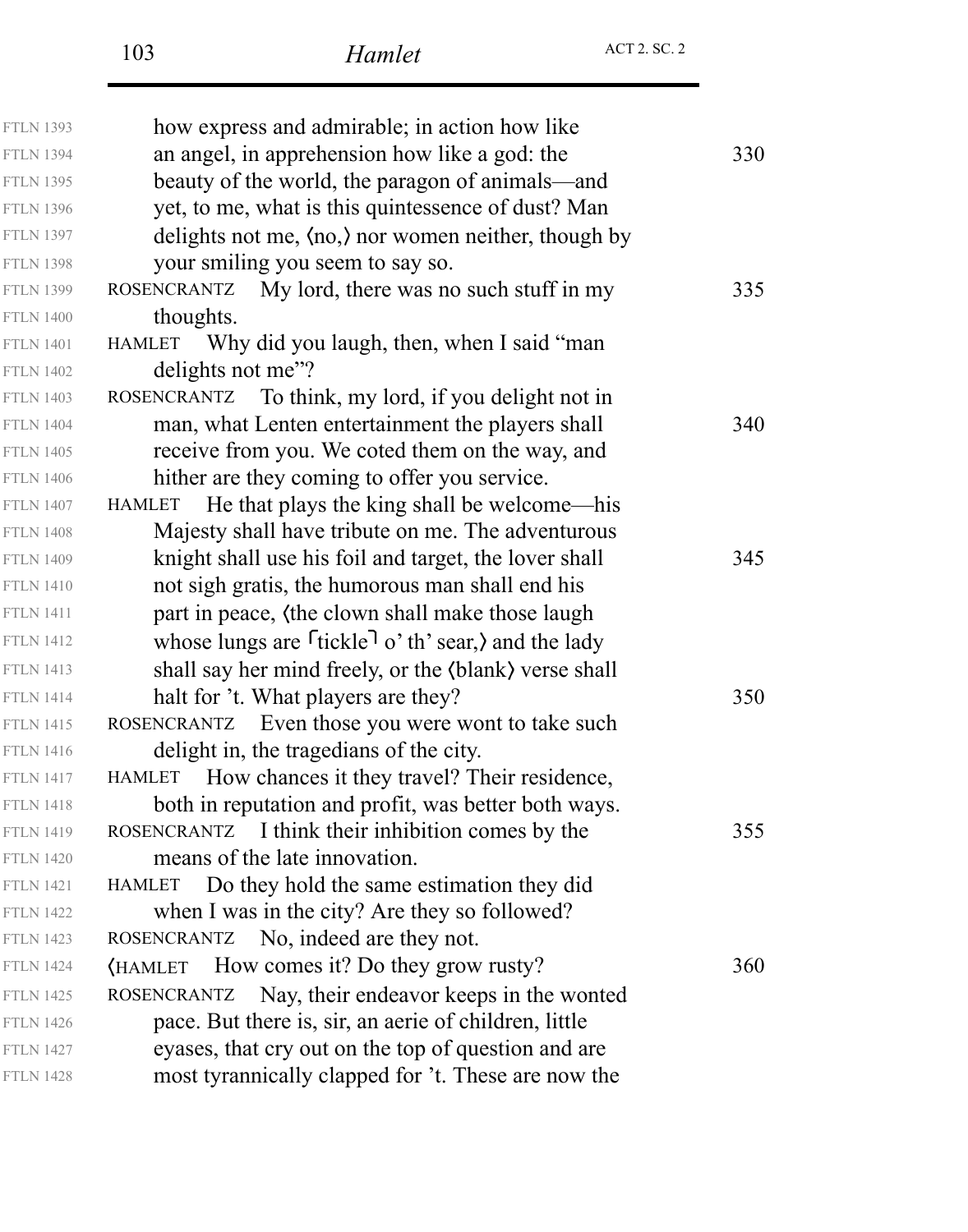| <b>FTLN 1429</b> | fashion and so $\lceil$ berattle $\lceil$ the common stages (so           | 365 |
|------------------|---------------------------------------------------------------------------|-----|
| <b>FTLN 1430</b> | they call them) that many wearing rapiers are afraid                      |     |
| <b>FTLN 1431</b> | of goose quills and dare scarce come thither.                             |     |
| <b>FTLN 1432</b> | What, are they children? Who maintains 'em?<br><b>HAMLET</b>              |     |
| <b>FTLN 1433</b> | How are they escoted? Will they pursue the quality                        |     |
| <b>FTLN 1434</b> | no longer than they can sing? Will they not say                           | 370 |
| <b>FTLN 1435</b> | afterwards, if they should grow themselves to common                      |     |
| <b>FTLN 1436</b> | players (as it is $\lceil \text{most like} \rceil$ if their means are     |     |
| <b>FTLN 1437</b> | no better), their writers do them wrong to make                           |     |
| <b>FTLN 1438</b> | them exclaim against their own succession?                                |     |
| <b>FTLN 1439</b> | ROSENCRANTZ Faith, there has been much <sup>r</sup> to-do <sup>1</sup> on | 375 |
| <b>FTLN 1440</b> | both sides, and the nation holds it no sin to tar                         |     |
| <b>FTLN 1441</b> | them to controversy. There was for a while no                             |     |
| <b>FTLN 1442</b> | money bid for argument unless the poet and the                            |     |
| <b>FTLN 1443</b> | player went to cuffs in the question.                                     |     |
| <b>FTLN 1444</b> | <b>HAMLET</b><br>Is 't possible?                                          | 380 |
| <b>FTLN 1445</b> | GUILDENSTERN O, there has been much throwing                              |     |
| <b>FTLN 1446</b> | about of brains.                                                          |     |
| <b>FTLN 1447</b> | HAMLET Do the boys carry it away?                                         |     |
| <b>FTLN 1448</b> | ROSENCRANTZ Ay, that they do, my lord—Hercules                            |     |
| <b>FTLN 1449</b> | and his load too.)                                                        | 385 |
| <b>FTLN 1450</b> | It is not very strange; for my uncle is King of<br><b>HAMLET</b>          |     |
| <b>FTLN 1451</b> | Denmark, and those that would make mouths at                              |     |
| <b>FTLN 1452</b> | him while my father lived give twenty, forty, fifty,                      |     |
| <b>FTLN 1453</b> | a hundred ducats apiece for his picture in little.                        |     |
| <b>FTLN 1454</b> | 'Sblood, there is something in this more than natural,                    | 390 |
| <b>FTLN 1455</b> | if philosophy could find it out.                                          |     |
|                  | A flourish (for the Players.)                                             |     |
| <b>FTLN 1456</b> | <b>GUILDENSTERN</b><br>There are the players.                             |     |
| <b>FTLN 1457</b> | Gentlemen, you are welcome to Elsinore.<br><b>HAMLET</b>                  |     |
| <b>FTLN 1458</b> | Your hands, come then. Th' appurtenance of welcome                        |     |
| <b>FTLN 1459</b> | is fashion and ceremony. Let me comply                                    | 395 |
| <b>FTLN 1460</b> | with you in this garb, (lest my) extent to the players,                   |     |
| <b>FTLN 1461</b> | which, I tell you, must show fairly outwards, should                      |     |
| <b>FTLN 1462</b> | more appear like entertainment than yours. You are                        |     |
| <b>FTLN 1463</b> | welcome. But my uncle-father and aunt-mother are                          |     |
| <b>FTLN 1464</b> | deceived.                                                                 | 400 |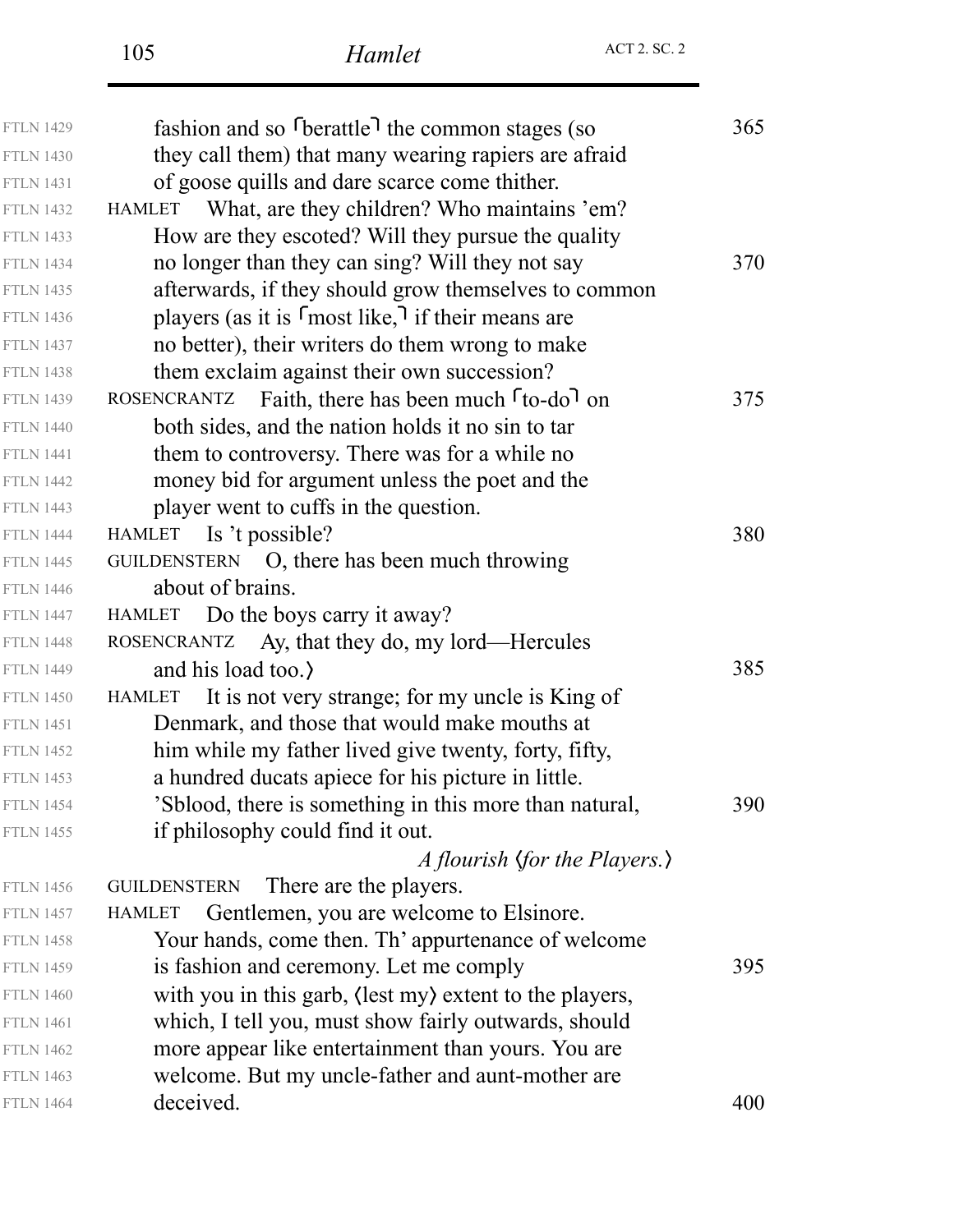| <b>FTLN 1465</b> | In what, my dear lord?<br>GUILDENSTERN                          |     |
|------------------|-----------------------------------------------------------------|-----|
| <b>FTLN 1466</b> | HAMLET I am but mad north-north-west. When the                  |     |
| <b>FTLN 1467</b> | wind is southerly, I know a hawk from a handsaw.                |     |
|                  | <i>Enter Polonius.</i>                                          |     |
| <b>FTLN 1468</b> | Well be with you, gentlemen.<br><b>POLONIUS</b>                 |     |
| <b>FTLN 1469</b> | Hark you, Guildenstern, and you too—at<br><b>HAMLET</b>         | 405 |
| <b>FTLN 1470</b> | each ear a hearer! That great baby you see there is             |     |
| <b>FTLN 1471</b> | not yet out of his swaddling clouts.                            |     |
| <b>FTLN 1472</b> | ROSENCRANTZ Haply he is the second time come to                 |     |
| <b>FTLN 1473</b> | them, for they say an old man is twice a child.                 |     |
| <b>FTLN 1474</b> | I will prophesy he comes to tell me of the<br>HAMLET            | 410 |
| <b>FTLN 1475</b> | players; mark it.—You say right, sir, a Monday                  |     |
| <b>FTLN 1476</b> | morning, 'twas then indeed.                                     |     |
| <b>FTLN 1477</b> | My lord, I have news to tell you.<br><b>POLONIUS</b>            |     |
| <b>FTLN 1478</b> | My lord, I have news to tell you: when Roscius<br><b>HAMLET</b> |     |
| <b>FTLN 1479</b> | was an actor in Rome—                                           | 415 |
| <b>FTLN 1480</b> | The actors are come hither, my lord.<br><b>POLONIUS</b>         |     |
| <b>FTLN 1481</b> | Buzz, buzz.<br><b>HAMLET</b>                                    |     |
| <b>FTLN 1482</b> | <b>POLONIUS</b><br>Upon my honor—                               |     |
| <b>FTLN 1483</b> | Then came each actor on his ass.<br><b>HAMLET</b>               |     |
| <b>FTLN 1484</b> | The best actors in the world, either for<br><b>POLONIUS</b>     | 420 |
| <b>FTLN 1485</b> | tragedy, comedy, history, pastoral, pastoral-comical,           |     |
| <b>FTLN 1486</b> | historical-pastoral, (tragical-historical,                      |     |
| <b>FTLN 1487</b> | tragical-comical-historical-pastoral, scene individable, or     |     |
| <b>FTLN 1488</b> | poem unlimited. Seneca cannot be too heavy, nor                 |     |
| <b>FTLN 1489</b> | Plautus too light. For the law of writ and the liberty,         | 425 |
| <b>FTLN 1490</b> | these are the only men.                                         |     |
| <b>FTLN 1491</b> | O Jephthah, judge of Israel, what a treasure<br><b>HAMLET</b>   |     |
| <b>FTLN 1492</b> | hadst thou!                                                     |     |
| <b>FTLN 1493</b> | What a treasure had he, my lord?<br><b>POLONIUS</b>             |     |
| <b>FTLN 1494</b> | Why,<br><b>HAMLET</b>                                           | 430 |
| <b>FTLN 1495</b> | One fair daughter, and no more,                                 |     |
| <b>FTLN 1496</b> | The which he loved passing well.                                |     |
| <b>FTLN 1497</b> | POLONIUS, <i>aside</i> <sup>1</sup> Still on my daughter.       |     |
| <b>FTLN 1498</b> | Am I not i' th' right, old Jephthah?<br><b>HAMLET</b>           |     |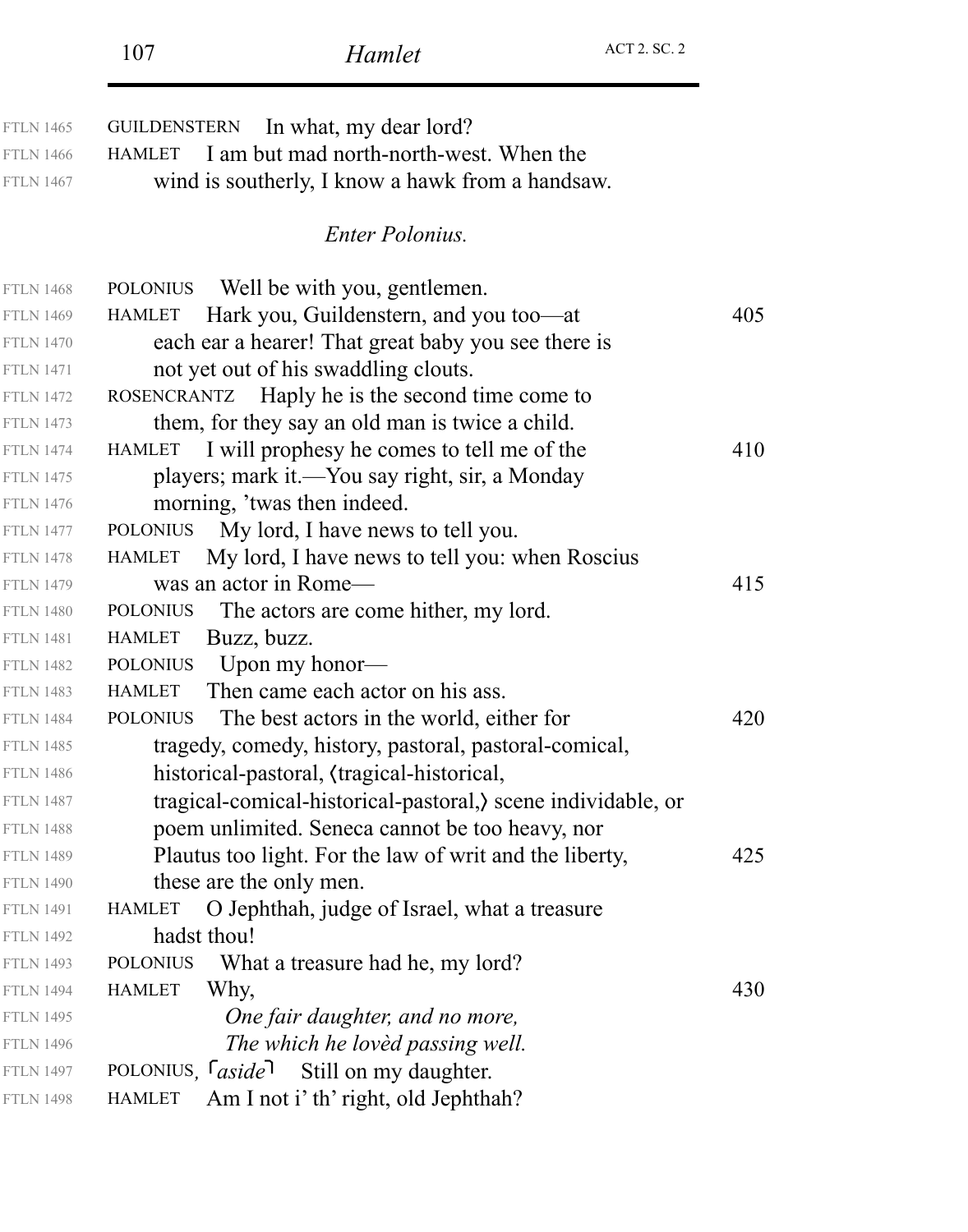| <b>FTLN 1499</b> | If you call me "Jephthah," my lord: I have a<br><b>POLONIUS</b> | 435 |
|------------------|-----------------------------------------------------------------|-----|
| <b>FTLN 1500</b> | daughter that I love passing well.                              |     |
| <b>FTLN 1501</b> | Nay, that follows not.<br><b>HAMLET</b>                         |     |
| <b>FTLN 1502</b> | What follows then, my lord?<br><b>POLONIUS</b>                  |     |
| <b>FTLN 1503</b> | <b>HAMLET</b><br>Why,                                           |     |
| <b>FTLN 1504</b> | As by lot, God wot                                              | 440 |
| <b>FTLN 1505</b> | and then, you know,                                             |     |
| <b>FTLN 1506</b> | It came to pass, as most like it was—                           |     |
| <b>FTLN 1507</b> | the first row of the pious chanson will show you                |     |
| <b>FTLN 1508</b> | more, for look where my abridgment comes.                       |     |
|                  |                                                                 |     |

# *Enter the Players.*

| <b>FTLN 1509</b> | You are welcome, masters; welcome all.—I am glad                | 445 |
|------------------|-----------------------------------------------------------------|-----|
| <b>FTLN 1510</b> | to see thee well.—Welcome, good friends.—O $\langle my \rangle$ |     |
| <b>FTLN 1511</b> | old friend! Why, thy face is valanced since I saw thee          |     |
| <b>FTLN 1512</b> | last. Com'st thou to beard me in Denmark?—What,                 |     |
| <b>FTLN 1513</b> | my young lady and mistress! (By 'r) Lady, your Ladyship         |     |
| <b>FTLN 1514</b> | is nearer to heaven than when I saw you last, by                | 450 |
| <b>FTLN 1515</b> | the altitude of a chopine. Pray God your voice, like a          |     |
| <b>FTLN 1516</b> | piece of uncurrent gold, be not cracked within the              |     |
| <b>FTLN 1517</b> | ring. Masters, you are all welcome. We'll e'en to 't            |     |
| <b>FTLN 1518</b> | like (French) falconers, fly at anything we see. We'll          |     |
| <b>FTLN 1519</b> | have a speech straight. Come, give us a taste of your           | 455 |
| <b>FTLN 1520</b> | quality. Come, a passionate speech.                             |     |
| <b>FTLN 1521</b> | (FIRST) PLAYER What speech, my good lord?                       |     |
| <b>FTLN 1522</b> | I heard thee speak me a speech once, but it<br><b>HAMLET</b>    |     |
| <b>FTLN 1523</b> | was never acted, or, if it was, not above once; for             |     |
| <b>FTLN 1524</b> | the play, I remember, pleased not the million:                  | 460 |
| <b>FTLN 1525</b> | 'twas caviary to the general. But it was (as I                  |     |
| <b>FTLN 1526</b> | received it, and others whose judgments in such                 |     |
| <b>FTLN 1527</b> | matters cried in the top of mine) an excellent play,            |     |
| <b>FTLN 1528</b> | well digested in the scenes, set down with as much              |     |
| <b>FTLN 1529</b> | modesty as cunning. I remember one said there                   | 465 |
| <b>FTLN 1530</b> | were no sallets in the lines to make the matter                 |     |
| <b>FTLN 1531</b> | savory, nor no matter in the phrase that might indict           |     |
| <b>FTLN 1532</b> | the author of affection, but called it an honest                |     |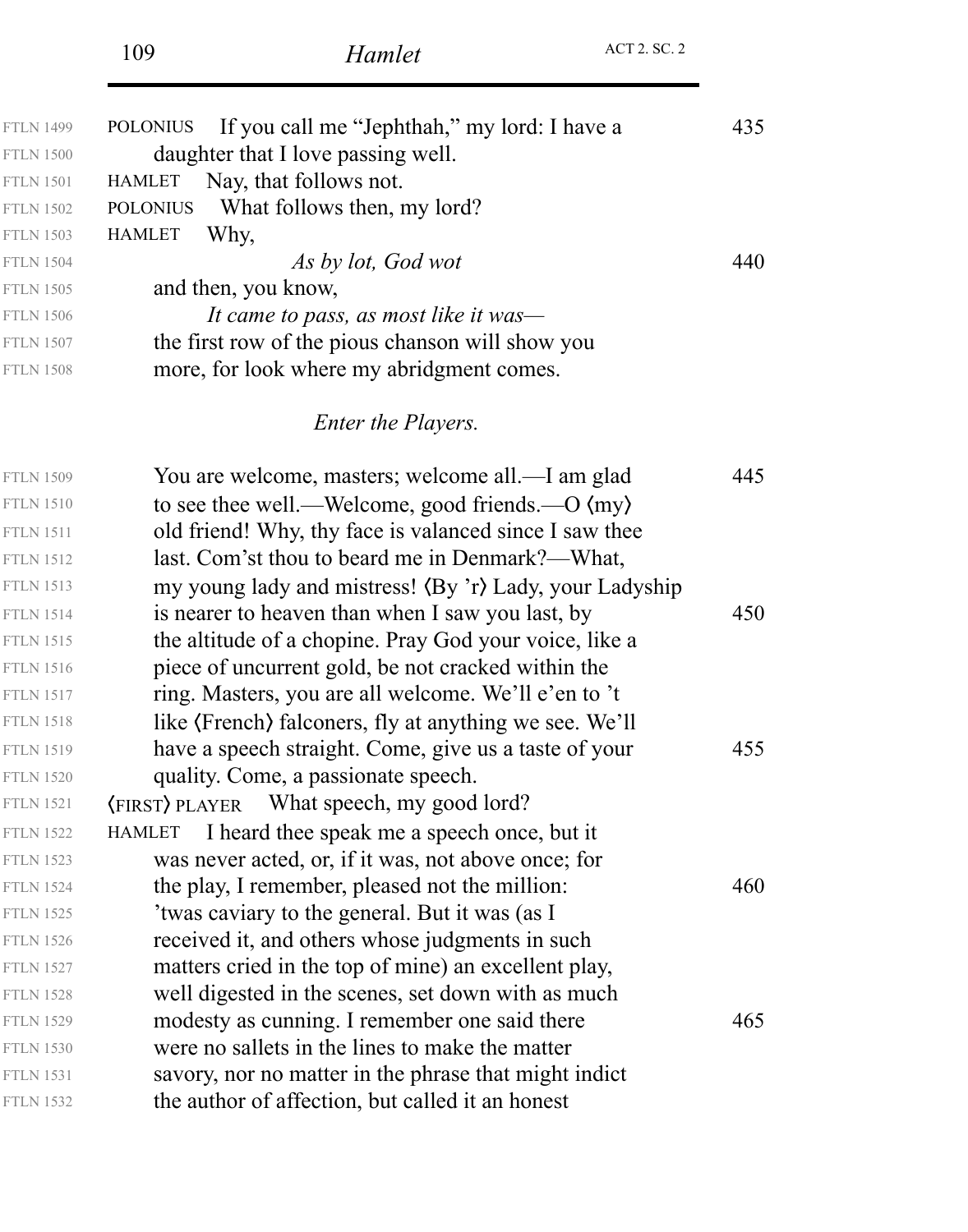| <b>FTLN 1533</b> | method, [as wholesome as sweet and, by very much,      |     |
|------------------|--------------------------------------------------------|-----|
| <b>FTLN 1534</b> | more handsome than fine.] One speech in 't I           | 470 |
| <b>FTLN 1535</b> | chiefly loved. 'Twas Aeneas' (tale) to Dido, and       |     |
| <b>FTLN 1536</b> | thereabout of it especially when he speaks of          |     |
| <b>FTLN 1537</b> | Priam's slaughter. If it live in your memory, begin at |     |
| <b>FTLN 1538</b> | this line—let me see, let me see:                      |     |
| <b>FTLN 1539</b> | The rugged Pyrrhus, like th' Hyrcanian beast-          | 475 |
| <b>FTLN 1540</b> | 'tis not so; it begins with Pyrrhus:                   |     |
| <b>FTLN 1541</b> | The rugged Pyrrhus, he whose sable arms,               |     |
| <b>FTLN 1542</b> | Black as his purpose, did the night resemble           |     |
| <b>FTLN 1543</b> | When he lay couchèd in th' ominous horse,              |     |
| <b>FTLN 1544</b> | Hath now this dread and black complexion smeared       | 480 |
| <b>FTLN 1545</b> | With heraldry more dismal. Head to foot,               |     |
| <b>FTLN 1546</b> | Now is he total gules, horridly tricked                |     |
| <b>FTLN 1547</b> | With blood of fathers, mothers, daughters, sons,       |     |
| <b>FTLN 1548</b> | Baked and impasted with the parching streets,          |     |
| <b>FTLN 1549</b> | That lend a tyrannous and a damnèd light               | 485 |
| <b>FTLN 1550</b> | To their lord's murder. Roasted in wrath and fire,     |     |
| <b>FTLN 1551</b> | And thus o'ersized with coagulate gore,                |     |
| <b>FTLN 1552</b> | With eyes like carbuncles, the hellish Pyrrhus         |     |
| <b>FTLN 1553</b> | Old grandsire Priam seeks.                             |     |
| <b>FTLN 1554</b> | So, proceed you.                                       | 490 |
| <b>FTLN 1555</b> | 'Fore God, my lord, well spoken, with good<br>POLONIUS |     |
| <b>FTLN 1556</b> | accent and good discretion.                            |     |
| <b>FTLN 1557</b> | Anon he finds him<br><b>(FIRST) PLAYER</b>             |     |
| <b>FTLN 1558</b> | Striking too short at Greeks. His antique sword,       |     |
| <b>FTLN 1559</b> | Rebellious to his arm, lies where it falls,            | 495 |
| <b>FTLN 1560</b> | Repugnant to command. Unequal matched,                 |     |
| <b>FTLN 1561</b> | <i>Pyrrhus at Priam drives, in rage strikes wide;</i>  |     |
| <b>FTLN 1562</b> | But with the whiff and wind of his fell sword          |     |
| <b>FTLN 1563</b> | Th' unnervèd father falls. (Then senseless Ilium,)     |     |
| <b>FTLN 1564</b> | Seeming to feel this blow, with flaming top            | 500 |
| <b>FTLN 1565</b> | Stoops to his base, and with a hideous crash           |     |
| <b>FTLN 1566</b> | Takes prisoner Pyrrhus' ear. For lo, his sword,        |     |
| <b>FTLN 1567</b> | Which was declining on the milky head                  |     |
| <b>FTLN 1568</b> | Of reverend Priam, seemed i'th' air to stick.          |     |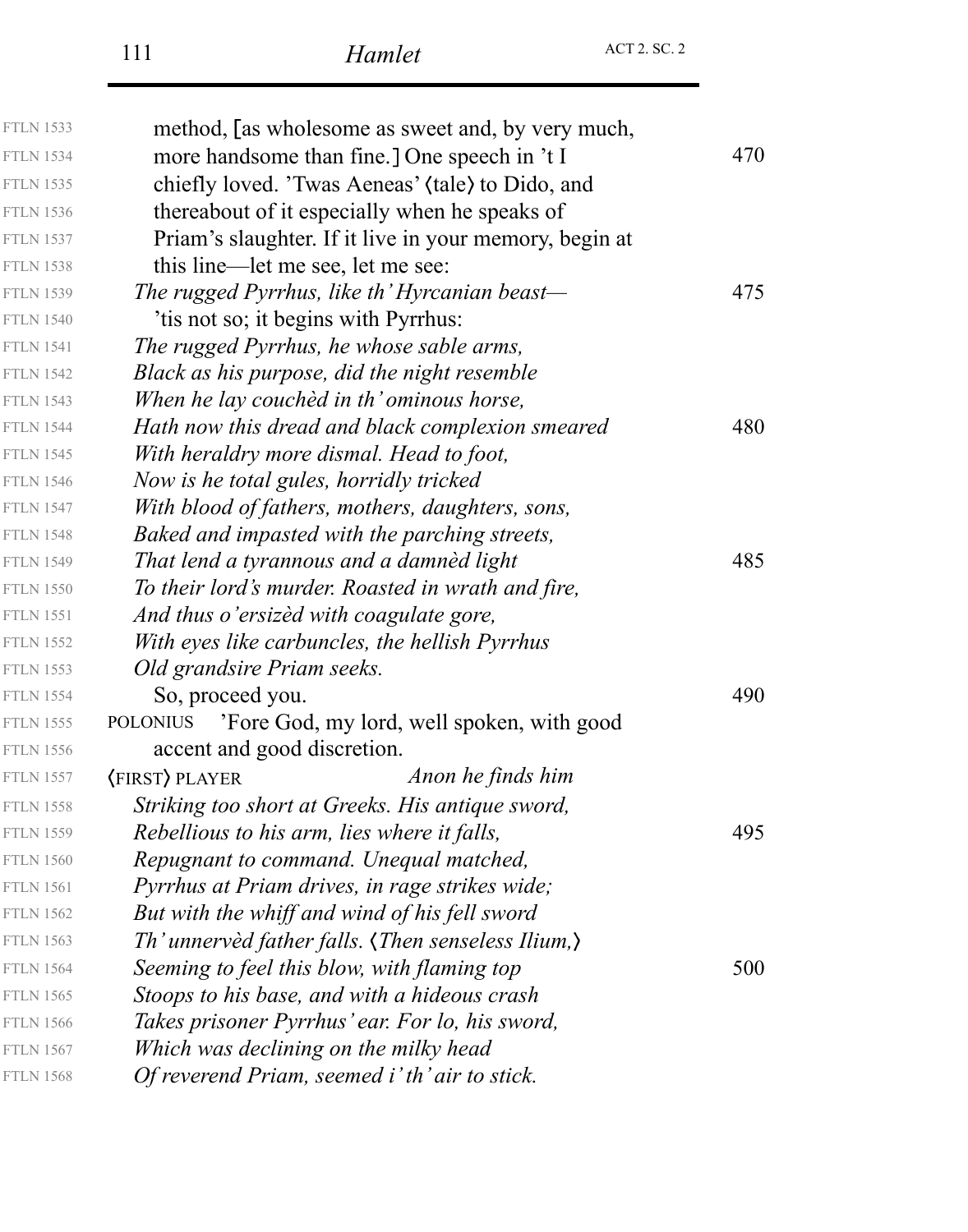| <b>FTLN 1569</b> | So as a painted tyrant Pyrrhus stood                               | 505 |
|------------------|--------------------------------------------------------------------|-----|
| <b>FTLN 1570</b> | (And,) like a neutral to his will and matter,                      |     |
| <b>FTLN 1571</b> | Did nothing.                                                       |     |
| <b>FTLN 1572</b> | But as we often see against some storm                             |     |
| <b>FTLN 1573</b> | A silence in the heavens, the rack stand still,                    |     |
| <b>FTLN 1574</b> | The bold winds speechless, and the orb below                       | 510 |
| <b>FTLN 1575</b> | As hush as death, anon the dreadful thunder                        |     |
| <b>FTLN 1576</b> | Doth rend the region; so, after Pyrrhus' pause,                    |     |
| <b>FTLN 1577</b> | Arousèd vengeance sets him new a-work,                             |     |
| <b>FTLN 1578</b> | And never did the Cyclops' hammers fall                            |     |
| <b>FTLN 1579</b> | On Mars's armor, forged for proof eterne,                          | 515 |
| <b>FTLN 1580</b> | With less remorse than Pyrrhus' bleeding sword                     |     |
| <b>FTLN 1581</b> | Now falls on Priam.                                                |     |
| <b>FTLN 1582</b> | Out, out, thou strumpet Fortune! All you gods                      |     |
| <b>FTLN 1583</b> | In general synod take away her power,                              |     |
| <b>FTLN 1584</b> | Break all the spokes and $\lceil$ fellies $\rceil$ from her wheel, | 520 |
| <b>FTLN 1585</b> | And bowl the round nave down the hill of heaven                    |     |
| <b>FTLN 1586</b> | As low as to the fiends!                                           |     |
| <b>FTLN 1587</b> | This is too long.<br><b>POLONIUS</b>                               |     |
| <b>FTLN 1588</b> | It shall to the barber's with your beard.—<br><b>HAMLET</b>        |     |
| <b>FTLN 1589</b> | Prithee say on. He's for a jig or a tale of bawdry, or             | 525 |
| <b>FTLN 1590</b> | he sleeps. Say on; come to Hecuba.                                 |     |
|                  | (FIRST) PLAYER                                                     |     |
| <b>FTLN 1591</b> | But who, ah woe, had seen the mobled queen—                        |     |
| <b>FTLN 1592</b> | "The mobled queen"?<br><b>HAMLET</b>                               |     |
| <b>FTLN 1593</b> | That's good. ("Mobled" queen" is good.)<br><b>POLONIUS</b>         |     |
|                  | (FIRST) PLAYER                                                     |     |
| <b>FTLN 1594</b> | Run barefoot up and down, threat ning the flames                   | 530 |
| <b>FTLN 1595</b> | With (bisson rheum,) a clout upon that head                        |     |
| <b>FTLN 1596</b> | Where late the diadem stood, and for a robe,                       |     |
| <b>FTLN 1597</b> | About her lank and all o'erteemèd loins                            |     |
| <b>FTLN 1598</b> | A blanket, in the alarm of fear caught up-                         |     |
| <b>FTLN 1599</b> | Who this had seen, with tongue in venom steeped,                   | 535 |
| <b>FTLN 1600</b> | 'Gainst Fortune's state would treason have                         |     |
| <b>FTLN 1601</b> | pronounced.                                                        |     |
| <b>FTLN 1602</b> | But if the gods themselves did see her then                        |     |
|                  |                                                                    |     |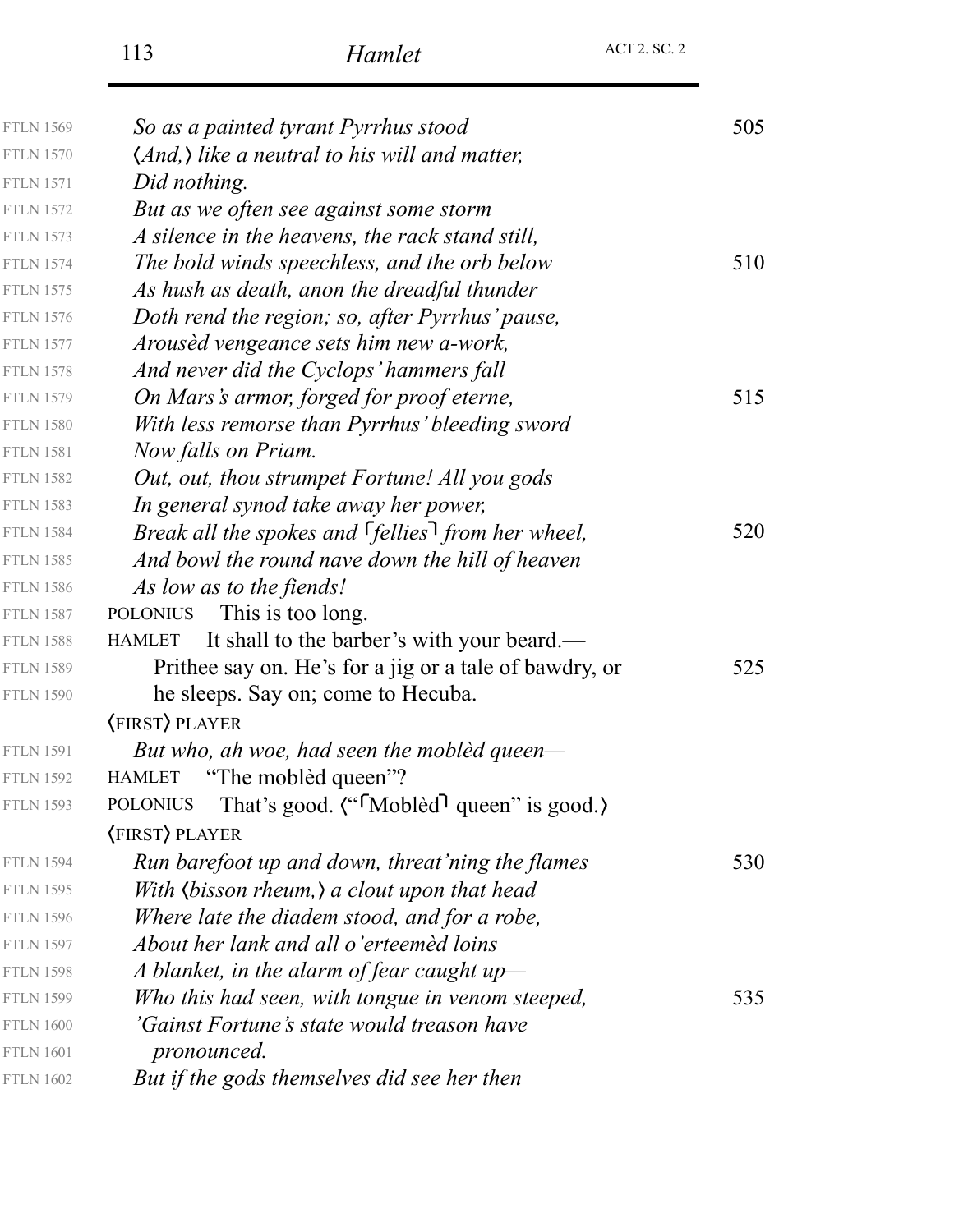| <b>FTLN 1603</b> | When she saw Pyrrhus make malicious sport                                |     |
|------------------|--------------------------------------------------------------------------|-----|
| <b>FTLN 1604</b> | In mincing with his sword her (husband's) limbs,                         | 540 |
| <b>FTLN 1605</b> | The instant burst of clamor that she made                                |     |
| <b>FTLN 1606</b> | (Unless things mortal move them not at all)                              |     |
| <b>FTLN 1607</b> | Would have made milch the burning eyes of heaven                         |     |
| <b>FTLN 1608</b> | And passion in the gods.                                                 |     |
| <b>FTLN 1609</b> | POLONIUS Look whe'er he has not turned his color and                     | 545 |
| <b>FTLN 1610</b> | has tears in 's eyes. Prithee, no more.                                  |     |
| <b>FTLN 1611</b> | HAMLET 'Tis well. I'll have thee speak out the rest of                   |     |
| <b>FTLN 1612</b> | this soon.—Good my lord, will you see the players                        |     |
| <b>FTLN 1613</b> | well bestowed? Do you hear, let them be well used,                       |     |
| <b>FTLN 1614</b> | for they are the abstract and brief chronicles of the                    | 550 |
| <b>FTLN 1615</b> | time. After your death you were better have a bad                        |     |
| <b>FTLN 1616</b> | epitaph than their ill report while you live.                            |     |
| <b>FTLN 1617</b> | My lord, I will use them according to their<br>POLONIUS                  |     |
| <b>FTLN 1618</b> | desert.                                                                  |     |
| <b>FTLN 1619</b> | <b>HAMLET</b><br>God's (bodykins,) man, much better! Use every           | 555 |
| <b>FTLN 1620</b> | man after his desert and who shall 'scape                                |     |
| <b>FTLN 1621</b> | whipping? Use them after your own honor and                              |     |
| <b>FTLN 1622</b> | dignity. The less they deserve, the more merit is in                     |     |
| <b>FTLN 1623</b> | your bounty. Take them in.                                               |     |
| <b>FTLN 1624</b> | <b>POLONIUS</b><br>Come, sirs.                                           | 560 |
| <b>FTLN 1625</b> | HAMLET Follow him, friends. We'll hear a play                            |     |
| <b>FTLN 1626</b> | tomorrow. <sup>T</sup> As Polonius and Players exit, Hamlet speaks to    |     |
| <b>FTLN 1627</b> | the First Player. <sup>1</sup> Dost thou hear me, old friend? Can        |     |
| <b>FTLN 1628</b> | you play "The Murder of Gonzago"?                                        |     |
| <b>FTLN 1629</b> | FIRST PLAYER Ay, my lord.                                                | 565 |
| <b>FTLN 1630</b> | HAMLET<br>We'll ha 't tomorrow night. You could, for $\langle a \rangle$ |     |
| <b>FTLN 1631</b> | need, study a speech of some dozen or sixteen                            |     |
| <b>FTLN 1632</b> | lines, which I would set down and insert in 't,                          |     |
| <b>FTLN 1633</b> | could you not?                                                           |     |
| <b>FTLN 1634</b> | FIRST PLAYER Ay, my lord.                                                | 570 |
| <b>FTLN 1635</b> | HAMLET Very well. Follow that lord—and look you                          |     |
| <b>FTLN 1636</b> | mock him not. <i>First Player exits</i> . <sup>7</sup> My good friends,  |     |
| <b>FTLN 1637</b> | I'll leave you till night. You are welcome to Elsinore.                  |     |
| <b>FTLN 1638</b> | ROSENCRANTZ<br>Good my lord.                                             |     |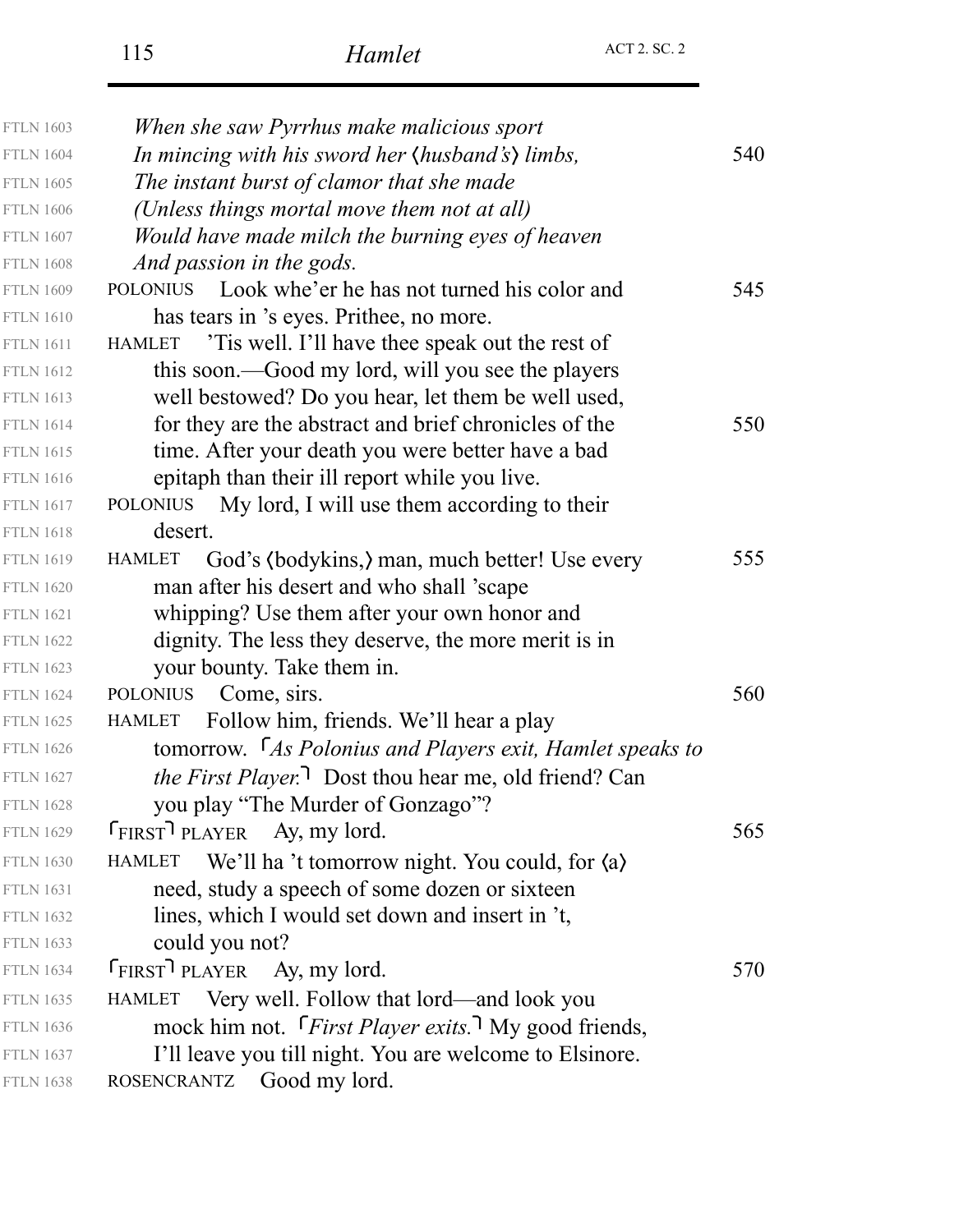|                  | <b>HAMLET</b>                                         |     |
|------------------|-------------------------------------------------------|-----|
| <b>FTLN 1639</b> | Ay, so, good-bye to you.                              | 575 |
|                  | $\lceil$ Rosencrantz and Guildenstern exit.           |     |
| <b>FTLN 1640</b> | Now I am alone.                                       |     |
| <b>FTLN 1641</b> | O, what a rogue and peasant slave am I!               |     |
| <b>FTLN 1642</b> | Is it not monstrous that this player here,            |     |
| <b>FTLN 1643</b> | But in a fiction, in a dream of passion,              |     |
| <b>FTLN 1644</b> | Could force his soul so to his own conceit            | 580 |
| <b>FTLN 1645</b> | That from her working all (his) visage wanned,        |     |
| <b>FTLN 1646</b> | Tears in his eyes, distraction in his aspect,         |     |
| <b>FTLN 1647</b> | A broken voice, and his whole function suiting        |     |
| <b>FTLN 1648</b> | With forms to his conceit—and all for nothing!        |     |
| <b>FTLN 1649</b> | For Hecuba!                                           | 585 |
| <b>FTLN 1650</b> | What's Hecuba to him, or he to (Hecuba,)              |     |
| <b>FTLN 1651</b> | That he should weep for her? What would he do         |     |
| <b>FTLN 1652</b> | Had he the motive and (the cue) for passion           |     |
| <b>FTLN 1653</b> | That I have? He would drown the stage with tears      |     |
| <b>FTLN 1654</b> | And cleave the general ear with horrid speech,        | 590 |
| <b>FTLN 1655</b> | Make mad the guilty and appall the free,              |     |
| <b>FTLN 1656</b> | Confound the ignorant and amaze indeed                |     |
| <b>FTLN 1657</b> | The very faculties of eyes and ears. Yet I,           |     |
| <b>FTLN 1658</b> | A dull and muddy-mettled rascal, peak                 |     |
| <b>FTLN 1659</b> | Like John-a-dreams, unpregnant of my cause,           | 595 |
| <b>FTLN 1660</b> | And can say nothing—no, not for a king                |     |
| <b>FTLN 1661</b> | Upon whose property and most dear life                |     |
| <b>FTLN 1662</b> | A damned defeat was made. Am I a coward?              |     |
| <b>FTLN 1663</b> | Who calls me "villain"? breaks my pate across?        |     |
| <b>FTLN 1664</b> | Plucks off my beard and blows it in my face?          | 600 |
| <b>FTLN 1665</b> | Tweaks me by the nose? gives me the lie i' th' throat |     |
| <b>FTLN 1666</b> | As deep as to the lungs? Who does me this?            |     |
| <b>FTLN 1667</b> | Ha! 'Swounds, I should take it! For it cannot be      |     |
| <b>FTLN 1668</b> | But I am pigeon-livered and lack gall                 |     |
| <b>FTLN 1669</b> | To make oppression bitter, or ere this                | 605 |
| <b>FTLN 1670</b> | I should (have) fatted all the region kites           |     |
| <b>FTLN 1671</b> | With this slave's offal. Bloody, bawdy villain!       |     |
| <b>FTLN 1672</b> | Remorseless, treacherous, lecherous, kindless         |     |
| <b>FTLN 1673</b> | villain!                                              |     |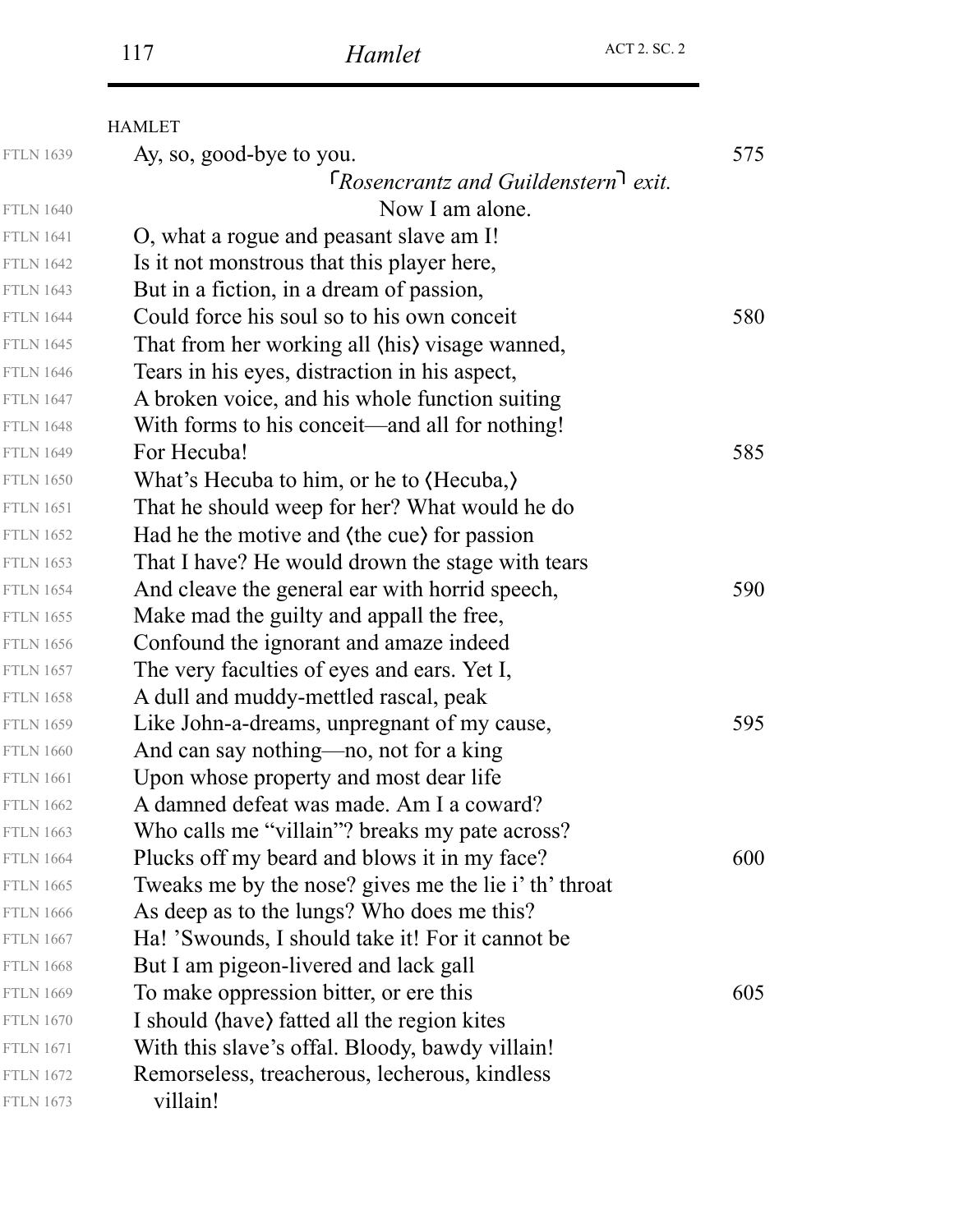| <b>FTLN 1674</b> | $\langle$ 0 vengeance! $\rangle$                    | 610 |
|------------------|-----------------------------------------------------|-----|
| <b>FTLN 1675</b> | Why, what an ass am I! This is most brave,          |     |
| <b>FTLN 1676</b> | That I, the son of a dear <i>father</i> murdered,   |     |
| <b>FTLN 1677</b> | Prompted to my revenge by heaven and hell,          |     |
| <b>FTLN 1678</b> | Must, like a whore, unpack my heart with words      |     |
| <b>FTLN 1679</b> | And fall a-cursing like a very drab,                | 615 |
| <b>FTLN 1680</b> | A stallion! Fie upon 't! Foh!                       |     |
| <b>FTLN 1681</b> | About, my brains!—Hum, I have heard                 |     |
| <b>FTLN 1682</b> | That guilty creatures sitting at a play             |     |
| <b>FTLN 1683</b> | Have, by the very cunning of the scene,             |     |
| <b>FTLN 1684</b> | Been struck so to the soul that presently           | 620 |
| <b>FTLN 1685</b> | They have proclaimed their malefactions;            |     |
| <b>FTLN 1686</b> | For murder, though it have no tongue, will speak    |     |
| <b>FTLN 1687</b> | With most miraculous organ. I'll have these players |     |
| <b>FTLN 1688</b> | Play something like the murder of my father         |     |
| <b>FTLN 1689</b> | Before mine uncle. I'll observe his looks;          | 625 |
| <b>FTLN 1690</b> | I'll tent him to the quick. If he do blench,        |     |
| <b>FTLN 1691</b> | I know my course. The spirit that I have seen       |     |
| <b>FTLN 1692</b> | May be a (devil,) and the (devil) hath power        |     |
| <b>FTLN 1693</b> | T' assume a pleasing shape; yea, and perhaps,       |     |
| <b>FTLN 1694</b> | Out of my weakness and my melancholy,               | 630 |
| <b>FTLN 1695</b> | As he is very potent with such spirits,             |     |
| <b>FTLN 1696</b> | Abuses me to damn me. I'll have grounds             |     |
| <b>FTLN 1697</b> | More relative than this. The play's the thing       |     |
| <b>FTLN 1698</b> | Wherein I'll catch the conscience of the King.      |     |
|                  | He exits.                                           |     |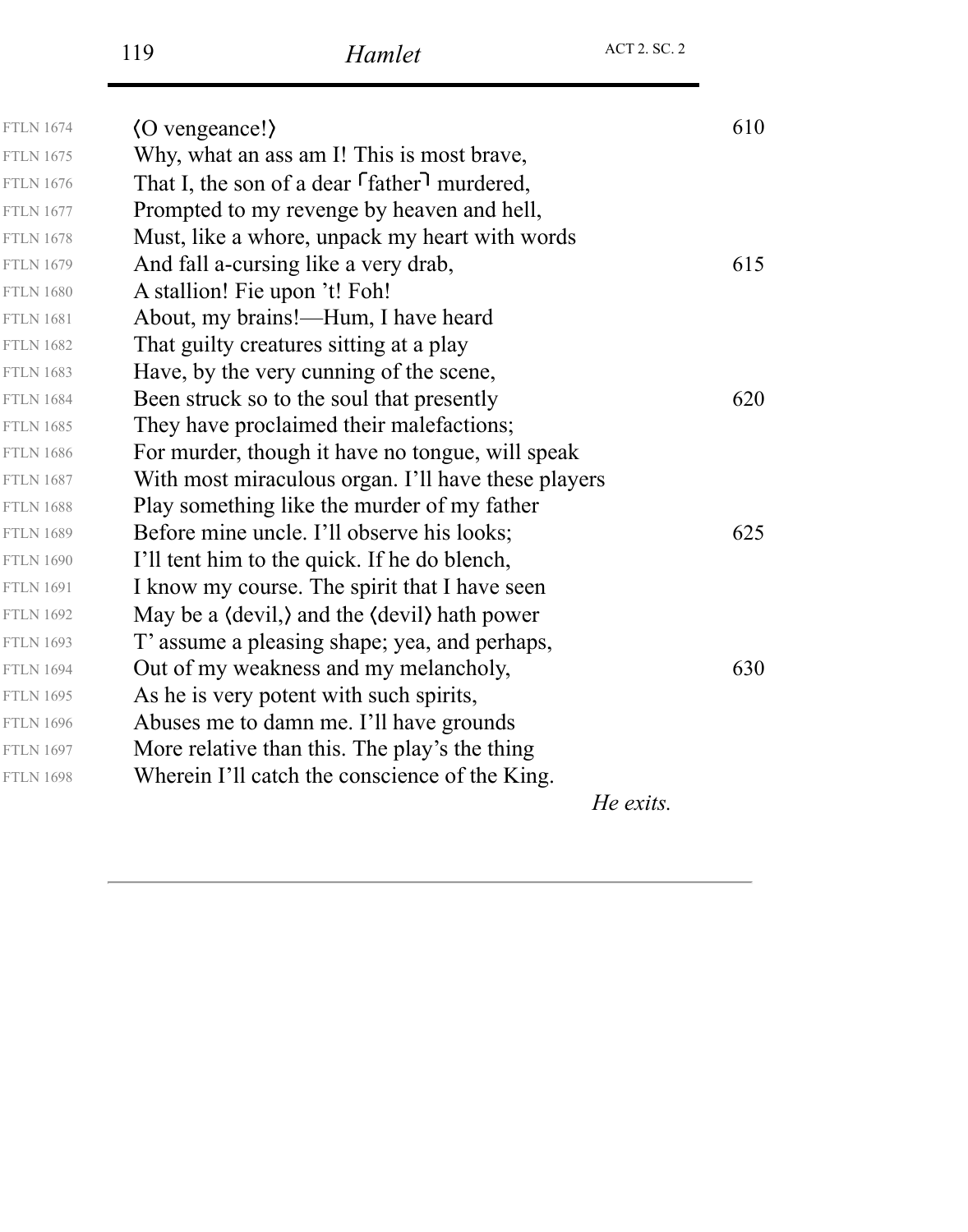# *ACT 3*

### *Enter King, Queen, Polonius, Ophelia, Rosencrantz,*  $G$ uildenstern,  $\langle$ and $\rangle$  Lords. Scene 1

|                  | <b>KING</b>                                    |    |
|------------------|------------------------------------------------|----|
| <b>FTLN 1699</b> | And can you by no drift of conference          |    |
| <b>FTLN 1700</b> | Get from him why he puts on this confusion,    |    |
| <b>FTLN 1701</b> | Grating so harshly all his days of quiet       |    |
| <b>FTLN 1702</b> | With turbulent and dangerous lunacy?           |    |
|                  | <b>ROSENCRANTZ</b>                             |    |
| <b>FTLN 1703</b> | He does confess he feels himself distracted,   | 5  |
| <b>FTLN 1704</b> | But from what cause he will by no means speak. |    |
|                  | <b>GUILDENSTERN</b>                            |    |
| <b>FTLN 1705</b> | Nor do we find him forward to be sounded,      |    |
| <b>FTLN 1706</b> | But with a crafty madness keeps aloof          |    |
| <b>FTLN 1707</b> | When we would bring him on to some confession  |    |
| <b>FTLN 1708</b> | Of his true state.                             | 10 |
| <b>FTLN 1709</b> | Did he receive you well?<br><b>QUEEN</b>       |    |
| <b>FTLN 1710</b> | ROSENCRANTZ Most like a gentleman.             |    |
|                  | <b>GUILDENSTERN</b>                            |    |
| <b>FTLN 1711</b> | But with much forcing of his disposition.      |    |
|                  | <b>ROSENCRANTZ</b>                             |    |
| <b>FTLN 1712</b> | Niggard of question, but of our demands        |    |
| <b>FTLN 1713</b> | Most free in his reply.                        | 15 |
| <b>FTLN 1714</b> | Did you assay him to any pastime?<br>QUEEN     |    |
|                  | <b>ROSENCRANTZ</b>                             |    |
| <b>FTLN 1715</b> | Madam, it so fell out that certain players     |    |
|                  |                                                |    |

123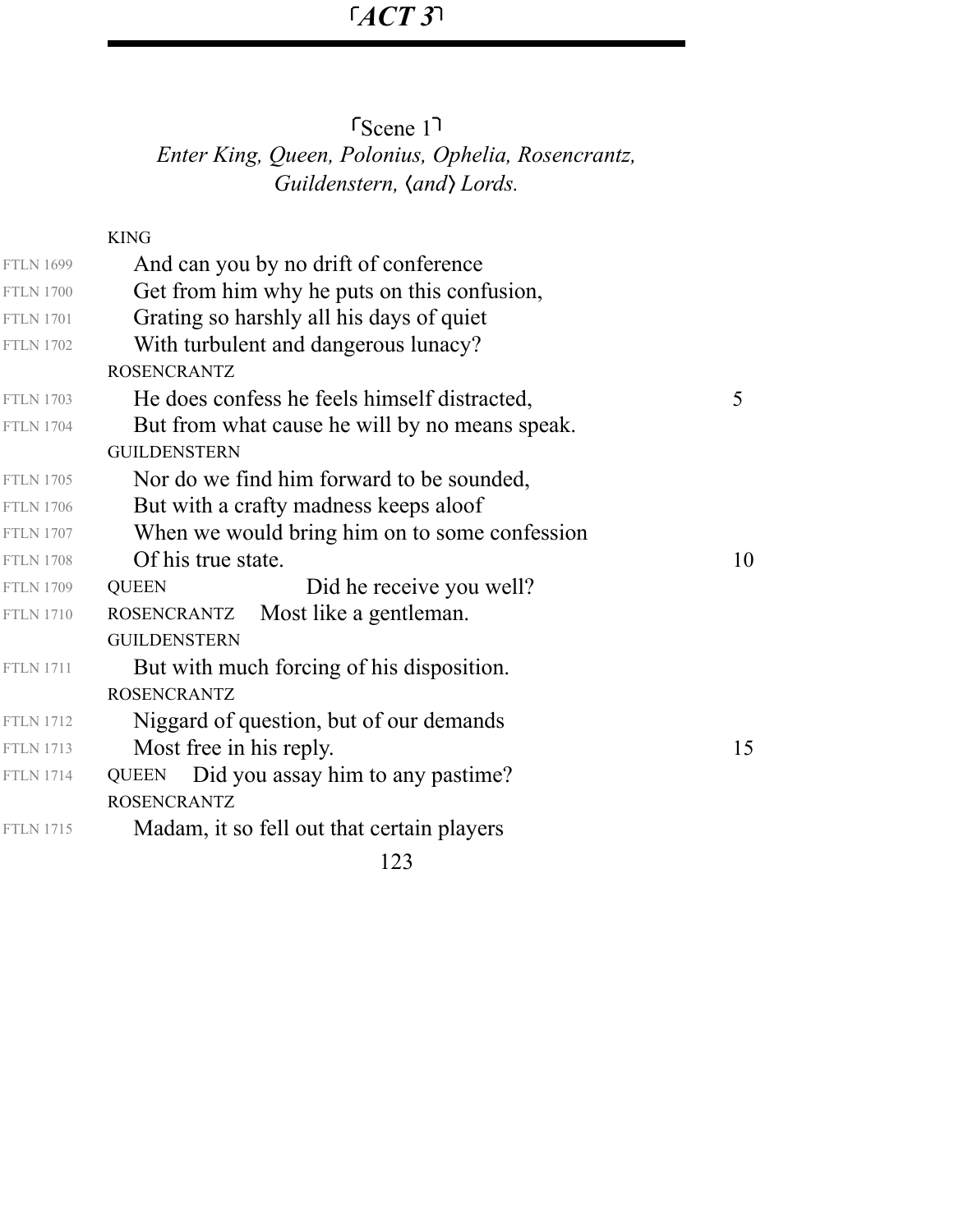| <b>FTLN 1716</b> | We o'erraught on the way. Of these we told him,         |    |
|------------------|---------------------------------------------------------|----|
| <b>FTLN 1717</b> | And there did seem in him a kind of joy                 |    |
| <b>FTLN 1718</b> | To hear of it. They are here about the court,           | 20 |
| <b>FTLN 1719</b> | And, as I think, they have already order                |    |
| <b>FTLN 1720</b> | This night to play before him.                          |    |
| <b>FTLN 1721</b> | <b>POLONIUS</b><br>Tis most true,                       |    |
| <b>FTLN 1722</b> | And he beseeched me to entreat your Majesties           |    |
| <b>FTLN 1723</b> | To hear and see the matter.                             | 25 |
|                  | <b>KING</b>                                             |    |
| <b>FTLN 1724</b> | With all my heart, and it doth much content me          |    |
| <b>FTLN 1725</b> | To hear him so inclined.                                |    |
| <b>FTLN 1726</b> | Good gentlemen, give him a further edge                 |    |
| <b>FTLN 1727</b> | And drive his purpose into these delights.              |    |
|                  | <b>ROSENCRANTZ</b>                                      |    |
| <b>FTLN 1728</b> | We shall, my lord.<br>Rosencrantz and Guildenstern      | 30 |
|                  | $\lceil$ and Lords <sup><math>\rceil</math></sup> exit. |    |
| <b>FTLN 1729</b> | <b>KING</b><br>Sweet Gertrude, leave us (too,)          |    |
| <b>FTLN 1730</b> | For we have closely sent for Hamlet hither,             |    |
| <b>FTLN 1731</b> | That he, as 'twere by accident, may here                |    |
| <b>FTLN 1732</b> | Affront Ophelia.                                        |    |
| <b>FTLN 1733</b> | Her father and myself, (lawful espials,)                | 35 |
| <b>FTLN 1734</b> | (Will) so bestow ourselves that, seeing unseen,         |    |
| <b>FTLN 1735</b> | We may of their encounter frankly judge                 |    |
| <b>FTLN 1736</b> | And gather by him, as he is behaved,                    |    |
| <b>FTLN 1737</b> | If 't be th' affliction of his love or no               |    |
| <b>FTLN 1738</b> | That thus he suffers for.                               | 40 |
| <b>FTLN 1739</b> | I shall obey you.<br><b>QUEEN</b>                       |    |
| <b>FTLN 1740</b> | And for your part, Ophelia, I do wish                   |    |
| <b>FTLN 1741</b> | That your good beauties be the happy cause              |    |
| <b>FTLN 1742</b> | Of Hamlet's wildness. So shall I hope your virtues      |    |
| <b>FTLN 1743</b> | Will bring him to his wonted way again,                 | 45 |
| <b>FTLN 1744</b> | To both your honors.                                    |    |
| <b>FTLN 1745</b> | Madam, I wish it may.<br><b>OPHELIA</b>                 |    |
|                  | $\lceil$ <i>Queen exits.</i> <sup>1</sup>               |    |
|                  | <b>POLONIUS</b>                                         |    |
|                  |                                                         |    |

FTLN 1746

Ophelia, walk you here.—Gracious, so please you,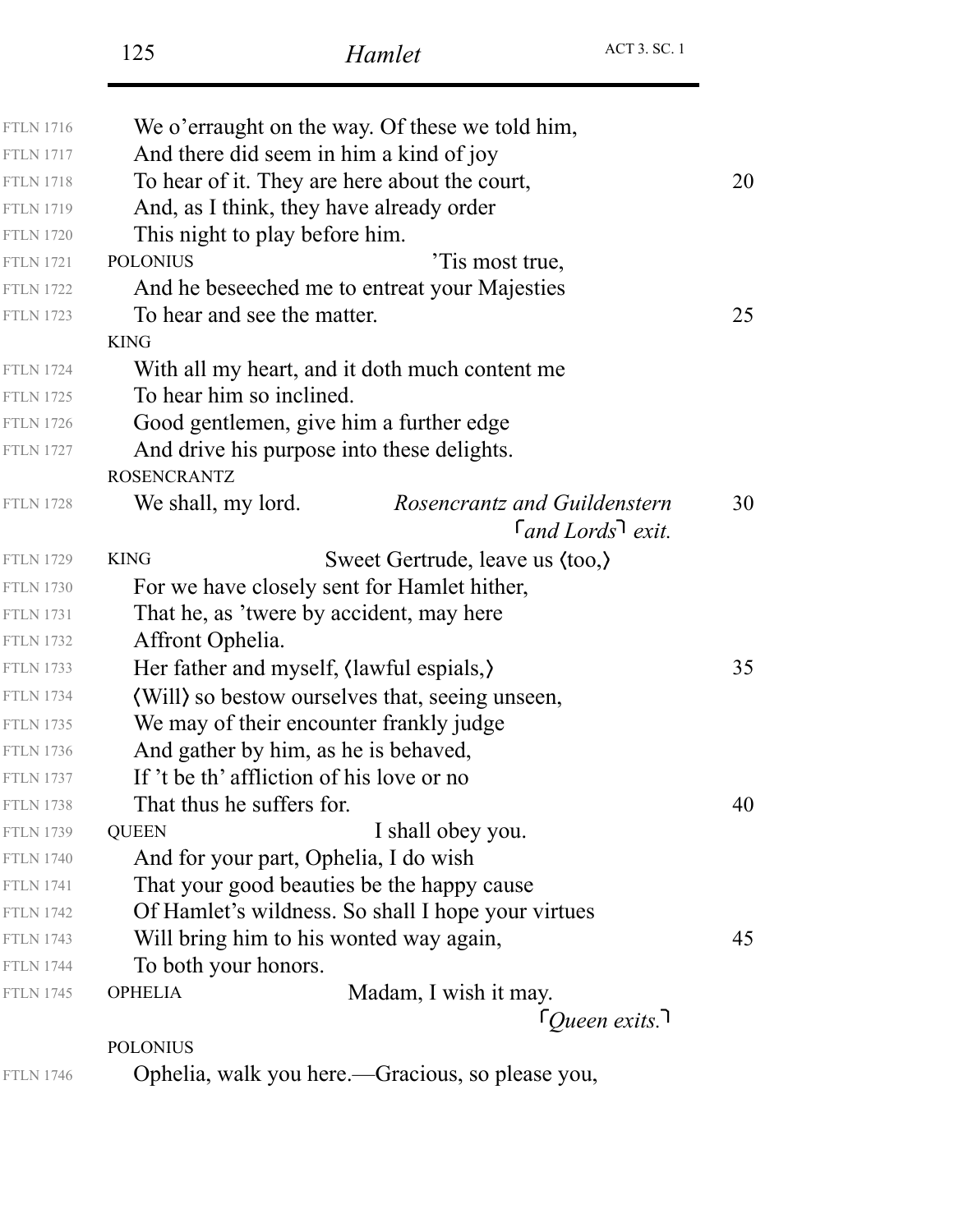| <b>FTLN 1747</b> | We will bestow ourselves. To Ophelia. Read on this    |    |
|------------------|-------------------------------------------------------|----|
| <b>FTLN 1748</b> | book,                                                 | 50 |
| <b>FTLN 1749</b> | That show of such an exercise may color               |    |
| <b>FTLN 1750</b> | Your (loneliness.)—We are oft to blame in this        |    |
| <b>FTLN 1751</b> | (T is too much proved), that with devotion's visage   |    |
| <b>FTLN 1752</b> | And pious action we do sugar o'er                     |    |
| <b>FTLN 1753</b> | The devil himself.                                    | 55 |
| <b>FTLN 1754</b> | KING, $\lceil \text{aside} \rceil$ O, 't is too true! |    |
| <b>FTLN 1755</b> | How smart a lash that speech doth give my             |    |
| <b>FTLN 1756</b> | conscience.                                           |    |
| <b>FTLN 1757</b> | The harlot's cheek beautied with plast'ring art       |    |
| <b>FTLN 1758</b> | Is not more ugly to the thing that helps it           | 60 |
| <b>FTLN 1759</b> | Than is my deed to my most painted word.              |    |
| <b>FTLN 1760</b> | O heavy burden!                                       |    |
|                  | <b>POLONIUS</b>                                       |    |
| <b>FTLN 1761</b> | I hear him coming. (Let's) withdraw, my lord.         |    |
|                  | $\int$ They withdraw.                                 |    |

### *Enter Hamlet.*

#### HAMLET

| <b>FTLN 1762</b> | To be or not to be—that is the question:           |    |
|------------------|----------------------------------------------------|----|
| <b>FTLN 1763</b> | Whether 'tis nobler in the mind to suffer          | 65 |
| <b>FTLN 1764</b> | The slings and arrows of outrageous fortune,       |    |
| <b>FTLN 1765</b> | Or to take arms against a sea of troubles          |    |
| <b>FTLN 1766</b> | And, by opposing, end them. To die, to sleep—      |    |
| <b>FTLN 1767</b> | No more—and by a sleep to say we end               |    |
| <b>FTLN 1768</b> | The heartache and the thousand natural shocks      | 70 |
| <b>FTLN 1769</b> | That flesh is heir to—'tis a consummation          |    |
| <b>FTLN 1770</b> | Devoutly to be wished. To die, to sleep—           |    |
| <b>FTLN 1771</b> | To sleep, perchance to dream. Ay, there's the rub, |    |
| <b>FTLN 1772</b> | For in that sleep of death what dreams may come,   |    |
| <b>FTLN 1773</b> | When we have shuffled off this mortal coil,        | 75 |
| <b>FTLN 1774</b> | Must give us pause. There's the respect            |    |
| <b>FTLN 1775</b> | That makes calamity of so long life.               |    |
| <b>FTLN 1776</b> | For who would bear the whips and scorns of time,   |    |
| <b>FTLN 1777</b> | Th' oppressor's wrong, the proud man's contumely,  |    |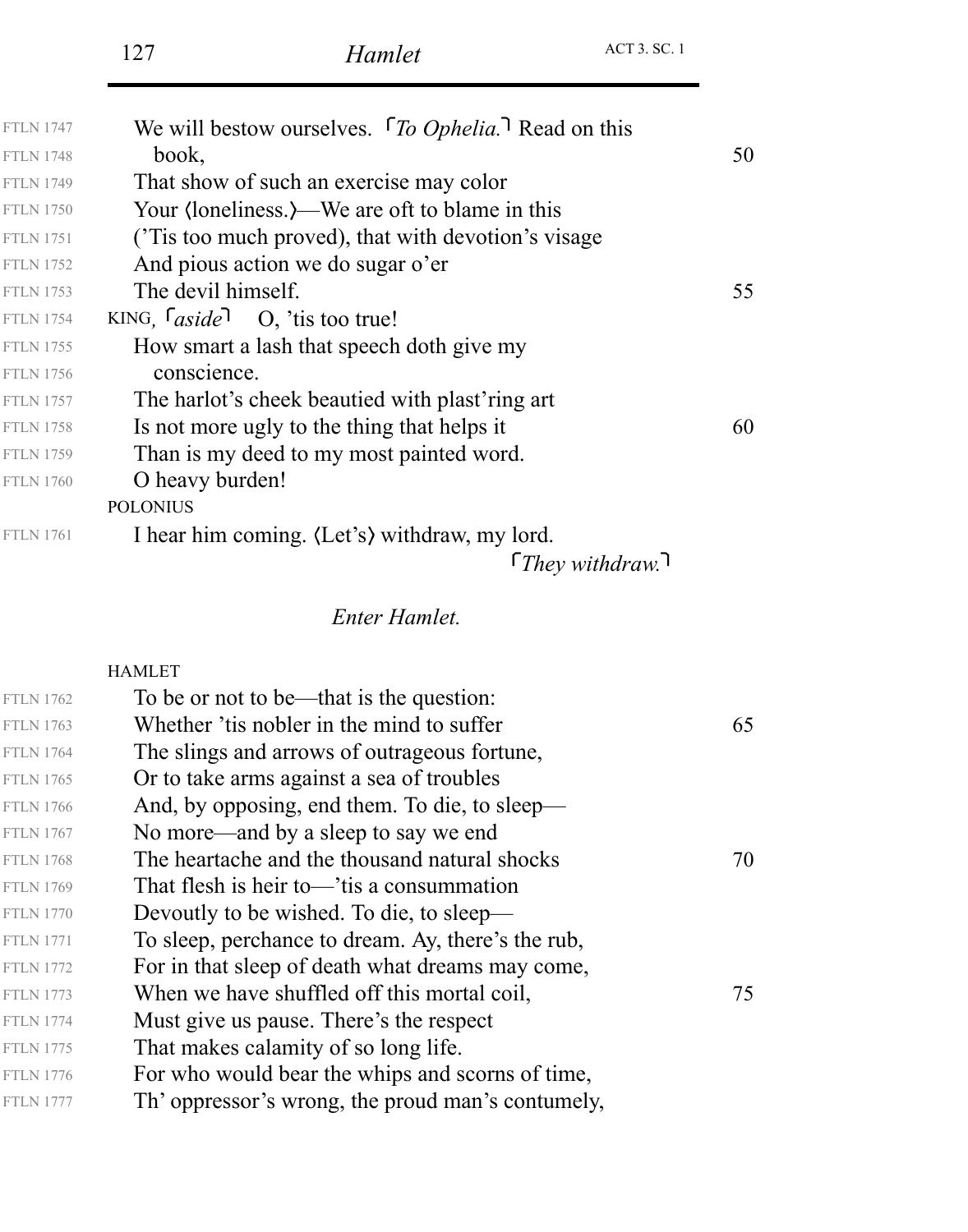|                  | 129<br>Hamlet                                     | <b>ACT 3. SC. 1</b> |
|------------------|---------------------------------------------------|---------------------|
| <b>FTLN 1778</b> | The pangs of despised love, the law's delay,      | 80                  |
| <b>FTLN 1779</b> | The insolence of office, and the spurns           |                     |
| <b>FTLN 1780</b> | That patient merit of th' unworthy takes,         |                     |
| <b>FTLN 1781</b> | When he himself might his quietus make            |                     |
| <b>FTLN 1782</b> | With a bare bodkin? Who would fardels bear,       |                     |
| <b>FTLN 1783</b> | To grunt and sweat under a weary life,            | 85                  |
| <b>FTLN 1784</b> | But that the dread of something after death,      |                     |
| <b>FTLN 1785</b> | The undiscovered country from whose bourn         |                     |
| <b>FTLN 1786</b> | No traveler returns, puzzles the will             |                     |
| <b>FTLN 1787</b> | And makes us rather bear those ills we have       |                     |
| <b>FTLN 1788</b> | Than fly to others that we know not of?           | 90                  |
| <b>FTLN 1789</b> | Thus conscience does make cowards (of us all.)    |                     |
| <b>FTLN 1790</b> | And thus the native hue of resolution             |                     |
| <b>FTLN 1791</b> | Is (sicklied) o'er with the pale cast of thought, |                     |
| <b>FTLN 1792</b> | And enterprises of great pitch and moment         |                     |
| <b>FTLN 1793</b> | With this regard their currents turn awry         | 95                  |
| <b>FTLN 1794</b> | And lose the name of action.—Soft you now,        |                     |
| <b>FTLN 1795</b> | The fair Ophelia.—Nymph, in thy orisons           |                     |
| <b>FTLN 1796</b> | Be all my sins remembered.                        |                     |
| <b>FTLN 1797</b> | Good my lord,<br><b>OPHELIA</b>                   |                     |
| <b>FTLN 1798</b> | How does your Honor for this many a day?          | 100                 |
| <b>FTLN 1799</b> | I humbly thank you, well.<br><b>HAMLET</b>        |                     |
|                  | <b>OPHELIA</b>                                    |                     |
| <b>FTLN 1800</b> | My lord, I have remembrances of yours             |                     |
| <b>FTLN 1801</b> | That I have longed long to redeliver.             |                     |
| <b>FTLN 1802</b> | I pray you now receive them.                      |                     |
|                  | <b>HAMLET</b>                                     |                     |
| <b>FTLN 1803</b> | No, not I. I never gave you aught.                | 105                 |
|                  | <b>OPHELIA</b>                                    |                     |
| <b>FTLN 1804</b> | My honored lord, you know right well you did,     |                     |
| <b>FTLN 1805</b> | And with them words of so sweet breath composed   |                     |
| <b>FTLN 1806</b> | As made (the) things more rich. Their perfume     |                     |
| <b>FTLN 1807</b> | lost,                                             |                     |
| <b>FTLN 1808</b> | Take these again, for to the noble mind           | 110                 |
| <b>FTLN 1809</b> | Rich gifts wax poor when givers prove unkind.     |                     |
| <b>FTLN 1810</b> | There, my lord.                                   |                     |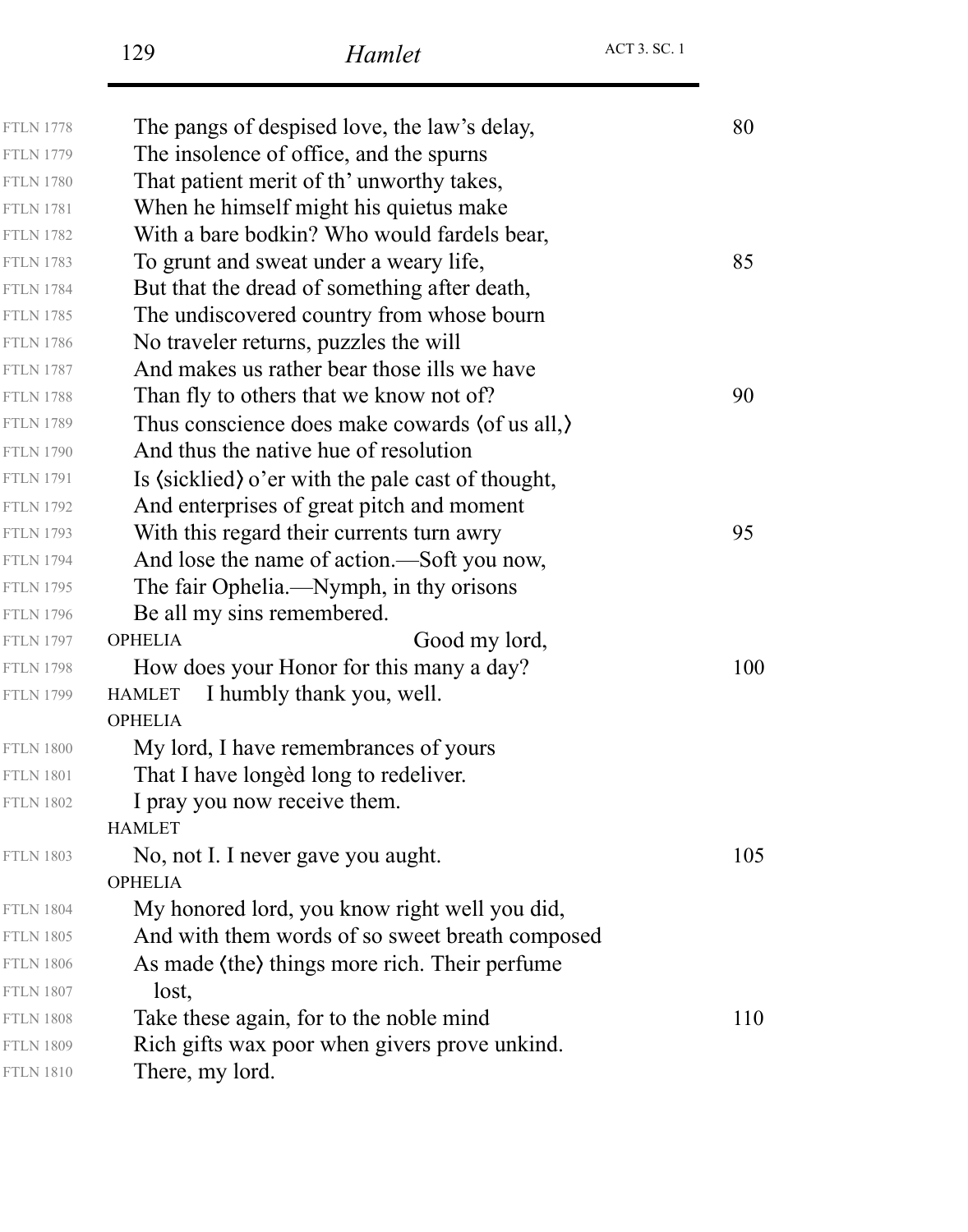| <b>FTLN 1811</b> | Ha, ha, are you honest?<br><b>HAMLET</b>                                        |     |
|------------------|---------------------------------------------------------------------------------|-----|
| <b>FTLN 1812</b> | My lord?<br><b>OPHELIA</b>                                                      |     |
| <b>FTLN 1813</b> | Are you fair?<br><b>HAMLET</b>                                                  | 115 |
| <b>FTLN 1814</b> | What means your Lordship?<br><b>OPHELIA</b>                                     |     |
| <b>FTLN 1815</b> | <b>HAMLET</b><br>That if you be honest and fair, (your honesty)                 |     |
| <b>FTLN 1816</b> | should admit no discourse to your beauty.                                       |     |
| <b>FTLN 1817</b> | Could beauty, my lord, have better commerce<br><b>OPHELIA</b>                   |     |
| <b>FTLN 1818</b> | than with honesty?                                                              | 120 |
| <b>FTLN 1819</b> | Ay, truly, for the power of beauty will sooner<br><b>HAMLET</b>                 |     |
| <b>FTLN 1820</b> | transform honesty from what it is to a bawd than                                |     |
| <b>FTLN 1821</b> | the force of honesty can translate beauty into his                              |     |
| <b>FTLN 1822</b> | likeness. This was sometime a paradox, but now                                  |     |
| <b>FTLN 1823</b> | the time gives it proof. I did love you once.                                   | 125 |
| <b>FTLN 1824</b> | Indeed, my lord, you made me believe so.<br><b>OPHELIA</b>                      |     |
| <b>FTLN 1825</b> | You should not have believed me, for virtue<br><b>HAMLET</b>                    |     |
| <b>FTLN 1826</b> | cannot so (inoculate) our old stock but we shall                                |     |
| <b>FTLN 1827</b> | relish of it. I loved you not.                                                  |     |
| <b>FTLN 1828</b> | I was the more deceived.<br><b>OPHELIA</b>                                      | 130 |
| <b>FTLN 1829</b> | Get thee $\langle$ to $\rangle$ a nunnery. Why wouldst thou be<br><b>HAMLET</b> |     |
| <b>FTLN 1830</b> | a breeder of sinners? I am myself indifferent honest,                           |     |
| <b>FTLN 1831</b> | but yet I could accuse me of such things that it                                |     |
| <b>FTLN 1832</b> | were better my mother had not borne me: I am                                    |     |
| <b>FTLN 1833</b> | very proud, revengeful, ambitious, with more offenses                           | 135 |
| <b>FTLN 1834</b> | at my beck than I have thoughts to put them                                     |     |
| <b>FTLN 1835</b> | in, imagination to give them shape, or time to act                              |     |
| <b>FTLN 1836</b> | them in. What should such fellows as I do crawling                              |     |
| <b>FTLN 1837</b> | between earth and heaven? We are arrant knaves                                  |     |
| <b>FTLN 1838</b> | (all;) believe none of us. Go thy ways to a nunnery.                            | 140 |
| <b>FTLN 1839</b> | Where's your father?                                                            |     |
| <b>FTLN 1840</b> | At home, my lord.<br><b>OPHELIA</b>                                             |     |
| <b>FTLN 1841</b> | Let the doors be shut upon him that he may<br>HAMLET                            |     |
| <b>FTLN 1842</b> | play the fool nowhere but in 's own house. Farewell.                            |     |
| <b>FTLN 1843</b> | O, help him, you sweet heavens!<br><b>OPHELIA</b>                               | 145 |
| <b>FTLN 1844</b> | If thou dost marry, I'll give thee this plague<br><b>HAMLET</b>                 |     |
| <b>FTLN 1845</b> | for thy dowry: be thou as chaste as ice, as pure as                             |     |
| <b>FTLN 1846</b> | snow, thou shalt not escape calumny. Get thee to a                              |     |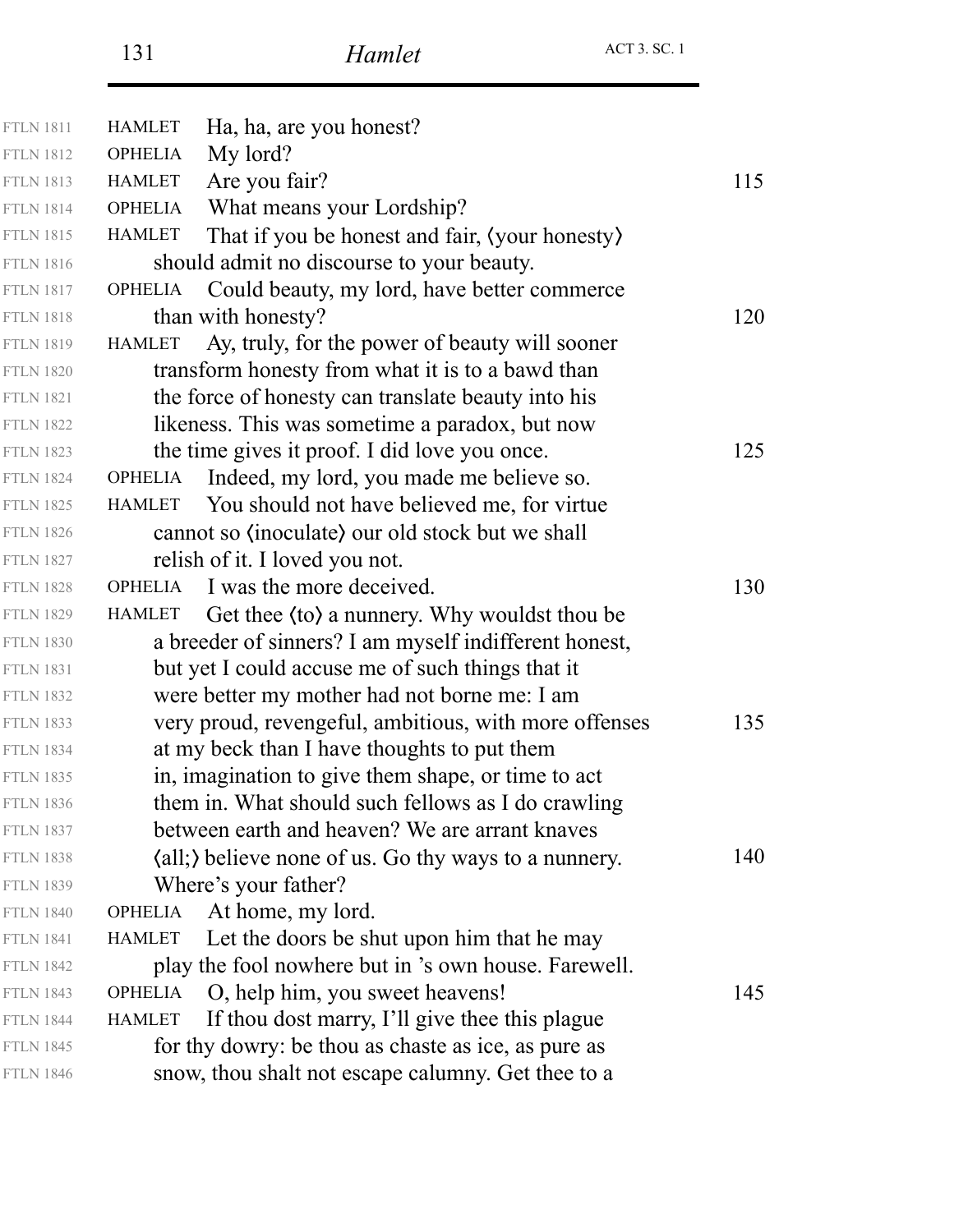| <b>FTLN 1847</b> | nunnery, farewell. Or if thou wilt needs marry,             |     |
|------------------|-------------------------------------------------------------|-----|
| <b>FTLN 1848</b> | marry a fool, for wise men know well enough what            | 150 |
| <b>FTLN 1849</b> | monsters you make of them. To a nunnery, go, and            |     |
| <b>FTLN 1850</b> | quickly too. Farewell.                                      |     |
| <b>FTLN 1851</b> | <b>OPHELIA</b><br>Heavenly powers, restore him!             |     |
| <b>FTLN 1852</b> | I have heard of your paintings (too.) well<br><b>HAMLET</b> |     |
| <b>FTLN 1853</b> | enough. God hath given you one face, and you                | 155 |
| <b>FTLN 1854</b> | make yourselves another. You jig and amble, and             |     |
| <b>FTLN 1855</b> | you (lisp;) you nickname God's creatures and make           |     |
| <b>FTLN 1856</b> | your wantonness (your) ignorance. Go to, I'll no            |     |
| <b>FTLN 1857</b> | more on 't. It hath made me mad. I say we will have         |     |
| <b>FTLN 1858</b> | no more marriage. Those that are married already,           | 160 |
| <b>FTLN 1859</b> | all but one, shall live. The rest shall keep as they are.   |     |
| <b>FTLN 1860</b> | To a nunnery, go.<br>He exits.                              |     |
|                  | <b>OPHELIA</b>                                              |     |
| <b>FTLN 1861</b> | O, what a noble mind is here o'erthrown!                    |     |
| <b>FTLN 1862</b> | The courtier's, soldier's, scholar's, eye, tongue,          |     |
| <b>FTLN 1863</b> | sword,                                                      | 165 |
| <b>FTLN 1864</b> | (Th' expectancy) and rose of the fair state,                |     |
| <b>FTLN 1865</b> | The glass of fashion and the mold of form,                  |     |
| <b>FTLN 1866</b> | Th' observed of all observers, quite, quite down!           |     |
| <b>FTLN 1867</b> | And I, of ladies most deject and wretched,                  |     |
| <b>FTLN 1868</b> | That sucked the honey of his musicked vows,                 | 170 |
| <b>FTLN 1869</b> | Now see (that) noble and most sovereign reason,             |     |
| <b>FTLN 1870</b> | Like sweet bells jangled, out of time and harsh;            |     |
| <b>FTLN 1871</b> | That unmatched form and stature of blown youth              |     |
| <b>FTLN 1872</b> | Blasted with ecstasy. O, woe is me                          |     |
| <b>FTLN 1873</b> | T' have seen what I have seen, see what I see!              | 175 |
|                  | KING, $\lceil$ advancing with $\lceil$ Polonius             |     |
| <b>FTLN 1874</b> | Love? His affections do not that way tend;                  |     |
| <b>FTLN 1875</b> | Nor what he spake, though it lacked form a little,          |     |
| <b>FTLN 1876</b> | Was not like madness. There's something in his soul         |     |
| <b>FTLN 1877</b> | O'er which his melancholy sits on brood,                    |     |
| <b>FTLN 1878</b> | And I do doubt the hatch and the disclose                   | 180 |
| <b>FTLN 1879</b> | Will be some danger; which for to prevent,                  |     |
| <b>FTLN 1880</b> | I have in quick determination                               |     |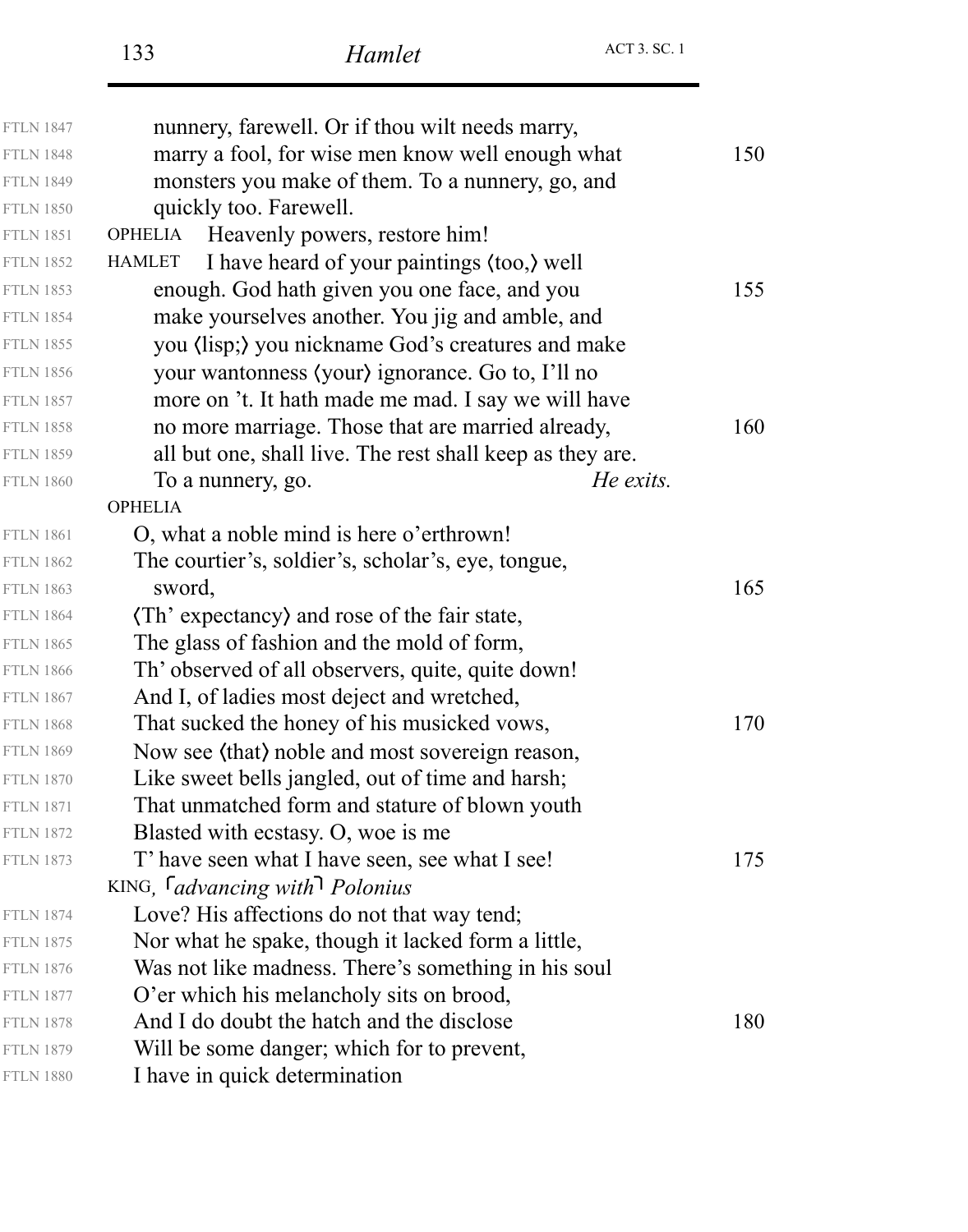| <b>FTLN 1881</b> | Thus set it down: he shall with speed to England |     |
|------------------|--------------------------------------------------|-----|
| <b>FTLN 1882</b> | For the demand of our neglected tribute.         |     |
| <b>FTLN 1883</b> | Haply the seas, and countries different,         | 185 |
| <b>FTLN 1884</b> | With variable objects, shall expel               |     |
| <b>FTLN 1885</b> | This something-settled matter in his heart,      |     |
| <b>FTLN 1886</b> | Whereon his brains still beating puts him thus   |     |
| <b>FTLN 1887</b> | From fashion of himself. What think you on 't?   |     |
|                  | <b>POLONIUS</b>                                  |     |
| <b>FTLN 1888</b> | It shall do well. But yet do I believe           | 190 |
| <b>FTLN 1889</b> | The origin and commencement of his grief         |     |
| <b>FTLN 1890</b> | Sprung from neglected love.—How now, Ophelia?    |     |
| <b>FTLN 1891</b> | You need not tell us what Lord Hamlet said;      |     |
| <b>FTLN 1892</b> | We heard it all.—My lord, do as you please,      |     |
| <b>FTLN 1893</b> | But, if you hold it fit, after the play          | 195 |
| <b>FTLN 1894</b> | Let his queen-mother all alone entreat him       |     |
| <b>FTLN 1895</b> | To show his grief. Let her be round with him;    |     |
| <b>FTLN 1896</b> | And I'll be placed, so please you, in the ear    |     |
| <b>FTLN 1897</b> | Of all their conference. If she find him not,    |     |
| <b>FTLN 1898</b> | To England send him, or confine him where        | 200 |
| <b>FTLN 1899</b> | Your wisdom best shall think.                    |     |
| <b>FTLN 1900</b> | It shall be so.<br><b>KING</b>                   |     |
| <b>FTLN 1901</b> | Madness in great ones must not (unwatched) go.   |     |
|                  | They exit.                                       |     |
|                  |                                                  |     |

## *Enter Hamlet and three of the Players.*  $s$ Cene 2<sup>1</sup>

| <b>FTLN 1902</b> | Speak the speech, I pray you, as I pronounced<br><b>HAMLET</b> |  |
|------------------|----------------------------------------------------------------|--|
| <b>FTLN 1903</b> | it to you, trippingly on the tongue; but if you mouth          |  |
| <b>FTLN 1904</b> | it, as many of our players do, I had as lief the               |  |
| <b>FTLN 1905</b> | town-crier spoke my lines. Nor do not saw the air              |  |
| <b>FTLN 1906</b> | too much with your hand, thus, but use all gently;             |  |
| <b>FTLN 1907</b> | for in the very torrent, tempest, and, as I may say,           |  |
| <b>FTLN 1908</b> | whirlwind of your passion, you must acquire and                |  |
| <b>FTLN 1909</b> | beget a temperance that may give it smoothness. O,             |  |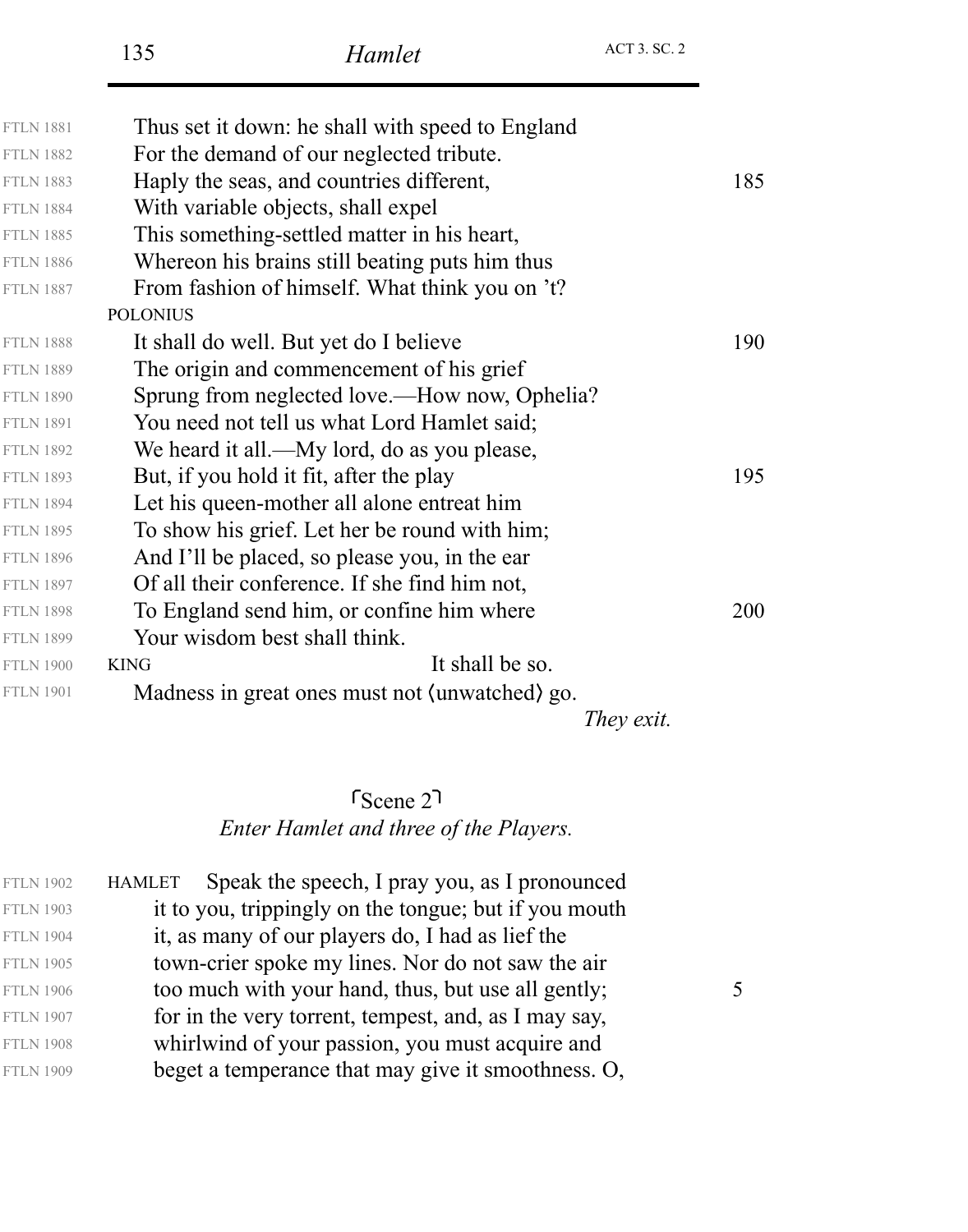| <b>FTLN 1910</b> | it offends me to the soul to hear a robustious,                   |    |
|------------------|-------------------------------------------------------------------|----|
| <b>FTLN 1911</b> | periwig-pated fellow tear a passion to tatters, to very           | 10 |
| <b>FTLN 1912</b> | rags, to split the ears of the groundlings, who for the           |    |
| <b>FTLN 1913</b> | most part are capable of nothing but inexplicable                 |    |
| <b>FTLN 1914</b> | dumb shows and noise. I would have such a fellow                  |    |
| <b>FTLN 1915</b> | whipped for o'erdoing Termagant. It out-Herods                    |    |
| <b>FTLN 1916</b> | Herod. Pray you, avoid it.                                        | 15 |
| <b>FTLN 1917</b> | I warrant your Honor.<br><b>PLAYER</b>                            |    |
| <b>FTLN 1918</b> | Be not too tame neither, but let your own<br><b>HAMLET</b>        |    |
| <b>FTLN 1919</b> | discretion be your tutor. Suit the action to the                  |    |
| <b>FTLN 1920</b> | word, the word to the action, with this special                   |    |
| <b>FTLN 1921</b> | observance, that you o'erstep not the modesty of                  | 20 |
| <b>FTLN 1922</b> | nature. For anything so o'erdone is from the purpose              |    |
| <b>FTLN 1923</b> | of playing, whose end, both at the first and                      |    |
| <b>FTLN 1924</b> | now, was and is to hold, as 'twere, the mirror up to              |    |
| <b>FTLN 1925</b> | nature, to show virtue her (own) feature, scorn her               |    |
| <b>FTLN 1926</b> | own image, and the very age and body of the time                  | 25 |
| <b>FTLN 1927</b> | his form and pressure. Now this overdone or come                  |    |
| <b>FTLN 1928</b> | tardy off, though it makes the unskillful laugh,                  |    |
| <b>FTLN 1929</b> | cannot but make the judicious grieve, the censure                 |    |
| <b>FTLN 1930</b> | of (the) which one must in your allowance o'erweigh               |    |
| <b>FTLN 1931</b> | a whole theater of others. O, there be players that I             | 30 |
| <b>FTLN 1932</b> | have seen play and heard others (praise) (and that                |    |
| <b>FTLN 1933</b> | highly), not to speak it profanely, that, neither                 |    |
| <b>FTLN 1934</b> | having th' accent of Christians nor the gait of                   |    |
| <b>FTLN 1935</b> | Christian, pagan, nor man, have so strutted and                   |    |
| <b>FTLN 1936</b> | bellowed that I have thought some of nature's                     | 35 |
| <b>FTLN 1937</b> | journeymen had made men, and not made them                        |    |
| <b>FTLN 1938</b> | well, they imitated humanity so abominably.                       |    |
| <b>FTLN 1939</b> | I hope we have reformed that indifferently<br>PLAYER              |    |
| <b>FTLN 1940</b> | with us, $\langle \sin \rangle$                                   |    |
| <b>FTLN 1941</b> | O, reform it altogether. And let those that play<br><b>HAMLET</b> | 40 |
| <b>FTLN 1942</b> | your clowns speak no more than is set down for                    |    |
| <b>FTLN 1943</b> | them, for there be of them that will themselves                   |    |
| <b>FTLN 1944</b> | laugh, to set on some quantity of barren spectators               |    |
| <b>FTLN 1945</b> | to laugh too, though in the meantime some necessary               |    |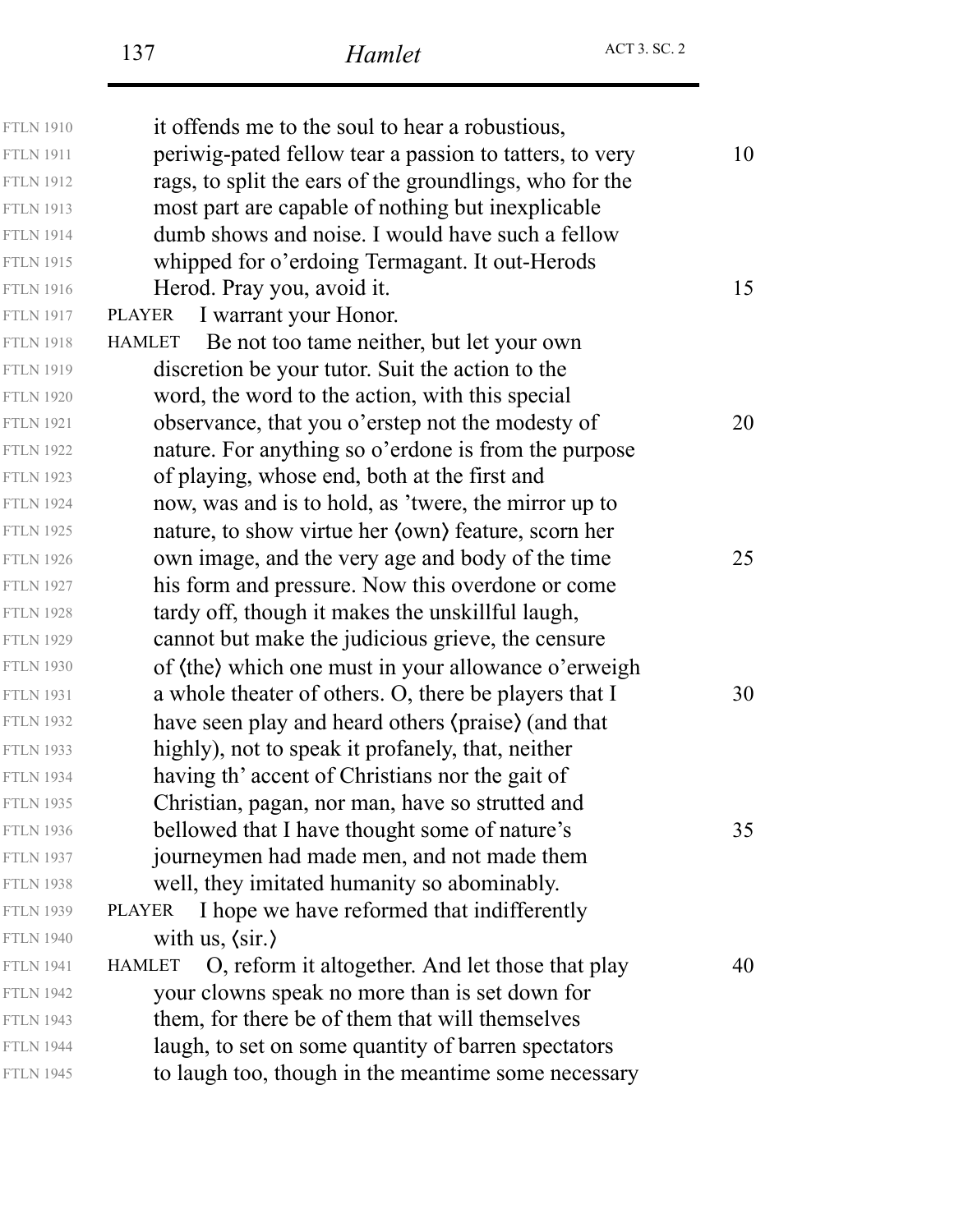|                  | ACT 3. SC. 2<br>139<br>Hamlet                                                        |    |
|------------------|--------------------------------------------------------------------------------------|----|
| <b>FTLN 1946</b> | question of the play be then to be considered.                                       | 45 |
| <b>FTLN 1947</b> | That's villainous and shows a most pitiful ambition                                  |    |
| <b>FTLN 1948</b> | in the fool that uses it. Go make you ready.                                         |    |
|                  | $\langle$ <i>Players exit.</i> $\rangle$                                             |    |
|                  | Enter Polonius, Guildenstern, and Rosencrantz.                                       |    |
| <b>FTLN 1949</b> | How now, my lord, will the King hear this piece of                                   |    |
| <b>FTLN 1950</b> | work?                                                                                |    |
| <b>FTLN 1951</b> | And the Queen too, and that presently.<br><b>POLONIUS</b>                            | 50 |
| <b>FTLN 1952</b> | Bid the players make haste.<br><b>HAMLET</b><br>$\langle Polonius \; exists.\rangle$ |    |
| <b>FTLN 1953</b> | Will you two help to hasten them?                                                    |    |
| <b>FTLN 1954</b> | ROSENCRANTZ Ay, my lord.<br>They exit.                                               |    |
| <b>FTLN 1955</b> | What ho, Horatio!<br>HAMLET                                                          |    |
|                  | Enter Horatio.                                                                       |    |
| <b>FTLN 1956</b> | Here, sweet lord, at your service.<br><b>HORATIO</b>                                 | 55 |
|                  | <b>HAMLET</b>                                                                        |    |
| <b>FTLN 1957</b> | Horatio, thou art e'en as just a man                                                 |    |
| <b>FTLN 1958</b> | As e'er my conversation coped withal.<br><b>HORATIO</b>                              |    |
|                  |                                                                                      |    |
| <b>FTLN 1959</b> | $O$ , my dear lord—                                                                  |    |
| <b>FTLN 1960</b> | Nay, do not think I flatter,<br>(HAMLET)                                             |    |
| <b>FTLN 1961</b> | For what advancement may I hope from thee                                            | 60 |
| <b>FTLN 1962</b> | That no revenue hast but thy good spirits                                            |    |
| <b>FTLN 1963</b> | To feed and clothe thee? Why should the poor be                                      |    |
| <b>FTLN 1964</b> | flattered?                                                                           |    |
| <b>FTLN 1965</b> | No, let the candied tongue lick absurd pomp                                          |    |
| <b>FTLN 1966</b> | And crook the pregnant hinges of the knee                                            | 65 |
| <b>FTLN 1967</b> | Where thrift may follow fawning. Dost thou hear?                                     |    |
| <b>FTLN 1968</b> | Since my dear soul was mistress of her choice                                        |    |
| <b>FTLN 1969</b> | And could of men distinguish, her election                                           |    |
| <b>FTLN 1970</b> | Hath sealed thee for herself. For thou hast been                                     |    |
| <b>FTLN 1971</b> | As one in suffering all that suffers nothing,                                        | 70 |
| <b>FTLN 1972</b> | A man that Fortune's buffets and rewards                                             |    |
| <b>FTLN 1973</b> | Hast ta'en with equal thanks; and blessed are those                                  |    |
| <b>FTLN 1974</b> | Whose blood and judgment are so well                                                 |    |
| <b>FTLN 1975</b> | commeddled                                                                           |    |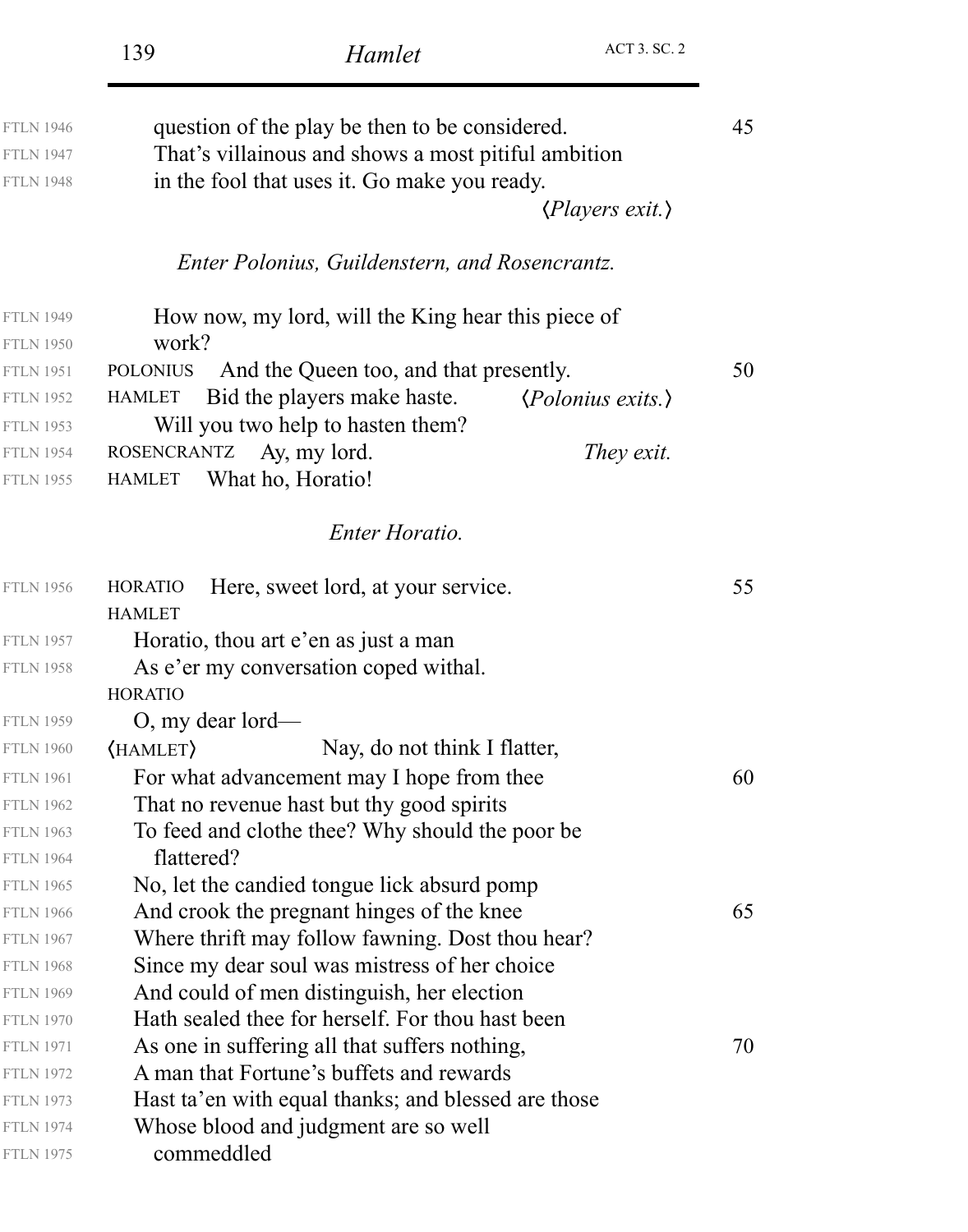| <b>FTLN 1976</b> | That they are not a pipe for Fortune's finger                             | 75  |
|------------------|---------------------------------------------------------------------------|-----|
| <b>FTLN 1977</b> | To sound what stop she please. Give me that man                           |     |
| <b>FTLN 1978</b> | That is not passion's slave, and I will wear him                          |     |
| <b>FTLN 1979</b> | In my heart's core, ay, in my heart of heart,                             |     |
| <b>FTLN 1980</b> | As I do thee.—Something too much of this.—                                |     |
| <b>FTLN 1981</b> | There is a play tonight before the King.                                  | 80  |
| <b>FTLN 1982</b> | One scene of it comes near the circumstance                               |     |
| <b>FTLN 1983</b> | Which I have told thee of my father's death.                              |     |
| <b>FTLN 1984</b> | I prithee, when thou seest that act afoot,                                |     |
| <b>FTLN 1985</b> | Even with the very comment of thy soul                                    |     |
| <b>FTLN 1986</b> | Observe my uncle. If his occulted guilt                                   | 85  |
| <b>FTLN 1987</b> | Do not itself unkennel in one speech,                                     |     |
| <b>FTLN 1988</b> | It is a damned ghost that we have seen,                                   |     |
| <b>FTLN 1989</b> | And my imaginations are as foul                                           |     |
| <b>FTLN 1990</b> | As Vulcan's stithy. Give him heedful note,                                |     |
| <b>FTLN 1991</b> | For I mine eyes will rivet to his face,                                   | 90  |
| <b>FTLN 1992</b> | And, after, we will both our judgments join                               |     |
| <b>FTLN 1993</b> | In censure of his seeming.                                                |     |
| <b>FTLN 1994</b> | Well, my lord.<br><b>HORATIO</b>                                          |     |
| <b>FTLN 1995</b> | If he steal aught the whilst this play is playing                         |     |
| <b>FTLN 1996</b> | And 'scape (detecting), I will pay the theft.                             | 95  |
|                  | <i>(Sound a flourish.)</i>                                                |     |
| <b>FTLN 1997</b> | They are coming to the play. I must be idle.<br><b>HAMLET</b>             |     |
| <b>FTLN 1998</b> | Get you a place.                                                          |     |
|                  | Enter Trumpets and Kettle Drums. (Enter) King, Queen,                     |     |
|                  | Polonius, Ophelia, <i>(Rosencrantz, Guildenstern, and other</i>           |     |
|                  | Lords attendant with $\lceil$ the King's guard carrying                   |     |
|                  | <i>torches.</i>                                                           |     |
| <b>FTLN 1999</b> | How fares our cousin Hamlet?<br><b>KING</b>                               |     |
| <b>FTLN 2000</b> | Excellent, i' faith, of the chameleon's dish. I<br><b>HAMLET</b>          |     |
| <b>FTLN 2001</b> | eat the air, promise-crammed. You cannot feed                             | 100 |
| <b>FTLN 2002</b> | capons so.                                                                |     |
| <b>FTLN 2003</b> | I have nothing with this answer, Hamlet. These<br><b>KING</b>             |     |
| <b>FTLN 2004</b> | words are not mine.                                                       |     |
| <b>FTLN 2005</b> | No, nor mine now. To Polonius. <sup>1</sup> My lord, you<br><b>HAMLET</b> |     |
| <b>FTLN 2006</b> | played once i' th' university, you say?                                   | 105 |
|                  |                                                                           |     |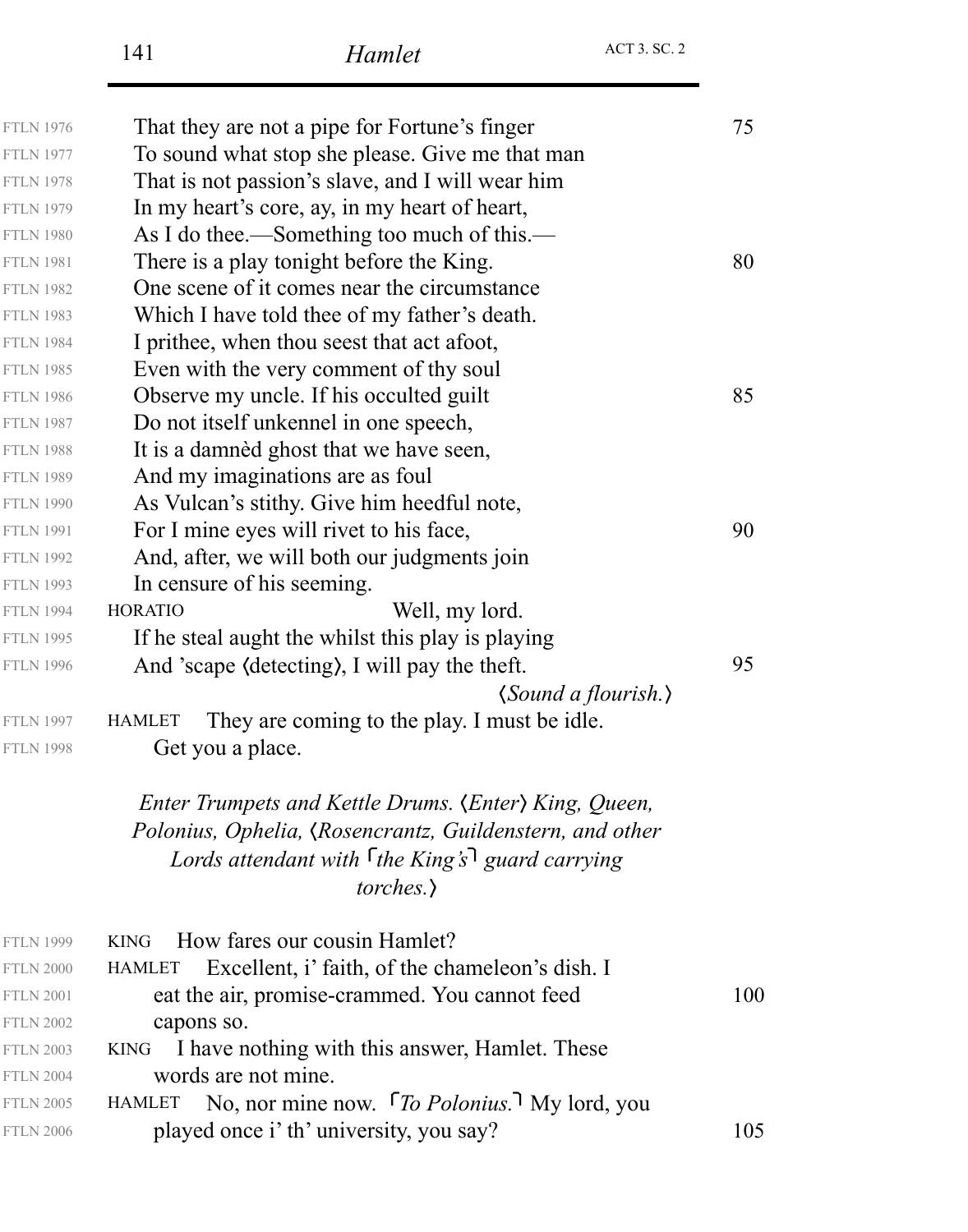| <b>FTLN 2007</b> | That did I, my lord, and was accounted a<br><b>POLONIUS</b>       |     |
|------------------|-------------------------------------------------------------------|-----|
| <b>FTLN 2008</b> | good actor.                                                       |     |
| <b>FTLN 2009</b> | HAMLET What did you enact?                                        |     |
| <b>FTLN 2010</b> | I did enact Julius Caesar. I was killed i' th'<br><b>POLONIUS</b> |     |
| <b>FTLN 2011</b> | Capitol. Brutus killed me.                                        | 110 |
| <b>FTLN 2012</b> | HAMLET It was a brute part of him to kill so capital a            |     |
| <b>FTLN 2013</b> | calf there.—Be the players ready?                                 |     |
| <b>FTLN 2014</b> | ROSENCRANTZ Ay, my lord. They stay upon your                      |     |
| <b>FTLN 2015</b> | patience.                                                         |     |
| <b>FTLN 2016</b> | Come hither, my dear Hamlet, sit by me.<br><b>QUEEN</b>           | 115 |
| <b>FTLN 2017</b> | No, good mother. Here's metal more<br>HAMLET                      |     |
| <b>FTLN 2018</b> | <i>Hamlet takes a place near Ophelia.</i><br>attractive.          |     |
| <b>FTLN 2019</b> | POLONIUS, <i>I to the King</i> 1 Oh, ho! Do you mark that?        |     |
| <b>FTLN 2020</b> | Lady, shall I lie in your lap?<br><b>HAMLET</b>                   |     |
| <b>FTLN 2021</b> | No, my lord.<br><b>OPHELIA</b>                                    | 120 |
| <b>FTLN 2022</b> | (HAMLET I mean, my head upon your lap?                            |     |
| <b>FTLN 2023</b> | <b>OPHELIA</b><br>Ay, my lord. $\rangle$                          |     |
| <b>FTLN 2024</b> | Do you think I meant country matters?<br><b>HAMLET</b>            |     |
| <b>FTLN 2025</b> | I think nothing, my lord.<br><b>OPHELIA</b>                       |     |
| <b>FTLN 2026</b> | That's a fair thought to lie between maids'<br><b>HAMLET</b>      | 125 |
| <b>FTLN 2027</b> | legs.                                                             |     |
| <b>FTLN 2028</b> | What is, my lord?<br><b>OPHELIA</b>                               |     |
| <b>FTLN 2029</b> | Nothing.<br><b>HAMLET</b>                                         |     |
| <b>FTLN 2030</b> | You are merry, my lord.<br><b>OPHELIA</b>                         |     |
| <b>FTLN 2031</b> | Who, $I$ ?<br><b>HAMLET</b>                                       | 130 |
| <b>FTLN 2032</b> | Ay, my lord.<br><b>OPHELIA</b>                                    |     |
| <b>FTLN 2033</b> | O God, your only jig-maker. What should a<br><b>HAMLET</b>        |     |
| <b>FTLN 2034</b> | man do but be merry? For look you how cheerfully                  |     |
| <b>FTLN 2035</b> | my mother looks, and my father died within 's two                 |     |
| <b>FTLN 2036</b> | hours.                                                            | 135 |
| <b>FTLN 2037</b> | Nay, 'tis twice two months, my lord.<br><b>OPHELIA</b>            |     |
| <b>FTLN 2038</b> | So long? Nay, then, let the devil wear black,<br><b>HAMLET</b>    |     |
| <b>FTLN 2039</b> | for I'll have a suit of sables. O heavens, die two                |     |
| <b>FTLN 2040</b> | months ago, and not forgotten yet? Then there's                   |     |
| <b>FTLN 2041</b> | hope a great man's memory may outlive his life half               | 140 |
| <b>FTLN 2042</b> | a year. But, by 'r Lady, he must build churches, then,            |     |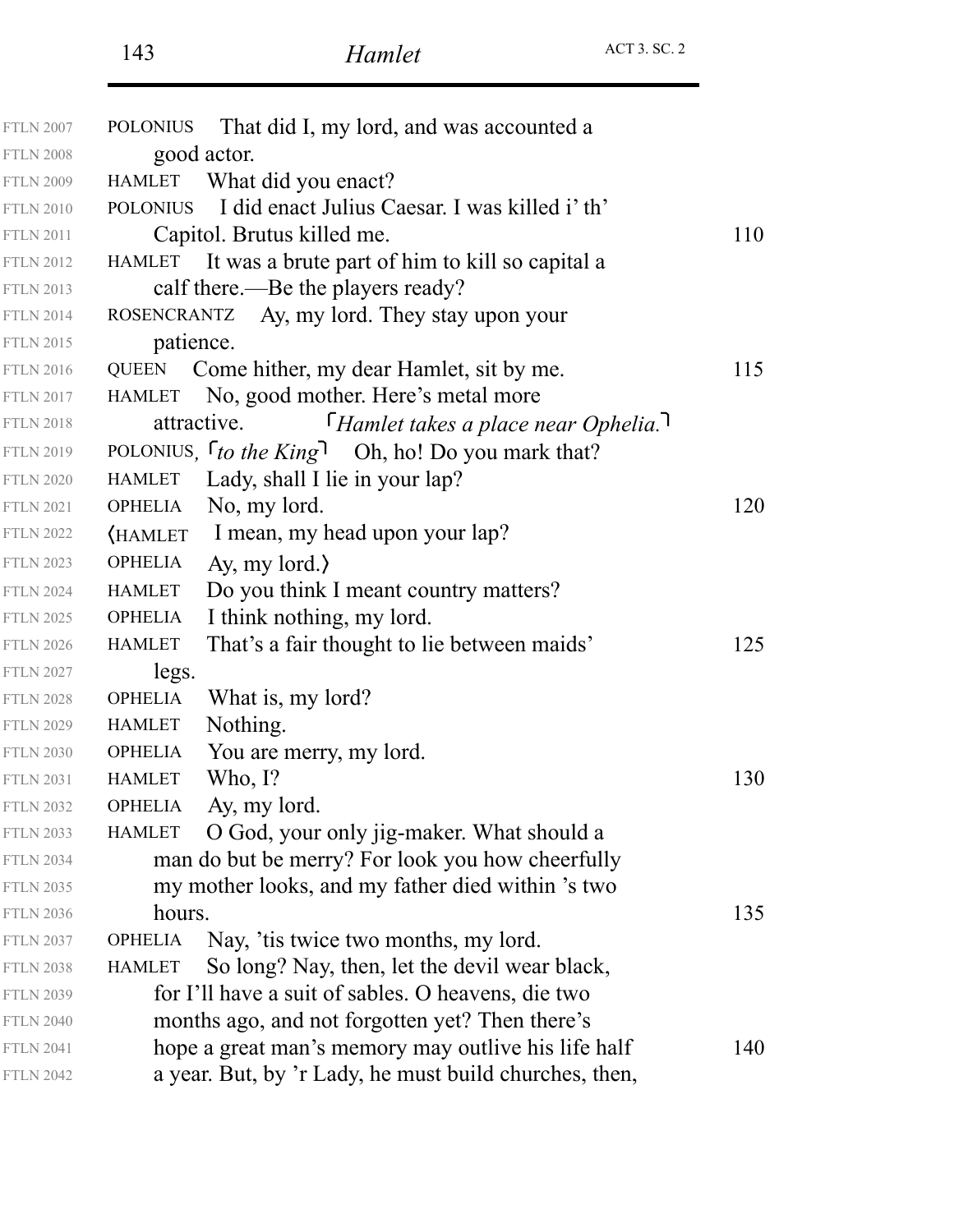| <b>FTLN 2043</b> | or else shall he suffer not thinking on, with the                                                               |     |  |
|------------------|-----------------------------------------------------------------------------------------------------------------|-----|--|
| <b>FTLN 2044</b> | hobby-horse, whose epitaph is "For oh, for oh, the                                                              |     |  |
| <b>FTLN 2045</b> | hobby-horse is forgot."                                                                                         |     |  |
|                  | The trumpets sounds. Dumb show follows.                                                                         |     |  |
| <b>FTLN 2046</b> |                                                                                                                 | 145 |  |
| <b>FTLN 2047</b> | Enter a King and a Queen, (very lovingly,) the Queen                                                            |     |  |
| <b>FTLN 2048</b> | embracing him and he her. (She kneels and makes show of                                                         |     |  |
| <b>FTLN 2049</b> | protestation unto him.) He takes her up and declines his<br>head upon her neck. He lies him down upon a bank of |     |  |
| <b>FTLN 2050</b> | flowers. She, seeing him asleep, leaves him. Anon                                                               |     |  |
| <b>FTLN 2051</b> | (comes) in another man, takes off his crown, kisses it, pours                                                   | 150 |  |
| <b>FTLN 2052</b> | poison in the sleeper's ears, and leaves him. The Queen                                                         |     |  |
| <b>FTLN 2053</b> | returns, finds the King dead, makes passionate action. The                                                      |     |  |
| <b>FTLN 2054</b> | poisoner with some three or four come in again, seem to                                                         |     |  |
| <b>FTLN 2055</b> | condole with her. The dead body is carried away. The                                                            |     |  |
| <b>FTLN 2056</b> | poisoner woos the Queen with gifts. She seems harsh                                                             | 155 |  |
| <b>FTLN 2057</b> | awhile but in the end accepts (his) love.                                                                       |     |  |
|                  | [Players exit.]                                                                                                 |     |  |
| <b>FTLN 2058</b> | What means this, my lord?<br><b>OPHELIA</b>                                                                     |     |  |
| <b>FTLN 2059</b> | <b>HAMLET</b><br>Marry, this (is miching) mallecho. It means                                                    |     |  |
| <b>FTLN 2060</b> | mischief.                                                                                                       |     |  |
| <b>FTLN 2061</b> | Belike this show imports the argument of the<br><b>OPHELIA</b>                                                  | 160 |  |
| <b>FTLN 2062</b> | play.                                                                                                           |     |  |
|                  |                                                                                                                 |     |  |
|                  | Enter Prologue.                                                                                                 |     |  |
| <b>FTLN 2063</b> | We shall know by this fellow. The players<br><b>HAMLET</b>                                                      |     |  |
| <b>FTLN 2064</b> | cannot keep (counsel;) they'll tell all.                                                                        |     |  |
| <b>FTLN 2065</b> | Will he tell us what this show meant?<br><b>OPHELIA</b>                                                         |     |  |
| <b>FTLN 2066</b> | Ay, or any show that you will show him. Be<br><b>HAMLET</b>                                                     | 165 |  |
| <b>FTLN 2067</b> | not you ashamed to show, he'll not shame to tell you                                                            |     |  |
| <b>FTLN 2068</b> | what it means.                                                                                                  |     |  |
| <b>FTLN 2069</b> | You are naught, you are naught. I'll mark the<br><b>OPHELIA</b>                                                 |     |  |
| <b>FTLN 2070</b> | play.                                                                                                           |     |  |
|                  | <b>PROLOGUE</b>                                                                                                 |     |  |
| <b>FTLN 2071</b> | For us and for our tragedy,                                                                                     | 170 |  |
| <b>FTLN 2072</b> | Here stooping to your clemency,                                                                                 |     |  |
| <b>FTLN 2073</b> | $\lceil$ He exits. $\lceil$<br>We beg your hearing patiently.                                                   |     |  |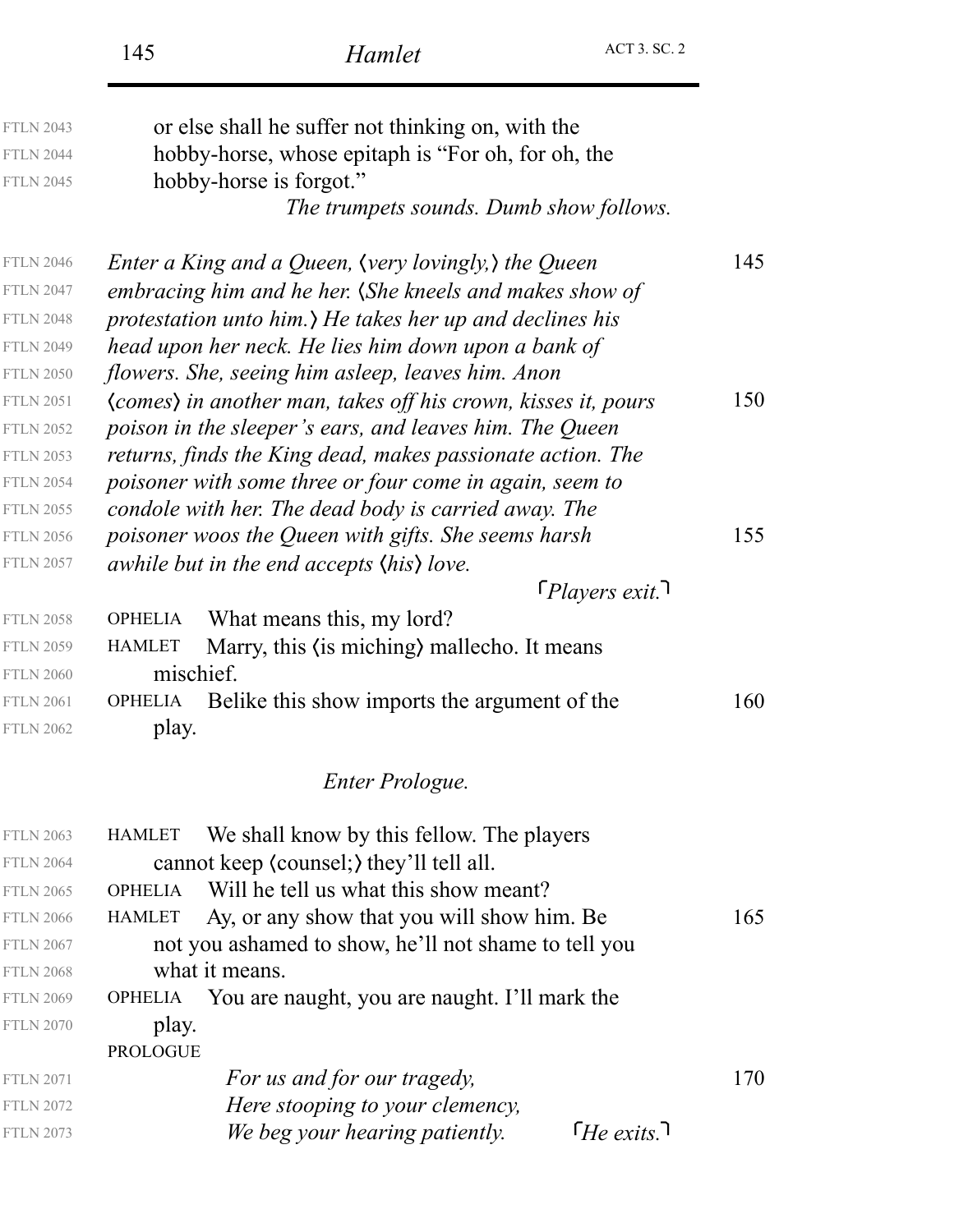| <b>FTLN 2074</b><br><b>FTLN 2075</b> | Is this a prologue or the posy of a ring?<br><b>HAMLET</b><br>Tis brief, my lord.<br><b>OPHELIA</b> |     |
|--------------------------------------|-----------------------------------------------------------------------------------------------------|-----|
| <b>FTLN 2076</b>                     | As woman's love.<br><b>HAMLET</b>                                                                   | 175 |
|                                      | Enter <sup>T</sup> the Player <sup>1</sup> King and Queen.                                          |     |
|                                      | <b>PLAYER KING</b>                                                                                  |     |
| <b>FTLN 2077</b>                     | Full thirty times hath Phoebus' cart gone round                                                     |     |
| <b>FTLN 2078</b>                     | Neptune's salt wash and Tellus' (orbed) ground,                                                     |     |
| <b>FTLN 2079</b>                     | And thirty dozen moons with borrowed sheen                                                          |     |
| <b>FTLN 2080</b>                     | About the world have times twelve thirties been                                                     |     |
| <b>FTLN 2081</b>                     | Since love our hearts and Hymen did our hands                                                       | 180 |
| <b>FTLN 2082</b>                     | Unite commutual in most sacred bands.                                                               |     |
|                                      | PLAYER QUEEN                                                                                        |     |
| <b>FTLN 2083</b>                     | So many journeys may the sun and moon                                                               |     |
| <b>FTLN 2084</b>                     | Make us again count o'er ere love be done!                                                          |     |
| <b>FTLN 2085</b>                     | But woe is me! You are so sick of late,                                                             |     |
| <b>FTLN 2086</b>                     | So far from cheer and from (your) former state,                                                     | 185 |
| <b>FTLN 2087</b>                     | That I distrust you. Yet, though I distrust,                                                        |     |
| <b>FTLN 2088</b>                     | Discomfort you, my lord, it nothing must.                                                           |     |
| <b>FTLN 2089</b>                     | [For women fear too much, even as they love,]                                                       |     |
| <b>FTLN 2090</b>                     | And women's fear and love hold quantity,                                                            |     |
| <b>FTLN 2091</b>                     | In neither aught, or in extremity.                                                                  | 190 |
| <b>FTLN 2092</b>                     | Now what my (love) is, proof hath made you know,                                                    |     |
| <b>FTLN 2093</b>                     | And, as my love is sized, my fear is so:                                                            |     |
| <b>FTLN 2094</b>                     | $[Where love is great, the little st doubts are fear;$                                              |     |
| <b>FTLN 2095</b>                     | Where little fears grow great, great love grows there.]                                             |     |
|                                      | <b>PLAYER KING</b>                                                                                  |     |
| <b>FTLN 2096</b>                     | Faith, I must leave thee, love, and shortly too.                                                    | 195 |
| <b>FTLN 2097</b>                     | My operant powers their functions leave to do.                                                      |     |
| <b>FTLN 2098</b>                     | And thou shall live in this fair world behind,                                                      |     |
| <b>FTLN 2099</b>                     | Honored, beloved; and haply one as kind                                                             |     |
| <b>FTLN 2100</b>                     | For husband shalt thou—                                                                             |     |
| <b>FTLN 2101</b>                     | O, confound the rest!<br>PLAYER QUEEN                                                               | 200 |
| <b>FTLN 2102</b>                     | Such love must needs be treason in my breast.                                                       |     |
| <b>FTLN 2103</b>                     | In second husband let me be accurst.                                                                |     |
| <b>FTLN 2104</b>                     | None wed the second but who killed the first.                                                       |     |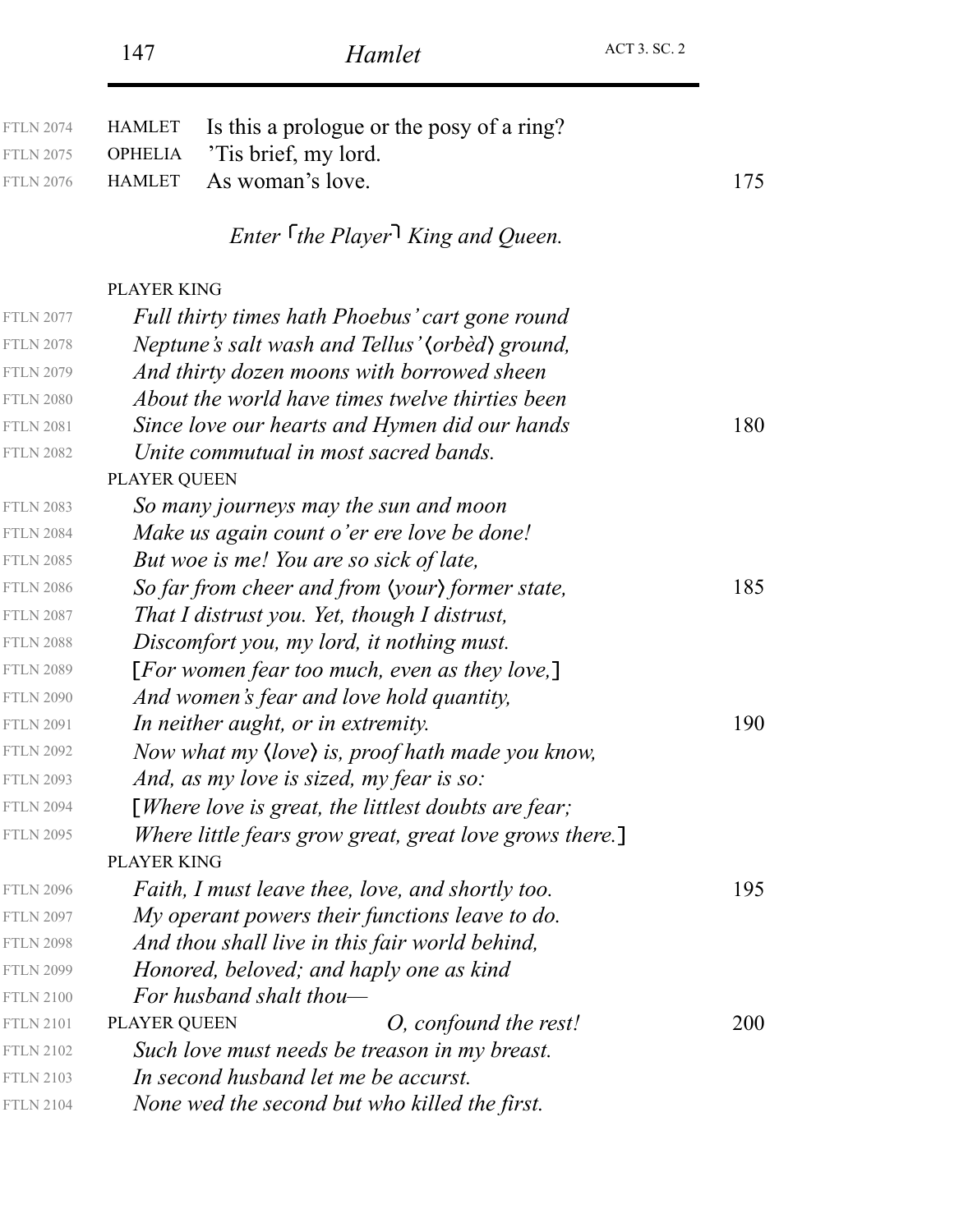| <b>FTLN 2105</b> | That's wormwood!<br><b>HAMLET</b>                               |     |
|------------------|-----------------------------------------------------------------|-----|
|                  | PLAYER QUEEN                                                    |     |
| <b>FTLN 2106</b> | The instances that second marriage move                         | 205 |
| <b>FTLN 2107</b> | Are base respects of thrift, but none of love.                  |     |
| <b>FTLN 2108</b> | A second time I kill my husband dead                            |     |
| <b>FTLN 2109</b> | When second husband kisses me in bed.                           |     |
|                  | PLAYER KING                                                     |     |
| <b>FTLN 2110</b> | I do believe you think what now you speak,                      |     |
| <b>FTLN 2111</b> | But what we do determine oft we break.                          | 210 |
| <b>FTLN 2112</b> | Purpose is but the slave to memory,                             |     |
| <b>FTLN 2113</b> | Of violent birth, but poor validity,                            |     |
| <b>FTLN 2114</b> | Which now, the fruit unripe, sticks on the tree                 |     |
| <b>FTLN 2115</b> | But fall unshaken when they mellow be.                          |     |
| <b>FTLN 2116</b> | Most necessary 'tis that we forget                              | 215 |
| <b>FTLN 2117</b> | To pay ourselves what to ourselves is debt.                     |     |
| <b>FTLN 2118</b> | What to ourselves in passion we propose,                        |     |
| <b>FTLN 2119</b> | The passion ending, doth the purpose lose.                      |     |
| <b>FTLN 2120</b> | The violence of either grief or joy                             |     |
| <b>FTLN 2121</b> | Their own enactures with themselves destroy.                    | 220 |
| <b>FTLN 2122</b> | Where joy most revels, grief doth most lament;                  |     |
| <b>FTLN 2123</b> | Grief $\langle joys, \rangle$ joy grieves, on slender accident. |     |
| <b>FTLN 2124</b> | This world is not for aye, nor 'tis not strange                 |     |
| FTLN 2125        | That even our loves should with our fortunes change;            |     |
| <b>FTLN 2126</b> | For 'tis a question left us yet to prove                        | 225 |
| <b>FTLN 2127</b> | Whether love lead fortune or else fortune love.                 |     |
| <b>FTLN 2128</b> | The great man down, you mark his favorite flies;                |     |
| <b>FTLN 2129</b> | The poor, advanced, makes friends of enemies.                   |     |
| <b>FTLN 2130</b> | And hitherto doth love on fortune tend,                         |     |
| <b>FTLN 2131</b> | For who not needs shall never lack a friend,                    | 230 |
| <b>FTLN 2132</b> | And who in want a hollow friend doth try                        |     |
| <b>FTLN 2133</b> | Directly seasons him his enemy.                                 |     |
| <b>FTLN 2134</b> | But, orderly to end where I begun:                              |     |
| <b>FTLN 2135</b> | Our wills and fates do so contrary run                          |     |
| <b>FTLN 2136</b> | That our devices still are overthrown;                          | 235 |
| <b>FTLN 2137</b> | Our thoughts are ours, their ends none of our own.              |     |
| <b>FTLN 2138</b> | So think thou wilt no second husband wed,                       |     |
| <b>FTLN 2139</b> | But die thy thoughts when thy first lord is dead.               |     |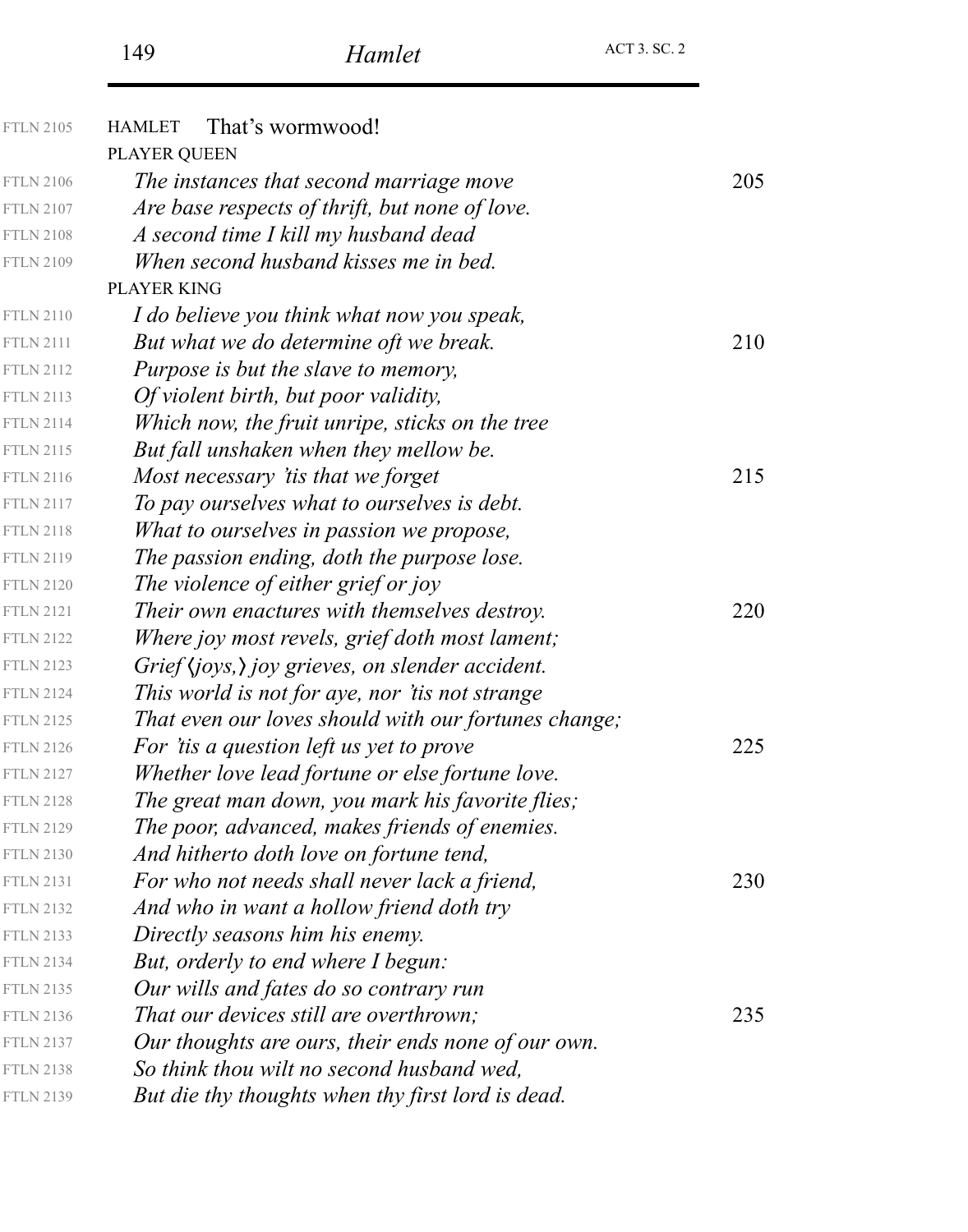|                  | PLAYER QUEEN                                                  |     |
|------------------|---------------------------------------------------------------|-----|
| <b>FTLN 2140</b> | Nor Earth to me give food, nor heaven light,                  |     |
| <b>FTLN 2141</b> | Sport and repose lock from me day and night,                  | 240 |
| <b>FTLN 2142</b> | [To desperation turn my trust and hope,                       |     |
| <b>FTLN 2143</b> | $\lceil An \rceil$ anchor's cheer in prison be my scope.]     |     |
| <b>FTLN 2144</b> | Each opposite that blanks the face of joy                     |     |
| <b>FTLN 2145</b> | Meet what I would have well and it destroy.                   |     |
| <b>FTLN 2146</b> | Both here and hence pursue me lasting strife,                 | 245 |
| <b>FTLN 2147</b> | If, once a widow, ever $I$ be wife.                           |     |
| <b>FTLN 2148</b> | If she should break it now!<br><b>HAMLET</b>                  |     |
|                  | <b>PLAYER KING</b>                                            |     |
| <b>FTLN 2149</b> | 'Tis deeply sworn. Sweet, leave me here awhile.               |     |
| <b>FTLN 2150</b> | My spirits grow dull, and fain I would beguile                |     |
| <b>FTLN 2151</b> | The tedious day with sleep.<br>$\langle Sleeps. \rangle$      | 250 |
| <b>FTLN 2152</b> | PLAYER QUEEN<br>Sleep rock thy brain,                         |     |
| <b>FTLN 2153</b> | And never come mischance between us twain.                    |     |
|                  | $[Player$ Queen exits.                                        |     |
| <b>FTLN 2154</b> | Madam, how like you this play?<br><b>HAMLET</b>               |     |
| <b>FTLN 2155</b> | The lady doth protest too much, methinks.<br><b>QUEEN</b>     |     |
| <b>FTLN 2156</b> | O, but she'll keep her word.<br><b>HAMLET</b>                 | 255 |
| <b>FTLN 2157</b> | Have you heard the argument? Is there no<br><b>KING</b>       |     |
| <b>FTLN 2158</b> | offense in 't?                                                |     |
| <b>FTLN 2159</b> | No, no, they do but jest, poison in jest. No<br><b>HAMLET</b> |     |
| <b>FTLN 2160</b> | offense i' th' world.                                         |     |
| <b>FTLN 2161</b> | What do you call the play?<br><b>KING</b>                     | 260 |
| <b>FTLN 2162</b> | "The Mousetrap." Marry, how? Tropically.<br><b>HAMLET</b>     |     |
| <b>FTLN 2163</b> | This play is the image of a murder done in Vienna.            |     |
| <b>FTLN 2164</b> | Gonzago is the duke's name, his wife Baptista. You            |     |
| <b>FTLN 2165</b> | shall see anon. This a knavish piece of work, but             |     |
| <b>FTLN 2166</b> | what of that? Your Majesty and we that have free              | 265 |
| <b>FTLN 2167</b> | souls, it touches us not. Let the galled jade wince;          |     |
| <b>FTLN 2168</b> | our withers are unwrung.                                      |     |
|                  |                                                               |     |

### *Enter Lucianus.*

| <b>FTLN 2169</b> |         | This is one Lucianus, nephew to the king. |
|------------------|---------|-------------------------------------------|
| <b>FTLN 2170</b> | OPHELIA | You are as good as a chorus, my lord.     |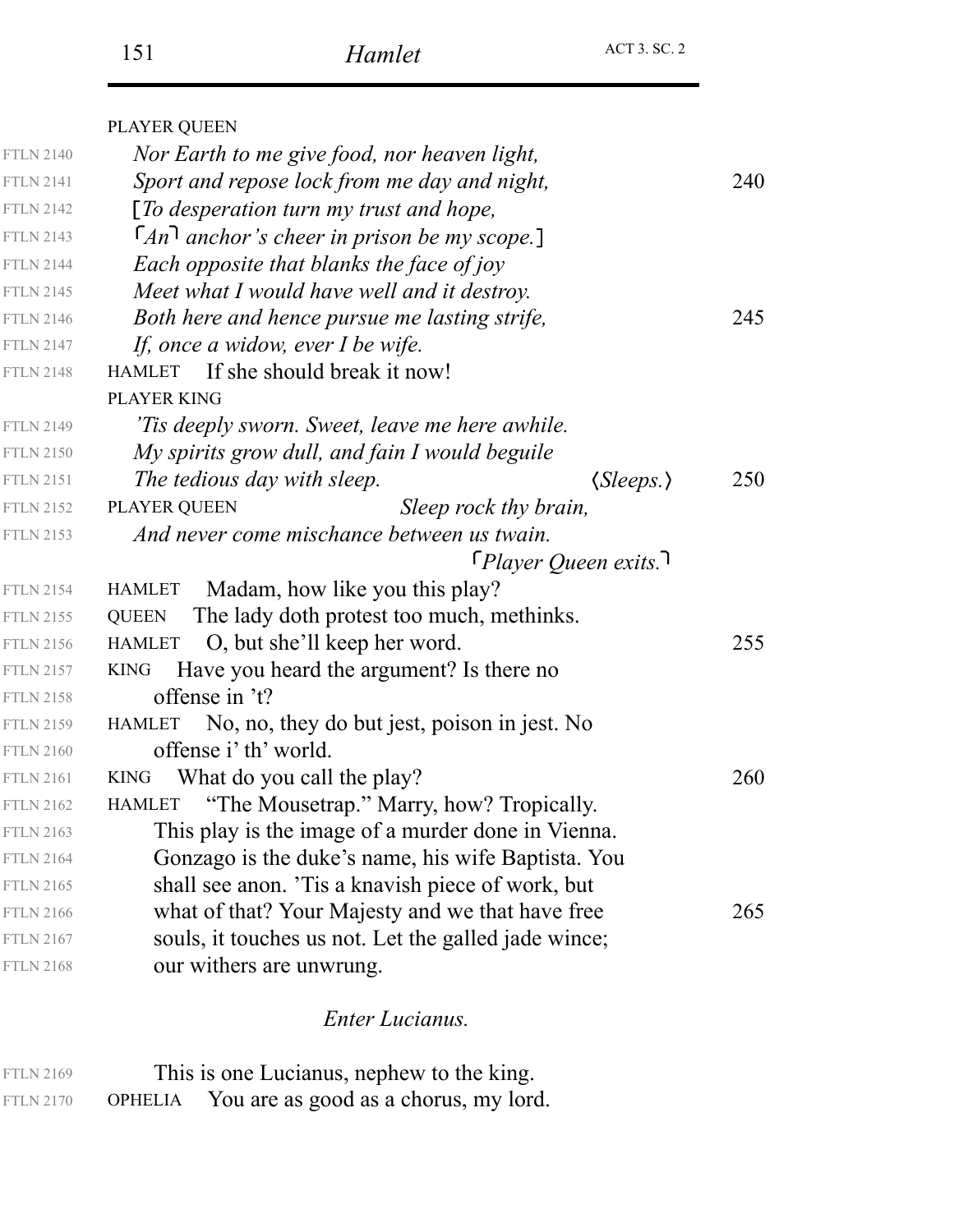| <b>FTLN 2171</b> | I could interpret between you and your love,<br><b>HAMLET</b>     | 270 |
|------------------|-------------------------------------------------------------------|-----|
| <b>FTLN 2172</b> | if I could see the puppets dallying.                              |     |
| <b>FTLN 2173</b> | You are keen, my lord, you are keen.<br><b>OPHELIA</b>            |     |
| <b>FTLN 2174</b> | It would cost you a groaning to take off mine<br><b>HAMLET</b>    |     |
| <b>FTLN 2175</b> | edge.                                                             |     |
| <b>FTLN 2176</b> | Still better and worse.<br><b>OPHELIA</b>                         | 275 |
| <b>FTLN 2177</b> | So you mis-take your husbands.—Begin,<br><b>HAMLET</b>            |     |
| <b>FTLN 2178</b> | murderer. (Pox,) leave thy damnable faces and                     |     |
| <b>FTLN 2179</b> | begin. Come, the croaking raven doth bellow for                   |     |
| <b>FTLN 2180</b> | revenge.                                                          |     |
|                  | <b>LUCIANUS</b>                                                   |     |
| <b>FTLN 2181</b> | Thoughts black, hands apt, drugs fit, and time                    | 280 |
| <b>FTLN 2182</b> | agreeing,                                                         |     |
| <b>FTLN 2183</b> | (Confederate) season, else no creature seeing,                    |     |
| <b>FTLN 2184</b> | Thou mixture rank, of midnight weeds collected,                   |     |
| <b>FTLN 2185</b> | With Hecate's ban thrice blasted, thrice (infected,)              |     |
| <b>FTLN 2186</b> | Thy natural magic and dire property                               | 285 |
| <b>FTLN 2187</b> | On wholesome life (usurp) immediately.                            |     |
|                  | $\langle Pours\ the\ poison\ in\ his\ ears.\rangle$               |     |
| <b>FTLN 2188</b> | He poisons him i' th' garden for his estate. His<br><b>HAMLET</b> |     |
| <b>FTLN 2189</b> | name's Gonzago. The story is extant and written in                |     |
| <b>FTLN 2190</b> | very choice Italian. You shall see anon how the                   |     |
| <b>FTLN 2191</b> | murderer gets the love of Gonzago's wife.                         | 290 |
|                  | $\lceil$ Claudius rises. $\rceil$                                 |     |
| <b>FTLN 2192</b> | The King rises.<br><b>OPHELIA</b>                                 |     |
| <b>FTLN 2193</b> | What, frighted with false fire?<br><b>HAMLET</b>                  |     |
| <b>FTLN 2194</b> | How fares my lord?<br><b>QUEEN</b>                                |     |
| <b>FTLN 2195</b> | Give o'er the play.<br><b>POLONIUS</b>                            |     |
| <b>FTLN 2196</b> | Give me some light. Away!<br><b>KING</b>                          | 295 |
| <b>FTLN 2197</b> | Lights, lights, lights!<br><b>POLONIUS</b>                        |     |
|                  | All but Hamlet and Horatio exit.                                  |     |
|                  | <b>HAMLET</b>                                                     |     |
| <b>FTLN 2198</b> | Why, let the strucken deer go weep,                               |     |
| <b>FTLN 2199</b> | The hart ungallèd play.                                           |     |
| <b>FTLN 2200</b> | For some must watch, while some must sleep:                       |     |
| <b>FTLN 2201</b> | Thus runs the world away.                                         | 300 |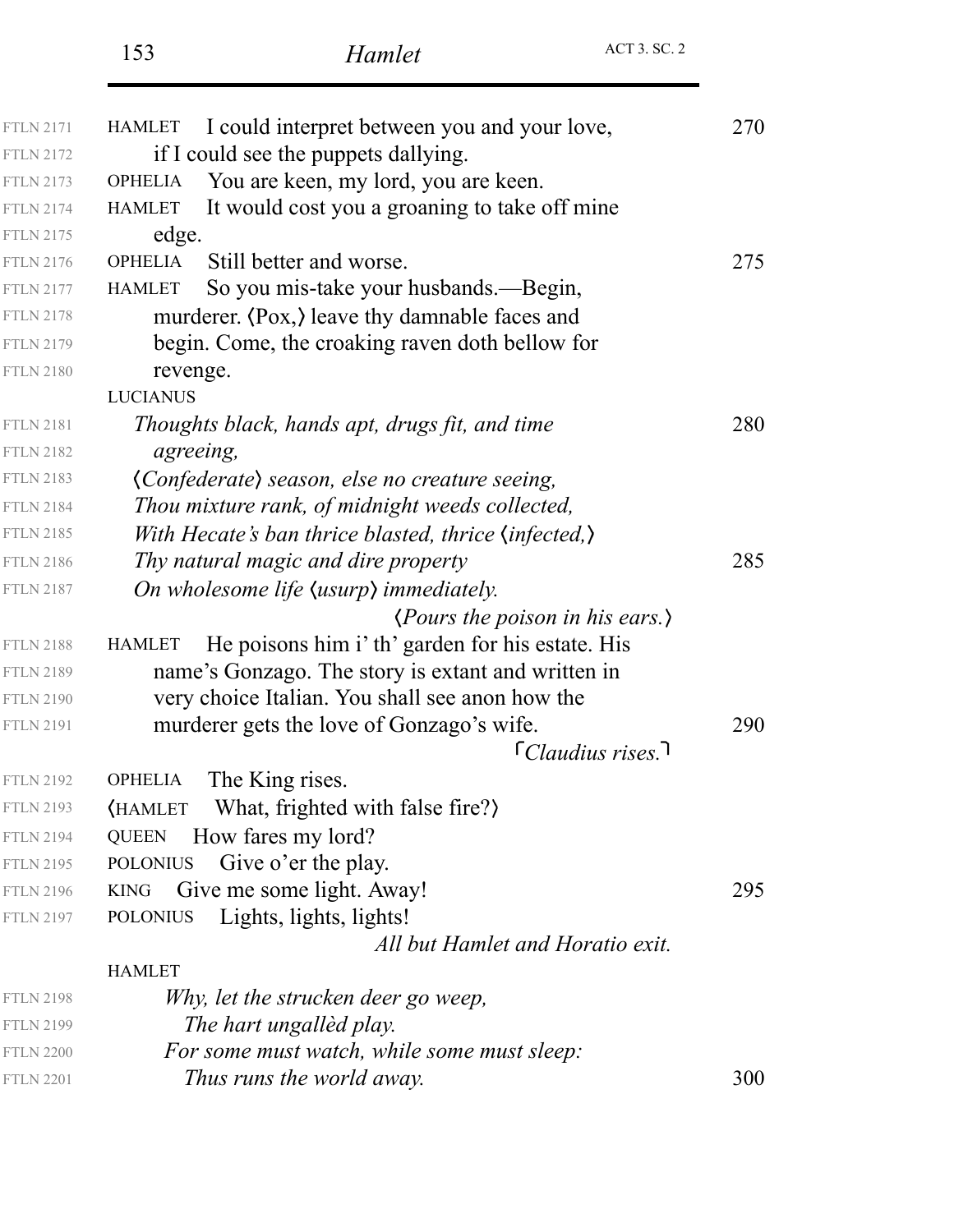| <b>FTLN 2202</b> | Would not this, sir, and a forest of feathers (if the             |     |  |
|------------------|-------------------------------------------------------------------|-----|--|
| <b>FTLN 2203</b> | rest of my fortunes turn Turk with me) with $\langle two \rangle$ |     |  |
| <b>FTLN 2204</b> | Provincial roses on my razed shoes, get me a                      |     |  |
| <b>FTLN 2205</b> | fellowship in a cry of players?                                   |     |  |
| <b>FTLN 2206</b> | Half a share.<br><b>HORATIO</b>                                   | 305 |  |
| <b>FTLN 2207</b> | A whole one, I.<br><b>HAMLET</b>                                  |     |  |
| <b>FTLN 2208</b> | For thou dost know, O Damon dear,                                 |     |  |
| <b>FTLN 2209</b> | This realm dismantled was                                         |     |  |
| <b>FTLN 2210</b> | Of Jove himself, and now reigns here                              |     |  |
| <b>FTLN 2211</b> | A very very—pajock.                                               | 310 |  |
| <b>FTLN 2212</b> | You might have rhymed.<br><b>HORATIO</b>                          |     |  |
| <b>FTLN 2213</b> | O good Horatio, I'll take the ghost's word for<br><b>HAMLET</b>   |     |  |
| <b>FTLN 2214</b> | a thousand pound. Didst perceive?                                 |     |  |
| <b>FTLN 2215</b> | Very well, my lord.<br><b>HORATIO</b>                             |     |  |
| <b>FTLN 2216</b> | Upon the talk of the poisoning?<br><b>HAMLET</b>                  | 315 |  |
| <b>FTLN 2217</b> | I did very well note him.<br><b>HORATIO</b>                       |     |  |
| <b>FTLN 2218</b> | Ah ha! Come, some music! Come, the<br><b>HAMLET</b>               |     |  |
| <b>FTLN 2219</b> | recorders!                                                        |     |  |
| <b>FTLN 2220</b> | For if the King like not the comedy,                              |     |  |
| <b>FTLN 2221</b> | Why, then, belike he likes it not, perdy.                         | 320 |  |
| <b>FTLN 2222</b> | Come, some music!                                                 |     |  |
|                  |                                                                   |     |  |
|                  | <b>Enter Rosencrantz and Guildenstern.</b>                        |     |  |
| <b>FTLN 2223</b> | Good my lord, vouchsafe me a word<br><b>GUILDENSTERN</b>          |     |  |
| <b>FTLN 2224</b> | with you.                                                         |     |  |
| <b>FTLN 2225</b> | Sir, a whole history.<br><b>HAMLET</b>                            |     |  |
| <b>FTLN 2226</b> | <b>GUILDENSTERN</b><br>The King, $s$ ir—                          | 325 |  |
| <b>FTLN 2227</b> | Ay, sir, what of him?<br><b>HAMLET</b>                            |     |  |
| <b>FTLN 2228</b> | GUILDENSTERN Is in his retirement marvelous                       |     |  |
| <b>FTLN 2229</b> | distempered.                                                      |     |  |
| <b>FTLN 2230</b> | With drink, sir?<br><b>HAMLET</b>                                 |     |  |
| <b>FTLN 2231</b> | No, my lord, with choler.<br><b>GUILDENSTERN</b>                  | 330 |  |
| <b>FTLN 2232</b> | Your wisdom should show itself more richer<br><b>HAMLET</b>       |     |  |
| <b>FTLN 2233</b> | to signify this to the doctor, for for me to put him to           |     |  |
| <b>FTLN 2234</b> | his purgation would perhaps plunge him into more                  |     |  |
|                  |                                                                   |     |  |

choler. FTLN 2235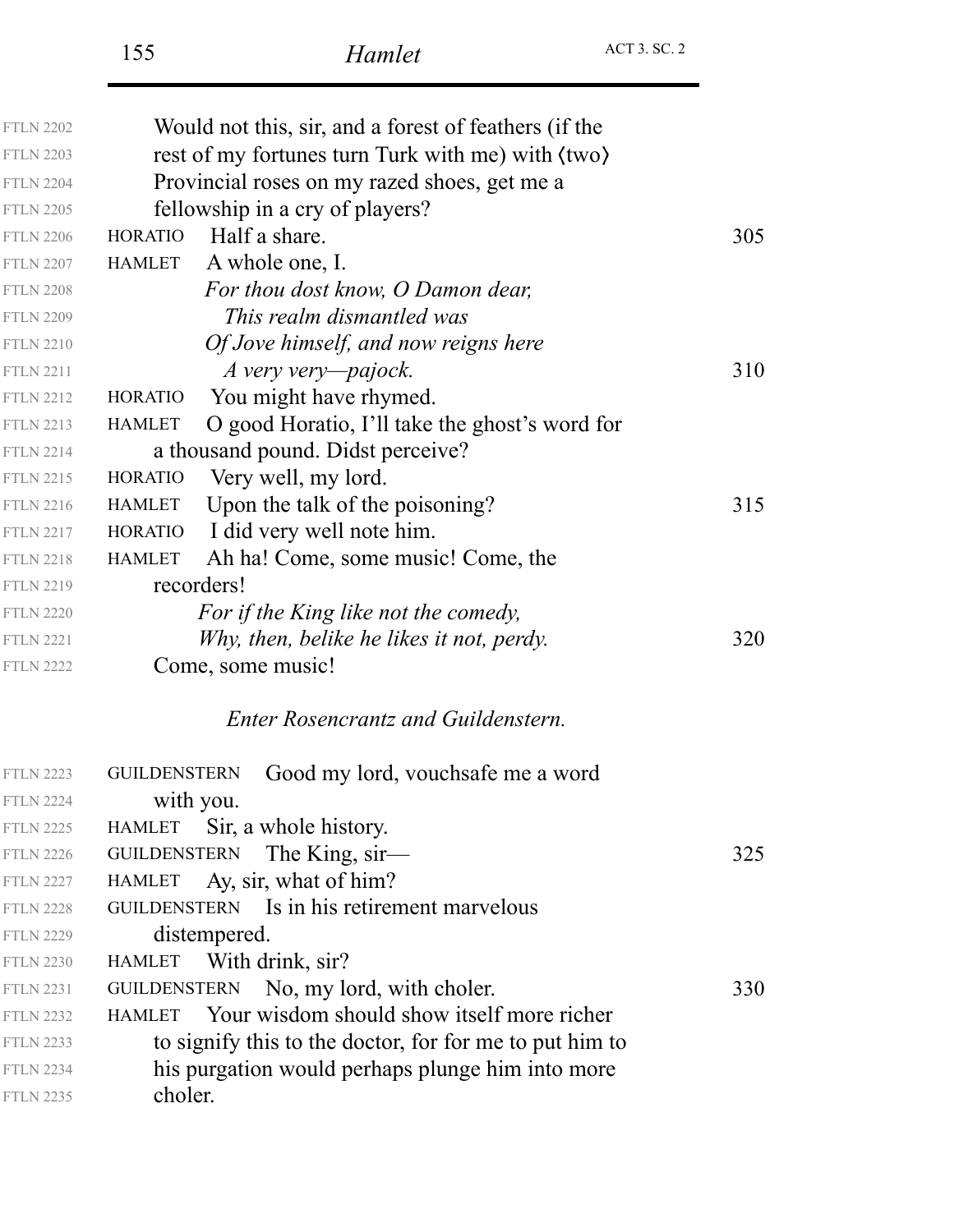| <b>FTLN 2236</b> | Good my lord, put your discourse into<br><b>GUILDENSTERN</b>   | 335 |
|------------------|----------------------------------------------------------------|-----|
| <b>FTLN 2237</b> | some frame and (start) not so wildly from my                   |     |
| <b>FTLN 2238</b> | affair.                                                        |     |
| <b>FTLN 2239</b> | I am tame, sir. Pronounce.<br><b>HAMLET</b>                    |     |
| <b>FTLN 2240</b> | The Queen your mother, in most great<br><b>GUILDENSTERN</b>    |     |
| <b>FTLN 2241</b> | affliction of spirit, hath sent me to you.                     | 340 |
| <b>FTLN 2242</b> | You are welcome.<br><b>HAMLET</b>                              |     |
| <b>FTLN 2243</b> | GUILDENSTERN Nay, good my lord, this courtesy is not           |     |
| <b>FTLN 2244</b> | of the right breed. If it shall please you to make me          |     |
| <b>FTLN 2245</b> | a wholesome answer, I will do your mother's                    |     |
| <b>FTLN 2246</b> | commandment. If not, your pardon and my return                 | 345 |
| <b>FTLN 2247</b> | shall be the end of $\langle$ my $\rangle$ business.           |     |
| <b>FTLN 2248</b> | Sir, I cannot.<br><b>HAMLET</b>                                |     |
| <b>FTLN 2249</b> | ROSENCRANTZ What, my lord?                                     |     |
| <b>FTLN 2250</b> | Make you a wholesome answer. My wit's<br>HAMLET                |     |
| <b>FTLN 2251</b> | diseased. But, sir, such answer as I can make, you             | 350 |
| <b>FTLN 2252</b> | shall command—or, rather, as you say, my mother.               |     |
| <b>FTLN 2253</b> | Therefore no more but to the matter. My mother,                |     |
| <b>FTLN 2254</b> | you say-                                                       |     |
| <b>FTLN 2255</b> | Then thus she says: your behavior hath<br><b>ROSENCRANTZ</b>   |     |
| <b>FTLN 2256</b> | struck her into amazement and admiration.                      | 355 |
| <b>FTLN 2257</b> | O wonderful son that can so 'stonish a mother!<br>HAMLET       |     |
| <b>FTLN 2258</b> | But is there no sequel at the heels of this                    |     |
| <b>FTLN 2259</b> | mother's admiration? Impart.                                   |     |
| <b>FTLN 2260</b> | She desires to speak with you in her<br>ROSENCRANTZ            |     |
| <b>FTLN 2261</b> | closet ere you go to bed.                                      | 360 |
| <b>FTLN 2262</b> | We shall obey, were she ten times our mother.<br><b>HAMLET</b> |     |
| <b>FTLN 2263</b> | Have you any further trade with us?                            |     |
| <b>FTLN 2264</b> | My lord, you once did love me.<br>ROSENCRANTZ                  |     |
| <b>FTLN 2265</b> | And do still, by these pickers and stealers.<br>HAMLET         |     |
| <b>FTLN 2266</b> | ROSENCRANTZ Good my lord, what is your cause of                | 365 |
| <b>FTLN 2267</b> | distemper? You do surely bar the door upon your                |     |
| <b>FTLN 2268</b> | own liberty if you deny your griefs to your friend.            |     |
| <b>FTLN 2269</b> | Sir, I lack advancement.<br><b>HAMLET</b>                      |     |
| <b>FTLN 2270</b> | How can that be, when you have the<br><b>ROSENCRANTZ</b>       |     |
| <b>FTLN 2271</b> | voice of the King himself for your succession in               | 370 |
| <b>FTLN 2272</b> | Denmark?                                                       |     |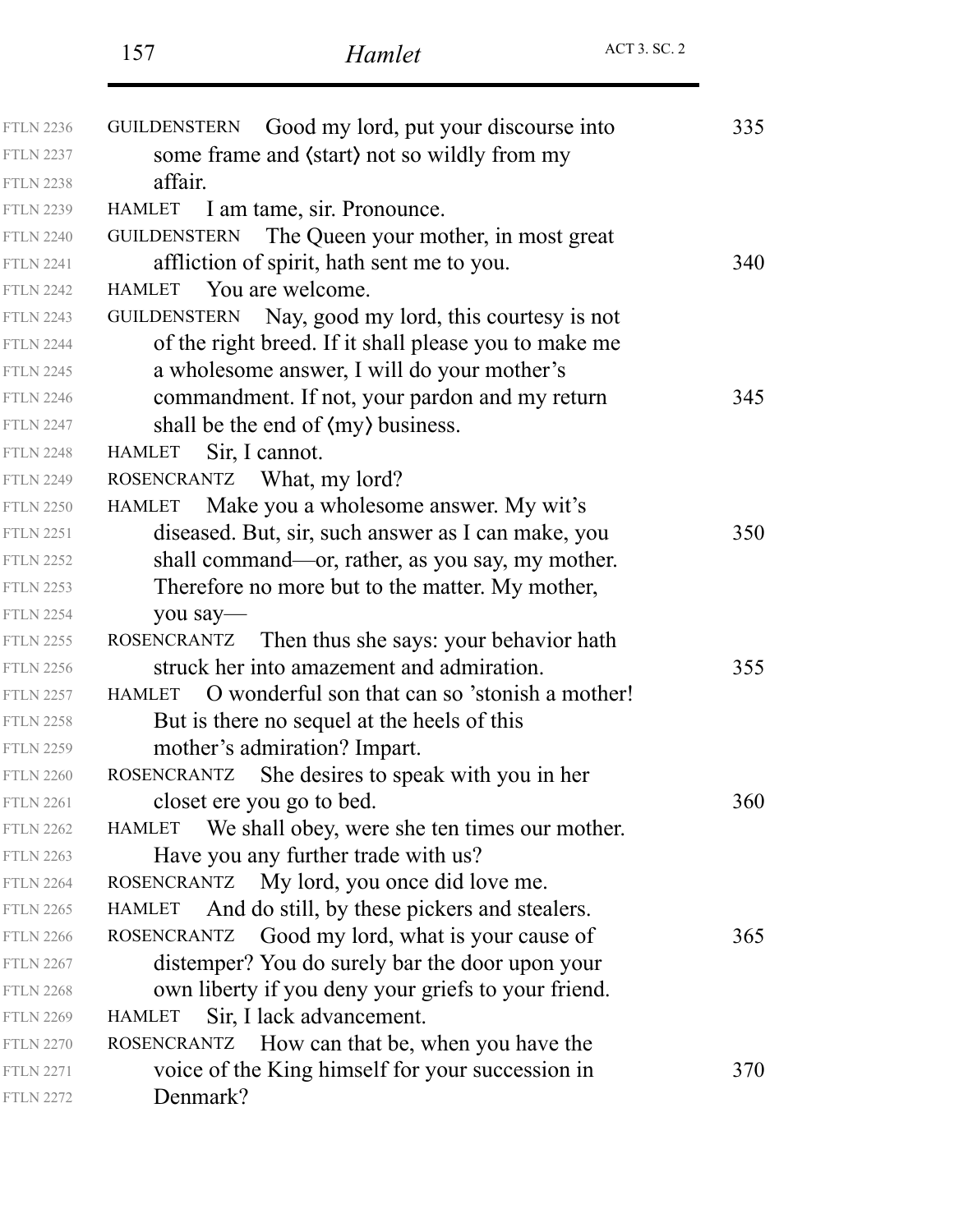| <b>FTLN 2273</b><br><b>FTLN 2274</b> | Ay, sir, but "While the grass grows"—the<br><b>HAMLET</b><br>proverb is something musty. |     |
|--------------------------------------|------------------------------------------------------------------------------------------|-----|
|                                      | Enter the Players with recorders.                                                        |     |
| <b>FTLN 2275</b>                     | O, the recorders! Let me see one. <i>He takes a</i>                                      |     |
| <b>FTLN 2276</b>                     | <i>recorder and turns to Guildenstern</i> . To withdraw                                  | 375 |
| <b>FTLN 2277</b>                     | with you: why do you go about to recover the wind                                        |     |
| <b>FTLN 2278</b>                     | of me, as if you would drive me into a toil?                                             |     |
| <b>FTLN 2279</b>                     | GUILDENSTERN $O$ , my lord, if my duty be too bold, my                                   |     |
| <b>FTLN 2280</b>                     | love is too unmannerly.                                                                  |     |
| <b>FTLN 2281</b>                     | HAMLET I do not well understand that. Will you play                                      | 380 |
| <b>FTLN 2282</b>                     | upon this pipe?                                                                          |     |
| <b>FTLN 2283</b>                     | GUILDENSTERN My lord, I cannot.                                                          |     |
| <b>FTLN 2284</b>                     | HAMLET I pray you.                                                                       |     |
| <b>FTLN 2285</b>                     | GUILDENSTERN Believe me, I cannot.                                                       |     |
| <b>FTLN 2286</b>                     | HAMLET I do beseech you.                                                                 | 385 |
| <b>FTLN 2287</b>                     | GUILDENSTERN I know no touch of it, my lord.                                             |     |
| <b>FTLN 2288</b>                     | HAMLET It is as easy as lying. Govern these ventages                                     |     |
| <b>FTLN 2289</b>                     | with your fingers and (thumb,) give it breath with                                       |     |
| <b>FTLN 2290</b>                     | your mouth, and it will discourse most eloquent                                          |     |
| <b>FTLN 2291</b>                     | music. Look you, these are the stops.                                                    | 390 |
| <b>FTLN 2292</b>                     | But these cannot I command to any<br><b>GUILDENSTERN</b>                                 |     |
| <b>FTLN 2293</b>                     | utt'rance of harmony. I have not the skill.                                              |     |
| <b>FTLN 2294</b>                     | Why, look you now, how unworthy a thing<br>HAMLET                                        |     |
| <b>FTLN 2295</b>                     | you make of me! You would play upon me, you                                              |     |
| <b>FTLN 2296</b>                     | would seem to know my stops, you would pluck                                             | 395 |
| <b>FTLN 2297</b>                     | out the heart of my mystery, you would sound me                                          |     |
| <b>FTLN 2298</b>                     | from my lowest note to (the top of) my compass;                                          |     |
| <b>FTLN 2299</b>                     | and there is much music, excellent voice, in this                                        |     |
| <b>FTLN 2300</b>                     | little organ, yet cannot you make it speak. 'Sblood,                                     |     |
| <b>FTLN 2301</b>                     | do you think I am easier to be played on than a pipe?                                    | 400 |
| <b>FTLN 2302</b>                     | Call me what instrument you will, though you (can)                                       |     |
| <b>FTLN 2303</b>                     | fret me, you cannot play upon me.                                                        |     |

*Enter Polonius.*

God bless you, sir. FTLN 2304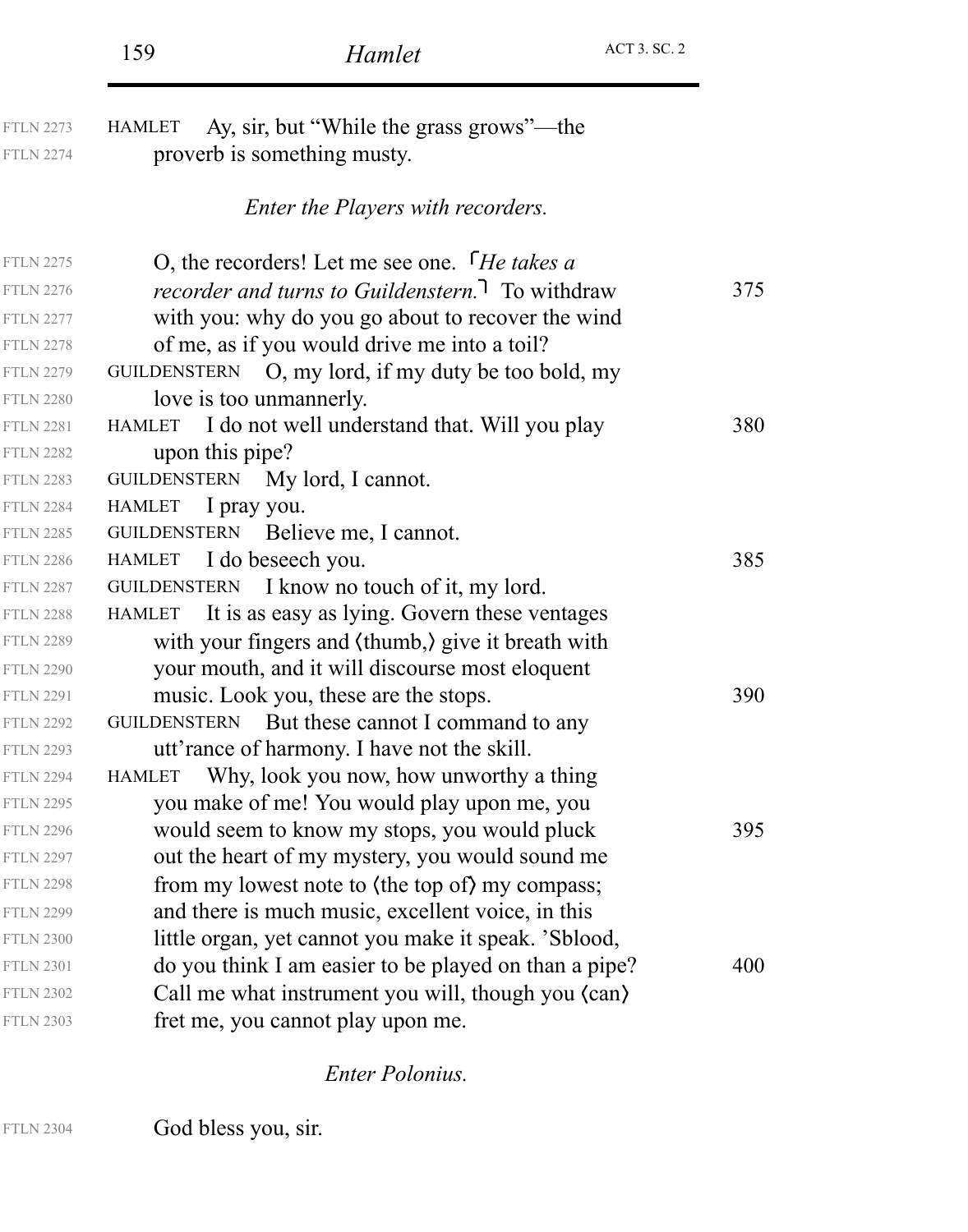| <b>FTLN 2305</b> | My lord, the Queen would speak with you,<br><b>POLONIUS</b>                |     |
|------------------|----------------------------------------------------------------------------|-----|
| <b>FTLN 2306</b> | and presently.                                                             | 405 |
| <b>FTLN 2307</b> | Do you see yonder cloud that's almost in<br><b>HAMLET</b>                  |     |
| <b>FTLN 2308</b> | shape of a camel?                                                          |     |
| <b>FTLN 2309</b> | By th' Mass, and 'tis like a camel indeed.<br><b>POLONIUS</b>              |     |
| <b>FTLN 2310</b> | Methinks it is like a weasel.<br><b>HAMLET</b>                             |     |
| <b>FTLN 2311</b> | It is backed like a weasel.<br><b>POLONIUS</b>                             | 410 |
| <b>FTLN 2312</b> | Or like a whale.<br><b>HAMLET</b>                                          |     |
| <b>FTLN 2313</b> | POLONIUS Very like a whale.                                                |     |
| <b>FTLN 2314</b> | (HAMLET) Then I will come to my mother by and by.                          |     |
| <b>FTLN 2315</b> | $\lceil$ Aside. $\rceil$ They fool me to the top of my bent. $\rceil$ will |     |
| <b>FTLN 2316</b> | come by and by.                                                            | 415 |
| <b>FTLN 2317</b> | (POLONIUS) I will say so.                                                  |     |
| <b>FTLN 2318</b> | (HAMLET) "By and by" is easily said. Leave me,                             |     |
| <b>FTLN 2319</b> | friends.                                                                   |     |
|                  | $\lceil$ All but Hamlet exit.                                              |     |
| <b>FTLN 2320</b> | This now the very witching time of night,                                  |     |
| <b>FTLN 2321</b> | When churchyards yawn and hell itself (breathes)                           | 420 |
| <b>FTLN 2322</b> | out                                                                        |     |
| <b>FTLN 2323</b> | Contagion to this world. Now could I drink hot                             |     |
| <b>FTLN 2324</b> | blood                                                                      |     |
| <b>FTLN 2325</b> | And do such (bitter) business as the day                                   |     |
| <b>FTLN 2326</b> | Would quake to look on. Soft, now to my mother.                            | 425 |
| <b>FTLN 2327</b> | O heart, lose not thy nature; let not ever                                 |     |
| <b>FTLN 2328</b> | The soul of Nero enter this firm bosom.                                    |     |
| <b>FTLN 2329</b> | Let me be cruel, not unnatural.                                            |     |
| <b>FTLN 2330</b> | I will speak (daggers) to her, but use none.                               |     |
| <b>FTLN 2331</b> | My tongue and soul in this be hypocrites:                                  | 430 |
| <b>FTLN 2332</b> | How in my words somever she be shent,                                      |     |
| <b>FTLN 2333</b> | To give them seals never, my soul, consent.                                |     |
|                  | He exits.                                                                  |     |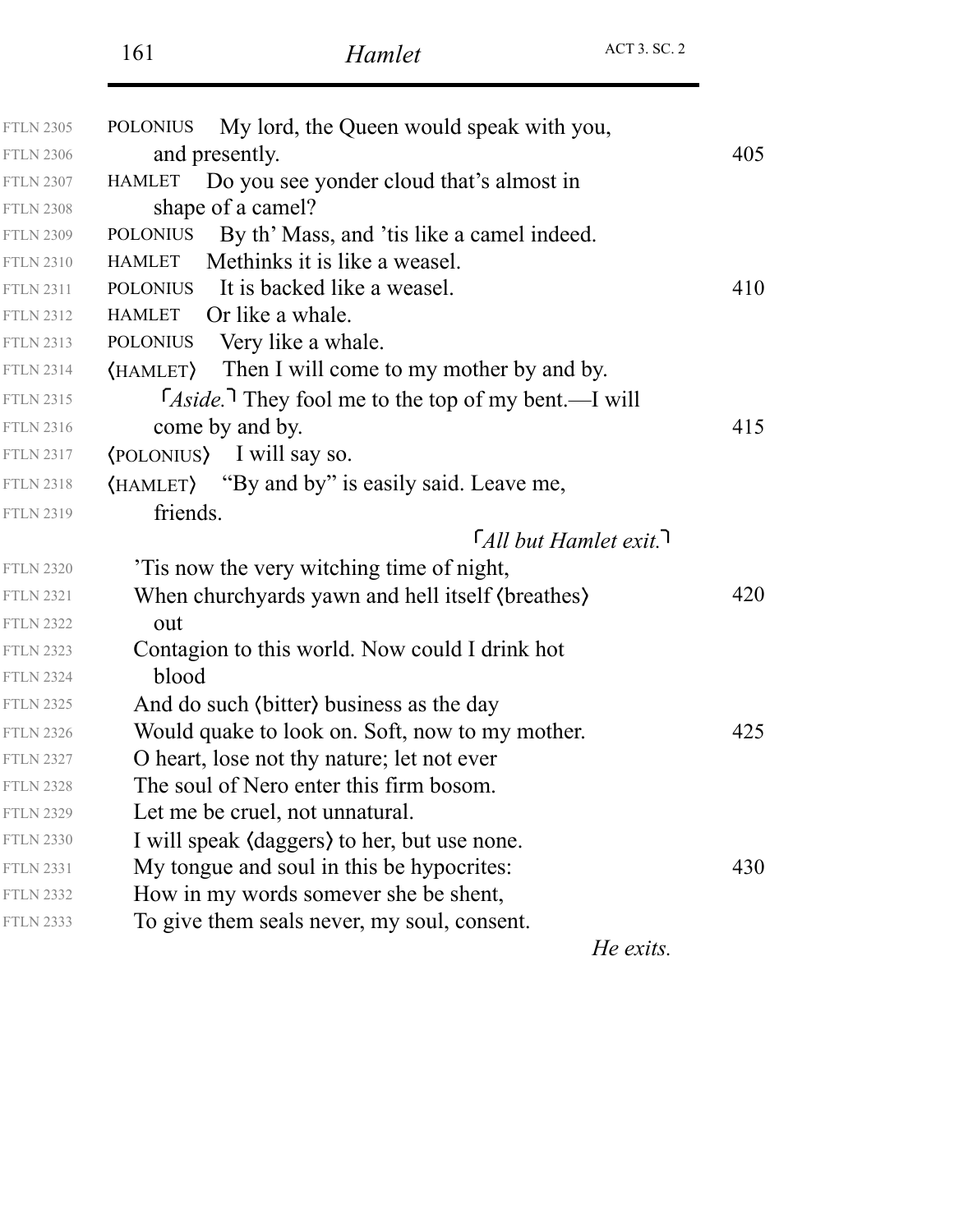*Enter King, Rosencrantz, and Guildenstern.* Scene 3

|                  | <b>KING</b>                                          |    |
|------------------|------------------------------------------------------|----|
| <b>FTLN 2334</b> | I like him not, nor stands it safe with us           |    |
| <b>FTLN 2335</b> | To let his madness range. Therefore prepare you.     |    |
| <b>FTLN 2336</b> | I your commission will forthwith dispatch,           |    |
| <b>FTLN 2337</b> | And he to England shall along with you.              |    |
| <b>FTLN 2338</b> | The terms of our estate may not endure               | 5  |
| <b>FTLN 2339</b> | Hazard so near 's as doth hourly grow                |    |
| <b>FTLN 2340</b> | Out of his brows.                                    |    |
| <b>FTLN 2341</b> | We will ourselves provide.<br><b>GUILDENSTERN</b>    |    |
| <b>FTLN 2342</b> | Most holy and religious fear it is                   |    |
| <b>FTLN 2343</b> | To keep those many many bodies safe                  | 10 |
| <b>FTLN 2344</b> | That live and feed upon your Majesty.                |    |
|                  | <b>ROSENCRANTZ</b>                                   |    |
| <b>FTLN 2345</b> | The single and peculiar life is bound                |    |
| <b>FTLN 2346</b> | With all the strength and armor of the mind          |    |
| <b>FTLN 2347</b> | To keep itself from noyance, but much more           |    |
| <b>FTLN 2348</b> | That spirit upon whose weal depends and rests        | 15 |
| <b>FTLN 2349</b> | The lives of many. The cess of majesty               |    |
| <b>FTLN 2350</b> | Dies not alone, but like a gulf doth draw            |    |
| <b>FTLN 2351</b> | What's near it with it; or it is a massy wheel       |    |
| <b>FTLN 2352</b> | Fixed on the summit of the highest mount,            |    |
| <b>FTLN 2353</b> | To whose (huge) spokes ten thousand lesser things    | 20 |
| <b>FTLN 2354</b> | Are mortised and adjoined, which, when it falls,     |    |
| <b>FTLN 2355</b> | Each small annexment, petty consequence,             |    |
| <b>FTLN 2356</b> | Attends the boist rous (ruin.) Never alone           |    |
| <b>FTLN 2357</b> | Did the king sigh, but (with) a general groan.       |    |
|                  | <b>KING</b>                                          |    |
| <b>FTLN 2358</b> | Arm you, I pray you, to this speedy voyage,          | 25 |
| <b>FTLN 2359</b> | For we will fetters put about this fear,             |    |
| <b>FTLN 2360</b> | Which now goes too free-footed.                      |    |
| <b>FTLN 2361</b> | We will haste us.<br><b>ROSENCRANTZ</b>              |    |
|                  | $\lceil$ Rosencrantz and Guildenstern $\lceil$ exit. |    |
|                  |                                                      |    |

*Enter Polonius.*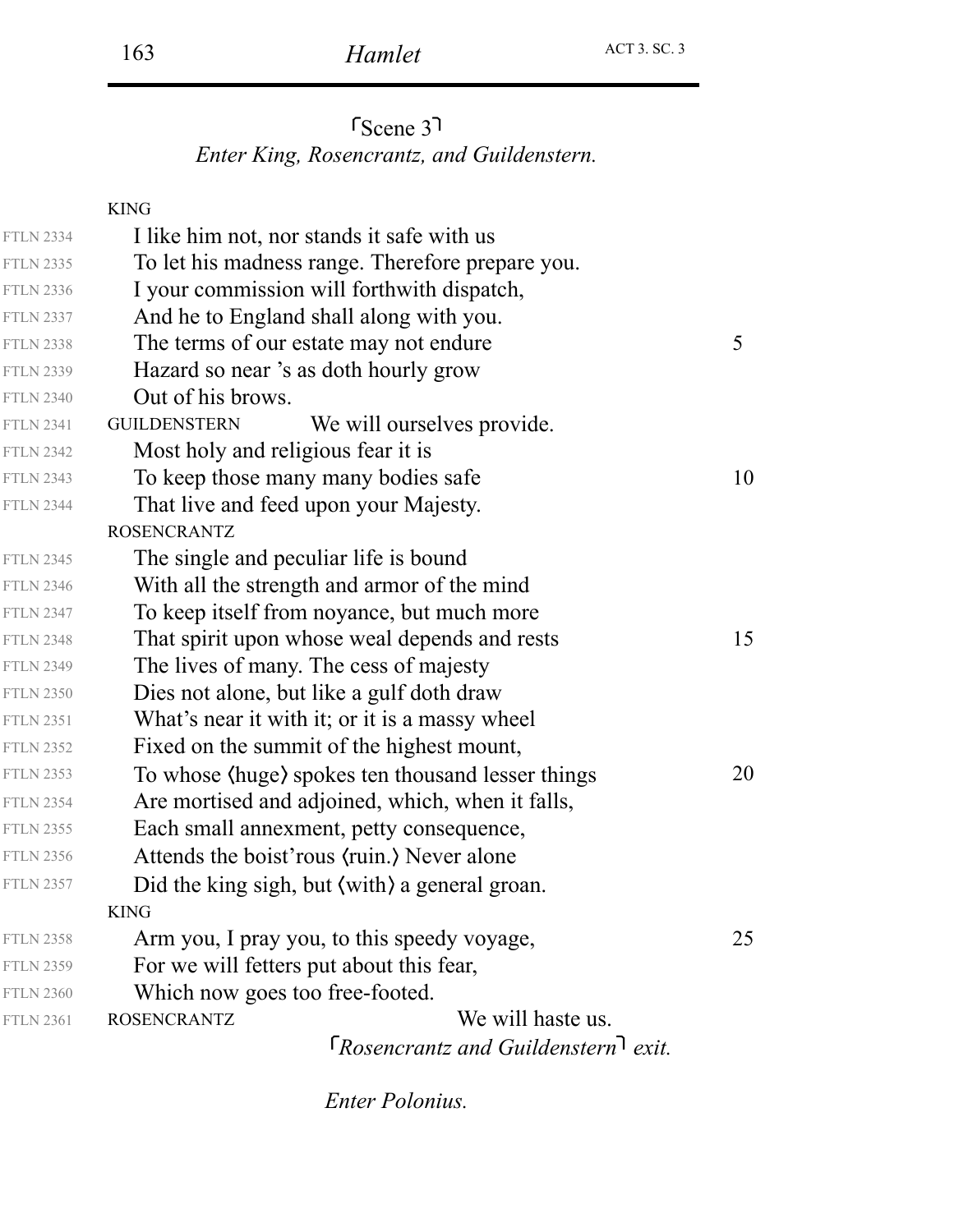|                  | <b>POLONIUS</b>                                         |    |
|------------------|---------------------------------------------------------|----|
| <b>FTLN 2362</b> | My lord, he's going to his mother's closet.             |    |
| <b>FTLN 2363</b> | Behind the arras I'll convey myself                     | 30 |
| <b>FTLN 2364</b> | To hear the process. I'll warrant she'll tax him        |    |
| <b>FTLN 2365</b> | home;                                                   |    |
| <b>FTLN 2366</b> | And, as you said (and wisely was it said),              |    |
| <b>FTLN 2367</b> | This meet that some more audience than a mother,        |    |
| <b>FTLN 2368</b> | Since nature makes them partial, should o'erhear        | 35 |
| <b>FTLN 2369</b> | The speech of vantage. Fare you well, my liege.         |    |
| <b>FTLN 2370</b> | I'll call upon you ere you go to bed                    |    |
| <b>FTLN 2371</b> | And tell you what I know.                               |    |
| <b>FTLN 2372</b> | <b>KING</b><br>Thanks, dear my lord.                    |    |
|                  | $\lceil$ Polonius <sup><math>\rceil</math></sup> exits. |    |
| <b>FTLN 2373</b> | O, my offense is rank, it smells to heaven;             | 40 |
| <b>FTLN 2374</b> | It hath the primal eldest curse upon 't,                |    |
| <b>FTLN 2375</b> | A brother's murder. Pray can I not,                     |    |
| <b>FTLN 2376</b> | Though inclination be as sharp as will.                 |    |
| <b>FTLN 2377</b> | My stronger guilt defeats my strong intent,             |    |
| <b>FTLN 2378</b> | And, like a man to double business bound,               | 45 |
| <b>FTLN 2379</b> | I stand in pause where I shall first begin              |    |
| <b>FTLN 2380</b> | And both neglect. What if this cursed hand              |    |
| <b>FTLN 2381</b> | Were thicker than itself with brother's blood?          |    |
| <b>FTLN 2382</b> | Is there not rain enough in the sweet heavens           |    |
| <b>FTLN 2383</b> | To wash it white as snow? Whereto serves mercy          | 50 |
| <b>FTLN 2384</b> | But to confront the visage of offense?                  |    |
| <b>FTLN 2385</b> | And what's in prayer but this twofold force,            |    |
| <b>FTLN 2386</b> | To be forestalled ere we come to fall,                  |    |
| <b>FTLN 2387</b> | Or (pardoned) being down? Then I'll look up.            |    |
| <b>FTLN 2388</b> | My fault is past. But, O, what form of prayer           | 55 |
| <b>FTLN 2389</b> | Can serve my turn? "Forgive me my foul murder"?         |    |
| <b>FTLN 2390</b> | That cannot be, since I am still possessed              |    |
| <b>FTLN 2391</b> | Of those effects for which I did the murder:            |    |
| <b>FTLN 2392</b> | My crown, mine own ambition, and my queen.              |    |
| <b>FTLN 2393</b> | May one be pardoned and retain th' offense?             | 60 |
| <b>FTLN 2394</b> | In the corrupted currents of this world,                |    |
| <b>FTLN 2395</b> | Offense's gilded hand may (shove) by justice,           |    |
|                  |                                                         |    |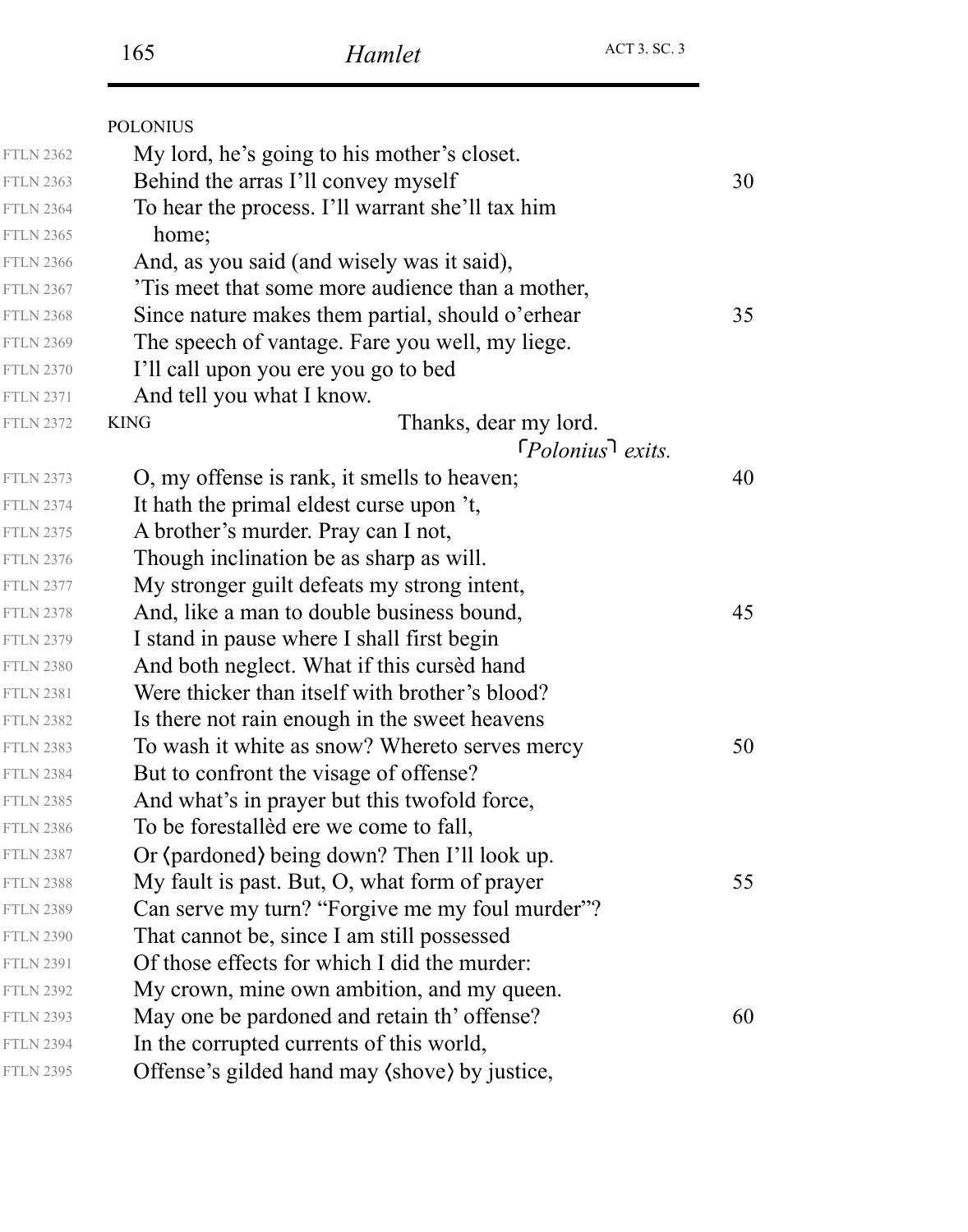|                  | 167                                          | Hamlet                                               | ACT 3. SC. 3 |
|------------------|----------------------------------------------|------------------------------------------------------|--------------|
|                  |                                              |                                                      |              |
| <b>FTLN 2396</b> | And oft 'tis seen the wicked prize itself    |                                                      |              |
| <b>FTLN 2397</b> | Buys out the law. But 'tis not so above:     |                                                      |              |
| <b>FTLN 2398</b> | There is no shuffling; there the action lies |                                                      | 65           |
| <b>FTLN 2399</b> |                                              | In his true nature, and we ourselves compelled,      |              |
| <b>FTLN 2400</b> |                                              | Even to the teeth and forehead of our faults,        |              |
| <b>FTLN 2401</b> |                                              | To give in evidence. What then? What rests?          |              |
| <b>FTLN 2402</b> | Try what repentance can. What can it not?    |                                                      |              |
| <b>FTLN 2403</b> | Yet what can it, when one cannot repent?     |                                                      | 70           |
| <b>FTLN 2404</b> |                                              | O wretched state! O bosom black as death!            |              |
| <b>FTLN 2405</b> | O limed soul, that, struggling to be free,   |                                                      |              |
| <b>FTLN 2406</b> |                                              | Art more engaged! Help, angels! Make assay.          |              |
| <b>FTLN 2407</b> |                                              | Bow, stubborn knees, and heart with strings of steel |              |

*He kneels.* Bow, stubborn knees, and heart with strings of steel FTLN 2408 Be soft as sinews of the newborn babe. 75 All may be well. FTLN 2409

#### HAMLET

| <b>FTLN 2410</b> | Now might I do it $\langle$ pat, $\rangle$ now he is a-praying, |    |
|------------------|-----------------------------------------------------------------|----|
| <b>FTLN 2411</b> | $\int$ He draws his sword.<br>And now I'll do 't.               |    |
| <b>FTLN 2412</b> | And so he goes to heaven,                                       |    |
| <b>FTLN 2413</b> | And so am I (revenged.) That would be scanned:                  | 80 |
| <b>FTLN 2414</b> | A villain kills my father, and for that,                        |    |
| <b>FTLN 2415</b> | I, his sole son, do this same villain send                      |    |
| <b>FTLN 2416</b> | To heaven.                                                      |    |
| <b>FTLN 2417</b> | Why, this is (hire) and (salary,) not revenge.                  |    |
| <b>FTLN 2418</b> | He took my father grossly, full of bread,                       | 85 |
| <b>FTLN 2419</b> | With all his crimes broad blown, as flush as May;               |    |
| <b>FTLN 2420</b> | And how his audit stands who knows save heaven.                 |    |
| <b>FTLN 2421</b> | But in our circumstance and course of thought                   |    |
| <b>FTLN 2422</b> | This heavy with him. And am I then revenged                     |    |
| <b>FTLN 2423</b> | To take him in the purging of his soul,                         | 90 |
| <b>FTLN 2424</b> | When he is fit and seasoned for his passage?                    |    |
| <b>FTLN 2425</b> | No.                                                             |    |
| <b>FTLN 2426</b> | Up sword, and know thou a more horrid hent.                     |    |
|                  | $\int$ He sheathes his sword.                                   |    |
| <b>FTLN 2427</b> | When he is drunk asleep, or in his rage,                        |    |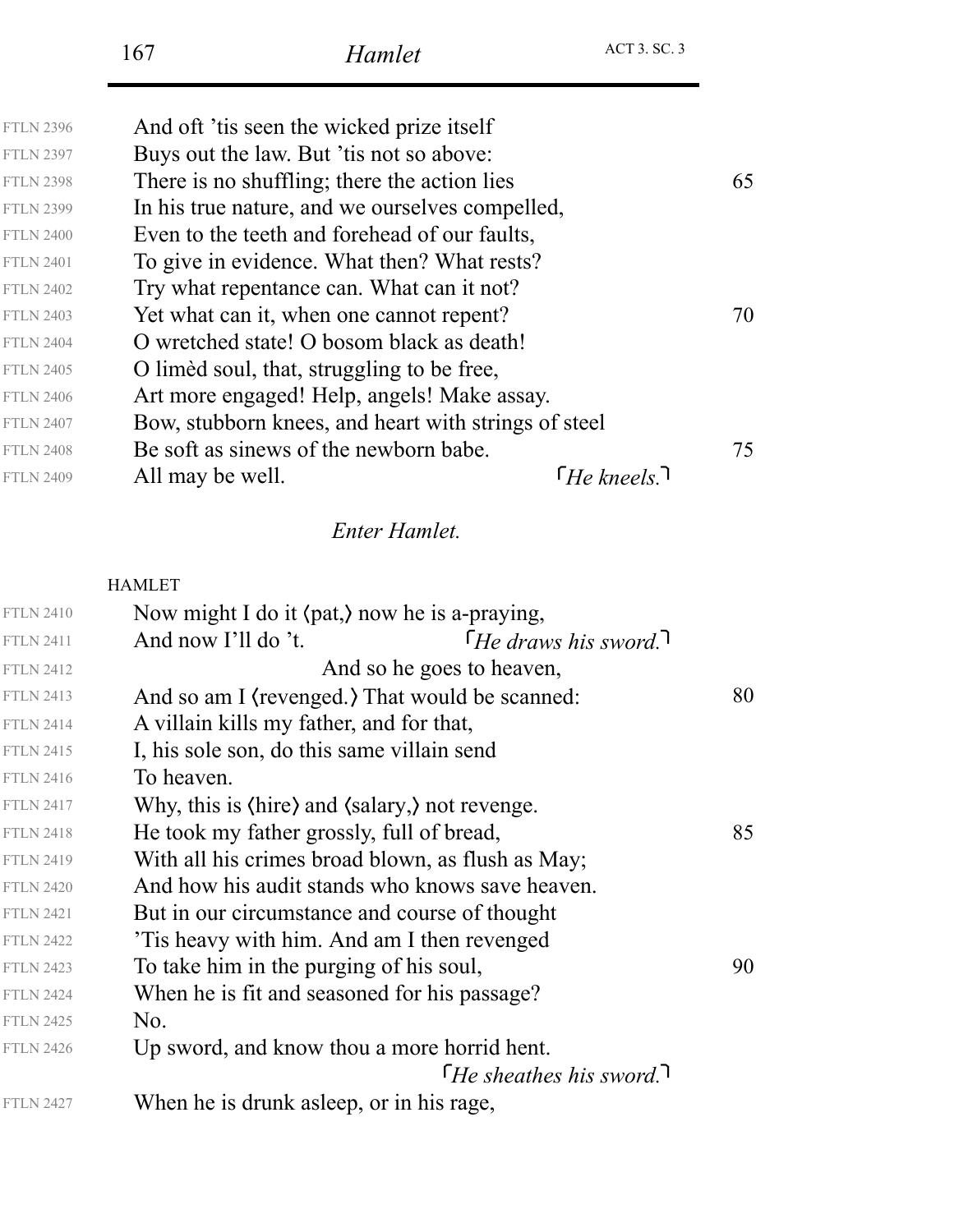|                  | 169                 | Hamlet                                            | <b>ACT 3. SC. 4</b>                                   |
|------------------|---------------------|---------------------------------------------------|-------------------------------------------------------|
| <b>FTLN 2428</b> |                     | Or in th' incestuous pleasure of his bed,         |                                                       |
| <b>FTLN 2429</b> |                     | At game, a-swearing, or about some act            |                                                       |
| <b>FTLN 2430</b> |                     | That has no relish of salvation in $'t$ —         |                                                       |
| <b>FTLN 2431</b> |                     | Then trip him, that his heels may kick at heaven, |                                                       |
| <b>FTLN 2432</b> |                     | And that his soul may be as damned and black      |                                                       |
| <b>FTLN 2433</b> |                     | As hell, whereto it goes. My mother stays.        |                                                       |
| <b>FTLN 2434</b> |                     | This physic but prolongs thy sickly days.         |                                                       |
|                  |                     |                                                   | $\lceil$ Hamlet <sup><math>\rceil</math></sup> exits. |
|                  | KING, <i>rising</i> |                                                   |                                                       |
| <b>FTLN 2435</b> |                     | My words fly up, my thoughts remain below;        |                                                       |
| <b>FTLN 2436</b> |                     | Words without thoughts never to heaven go.        |                                                       |
|                  |                     |                                                   | He exits.                                             |
|                  |                     | $r_{\text{Scene}}$ 41                             |                                                       |
|                  |                     | <i>Enter (Queen)</i> and <i>Polonius.</i>         |                                                       |
|                  | <b>POLONIUS</b>     |                                                   |                                                       |
| <b>FTLN 2437</b> |                     | He will come straight. Look you lay home to him.  |                                                       |
| <b>FTLN 2438</b> |                     | Tell him his pranks have been too broad to bear   |                                                       |
| <b>FTLN 2439</b> | with                |                                                   |                                                       |
| <b>FTLN 2440</b> |                     | And that your Grace hath screened and stood       |                                                       |
| <b>FTLN 2441</b> | between             |                                                   |                                                       |
| <b>FTLN 2442</b> |                     | Much heat and him. I'll silence me even here.     |                                                       |
| <b>FTLN 2443</b> |                     | Pray you, be round (with him.                     |                                                       |
| <b>FTLN 2444</b> |                     | HAMLET, <i>within</i> Mother, mother, mother!)    |                                                       |
| <b>FTLN 2445</b> | <b>QUEEN</b>        | I'll (warrant) you. Fear me not. Withdraw,        |                                                       |
| <b>FTLN 2446</b> | I hear him coming.  | $\lceil$ Polonius hides behind the arras.         |                                                       |
|                  |                     |                                                   |                                                       |

### *Enter Hamlet.*

| <b>FTLN 2447</b> | <b>HAMLET</b> | Now, mother, what's the matter?             |
|------------------|---------------|---------------------------------------------|
|                  | <b>QUEEN</b>  |                                             |
| <b>FTLN 2448</b> |               | Hamlet, thou hast thy father much offended. |
|                  | <b>HAMLET</b> |                                             |
| <b>FTLN 2449</b> |               | Mother, you have my father much offended.   |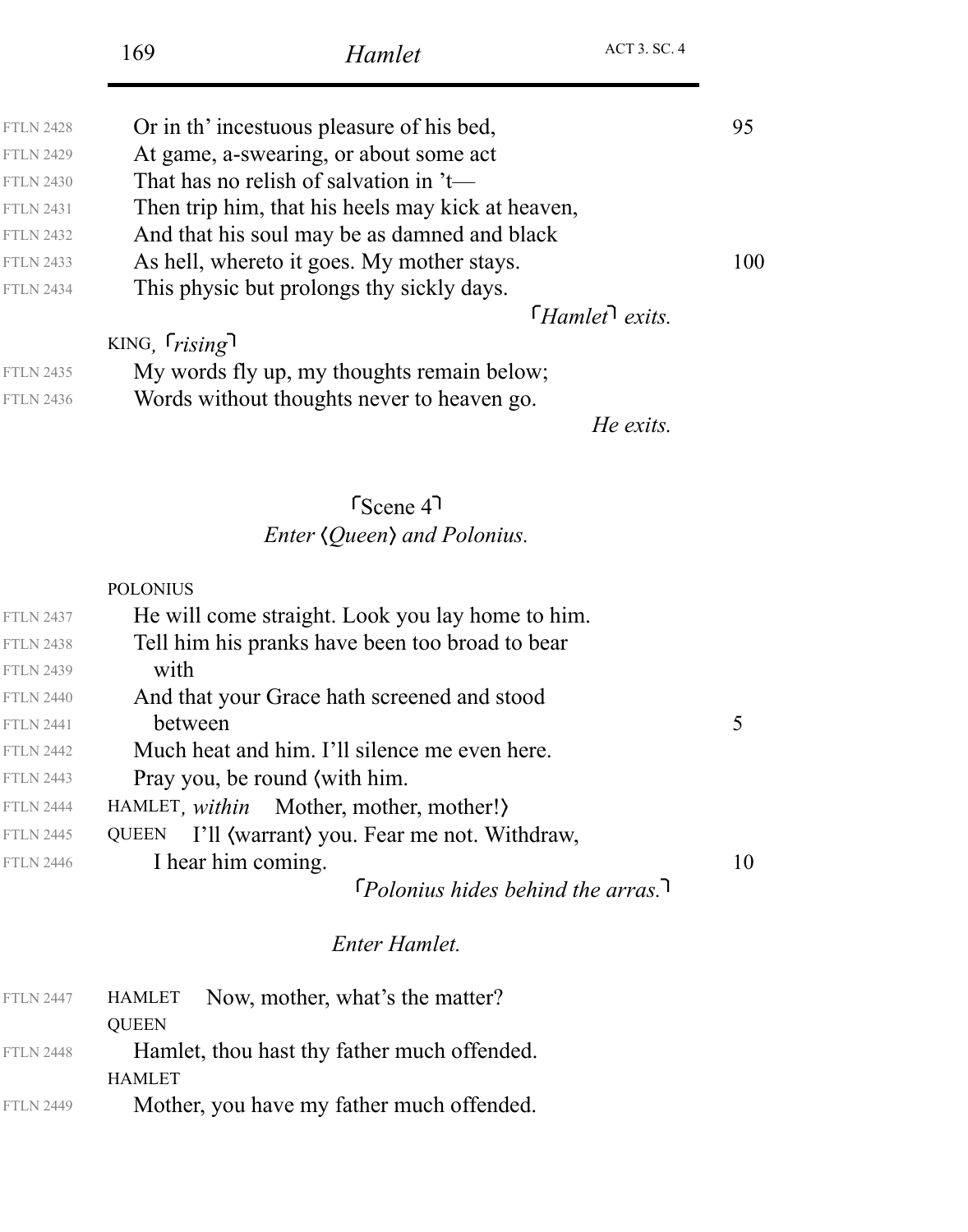|                                      | <b>QUEEN</b>                                                                            |    |
|--------------------------------------|-----------------------------------------------------------------------------------------|----|
| <b>FTLN 2450</b>                     | Come, come, you answer with an idle tongue.                                             |    |
|                                      | <b>HAMLET</b>                                                                           |    |
| <b>FTLN 2451</b>                     | Go, go, you question with a wicked tongue.                                              | 15 |
|                                      | <b>QUEEN</b>                                                                            |    |
| <b>FTLN 2452</b>                     | Why, how now, Hamlet?                                                                   |    |
| <b>FTLN 2453</b>                     | What's the matter now?<br><b>HAMLET</b>                                                 |    |
|                                      | <b>QUEEN</b>                                                                            |    |
| <b>FTLN 2454</b>                     | Have you forgot me?                                                                     |    |
| <b>FTLN 2455</b>                     | <b>HAMLET</b><br>No, by the rood, not so.                                               |    |
| <b>FTLN 2456</b>                     | You are the Queen, your husband's brother's wife,                                       | 20 |
| <b>FTLN 2457</b>                     | And (would it were not so) you are my mother.                                           |    |
|                                      | <b>OUEEN</b>                                                                            |    |
| <b>FTLN 2458</b>                     | Nay, then I'll set those to you that can speak.                                         |    |
|                                      | <b>HAMLET</b>                                                                           |    |
| <b>FTLN 2459</b>                     | Come, come, and sit you down; you shall not budge.                                      |    |
| <b>FTLN 2460</b>                     | You go not till I set you up a glass                                                    |    |
| <b>FTLN 2461</b>                     | Where you may see the (inmost) part of you.                                             | 25 |
|                                      | <b>QUEEN</b>                                                                            |    |
| <b>FTLN 2462</b>                     | What wilt thou do? Thou wilt not murder me?                                             |    |
| <b>FTLN 2463</b>                     | Help, ho!                                                                               |    |
| <b>FTLN 2464</b>                     | POLONIUS, <i>behind the arras</i> <sup>1</sup> What ho! Help!                           |    |
|                                      | <b>HAMLET</b>                                                                           |    |
| <b>FTLN 2465</b>                     | How now, a rat? Dead for a ducat, dead.                                                 |    |
|                                      | THe (kills Polonius) by thrusting a rapier                                              |    |
|                                      | through the arras.                                                                      |    |
|                                      | POLONIUS, <i>behind the arras</i> <sup>1</sup>                                          |    |
| <b>FTLN 2466</b>                     | O, I am slain!                                                                          | 30 |
| <b>FTLN 2467</b>                     | O me, what hast thou done?<br><b>QUEEN</b>                                              |    |
| <b>FTLN 2468</b>                     | Nay, I know not. Is it the King?<br>HAMLET                                              |    |
|                                      | <b>QUEEN</b>                                                                            |    |
| <b>FTLN 2469</b>                     | O, what a rash and bloody deed is this!<br><b>HAMLET</b>                                |    |
|                                      |                                                                                         |    |
| <b>FTLN 2470</b><br><b>FTLN 2471</b> | A bloody deed—almost as bad, good mother,<br>As kill a king and marry with his brother. | 35 |
|                                      | <b>QUEEN</b>                                                                            |    |
| <b>FTLN 2472</b>                     | As kill a king?                                                                         |    |
|                                      |                                                                                         |    |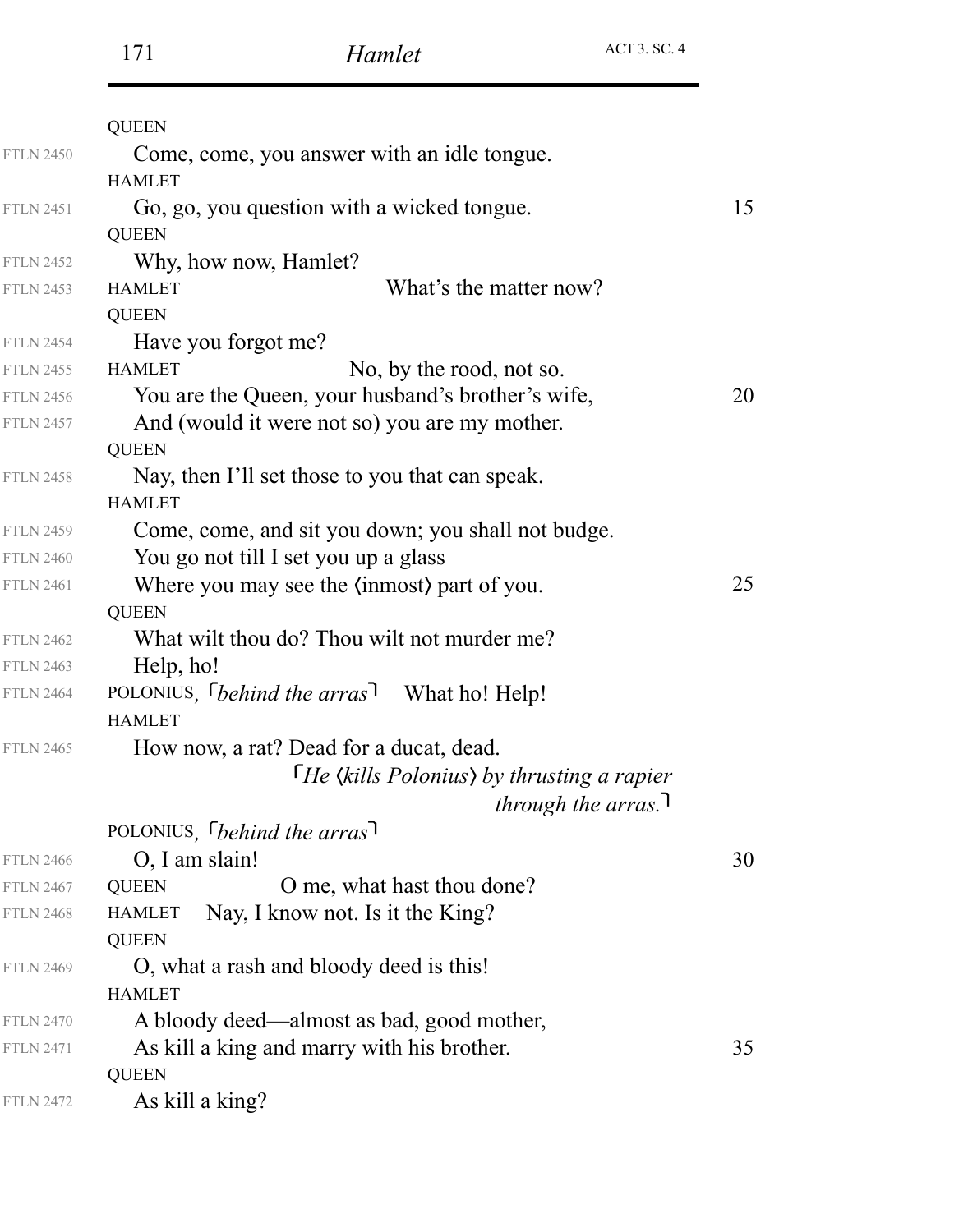| <b>FTLN 2473</b> | Ay, lady, it was my word.<br><b>HAMLET</b>                |    |
|------------------|-----------------------------------------------------------|----|
|                  | The pulls Polonius' body from behind the arras.           |    |
| <b>FTLN 2474</b> | Thou wretched, rash, intruding fool, farewell.            |    |
| <b>FTLN 2475</b> | I took thee for thy better. Take thy fortune.             |    |
| <b>FTLN 2476</b> | Thou find'st to be too busy is some danger.               | 40 |
| <b>FTLN 2477</b> | <i>To Queen.</i> Leave wringing of your hands. Peace, sit |    |
| <b>FTLN 2478</b> | you down,                                                 |    |
| <b>FTLN 2479</b> | And let me wring your heart; for so I shall               |    |
| <b>FTLN 2480</b> | If it be made of penetrable stuff,                        |    |
| <b>FTLN 2481</b> | If damned custom have not brazed it so                    | 45 |
| <b>FTLN 2482</b> | That it be proof and bulwark against sense.               |    |
|                  | <b>QUEEN</b>                                              |    |
| <b>FTLN 2483</b> | What have I done, that thou dar'st wag thy tongue         |    |
| <b>FTLN 2484</b> | In noise so rude against me?                              |    |
| <b>FTLN 2485</b> | Such an act<br><b>HAMLET</b>                              |    |
| <b>FTLN 2486</b> | That blurs the grace and blush of modesty,                | 50 |
| <b>FTLN 2487</b> | Calls virtue hypocrite, takes off the rose                |    |
| <b>FTLN 2488</b> | From the fair forehead of an innocent love                |    |
| <b>FTLN 2489</b> | And sets a blister there, makes marriage vows             |    |
| <b>FTLN 2490</b> | As false as dicers' oaths—O, such a deed                  |    |
| <b>FTLN 2491</b> | As from the body of contraction plucks                    | 55 |
| <b>FTLN 2492</b> | The very soul, and sweet religion makes                   |    |
| <b>FTLN 2493</b> | A rhapsody of words! Heaven's face does glow              |    |
| <b>FTLN 2494</b> | O'er this solidity and compound mass                      |    |
| <b>FTLN 2495</b> | With heated visage, as against the doom,                  |    |
| <b>FTLN 2496</b> | Is thought-sick at the act.                               | 60 |
| <b>FTLN 2497</b> | <b>QUEEN</b><br>Ay me, what act                           |    |
| <b>FTLN 2498</b> | That roars so loud and thunders in the index?             |    |
|                  | <b>HAMLET</b>                                             |    |
| <b>FTLN 2499</b> | Look here upon this picture and on this,                  |    |
| <b>FTLN 2500</b> | The counterfeit presentment of two brothers.              |    |
| <b>FTLN 2501</b> | See what a grace was seated on this brow,                 | 65 |
| <b>FTLN 2502</b> | Hyperion's curls, the front of Jove himself,              |    |
| <b>FTLN 2503</b> | An eye like Mars' to threaten and command,                |    |
| <b>FTLN 2504</b> | A station like the herald Mercury                         |    |
| <b>FTLN 2505</b> | New-lighted on a (heaven)-kissing hill,                   |    |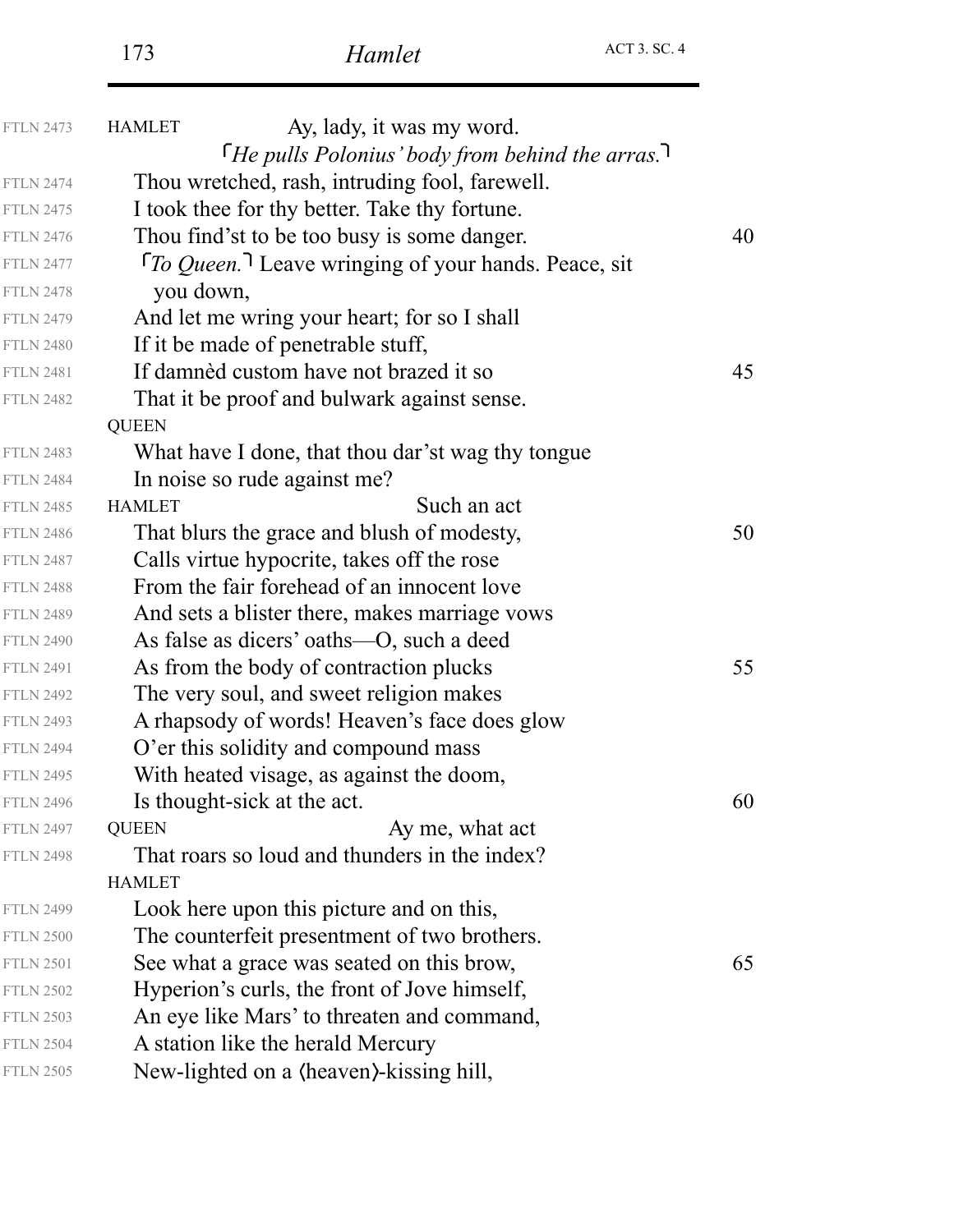| <b>FTLN 2506</b> | A combination and a form indeed                     | 70  |
|------------------|-----------------------------------------------------|-----|
| <b>FTLN 2507</b> | Where every god did seem to set his seal            |     |
| <b>FTLN 2508</b> | To give the world assurance of a man.               |     |
| <b>FTLN 2509</b> | This was your husband. Look you now what follows.   |     |
| <b>FTLN 2510</b> | Here is your husband, like a mildewed ear           |     |
| <b>FTLN 2511</b> | Blasting his wholesome brother. Have you eyes?      | 75  |
| <b>FTLN 2512</b> | Could you on this fair mountain leave to feed       |     |
| <b>FTLN 2513</b> | And batten on this moor? Ha! Have you eyes?         |     |
| <b>FTLN 2514</b> | You cannot call it love, for at your age            |     |
| <b>FTLN 2515</b> | The heyday in the blood is tame, it's humble        |     |
| <b>FTLN 2516</b> | And waits upon the judgment; and what judgment      | 80  |
| <b>FTLN 2517</b> | Would step from this to this? [Sense sure you have, |     |
| <b>FTLN 2518</b> | Else could you not have motion; but sure that sense |     |
| <b>FTLN 2519</b> | Is apoplexed; for madness would not err,            |     |
| <b>FTLN 2520</b> | Nor sense to ecstasy was ne'er so thralled,         |     |
| <b>FTLN 2521</b> | But it reserved some quantity of choice             | 85  |
| <b>FTLN 2522</b> | To serve in such a difference.] What devil was 't   |     |
| <b>FTLN 2523</b> | That thus hath cozened you at hoodman-blind?        |     |
| <b>FTLN 2524</b> | [Eyes without feeling, feeling without sight,       |     |
| <b>FTLN 2525</b> | Ears without hands or eyes, smelling sans all,      |     |
| <b>FTLN 2526</b> | Or but a sickly part of one true sense              | 90  |
| <b>FTLN 2527</b> | Could not so mope.] O shame, where is thy blush?    |     |
| <b>FTLN 2528</b> | Rebellious hell,                                    |     |
| <b>FTLN 2529</b> | If thou canst mutine in a matron's bones,           |     |
| <b>FTLN 2530</b> | To flaming youth let virtue be as wax               |     |
| <b>FTLN 2531</b> | And melt in her own fire. Proclaim no shame         | 95  |
| <b>FTLN 2532</b> | When the compulsive ardor gives the charge,         |     |
| <b>FTLN 2533</b> | Since frost itself as actively doth burn,           |     |
| <b>FTLN 2534</b> | And reason (panders) will.                          |     |
| <b>FTLN 2535</b> | O Hamlet, speak no more!<br><b>QUEEN</b>            |     |
| <b>FTLN 2536</b> | Thou turn'st my eyes into my (very) soul,           | 100 |
| <b>FTLN 2537</b> | And there I see such black and (grained) spots      |     |
| <b>FTLN 2538</b> | As will (not) leave their tinct.                    |     |
| <b>FTLN 2539</b> | Nay, but to live<br><b>HAMLET</b>                   |     |
| <b>FTLN 2540</b> | In the rank sweat of an enseamed bed,               |     |
| <b>FTLN 2541</b> | Stewed in corruption, honeying and making love      | 105 |
| <b>FTLN 2542</b> | Over the nasty sty!                                 |     |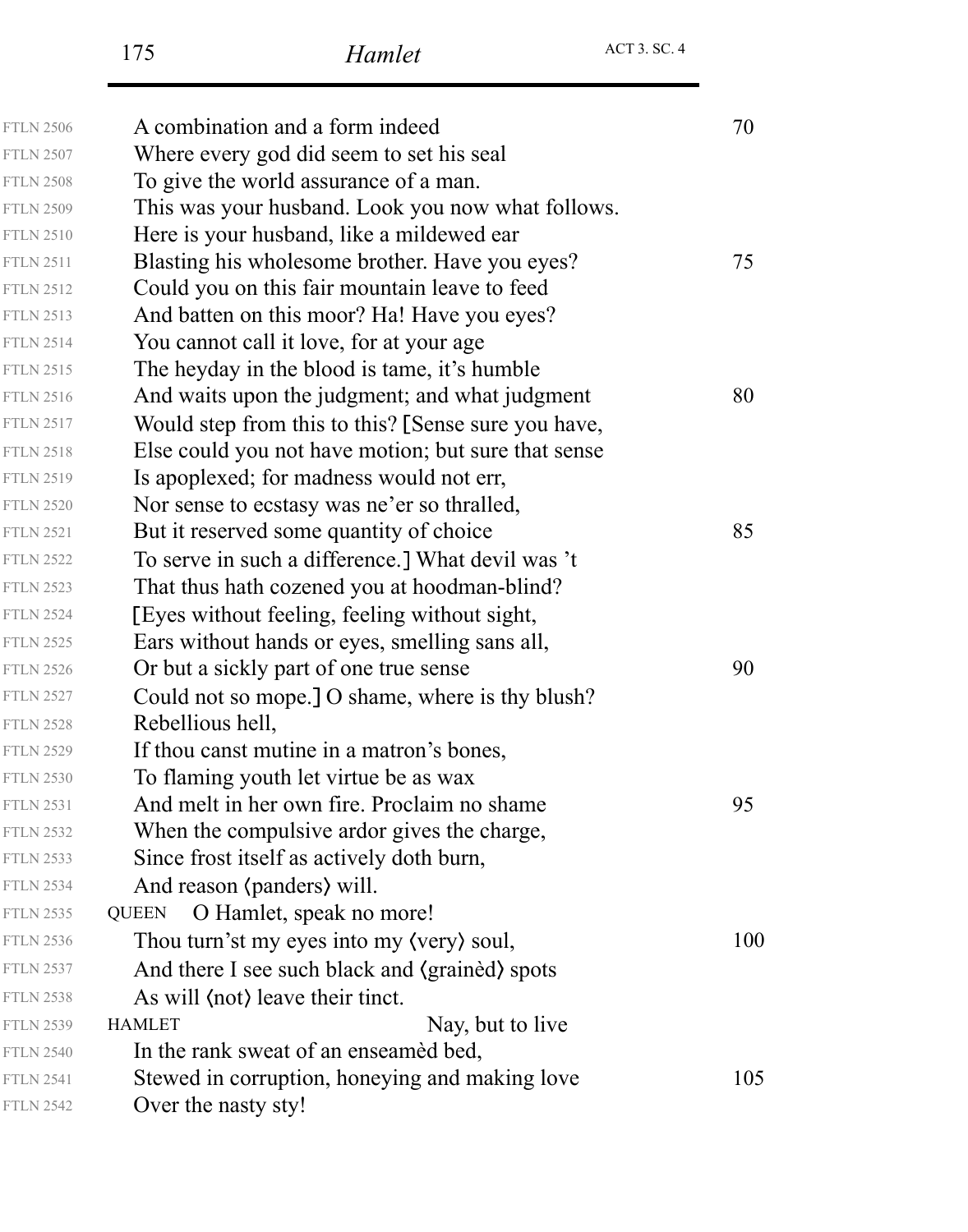| <b>FTLN 2543</b> | O, speak to me no more!<br><b>QUEEN</b>        |     |
|------------------|------------------------------------------------|-----|
| <b>FTLN 2544</b> | These words like daggers enter in my ears.     |     |
| <b>FTLN 2545</b> | No more, sweet Hamlet!                         |     |
| <b>FTLN 2546</b> | A murderer and a villain,<br><b>HAMLET</b>     | 110 |
| <b>FTLN 2547</b> | A slave that is not twentieth part the (tithe) |     |
| <b>FTLN 2548</b> | Of your precedent lord; a vice of kings,       |     |
| <b>FTLN 2549</b> | A cutpurse of the empire and the rule,         |     |
| <b>FTLN 2550</b> | That from a shelf the precious diadem stole    |     |
| <b>FTLN 2551</b> | And put it in his pocket—                      | 115 |
| <b>FTLN 2552</b> | QUEEN No more!                                 |     |
| <b>FTLN 2553</b> | A king of shreds and patches—<br>HAMLET        |     |
|                  | Enter Ghost.                                   |     |
| <b>FTLN 2554</b> | Save me and hover o'er me with your wings,     |     |
| <b>FTLN 2555</b> | You heavenly guards!—What would your gracious  |     |
| <b>FTLN 2556</b> | figure?                                        | 120 |
| <b>FTLN 2557</b> | QUEEN Alas, he's mad.                          |     |
|                  | <b>HAMLET</b>                                  |     |
| <b>FTLN 2558</b> | Do you not come your tardy son to chide,       |     |
| <b>FTLN 2559</b> | That, lapsed in time and passion, lets go by   |     |
| <b>FTLN 2560</b> | Th' important acting of your dread command?    |     |
| <b>FTLN 2561</b> | $O$ , say!                                     | 125 |
| <b>FTLN 2562</b> | Do not forget. This visitation<br><b>GHOST</b> |     |
| <b>FTLN 2563</b> | Is but to whet thy almost blunted purpose.     |     |
| <b>FTLN 2564</b> | But look, amazement on thy mother sits.        |     |
| <b>FTLN 2565</b> | O, step between her and her fighting soul.     |     |
| <b>FTLN 2566</b> | Conceit in weakest bodies strongest works.     | 130 |
| <b>FTLN 2567</b> | Speak to her, Hamlet.                          |     |
| <b>FTLN 2568</b> | How is it with you, lady?<br><b>HAMLET</b>     |     |
| <b>FTLN 2569</b> | Alas, how is 't with you,<br><b>QUEEN</b>      |     |
| <b>FTLN 2570</b> | That you do bend your eye on vacancy           |     |
| <b>FTLN 2571</b> | And with th' incorporal air do hold discourse? | 135 |
| <b>FTLN 2572</b> | Forth at your eyes your spirits wildly peep,   |     |
| <b>FTLN 2573</b> | And, as the sleeping soldiers in th' alarm,    |     |
| <b>FTLN 2574</b> | Your bedded hair, like life in excrements,     |     |

Start up and stand an end. O gentle son, FTLN 2575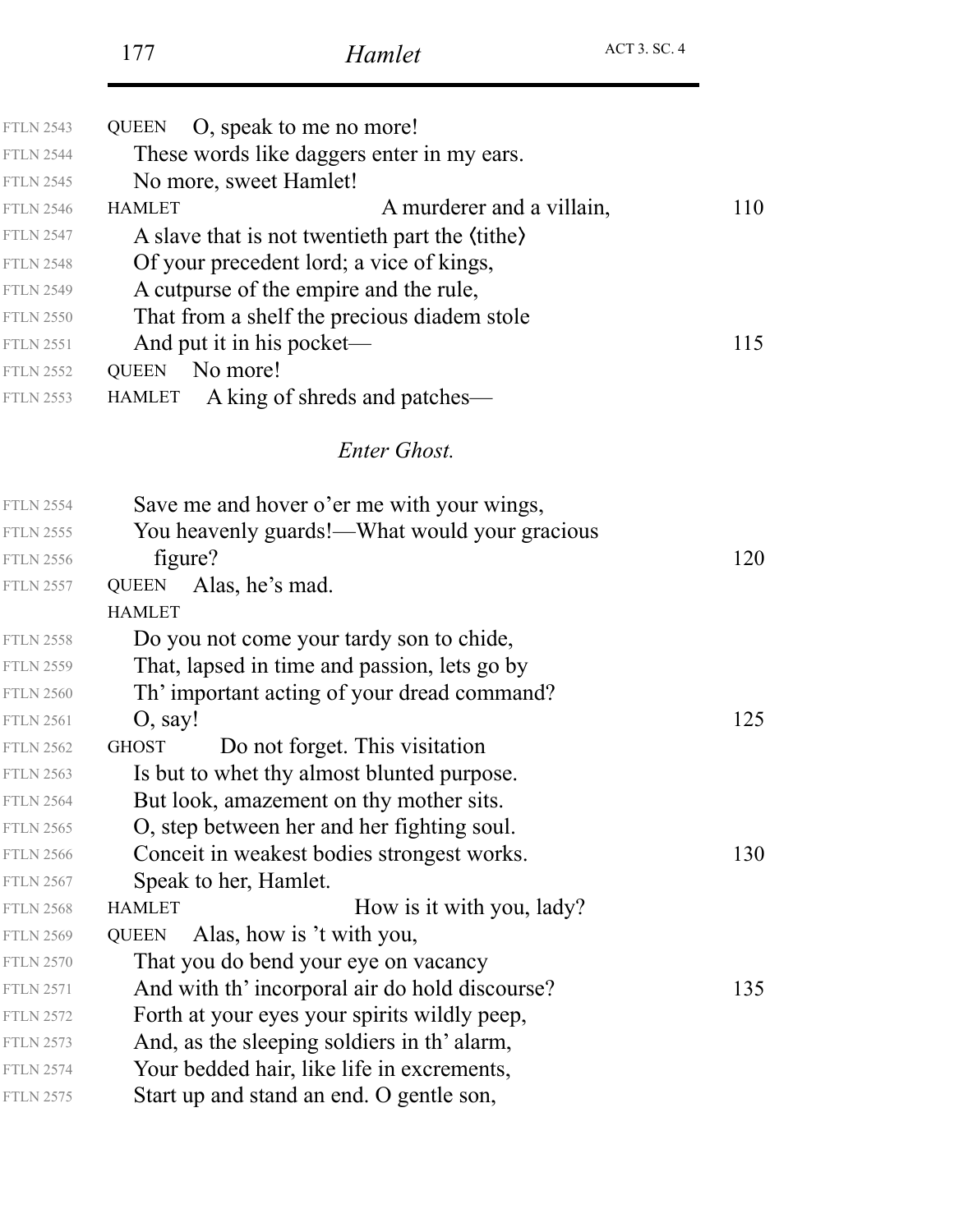|                  | 179                 | Hamlet                                                            | <b>ACT 3. SC. 4</b> |
|------------------|---------------------|-------------------------------------------------------------------|---------------------|
| <b>FTLN 2576</b> |                     | Upon the heat and flame of thy distemper                          |                     |
| <b>FTLN 2577</b> |                     | Sprinkle cool patience! Whereon do you look?                      |                     |
|                  | <b>HAMLET</b>       |                                                                   |                     |
| <b>FTLN 2578</b> |                     | On him, on him! Look you how pale he glares.                      |                     |
| <b>FTLN 2579</b> |                     | His form and cause conjoined, preaching to stones,                |                     |
|                  |                     | Would make them capable. $\int$ To the Ghost. <sup>1</sup> Do not |                     |
|                  | look upon me,       |                                                                   |                     |
|                  |                     | Lest with this piteous action you convert                         |                     |
|                  |                     | My stern effects. Then what I have to do                          |                     |
|                  |                     | Will want true color—tears perchance for blood.                   |                     |
|                  | QUEEN               | To whom do you speak this?                                        |                     |
|                  | <b>HAMLET</b>       | Do you see nothing there?                                         |                     |
|                  | <b>QUEEN</b>        |                                                                   |                     |
|                  |                     | Nothing at all; yet all that is I see.                            |                     |
|                  | <b>HAMLET</b>       | Nor did you nothing hear?                                         |                     |
|                  | <b>QUEEN</b>        | No, nothing but ourselves.                                        |                     |
|                  | <b>HAMLET</b>       |                                                                   |                     |
|                  |                     | Why, look you there, look how it steals away!                     |                     |
|                  |                     | My father, in his habit as he lived!                              |                     |
|                  |                     | Look where he goes even now out at the portal!                    |                     |
|                  |                     |                                                                   | Ghost exits.        |
|                  | <b>QUEEN</b>        |                                                                   |                     |
|                  |                     | This is the very coinage of your brain.                           |                     |
|                  |                     | This bodiless creation ecstasy                                    |                     |
|                  | Is very cunning in. |                                                                   |                     |
|                  | <b>HAMLET</b>       | $\langle Eestasy? \rangle$                                        |                     |
|                  |                     | My pulse as yours doth temperately keep time                      |                     |
|                  |                     | And makes as healthful music. It is not madness                   |                     |
|                  |                     | That I have uttered. Bring me to the test,                        |                     |
|                  |                     | And $\langle I \rangle$ the matter will reword, which madness     |                     |
|                  |                     | Would gambol from. Mother, for love of grace,                     |                     |
|                  |                     | Lay not that flattering unction to your soul                      |                     |
|                  |                     | That not your trespass but my madness speaks.                     |                     |
|                  |                     | It will but skin and film the ulcerous place,                     |                     |

Whiles rank corruption, mining all within, FTLN 2605

FTLN 2606 Infects unseen. Confess yourself to heaven, 170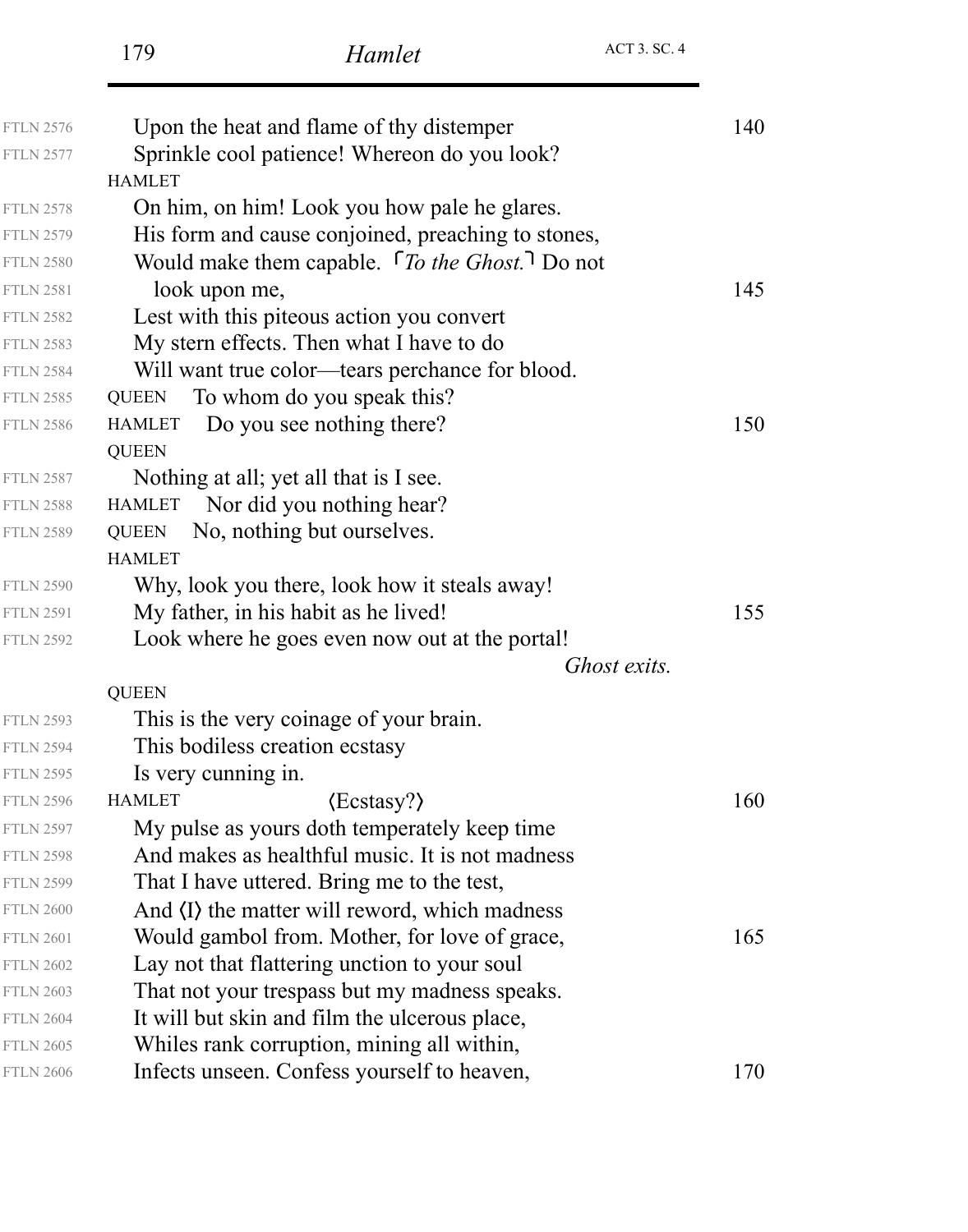| <b>FTLN 2607</b> | Repent what's past, avoid what is to come,                   |     |
|------------------|--------------------------------------------------------------|-----|
| <b>FTLN 2608</b> | And do not spread the compost on the weeds                   |     |
| <b>FTLN 2609</b> | To make them ranker. Forgive me this my virtue,              |     |
| <b>FTLN 2610</b> | For, in the fatness of these pursy times,                    |     |
| <b>FTLN 2611</b> | Virtue itself of vice must pardon beg,                       | 175 |
| <b>FTLN 2612</b> | Yea, curb and woo for leave to do him good.                  |     |
|                  | <b>OUEEN</b>                                                 |     |
| <b>FTLN 2613</b> | O Hamlet, thou hast cleft my heart in twain!                 |     |
|                  | <b>HAMLET</b>                                                |     |
| <b>FTLN 2614</b> | O, throw away the worser part of it,                         |     |
| <b>FTLN 2615</b> | And (live) the purer with the other half!                    |     |
| <b>FTLN 2616</b> | Good night. But go not to my uncle's bed.                    | 180 |
| <b>FTLN 2617</b> | Assume a virtue if you have it not.                          |     |
| <b>FTLN 2618</b> | [That monster, custom, who all sense doth eat,               |     |
| <b>FTLN 2619</b> | Of habits devil, is angel yet in this,                       |     |
| <b>FTLN 2620</b> | That to the use of actions fair and good                     |     |
| <b>FTLN 2621</b> | He likewise gives a frock or livery                          | 185 |
| <b>FTLN 2622</b> | That aptly is put on.] Refrain (tonight,)                    |     |
| <b>FTLN 2623</b> | And that shall lend a kind of easiness                       |     |
| <b>FTLN 2624</b> | To the next abstinence, [the next more easy;                 |     |
| <b>FTLN 2625</b> | For use almost can change the stamp of nature                |     |
| <b>FTLN 2626</b> | And either $\lceil \ldots \rceil$ the devil or throw him out | 190 |
| <b>FTLN 2627</b> | With wondrous potency.] Once more, good night,               |     |
| <b>FTLN 2628</b> | And, when you are desirous to be blest,                      |     |
| <b>FTLN 2629</b> | I'll blessing beg of you. For this same lord                 |     |
|                  | $\lceil$ Pointing to Polonius.                               |     |
| <b>FTLN 2630</b> | I do repent; but heaven hath pleased it so                   |     |
| <b>FTLN 2631</b> | To punish me with this and this with me,                     | 195 |
| <b>FTLN 2632</b> | That I must be their scourge and minister.                   |     |
| <b>FTLN 2633</b> | I will bestow him and will answer well                       |     |
| <b>FTLN 2634</b> | The death I gave him. So, again, good night.                 |     |
| <b>FTLN 2635</b> | I must be cruel only to be kind.                             |     |
| <b>FTLN 2636</b> | This bad begins, and worse remains behind.                   | 200 |
| <b>FTLN 2637</b> | [One word more, good lady.]                                  |     |
| <b>FTLN 2638</b> | What shall I do?<br><b>QUEEN</b>                             |     |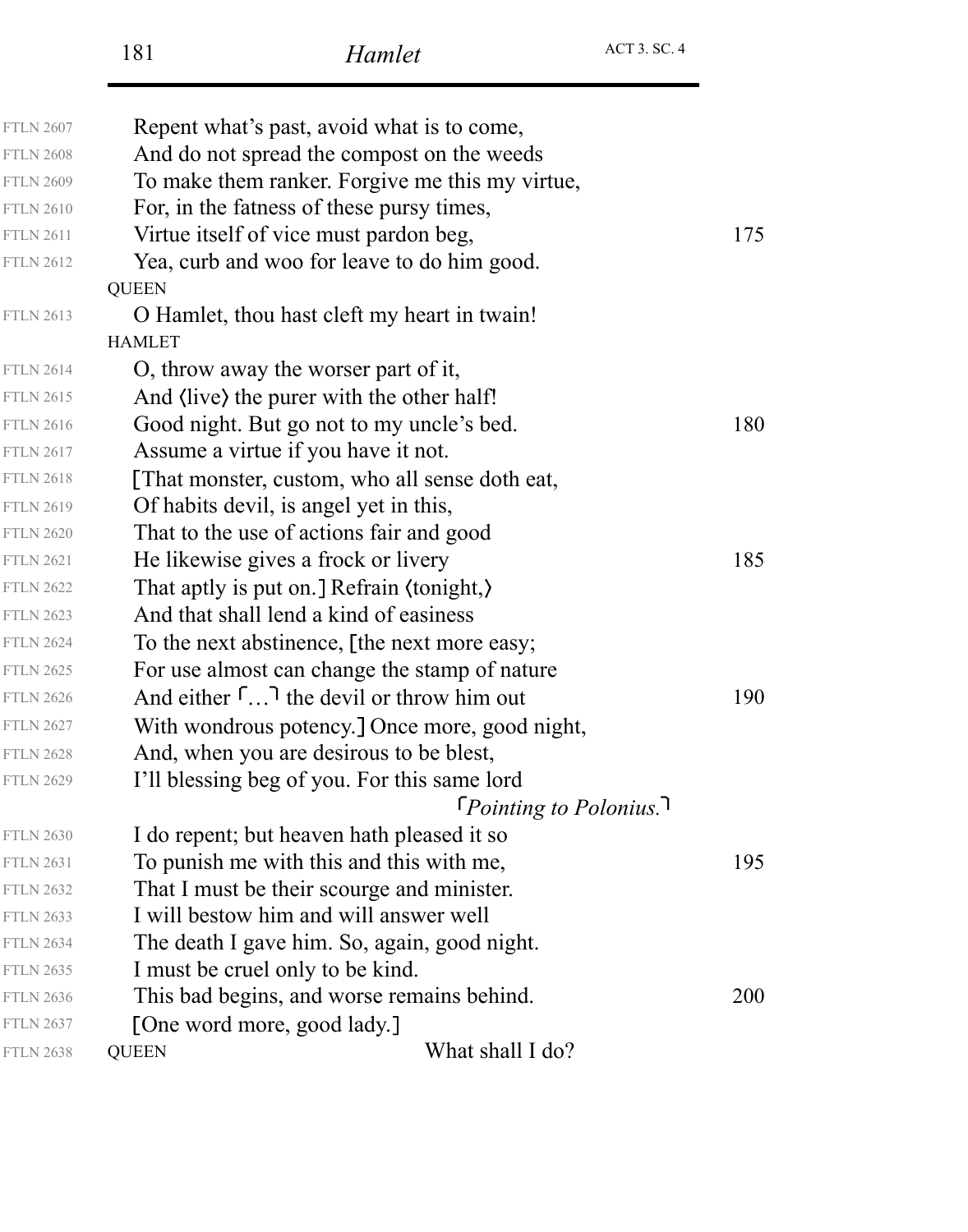| <b>HAMLET</b>                                      |     |
|----------------------------------------------------|-----|
| Not this by no means that I bid you do:            |     |
| Let the bloat king tempt you again to bed,         |     |
| Pinch wanton on your cheek, call you his mouse,    | 205 |
| And let him, for a pair of reechy kisses           |     |
| Or paddling in your neck with his damned fingers,  |     |
| Make you to ravel all this matter out              |     |
| That I essentially am not in madness,              |     |
| But mad in craft. 'Twere good you let him know,    | 210 |
| For who that's but a queen, fair, sober, wise,     |     |
| Would from a paddock, from a bat, a gib,           |     |
| Such dear concernings hide? Who would do so?       |     |
| No, in despite of sense and secrecy,               |     |
| Unpeg the basket on the house's top,               | 215 |
| Let the birds fly, and like the famous ape,        |     |
| To try conclusions, in the basket creep            |     |
| And break your own neck down.                      |     |
| <b>QUEEN</b>                                       |     |
| Be thou assured, if words be made of breath        |     |
| And breath of life, I have no life to breathe      | 220 |
| What thou hast said to me.                         |     |
| <b>HAMLET</b>                                      |     |
| I must to England, you know that.                  |     |
| Alack,<br><b>QUEEN</b>                             |     |
| I had forgot! Tis so concluded on.                 |     |
| <b>HAMLET</b>                                      |     |
| [There's letters sealed; and my two schoolfellows, | 225 |
| Whom I will trust as I will adders fanged,         |     |
| They bear the mandate; they must sweep my way      |     |
| And marshal me to knavery. Let it work,            |     |
| For 't is the sport to have the enginer            |     |
| Hoist with his own petard; and 't shall go hard    | 230 |
| But I will delve one yard below their mines        |     |
| And blow them at the moon. O, 'tis most sweet      |     |
| When in one line two crafts directly meet.]        |     |
| This man shall set me packing.                     |     |
|                                                    |     |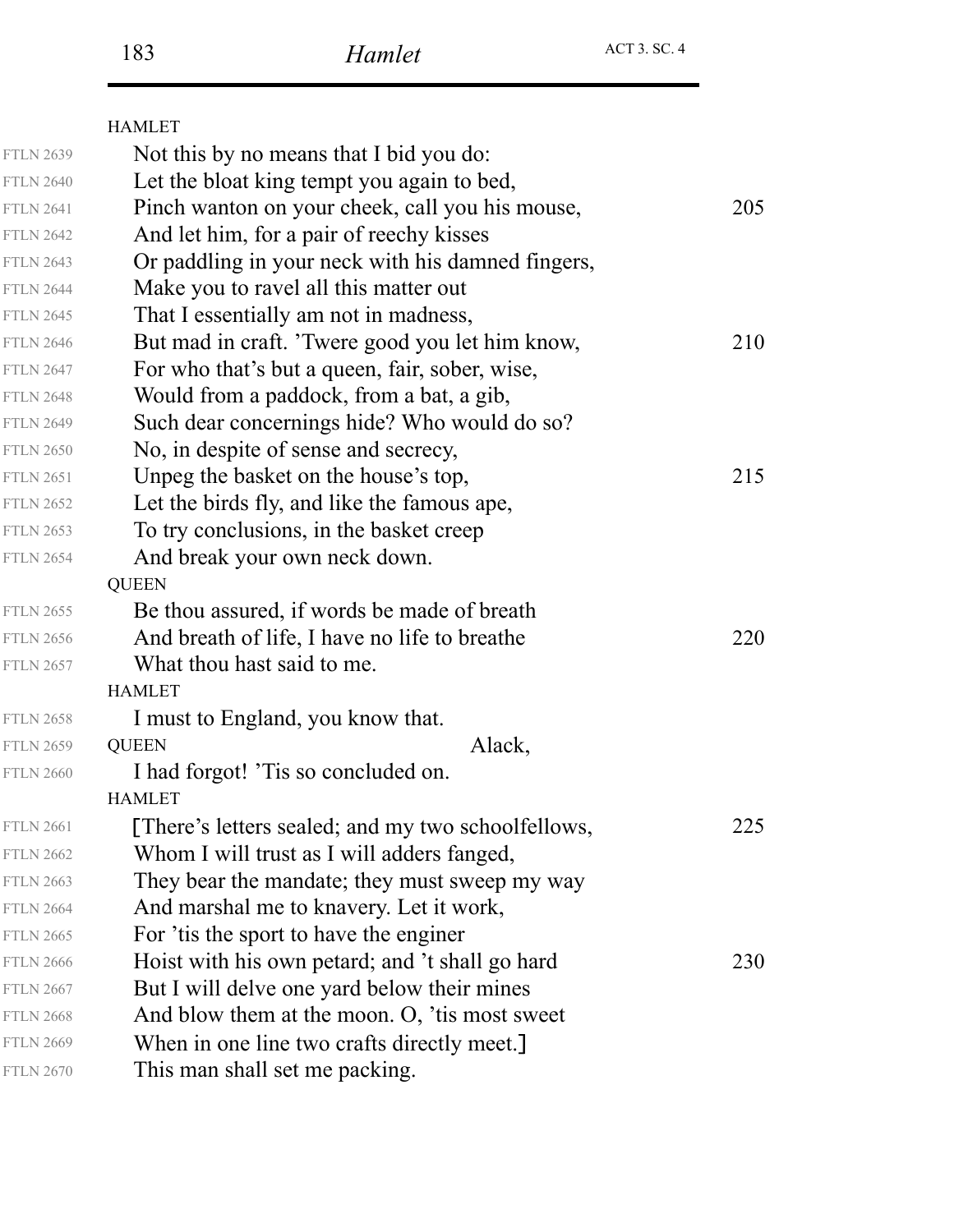|                  | 185                 | Hamlet                                          | <b>ACT 3. SC. 4</b> |     |
|------------------|---------------------|-------------------------------------------------|---------------------|-----|
| <b>FTLN 2671</b> |                     | I'll lug the guts into the neighbor room.       |                     | 235 |
| <b>FTLN 2672</b> |                     | Mother, good night indeed. This counselor       |                     |     |
| <b>FTLN 2673</b> |                     | Is now most still, most secret, and most grave, |                     |     |
| <b>FTLN 2674</b> |                     | Who was in life a foolish prating knave.—       |                     |     |
| <b>FTLN 2675</b> |                     | Come, sir, to draw toward an end with you.—     |                     |     |
| <b>FTLN 2676</b> | Good night, mother. |                                                 |                     | 240 |
|                  |                     | <i>They exit, (Hamlet tugging in Polonius.)</i> |                     |     |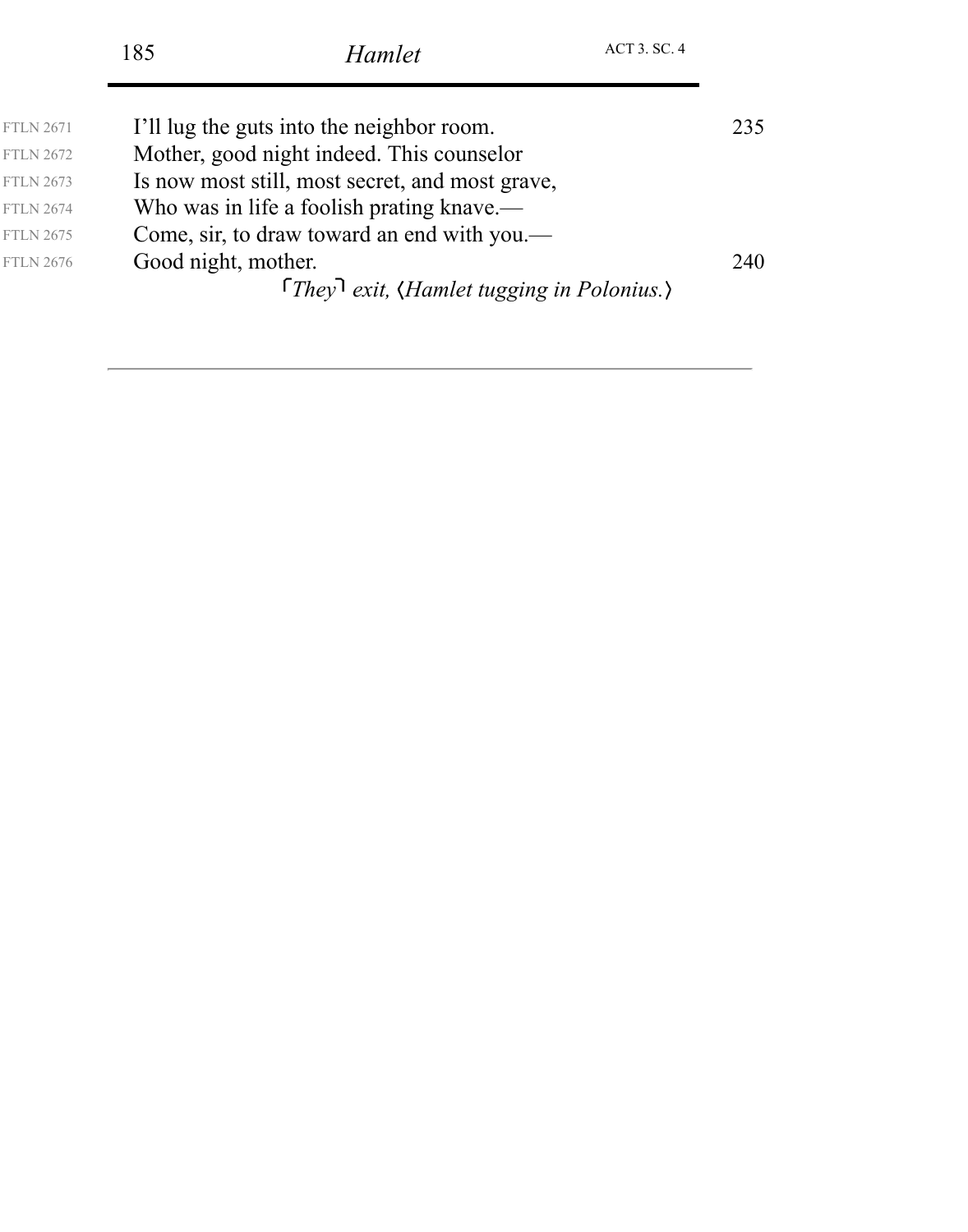# *ACT 4*

| $S_{\text{Cene}}$ 1                        |
|--------------------------------------------|
| Enter King and Queen, with Rosencrantz and |
| Guildenstern.                              |

|                  | <b>KING</b>                                          |    |
|------------------|------------------------------------------------------|----|
| <b>FTLN 2677</b> | There's matter in these sighs; these profound heaves |    |
| <b>FTLN 2678</b> | You must translate; 't is fit we understand them.    |    |
| <b>FTLN 2679</b> | Where is your son?                                   |    |
|                  | <b>QUEEN</b>                                         |    |
| <b>FTLN 2680</b> | [Bestow this place on us a little while.]            |    |
|                  | $\lceil$ Rosencrantz and Guildenstern exit.          |    |
| <b>FTLN 2681</b> | Ah, mine own lord, what have I seen tonight!         | 5  |
| <b>FTLN 2682</b> | What, Gertrude? How does Hamlet?<br><b>KING</b>      |    |
|                  | <b>QUEEN</b>                                         |    |
| <b>FTLN 2683</b> | Mad as the sea and wind when both contend            |    |
| <b>FTLN 2684</b> | Which is the mightier. In his lawless fit,           |    |
| <b>FTLN 2685</b> | Behind the arras hearing something stir,             |    |
| <b>FTLN 2686</b> | Whips out his rapier, cries "A rat, a rat,"          | 10 |
| <b>FTLN 2687</b> | And in this brainish apprehension kills              |    |
| <b>FTLN 2688</b> | The unseen good old man.                             |    |
| <b>FTLN 2689</b> | O heavy deed!<br><b>KING</b>                         |    |
| <b>FTLN 2690</b> | It had been so with us, had we been there.           |    |
| <b>FTLN 2691</b> | His liberty is full of threats to all-               | 15 |
| <b>FTLN 2692</b> | To you yourself, to us, to everyone.                 |    |
| <b>FTLN 2693</b> | Alas, how shall this bloody deed be answered?        |    |
| <b>FTLN 2694</b> | It will be laid to us, whose providence              |    |
|                  |                                                      |    |

189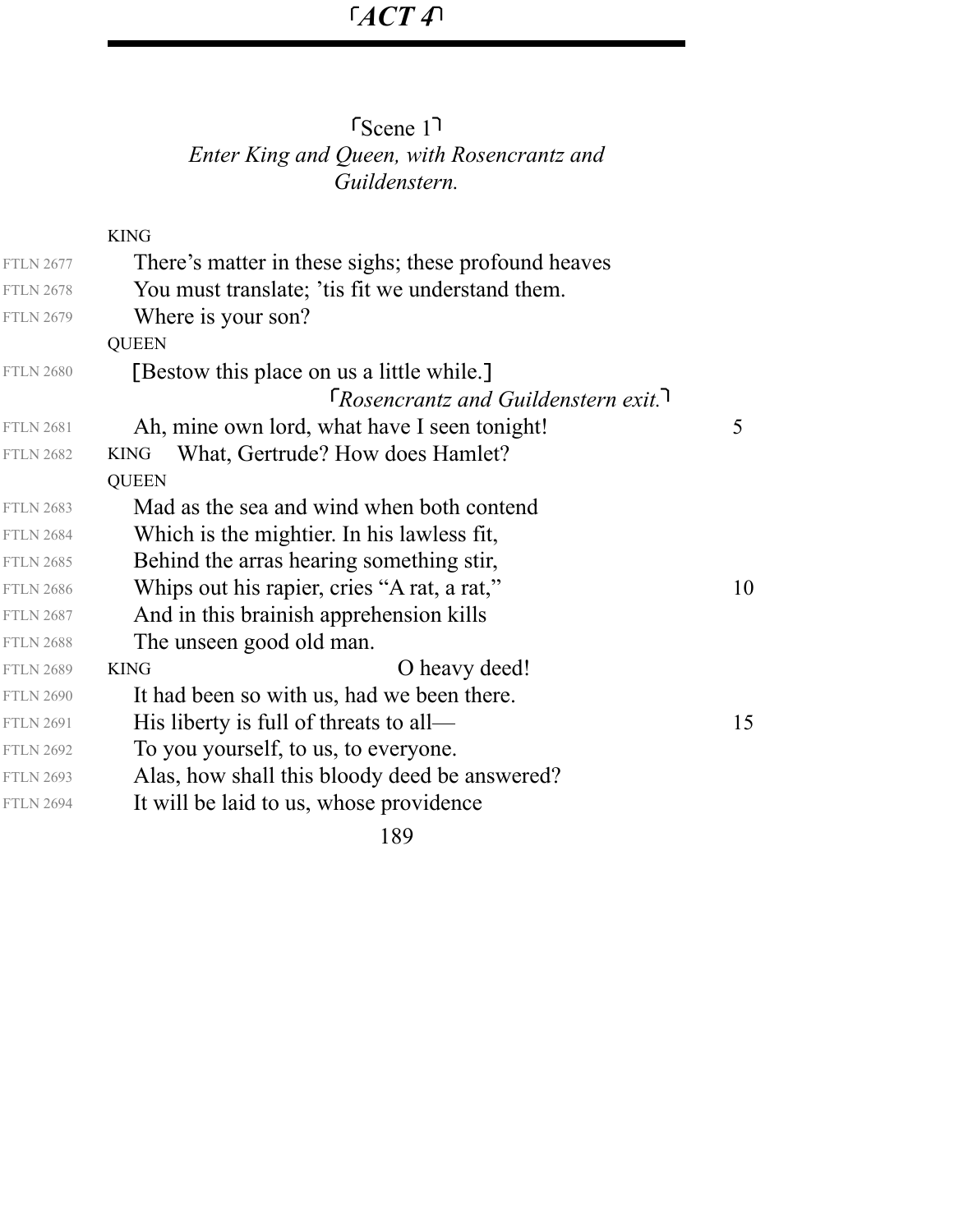| <b>FTLN 2695</b> | Should have kept short, restrained, and out of haunt   |    |
|------------------|--------------------------------------------------------|----|
| <b>FTLN 2696</b> | This mad young man. But so much was our love,          | 20 |
| <b>FTLN 2697</b> | We would not understand what was most fit,             |    |
| <b>FTLN 2698</b> | But, like the owner of a foul disease,                 |    |
| <b>FTLN 2699</b> | To keep it from divulging, let it feed                 |    |
| <b>FTLN 2700</b> | Even on the pith of life. Where is he gone?            |    |
|                  | <b>QUEEN</b>                                           |    |
| <b>FTLN 2701</b> | To draw apart the body he hath killed,                 | 25 |
| <b>FTLN 2702</b> | O'er whom his very madness, like some ore              |    |
| <b>FTLN 2703</b> | Among a mineral of metals base,                        |    |
| <b>FTLN 2704</b> | Shows itself pure: he weeps for what is done.          |    |
| <b>FTLN 2705</b> | O Gertrude, come away!<br><b>KING</b>                  |    |
| <b>FTLN 2706</b> | The sun no sooner shall the mountains touch            | 30 |
| <b>FTLN 2707</b> | But we will ship him hence; and this vile deed         |    |
| <b>FTLN 2708</b> | We must with all our majesty and skill                 |    |
| <b>FTLN 2709</b> | Both countenance and excuse.—Ho, Guildenstern!         |    |
|                  | <b>Enter Rosencrantz and Guildenstern.</b>             |    |
| <b>FTLN 2710</b> | Friends both, go join you with some further aid.       |    |
| <b>FTLN 2711</b> | Hamlet in madness hath Polonius slain,                 | 35 |
| <b>FTLN 2712</b> | And from his mother's closet hath he dragged him.      |    |
| <b>FTLN 2713</b> | Go seek him out, speak fair, and bring the body        |    |
| <b>FTLN 2714</b> | Into the chapel. I pray you, haste in this.            |    |
|                  | <i>(Rosencrantz and Guildenstern exit.)</i>            |    |
| <b>FTLN 2715</b> | Come, Gertrude, we'll call up our wisest friends       |    |
| <b>FTLN 2716</b> | And let them know both what we mean to do              | 40 |
| <b>FTLN 2717</b> | And what's untimely done. []                           |    |
| <b>FTLN 2718</b> | [Whose whisper o'er the world's diameter,              |    |
| <b>FTLN 2719</b> | As level as the cannon to his blank                    |    |
| <b>FTLN 2720</b> | Transports his poisoned shot, may miss our name        |    |
| <b>FTLN 2721</b> | And hit the woundless air. $\overline{O}$ , come away! | 45 |
| <b>FTLN 2722</b> | My soul is full of discord and dismay.                 |    |
|                  | They exit.                                             |    |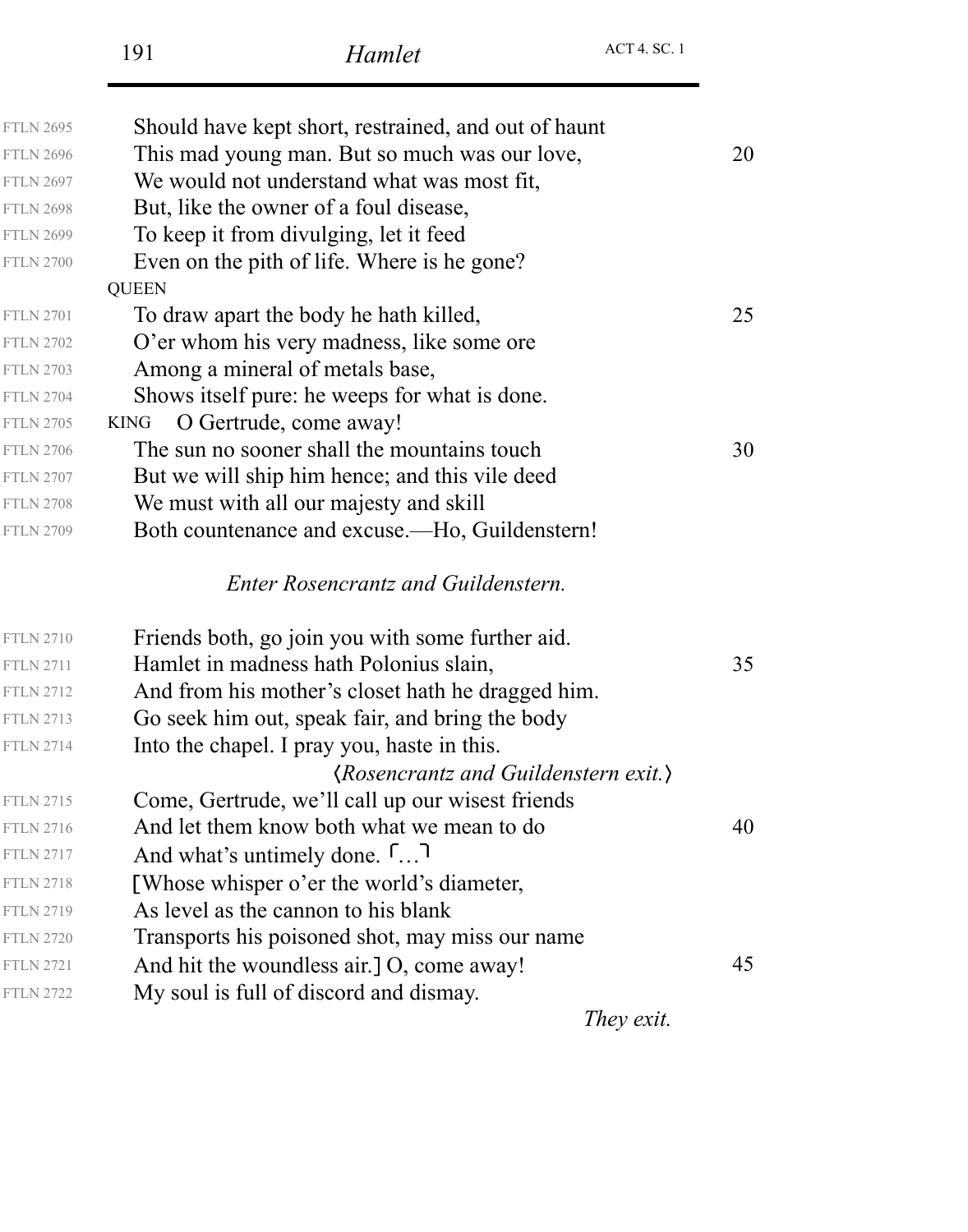## *Enter Hamlet.* Scene 2

| <b>FTLN 2723</b><br><b>FTLN 2724</b><br><b>FTLN 2725</b><br><b>FTLN 2726</b> | Safely stowed.<br>HAMLET<br>(GENTLEMEN, within Hamlet! Lord Hamlet!)<br>But soft, what noise? Who calls on Hamlet?<br><b>HAMLET</b><br>O, here they come. |    |
|------------------------------------------------------------------------------|-----------------------------------------------------------------------------------------------------------------------------------------------------------|----|
|                                                                              | Enter Rosencrantz, (Guildenstern,) and others.                                                                                                            |    |
|                                                                              | <b>ROSENCRANTZ</b>                                                                                                                                        |    |
| <b>FTLN 2727</b>                                                             | What have you done, my lord, with the dead body?                                                                                                          | 5  |
|                                                                              | <b>HAMLET</b>                                                                                                                                             |    |
| <b>FTLN 2728</b>                                                             | (Compounded) it with dust, whereto 'tis kin.                                                                                                              |    |
|                                                                              | <b>ROSENCRANTZ</b>                                                                                                                                        |    |
| <b>FTLN 2729</b>                                                             | Tell us where 'tis, that we may take it thence                                                                                                            |    |
| <b>FTLN 2730</b>                                                             | And bear it to the chapel.                                                                                                                                |    |
| <b>FTLN 2731</b>                                                             | HAMLET Do not believe it.                                                                                                                                 |    |
| <b>FTLN 2732</b>                                                             | ROSENCRANTZ Believe what?                                                                                                                                 | 10 |
| <b>FTLN 2733</b>                                                             | That I can keep your counsel and not mine<br><b>HAMLET</b>                                                                                                |    |
| <b>FTLN 2734</b>                                                             | own. Besides, to be demanded of a sponge, what                                                                                                            |    |
| <b>FTLN 2735</b>                                                             | replication should be made by the son of a king?                                                                                                          |    |
| <b>FTLN 2736</b>                                                             | Take you me for a sponge, my lord?<br><b>ROSENCRANTZ</b>                                                                                                  |    |
| <b>FTLN 2737</b>                                                             | Ay, sir, that soaks up the King's countenance,<br>HAMLET                                                                                                  | 15 |
| <b>FTLN 2738</b>                                                             | his rewards, his authorities. But such officers do the                                                                                                    |    |
| <b>FTLN 2739</b>                                                             | King best service in the end. He keeps them like (an                                                                                                      |    |
| <b>FTLN 2740</b>                                                             | ape) an apple in the corner of his jaw, first mouthed,                                                                                                    |    |
| <b>FTLN 2741</b>                                                             | to be last swallowed. When he needs what you have                                                                                                         |    |
| <b>FTLN 2742</b>                                                             | gleaned, it is but squeezing you, and, sponge, you                                                                                                        | 20 |
| <b>FTLN 2743</b>                                                             | shall be dry again.                                                                                                                                       |    |
| <b>FTLN 2744</b>                                                             | ROSENCRANTZ I understand you not, my lord.                                                                                                                |    |
| <b>FTLN 2745</b>                                                             | HAMLET I am glad of it. A knavish speech sleeps in a                                                                                                      |    |
| <b>FTLN 2746</b>                                                             | foolish ear.                                                                                                                                              |    |
| <b>FTLN 2747</b>                                                             | ROSENCRANTZ My lord, you must tell us where the                                                                                                           | 25 |
| <b>FTLN 2748</b>                                                             | body is and go with us to the King.                                                                                                                       |    |
| <b>FTLN 2749</b>                                                             | The body is with the King, but the King is not<br><b>HAMLET</b>                                                                                           |    |
| <b>FTLN 2750</b>                                                             | with the body. The King is a thing—                                                                                                                       |    |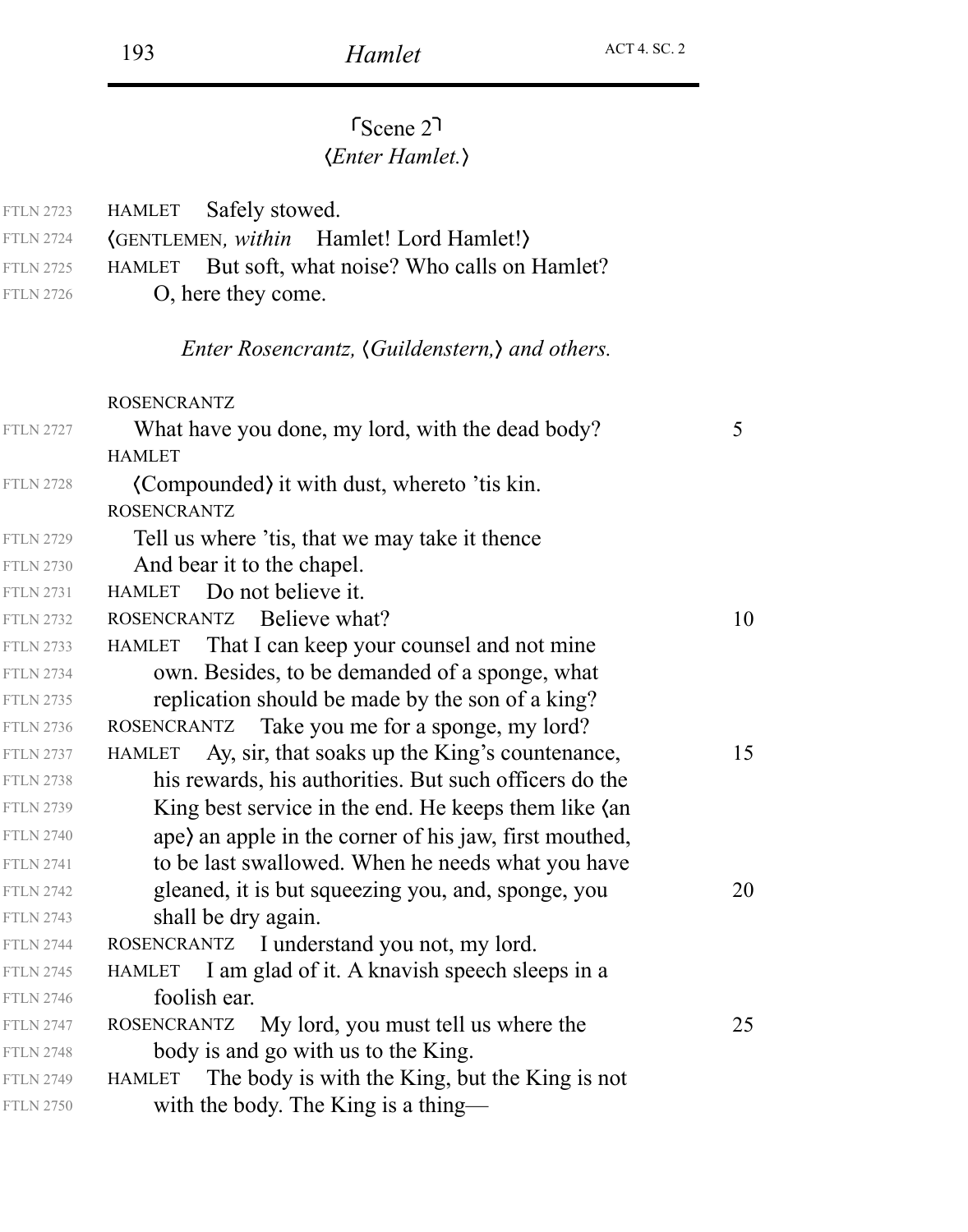|                  | FILN 2751 GUILDENSTERN $A$ "thing," my lord?       |    |
|------------------|----------------------------------------------------|----|
| <b>FTLN 2752</b> | HAMLET Of nothing. Bring me to him. (Hide fox, and | 30 |
| <b>FTLN 2753</b> | all after!)                                        |    |
|                  | They exit.                                         |    |

*Enter King and two or three.* Scene 3

#### KING

| <b>FTLN 2754</b> | I have sent to seek him and to find the body.          |    |
|------------------|--------------------------------------------------------|----|
| <b>FTLN 2755</b> | How dangerous is it that this man goes loose!          |    |
| <b>FTLN 2756</b> | Yet must not we put the strong law on him.             |    |
| <b>FTLN 2757</b> | He's loved of the distracted multitude,                |    |
| <b>FTLN 2758</b> | Who like not in their judgment, but their eyes;        |    |
| <b>FTLN 2759</b> | And, where 'tis so, th' offender's scourge is weighed, |    |
| <b>FTLN 2760</b> | But never the offense. To bear all smooth and even,    |    |
| <b>FTLN 2761</b> | This sudden sending him away must seem                 |    |
| <b>FTLN 2762</b> | Deliberate pause. Diseases desperate grown             |    |
| <b>FTLN 2763</b> | By desperate appliance are relieved                    | 10 |
| <b>FTLN 2764</b> | Or not at all.                                         |    |

### *Enter Rosencrantz.*

| <b>FTLN 2765</b> |                         | How now, what hath befallen?                      |    |
|------------------|-------------------------|---------------------------------------------------|----|
|                  | <b>ROSENCRANTZ</b>      |                                                   |    |
| <b>FTLN 2766</b> |                         | Where the dead body is bestowed, my lord,         |    |
| <b>FTLN 2767</b> | We cannot get from him. |                                                   |    |
| <b>FTLN 2768</b> | <b>KING</b>             | But where is he?                                  | 15 |
|                  | <b>ROSENCRANTZ</b>      |                                                   |    |
| <b>FTLN 2769</b> |                         | Without, my lord; guarded, to know your pleasure. |    |
|                  | <b>KING</b>             |                                                   |    |
| <b>FTLN 2770</b> | Bring him before us.    |                                                   |    |
|                  | <b>ROSENCRANTZ</b>      | Ho! Bring in the lord.                            |    |
|                  |                         |                                                   |    |

## *They enter with Hamlet.*

| <b>FTLN 2772</b> | KING Now, Hamlet, where's Polonius? |    |
|------------------|-------------------------------------|----|
|                  | FTLN 2773 HAMLET At supper.         | 20 |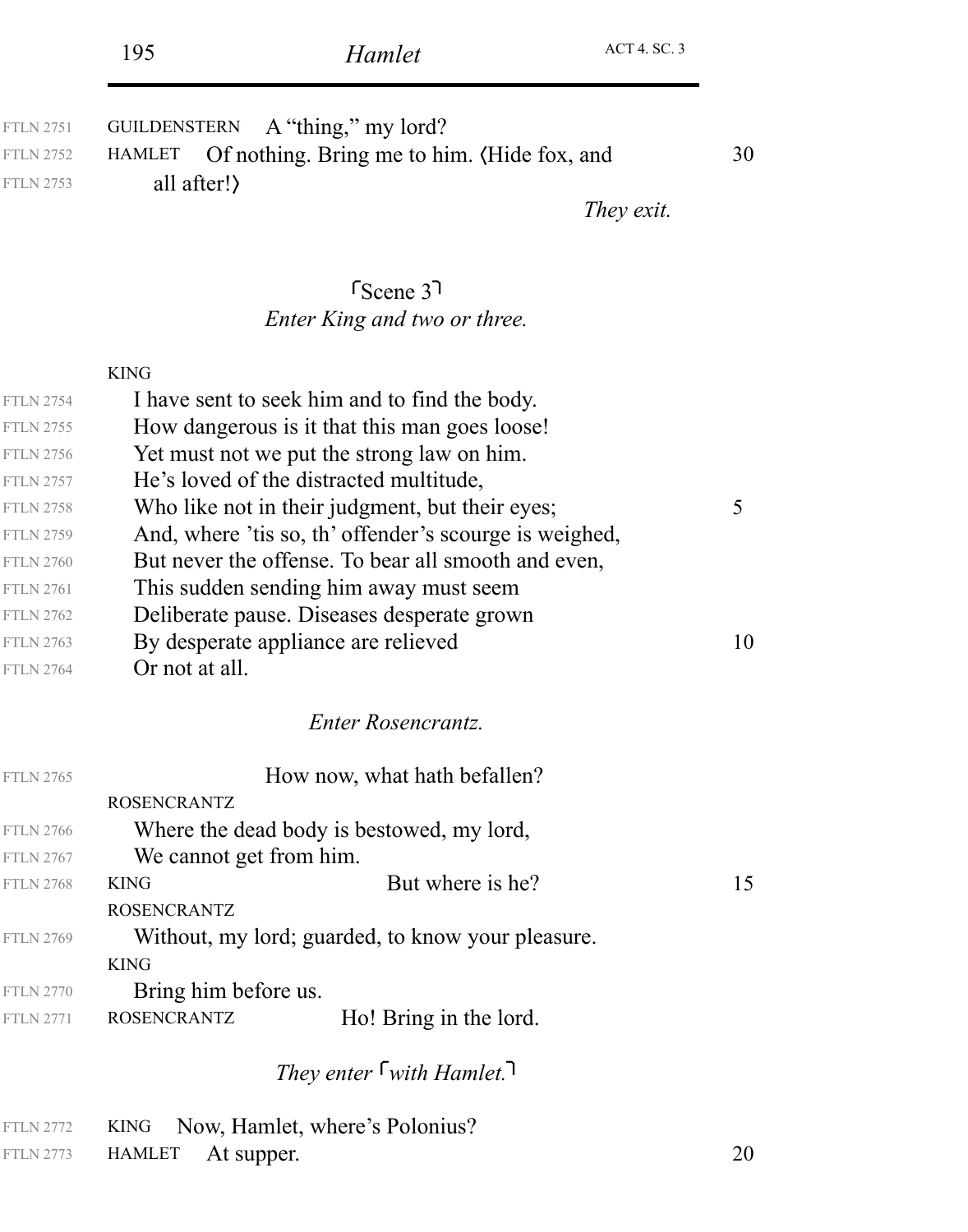| <b>FTLN 2774</b> | At supper where?<br><b>KING</b>                                                            |    |
|------------------|--------------------------------------------------------------------------------------------|----|
| <b>FTLN 2775</b> | Not where he eats, but where he is eaten. A<br><b>HAMLET</b>                               |    |
| <b>FTLN 2776</b> | certain convocation of politic worms are e'en at                                           |    |
| <b>FTLN 2777</b> | him. Your worm is your only emperor for diet. We                                           |    |
| <b>FTLN 2778</b> | fat all creatures else to fat us, and we fat ourselves                                     | 25 |
| <b>FTLN 2779</b> | for maggots. Your fat king and your lean beggar is                                         |    |
| <b>FTLN 2780</b> | but variable service—two dishes but to one table.                                          |    |
| <b>FTLN 2781</b> | That's the end.                                                                            |    |
| <b>FTLN 2782</b> | Alas, alas!<br><b>KING</b>                                                                 |    |
| <b>FTLN 2783</b> | A man may fish with the worm that hath eat<br><b>HAMLET</b>                                | 30 |
| <b>FTLN 2784</b> | of a king and eat of the fish that hath fed of that                                        |    |
| <b>FTLN 2785</b> | worm.]                                                                                     |    |
| <b>FTLN 2786</b> | What dost thou mean by this?<br><b>KING</b>                                                |    |
| <b>FTLN 2787</b> | Nothing but to show you how a king may go a<br><b>HAMLET</b>                               |    |
| <b>FTLN 2788</b> | progress through the guts of a beggar.                                                     | 35 |
| <b>FTLN 2789</b> | KING Where is Polonius?                                                                    |    |
| <b>FTLN 2790</b> | In heaven. Send thither to see. If your messenger<br><b>HAMLET</b>                         |    |
| <b>FTLN 2791</b> | find him not there, seek him i' th' other                                                  |    |
| <b>FTLN 2792</b> | place yourself. But if, indeed, you find him not                                           |    |
| <b>FTLN 2793</b> | within this month, you shall nose him as you go up                                         | 40 |
| <b>FTLN 2794</b> | the stairs into the lobby.                                                                 |    |
| <b>FTLN 2795</b> | KING, $\lceil$ to Attendants. <sup>1</sup> Go, seek him there.                             |    |
| <b>FTLN 2796</b> | <b>HAMLET</b><br>He will stay till you come.<br>$\mathsf{I}$ Attendants exit. $\mathsf{I}$ |    |
|                  | <b>KING</b>                                                                                |    |
| <b>FTLN 2797</b> | Hamlet, this deed, for thine especial safety                                               |    |
| <b>FTLN 2798</b> | (Which we do tender, as we dearly grieve                                                   | 45 |
| <b>FTLN 2799</b> | For that which thou hast done) must send thee                                              |    |
| <b>FTLN 2800</b> | hence                                                                                      |    |
| <b>FTLN 2801</b> | (With fiery quickness.) Therefore prepare thyself.                                         |    |
| <b>FTLN 2802</b> | The bark is ready, and the wind at help,                                                   |    |
| <b>FTLN 2803</b> | Th' associates tend, and everything is bent                                                | 50 |
| <b>FTLN 2804</b> | For England.                                                                               |    |
| <b>FTLN 2805</b> | For England?<br><b>HAMLET</b>                                                              |    |
| <b>FTLN 2806</b> | Ay, Hamlet.<br><b>KING</b>                                                                 |    |
| <b>FTLN 2807</b> | Good.<br><b>HAMLET</b>                                                                     |    |
|                  | <b>KING</b>                                                                                |    |
| <b>FTLN 2808</b> | So is it, if thou knew's tour purposes.                                                    | 55 |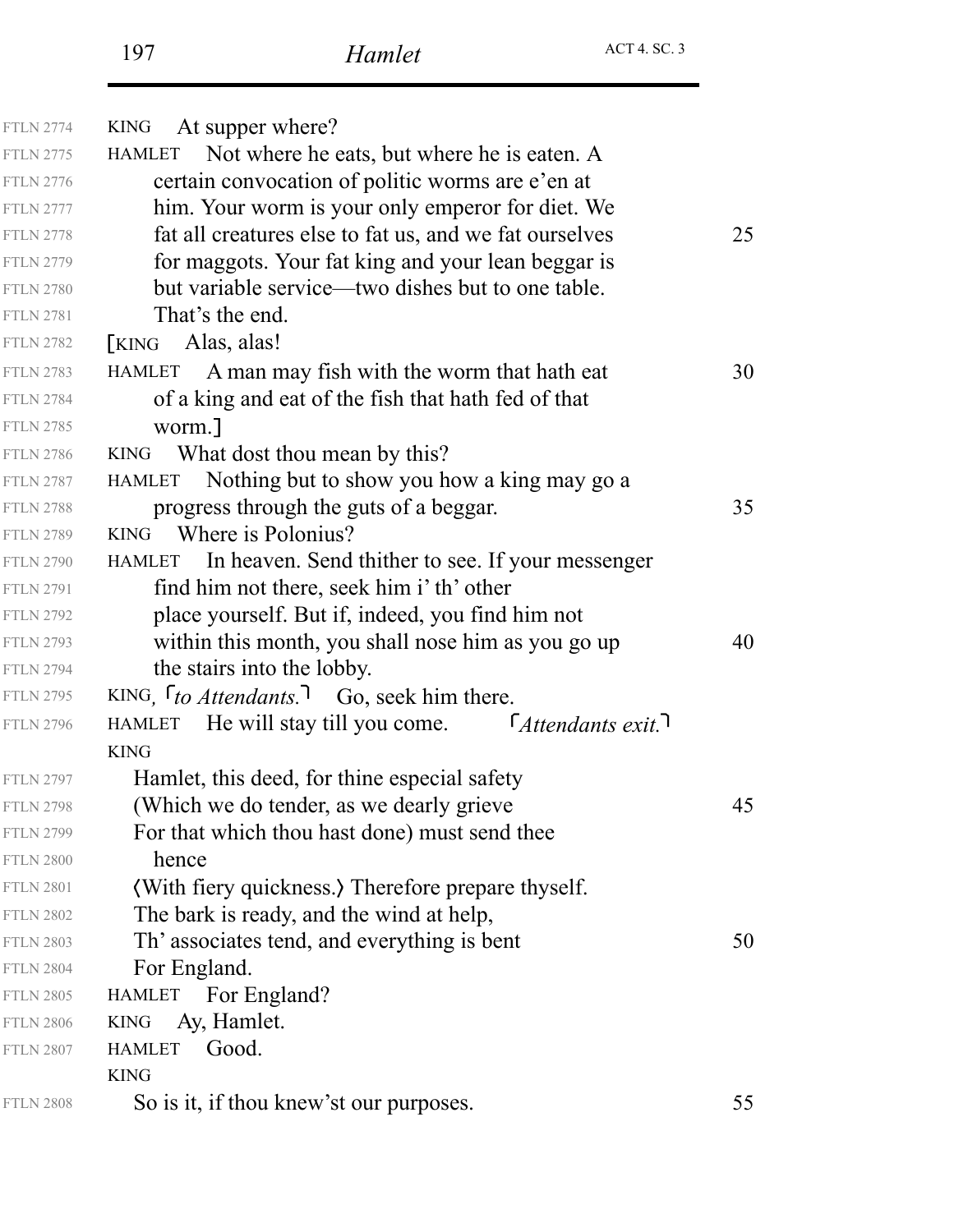|                  | <b>HAMLET</b>                                        |    |
|------------------|------------------------------------------------------|----|
| <b>FTLN 2809</b> | I see a cherub that sees them. But come, for         |    |
| <b>FTLN 2810</b> | England.                                             |    |
| <b>FTLN 2811</b> | Farewell, dear mother.                               |    |
| <b>FTLN 2812</b> | Thy loving father, Hamlet.<br><b>KING</b>            |    |
|                  | <b>HAMLET</b>                                        |    |
| <b>FTLN 2813</b> | My mother. Father and mother is man and wife,        | 60 |
| <b>FTLN 2814</b> | Man and wife is one flesh, (and) so, my mother.—     |    |
| <b>FTLN 2815</b> | Come, for England.<br>He exits.                      |    |
|                  | <b>KING</b>                                          |    |
| <b>FTLN 2816</b> | Follow him at foot; tempt him with speed aboard.     |    |
| <b>FTLN 2817</b> | Delay it not. I'll have him hence tonight.           |    |
| <b>FTLN 2818</b> | Away, for everything is sealed and done              | 65 |
| <b>FTLN 2819</b> | That else leans on th' affair. Pray you, make haste. |    |
|                  | $\lceil$ All but the King exit.                      |    |
| <b>FTLN 2820</b> | And England, if my love thou hold'st at aught        |    |
| <b>FTLN 2821</b> | (As my great power thereof may give thee sense,      |    |
| <b>FTLN 2822</b> | Since yet thy cicatrice looks raw and red            |    |
| <b>FTLN 2823</b> | After the Danish sword, and thy free awe             | 70 |
| <b>FTLN 2824</b> | Pays homage to us), thou mayst not coldly set        |    |
| <b>FTLN 2825</b> | Our sovereign process, which imports at full,        |    |
| <b>FTLN 2826</b> | By letters congruing to that effect,                 |    |
| <b>FTLN 2827</b> | The present death of Hamlet. Do it, England,         |    |
| <b>FTLN 2828</b> | For like the hectic in my blood he rages,            | 75 |
| <b>FTLN 2829</b> | And thou must cure me. Till I know 't is done,       |    |
| <b>FTLN 2830</b> | Howe'er my haps, my joys will ne'er begin.           |    |
|                  |                                                      |    |

*He exits.*

### *Enter Fortinbras with his army over the stage.* Scene 4

#### FORTINBRAS

| <b>FTLN 2831</b> | Go, Captain, from me greet the Danish king. |
|------------------|---------------------------------------------|
| <b>FTLN 2832</b> | Tell him that by his license Fortinbras     |
| <b>FTLN 2833</b> | Craves the conveyance of a promised march   |
| <b>FTLN 2834</b> | Over his kingdom. You know the rendezvous.  |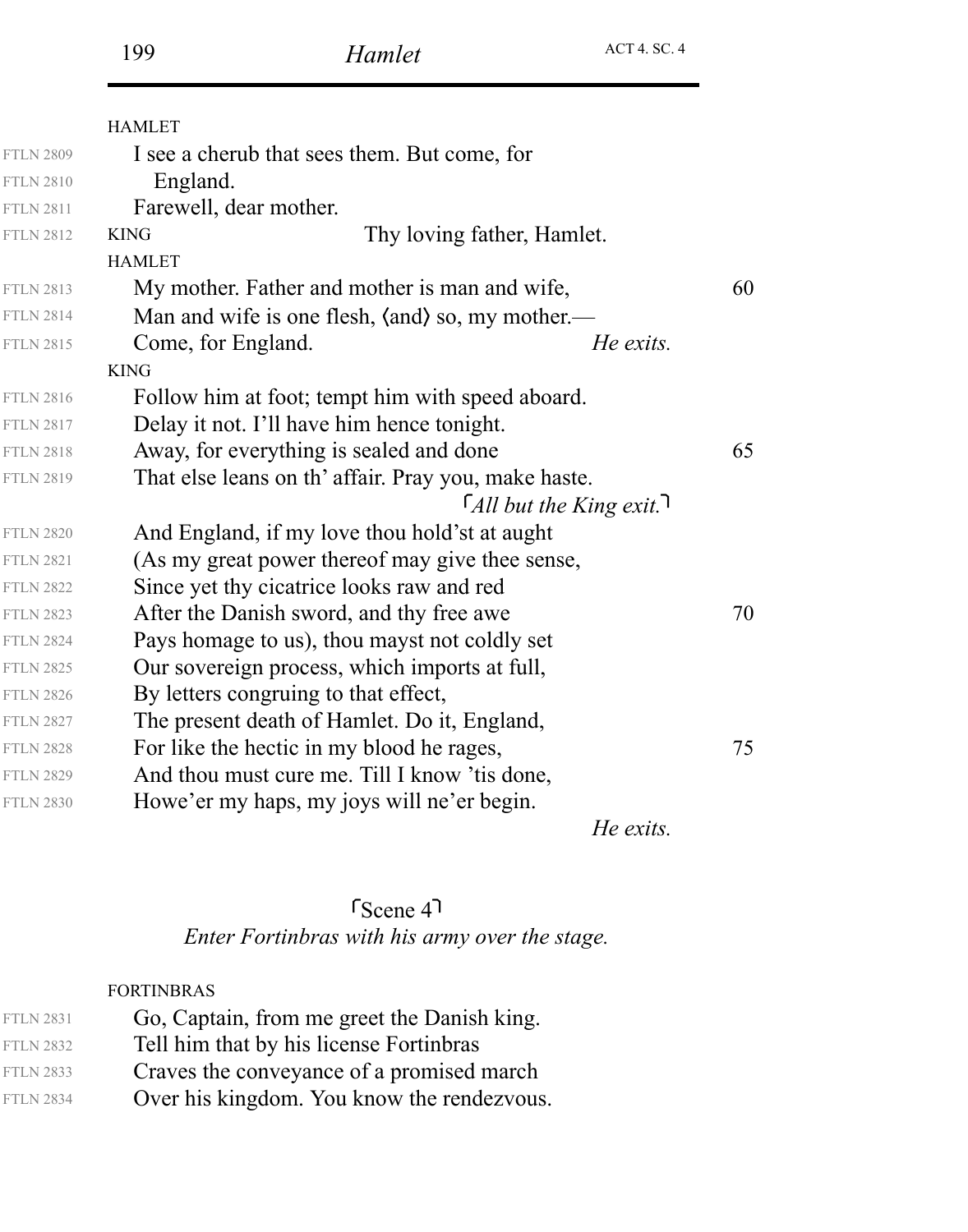| <b>FTLN 2835</b>                     | If that his Majesty would aught with us,                                                       | 5  |  |
|--------------------------------------|------------------------------------------------------------------------------------------------|----|--|
| <b>FTLN 2836</b>                     | We shall express our duty in his eye;                                                          |    |  |
| <b>FTLN 2837</b>                     | And let him know so.                                                                           |    |  |
| <b>FTLN 2838</b>                     | CAPTAIN I will do 't, my lord.                                                                 |    |  |
| <b>FTLN 2839</b>                     | Go softly on.<br>$\lceil$ All but the Captain exit.<br><b>FORTINBRAS</b>                       |    |  |
|                                      | [ <i>Enter Hamlet, Rosencrantz,</i> $\lceil$ <i>Guildenstern</i> , $\lceil$ <i>and others.</i> |    |  |
| <b>FTLN 2840</b>                     | Good sir, whose powers are these?<br><b>HAMLET</b>                                             | 10 |  |
| <b>FTLN 2841</b>                     | They are of Norway, sir.<br><b>CAPTAIN</b>                                                     |    |  |
| <b>FTLN 2842</b>                     | How purposed, sir, I pray you?<br><b>HAMLET</b>                                                |    |  |
| <b>FTLN 2843</b>                     | Against some part of Poland.<br><b>CAPTAIN</b>                                                 |    |  |
| <b>FTLN 2844</b>                     | Who commands them, sir?<br><b>HAMLET</b>                                                       |    |  |
|                                      | <b>CAPTAIN</b>                                                                                 |    |  |
| <b>FTLN 2845</b>                     | The nephew to old Norway, Fortinbras.                                                          | 15 |  |
|                                      | <b>HAMLET</b>                                                                                  |    |  |
| <b>FTLN 2846</b>                     | Goes it against the main of Poland, sir,                                                       |    |  |
| <b>FTLN 2847</b>                     | Or for some frontier?                                                                          |    |  |
|                                      | <b>CAPTAIN</b>                                                                                 |    |  |
| <b>FTLN 2848</b>                     | Truly to speak, and with no addition,                                                          |    |  |
| <b>FTLN 2849</b>                     | We go to gain a little patch of ground                                                         |    |  |
| <b>FTLN 2850</b><br><b>FTLN 2851</b> | That hath in it no profit but the name.<br>To pay five ducats, five, I would not farm it;      | 20 |  |
| <b>FTLN 2852</b>                     | Nor will it yield to Norway or the Pole                                                        |    |  |
| <b>FTLN 2853</b>                     | A ranker rate, should it be sold in fee.                                                       |    |  |
|                                      | <b>HAMLET</b>                                                                                  |    |  |
| <b>FTLN 2854</b>                     | Why, then, the Polack never will defend it.                                                    |    |  |
|                                      | <b>CAPTAIN</b>                                                                                 |    |  |
| <b>FTLN 2855</b>                     | Yes, it is already garrisoned.                                                                 | 25 |  |
|                                      | <b>HAMLET</b>                                                                                  |    |  |
| <b>FTLN 2856</b>                     | Two thousand souls and twenty thousand ducats                                                  |    |  |
| <b>FTLN 2857</b>                     | Will not debate the question of this straw.                                                    |    |  |
| <b>FTLN 2858</b>                     | This is th' impostume of much wealth and peace,                                                |    |  |
| <b>FTLN 2859</b>                     | That inward breaks and shows no cause without                                                  |    |  |
| <b>FTLN 2860</b>                     | Why the man dies.—I humbly thank you, sir.                                                     | 30 |  |
| <b>FTLN 2861</b>                     | God be wi' you, sir.<br>$\lceil He \text{ exits.} \rceil$<br><b>CAPTAIN</b>                    |    |  |
| <b>FTLN 2862</b>                     | Will 't please you go, my lord?<br>ROSENCRANTZ                                                 |    |  |

201 *Hamlet* ACT 4. SC. 4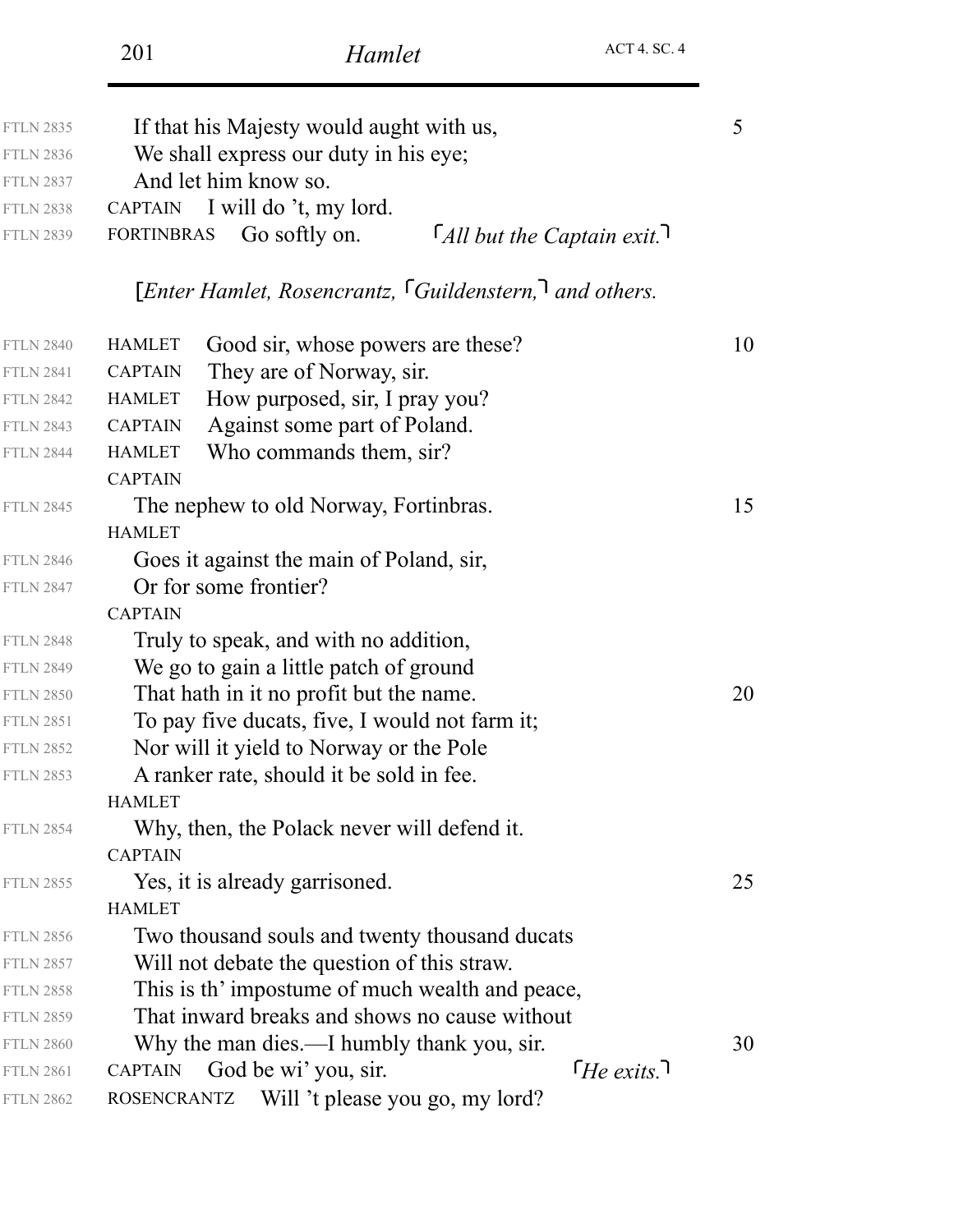|                  | <b>HAMLET</b>                                        |    |
|------------------|------------------------------------------------------|----|
| <b>FTLN 2863</b> | I'll be with you straight. Go a little before.       |    |
|                  | $\lceil$ All but Hamlet exit.                        |    |
| <b>FTLN 2864</b> | How all occasions do inform against me               |    |
| <b>FTLN 2865</b> | And spur my dull revenge. What is a man              | 35 |
| <b>FTLN 2866</b> | If his chief good and market of his time             |    |
| <b>FTLN 2867</b> | Be but to sleep and feed? A beast, no more.          |    |
| <b>FTLN 2868</b> | Sure He that made us with such large discourse,      |    |
| <b>FTLN 2869</b> | Looking before and after, gave us not                |    |
| <b>FTLN 2870</b> | That capability and godlike reason                   | 40 |
| <b>FTLN 2871</b> | To fust in us unused. Now whether it be              |    |
| <b>FTLN 2872</b> | Bestial oblivion or some craven scruple              |    |
| <b>FTLN 2873</b> | Of thinking too precisely on th' event               |    |
| <b>FTLN 2874</b> | (A thought which, quartered, hath but one part       |    |
| <b>FTLN 2875</b> | wisdom                                               | 45 |
| <b>FTLN 2876</b> | And ever three parts coward), I do not know          |    |
| <b>FTLN 2877</b> | Why yet I live to say "This thing's to do,"          |    |
| <b>FTLN 2878</b> | Sith I have cause, and will, and strength, and means |    |
| <b>FTLN 2879</b> | To do 't. Examples gross as Earth exhort me:         |    |
| <b>FTLN 2880</b> | Witness this army of such mass and charge,           | 50 |
| <b>FTLN 2881</b> | Led by a delicate and tender prince,                 |    |
| <b>FTLN 2882</b> | Whose spirit with divine ambition puffed             |    |
| <b>FTLN 2883</b> | Makes mouths at the invisible event,                 |    |
| <b>FTLN 2884</b> | Exposing what is mortal and unsure                   |    |
| <b>FTLN 2885</b> | To all that fortune, death, and danger dare,         | 55 |
| <b>FTLN 2886</b> | Even for an eggshell. Rightly to be great            |    |
| <b>FTLN 2887</b> | Is not to stir without great argument,               |    |
| <b>FTLN 2888</b> | But greatly to find quarrel in a straw               |    |
| <b>FTLN 2889</b> | When honor's at the stake. How stand I, then,        |    |
| <b>FTLN 2890</b> | That have a father killed, a mother stained,         | 60 |
| <b>FTLN 2891</b> | Excitements of my reason and my blood,               |    |
| <b>FTLN 2892</b> | And let all sleep, while to my shame I see           |    |
| <b>FTLN 2893</b> | The imminent death of twenty thousand men            |    |
| <b>FTLN 2894</b> | That for a fantasy and trick of fame                 |    |
| <b>FTLN 2895</b> | Go to their graves like beds, fight for a plot       | 65 |
| <b>FTLN 2896</b> | Whereon the numbers cannot try the cause,            |    |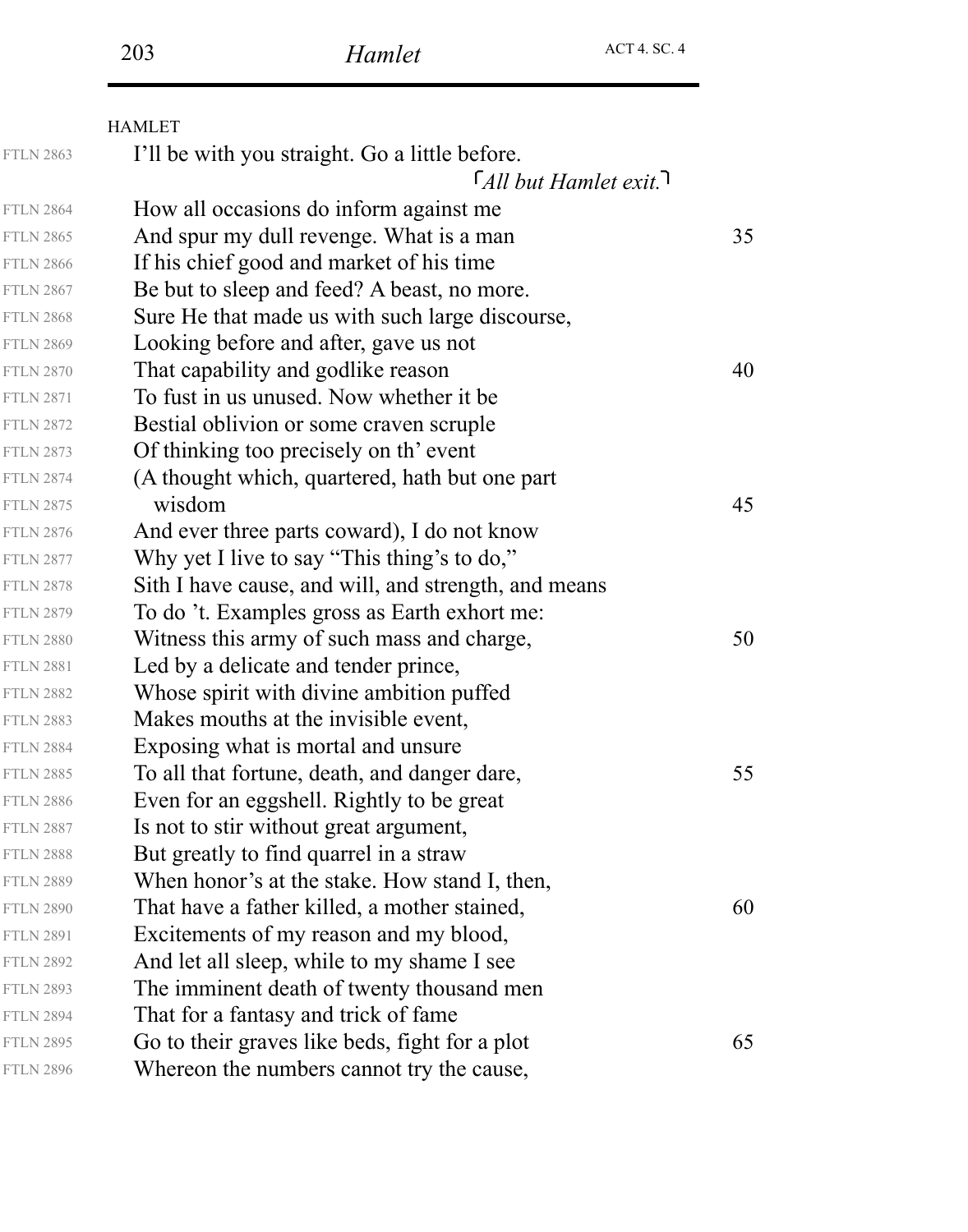| <b>FTLN 2897</b><br><b>FTLN 2898</b><br><b>FTLN 2899</b> | Which is not tomb enough and continent<br>To hide the slain? O, from this time forth<br>My thoughts be bloody or be nothing worth!<br>He exits.] |    |
|----------------------------------------------------------|--------------------------------------------------------------------------------------------------------------------------------------------------|----|
|                                                          | S <sub>cence</sub> 5                                                                                                                             |    |
|                                                          | Enter Horatio, <i>Queen</i> , and a Gentleman.                                                                                                   |    |
| <b>FTLN 2900</b>                                         | I will not speak with her.<br><b>QUEEN</b>                                                                                                       |    |
| <b>FTLN 2901</b>                                         | She is importunate,<br><b>GENTLEMAN</b>                                                                                                          |    |
| <b>FTLN 2902</b>                                         | Indeed distract; her mood will needs be pitied.                                                                                                  |    |
| <b>FTLN 2903</b>                                         | What would she have?<br><b>QUEEN</b>                                                                                                             |    |
|                                                          | <b>GENTLEMAN</b>                                                                                                                                 |    |
| <b>FTLN 2904</b>                                         | She speaks much of her father, says she hears                                                                                                    | 5  |
| <b>FTLN 2905</b>                                         | There's tricks i' th' world, and hems, and beats her                                                                                             |    |
| <b>FTLN 2906</b>                                         | heart,                                                                                                                                           |    |
| <b>FTLN 2907</b>                                         | Spurns enviously at straws, speaks things in doubt                                                                                               |    |
| <b>FTLN 2908</b>                                         | That carry but half sense. Her speech is nothing,                                                                                                |    |
| <b>FTLN 2909</b>                                         | Yet the unshaped use of it doth move                                                                                                             | 10 |
| <b>FTLN 2910</b>                                         | The hearers to collection. They (aim) at it                                                                                                      |    |
| <b>FTLN 2911</b>                                         | And botch the words up fit to their own thoughts;                                                                                                |    |
| <b>FTLN 2912</b>                                         | Which, as her winks and nods and gestures yield                                                                                                  |    |
| <b>FTLN 2913</b>                                         | them,                                                                                                                                            |    |
| <b>FTLN 2914</b>                                         | Indeed would make one think there might be                                                                                                       | 15 |
| <b>FTLN 2915</b>                                         | thought,                                                                                                                                         |    |
| <b>FTLN 2916</b>                                         | Though nothing sure, yet much unhappily.                                                                                                         |    |

HORATIO

QUEEN<sup>1</sup> Let her come in. Gentleman exits. 'Twere good she were spoken with, for she may strew FTLN 2919 Dangerous conjectures in ill-breeding minds. 20 *Aside*.<sup>1</sup> To my sick soul (as sin's true nature is), Each toy seems prologue to some great amiss. So full of artless jealousy is guilt, FTLN 2917 FTLN 2918 FTLN 2920 FTLN 2921 FTLN 2922 FTLN 2923

FTLN 2924 It spills itself in fearing to be spilt. 25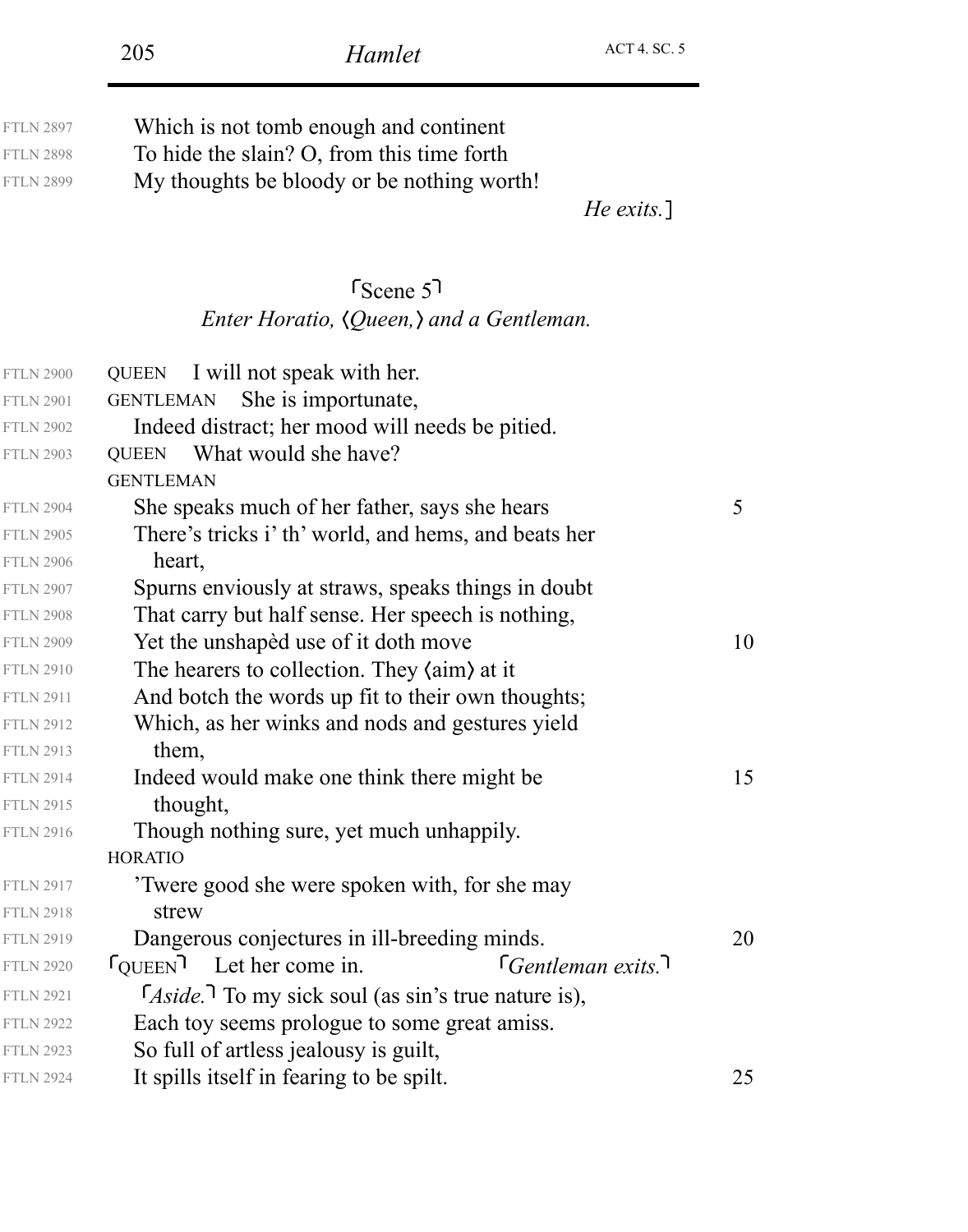|  |  | (Enter Ophelia distracted.) |
|--|--|-----------------------------|
|--|--|-----------------------------|

|                  | <b>OPHELIA</b>                                                     |    |
|------------------|--------------------------------------------------------------------|----|
| <b>FTLN 2925</b> | Where is the beauteous Majesty of Denmark?                         |    |
| <b>FTLN 2926</b> | How now, Ophelia?<br><b>QUEEN</b>                                  |    |
|                  | OPHELIA <sup>[sings]</sup>                                         |    |
| <b>FTLN 2927</b> | How should I your true love know                                   |    |
| <b>FTLN 2928</b> | From another one?                                                  |    |
| <b>FTLN 2929</b> | By his cockle hat and staff                                        | 30 |
| <b>FTLN 2930</b> | And his sandal shoon.                                              |    |
|                  | <b>QUEEN</b>                                                       |    |
| <b>FTLN 2931</b> | Alas, sweet lady, what imports this song?                          |    |
| <b>FTLN 2932</b> | Say you? Nay, pray you, mark.<br><b>OPHELIA</b>                    |    |
| <b>FTLN 2933</b> | $1$ Sings.<br>He is dead and gone, lady,                           |    |
| <b>FTLN 2934</b> | He is dead and gone;                                               | 35 |
| <b>FTLN 2935</b> | At his head a grass-green turf,                                    |    |
| <b>FTLN 2936</b> | At his heels a stone.                                              |    |
| <b>FTLN 2937</b> | Oh, ho!                                                            |    |
| <b>FTLN 2938</b> | Nay, but Ophelia—<br><b>QUEEN</b>                                  |    |
| <b>FTLN 2939</b> | Pray you, mark.<br><b>OPHELIA</b>                                  | 40 |
| <b>FTLN 2940</b> | $\lceil$ Sings. $\rceil$<br>White his shroud as the mountain snow— |    |
|                  | Enter King.                                                        |    |
| <b>FTLN 2941</b> | Alas, look here, my lord.<br><b>QUEEN</b>                          |    |
|                  | OPHELIA <sup>[sings]</sup>                                         |    |
| <b>FTLN 2942</b> | Larded all with sweet flowers;                                     |    |
| <b>FTLN 2943</b> | Which bewept to the ground did not go                              |    |
| <b>FTLN 2944</b> | With true-love showers.                                            | 45 |
| <b>FTLN 2945</b> | How do you, pretty lady?<br><b>KING</b>                            |    |
| <b>FTLN 2946</b> | Well, God dild you. They say the owl was a<br><b>OPHELIA</b>       |    |
| <b>FTLN 2947</b> | baker's daughter. Lord, we know what we are but                    |    |
| <b>FTLN 2948</b> | know not what we may be. God be at your table.                     |    |
| <b>FTLN 2949</b> | Conceit upon her father.<br>KING                                   | 50 |
| <b>FTLN 2950</b> | Pray let's have no words of this, but when<br><b>OPHELIA</b>       |    |
| <b>FTLN 2951</b> | they ask you what it means, say you this:                          |    |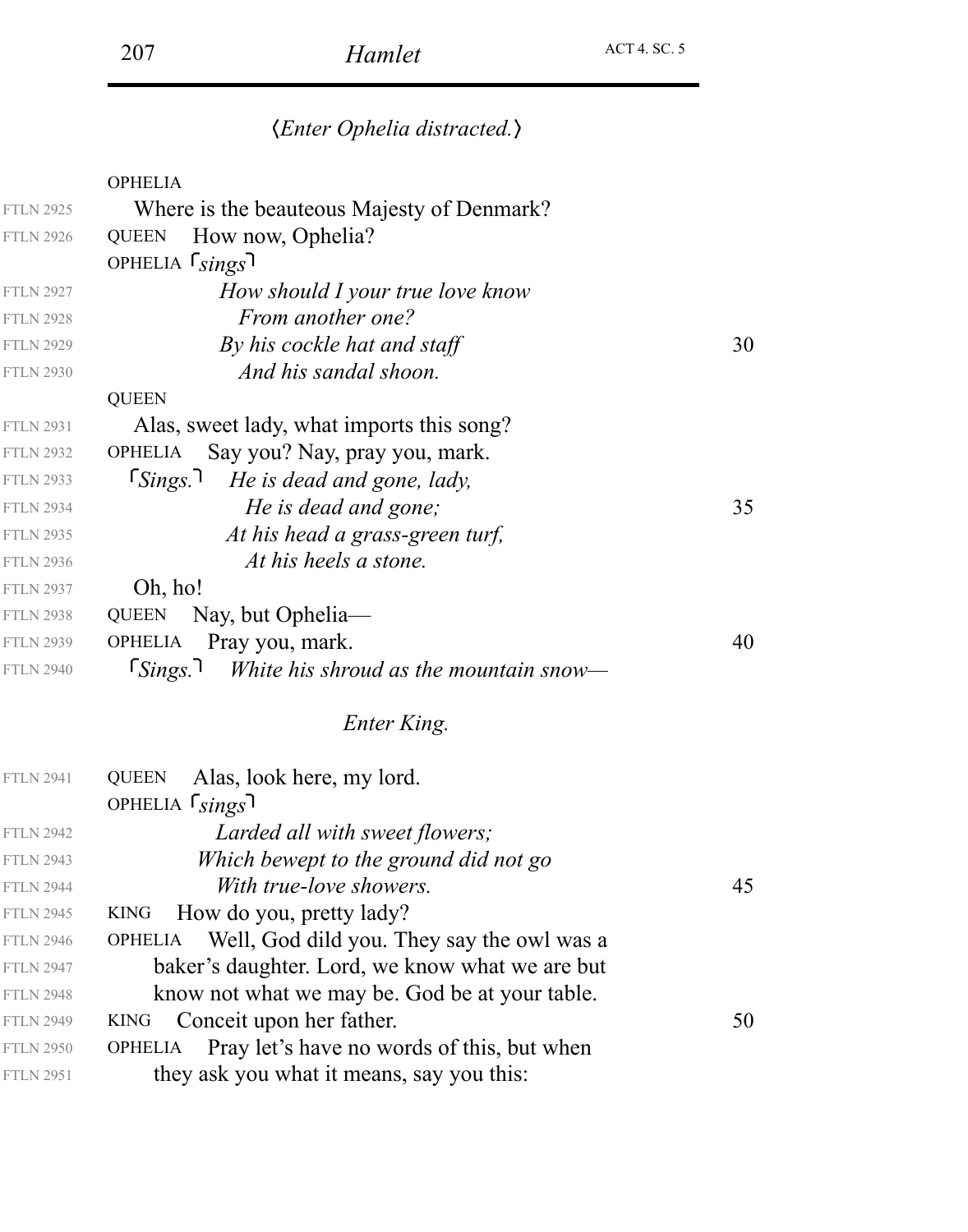| <b>FTLN 2952</b> | $1$ Sings. $1$<br>Tomorrow is Saint Valentine's day,               |    |
|------------------|--------------------------------------------------------------------|----|
| <b>FTLN 2953</b> | All in the morning betime,                                         |    |
| <b>FTLN 2954</b> | And I a maid at your window,                                       | 55 |
| <b>FTLN 2955</b> | To be your Valentine.                                              |    |
| <b>FTLN 2956</b> | Then up he rose and donned his clothes                             |    |
| <b>FTLN 2957</b> | And dupped the chamber door,                                       |    |
| <b>FTLN 2958</b> | Let in the maid, that out a maid                                   |    |
| <b>FTLN 2959</b> | Never departed more.                                               | 60 |
| <b>FTLN 2960</b> | Pretty Ophelia—<br><b>KING</b>                                     |    |
|                  | <b>OPHELIA</b>                                                     |    |
| <b>FTLN 2961</b> | Indeed, without an oath, I'll make an end on 't:                   |    |
| <b>FTLN 2962</b> | $\lceil$ Sings. $\lceil$<br>By Gis and by Saint Charity,           |    |
| <b>FTLN 2963</b> | Alack and fie for shame,                                           |    |
| <b>FTLN 2964</b> | Young men will do 't, if they come to 't;                          | 65 |
| <b>FTLN 2965</b> | By Cock, they are to blame.                                        |    |
| <b>FTLN 2966</b> | Quoth she "Before you tumbled me,                                  |    |
| <b>FTLN 2967</b> | You promised me to wed."                                           |    |
| <b>FTLN 2968</b> | He answers:                                                        |    |
| <b>FTLN 2969</b> | "So would I 'a done, by yonder sun,                                | 70 |
| <b>FTLN 2970</b> | An thou hadst not come to my bed."                                 |    |
| <b>FTLN 2971</b> | How long hath she been thus?<br><b>KING</b>                        |    |
| <b>FTLN 2972</b> | I hope all will be well. We must be patient,<br><b>OPHELIA</b>     |    |
| <b>FTLN 2973</b> | but I cannot choose but weep to think they would                   |    |
| <b>FTLN 2974</b> | lay him i' th' cold ground. My brother shall know of               | 75 |
| <b>FTLN 2975</b> | it. And so I thank you for your good counsel. Come,                |    |
| <b>FTLN 2976</b> | my coach! Good night, ladies, good night, sweet                    |    |
| <b>FTLN 2977</b> | ladies, good night, good night.<br>$\langle She \; exists.\rangle$ |    |
|                  | <b>KING</b>                                                        |    |
| <b>FTLN 2978</b> | Follow her close; give her good watch, I pray you.                 |    |
|                  | $\lceil$ Horatio exits. $\lceil$                                   |    |
| <b>FTLN 2979</b> | O, this is the poison of deep grief. It springs                    | 80 |
| <b>FTLN 2980</b> | All from her father's death, and now behold!                       |    |
| <b>FTLN 2981</b> | O Gertrude, Gertrude,                                              |    |
| <b>FTLN 2982</b> | When sorrows come, they come not single spies,                     |    |
| <b>FTLN 2983</b> | But in battalions: first, her father slain;                        |    |
| <b>FTLN 2984</b> | Next, your son gone, and he most violent author                    | 85 |
| <b>FTLN 2985</b> | Of his own just remove; the people muddied,                        |    |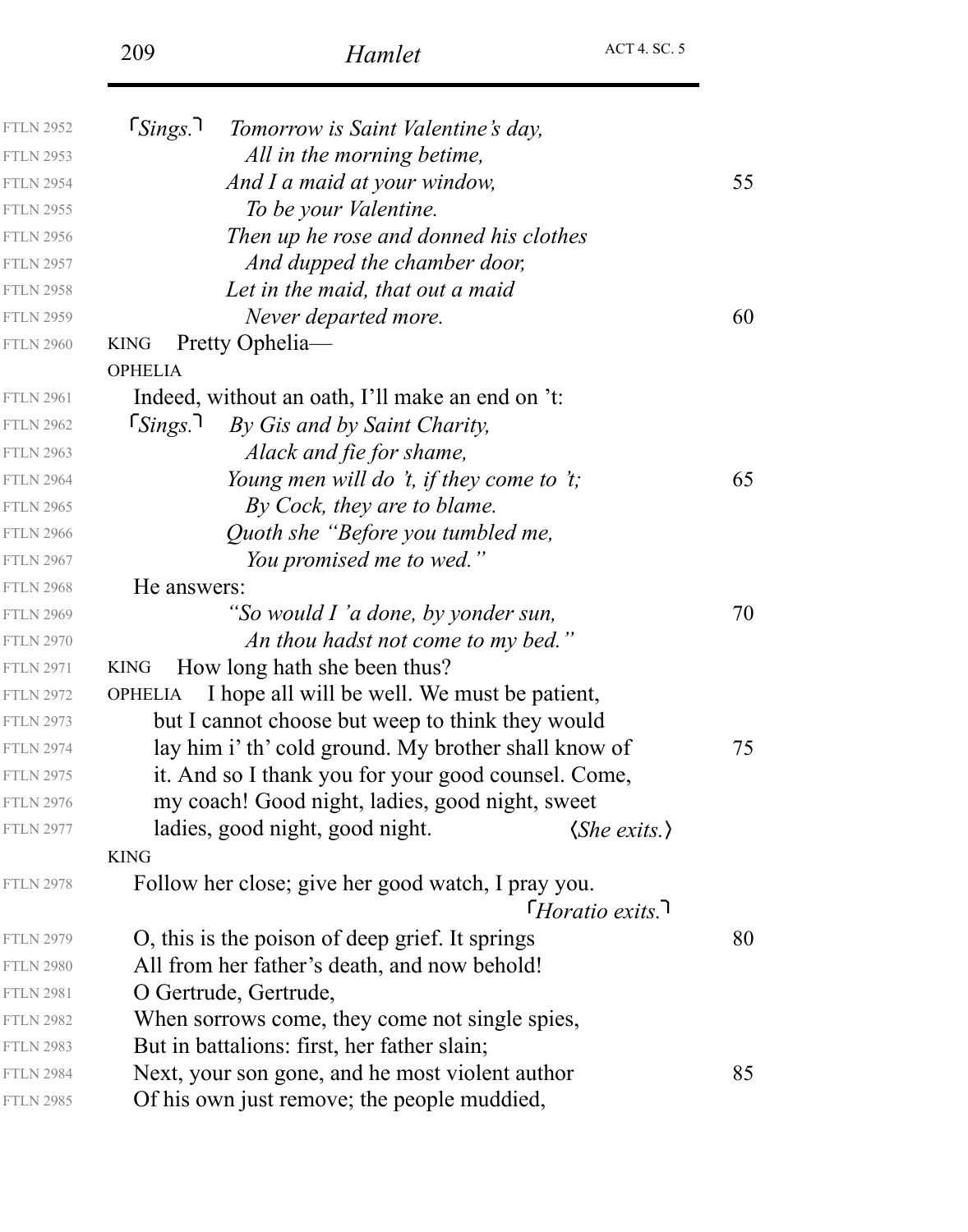| <b>FTLN 2986</b> | Thick, and unwholesome in (their) thoughts and            |     |
|------------------|-----------------------------------------------------------|-----|
| <b>FTLN 2987</b> | whispers                                                  |     |
| <b>FTLN 2988</b> | For good Polonius' death, and we have done but            |     |
| <b>FTLN 2989</b> | greenly                                                   | 90  |
| <b>FTLN 2990</b> | In hugger-mugger to inter him; poor Ophelia               |     |
| <b>FTLN 2991</b> | Divided from herself and her fair judgment,               |     |
| <b>FTLN 2992</b> | Without the which we are pictures or mere beasts;         |     |
| <b>FTLN 2993</b> | Last, and as much containing as all these,                |     |
| <b>FTLN 2994</b> | Her brother is in secret come from France,                | 95  |
| <b>FTLN 2995</b> | Feeds on (his) wonder, keeps himself in clouds,           |     |
| <b>FTLN 2996</b> | And wants not buzzers to infect his ear.                  |     |
| <b>FTLN 2997</b> | With pestilent speeches of his father's death,            |     |
| <b>FTLN 2998</b> | Wherein necessity, of matter beggared,                    |     |
| <b>FTLN 2999</b> | Will nothing stick our person to arraign                  | 100 |
| <b>FTLN 3000</b> | In ear and ear. O, my dear Gertrude, this,                |     |
| <b>FTLN 3001</b> | Like to a murd'ring piece, in many places                 |     |
| <b>FTLN 3002</b> | Gives me superfluous death.                               |     |
|                  | A noise within.                                           |     |
| <b>FTLN 3003</b> | Alack, what noise is this?)<br><b><i><u>QUEEN</u></i></b> |     |
| <b>FTLN 3004</b> | Attend!<br><b>KING</b>                                    | 105 |
| <b>FTLN 3005</b> | Where is my Switzers? Let them guard the door.            |     |
|                  | Enter a Messenger.                                        |     |
| <b>FTLN 3006</b> | What is the matter?                                       |     |
| <b>FTLN 3007</b> | Save yourself, my lord.<br><b>MESSENGER</b>               |     |
| <b>FTLN 3008</b> | The ocean, overpeering of his list,                       |     |
| <b>FTLN 3009</b> | Eats not the flats with more impiteous haste              | 110 |
| <b>FTLN 3010</b> | Than young Laertes, in a riotous head,                    |     |
| <b>FTLN 3011</b> | O'erbears your officers. The rabble call him "lord,"      |     |
| <b>FTLN 3012</b> | And, as the world were now but to begin,                  |     |
| <b>FTLN 3013</b> | Antiquity forgot, custom not known,                       |     |
| <b>FTLN 3014</b> | The ratifiers and props of every word,                    | 115 |
| <b>FTLN 3015</b> | (They) cry "Choose we, Laertes shall be king!"            |     |
| <b>FTLN 3016</b> | Caps, hands, and tongues applaud it to the clouds,        |     |
| <b>FTLN 3017</b> | "Laertes shall be king! Laertes king!"                    |     |
|                  |                                                           |     |

*A noise within.*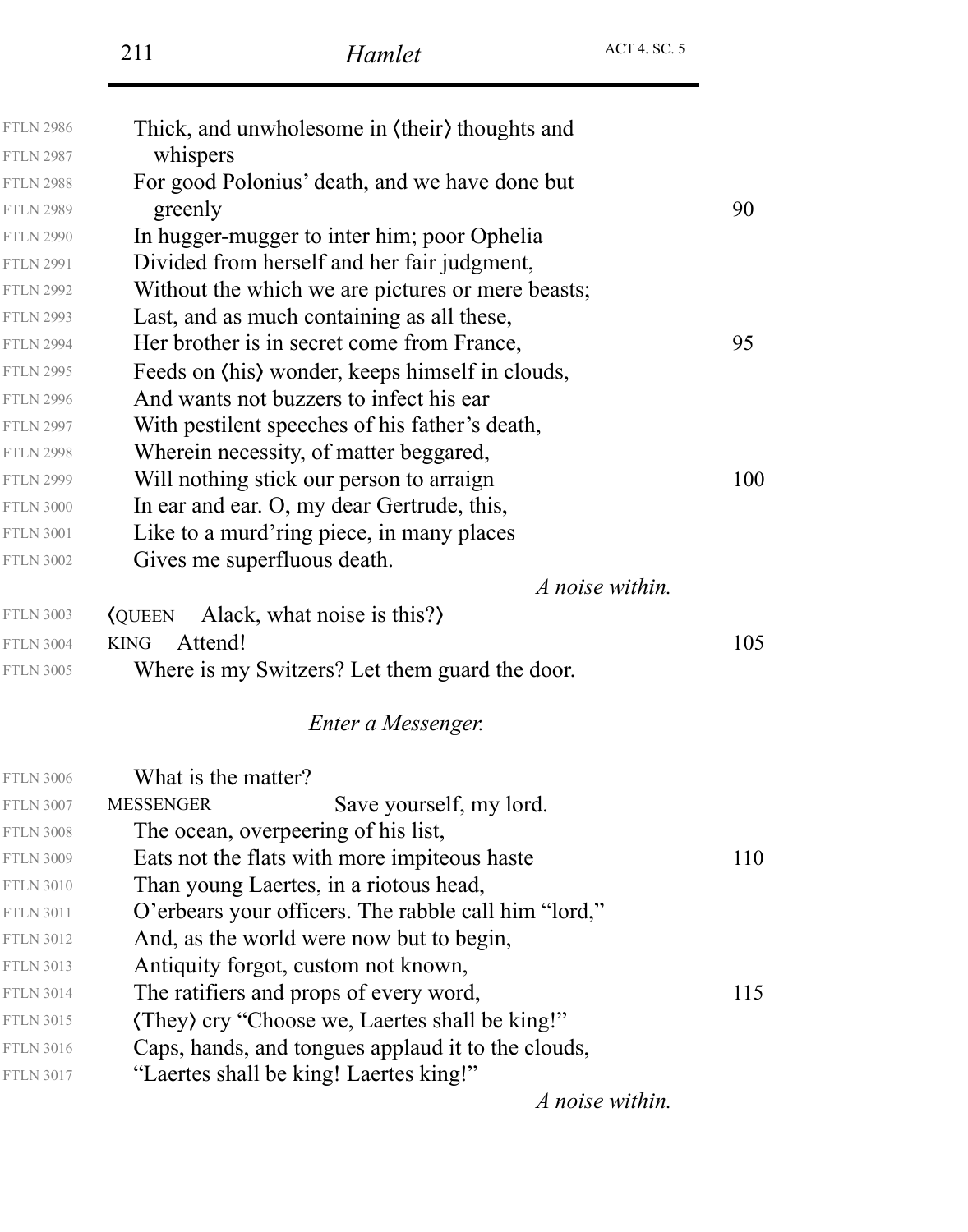| <b>FTLN 3018</b> | <b>QUEEN</b><br>How cheerfully on the false trail they cry.               |     |
|------------------|---------------------------------------------------------------------------|-----|
| <b>FTLN 3019</b> | O, this is counter, you false Danish dogs!                                | 120 |
| <b>FTLN 3020</b> | The doors are broke.<br><b>KING</b>                                       |     |
|                  |                                                                           |     |
|                  | <i>Enter Laertes with others.</i>                                         |     |
|                  | <b>LAERTES</b>                                                            |     |
| <b>FTLN 3021</b> | Where is this king?—Sirs, stand you all without.                          |     |
| <b>FTLN 3022</b> | ALL No, let's come in!                                                    |     |
| <b>FTLN 3023</b> | I pray you, give me leave.<br><b>LAERTES</b>                              |     |
| <b>FTLN 3024</b> | We will, we will.<br>ALL                                                  | 125 |
|                  | <b>LAERTES</b>                                                            |     |
| <b>FTLN 3025</b> | I thank you. Keep the door. $\lceil$ Followers exit. <sup>1</sup> O, thou |     |
| <b>FTLN 3026</b> | vile king,                                                                |     |
| <b>FTLN 3027</b> | Give me my father!                                                        |     |
| <b>FTLN 3028</b> | Calmly, good Laertes.<br><b>QUEEN</b>                                     |     |
|                  | <b>LAERTES</b>                                                            |     |
| <b>FTLN 3029</b> | That drop of blood that's calm proclaims me                               | 130 |
| <b>FTLN 3030</b> | bastard,                                                                  |     |
| <b>FTLN 3031</b> | Cries "cuckold" to my father, brands the harlot                           |     |
| <b>FTLN 3032</b> | Even here between the chaste unsmirched brow                              |     |
| <b>FTLN 3033</b> | Of my true mother.                                                        |     |
| <b>FTLN 3034</b> | What is the cause, Laertes,<br><b>KING</b>                                | 135 |
| <b>FTLN 3035</b> | That thy rebellion looks so giant-like?—                                  |     |
| <b>FTLN 3036</b> | Let him go, Gertrude. Do not fear our person.                             |     |
| <b>FTLN 3037</b> | There's such divinity doth hedge a king                                   |     |
| <b>FTLN 3038</b> | That treason can but peep to what it would,                               |     |
| <b>FTLN 3039</b> | Acts little of his will.—Tell me, Laertes,                                | 140 |
| <b>FTLN 3040</b> | Why thou art thus incensed.—Let him go,                                   |     |
| <b>FTLN 3041</b> | Gertrude.—                                                                |     |
| <b>FTLN 3042</b> | Speak, man.                                                               |     |
| <b>FTLN 3043</b> | Where is my father?<br><b>LAERTES</b>                                     |     |
| <b>FTLN 3044</b> | <b>KING</b><br>Dead.                                                      | 145 |
|                  | <b>QUEEN</b>                                                              |     |
| <b>FTLN 3045</b> | But not by him.                                                           |     |
| <b>FTLN 3046</b> | Let him demand his fill.<br><b>KING</b>                                   |     |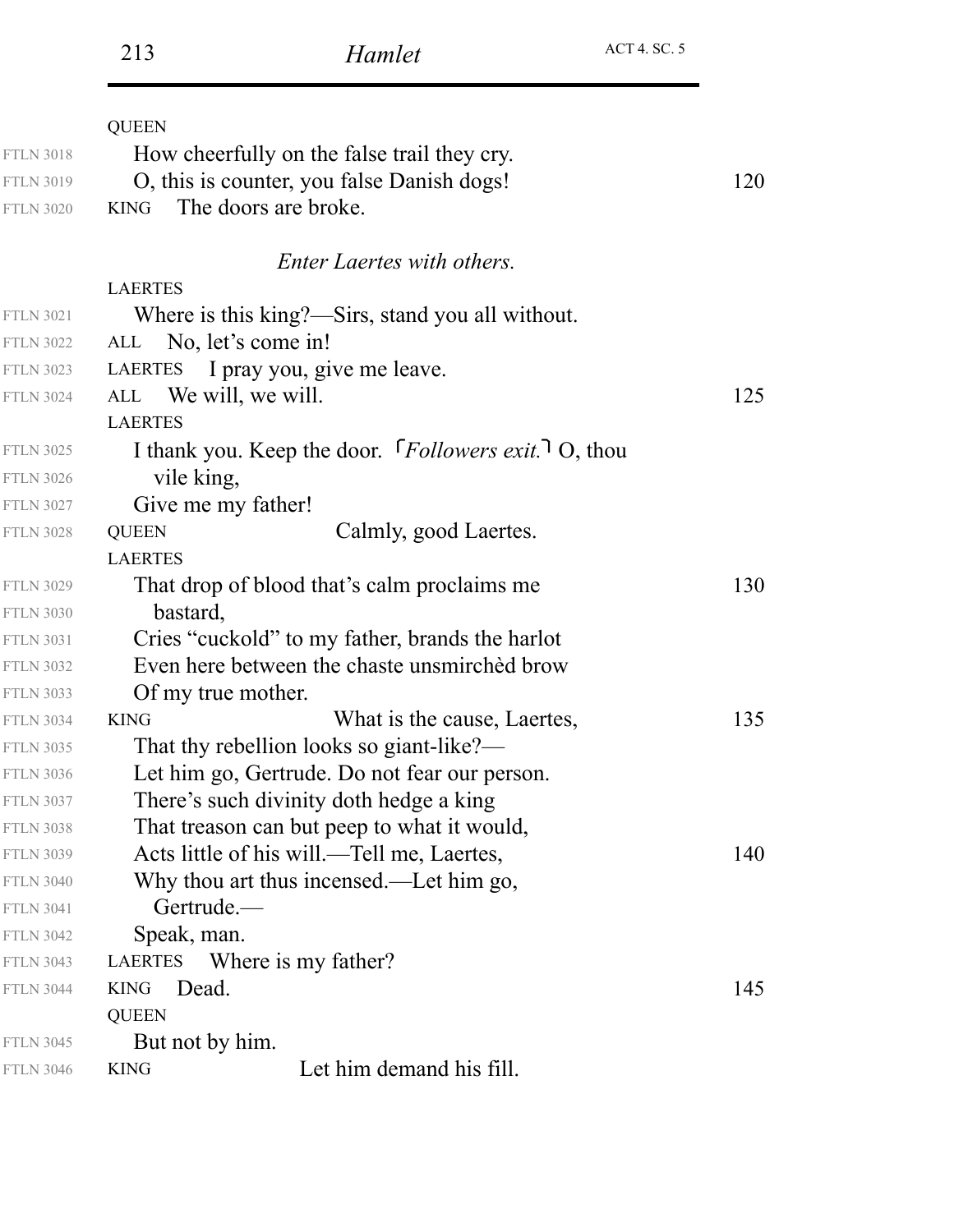|                  | <b>LAERTES</b>                                    |     |
|------------------|---------------------------------------------------|-----|
| <b>FTLN 3047</b> | How came he dead? I'll not be juggled with.       |     |
| <b>FTLN 3048</b> | To hell, allegiance! Vows, to the blackest devil! |     |
| <b>FTLN 3049</b> | Conscience and grace, to the profoundest pit!     | 150 |
| <b>FTLN 3050</b> | I dare damnation. To this point I stand,          |     |
| <b>FTLN 3051</b> | That both the worlds I give to negligence,        |     |
| <b>FTLN 3052</b> | Let come what comes, only I'll be revenged        |     |
| <b>FTLN 3053</b> | Most throughly for my father.                     |     |
| <b>FTLN 3054</b> | Who shall stay you?<br><b>KING</b>                | 155 |
| <b>FTLN 3055</b> | My will, not all the (world.)<br><b>LAERTES</b>   |     |
| <b>FTLN 3056</b> | And for my means, I'll husband them so well       |     |
| <b>FTLN 3057</b> | They shall go far with little.                    |     |
| <b>FTLN 3058</b> | Good Laertes,<br><b>KING</b>                      |     |
| <b>FTLN 3059</b> | If you desire to know the certainty               | 160 |
| <b>FTLN 3060</b> | Of your dear father, is 't writ in your revenge   |     |
| <b>FTLN 3061</b> | That, swoopstake, you will draw both friend and   |     |
| <b>FTLN 3062</b> | foe,                                              |     |
| <b>FTLN 3063</b> | Winner and loser?                                 |     |
| <b>FTLN 3064</b> | None but his enemies.<br><b>LAERTES</b>           | 165 |
| <b>FTLN 3065</b> | Will you know them, then?<br><b>KING</b>          |     |
|                  | <b>LAERTES</b>                                    |     |
| <b>FTLN 3066</b> | To his good friends thus wide I'll ope my arms    |     |
| <b>FTLN 3067</b> | And, like the kind life-rend'ring pelican,        |     |
| <b>FTLN 3068</b> | Repast them with my blood.                        |     |
| <b>FTLN 3069</b> | Why, now you speak<br><b>KING</b>                 | 170 |
| <b>FTLN 3070</b> | Like a good child and a true gentleman.           |     |
| <b>FTLN 3071</b> | That I am guiltless of your father's death        |     |
| <b>FTLN 3072</b> | And am most sensibly in grief for it,             |     |
| <b>FTLN 3073</b> | It shall as level to your judgment 'pear          |     |
| <b>FTLN 3074</b> | As day does to your eye.                          | 175 |
| <b>FTLN 3075</b> | <i>A noise within:</i> ("Let her come in!"        |     |
| <b>FTLN 3076</b> | How now, what noise is that?<br>LAERTES           |     |
|                  |                                                   |     |

#### *Enter Ophelia.*

| <b>FTLN 3077</b> | O heat, dry up my brains! Tears seven times salt |
|------------------|--------------------------------------------------|
| <b>FTLN 3078</b> | Burn out the sense and virtue of mine eye!       |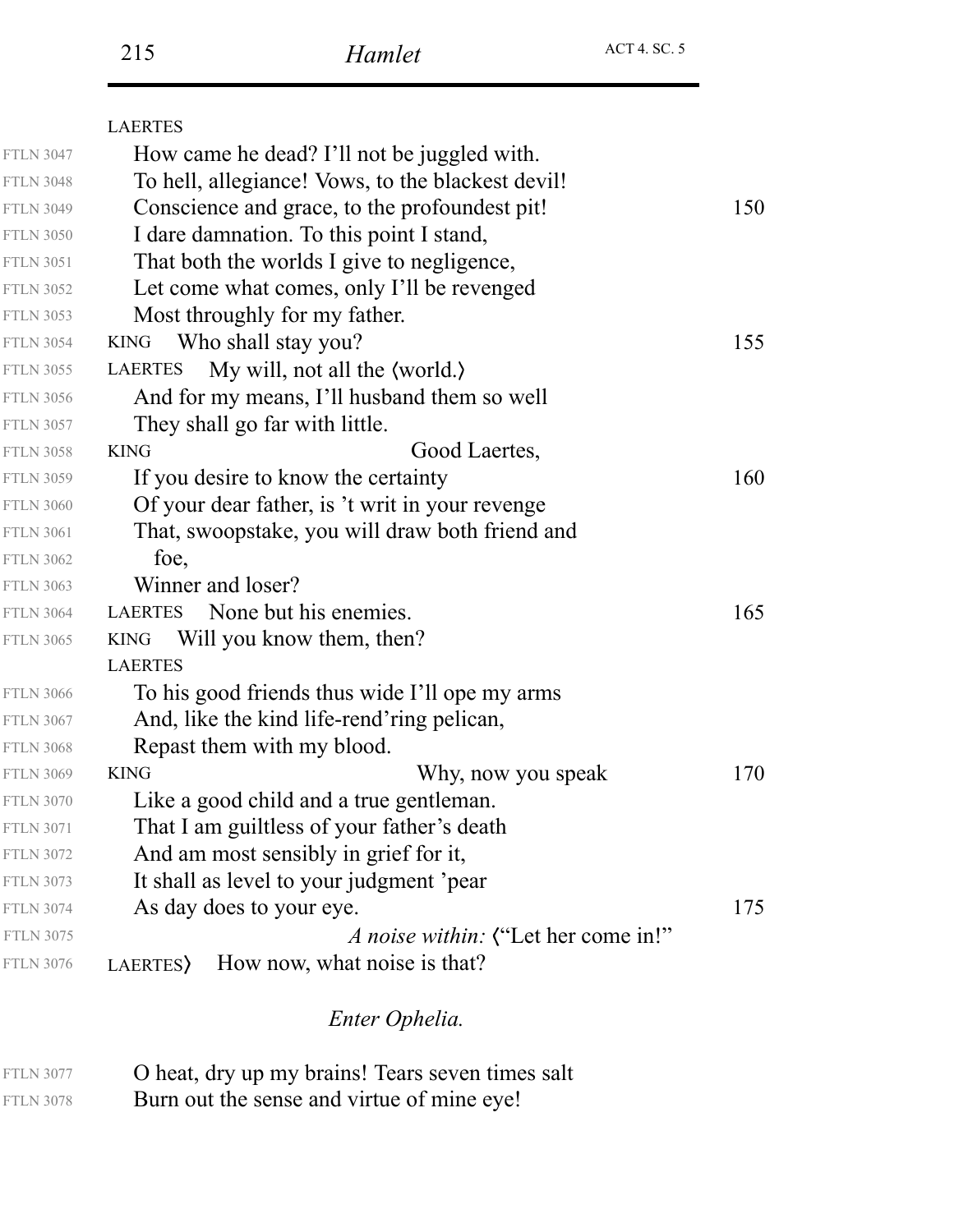|                                      | 217                        | Hamlet                                                                                            | <b>ACT 4. SC. 5</b> |
|--------------------------------------|----------------------------|---------------------------------------------------------------------------------------------------|---------------------|
| <b>FTLN 3079</b>                     |                            | By heaven, thy madness shall be paid with weight                                                  |                     |
| <b>FTLN 3080</b>                     |                            | Till our scale turn the beam! O rose of May,                                                      |                     |
| <b>FTLN 3081</b>                     |                            | Dear maid, kind sister, sweet Ophelia!                                                            |                     |
| <b>FTLN 3082</b>                     |                            | O heavens, is 't possible a young maid's wits                                                     |                     |
| <b>FTLN 3083</b>                     |                            | Should be as mortal as $\langle$ an old) man's life?                                              |                     |
| <b>FTLN 3084</b>                     |                            | (Nature is fine in love, and, where 'tis fine,                                                    |                     |
| <b>FTLN 3085</b>                     |                            | It sends some precious instance of itself                                                         |                     |
| <b>FTLN 3086</b>                     | After the thing it loves.) |                                                                                                   |                     |
|                                      | OPHELIA <i>Sings</i>       |                                                                                                   |                     |
| <b>FTLN 3087</b>                     |                            | They bore him barefaced on the bier,                                                              |                     |
| <b>FTLN 3088</b>                     |                            | $\langle$ Hey non nonny, nonny, hey nonny, $\rangle$                                              |                     |
| <b>FTLN 3089</b>                     |                            | And in his grave rained many a tear.                                                              |                     |
| <b>FTLN 3090</b>                     | Fare you well, my dove.    |                                                                                                   |                     |
|                                      | <b>LAERTES</b>             |                                                                                                   |                     |
| <b>FTLN 3091</b>                     |                            | Hadst thou thy wits and didst persuade revenge,                                                   |                     |
| <b>FTLN 3092</b>                     | It could not move thus.    |                                                                                                   |                     |
| <b>FTLN 3093</b>                     | <b>OPHELIA</b>             | You must sing "A-down a-down"—and you                                                             |                     |
| <b>FTLN 3094</b>                     |                            | "Call him a-down-a."—O, how the wheel becomes                                                     |                     |
| <b>FTLN 3095</b>                     |                            | it! It is the false steward that stole his master's                                               |                     |
| <b>FTLN 3096</b>                     | daughter.                  |                                                                                                   |                     |
| <b>FTLN 3097</b>                     | <b>LAERTES</b>             | This nothing's more than matter.                                                                  |                     |
| <b>FTLN 3098</b>                     | <b>OPHELIA</b>             | There's rosemary, that's for remembrance.                                                         |                     |
| <b>FTLN 3099</b>                     |                            | Pray you, love, remember. And there is pansies,                                                   |                     |
| <b>FTLN 3100</b>                     | that's for thoughts.       |                                                                                                   |                     |
| <b>FTLN 3101</b>                     | <b>LAERTES</b>             | A document in madness: thoughts and remembrance                                                   |                     |
| <b>FTLN 3102</b>                     | fitted.                    |                                                                                                   |                     |
| <b>FTLN 3103</b>                     | <b>OPHELIA</b>             | There's fennel for you, and columbines.                                                           |                     |
| <b>FTLN 3104</b>                     |                            | There's rue for you, and here's some for me; we                                                   |                     |
| <b>FTLN 3105</b>                     |                            | may call it herb of grace o' Sundays. You (must) wear                                             |                     |
| <b>FTLN 3106</b>                     |                            | your rue with a difference. There's a daisy. I would                                              |                     |
| <b>FTLN 3107</b>                     |                            | give you some violets, but they withered all when                                                 |                     |
| <b>FTLN 3108</b><br><b>FTLN 3109</b> |                            | my father died. They say he made a good end.<br>$5 \times 7$ For bonny sweet Robin is all my joy. |                     |
|                                      | <b>LAERTES</b>             |                                                                                                   |                     |
| <b>FTLN 3110</b>                     |                            | Thought and afflictions, passion, hell itself                                                     |                     |
| <b>FTLN 3111</b>                     |                            | She turns to favor and to prettiness.                                                             |                     |
|                                      |                            |                                                                                                   |                     |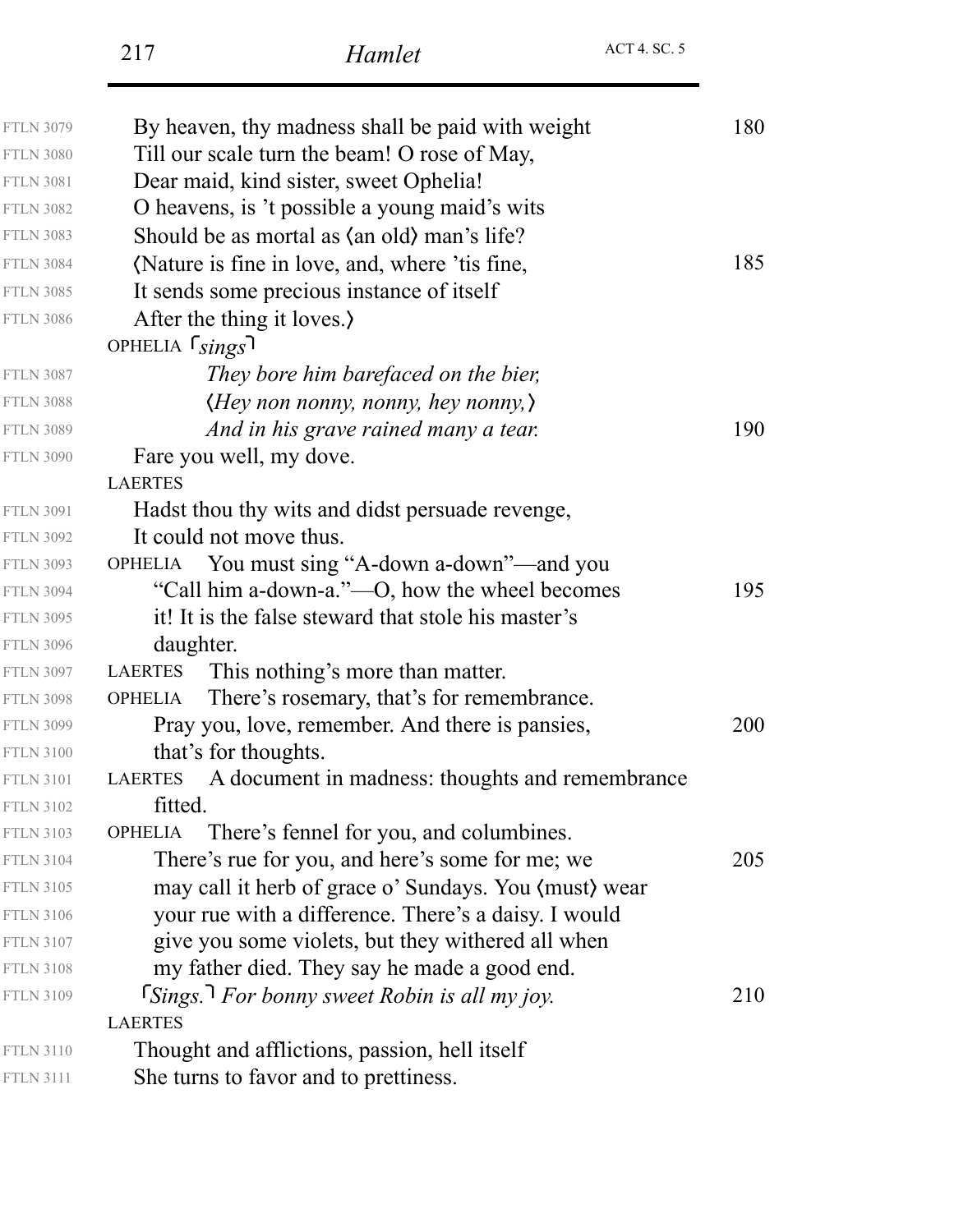|                  | OPHELIA <sup>[sings]</sup>                             |     |
|------------------|--------------------------------------------------------|-----|
| <b>FTLN 3112</b> | And will he not come again?                            |     |
| <b>FTLN 3113</b> | And will he not come again?                            |     |
| <b>FTLN 3114</b> | No, no, he is dead.                                    | 215 |
| <b>FTLN 3115</b> | Go to thy deathbed.                                    |     |
| <b>FTLN 3116</b> | He never will come again.                              |     |
| <b>FTLN 3117</b> | His beard was as white as snow,                        |     |
| <b>FTLN 3118</b> | (All) flaxen was his poll.                             |     |
| <b>FTLN 3119</b> | He is gone, he is gone,                                | 220 |
| <b>FTLN 3120</b> | And we cast away moan.                                 |     |
| <b>FTLN 3121</b> | God 'a mercy on his soul.                              |     |
| <b>FTLN 3122</b> | And of all Christians' souls, (I pray God.) God be wi' |     |
| <b>FTLN 3123</b> | $\langle She \; exists.\rangle$<br>you.                |     |
| <b>FTLN 3124</b> | <b>LAERTES</b><br>Do you (see) this, O God?            | 225 |
|                  | <b>KING</b>                                            |     |
| <b>FTLN 3125</b> | Laertes, I must commune with your grief,               |     |
| <b>FTLN 3126</b> | Or you deny me right. Go but apart,                    |     |
| <b>FTLN 3127</b> | Make choice of whom your wisest friends you will,      |     |
| <b>FTLN 3128</b> | And they shall hear and judge 'twixt you and me.       |     |
| <b>FTLN 3129</b> | If by direct or by collateral hand                     | 230 |
| <b>FTLN 3130</b> | They find us touched, we will our kingdom give,        |     |
| <b>FTLN 3131</b> | Our crown, our life, and all that we call ours,        |     |
| <b>FTLN 3132</b> | To you in satisfaction; but if not,                    |     |
| <b>FTLN 3133</b> | Be you content to lend your patience to us,            |     |
| <b>FTLN 3134</b> | And we shall jointly labor with your soul              | 235 |
| <b>FTLN 3135</b> | To give it due content.                                |     |
| <b>FTLN 3136</b> | Let this be so.<br><b>LAERTES</b>                      |     |
| <b>FTLN 3137</b> | His means of death, his obscure funeral                |     |
| <b>FTLN 3138</b> | (No trophy, sword, nor hatchment o'er his bones,       |     |
| <b>FTLN 3139</b> | No noble rite nor formal ostentation)                  | 240 |
| <b>FTLN 3140</b> | Cry to be heard, as 'twere from heaven to earth,       |     |
| <b>FTLN 3141</b> | That I must call 't in question.                       |     |
| <b>FTLN 3142</b> | So you shall,<br><b>KING</b>                           |     |
| <b>FTLN 3143</b> | And where th' offense is, let the great ax fall.       |     |
| <b>FTLN 3144</b> | I pray you, go with me.                                | 245 |
|                  | They exit.                                             |     |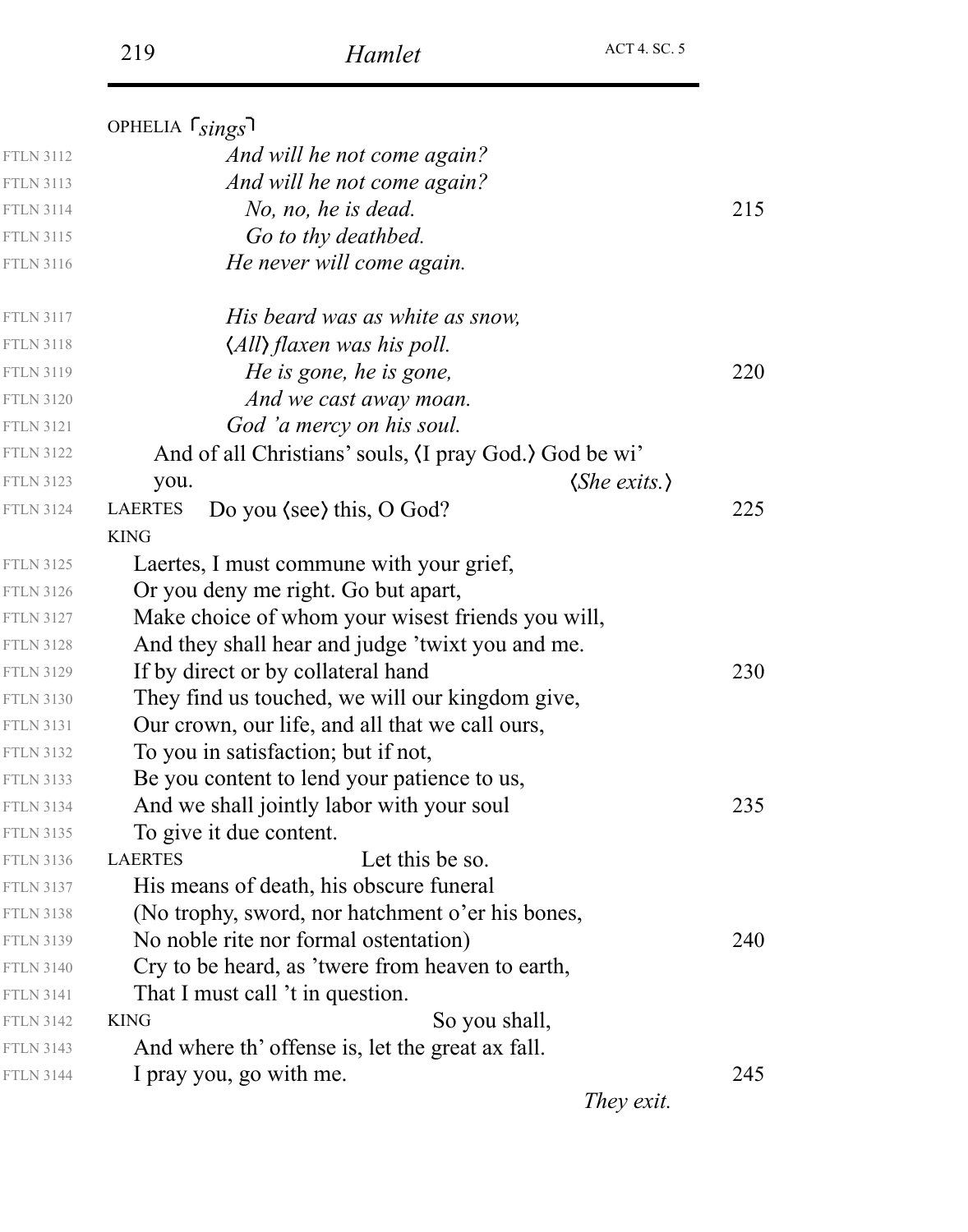#### *Enter Horatio and others.* Scene 6

| <b>FTLN 3145</b> | What are they that would speak with me?<br><b>HORATIO</b>                         |    |
|------------------|-----------------------------------------------------------------------------------|----|
| <b>FTLN 3146</b> | Seafaring men, sir. They say they have<br><b>GENTLEMAN</b>                        |    |
| <b>FTLN 3147</b> | letters for you.                                                                  |    |
| <b>FTLN 3148</b> | Let them come in. $\int$ Gentleman exits. <sup>7</sup> I do not<br><b>HORATIO</b> |    |
| <b>FTLN 3149</b> | know from what part of the world I should be                                      | 5  |
| <b>FTLN 3150</b> | greeted, if not from Lord Hamlet.                                                 |    |
|                  | <i>Enter Sailors.</i>                                                             |    |
| <b>FTLN 3151</b> | God bless you, sir.<br><b>SAILOR</b>                                              |    |
| <b>FTLN 3152</b> | Let Him bless thee too.<br><b>HORATIO</b>                                         |    |
| <b>FTLN 3153</b> | He shall, sir, $\langle$ an 't) please Him. There's a letter<br><b>SAILOR</b>     |    |
| <b>FTLN 3154</b> | for you, sir. It came from th' ambassador that was                                | 10 |
| <b>FTLN 3155</b> | bound for England—if your name be Horatio, as I                                   |    |
| <b>FTLN 3156</b> | $\int$ He hands Horatio a letter.<br>am let to know it is.                        |    |
| <b>FTLN 3157</b> | HORATIO (reads the letter) Horatio, when thou shalt have                          |    |
| <b>FTLN 3158</b> | overlooked this, give these fellows some means to the                             |    |
| <b>FTLN 3159</b> | King. They have letters for him. Ere we were two days                             | 15 |
| <b>FTLN 3160</b> | old at sea, a pirate of very warlike appointment gave                             |    |
| <b>FTLN 3161</b> | us chase. Finding ourselves too slow of sail, we put on                           |    |
| <b>FTLN 3162</b> | a compelled valor, and in the grapple I boarded them.                             |    |
| <b>FTLN 3163</b> | On the instant, they got clear of our ship; so I alone                            |    |
| <b>FTLN 3164</b> | became their prisoner. They have dealt with me like                               | 20 |
| <b>FTLN 3165</b> | thieves of mercy, but they knew what they did: I am to                            |    |
| <b>FTLN 3166</b> | $\phi$ a $\langle$ good) turn for them. Let the King have the letters             |    |
| <b>FTLN 3167</b> | I have sent, and repair thou to me with as much speed                             |    |
| <b>FTLN 3168</b> | as thou wouldst fly death. I have words to speak in                               |    |
| <b>FTLN 3169</b> | thine ear will make thee dumb; yet are they much too                              | 25 |
| <b>FTLN 3170</b> | light for the (bore) of the matter. These good fellows                            |    |
| <b>FTLN 3171</b> | will bring thee where I am. Rosencrantz and Guildenstern                          |    |
| <b>FTLN 3172</b> | hold their course for England; of them I have                                     |    |
| <b>FTLN 3173</b> | much to tell thee. Farewell.                                                      |    |
| <b>FTLN 3174</b> | $\langle He \rangle$ that thou knowest thine,                                     | 30 |
| <b>FTLN 3175</b> | Hamlet.                                                                           |    |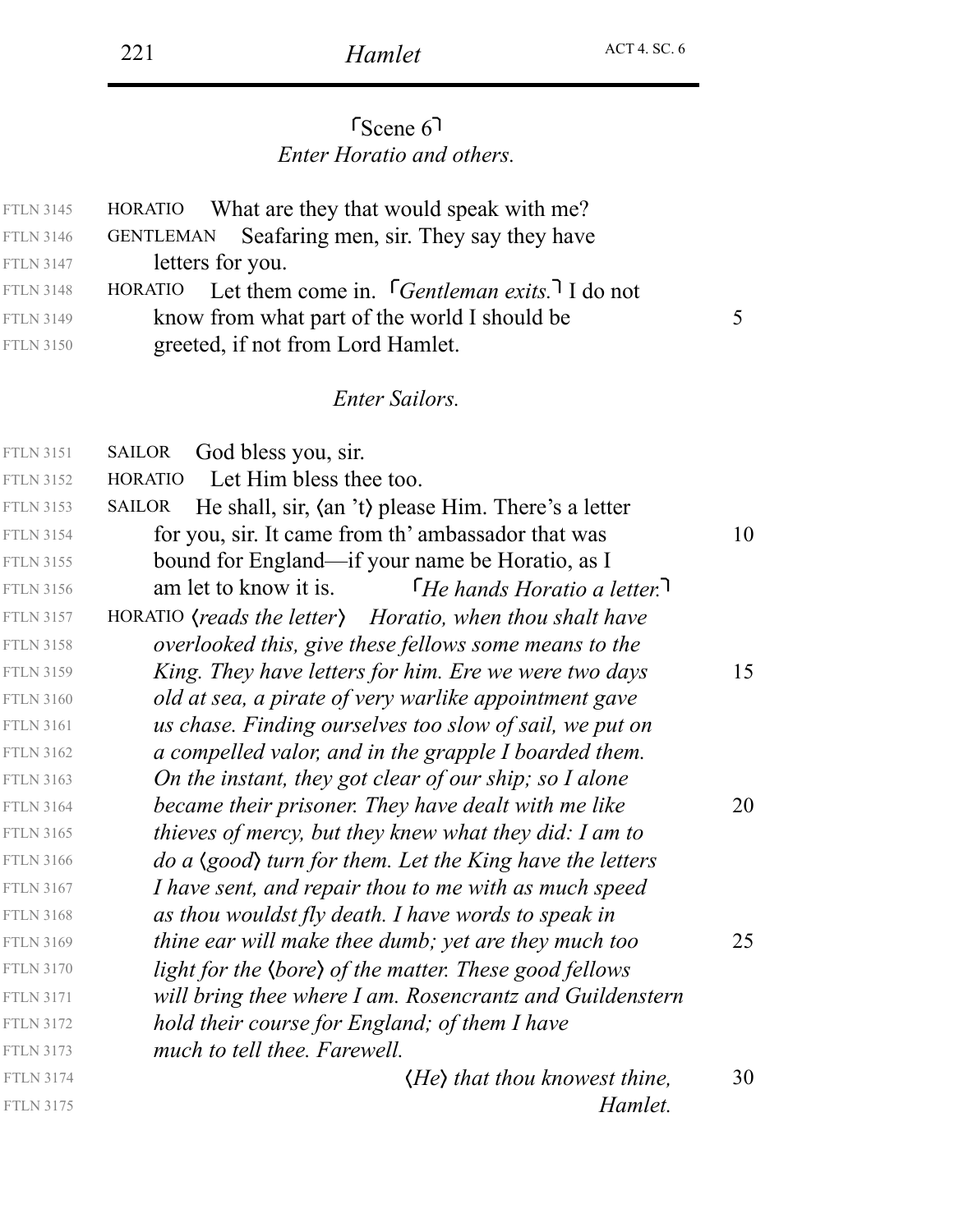| <b>FTLN 3176</b> | Come, I will (give) you way for these your letters |
|------------------|----------------------------------------------------|
| <b>FTLN 3177</b> | And do 't the speedier that you may direct me      |
| <b>FTLN 3178</b> | To him from whom you brought them.                 |
|                  | They exit.                                         |
|                  |                                                    |

### *Enter King and Laertes.* Scene 7

#### KING

| <b>FTLN 3179</b> | Now must your conscience my acquittance seal,          |    |
|------------------|--------------------------------------------------------|----|
| <b>FTLN 3180</b> | And you must put me in your heart for friend,          |    |
| <b>FTLN 3181</b> | Sith you have heard, and with a knowing ear,           |    |
| <b>FTLN 3182</b> | That he which hath your noble father slain             |    |
| <b>FTLN 3183</b> | Pursued my life.                                       | 5  |
| <b>FTLN 3184</b> | It well appears. But tell me<br><b>LAERTES</b>         |    |
| <b>FTLN 3185</b> | Why you (proceeded) not against these feats,           |    |
| <b>FTLN 3186</b> | So criminal and so capital in nature,                  |    |
| <b>FTLN 3187</b> | As by your safety, greatness, wisdom, all things else, |    |
| <b>FTLN 3188</b> | You mainly were stirred up.                            | 10 |
| <b>FTLN 3189</b> | O, for two special reasons,<br><b>KING</b>             |    |
| <b>FTLN 3190</b> | Which may to you perhaps seem much unsinewed,          |    |
| <b>FTLN 3191</b> | But yet to me they're strong. The Queen his mother     |    |
| <b>FTLN 3192</b> | Lives almost by his looks, and for myself              |    |
| <b>FTLN 3193</b> | (My virtue or my plague, be it either which),          | 15 |
| <b>FTLN 3194</b> | She is so (conjunctive) to my life and soul            |    |
| <b>FTLN 3195</b> | That, as the star moves not but in his sphere,         |    |
| <b>FTLN 3196</b> | I could not but by her. The other motive               |    |
| <b>FTLN 3197</b> | Why to a public count I might not go                   |    |
| <b>FTLN 3198</b> | Is the great love the general gender bear him,         | 20 |
| <b>FTLN 3199</b> | Who, dipping all his faults in their affection,        |    |
| <b>FTLN 3200</b> | Work like the spring that turneth wood to stone,       |    |
| <b>FTLN 3201</b> | Convert his gyves to graces, so that my arrows,        |    |
| <b>FTLN 3202</b> | Too slightly timbered for so (loud a wind,)            |    |
| <b>FTLN 3203</b> | Would have reverted to my bow again,                   | 25 |
| <b>FTLN 3204</b> | But not where I have aimed them.                       |    |
|                  | <b>LAERTES</b>                                         |    |
|                  | And so hove Lo noble fother loot                       |    |

And so have I a noble father lost, FTLN 3205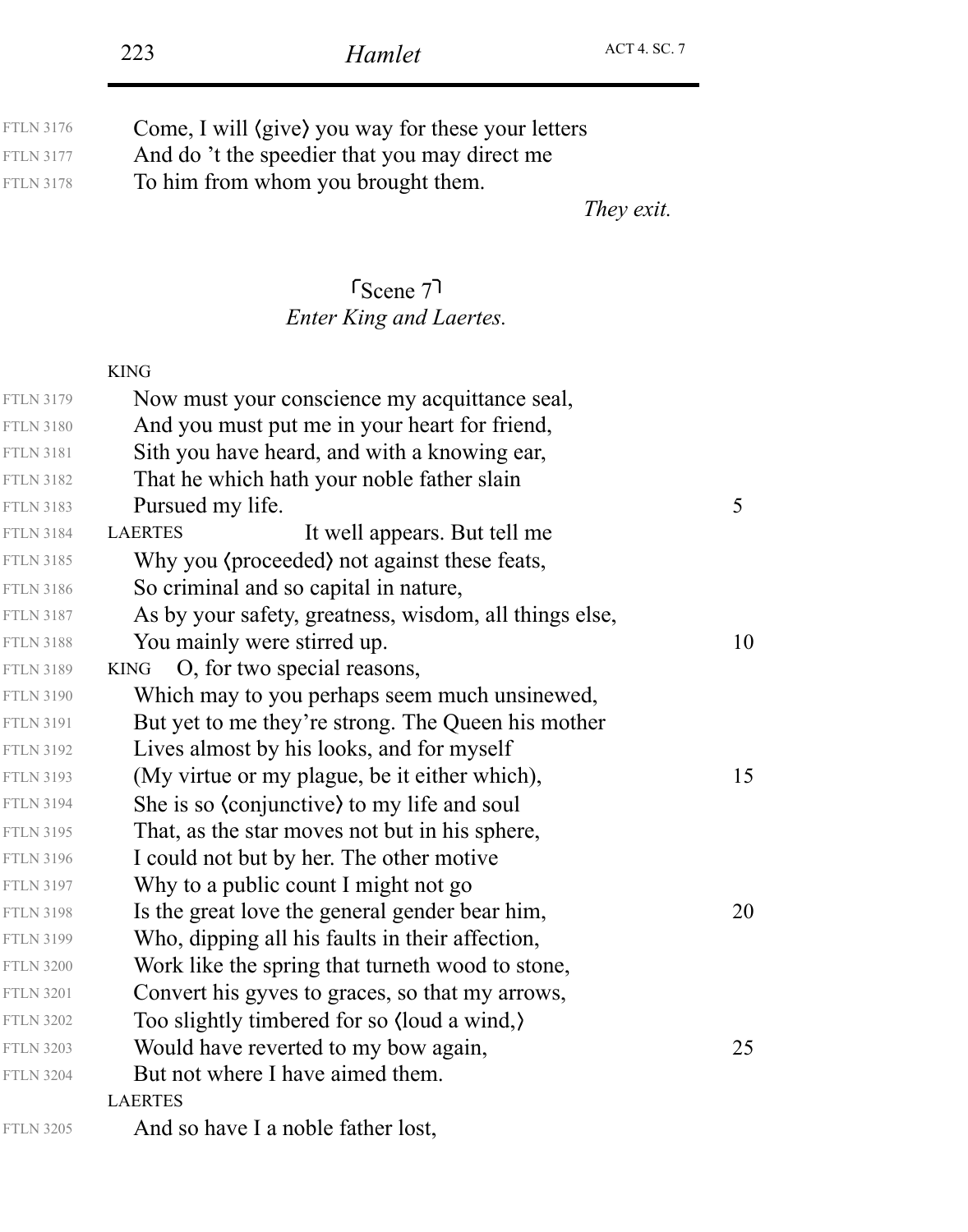|                  | <b>ACT 4. SC. 7</b><br>225<br>Hamlet                                   |  |
|------------------|------------------------------------------------------------------------|--|
| <b>FTLN 3206</b> | A sister driven into desp'rate terms,                                  |  |
| <b>FTLN 3207</b> | Whose worth, if praises may go back again,                             |  |
| <b>FTLN 3208</b> | Stood challenger on mount of all the age                               |  |
| <b>FTLN 3209</b> | For her perfections. But my revenge will come.                         |  |
|                  | <b>KING</b>                                                            |  |
| <b>FTLN 3210</b> | Break not your sleeps for that. You must not think                     |  |
| <b>FTLN 3211</b> | That we are made of stuff so flat and dull                             |  |
| <b>FTLN 3212</b> | That we can let our beard be shook with danger                         |  |
| <b>FTLN 3213</b> | And think it pastime. You shortly shall hear more.                     |  |
| <b>FTLN 3214</b> | I loved your father, and we love ourself,                              |  |
| <b>FTLN 3215</b> | And that, I hope, will teach you to imagine—                           |  |
|                  | Enter a Messenger with letters.                                        |  |
| <b>FTLN 3216</b> | (How now? What news?                                                   |  |
| <b>FTLN 3217</b> | <b>MESSENGER</b><br>Letters, my lord, from                             |  |
| <b>FTLN 3218</b> | Hamlet.                                                                |  |
| <b>FTLN 3219</b> | These to your Majesty, this to the Queen.                              |  |
| <b>FTLN 3220</b> | From Hamlet? Who brought them?<br><b>KING</b>                          |  |
|                  | <b>MESSENGER</b>                                                       |  |
| <b>FTLN 3221</b> | Sailors, my lord, they say. I saw them not.                            |  |
| <b>FTLN 3222</b> | They were given me by Claudio. He received them                        |  |
| <b>FTLN 3223</b> | [Of him that brought them.]                                            |  |
| <b>FTLN 3224</b> | Laertes, you shall hear<br><b>KING</b>                                 |  |
| <b>FTLN 3225</b> | them.—                                                                 |  |
| <b>FTLN 3226</b> | Leave us.<br>$\langle Messagenger \; exits. \rangle$                   |  |
| <b>FTLN 3227</b> | $\lceil \text{Reads.} \rceil$ High and mighty, you shall know I am set |  |
| <b>FTLN 3228</b> | naked on your kingdom. Tomorrow shall I beg leave to                   |  |
| <b>FTLN 3229</b> | see your kingly eyes, when I shall (first asking (your)                |  |
| <b>FTLN 3230</b> | pardon) thereunto recount the occasion of my sudden                    |  |
| <b>FTLN 3231</b> | <i>(and more strange) return. (Hamlet.)</i>                            |  |
| <b>FTLN 3232</b> | What should this mean? Are all the rest come back?                     |  |
| <b>FTLN 3233</b> | Or is it some abuse and no such thing?                                 |  |
| <b>FTLN 3234</b> | Know you the hand?<br><b>LAERTES</b>                                   |  |
| <b>FTLN 3235</b> | 'Tis Hamlet's character. "Naked"—<br><b>KING</b>                       |  |
| <b>FTLN 3236</b> | And in a postscript here, he says "alone."                             |  |
| <b>FTLN 3237</b> | Can you (advise) me?                                                   |  |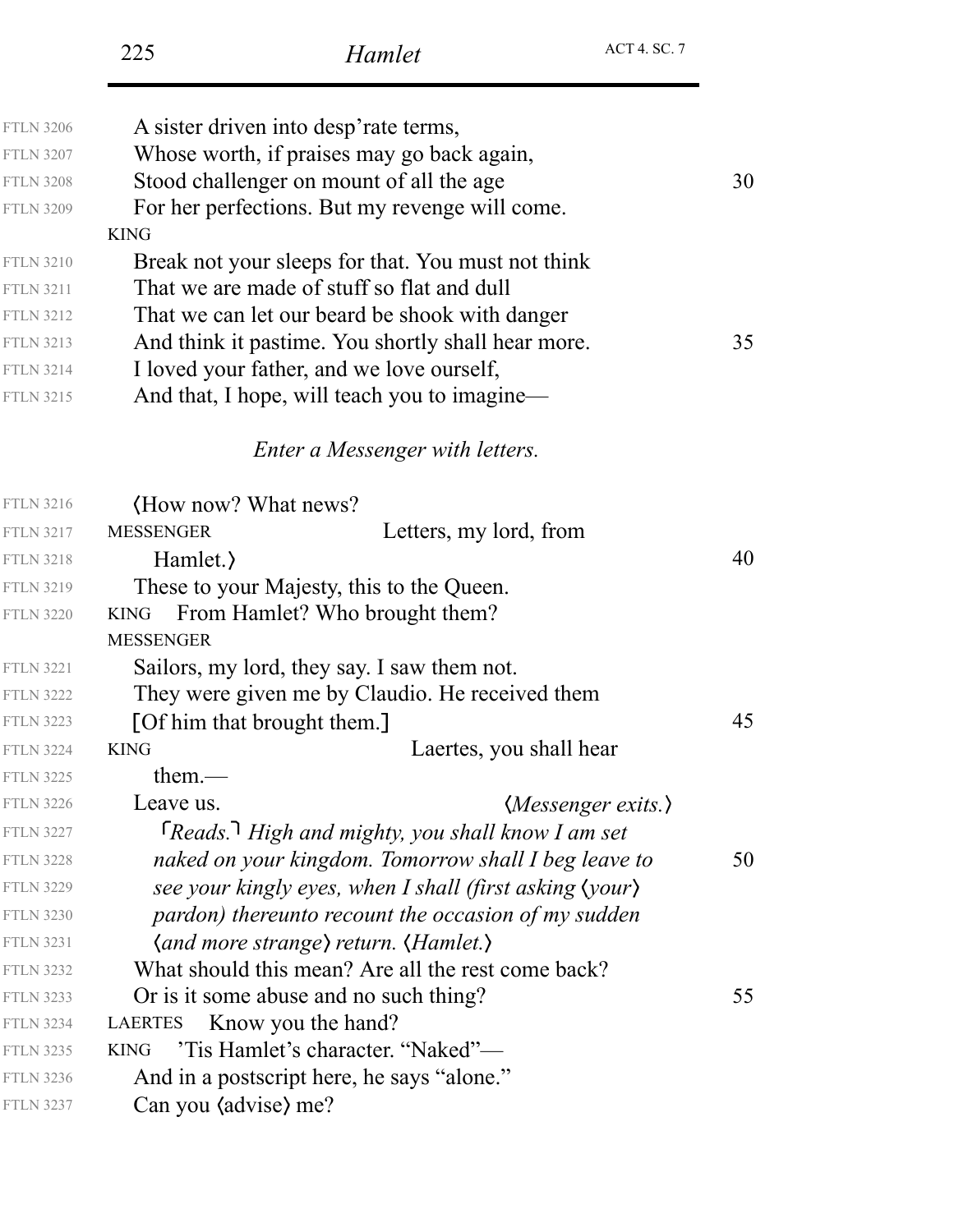|                  | <b>LAERTES</b>                                    |    |
|------------------|---------------------------------------------------|----|
| <b>FTLN 3238</b> | I am lost in it, my lord. But let him come.       | 60 |
| <b>FTLN 3239</b> | It warms the very sickness in my heart            |    |
| <b>FTLN 3240</b> | That I (shall) live and tell him to his teeth     |    |
| <b>FTLN 3241</b> | "Thus didst thou."                                |    |
| <b>FTLN 3242</b> | If it be so, Laertes<br><b>KING</b>               |    |
| <b>FTLN 3243</b> | (As how should it be so? how otherwise?),         | 65 |
| <b>FTLN 3244</b> | Will you be ruled by me?                          |    |
| <b>FTLN 3245</b> | <b>LAERTES</b><br>Ay, my lord,                    |    |
| <b>FTLN 3246</b> | So you will not o'errule me to a peace.           |    |
|                  | <b>KING</b>                                       |    |
| <b>FTLN 3247</b> | To thine own peace. If he be now returned,        |    |
| <b>FTLN 3248</b> | As (checking) at his voyage, and that he means    | 70 |
| <b>FTLN 3249</b> | No more to undertake it, I will work him          |    |
| <b>FTLN 3250</b> | To an exploit, now ripe in my device,             |    |
| <b>FTLN 3251</b> | Under the which he shall not choose but fall;     |    |
| <b>FTLN 3252</b> | And for his death no wind of blame shall breathe, |    |
| <b>FTLN 3253</b> | But even his mother shall uncharge the practice   | 75 |
| <b>FTLN 3254</b> | And call it accident.                             |    |
| <b>FTLN 3255</b> | [LAERTES My lord, I will be ruled,                |    |
| <b>FTLN 3256</b> | The rather if you could devise it so              |    |
| <b>FTLN 3257</b> | That I might be the organ.                        |    |
| <b>FTLN 3258</b> | It falls right.<br><b>KING</b>                    | 80 |
| <b>FTLN 3259</b> | You have been talked of since your travel much,   |    |
| <b>FTLN 3260</b> | And that in Hamlet's hearing, for a quality       |    |
| <b>FTLN 3261</b> | Wherein they say you shine. Your sum of parts     |    |
| <b>FTLN 3262</b> | Did not together pluck such envy from him         |    |
| <b>FTLN 3263</b> | As did that one, and that, in my regard,          | 85 |
| <b>FTLN 3264</b> | Of the unworthiest siege.                         |    |
| <b>FTLN 3265</b> | What part is that, my lord?<br><b>LAERTES</b>     |    |
|                  | <b>KING</b>                                       |    |
| <b>FTLN 3266</b> | A very ribbon in the cap of youth—                |    |
| <b>FTLN 3267</b> | Yet needful too, for youth no less becomes        |    |
| <b>FTLN 3268</b> | The light and careless livery that it wears       | 90 |
| <b>FTLN 3269</b> | Than settled age his sables and his weeds,        |    |
| <b>FTLN 3270</b> | Importing health and graveness. Two months since  |    |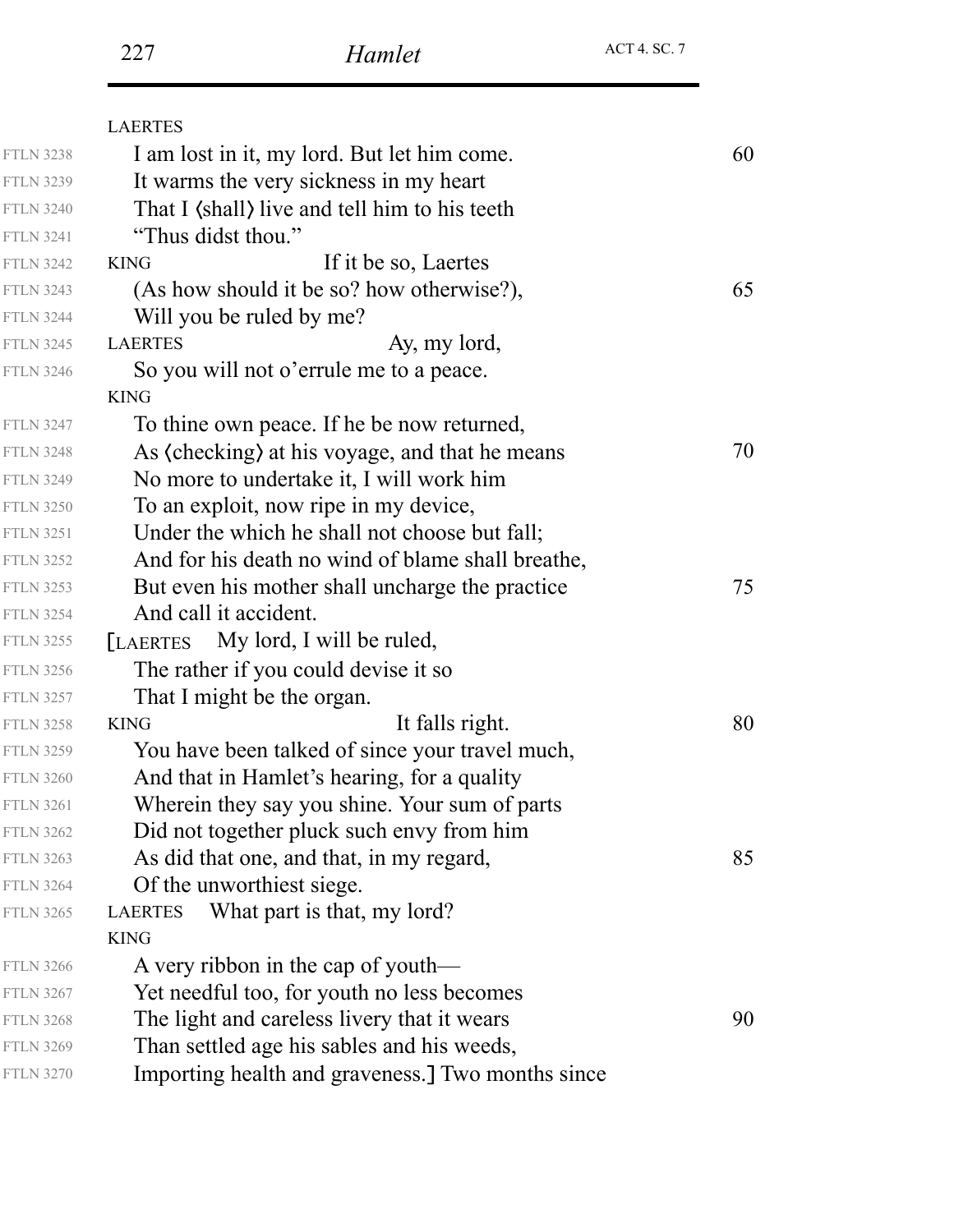| <b>FTLN 3271</b> | Here was a gentleman of Normandy.                      |  |     |  |
|------------------|--------------------------------------------------------|--|-----|--|
| <b>FTLN 3272</b> | I have seen myself, and served against, the French,    |  |     |  |
| <b>FTLN 3273</b> | And they can well on horseback, but this gallant<br>95 |  |     |  |
| <b>FTLN 3274</b> | Had witchcraft in 't. He grew unto his seat,           |  |     |  |
| <b>FTLN 3275</b> | And to such wondrous doing brought his horse           |  |     |  |
| <b>FTLN 3276</b> | As had he been encorpsed and demi-natured              |  |     |  |
| <b>FTLN 3277</b> | With the brave beast. So far he topped (my) thought    |  |     |  |
| <b>FTLN 3278</b> | That I in forgery of shapes and tricks                 |  | 100 |  |
| <b>FTLN 3279</b> | Come short of what he did.                             |  |     |  |
| <b>FTLN 3280</b> | A Norman was 't?<br><b>LAERTES</b>                     |  |     |  |
| <b>FTLN 3281</b> | <b>KING</b><br>A Norman.                               |  |     |  |
|                  | <b>LAERTES</b>                                         |  |     |  |
| <b>FTLN 3282</b> | Upon my life, Lamord.                                  |  |     |  |
| <b>FTLN 3283</b> | <b>KING</b><br>The very same.                          |  | 105 |  |
|                  | <b>LAERTES</b>                                         |  |     |  |
| <b>FTLN 3284</b> | I know him well. He is the brooch indeed               |  |     |  |
| <b>FTLN 3285</b> | And gem of all the nation.                             |  |     |  |
| <b>FTLN 3286</b> | He made confession of you<br><b>KING</b>               |  |     |  |
| <b>FTLN 3287</b> | And gave you such a masterly report                    |  |     |  |
| <b>FTLN 3288</b> | For art and exercise in your defense,                  |  | 110 |  |
| <b>FTLN 3289</b> | And for your rapier most especial,                     |  |     |  |
| <b>FTLN 3290</b> | That he cried out 'twould be a sight indeed            |  |     |  |
| <b>FTLN 3291</b> | If one could match you. [The 'scrimers of their        |  |     |  |
| <b>FTLN 3292</b> | nation                                                 |  |     |  |
| <b>FTLN 3293</b> | He swore had neither motion, guard, nor eye,           |  | 115 |  |
| <b>FTLN 3294</b> | If you opposed them.] Sir, this report of his          |  |     |  |
| <b>FTLN 3295</b> | Did Hamlet so envenom with his envy                    |  |     |  |
| <b>FTLN 3296</b> | That he could nothing do but wish and beg              |  |     |  |
| <b>FTLN 3297</b> | Your sudden coming-o'er, to play with you.             |  |     |  |
| <b>FTLN 3298</b> | Now out of this—                                       |  | 120 |  |
| <b>FTLN 3299</b> | What out of this, my lord?<br><b>LAERTES</b>           |  |     |  |
|                  | <b>KING</b>                                            |  |     |  |
| <b>FTLN 3300</b> | Laertes, was your father dear to you?                  |  |     |  |
| <b>FTLN 3301</b> | Or are you like the painting of a sorrow,              |  |     |  |
| <b>FTLN 3302</b> | A face without a heart?                                |  |     |  |
| <b>FTLN 3303</b> | Why ask you this?<br><b>LAERTES</b>                    |  | 125 |  |
|                  |                                                        |  |     |  |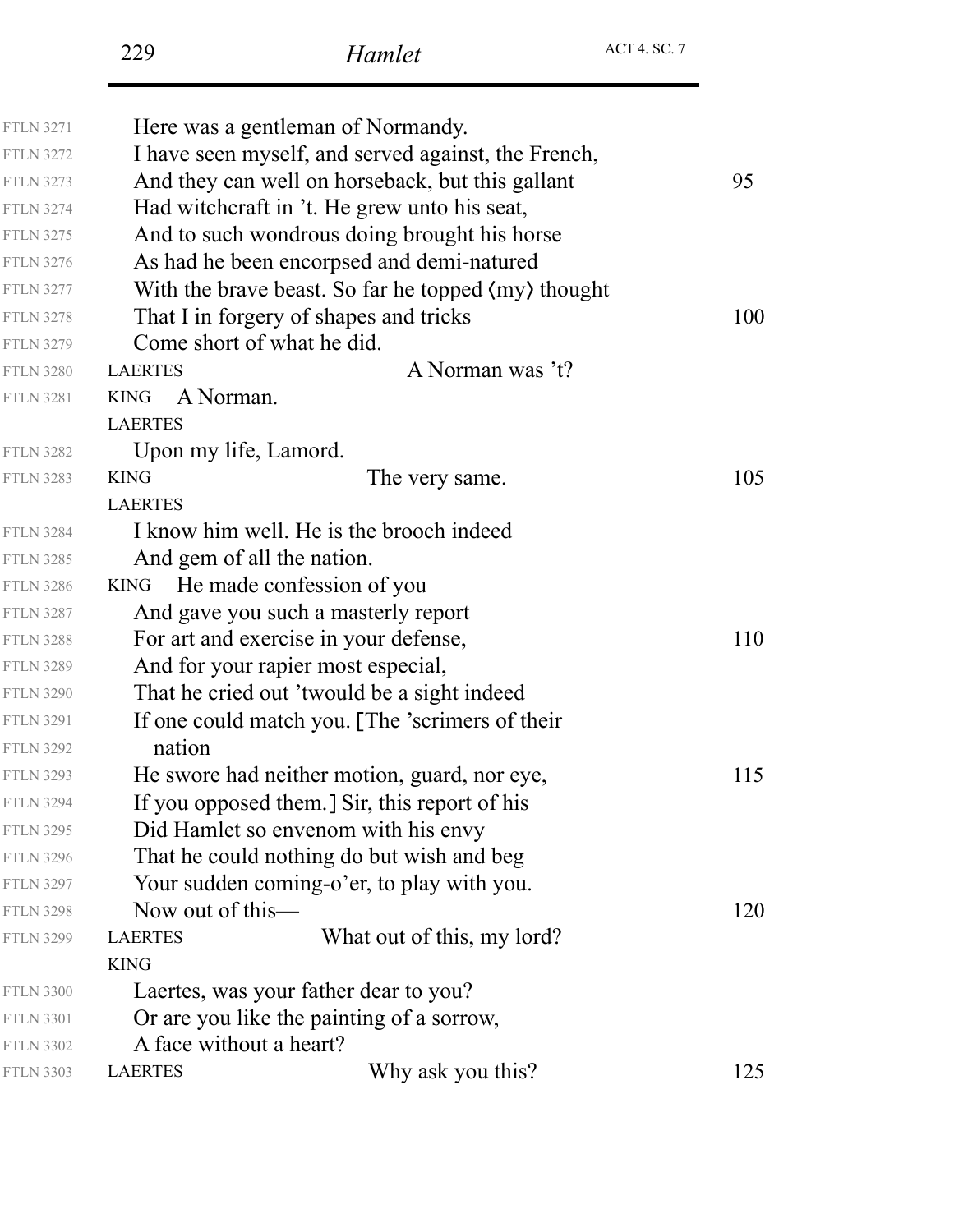|                  | <b>KING</b>                                                          |     |
|------------------|----------------------------------------------------------------------|-----|
| <b>FTLN 3304</b> | Not that I think you did not love your father,                       |     |
| <b>FTLN 3305</b> | But that I know love is begun by time                                |     |
| <b>FTLN 3306</b> | And that I see, in passages of proof,                                |     |
| <b>FTLN 3307</b> | Time qualifies the spark and fire of it.                             |     |
| <b>FTLN 3308</b> | [There lives within the very flame of love]                          | 130 |
| <b>FTLN 3309</b> | A kind of wick or snuff that will abate it,                          |     |
| <b>FTLN 3310</b> | And nothing is at a like goodness still;                             |     |
| <b>FTLN 3311</b> | For goodness, growing to a pleurisy,                                 |     |
| <b>FTLN 3312</b> | Dies in his own too-much. That we would do                           |     |
| <b>FTLN 3313</b> | We should do when we would; for this "would"                         | 135 |
| <b>FTLN 3314</b> | changes                                                              |     |
| <b>FTLN 3315</b> | And hath abatements and delays as many                               |     |
| <b>FTLN 3316</b> | As there are tongues, are hands, are accidents;                      |     |
| <b>FTLN 3317</b> | And then this "should" is like a $\lceil$ spendthrift $\lceil$ sigh, |     |
| <b>FTLN 3318</b> | That hurts by easing. But to the quick of th' ulcer:                 | 140 |
| <b>FTLN 3319</b> | Hamlet comes back; what would you undertake                          |     |
| <b>FTLN 3320</b> | To show yourself indeed your father's son                            |     |
| <b>FTLN 3321</b> | More than in words?                                                  |     |
| <b>FTLN 3322</b> | To cut his throat i' th' church.<br><b>LAERTES</b>                   |     |
|                  | <b>KING</b>                                                          |     |
| <b>FTLN 3323</b> | No place indeed should murder sanctuarize;                           | 145 |
| <b>FTLN 3324</b> | Revenge should have no bounds. But, good Laertes,                    |     |
| <b>FTLN 3325</b> | Will you do this? Keep close within your chamber.                    |     |
| <b>FTLN 3326</b> | Hamlet, returned, shall know you are come home.                      |     |
| <b>FTLN 3327</b> | We'll put on those shall praise your excellence                      |     |
| <b>FTLN 3328</b> | And set a double varnish on the fame.                                | 150 |
| <b>FTLN 3329</b> | The Frenchman gave you; bring you, in fine,                          |     |
| <b>FTLN 3330</b> | together                                                             |     |
| <b>FTLN 3331</b> | And wager (on) your heads. He, being remiss,                         |     |
| <b>FTLN 3332</b> | Most generous, and free from all contriving,                         |     |
| <b>FTLN 3333</b> | Will not peruse the foils, so that with ease,                        | 155 |
| <b>FTLN 3334</b> | Or with a little shuffling, you may choose                           |     |
| <b>FTLN 3335</b> | A sword unbated, and in a (pass) of practice                         |     |
| <b>FTLN 3336</b> | Requite him for your father.                                         |     |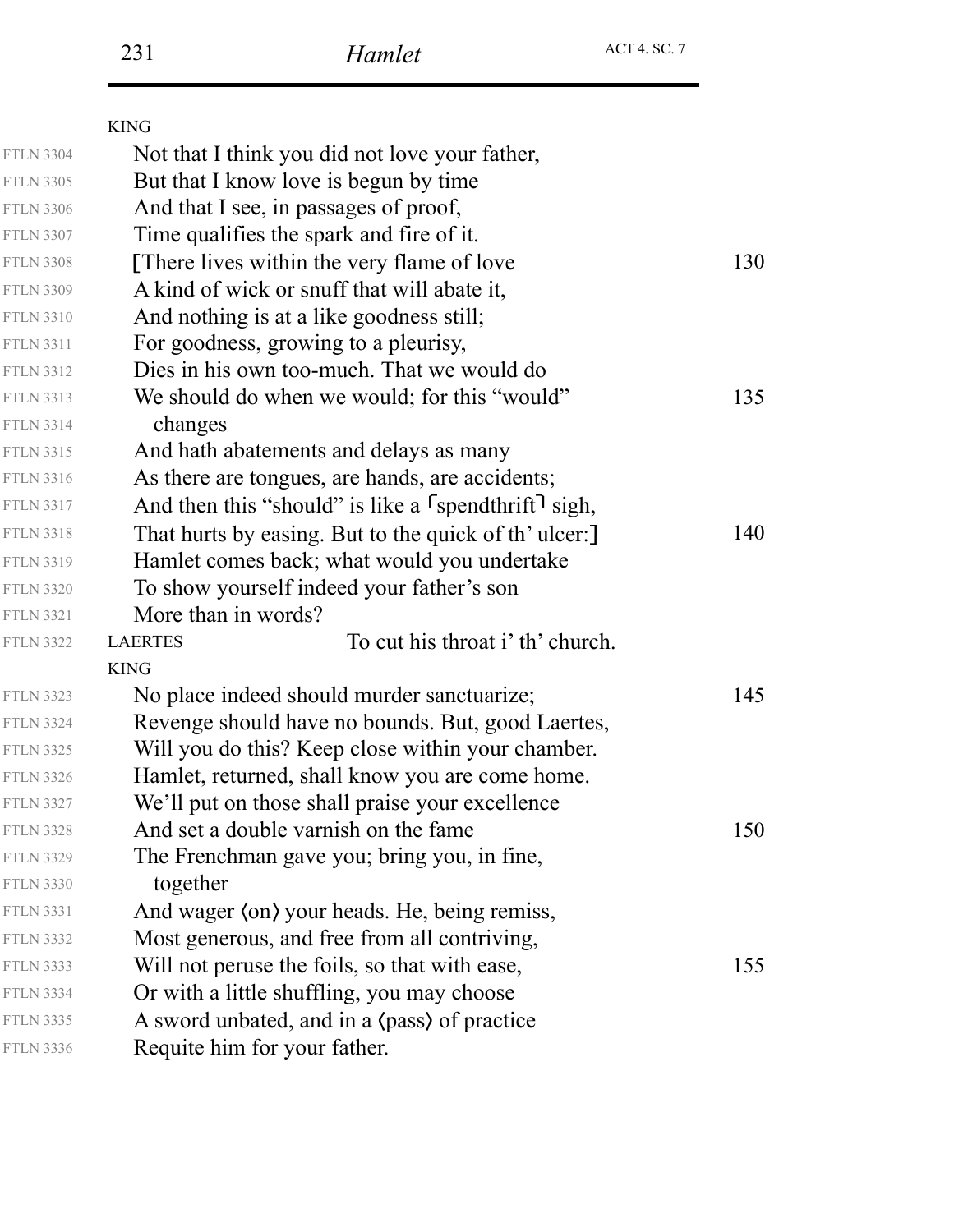| <b>FTLN 3337</b> | <b>LAERTES</b>                                     | I will do 't, |     |
|------------------|----------------------------------------------------|---------------|-----|
| <b>FTLN 3338</b> | And for (that) purpose I'll anoint my sword.       |               | 160 |
| <b>FTLN 3339</b> | I bought an unction of a mountebank                |               |     |
| <b>FTLN 3340</b> | So mortal that, but dip a knife in it,             |               |     |
| <b>FTLN 3341</b> | Where it draws blood no cataplasm so rare,         |               |     |
| <b>FTLN 3342</b> | Collected from all simples that have virtue        |               |     |
| <b>FTLN 3343</b> | Under the moon, can save the thing from death      |               | 165 |
| <b>FTLN 3344</b> | That is but scratched withal. I'll touch my point  |               |     |
| <b>FTLN 3345</b> | With this contagion, that, if I gall him slightly, |               |     |
| <b>FTLN 3346</b> | It may be death.                                   |               |     |
| <b>FTLN 3347</b> | Let's further think of this,<br><b>KING</b>        |               |     |
| <b>FTLN 3348</b> | Weigh what convenience both of time and means      |               | 170 |
| <b>FTLN 3349</b> | May fit us to our shape. If this should fail,      |               |     |
| <b>FTLN 3350</b> | And that our drift look through our bad            |               |     |
| <b>FTLN 3351</b> | performance,                                       |               |     |
| <b>FTLN 3352</b> | Twere better not assayed. Therefore this project   |               |     |
| <b>FTLN 3353</b> | Should have a back or second that might hold       |               | 175 |
| <b>FTLN 3354</b> | If this did blast in proof. Soft, let me see.      |               |     |
| <b>FTLN 3355</b> | We'll make a solemn wager on your cunnings—        |               |     |
| <b>FTLN 3356</b> | I ha 't!                                           |               |     |
| <b>FTLN 3357</b> | When in your motion you are hot and dry            |               |     |
| <b>FTLN 3358</b> | (As make your bouts more violent to that end)      |               | 180 |
| <b>FTLN 3359</b> | And that he calls for drink, I'll have prepared    |               |     |
| <b>FTLN 3360</b> | him                                                |               |     |
| <b>FTLN 3361</b> | A chalice for the nonce, whereon but sipping,      |               |     |
| <b>FTLN 3362</b> | If he by chance escape your venomed stuck,         |               |     |
| <b>FTLN 3363</b> | Our purpose may hold there.—But stay, what         |               | 185 |
| <b>FTLN 3364</b> | noise?                                             |               |     |
|                  |                                                    |               |     |

# *Enter Queen.*

|                  | <b>QUEEN</b>               |                                                      |     |
|------------------|----------------------------|------------------------------------------------------|-----|
| <b>FTLN 3365</b> |                            | One woe doth tread upon another's heel,              |     |
| <b>FTLN 3366</b> |                            | So fast they follow. Your sister's drowned, Laertes. |     |
| <b>FTLN 3367</b> | LAERTES Drowned? O, where? |                                                      |     |
|                  | <b>QUEEN</b>               |                                                      |     |
| <b>FTLN 3368</b> |                            | There is a willow grows askant the brook             | 190 |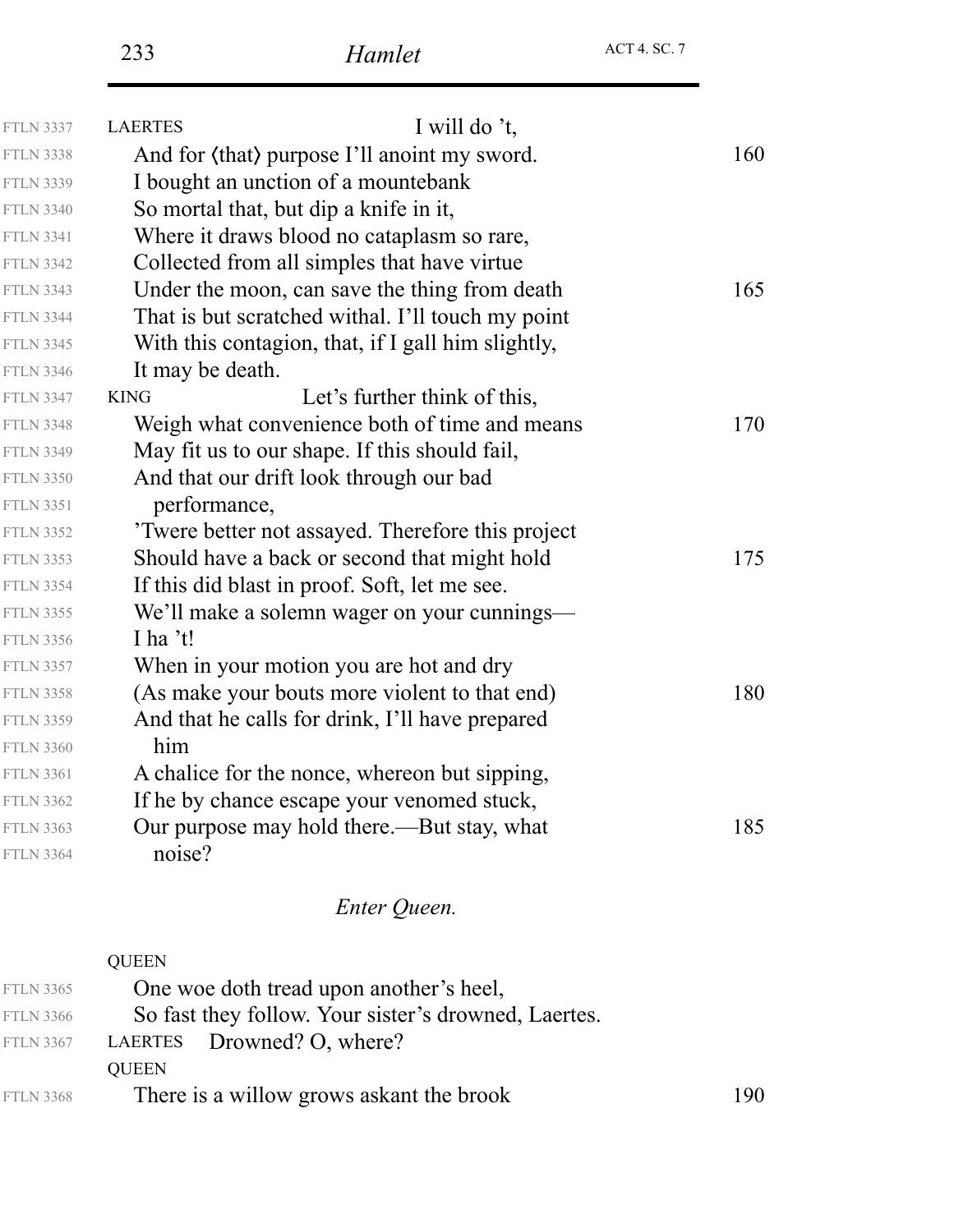| <b>FTLN 3369</b> | That shows his (hoar) leaves in the glassy stream.  |     |
|------------------|-----------------------------------------------------|-----|
| <b>FTLN 3370</b> | Therewith fantastic garlands did she make           |     |
| <b>FTLN 3371</b> | Of crowflowers, nettles, daisies, and long purples, |     |
| <b>FTLN 3372</b> | That liberal shepherds give a grosser name,         |     |
| <b>FTLN 3373</b> | But our cold maids do "dead men's fingers" call     | 195 |
| <b>FTLN 3374</b> | them.                                               |     |
| <b>FTLN 3375</b> | There on the pendant boughs her coronet weeds       |     |
| <b>FTLN 3376</b> | Clamb'ring to hang, an envious sliver broke,        |     |
| <b>FTLN 3377</b> | When down her weedy trophies and herself            |     |
| <b>FTLN 3378</b> | Fell in the weeping brook. Her clothes spread wide, | 200 |
| <b>FTLN 3379</b> | And mermaid-like awhile they bore her up,           |     |
| <b>FTLN 3380</b> | Which time she chanted snatches of old lauds,       |     |
| <b>FTLN 3381</b> | As one incapable of her own distress                |     |
| <b>FTLN 3382</b> | Or like a creature native and endued                |     |
| <b>FTLN 3383</b> | Unto that element. But long it could not be         | 205 |
| <b>FTLN 3384</b> | Till that her garments, heavy with their drink,     |     |
| <b>FTLN 3385</b> | Pulled the poor wretch from her melodious lay       |     |
| <b>FTLN 3386</b> | To muddy death.                                     |     |
| <b>FTLN 3387</b> | Alas, then she is drowned.<br><b>LAERTES</b>        |     |
| <b>FTLN 3388</b> | Drowned, drowned.<br><b>OUEEN</b>                   | 210 |
|                  | <b>LAERTES</b>                                      |     |
| <b>FTLN 3389</b> | Too much of water hast thou, poor Ophelia,          |     |
| <b>FTLN 3390</b> | And therefore I forbid my tears. But yet            |     |
| <b>FTLN 3391</b> | It is our trick; nature her custom holds,           |     |
| <b>FTLN 3392</b> | Let shame say what it will. When these are gone,    |     |
| <b>FTLN 3393</b> | The woman will be out.—Adieu, my lord.              | 215 |
| <b>FTLN 3394</b> | I have a speech o' fire that fain would blaze,      |     |
| <b>FTLN 3395</b> | But that this folly drowns it.<br>He exits.         |     |
| <b>FTLN 3396</b> | Let's follow, Gertrude.<br><b>KING</b>              |     |
| <b>FTLN 3397</b> | How much I had to do to calm his rage!              |     |
| <b>FTLN 3398</b> | Now fear I this will give it start again.           | 220 |
| <b>FTLN 3399</b> | Therefore, let's follow.                            |     |
|                  | They exit.                                          |     |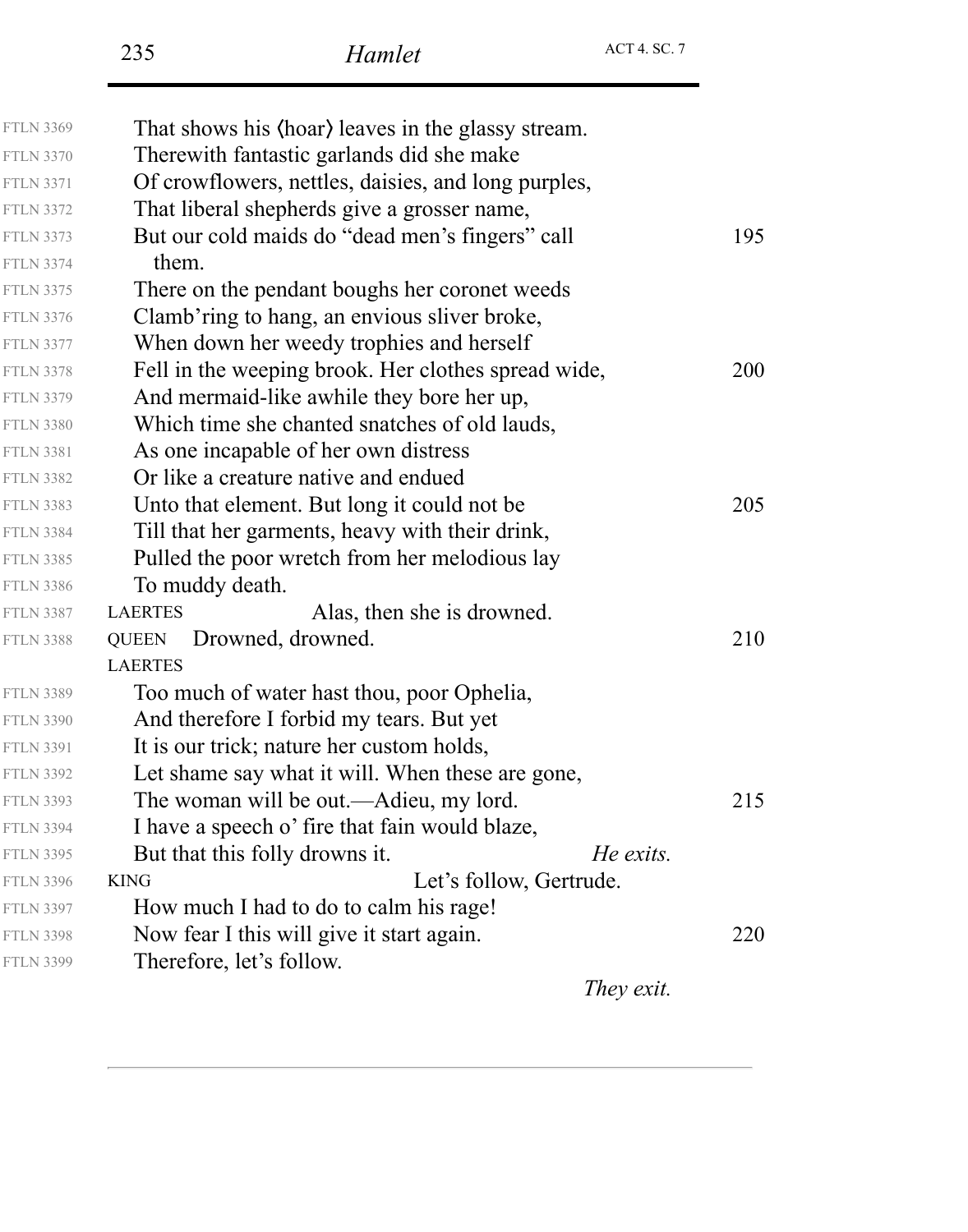*Enter Gravedigger and Another.* Scene 1

| <b>FTLN 3400</b> | $GRAVEDIGGER$ Is she to be buried in Christian burial,             |    |
|------------------|--------------------------------------------------------------------|----|
| <b>FTLN 3401</b> | when she willfully seeks her own salvation?                        |    |
| <b>FTLN 3402</b> | I tell thee she is. Therefore make her grave<br><b>OTHER</b>       |    |
| <b>FTLN 3403</b> | straight. The crowner hath sat on her and finds it                 |    |
| <b>FTLN 3404</b> | Christian burial.                                                  | 5  |
| <b>FTLN 3405</b> | <b>GRAVEDIGGER</b> How can that be, unless she drowned             |    |
| <b>FTLN 3406</b> | herself in her own defense?                                        |    |
| <b>FTLN 3407</b> | Why, 'tis found so.<br><b>OTHER</b>                                |    |
| <b>FTLN 3408</b> | FGRAVEDIGGER <sup>1</sup> It must be (se offendendo;) it cannot be |    |
| <b>FTLN 3409</b> | else. For here lies the point: if I drown myself                   | 10 |
| <b>FTLN 3410</b> | wittingly, it argues an act, and an act hath three                 |    |
| <b>FTLN 3411</b> | branches—it is to act, to do, to perform. (Argal,) she             |    |
| <b>FTLN 3412</b> | drowned herself wittingly.                                         |    |
| <b>FTLN 3413</b> | Nay, but hear you, goodman delver—<br><b>OTHER</b>                 |    |
| <b>FTLN 3414</b> | GRAVEDIGGER <sup>1</sup> Give me leave. Here lies the water;       | 15 |
| <b>FTLN 3415</b> | good. Here stands the man; good. If the man go to                  |    |
| <b>FTLN 3416</b> | this water and drown himself, it is (will he, nill he)             |    |
| <b>FTLN 3417</b> | he goes; mark you that. But if the water come to him               |    |
| <b>FTLN 3418</b> | and drown him, he drowns not himself. Argal, he                    |    |
| <b>FTLN 3419</b> | that is not guilty of his own death shortens not his               | 20 |
| <b>FTLN 3420</b> | own life.                                                          |    |
| <b>FTLN 3421</b> | But is this law?<br><b>OTHER</b>                                   |    |
| <b>FTLN 3422</b> | "GRAVEDIGGER" Ay, marry, is 't—crowner's 'quest law.               |    |
|                  |                                                                    |    |

239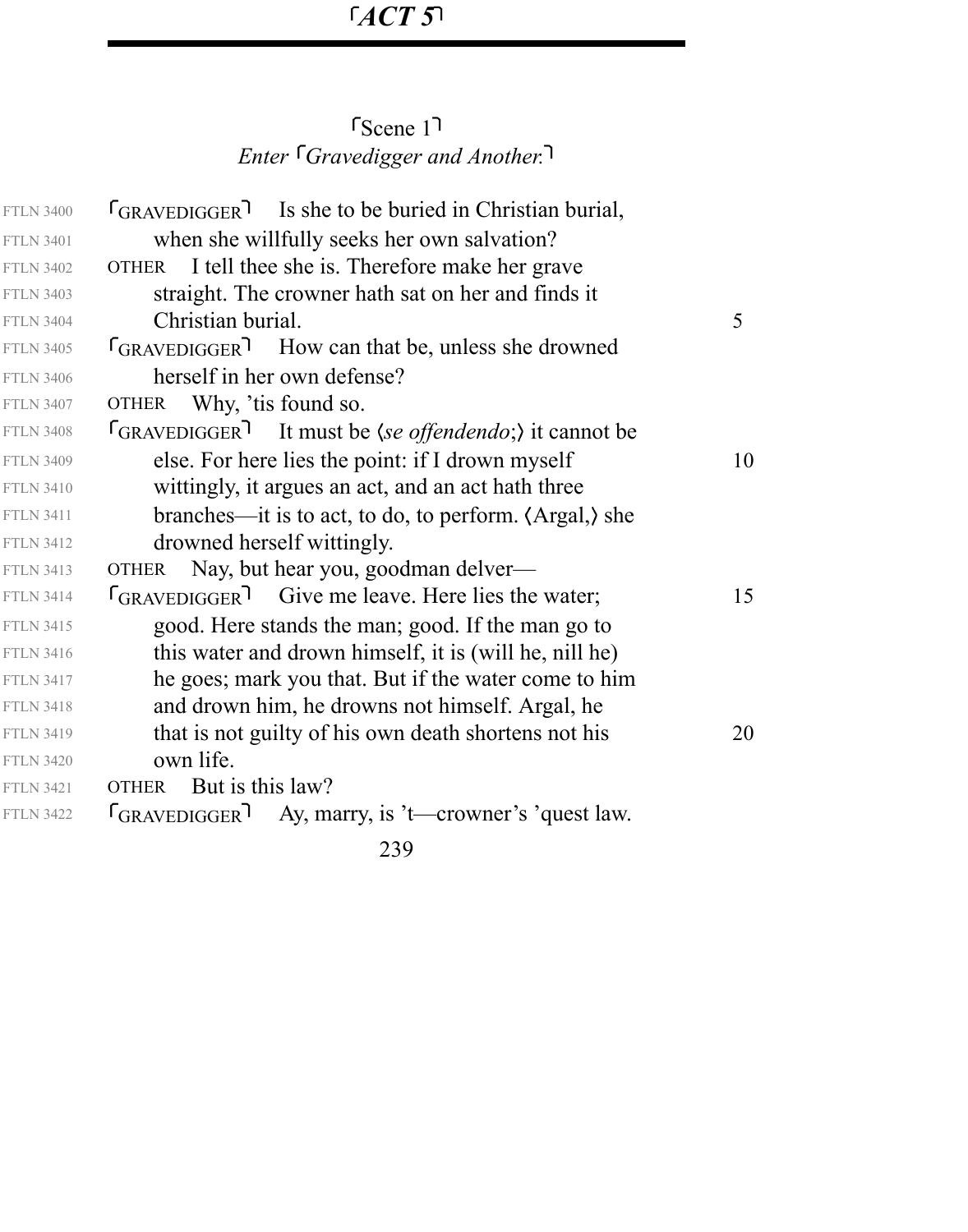| <b>FTLN 3423</b> | Will you ha' the truth on 't? If this had not been<br><b>OTHER</b>                |    |
|------------------|-----------------------------------------------------------------------------------|----|
| <b>FTLN 3424</b> | a gentlewoman, she should have been buried out o'                                 | 25 |
| <b>FTLN 3425</b> | Christian burial.                                                                 |    |
| <b>FTLN 3426</b> | GRAVEDIGGER Why, there thou sayst. And the more                                   |    |
| <b>FTLN 3427</b> | pity that great folk should have count' nance in this                             |    |
| <b>FTLN 3428</b> | world to drown or hang themselves more than                                       |    |
| <b>FTLN 3429</b> | their even-Christian. Come, my spade. There is no                                 | 30 |
| <b>FTLN 3430</b> | ancient gentlemen but gard'ners, ditchers, and                                    |    |
| <b>FTLN 3431</b> | grave-makers. They hold up Adam's profession.                                     |    |
| <b>FTLN 3432</b> | Was he a gentleman?<br><b>OTHER</b>                                               |    |
| <b>FTLN 3433</b> | $f_{GRAVEDIGGER}$ He was the first that ever bore arms.                           |    |
| <b>FTLN 3434</b> | Why, he had none.<br><b>COTHER</b>                                                | 35 |
| <b>FTLN 3435</b> | <b>GRAVEDIGGER</b> What, art a heather? How dost thou                             |    |
| <b>FTLN 3436</b> | understand the scripture? The scripture says Adam                                 |    |
| <b>FTLN 3437</b> | digged. Could he dig without arms?) I'll put another                              |    |
| <b>FTLN 3438</b> | question to thee. If thou answerest me not to the                                 |    |
| <b>FTLN 3439</b> | purpose, confess thyself—                                                         | 40 |
| <b>FTLN 3440</b> | Go to!<br><b>OTHER</b>                                                            |    |
| <b>FTLN 3441</b> | $f_{GRAVEDIGGER}$<br>What is he that builds stronger than                         |    |
| <b>FTLN 3442</b> | either the mason, the shipwright, or the carpenter?                               |    |
| <b>FTLN 3443</b> | The gallows-maker; for that (frame) outlives a<br><b>OTHER</b>                    |    |
| <b>FTLN 3444</b> | thousand tenants.                                                                 | 45 |
| <b>FTLN 3445</b> | <b>GRAVEDIGGER</b> 1 like thy wit well, in good faith. The                        |    |
| <b>FTLN 3446</b> | gallows does well. But how does it well? It does                                  |    |
| <b>FTLN 3447</b> | well to those that do ill. Now, thou dost ill to say the                          |    |
| <b>FTLN 3448</b> | gallows is built stronger than the church. Argal, the                             |    |
| <b>FTLN 3449</b> | gallows may do well to thee. To 't again, come.                                   | 50 |
| <b>FTLN 3450</b> | "Who builds stronger than a mason, a shipwright,<br><b>OTHER</b>                  |    |
| <b>FTLN 3451</b> | or a carpenter?"                                                                  |    |
| <b>FTLN 3452</b> | $\lceil$ GRAVEDIGGER <sup><math>\rceil</math></sup> Ay, tell me that, and unyoke. |    |
| <b>FTLN 3453</b> | Marry, now I can tell.<br><b>OTHER</b>                                            |    |
| <b>FTLN 3454</b> | $GRAVEDIGGER$ To 't.                                                              | 55 |
| <b>FTLN 3455</b> | Mass, I cannot tell.<br><b>OTHER</b>                                              |    |
|                  |                                                                                   |    |

# *Enter Hamlet and Horatio afar off.*

GRAVEDIGGER Cudgel thy brains no more about it, FTLN 3456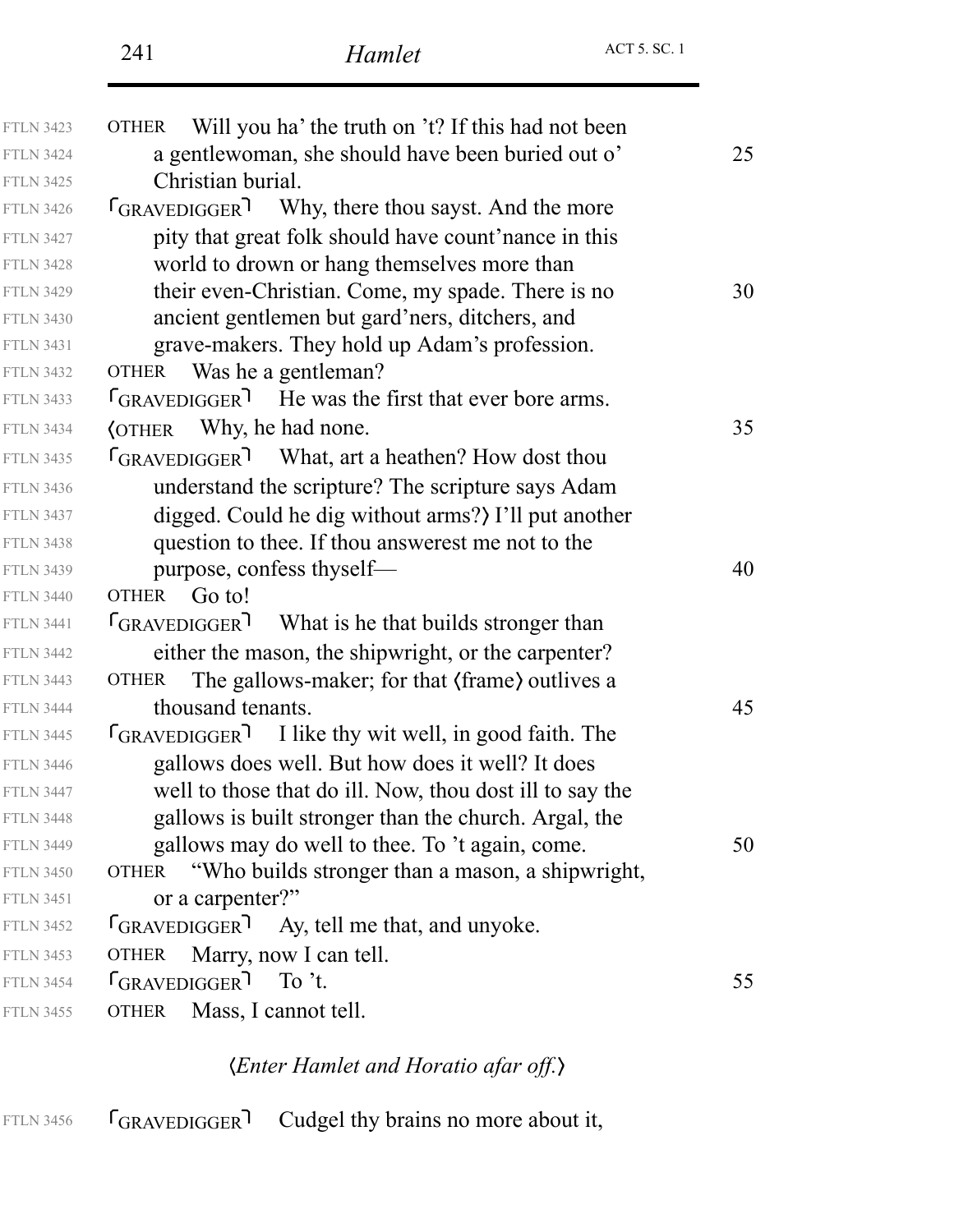| <b>FTLN 3457</b> | for your dull ass will not mend his pace with                   |    |  |
|------------------|-----------------------------------------------------------------|----|--|
| <b>FTLN 3458</b> | beating. And, when you are asked this question                  |    |  |
| <b>FTLN 3459</b> | next, say "a grave-maker." The houses he makes                  |    |  |
| <b>FTLN 3460</b> | lasts till doomsday. Go, get thee in, and fetch me a            |    |  |
| <b>FTLN 3461</b> | stoup of liquor.                                                |    |  |
|                  | <b>The Other Man exits</b>                                      |    |  |
|                  | and the Gravedigger digs and sings. $\lceil$                    |    |  |
| <b>FTLN 3462</b> | In youth when I did love, did love,                             |    |  |
| <b>FTLN 3463</b> | Methought it was very sweet                                     |    |  |
| <b>FTLN 3464</b> | To contract—O—the time for—a—my behove,                         | 65 |  |
| <b>FTLN 3465</b> | O, methought there—a—was nothing—a—meet.                        |    |  |
| <b>FTLN 3466</b> | Has this fellow no feeling of his business? He<br><b>HAMLET</b> |    |  |
| <b>FTLN 3467</b> | sings in grave-making.                                          |    |  |
| <b>FTLN 3468</b> | Custom hath made it in him a property of<br><b>HORATIO</b>      |    |  |
| <b>FTLN 3469</b> | easiness.                                                       | 70 |  |
| <b>FTLN 3470</b> | HAMLET 'Tis e'en so. The hand of little employment              |    |  |
| <b>FTLN 3471</b> | hath the daintier sense.                                        |    |  |
|                  | $\lceil$ GRAVEDIGGER <sup><math>\rceil</math></sup> (sings)     |    |  |
| <b>FTLN 3472</b> | But age with his stealing steps                                 |    |  |
| <b>FTLN 3473</b> | Hath clawed me in his clutch,                                   |    |  |
| <b>FTLN 3474</b> | And hath shipped me into the land,                              | 75 |  |
| <b>FTLN 3475</b> | As if I had never been such.                                    |    |  |
|                  | $\iint$ <i>He digs up a skull</i> .                             |    |  |
| <b>FTLN 3476</b> | That skull had a tongue in it and could sing<br><b>HAMLET</b>   |    |  |
| <b>FTLN 3477</b> | once. How the knave jowls it to the ground as if                |    |  |
| <b>FTLN 3478</b> | 'twere Cain's jawbone, that did the first murder!               |    |  |
| <b>FTLN 3479</b> | This might be the pate of a politician which this ass           | 80 |  |
| <b>FTLN 3480</b> | now o'erreaches, one that would circumvent God,                 |    |  |
| <b>FTLN 3481</b> | might it not?                                                   |    |  |
| <b>FTLN 3482</b> | It might, my lord.<br><b>HORATIO</b>                            |    |  |
| <b>FTLN 3483</b> | Or of a courtier, which could say "Good<br><b>HAMLET</b>        |    |  |
| <b>FTLN 3484</b> | morrow, sweet lord! How dost thou, sweet lord?"                 | 85 |  |
| <b>FTLN 3485</b> | This might be my Lord Such-a-one that praised my                |    |  |
| <b>FTLN 3486</b> | Lord Such-a-one's horse when he went to beg it,                 |    |  |
| <b>FTLN 3487</b> | might it not?                                                   |    |  |
| <b>FTLN 3488</b> | Ay, my lord.<br><b>HORATIO</b>                                  |    |  |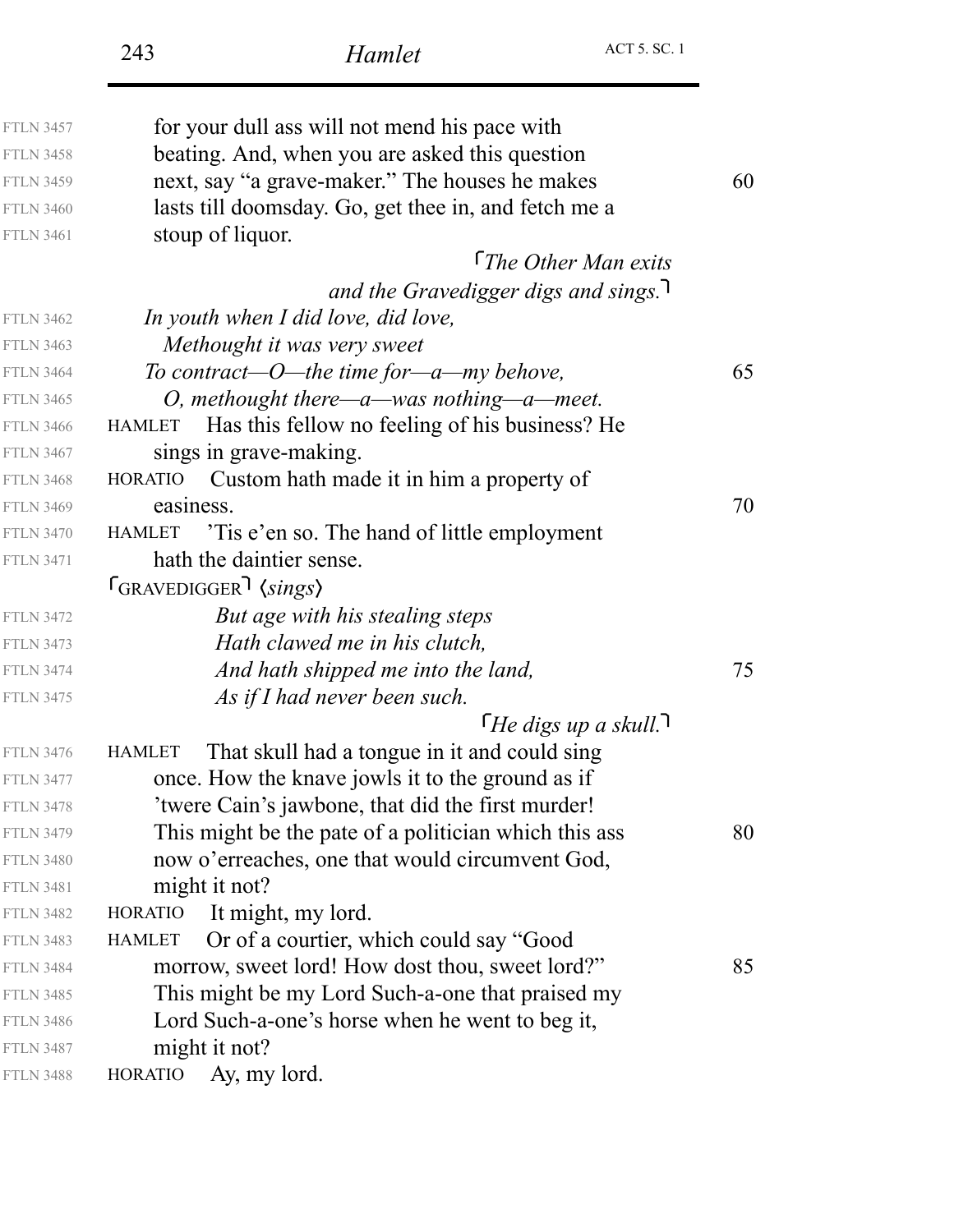| <b>FTLN 3489</b> | Why, e'en so. And now my Lady Worm's,<br><b>HAMLET</b>                     | 90  |
|------------------|----------------------------------------------------------------------------|-----|
| <b>FTLN 3490</b> | chapless and knocked about the (mazard) with a                             |     |
| <b>FTLN 3491</b> | sexton's spade. Here's fine revolution, an we had                          |     |
| <b>FTLN 3492</b> | the trick to see 't. Did these bones cost no more the                      |     |
| <b>FTLN 3493</b> | breeding but to play at loggets with them? Mine                            |     |
| <b>FTLN 3494</b> | ache to think on 't.                                                       | 95  |
|                  | $\lceil$ GRAVEDIGGER $\rceil$ (sings)                                      |     |
| <b>FTLN 3495</b> | A pickax and a spade, a spade,                                             |     |
| <b>FTLN 3496</b> | For and a shrouding sheet,                                                 |     |
| <b>FTLN 3497</b> | O, a pit of clay for to be made                                            |     |
| <b>FTLN 3498</b> | For such a guest is meet.                                                  |     |
|                  | $\int$ He digs up more skulls.                                             |     |
| <b>FTLN 3499</b> | There's another. Why may not that be the<br><b>HAMLET</b>                  | 100 |
| <b>FTLN 3500</b> | skull of a lawyer? Where be his quiddities now, his                        |     |
| <b>FTLN 3501</b> | quillities, his cases, his tenures, and his tricks? Why                    |     |
| <b>FTLN 3502</b> | does he suffer this mad knave now to knock him                             |     |
| <b>FTLN 3503</b> | about the sconce with a dirty shovel and will not tell                     |     |
| <b>FTLN 3504</b> | him of his action of battery? Hum, this fellow might                       | 105 |
| <b>FTLN 3505</b> | be in 's time a great buyer of land, with his statutes,                    |     |
| <b>FTLN 3506</b> | his recognizances, his fines, his double vouchers,                         |     |
| <b>FTLN 3507</b> | his recoveries. (Is this the fine of his fines and the                     |     |
| <b>FTLN 3508</b> | recovery of his recoveries, to have his fine pate full                     |     |
| <b>FTLN 3509</b> | of fine dirt? Will (his) vouchers vouch him no more                        | 110 |
| <b>FTLN 3510</b> | of his purchases, and (double ones too,) than the                          |     |
| <b>FTLN 3511</b> | length and breadth of a pair of indentures? The very                       |     |
| <b>FTLN 3512</b> | conveyances of his lands will scarcely lie in this box,                    |     |
| <b>FTLN 3513</b> | and must th' inheritor himself have no more, ha?                           |     |
| <b>FTLN 3514</b> | Not a jot more, my lord.<br><b>HORATIO</b>                                 | 115 |
| <b>FTLN 3515</b> | Is not parchment made of sheepskins?<br><b>HAMLET</b>                      |     |
| <b>FTLN 3516</b> | Ay, my lord, and of calves' skins too.<br><b>HORATIO</b>                   |     |
| <b>FTLN 3517</b> | They are sheep and calves which seek out<br><b>HAMLET</b>                  |     |
| <b>FTLN 3518</b> | assurance in that. I will speak to this fellow.—                           |     |
| <b>FTLN 3519</b> | Whose grave's this, sirrah?                                                | 120 |
| <b>FTLN 3520</b> | TGRAVEDIGGER <sup>1</sup> Mine, sir.                                       |     |
| <b>FTLN 3521</b> | $\lceil$ Sings. $\lceil$ $\langle O, \rangle$ a pit of clay for to be made |     |
| <b>FTLN 3522</b> | $\langle For such a guest is meet. \rangle$                                |     |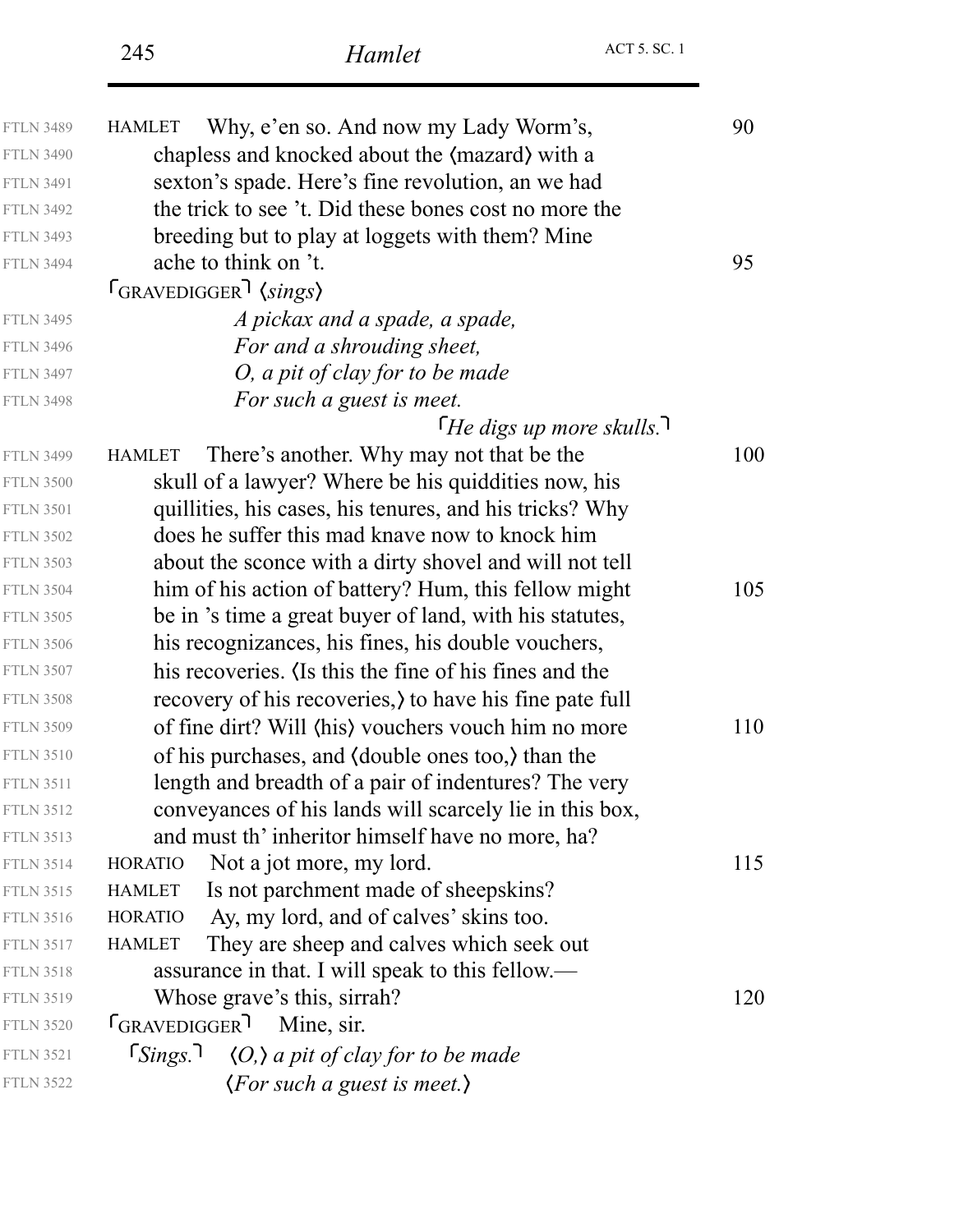| <b>FTLN 3523</b> | HAMLET I think it be thine indeed, for thou liest in 't.                 |     |
|------------------|--------------------------------------------------------------------------|-----|
| <b>FTLN 3524</b> | $\lceil$ GRAVEDIGGER $\lceil$ You lie out on 't, sir, and therefore 'tis | 125 |
| <b>FTLN 3525</b> | not yours. For my part, I do not lie in 't, yet it is                    |     |
| <b>FTLN 3526</b> | mine.                                                                    |     |
| <b>FTLN 3527</b> | Thou dost lie in 't, to be in 't and say it is thine.<br><b>HAMLET</b>   |     |
| <b>FTLN 3528</b> | This for the dead, not for the quick; therefore thou                     |     |
| <b>FTLN 3529</b> | liest.                                                                   | 130 |
| <b>FTLN 3530</b> | $\lceil$ GRAVEDIGGER $\rceil$ 'Tis a quick lie, sir; 'twill away again   |     |
| <b>FTLN 3531</b> | from me to you.                                                          |     |
| <b>FTLN 3532</b> | What man dost thou dig it for?<br><b>HAMLET</b>                          |     |
| <b>FTLN 3533</b> | $\lceil$ GRAVEDIGGER <sup>1</sup> For no man, sir.                       |     |
| <b>FTLN 3534</b> | HAMLET What woman then?                                                  | 135 |
| <b>FTLN 3535</b> | $f_{\text{GRAVEDIGGER}}$ For none, neither.                              |     |
| <b>FTLN 3536</b> | Who is to be buried in 't?<br><b>HAMLET</b>                              |     |
| <b>FTLN 3537</b> | $f_{GRAVEDIGGER}$ One that was a woman, sir, but, rest                   |     |
| <b>FTLN 3538</b> | her soul, she's dead.                                                    |     |
| <b>FTLN 3539</b> | HAMLET How absolute the knave is! We must speak by                       | 140 |
| <b>FTLN 3540</b> | the card, or equivocation will undo us. By the                           |     |
| <b>FTLN 3541</b> | Lord, Horatio, this three years I have took note of                      |     |
| <b>FTLN 3542</b> | it: the age is grown so picked that the toe of the                       |     |
| <b>FTLN 3543</b> | peasant comes so near the heel of the courtier, he                       |     |
| FTLN 3544        | galls his kibe.—How long hast thou been                                  | 145 |
| <b>FTLN 3545</b> | grave-maker?                                                             |     |
| <b>FTLN 3546</b> | "GRAVEDIGGER" Of (all) the days i' th' year, I came to 't                |     |
| <b>FTLN 3547</b> | that day that our last King Hamlet overcame                              |     |
| <b>FTLN 3548</b> | Fortinbras.                                                              |     |
| <b>FTLN 3549</b> | HAMLET How long is that since?                                           | 150 |
| <b>FTLN 3550</b> | <b>GRAVEDIGGER</b> Cannot you tell that? Every fool can                  |     |
| <b>FTLN 3551</b> | tell that. It was that very day that young Hamlet                        |     |
| <b>FTLN 3552</b> | was born—he that is mad, and sent into England.                          |     |
| <b>FTLN 3553</b> | Ay, marry, why was he sent into England?<br>HAMLET                       |     |
| <b>FTLN 3554</b> | <b>GRAVEDIGGER</b> Why, because he was mad. He shall                     | 155 |
| <b>FTLN 3555</b> | recover his wits there. Or if he do not, 'tis no great                   |     |
| <b>FTLN 3556</b> | matter there.                                                            |     |
| <b>FTLN 3557</b> | Why?<br><b>HAMLET</b>                                                    |     |
| <b>FTLN 3558</b> | $GRAVEDIGGER$ $'Twill$ not be seen in him there. There                   |     |
| <b>FTLN 3559</b> | the men are as mad as he.                                                | 160 |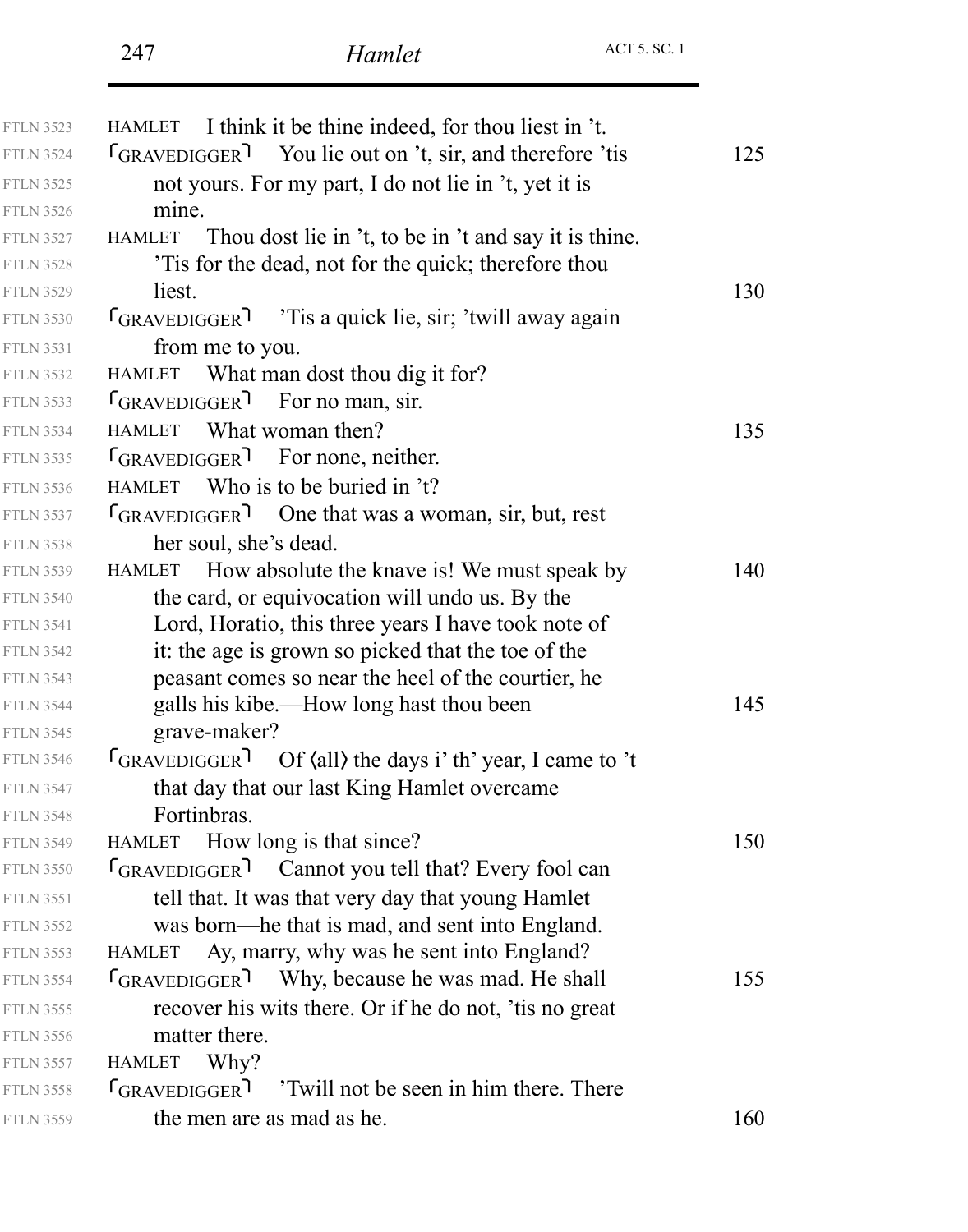| <b>FTLN 3560</b> | How came he mad?<br><b>HAMLET</b>                                                            |     |
|------------------|----------------------------------------------------------------------------------------------|-----|
| <b>FTLN 3561</b> | <b>GRAVEDIGGER</b> Very strangely, they say.                                                 |     |
| <b>FTLN 3562</b> | HAMLET How "strangely"?                                                                      |     |
| <b>FTLN 3563</b> | $\lceil$ GRAVEDIGGER <sup><math>\rceil</math></sup> Faith, e'en with losing his wits.        |     |
| <b>FTLN 3564</b> | Upon what ground?<br><b>HAMLET</b>                                                           | 165 |
| <b>FTLN 3565</b> | <b>GRAVEDIGGER</b> Why, here in Denmark. I have been                                         |     |
| <b>FTLN 3566</b> | sexton here, man and boy, thirty years.                                                      |     |
| <b>FTLN 3567</b> | How long will a man lie i' th' earth ere he rot?<br><b>HAMLET</b>                            |     |
| <b>FTLN 3568</b> | $\lceil$ GRAVEDIGGER <sup><math>\rceil</math></sup> Faith, if he be not rotten before he die |     |
| <b>FTLN 3569</b> | (as we have many pocky corses (nowadays) that will                                           | 170 |
| <b>FTLN 3570</b> | scarce hold the laying in), he will last you some                                            |     |
| <b>FTLN 3571</b> | eight year or nine year. A tanner will last you nine                                         |     |
| <b>FTLN 3572</b> | year.                                                                                        |     |
| <b>FTLN 3573</b> | Why he more than another?<br><b>HAMLET</b>                                                   |     |
| <b>FTLN 3574</b> | GRAVEDIGGER Why, sir, his hide is so tanned with his                                         | 175 |
| <b>FTLN 3575</b> | trade that he will keep out water a great while; and                                         |     |
| <b>FTLN 3576</b> | your water is a sore decayer of your whoreson dead                                           |     |
| <b>FTLN 3577</b> | body. Here's a skull now hath lien you i' th' earth                                          |     |
| <b>FTLN 3578</b> | three-and-twenty years.                                                                      |     |
| <b>FTLN 3579</b> | Whose was it?<br><b>HAMLET</b>                                                               | 180 |
| <b>FTLN 3580</b> | $f_{GRAVEDIGGER}$ A whoreson mad fellow's it was.                                            |     |
| <b>FTLN 3581</b> | Whose do you think it was?                                                                   |     |
| <b>FTLN 3582</b> | Nay, I know not.<br>HAMLET                                                                   |     |
| <b>FTLN 3583</b> | $f_{GRAVEDIGGER}$ <sup>1</sup> A pestilence on him for a mad rogue!                          |     |
| <b>FTLN 3584</b> | He poured a flagon of Rhenish on my head once.                                               | 185 |
| <b>FTLN 3585</b> | This same skull, sir, was, sir, Yorick's skull, the                                          |     |
| <b>FTLN 3586</b> | King's jester.                                                                               |     |
| <b>FTLN 3587</b> | This?<br><b>HAMLET</b>                                                                       |     |
| <b>FTLN 3588</b> | GRAVEDIGGER<br>E'en that.                                                                    |     |
| <b>FTLN 3589</b> | HAMLET, <i>raking the skull</i> (Let me see.) Alas, poor                                     | 190 |
| <b>FTLN 3590</b> | Yorick! I knew him, Horatio—a fellow of infinite                                             |     |
| <b>FTLN 3591</b> | jest, of most excellent fancy. He hath bore me on his                                        |     |
| <b>FTLN 3592</b> | back a thousand times, and now how abhorred in                                               |     |
| <b>FTLN 3593</b> | my imagination it is! My gorge rises at it. Here hung                                        |     |
| <b>FTLN 3594</b> | those lips that I have kissed I know not how oft.                                            | 195 |
| <b>FTLN 3595</b> | Where be your gibes now? your gambols? your                                                  |     |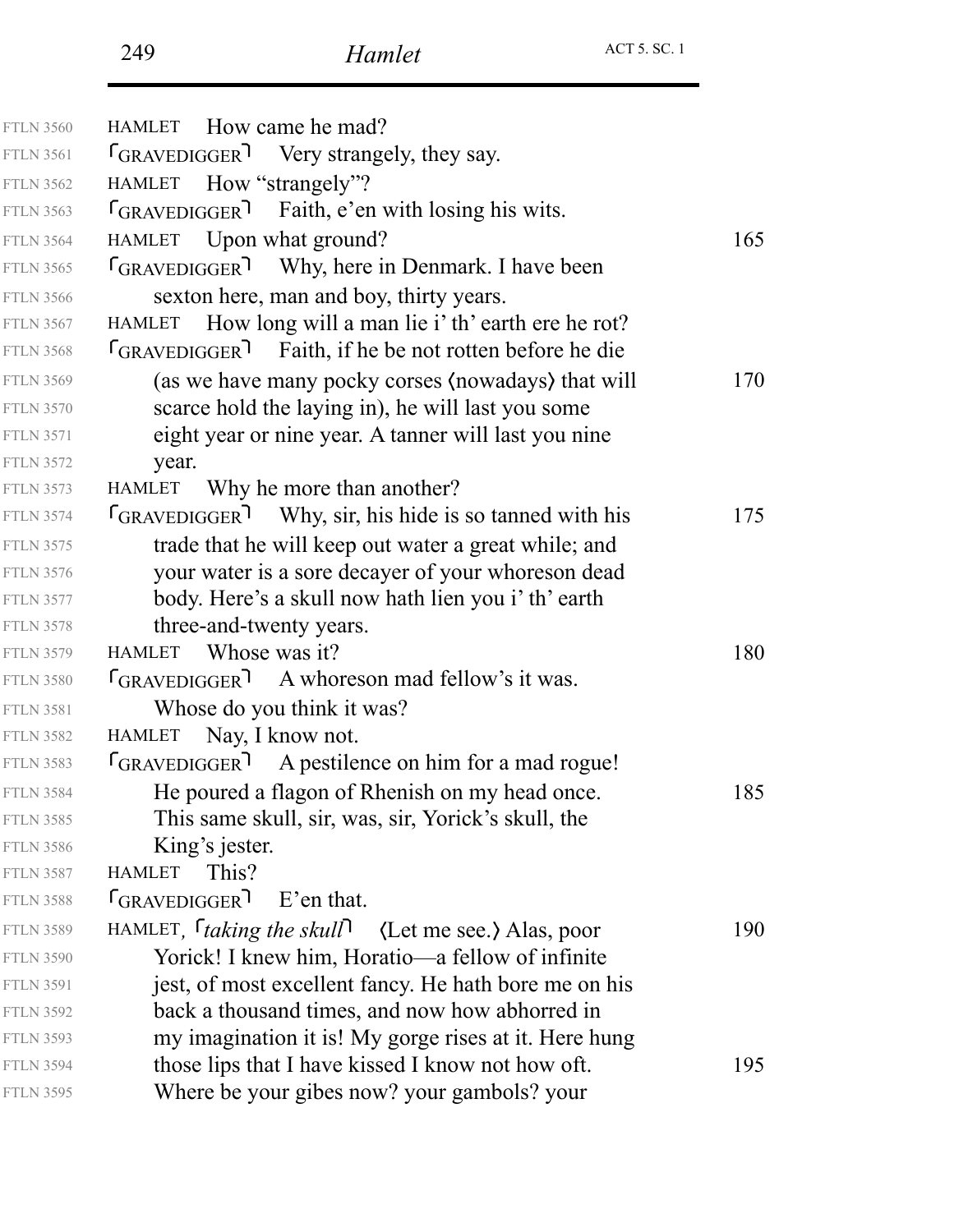*They step aside.*

| <b>FTLN 3596</b> | songs? your flashes of merriment that were wont to                   |     |  |
|------------------|----------------------------------------------------------------------|-----|--|
| <b>FTLN 3597</b> | set the table on a roar? Not one now to mock your                    |     |  |
| <b>FTLN 3598</b> | own grinning? Quite chapfallen? Now get you to my                    |     |  |
| <b>FTLN 3599</b> | lady's (chamber,) and tell her, let her paint an inch<br>200         |     |  |
| <b>FTLN 3600</b> | thick, to this favor she must come. Make her laugh                   |     |  |
| <b>FTLN 3601</b> | at that.—Prithee, Horatio, tell me one thing.                        |     |  |
| <b>FTLN 3602</b> | What's that, my lord?<br><b>HORATIO</b>                              |     |  |
| <b>FTLN 3603</b> | Dost thou think Alexander looked o' this<br><b>HAMLET</b>            |     |  |
| <b>FTLN 3604</b> | fashion i' th' earth?                                                | 205 |  |
| <b>FTLN 3605</b> | <b>HORATIO</b><br>$E$ 'en so.                                        |     |  |
| <b>FTLN 3606</b> | And smelt so? Pah!<br>$\mu$ He puts the skull down.<br><b>HAMLET</b> |     |  |
| <b>FTLN 3607</b> | E'en so, my lord.<br><b>HORATIO</b>                                  |     |  |
| <b>FTLN 3608</b> | To what base uses we may return, Horatio!<br><b>HAMLET</b>           |     |  |
| <b>FTLN 3609</b> | Why may not imagination trace the noble dust of                      | 210 |  |
| <b>FTLN 3610</b> | Alexander till he find it stopping a bunghole?                       |     |  |
| <b>FTLN 3611</b> | Twere to consider too curiously to consider<br><b>HORATIO</b>        |     |  |
| <b>FTLN 3612</b> | SO.                                                                  |     |  |
| <b>FTLN 3613</b> | No, faith, not a jot; but to follow him thither,<br><b>HAMLET</b>    |     |  |
| <b>FTLN 3614</b> | with modesty enough and likelihood to lead it, (as                   | 215 |  |
| <b>FTLN 3615</b> | thus:) Alexander died, Alexander was buried, Alexander               |     |  |
| <b>FTLN 3616</b> | returneth to dust; the dust is earth; of earth                       |     |  |
| <b>FTLN 3617</b> | we make loam; and why of that loam whereto he                        |     |  |
| <b>FTLN 3618</b> | was converted might they not stop a beer barrel?                     |     |  |
| <b>FTLN 3619</b> | Imperious Caesar, dead and turned to clay,                           | 220 |  |
| <b>FTLN 3620</b> | Might stop a hole to keep the wind away.                             |     |  |
| <b>FTLN 3621</b> | O, that that earth which kept the world in awe                       |     |  |
| <b>FTLN 3622</b> | Should patch a wall t' expel the (winter's) flaw!                    |     |  |
|                  | Enter King, Queen, Laertes, <i>(Lords attendant,)</i> and the        |     |  |
|                  | corpse $\lceil$ of Ophelia, with a Doctor of Divinity.               |     |  |
| <b>FTLN 3623</b> | But soft, but soft awhile! Here comes the King,                      |     |  |
| <b>FTLN 3624</b> | The Queen, the courtiers. Who is this they follow?                   | 225 |  |
| <b>FTLN 3625</b> | And with such maimed rites? This doth betoken                        |     |  |

The corse they follow did with desp'rate hand

Fordo its own life. 'Twas of some estate.

Couch we awhile and mark.

FTLN 3625 FTLN 3626

FTLN 3627 FTLN 3628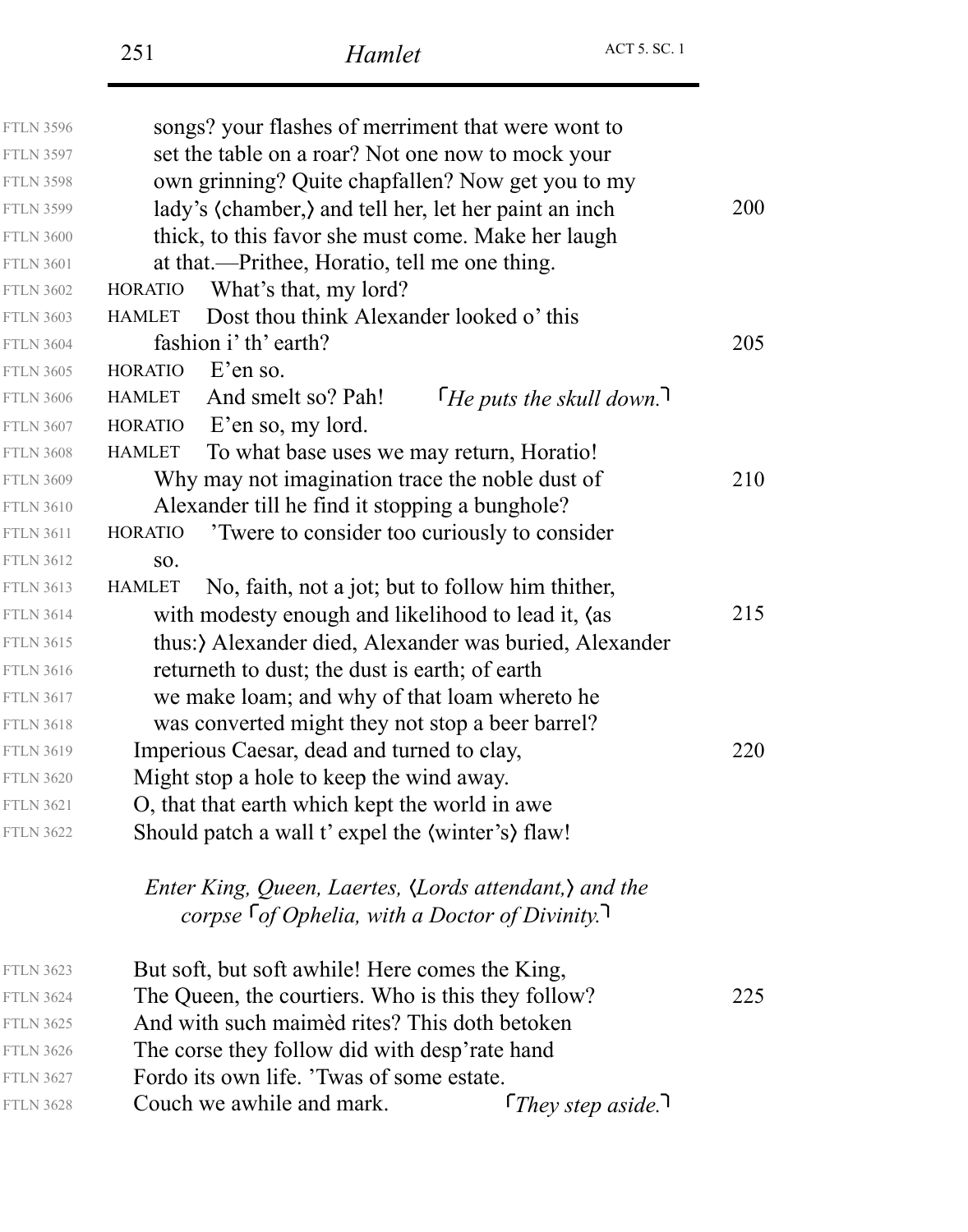| 253 | Hamlet | <b>ACT 5. SC. 1</b> |
|-----|--------|---------------------|
|     |        |                     |

| <b>FTLN 3629</b> | What ceremony else?<br><b>LAERTES</b>                       | 230 |
|------------------|-------------------------------------------------------------|-----|
| <b>FTLN 3630</b> | That is Laertes, a very noble youth. Mark.<br><b>HAMLET</b> |     |
| <b>FTLN 3631</b> | What ceremony else?<br><b>LAERTES</b>                       |     |
|                  | <b>DOCTOR</b>                                               |     |
| <b>FTLN 3632</b> | Her obsequies have been as far enlarged                     |     |
| <b>FTLN 3633</b> | As we have warranty. Her death was doubtful,                |     |
| <b>FTLN 3634</b> | And, but that great command o'ersways the order,            | 235 |
| <b>FTLN 3635</b> | She should in ground unsanctified been lodged               |     |
| <b>FTLN 3636</b> | Till the last trumpet. For charitable prayers               |     |
| <b>FTLN 3637</b> | (Shards,) flints, and pebbles should be thrown on           |     |
| <b>FTLN 3638</b> | her.                                                        |     |
| <b>FTLN 3639</b> | Yet here she is allowed her virgin crants,                  | 240 |
| <b>FTLN 3640</b> | Her maiden strewments, and the bringing home                |     |
| <b>FTLN 3641</b> | Of bell and burial.                                         |     |
|                  | <b>LAERTES</b>                                              |     |
| <b>FTLN 3642</b> | Must there no more be done?                                 |     |
| <b>FTLN 3643</b> | No more be done.<br><b>DOCTOR</b>                           |     |
| <b>FTLN 3644</b> | We should profane the service of the dead                   | 245 |
| <b>FTLN 3645</b> | To sing a requiem and such rest to her                      |     |
| <b>FTLN 3646</b> | As to peace-parted souls.                                   |     |
| <b>FTLN 3647</b> | Lay her i' th' earth,<br><b>LAERTES</b>                     |     |
| <b>FTLN 3648</b> | And from her fair and unpolluted flesh                      |     |
| <b>FTLN 3649</b> | May violets spring! I tell thee, churlish priest,           | 250 |
| <b>FTLN 3650</b> | A minist'ring angel shall my sister be                      |     |
| <b>FTLN 3651</b> | When thou liest howling.                                    |     |
| <b>FTLN 3652</b> | HAMLET, <i>ro Horatio</i><br>What, the fair Ophelia?        |     |
| <b>FTLN 3653</b> | Sweets to the sweet, farewell!<br><b>QUEEN</b>              |     |
|                  | <i>She scatters flowers.</i> <sup>1</sup>                   |     |
| <b>FTLN 3654</b> | I hoped thou shouldst have been my Hamlet's wife;           | 255 |
| <b>FTLN 3655</b> | I thought thy bride-bed to have decked, sweet maid,         |     |
| <b>FTLN 3656</b> | And not have strewed thy grave.                             |     |
| <b>FTLN 3657</b> | <b>LAERTES</b><br>O, treble woe                             |     |
| <b>FTLN 3658</b> | Fall ten times (treble) on that cursed head                 |     |
| <b>FTLN 3659</b> | Whose wicked deed thy most ingenious sense                  | 260 |
| <b>FTLN 3660</b> | Deprived thee of!—Hold off the earth awhile,                |     |
| <b>FTLN 3661</b> | Till I have caught her once more in mine arms.              |     |
|                  |                                                             |     |

*Leaps in the grave.*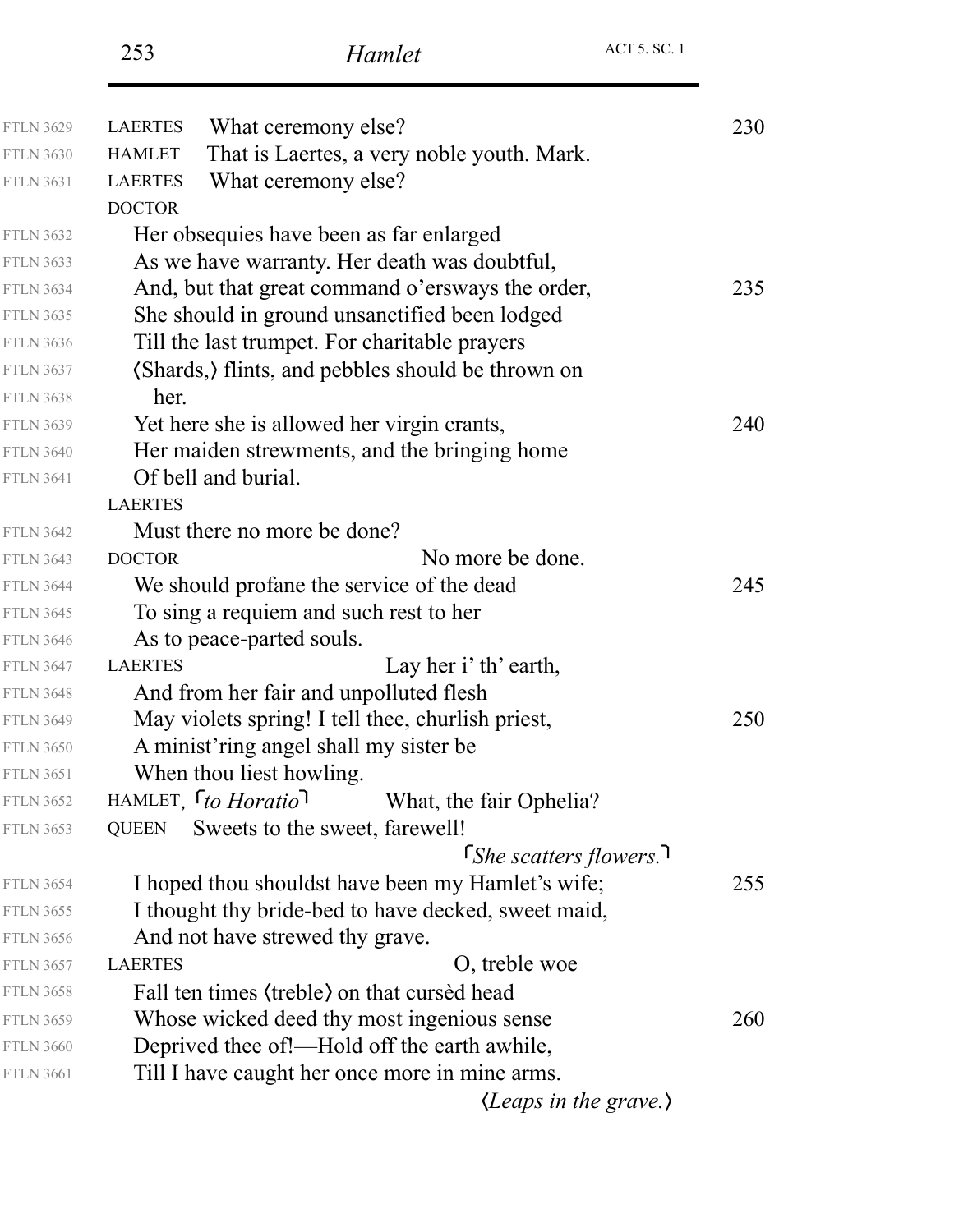| Now pile your dust upon the quick and dead,    |                                                                                                                                                                                                                                                                                                                                                                                                                                                                                                                                                                                                                                                                                                                                                                                                                                                                                                                                                                                                                                   |
|------------------------------------------------|-----------------------------------------------------------------------------------------------------------------------------------------------------------------------------------------------------------------------------------------------------------------------------------------------------------------------------------------------------------------------------------------------------------------------------------------------------------------------------------------------------------------------------------------------------------------------------------------------------------------------------------------------------------------------------------------------------------------------------------------------------------------------------------------------------------------------------------------------------------------------------------------------------------------------------------------------------------------------------------------------------------------------------------|
| Till of this flat a mountain you have made     |                                                                                                                                                                                                                                                                                                                                                                                                                                                                                                                                                                                                                                                                                                                                                                                                                                                                                                                                                                                                                                   |
| T' o'ertop old Pelion or the skyish head       | 265                                                                                                                                                                                                                                                                                                                                                                                                                                                                                                                                                                                                                                                                                                                                                                                                                                                                                                                                                                                                                               |
| Of blue Olympus.                               |                                                                                                                                                                                                                                                                                                                                                                                                                                                                                                                                                                                                                                                                                                                                                                                                                                                                                                                                                                                                                                   |
| HAMLET, <i>advancing</i>                       |                                                                                                                                                                                                                                                                                                                                                                                                                                                                                                                                                                                                                                                                                                                                                                                                                                                                                                                                                                                                                                   |
| What is he whose grief                         |                                                                                                                                                                                                                                                                                                                                                                                                                                                                                                                                                                                                                                                                                                                                                                                                                                                                                                                                                                                                                                   |
| Bears such an emphasis, whose phrase of sorrow |                                                                                                                                                                                                                                                                                                                                                                                                                                                                                                                                                                                                                                                                                                                                                                                                                                                                                                                                                                                                                                   |
|                                                |                                                                                                                                                                                                                                                                                                                                                                                                                                                                                                                                                                                                                                                                                                                                                                                                                                                                                                                                                                                                                                   |
|                                                | 270                                                                                                                                                                                                                                                                                                                                                                                                                                                                                                                                                                                                                                                                                                                                                                                                                                                                                                                                                                                                                               |
| Hamlet the Dane.                               |                                                                                                                                                                                                                                                                                                                                                                                                                                                                                                                                                                                                                                                                                                                                                                                                                                                                                                                                                                                                                                   |
|                                                |                                                                                                                                                                                                                                                                                                                                                                                                                                                                                                                                                                                                                                                                                                                                                                                                                                                                                                                                                                                                                                   |
|                                                |                                                                                                                                                                                                                                                                                                                                                                                                                                                                                                                                                                                                                                                                                                                                                                                                                                                                                                                                                                                                                                   |
| <b>HAMLET</b>                                  |                                                                                                                                                                                                                                                                                                                                                                                                                                                                                                                                                                                                                                                                                                                                                                                                                                                                                                                                                                                                                                   |
|                                                |                                                                                                                                                                                                                                                                                                                                                                                                                                                                                                                                                                                                                                                                                                                                                                                                                                                                                                                                                                                                                                   |
|                                                | 275                                                                                                                                                                                                                                                                                                                                                                                                                                                                                                                                                                                                                                                                                                                                                                                                                                                                                                                                                                                                                               |
|                                                |                                                                                                                                                                                                                                                                                                                                                                                                                                                                                                                                                                                                                                                                                                                                                                                                                                                                                                                                                                                                                                   |
|                                                |                                                                                                                                                                                                                                                                                                                                                                                                                                                                                                                                                                                                                                                                                                                                                                                                                                                                                                                                                                                                                                   |
| <b>KING</b>                                    |                                                                                                                                                                                                                                                                                                                                                                                                                                                                                                                                                                                                                                                                                                                                                                                                                                                                                                                                                                                                                                   |
|                                                |                                                                                                                                                                                                                                                                                                                                                                                                                                                                                                                                                                                                                                                                                                                                                                                                                                                                                                                                                                                                                                   |
| Gentlemen!<br>ALL                              | 280                                                                                                                                                                                                                                                                                                                                                                                                                                                                                                                                                                                                                                                                                                                                                                                                                                                                                                                                                                                                                               |
|                                                |                                                                                                                                                                                                                                                                                                                                                                                                                                                                                                                                                                                                                                                                                                                                                                                                                                                                                                                                                                                                                                   |
|                                                |                                                                                                                                                                                                                                                                                                                                                                                                                                                                                                                                                                                                                                                                                                                                                                                                                                                                                                                                                                                                                                   |
| <b>HAMLET</b>                                  |                                                                                                                                                                                                                                                                                                                                                                                                                                                                                                                                                                                                                                                                                                                                                                                                                                                                                                                                                                                                                                   |
|                                                |                                                                                                                                                                                                                                                                                                                                                                                                                                                                                                                                                                                                                                                                                                                                                                                                                                                                                                                                                                                                                                   |
|                                                |                                                                                                                                                                                                                                                                                                                                                                                                                                                                                                                                                                                                                                                                                                                                                                                                                                                                                                                                                                                                                                   |
|                                                |                                                                                                                                                                                                                                                                                                                                                                                                                                                                                                                                                                                                                                                                                                                                                                                                                                                                                                                                                                                                                                   |
| <b>HAMLET</b>                                  |                                                                                                                                                                                                                                                                                                                                                                                                                                                                                                                                                                                                                                                                                                                                                                                                                                                                                                                                                                                                                                   |
|                                                | 285                                                                                                                                                                                                                                                                                                                                                                                                                                                                                                                                                                                                                                                                                                                                                                                                                                                                                                                                                                                                                               |
|                                                |                                                                                                                                                                                                                                                                                                                                                                                                                                                                                                                                                                                                                                                                                                                                                                                                                                                                                                                                                                                                                                   |
|                                                |                                                                                                                                                                                                                                                                                                                                                                                                                                                                                                                                                                                                                                                                                                                                                                                                                                                                                                                                                                                                                                   |
|                                                |                                                                                                                                                                                                                                                                                                                                                                                                                                                                                                                                                                                                                                                                                                                                                                                                                                                                                                                                                                                                                                   |
| <b>QUEEN</b>                                   |                                                                                                                                                                                                                                                                                                                                                                                                                                                                                                                                                                                                                                                                                                                                                                                                                                                                                                                                                                                                                                   |
| <b>HAMLET</b>                                  | 290                                                                                                                                                                                                                                                                                                                                                                                                                                                                                                                                                                                                                                                                                                                                                                                                                                                                                                                                                                                                                               |
|                                                |                                                                                                                                                                                                                                                                                                                                                                                                                                                                                                                                                                                                                                                                                                                                                                                                                                                                                                                                                                                                                                   |
|                                                |                                                                                                                                                                                                                                                                                                                                                                                                                                                                                                                                                                                                                                                                                                                                                                                                                                                                                                                                                                                                                                   |
| Woo't drink up eisel, eat a crocodile?         |                                                                                                                                                                                                                                                                                                                                                                                                                                                                                                                                                                                                                                                                                                                                                                                                                                                                                                                                                                                                                                   |
|                                                | Conjures the wand ring stars and makes them stand<br>Like wonder-wounded hearers? This is I,<br>LAERTES, <i>Coming out of the grave</i><br>The devil take thy soul!<br>Thou pray'st not well.<br>$\lceil$ They grapple. $\lceil$<br>I prithee take thy fingers from my throat,<br>For though I am not splenitive (and) rash,<br>Yet have I in me something dangerous,<br>Which let thy wisdom fear. Hold off thy hand.<br>Pluck them as under.<br>Hamlet! Hamlet!<br><b>QUEEN</b><br>Good my lord, be quiet.<br><b>HORATIO</b><br><b>F</b> Hamlet and Laertes are separated.<br>Why, I will fight with him upon this theme<br>Until my eyelids will no longer wag!<br>O my son, what theme?<br><b>QUEEN</b><br>I loved Ophelia. Forty thousand brothers<br>Could not with all their quantity of love<br>Make up my sum. What wilt thou do for her?<br>O, he is mad, Laertes!<br><b>KING</b><br>For love of God, forbear him.<br>'Swounds, show me what thou 't do.<br>Woo't weep, woo't fight, woo't fast, woo't tear<br>thyself, |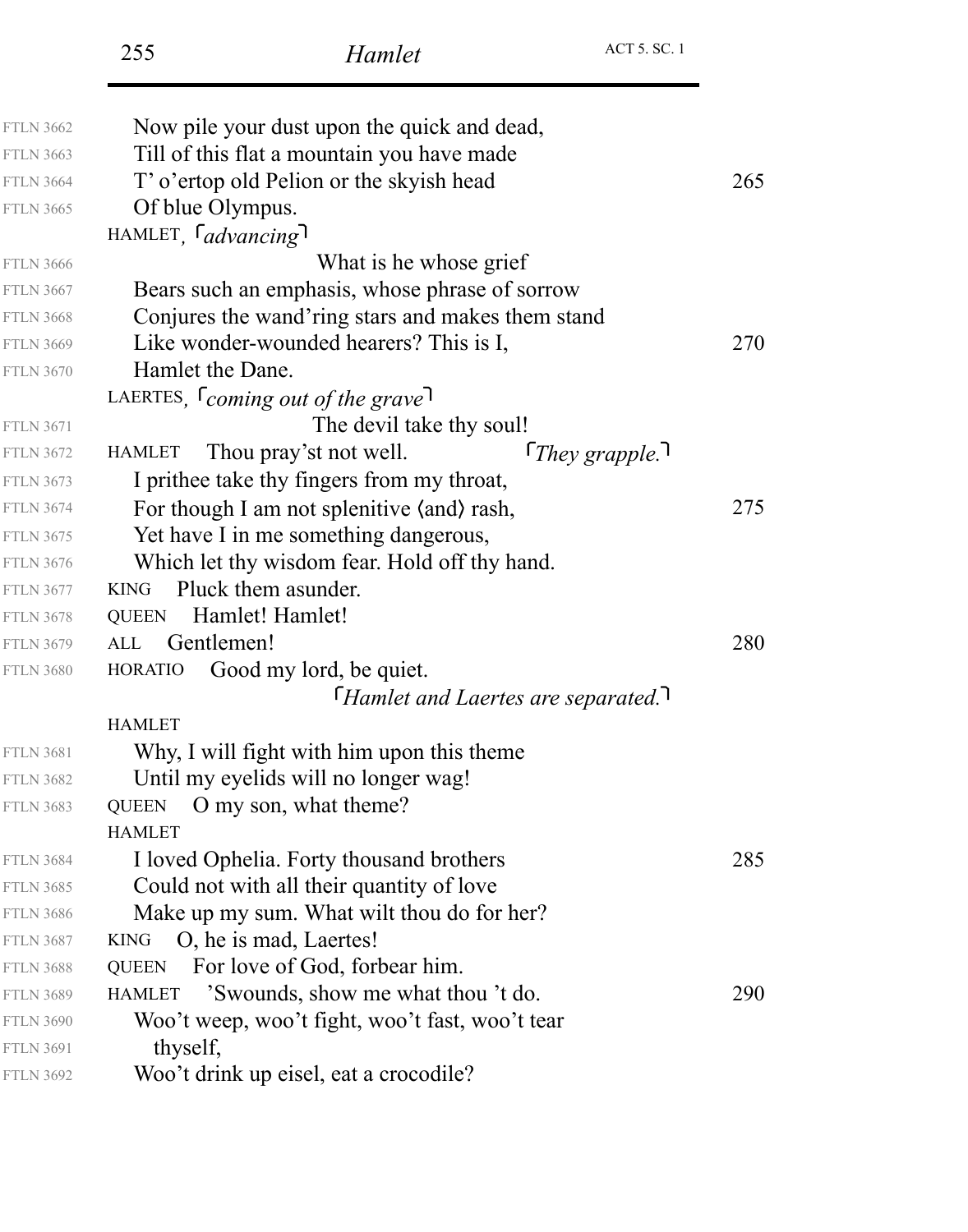| <b>FTLN 3693</b> | I'll do 't. Dost (thou) come here to whine?                           |     |
|------------------|-----------------------------------------------------------------------|-----|
| <b>FTLN 3694</b> | To outface me with leaping in her grave?                              | 295 |
| <b>FTLN 3695</b> | Be buried quick with her, and so will I.                              |     |
| <b>FTLN 3696</b> | And if thou prate of mountains, let them throw                        |     |
| <b>FTLN 3697</b> | Millions of acres on us, till our ground,                             |     |
| <b>FTLN 3698</b> | Singeing his pate against the burning zone,                           |     |
| <b>FTLN 3699</b> | Make Ossa like a wart. Nay, an thou 'lt mouth,                        | 300 |
| <b>FTLN 3700</b> | I'll rant as well as thou.                                            |     |
| <b>FTLN 3701</b> | This is mere madness;<br><b>QUEEN</b>                                 |     |
| <b>FTLN 3702</b> | And (thus) awhile the fit will work on him.                           |     |
| <b>FTLN 3703</b> | Anon, as patient as the female dove                                   |     |
| <b>FTLN 3704</b> | When that her golden couplets are disclosed,                          | 305 |
| <b>FTLN 3705</b> | His silence will sit drooping.                                        |     |
| <b>FTLN 3706</b> | <b>HAMLET</b><br>Hear you, sir,                                       |     |
| <b>FTLN 3707</b> | What is the reason that you use me thus?                              |     |
| <b>FTLN 3708</b> | I loved you ever. But it is no matter.                                |     |
| <b>FTLN 3709</b> | Let Hercules himself do what he may,                                  | 310 |
| <b>FTLN 3710</b> | The cat will mew, and dog will have his day.                          |     |
|                  | Hamlet exits.                                                         |     |
|                  | <b>KING</b>                                                           |     |
| <b>FTLN 3711</b> | I pray thee, good Horatio, wait upon him.                             |     |
|                  | <i>Horatio exits.</i>                                                 |     |
| <b>FTLN 3712</b> | <i>To Laertes</i> . <sup>1</sup> Strengthen your patience in our last |     |
| <b>FTLN 3713</b> | night's speech.                                                       |     |
| <b>FTLN 3714</b> | We'll put the matter to the present push.—                            | 315 |
| <b>FTLN 3715</b> | Good Gertrude, set some watch over your son.—                         |     |
| <b>FTLN 3716</b> | This grave shall have a living monument.                              |     |
| <b>FTLN 3717</b> | An hour of quiet thereby shall we see.                                |     |
| <b>FTLN 3718</b> | Till then in patience our proceeding be.                              |     |
|                  |                                                                       |     |

*They exit.*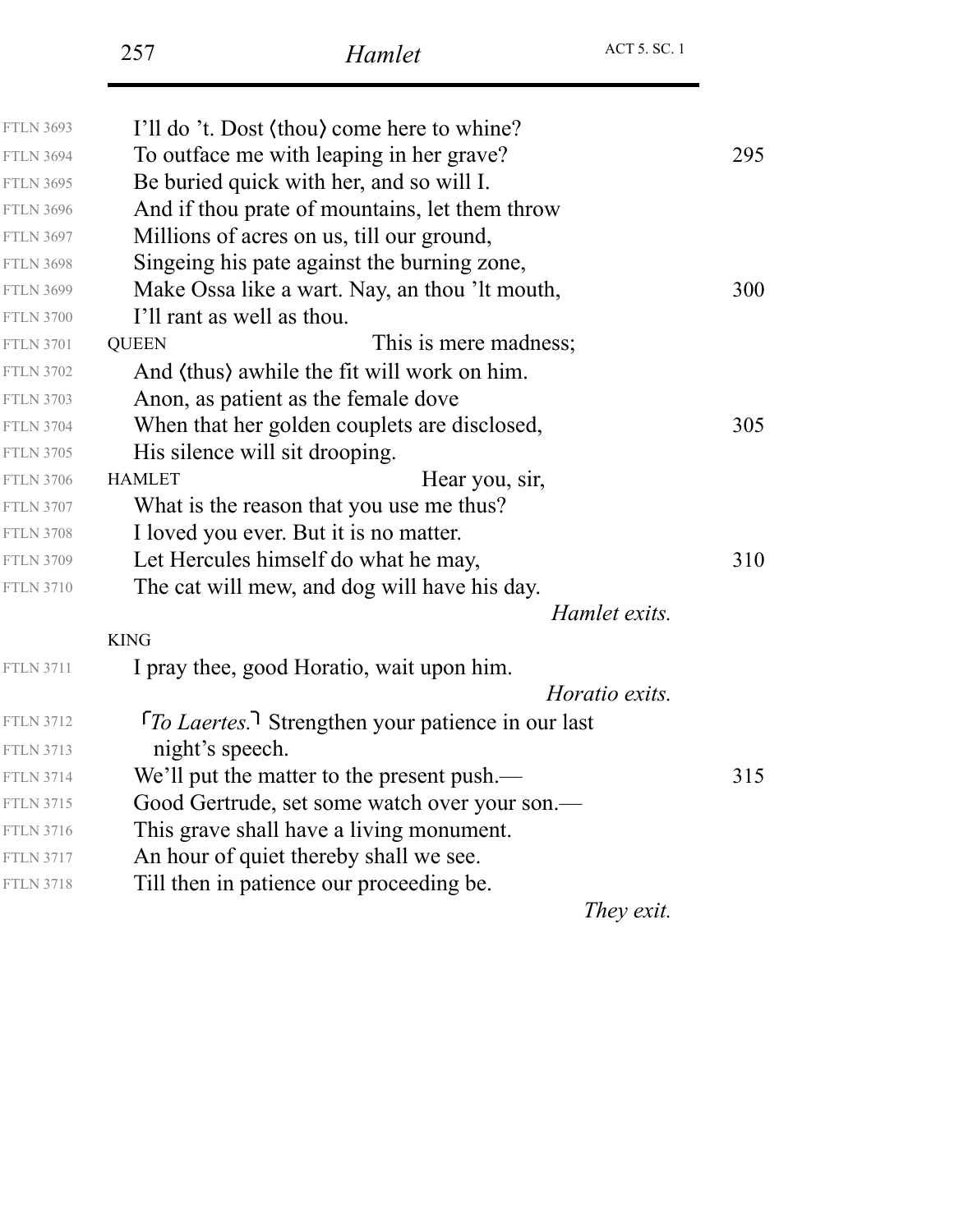#### *Enter Hamlet and Horatio.* Scene 2

|                  | <b>HAMLET</b>                                       |    |
|------------------|-----------------------------------------------------|----|
| <b>FTLN 3719</b> | So much for this, sir. Now shall you see the other. |    |
| <b>FTLN 3720</b> | You do remember all the circumstance?               |    |
| <b>FTLN 3721</b> | Remember it, my lord!<br><b>HORATIO</b>             |    |
|                  | <b>HAMLET</b>                                       |    |
| <b>FTLN 3722</b> | Sir, in my heart there was a kind of fighting       |    |
| <b>FTLN 3723</b> | That would not let me sleep. (Methought) I lay      | 5  |
| <b>FTLN 3724</b> | Worse than the mutines in the (bilboes.) Rashly—    |    |
| <b>FTLN 3725</b> | And praised be rashness for it: let us know,        |    |
| <b>FTLN 3726</b> | Our indiscretion sometime serves us well            |    |
| <b>FTLN 3727</b> | When our deep plots do pall; and that should learn  |    |
| <b>FTLN 3728</b> | <b>us</b>                                           | 10 |
| <b>FTLN 3729</b> | There's a divinity that shapes our ends,            |    |
| <b>FTLN 3730</b> | Rough-hew them how we will—                         |    |
| <b>FTLN 3731</b> | That is most<br><b>HORATIO</b>                      |    |
| <b>FTLN 3732</b> | certain.                                            |    |
| <b>FTLN 3733</b> | Up from my cabin,<br>HAMLET                         | 15 |
| <b>FTLN 3734</b> | My sea-gown scarfed about me, in the dark           |    |
| <b>FTLN 3735</b> | Groped I to find out them; had my desire,           |    |
| <b>FTLN 3736</b> | Fingered their packet, and in fine withdrew         |    |
| <b>FTLN 3737</b> | To mine own room again, making so bold              |    |
| <b>FTLN 3738</b> | (My fears forgetting manners) to unfold             | 20 |
| <b>FTLN 3739</b> | Their grand commission; where I found, Horatio,     |    |
| <b>FTLN 3740</b> | A royal knavery—an exact command,                   |    |
| <b>FTLN 3741</b> | Larded with many several sorts of reasons           |    |
| <b>FTLN 3742</b> | Importing Denmark's health and England's too,       |    |
| <b>FTLN 3743</b> | With—ho!—such bugs and goblins in my life,          | 25 |
| <b>FTLN 3744</b> | That on the supervise, no leisure bated,            |    |
| <b>FTLN 3745</b> | No, not to stay the grinding of the ax,             |    |
| <b>FTLN 3746</b> | My head should be struck off.                       |    |
| <b>FTLN 3747</b> | Is 't possible?<br><b>HORATIO</b>                   |    |
|                  | <b>HAMLET</b>                                       |    |
| <b>FTLN 3748</b> | Here's the commission. Read it at more leisure.     | 30 |
|                  | $\mathsf{H}$ anding him a paper.                    |    |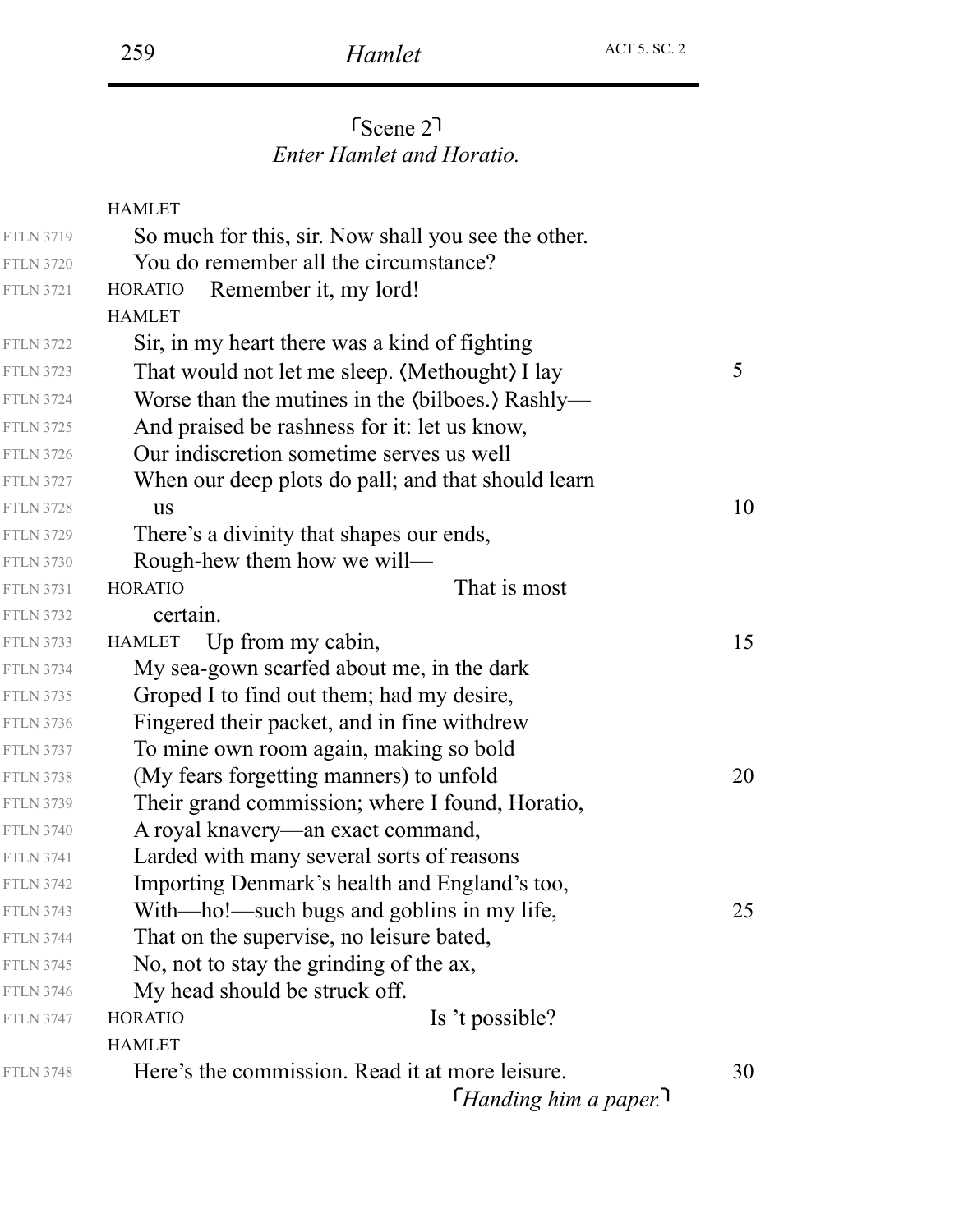| <b>FTLN 3749</b> | But wilt thou hear now how I did proceed?                         |    |
|------------------|-------------------------------------------------------------------|----|
| <b>FTLN 3750</b> | I beseech you.<br><b>HORATIO</b>                                  |    |
|                  | <b>HAMLET</b>                                                     |    |
| <b>FTLN 3751</b> | Being thus benetted round with [villainies,]                      |    |
| <b>FTLN 3752</b> | Or I could make a prologue to my brains,                          |    |
| <b>FTLN 3753</b> | They had begun the play. I sat me down,                           | 35 |
| <b>FTLN 3754</b> | Devised a new commission, wrote it fair—                          |    |
| <b>FTLN 3755</b> | I once did hold it, as our statists do,                           |    |
| <b>FTLN 3756</b> | A baseness to write fair, and labored much                        |    |
| <b>FTLN 3757</b> | How to forget that learning; but, sir, now                        |    |
| <b>FTLN 3758</b> | It did me yeoman's service. Wilt thou know                        | 40 |
| <b>FTLN 3759</b> | Th' effect of what I wrote?                                       |    |
| <b>FTLN 3760</b> | Ay, good my lord.<br><b>HORATIO</b>                               |    |
|                  | <b>HAMLET</b>                                                     |    |
| <b>FTLN 3761</b> | An earnest conjuration from the King,                             |    |
| <b>FTLN 3762</b> | As England was his faithful tributary,                            |    |
| <b>FTLN 3763</b> | As love between them like the palm might flourish,                | 45 |
| <b>FTLN 3764</b> | As peace should still her wheaten garland wear                    |    |
| <b>FTLN 3765</b> | And stand a comma 'tween their amities,                           |    |
| <b>FTLN 3766</b> | And many suchlike <sup>r</sup> ases <sup>1</sup> of great charge, |    |
| <b>FTLN 3767</b> | That, on the view and knowing of these contents,                  |    |
| <b>FTLN 3768</b> | Without debatement further, more or less,                         | 50 |
| <b>FTLN 3769</b> | He should those bearers put to sudden death,                      |    |
| <b>FTLN 3770</b> | Not shriving time allowed.                                        |    |
| <b>FTLN 3771</b> | How was this sealed?<br><b>HORATIO</b>                            |    |
|                  | <b>HAMLET</b>                                                     |    |
| <b>FTLN 3772</b> | Why, even in that was heaven ordinant.                            |    |
| <b>FTLN 3773</b> | I had my father's signet in my purse,                             | 55 |
| <b>FTLN 3774</b> | Which was the model of that Danish seal;                          |    |
| <b>FTLN 3775</b> | Folded the writ up in the form of th' other,                      |    |
| <b>FTLN 3776</b> | (Subscribed) it, gave 't th' impression, placed it                |    |
| <b>FTLN 3777</b> | safely,                                                           |    |
| <b>FTLN 3778</b> | The changeling never known. Now, the next day                     | 60 |
| <b>FTLN 3779</b> | Was our sea-fight; and what to this was sequent                   |    |
| <b>FTLN 3780</b> | Thou knowest already.                                             |    |
|                  | <b>HORATIO</b>                                                    |    |
| <b>FTLN 3781</b> | So Guildenstern and Rosencrantz go to 't.                         |    |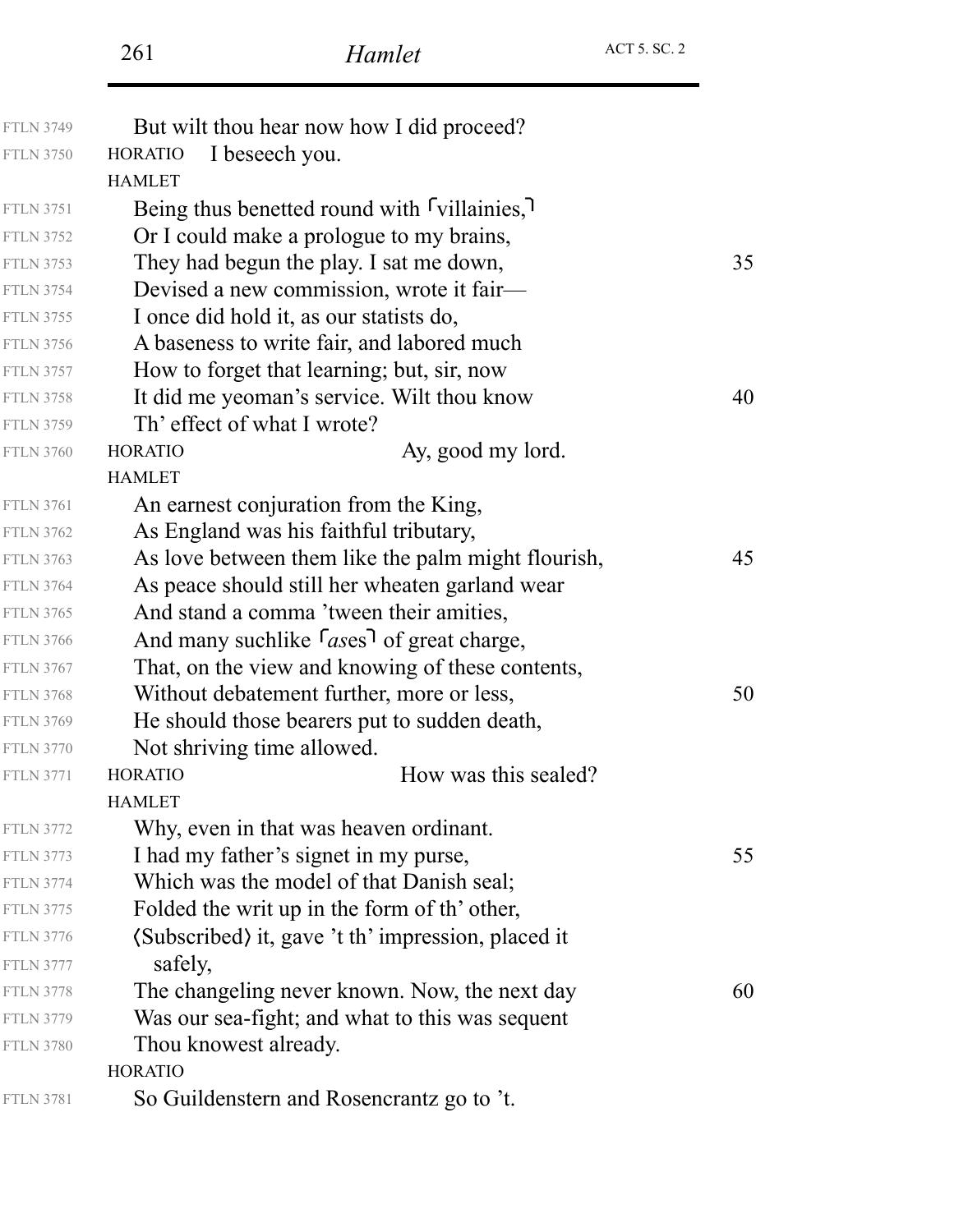|                  | <b>HAMLET</b>                                                         |    |
|------------------|-----------------------------------------------------------------------|----|
| <b>FTLN 3782</b> | (Why, man, they did make love to this employment.)                    |    |
| <b>FTLN 3783</b> | They are not near my conscience. Their defeat                         | 65 |
| <b>FTLN 3784</b> | Does by their own insinuation grow.                                   |    |
| <b>FTLN 3785</b> | This dangerous when the baser nature comes                            |    |
| <b>FTLN 3786</b> | Between the pass and fell incensed points                             |    |
| <b>FTLN 3787</b> | Of mighty opposites.                                                  |    |
| <b>FTLN 3788</b> | HORATIO<br>Why, what a king is this!                                  | 70 |
|                  | <b>HAMLET</b>                                                         |    |
| <b>FTLN 3789</b> | Does it not, think thee, stand me now upon—                           |    |
| <b>FTLN 3790</b> | He that hath killed my king and whored my mother,                     |    |
| <b>FTLN 3791</b> | Popped in between th' election and my hopes,                          |    |
| <b>FTLN 3792</b> | Thrown out his angle for my proper life,                              |    |
| <b>FTLN 3793</b> | And with such cozenage—is 't not perfect                              | 75 |
| <b>FTLN 3794</b> | conscience                                                            |    |
| <b>FTLN 3795</b> | (To quit him with this arm? And is 't not to be                       |    |
| <b>FTLN 3796</b> | damned                                                                |    |
| <b>FTLN 3797</b> | To let this canker of our nature come                                 |    |
| <b>FTLN 3798</b> | In further evil?                                                      | 80 |
|                  | <b>HORATIO</b>                                                        |    |
| <b>FTLN 3799</b> | It must be shortly known to him from England                          |    |
| <b>FTLN 3800</b> | What is the issue of the business there.                              |    |
|                  | <b>HAMLET</b>                                                         |    |
| <b>FTLN 3801</b> | It will be short. The interim's mine,                                 |    |
| <b>FTLN 3802</b> | And a man's life's no more than to say "one."                         |    |
| <b>FTLN 3803</b> | But I am very sorry, good Horatio,                                    | 85 |
| <b>FTLN 3804</b> | That to Laertes I forgot myself,                                      |    |
| <b>FTLN 3805</b> | For by the image of my cause I see                                    |    |
| <b>FTLN 3806</b> | The portraiture of his. I'll $\lceil \text{court} \rceil$ his favors. |    |
| <b>FTLN 3807</b> | But, sure, the bravery of his grief did put me                        |    |
| <b>FTLN 3808</b> | Into a tow'ring passion.                                              | 90 |
| <b>FTLN 3809</b> | <b>HORATIO</b><br>Peace, who comes here?)                             |    |
|                  |                                                                       |    |

# *Enter Osric, a courtier.*

|                  | FTLN 3810 OSRIC Your Lordship is right welcome back to |
|------------------|--------------------------------------------------------|
| <b>FTLN 3811</b> | Denmark.                                               |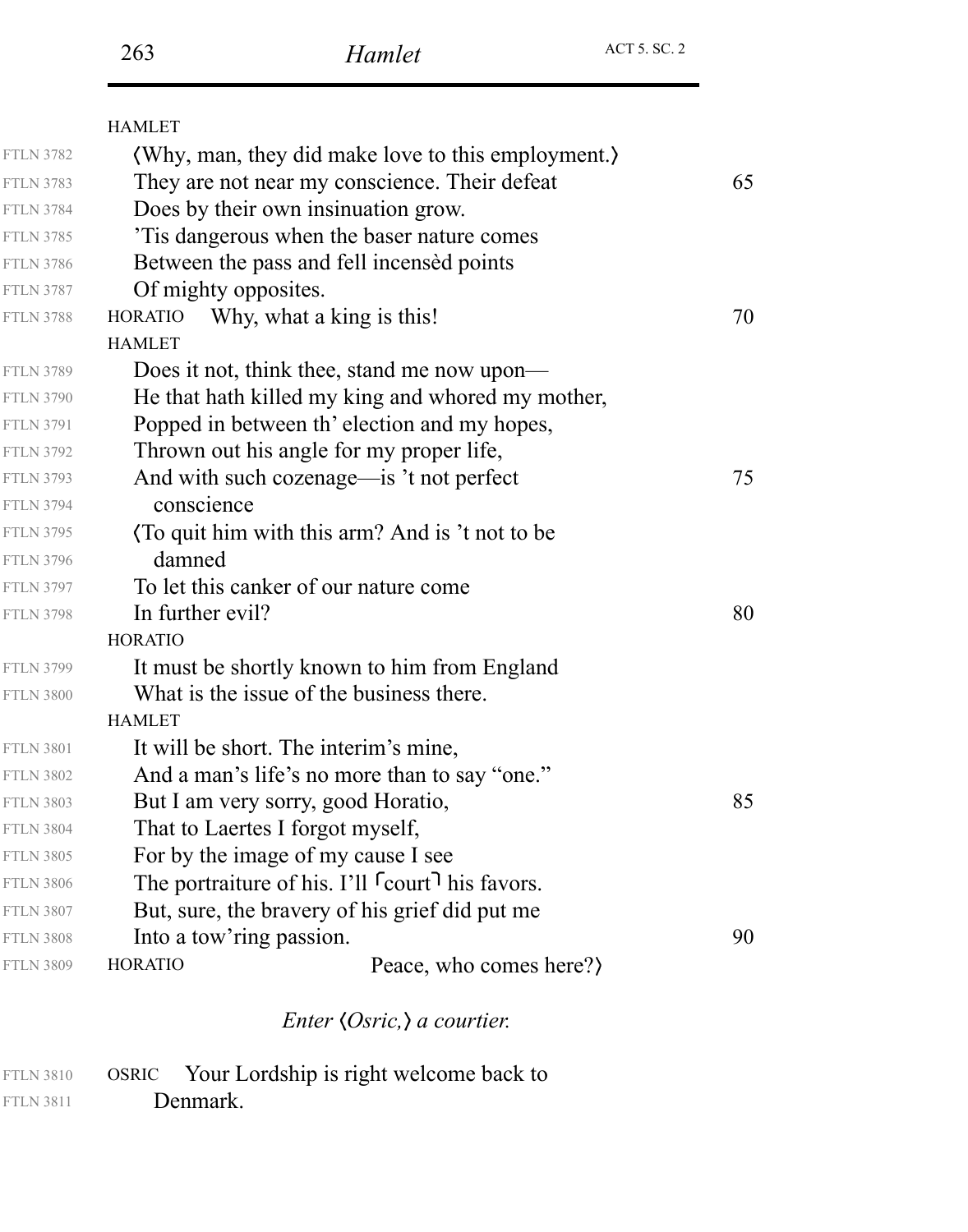| <b>FTLN 3812</b> | I (humbly) thank you, sir. <i>Aside to Horatio</i> .<br><b>HAMLET</b>         |     |
|------------------|-------------------------------------------------------------------------------|-----|
| <b>FTLN 3813</b> | Dost know this waterfly?                                                      | 95  |
| <b>FTLN 3814</b> | HORATIO, <i>Caside to Hamlet</i> <sup>1</sup> No, my good lord.               |     |
| <b>FTLN 3815</b> | HAMLET, <i>Caside to Horatio</i> <sup>1</sup> Thy state is the more gracious, |     |
| <b>FTLN 3816</b> | for 'tis a vice to know him. He hath much                                     |     |
| <b>FTLN 3817</b> | land, and fertile. Let a beast be lord of beasts and his                      |     |
| <b>FTLN 3818</b> | crib shall stand at the king's mess. 'Tis a chough,                           | 100 |
| <b>FTLN 3819</b> | but, as I say, spacious in the possession of dirt.                            |     |
| <b>FTLN 3820</b> | Sweet lord, if your Lordship were at leisure, I<br>OSRIC                      |     |
| <b>FTLN 3821</b> | should impart a thing to you from his Majesty.                                |     |
| <b>FTLN 3822</b> | HAMLET I will receive it, sir, with all diligence of                          |     |
| <b>FTLN 3823</b> | spirit. (Put) your bonnet to his right use: 'tis for the                      | 105 |
| <b>FTLN 3824</b> | head.                                                                         |     |
| <b>FTLN 3825</b> | OSRIC I thank your Lordship; it is very hot.                                  |     |
| <b>FTLN 3826</b> | No, believe me, 'tis very cold; the wind is<br><b>HAMLET</b>                  |     |
| <b>FTLN 3827</b> | northerly.                                                                    |     |
| <b>FTLN 3828</b> | It is indifferent cold, my lord, indeed.<br>OSRIC                             | 110 |
| <b>FTLN 3829</b> | But yet methinks it is very (sultry) and hot (for)<br><b>HAMLET</b>           |     |
| <b>FTLN 3830</b> | my complexion.                                                                |     |
| <b>FTLN 3831</b> | Exceedingly, my lord; it is very sultry, as<br>OSRIC                          |     |
| <b>FTLN 3832</b> | 'twere-I cannot tell how. My lord, his Majesty                                |     |
| <b>FTLN 3833</b> | bade me signify to you that he has laid a great wager                         | 115 |
| <b>FTLN 3834</b> | on your head. Sir, this is the matter—                                        |     |
| <b>FTLN 3835</b> | I beseech you, remember. <i>He motions to</i><br><b>HAMLET</b>                |     |
|                  | Osric to put on his hat.                                                      |     |
| <b>FTLN 3836</b> | Nay, good my lord, for my ease, in good faith.<br>OSRIC                       |     |
| <b>FTLN 3837</b> | [Sir, here is newly come to court Laertes—believe                             |     |
| <b>FTLN 3838</b> | me, an absolute [gentleman,] full of most excellent                           | 120 |
| <b>FTLN 3839</b> | differences, of very soft society and great showing.                          |     |
| <b>FTLN 3840</b> | Indeed, to speak $\lceil$ feelingly $\rceil$ of him, he is the card or        |     |
| <b>FTLN 3841</b> | calendar of gentry, for you shall find in him the                             |     |
| <b>FTLN 3842</b> | continent of what part a gentleman would see.                                 |     |
| <b>FTLN 3843</b> | Sir, his definement suffers no perdition in<br><b>HAMLET</b>                  | 125 |
| <b>FTLN 3844</b> | you, though I know to divide him inventorially                                |     |
| <b>FTLN 3845</b> | would dozy th' arithmetic of memory, and yet but                              |     |
| <b>FTLN 3846</b> | yaw neither, in respect of his quick sail. But, in the                        |     |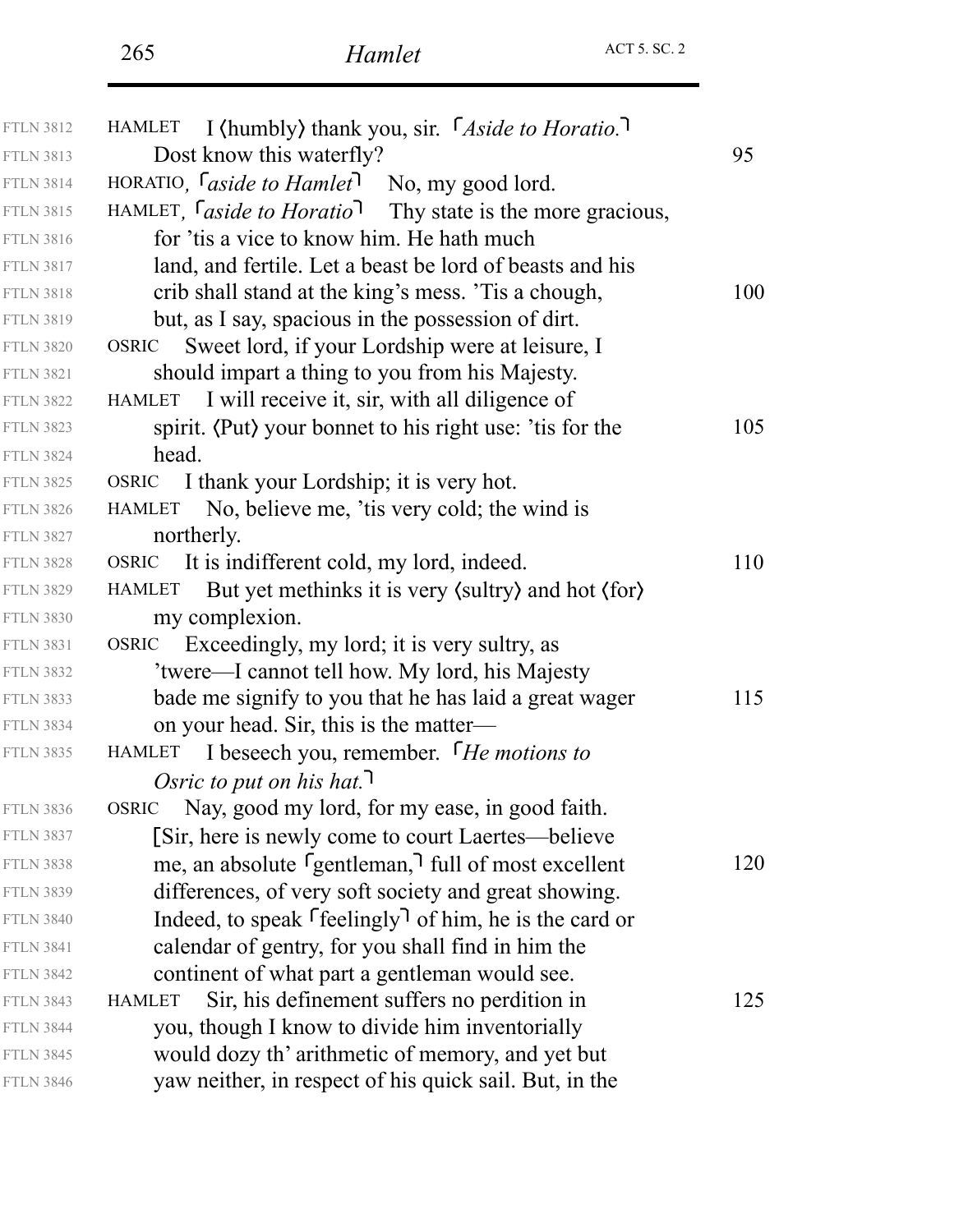| <b>FTLN 3847</b> | verity of extolment, I take him to be a soul of great                 |     |
|------------------|-----------------------------------------------------------------------|-----|
| <b>FTLN 3848</b> | article, and his infusion of such dearth and rareness                 | 130 |
| <b>FTLN 3849</b> | as, to make true diction of him, his semblable is his                 |     |
| <b>FTLN 3850</b> | mirror, and who else would trace him, his umbrage,                    |     |
| <b>FTLN 3851</b> | nothing more.                                                         |     |
| <b>FTLN 3852</b> | Your Lordship speaks most infallibly of him.<br>OSRIC                 |     |
| <b>FTLN 3853</b> | The concernancy, sir? Why do we wrap the<br><b>HAMLET</b>             | 135 |
| <b>FTLN 3854</b> | gentleman in our more rawer breath?                                   |     |
| <b>FTLN 3855</b> | Sir?<br><b>OSRIC</b>                                                  |     |
| <b>FTLN 3856</b> | HORATIO Is 't not possible to understand in another                   |     |
| <b>FTLN 3857</b> | tongue? You will to 't, sir, really.                                  |     |
| <b>FTLN 3858</b> | HAMLET, $\lceil t \circ O \rceil$ What imports the nomination of      | 140 |
| <b>FTLN 3859</b> | this gentleman?                                                       |     |
| <b>FTLN 3860</b> | Of Laertes?<br>OSRIC                                                  |     |
| <b>FTLN 3861</b> | His purse is empty already; all 's golden words<br>HORATIO            |     |
| <b>FTLN 3862</b> | are spent.                                                            |     |
| <b>FTLN 3863</b> | Of him, sir.<br><b>HAMLET</b>                                         | 145 |
| <b>FTLN 3864</b> | OSRIC I know you are not ignorant—                                    |     |
| <b>FTLN 3865</b> | I would you did, sir. Yet, in faith, if you did, it<br>HAMLET         |     |
| <b>FTLN 3866</b> | would not much approve me. Well, sir?]                                |     |
| <b>FTLN 3867</b> | OSRIC You are not ignorant of what excellence Laertes                 |     |
| <b>FTLN 3868</b> | $1S$ —                                                                | 150 |
| <b>FTLN 3869</b> | [HAMLET I dare not confess that, lest I should compare                |     |
| <b>FTLN 3870</b> | with him in excellence. But to know a man well                        |     |
| <b>FTLN 3871</b> | were to know himself.                                                 |     |
| <b>FTLN 3872</b> | OSRIC I mean, sir, for <sup>[his]</sup> weapon. But in the imputation |     |
| <b>FTLN 3873</b> | laid on him by them, in his meed he's                                 | 155 |
| <b>FTLN 3874</b> | unfellowed.]                                                          |     |
| <b>FTLN 3875</b> | What's his weapon?<br><b>HAMLET</b>                                   |     |
| <b>FTLN 3876</b> | Rapier and dagger.<br>OSRIC                                           |     |
| <b>FTLN 3877</b> | That's two of his weapons. But, well—<br><b>HAMLET</b>                |     |
| <b>FTLN 3878</b> | The King, sir, hath wagered with him six Barbary<br><b>OSRIC</b>      | 160 |
| <b>FTLN 3879</b> | horses, against the which he has impawned, as I                       |     |
| <b>FTLN 3880</b> | take it, six French rapiers and poniards, with their                  |     |
| <b>FTLN 3881</b> | assigns, as girdle, (hangers,) and so. Three of the                   |     |
| <b>FTLN 3882</b> | carriages, in faith, are very dear to fancy, very                     |     |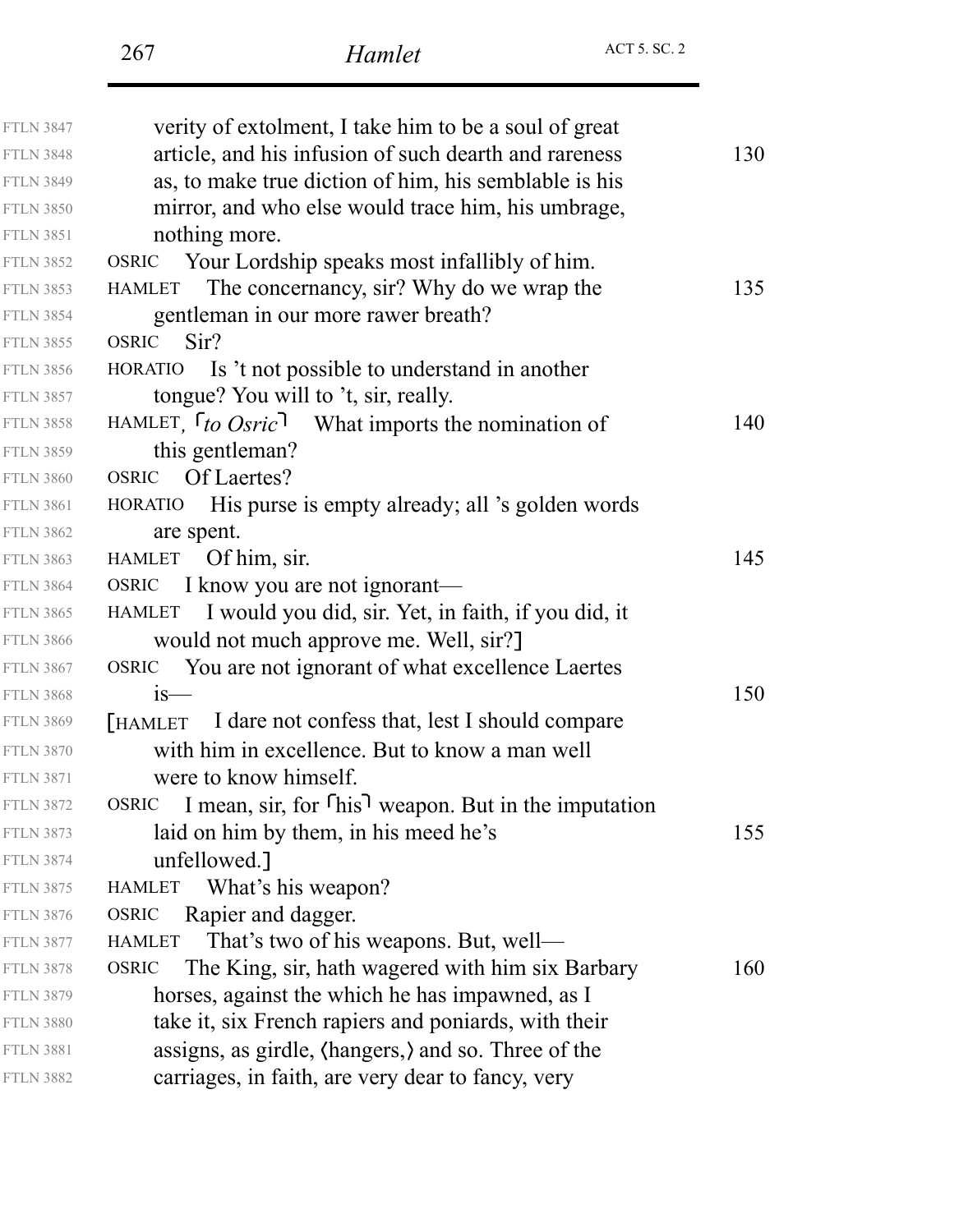| <b>FTLN 3883</b> | responsive to the hilts, most delicate carriages, and                            | 165 |
|------------------|----------------------------------------------------------------------------------|-----|
| <b>FTLN 3884</b> | of very liberal conceit.                                                         |     |
| <b>FTLN 3885</b> | What call you the "carriages"?<br><b>HAMLET</b>                                  |     |
| <b>FTLN 3886</b> | I knew you must be edified by the margent<br>[HORATIO]                           |     |
| <b>FTLN 3887</b> | ere you had done.]                                                               |     |
| <b>FTLN 3888</b> | The (carriages,) sir, are the hangers.<br>OSRIC                                  | 170 |
| <b>FTLN 3889</b> | The phrase would be more germane to the<br><b>HAMLET</b>                         |     |
| <b>FTLN 3890</b> | matter if we could carry a cannon by our sides. I                                |     |
| <b>FTLN 3891</b> | would it (might) be "hangers" till then. But on. Six                             |     |
| <b>FTLN 3892</b> | Barbary horses against six French swords, their                                  |     |
| <b>FTLN 3893</b> | assigns, and three liberal-conceited carriages—                                  | 175 |
| <b>FTLN 3894</b> | that's the French bet against the Danish. Why is this                            |     |
| <b>FTLN 3895</b> | all $\lceil$ "impawned," $\rceil$ (as) you call it?                              |     |
| <b>FTLN 3896</b> | The King, sir, hath laid, sir, that in a dozen<br><b>OSRIC</b>                   |     |
| <b>FTLN 3897</b> | passes between yourself and him, he shall not                                    |     |
| <b>FTLN 3898</b> | exceed you three hits. He hath laid on twelve for                                | 180 |
| <b>FTLN 3899</b> | nine, and it would come to immediate trial if your                               |     |
| <b>FTLN 3900</b> | Lordship would vouchsafe the answer.                                             |     |
| <b>FTLN 3901</b> | How if I answer no?<br><b>HAMLET</b>                                             |     |
| <b>FTLN 3902</b> | I mean, my lord, the opposition of your person<br><b>OSRIC</b>                   |     |
| <b>FTLN 3903</b> | in trial.                                                                        | 185 |
| <b>FTLN 3904</b> | Sir, I will walk here in the hall. If it please his<br><b>HAMLET</b>             |     |
| <b>FTLN 3905</b> | Majesty, it is the breathing time of day with me. Let                            |     |
| <b>FTLN 3906</b> | the foils be brought, the gentleman willing, and the                             |     |
| <b>FTLN 3907</b> | King hold his purpose, I will win for him, an I can.                             |     |
| <b>FTLN 3908</b> | If not, I will gain nothing but my shame and the odd                             | 190 |
| <b>FTLN 3909</b> | hits.                                                                            |     |
| <b>FTLN 3910</b> | <b>OSRIC</b><br>Shall I deliver you (e'en) so?                                   |     |
| <b>FTLN 3911</b> | To this effect, sir, after what flourish your<br><b>HAMLET</b>                   |     |
| <b>FTLN 3912</b> | nature will.                                                                     |     |
| <b>FTLN 3913</b> | I commend my duty to your Lordship.<br>OSRIC                                     | 195 |
| <b>FTLN 3914</b> | Yours. $\lceil$ Osric exits. $\rceil$ (He) does well to commend<br><b>HAMLET</b> |     |
| <b>FTLN 3915</b> | it himself. There are no tongues else for 's                                     |     |
| <b>FTLN 3916</b> | turn.                                                                            |     |
| <b>FTLN 3917</b> | This lapwing runs away with the shell on his<br><b>HORATIO</b>                   |     |
| <b>FTLN 3918</b> | head.                                                                            | 200 |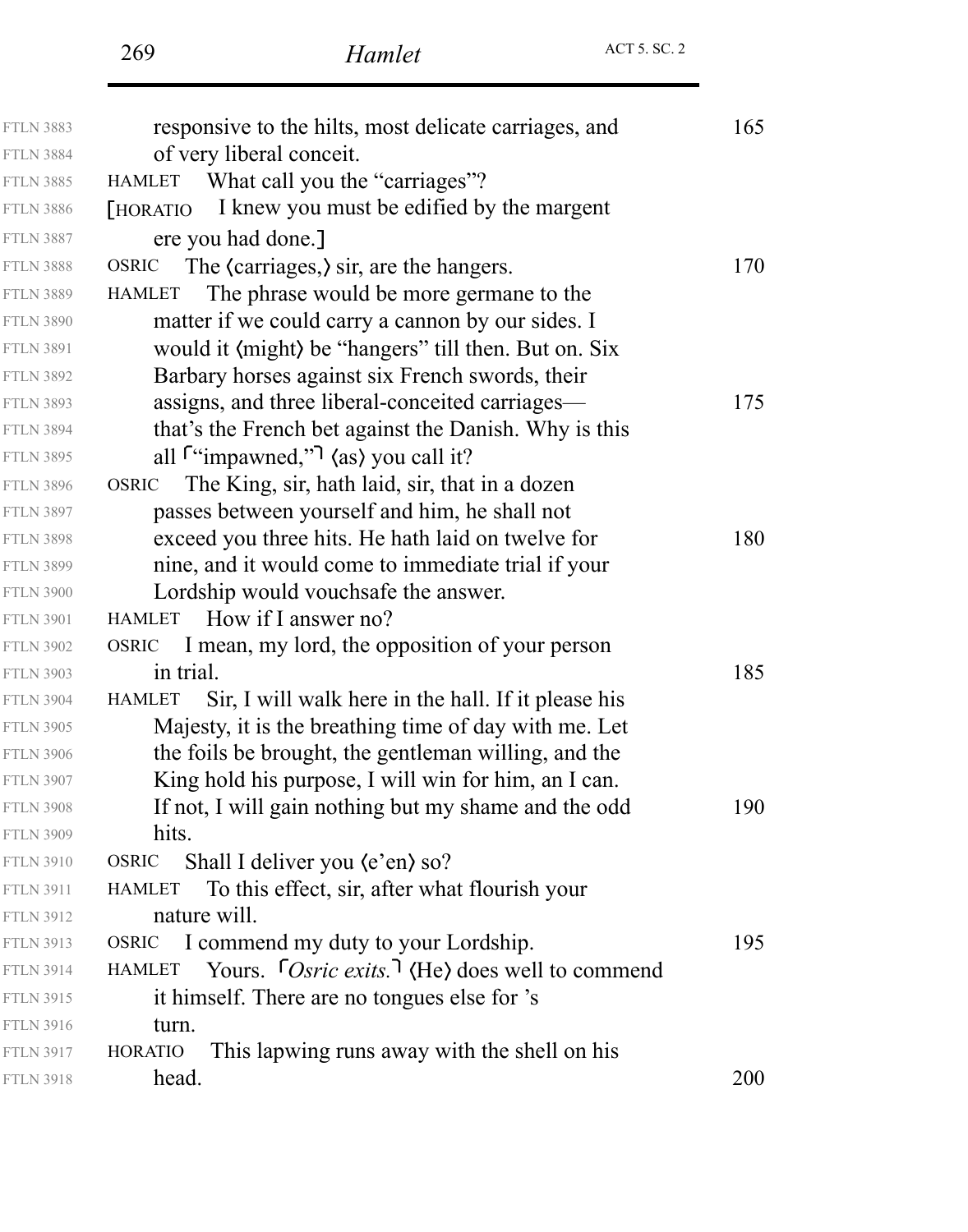FTLN 3919

FTLN 3920

| <b>FTLN 3921</b> | breed that I know the drossy age dotes on) only got                       |     |
|------------------|---------------------------------------------------------------------------|-----|
| <b>FTLN 3922</b> | the tune of the time, and, out of an habit of                             |     |
| <b>FTLN 3923</b> | encounter, a kind of (yeasty) collection, which carries                   | 205 |
| <b>FTLN 3924</b> | them through and through the most <i>fanned</i>                           |     |
| <b>FTLN 3925</b> | and (winnowed) opinions; and do but blow them to                          |     |
| <b>FTLN 3926</b> | their trial, the bubbles are out.                                         |     |
|                  | [Enter a Lord.                                                            |     |
| <b>FTLN 3927</b> | My lord, his Majesty commended him to you by<br><b>LORD</b>               |     |
| <b>FTLN 3928</b> | young Osric, who brings back to him that you                              | 210 |
| <b>FTLN 3929</b> | attend him in the hall. He sends to know if your                          |     |
| <b>FTLN 3930</b> | pleasure hold to play with Laertes, or that you will                      |     |
| <b>FTLN 3931</b> | take longer time.                                                         |     |
| <b>FTLN 3932</b> | I am constant to my purposes. They follow<br>HAMLET                       |     |
| <b>FTLN 3933</b> | the King's pleasure. If his fitness speaks, mine is                       | 215 |
| <b>FTLN 3934</b> | ready now or whensoever, provided I be so able as                         |     |
| <b>FTLN 3935</b> | now.                                                                      |     |
| <b>FTLN 3936</b> | The King and Queen and all are coming down.<br>LORD                       |     |
| <b>FTLN 3937</b> | In happy time.<br><b>HAMLET</b>                                           |     |
| <b>FTLN 3938</b> | The Queen desires you to use some gentle<br>LORD                          | 220 |
| <b>FTLN 3939</b> | entertainment to Laertes before you fall to play.                         |     |
| <b>FTLN 3940</b> | <b>HAMLET</b><br>She well instructs me.<br>$\lceil$ Lord exits. $\lceil$  |     |
| <b>FTLN 3941</b> | You will lose, my lord.<br><b>HORATIO</b>                                 |     |
| <b>FTLN 3942</b> | I do not think so. Since he went into France, I<br><b>HAMLET</b>          |     |
| <b>FTLN 3943</b> | have been in continual practice. I shall win at the                       | 225 |
| <b>FTLN 3944</b> | odds; (but) thou wouldst not think how ill all's here                     |     |
| <b>FTLN 3945</b> | about my heart. But it is no matter.                                      |     |
| <b>FTLN 3946</b> | Nay, good my lord—<br><b>HORATIO</b>                                      |     |
| <b>FTLN 3947</b> | It is but foolery, but it is such a kind of<br>HAMLET                     |     |
| <b>FTLN 3948</b> | (gaingiving) as would perhaps trouble a woman.                            | 230 |
| <b>FTLN 3949</b> | If your mind dislike anything, obey it. I will<br><b>HORATIO</b>          |     |
| <b>FTLN 3950</b> | forestall their repair hither and say you are not fit.                    |     |
| <b>FTLN 3951</b> | Not a whit. We defy augury. There is $\langle a \rangle$<br><b>HAMLET</b> |     |
| <b>FTLN 3952</b> | special providence in the fall of a sparrow. If it be                     |     |

FILN 3953  $\langle \text{now,} \rangle$  'tis not to come; if it be not to come, it will be 235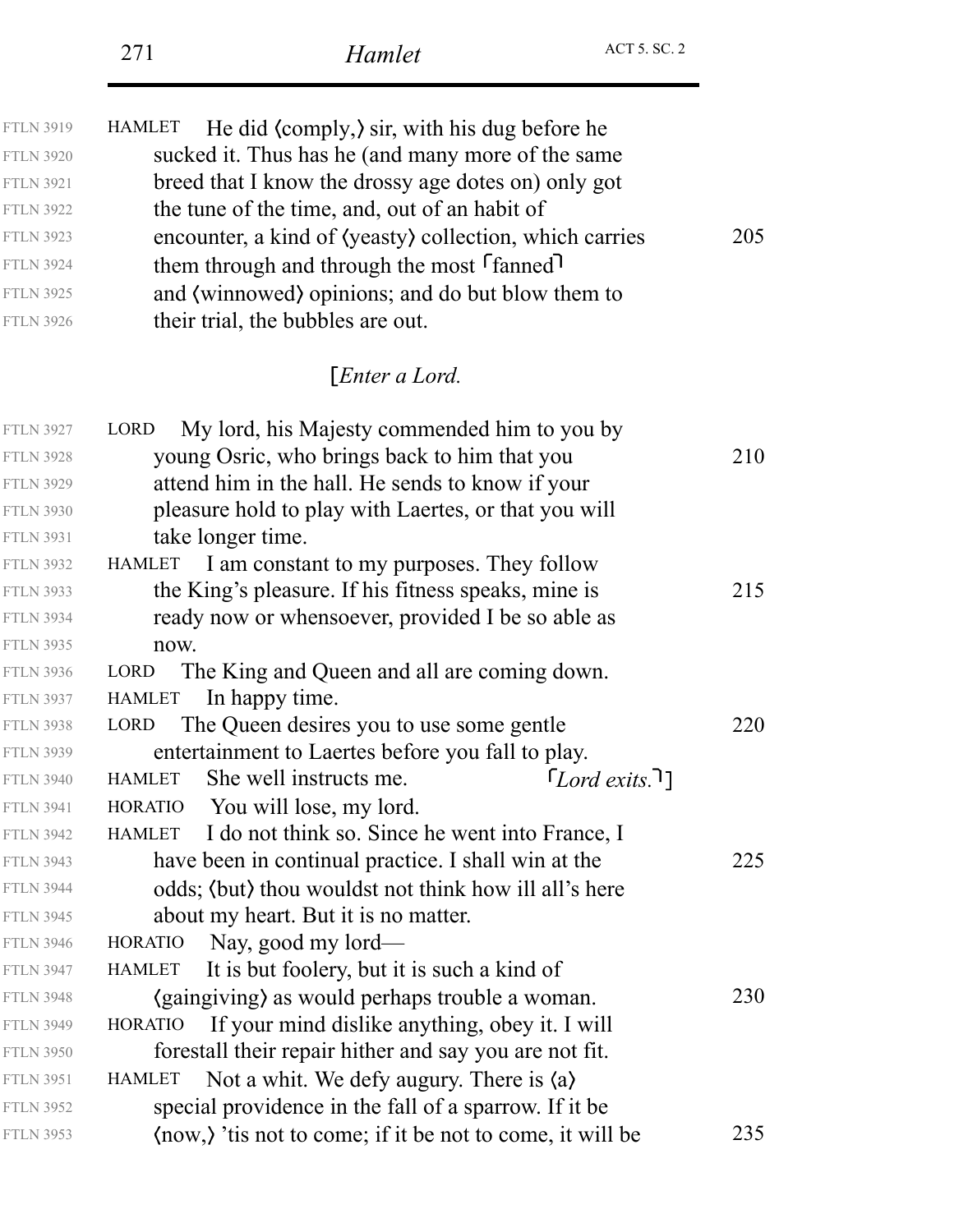| <b>FTLN 3954</b> | now; if it be not now, yet it (will) come. The                                                                            |     |
|------------------|---------------------------------------------------------------------------------------------------------------------------|-----|
| <b>FTLN 3955</b> | readiness is all. Since no man of aught he leaves                                                                         |     |
| <b>FTLN 3956</b> | knows, what is 't to leave betimes? Let be.                                                                               |     |
|                  |                                                                                                                           |     |
|                  | A table prepared. (Enter) Trumpets, Drums, and Officers<br>with cushions, King, Queen, $\lceil$ Osric, and all the state, |     |
|                  |                                                                                                                           |     |
|                  | foils, daggers, (flagons of wine,) and Laertes.                                                                           |     |
|                  | <b>KING</b>                                                                                                               |     |
| <b>FTLN 3957</b> | Come, Hamlet, come and take this hand from me.                                                                            |     |
|                  | $\lceil$ He puts Laertes' hand into Hamlet's.                                                                             |     |
|                  | HAMLET, <i>ro Laertes</i>                                                                                                 |     |
| <b>FTLN 3958</b> | Give me your pardon, sir. I have done you wrong;                                                                          | 240 |
| <b>FTLN 3959</b> | But pardon 't as you are a gentleman. This presence                                                                       |     |
| <b>FTLN 3960</b> | knows,                                                                                                                    |     |
| <b>FTLN 3961</b> | And you must needs have heard, how I am punished                                                                          |     |
| <b>FTLN 3962</b> | With a sore distraction. What I have done                                                                                 |     |
| <b>FTLN 3963</b> | That might your nature, honor, and exception                                                                              | 245 |
| <b>FTLN 3964</b> | Roughly awake, I here proclaim was madness.                                                                               |     |
| <b>FTLN 3965</b> | Was 't Hamlet wronged Laertes? Never Hamlet.                                                                              |     |
| <b>FTLN 3966</b> | If Hamlet from himself be ta'en away,                                                                                     |     |
| <b>FTLN 3967</b> | And when he's not himself does wrong Laertes,                                                                             |     |
| <b>FTLN 3968</b> | Then Hamlet does it not; Hamlet denies it.                                                                                | 250 |
| <b>FTLN 3969</b> | Who does it, then? His madness. If 't be so,                                                                              |     |
| <b>FTLN 3970</b> | Hamlet is of the faction that is wronged;                                                                                 |     |
| <b>FTLN 3971</b> | His madness is poor Hamlet's enemy.                                                                                       |     |
| <b>FTLN 3972</b> | (Sir, in this audience)                                                                                                   |     |
| <b>FTLN 3973</b> | Let my disclaiming from a purposed evil                                                                                   | 255 |
| <b>FTLN 3974</b> | Free me so far in your most generous thoughts                                                                             |     |
| <b>FTLN 3975</b> | That I have shot my arrow o'er the house                                                                                  |     |
| <b>FTLN 3976</b> | And hurt my brother.                                                                                                      |     |
| <b>FTLN 3977</b> | I am satisfied in nature,<br><b>LAERTES</b>                                                                               |     |
| <b>FTLN 3978</b> | Whose motive in this case should stir me most                                                                             | 260 |
| <b>FTLN 3979</b> | To my revenge; but in my terms of honor                                                                                   |     |
| <b>FTLN 3980</b> | I stand aloof and will no reconcilement                                                                                   |     |
| <b>FTLN 3981</b> | Till by some elder masters of known honor                                                                                 |     |
| <b>FTLN 3982</b> | I have a voice and precedent of peace                                                                                     |     |
| <b>FTLN 3983</b> | To (keep) my name ungored. But (till) that time                                                                           | 265 |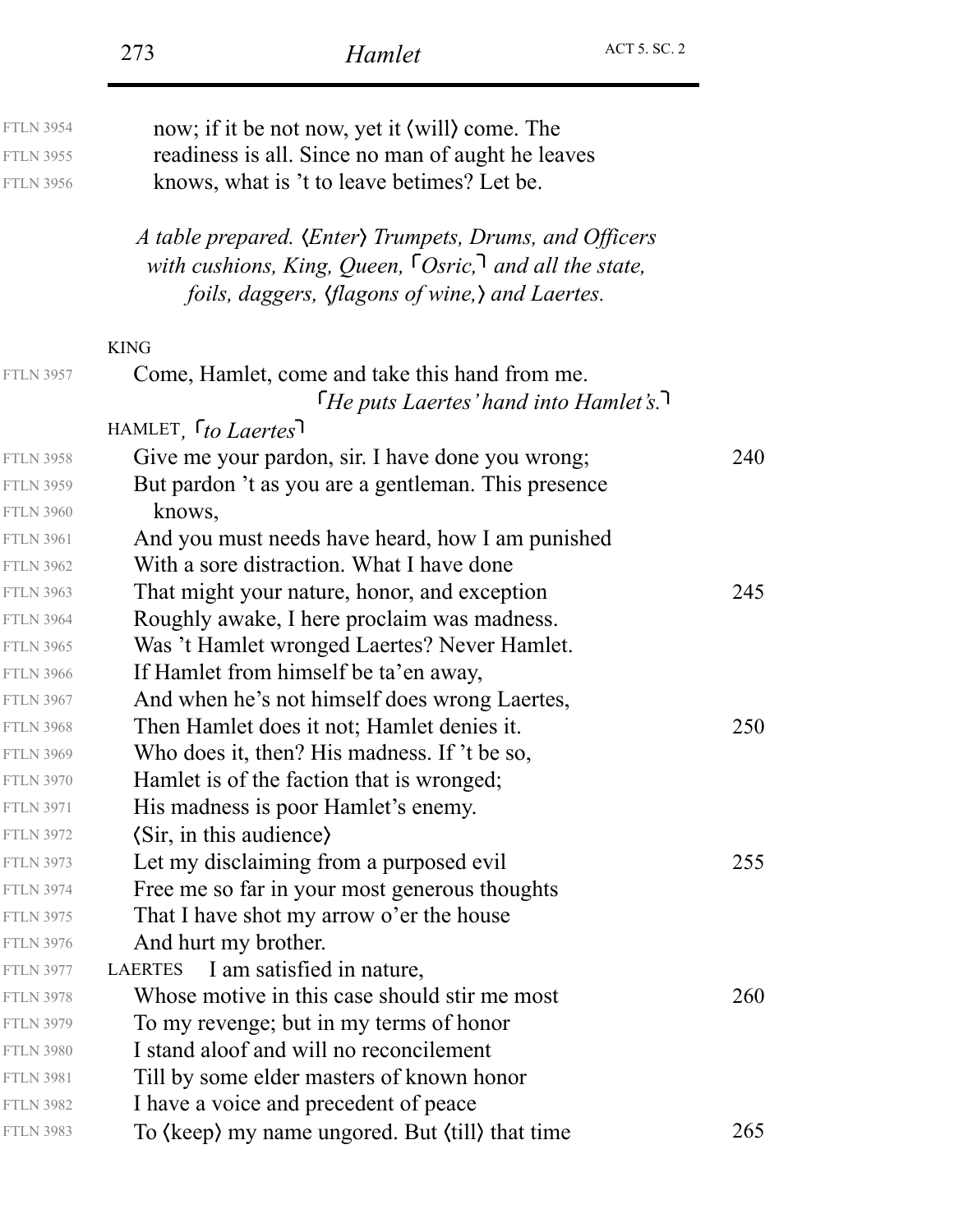| <b>FTLN 3984</b> | I do receive your offered love like love            |     |
|------------------|-----------------------------------------------------|-----|
| <b>FTLN 3985</b> | And will not wrong it.                              |     |
| <b>FTLN 3986</b> | I embrace it freely<br><b>HAMLET</b>                |     |
| <b>FTLN 3987</b> | And will this brothers' wager frankly play.—        |     |
| <b>FTLN 3988</b> | Give us the foils. (Come on.)                       | 270 |
| <b>FTLN 3989</b> | Come, one for me.<br><b>LAERTES</b>                 |     |
|                  | <b>HAMLET</b>                                       |     |
| <b>FTLN 3990</b> | I'll be your foil, Laertes; in mine ignorance       |     |
| <b>FTLN 3991</b> | Your skill shall, like a star i' th' darkest night, |     |
| <b>FTLN 3992</b> | Stick fiery off indeed.                             |     |
| <b>FTLN 3993</b> | You mock me, sir.<br><b>LAERTES</b>                 | 275 |
| <b>FTLN 3994</b> | No, by this hand.<br><b>HAMLET</b>                  |     |
|                  | <b>KING</b>                                         |     |
| <b>FTLN 3995</b> | Give them the foils, young Osric. Cousin Hamlet,    |     |
| <b>FTLN 3996</b> | You know the wager?                                 |     |
| <b>FTLN 3997</b> | Very well, my lord.<br><b>HAMLET</b>                |     |
| <b>FTLN 3998</b> | Your Grace has laid the odds o' th' weaker side.    | 280 |
|                  | <b>KING</b>                                         |     |
| <b>FTLN 3999</b> | I do not fear it; I have seen you both.             |     |
| <b>FTLN 4000</b> | But, since he is better, we have therefore odds.    |     |
|                  | <b>LAERTES</b>                                      |     |
| <b>FTLN 4001</b> | This is too heavy. Let me see another.              |     |
|                  | <b>HAMLET</b>                                       |     |
| <b>FTLN 4002</b> | This likes me well. These foils have all a length?  |     |
| <b>FTLN 4003</b> | Ay, my good lord.<br><b>OSRIC</b>                   | 285 |
|                  | $\langle$ <i>Prepare to play.</i> $\rangle$         |     |
|                  | <b>KING</b>                                         |     |
| <b>FTLN 4004</b> | Set me the stoups of wine upon that table.—         |     |
| <b>FTLN 4005</b> | If Hamlet give the first or second hit              |     |
| <b>FTLN 4006</b> | Or quit in answer of the third exchange,            |     |
| <b>FTLN 4007</b> | Let all the battlements their ordnance fire.        |     |
| <b>FTLN 4008</b> | The King shall drink to Hamlet's better breath,     | 290 |
| <b>FTLN 4009</b> | And in the cup an (union) shall he throw,           |     |
| <b>FTLN 4010</b> | Richer than that which four successive kings        |     |
| <b>FTLN 4011</b> | In Denmark's crown have worn. Give me the cups,     |     |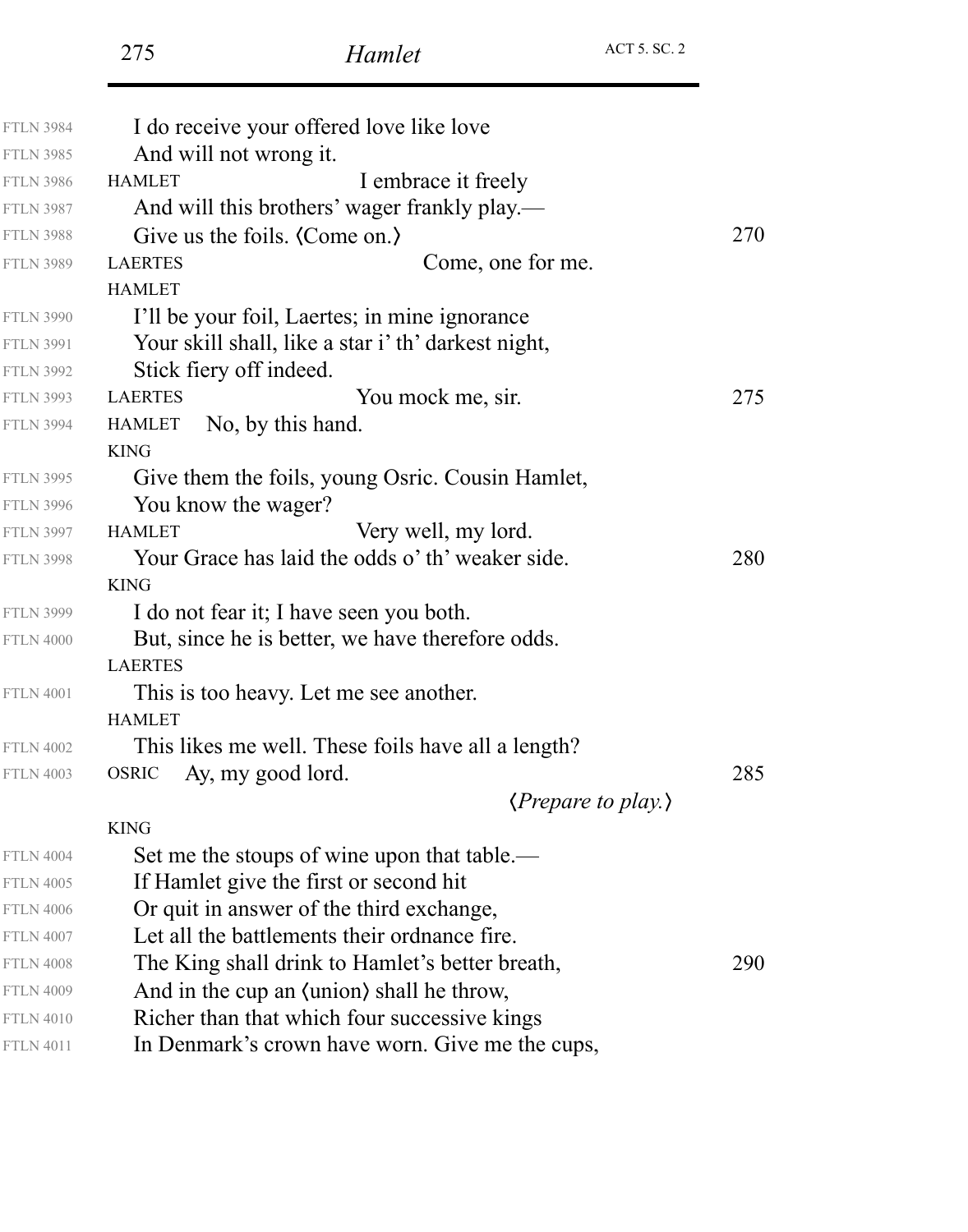| <b>FTLN 4012</b> | And let the kettle to the trumpet speak,                                 |     |  |
|------------------|--------------------------------------------------------------------------|-----|--|
| <b>FTLN 4013</b> | The trumpet to the cannoneer without,                                    |     |  |
| <b>FTLN 4014</b> | The cannons to the heavens, the heaven to earth,                         |     |  |
| <b>FTLN 4015</b> | "Now the King drinks to Hamlet." Come, begin.                            |     |  |
| <b>FTLN 4016</b> | And you, the judges, bear a wary eye.                                    |     |  |
|                  | Trumpets the while.                                                      |     |  |
| <b>FTLN 4017</b> | Come on, sir.<br><b>HAMLET</b>                                           |     |  |
| <b>FTLN 4018</b> | Come, my lord.<br><b>LAERTES</b><br>$\langle They \, play. \rangle$      | 300 |  |
| <b>FTLN 4019</b> | One.<br><b>HAMLET</b>                                                    |     |  |
| <b>FTLN 4020</b> | No.<br><b>LAERTES</b>                                                    |     |  |
| <b>FTLN 4021</b> | Judgment!<br><b>HAMLET</b>                                               |     |  |
| <b>FTLN 4022</b> | A hit, a very palpable hit.<br>OSRIC                                     |     |  |
| <b>FTLN 4023</b> | Well, again.<br><b>LAERTES</b>                                           | 305 |  |
|                  | <b>KING</b>                                                              |     |  |
| <b>FTLN 4024</b> | Stay, give me drink.—Hamlet, this pearl is thine.                        |     |  |
| <b>FTLN 4025</b> | Here's to thy health.                                                    |     |  |
|                  | $\mathsf{H}$ He drinks and then drops the pearl in the cup. $\mathsf{H}$ |     |  |
|                  | Drum, trumpets, and shot.                                                |     |  |
| <b>FTLN 4026</b> | Give him the cup.                                                        |     |  |
|                  | <b>HAMLET</b>                                                            |     |  |
| <b>FTLN 4027</b> | I'll play this bout first. Set it by awhile.                             |     |  |
| <b>FTLN 4028</b> | Come. <i>They play</i> . <sup>7</sup> Another hit. What say you?         | 310 |  |
|                  | <b>LAERTES</b>                                                           |     |  |
| <b>FTLN 4029</b> | (A touch, a touch.) I do confess 't.                                     |     |  |
|                  | <b>KING</b>                                                              |     |  |
| <b>FTLN 4030</b> | Our son shall win.                                                       |     |  |
| <b>FTLN 4031</b> | He's fat and scant of breath.—<br><b>QUEEN</b>                           |     |  |
| <b>FTLN 4032</b> | Here, Hamlet, take my napkin; rub thy brows.                             |     |  |
| <b>FTLN 4033</b> | The Queen carouses to thy fortune, Hamlet.                               | 315 |  |
|                  | <i>She lifts the cup.</i>                                                |     |  |
| <b>FTLN 4034</b> | Good madam.<br><b>HAMLET</b>                                             |     |  |
| <b>FTLN 4035</b> | Gertrude, do not drink.<br><b>KING</b>                                   |     |  |
|                  | <b>QUEEN</b>                                                             |     |  |
| <b>FTLN 4036</b> | $\lceil$ She drinks.<br>I will, my lord; I pray you pardon me.           |     |  |
|                  | KING, $\lceil \text{aside} \rceil$                                       |     |  |
| <b>FTLN 4037</b> | It is the poisoned cup. It is too late.                                  |     |  |
|                  |                                                                          |     |  |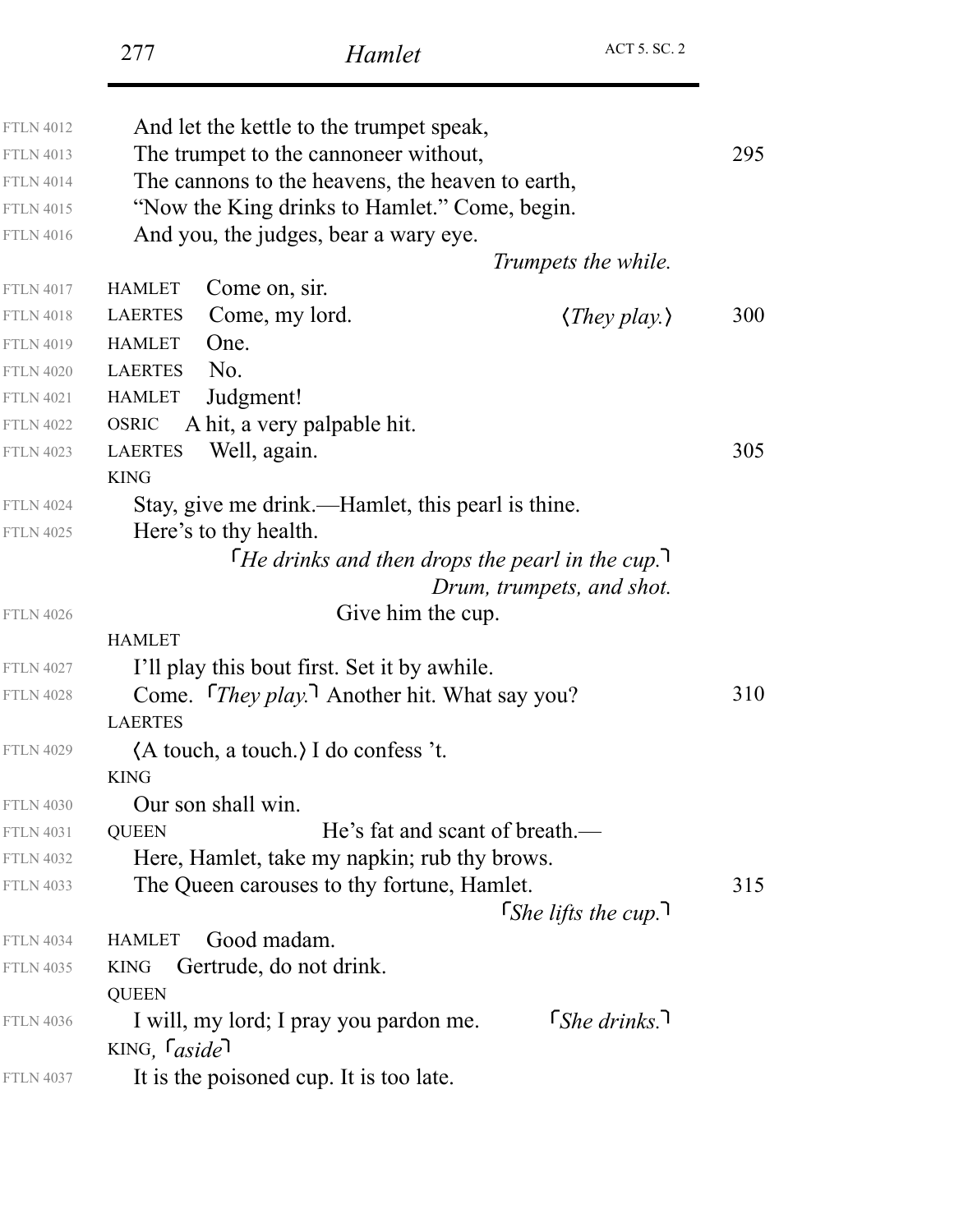|                  | <b>HAMLET</b>                                                    |     |
|------------------|------------------------------------------------------------------|-----|
| <b>FTLN 4038</b> | I dare not drink yet, madam—by and by.                           | 320 |
| <b>FTLN 4039</b> | Come, let me wipe thy face.<br>QUEEN                             |     |
|                  | LAERTES, <i>ro Claudius</i>                                      |     |
| <b>FTLN 4040</b> | My lord, I'll hit him now.                                       |     |
| <b>FTLN 4041</b> | I do not think 't.<br><b>KING</b>                                |     |
|                  | LAERTES, $\lceil \text{aside} \rceil$                            |     |
| <b>FTLN 4042</b> | And yet it is almost against my conscience.                      |     |
|                  | <b>HAMLET</b>                                                    |     |
| <b>FTLN 4043</b> | Come, for the third, Laertes. You do but dally.                  | 325 |
| <b>FTLN 4044</b> | I pray you pass with your best violence.                         |     |
| <b>FTLN 4045</b> | I am (afeard) you make a wanton of me.                           |     |
| <b>FTLN 4046</b> | Say you so? Come on.<br><b>LAERTES</b><br>$\langle Play.\rangle$ |     |
| <b>FTLN 4047</b> | OSRIC Nothing neither way.                                       |     |
| <b>FTLN 4048</b> | Have at you now!<br><b>LAERTES</b>                               | 330 |
|                  | Laertes wounds Hamlet. Then (in scuffling they change            |     |
|                  | rapiers,) and Hamlet wounds Laertes.                             |     |
| <b>FTLN 4049</b> | Part them. They are incensed.<br><b>KING</b>                     |     |
| <b>FTLN 4050</b> | Nay, come again.<br><b>HAMLET</b>                                |     |
|                  | $\lceil$ The Queen falls.                                        |     |
| <b>FTLN 4051</b> | Look to the Queen there, ho!<br><b>OSRIC</b>                     |     |
|                  | <b>HORATIO</b>                                                   |     |
| <b>FTLN 4052</b> | They bleed on both sides.—How is it, my lord?                    |     |
| <b>FTLN 4053</b> | OSRIC How is 't, Laertes?                                        | 335 |
|                  | <b>LAERTES</b>                                                   |     |
| <b>FTLN 4054</b> | Why as a woodcock to mine own springe, Osric.                    |     |
|                  | $\lceil$ He falls. $\lceil$                                      |     |
| <b>FTLN 4055</b> | I am justly killed with mine own treachery.                      |     |
|                  | <b>HAMLET</b>                                                    |     |
| <b>FTLN 4056</b> | How does the Queen?                                              |     |
| <b>FTLN 4057</b> | She swoons to see them bleed.<br><b>KING</b>                     |     |
|                  | <b>QUEEN</b>                                                     |     |
| <b>FTLN 4058</b> | No, no, the drink, the drink! O, my dear Hamlet!                 | 340 |
| <b>FTLN 4059</b> | $\lceil$ She dies.<br>The drink, the drink! I am poisoned.       |     |
|                  | <b>HAMLET</b>                                                    |     |
| <b>FTLN 4060</b> | $\lceil$ Osric exits.<br>O villainy! Ho! Let the door be locked. |     |
| <b>FTLN 4061</b> | Treachery! Seek it out.                                          |     |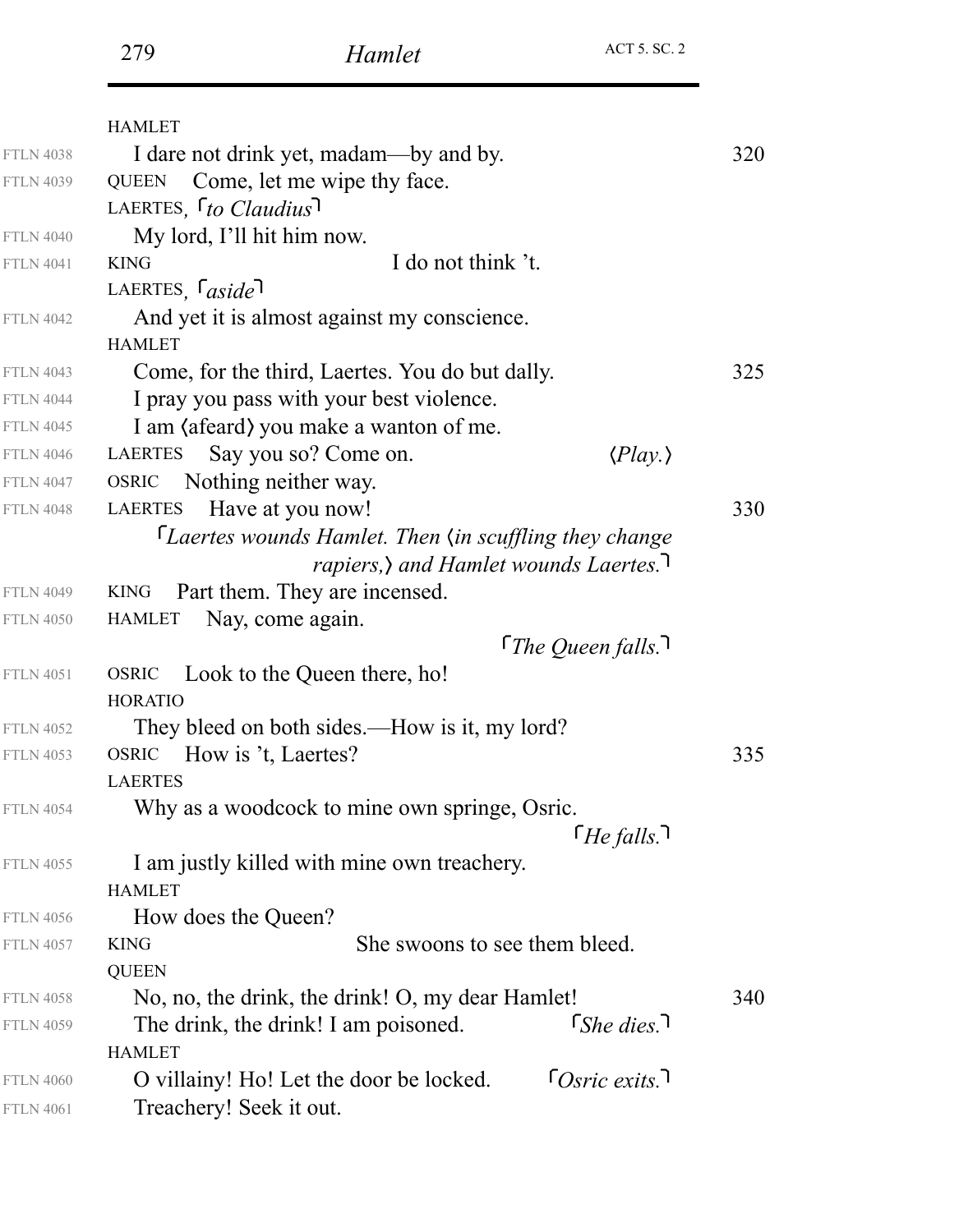|                  | <b>LAERTES</b>                                                 |     |
|------------------|----------------------------------------------------------------|-----|
| <b>FTLN 4062</b> | It is here, Hamlet. (Hamlet,) thou art slain.                  |     |
| <b>FTLN 4063</b> | No med'cine in the world can do thee good.                     | 345 |
| <b>FTLN 4064</b> | In thee there is not half an hour's life.                      |     |
| <b>FTLN 4065</b> | The treacherous instrument is in $\langle$ thy $\rangle$ hand, |     |
| <b>FTLN 4066</b> | Unbated and envenomed. The foul practice                       |     |
| <b>FTLN 4067</b> | Hath turned itself on me. Lo, here I lie,                      |     |
| <b>FTLN 4068</b> | Never to rise again. Thy mother's poisoned.                    | 350 |
| <b>FTLN 4069</b> | I can no more. The King, the King's to blame.                  |     |
|                  | <b>HAMLET</b>                                                  |     |
| <b>FTLN 4070</b> | The point envenomed too! Then, venom, to thy                   |     |
| <b>FTLN 4071</b> | work.<br>$\langle Hurts\ the\ King.\rangle$                    |     |
| <b>FTLN 4072</b> | Treason, treason!<br>ALL                                       |     |
|                  | <b>KING</b>                                                    |     |
| <b>FTLN 4073</b> | O, yet defend me, friends! I am but hurt.                      | 355 |
|                  | <b>HAMLET</b>                                                  |     |
| <b>FTLN 4074</b> | Here, thou incestuous, (murd'rous,) damned Dane,               |     |
| <b>FTLN 4075</b> | Drink off this potion. Is (thy union) here?                    |     |
|                  | $\Gamma$ Forcing him to drink the poison.                      |     |
| <b>FTLN 4076</b> | Follow my mother.<br>$\langle King \text{ dies.} \rangle$      |     |
| <b>FTLN 4077</b> | He is justly served.<br><b>LAERTES</b>                         |     |
| <b>FTLN 4078</b> | It is a poison tempered by himself.                            | 360 |
| <b>FTLN 4079</b> | Exchange forgiveness with me, noble Hamlet.                    |     |
| <b>FTLN 4080</b> | Mine and my father's death come not upon thee,                 |     |
| <b>FTLN 4081</b> | Nor thine on me.<br>$\langle Dies. \rangle$                    |     |
|                  | <b>HAMLET</b>                                                  |     |
| <b>FTLN 4082</b> | Heaven make thee free of it. I follow thee.—                   |     |
| <b>FTLN 4083</b> | I am dead, Horatio.—Wretched queen, adieu.—                    | 365 |
| <b>FTLN 4084</b> | You that look pale and tremble at this chance,                 |     |
| <b>FTLN 4085</b> | That are but mutes or audience to this act,                    |     |
| <b>FTLN 4086</b> | Had I but time (as this fell sergeant, Death,                  |     |
| <b>FTLN 4087</b> | Is strict in his arrest), O, I could tell you—                 |     |
| <b>FTLN 4088</b> | But let it be.—Horatio, I am dead.                             | 370 |
| <b>FTLN 4089</b> | Thou livest; report me and my cause aright                     |     |
| <b>FTLN 4090</b> | To the unsatisfied.                                            |     |
| <b>FTLN 4091</b> | Never believe it.<br><b>HORATIO</b>                            |     |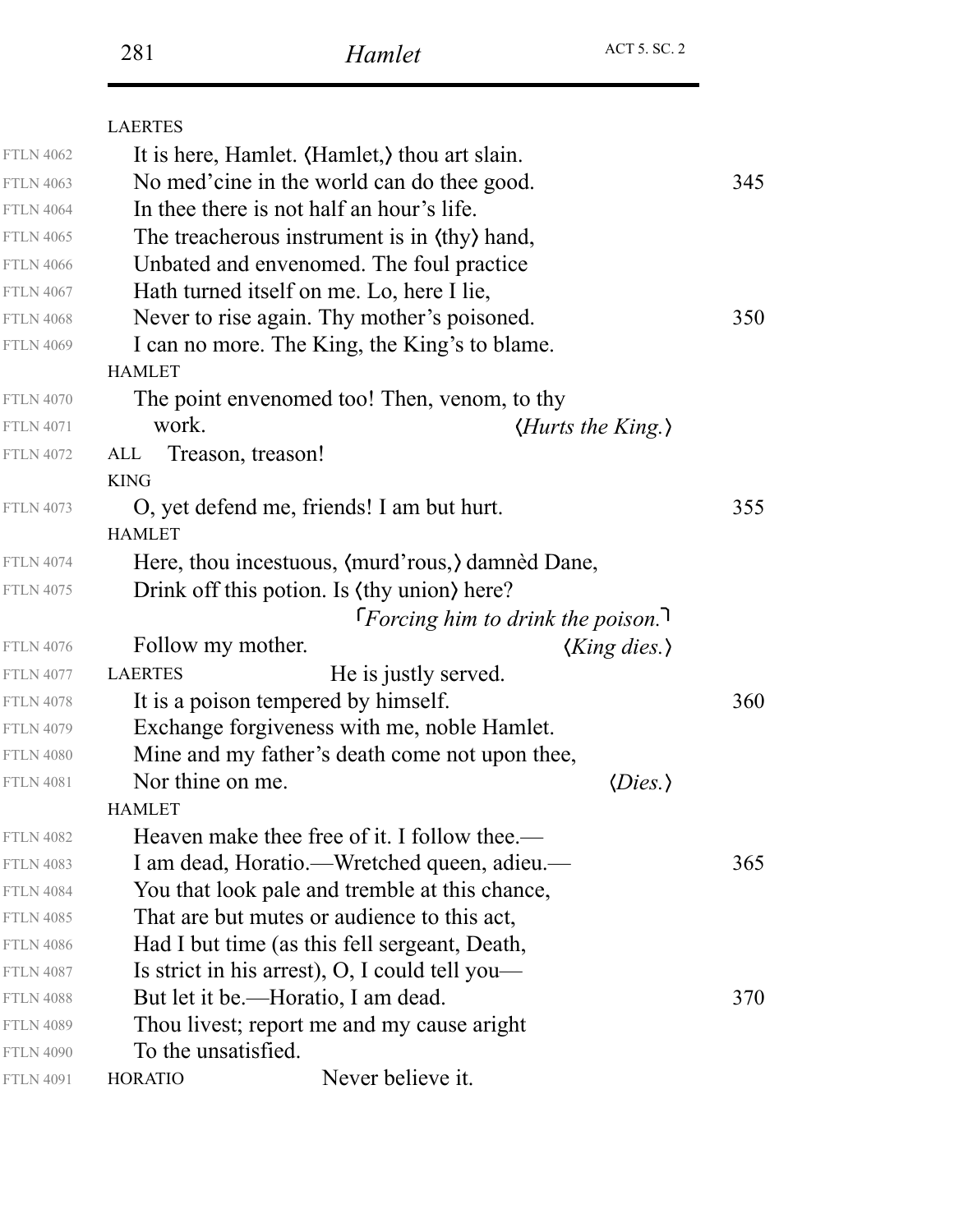| <b>FTLN 4092</b> | I am more an antique Roman than a Dane.                    |                                                                |     |
|------------------|------------------------------------------------------------|----------------------------------------------------------------|-----|
| <b>FTLN 4093</b> | Here's yet some liquor left. $\int$ $He$ picks up the cup. |                                                                | 375 |
| <b>FTLN 4094</b> | <b>HAMLET</b>                                              | As thou 'rt a man,                                             |     |
| <b>FTLN 4095</b> | Give me the cup. Let go! By heaven, I'll ha 't.            |                                                                |     |
| <b>FTLN 4096</b> | O God, Horatio, what a wounded name,                       |                                                                |     |
| <b>FTLN 4097</b> | Things standing thus unknown, shall I leave behind         |                                                                |     |
| <b>FTLN 4098</b> | me!                                                        |                                                                | 380 |
| <b>FTLN 4099</b> | If thou didst ever hold me in thy heart,                   |                                                                |     |
| <b>FTLN 4100</b> | Absent thee from felicity awhile                           |                                                                |     |
| <b>FTLN 4101</b> | And in this harsh world draw thy breath in pain            |                                                                |     |
| <b>FTLN 4102</b> | To tell my story.                                          |                                                                |     |
|                  |                                                            | A march afar off $\langle$ and $\lceil$ shot $\rceil$ within.) |     |
| <b>FTLN 4103</b> |                                                            | What warlike noise is this?                                    | 385 |
|                  | <i>Enter Osric.</i>                                        |                                                                |     |
|                  | <b>OSRIC</b>                                               |                                                                |     |

| Young Fortinbras, with conquest come from Poland,       |                                                                               |
|---------------------------------------------------------|-------------------------------------------------------------------------------|
| To th' ambassadors of England gives                     |                                                                               |
| This warlike volley.                                    |                                                                               |
| O, I die, Horatio!<br><b>HAMLET</b>                     |                                                                               |
| The potent poison quite o'ercrows my spirit.            | 390                                                                           |
| I cannot live to hear the news from England.            |                                                                               |
| But I do prophesy th' election lights                   |                                                                               |
| On Fortinbras; he has my dying voice.                   |                                                                               |
| So tell him, with th' occurrents, more and less,        |                                                                               |
| Which have solicited—the rest is silence.               | 395                                                                           |
| $\langle 0, 0, 0, 0 \rangle$<br>$\langle Dies. \rangle$ |                                                                               |
| <b>HORATIO</b>                                          |                                                                               |
| Now cracks a noble heart. Good night, sweet prince,     |                                                                               |
| And flights of angels sing thee to thy rest.            |                                                                               |
| $\lceil_{March\ within}\rceil$                          |                                                                               |
| Why does the drum come hither?                          |                                                                               |
|                                                         |                                                                               |
| Drum, Colors, and Attendants.)                          |                                                                               |
|                                                         | Enter Fortinbras with the <sup>F</sup> English <sup>1</sup> Ambassadors (with |

| <b>FTLN 4118</b> | <b>FORTINBRAS</b> | Where is this sight? | 400 |
|------------------|-------------------|----------------------|-----|
|------------------|-------------------|----------------------|-----|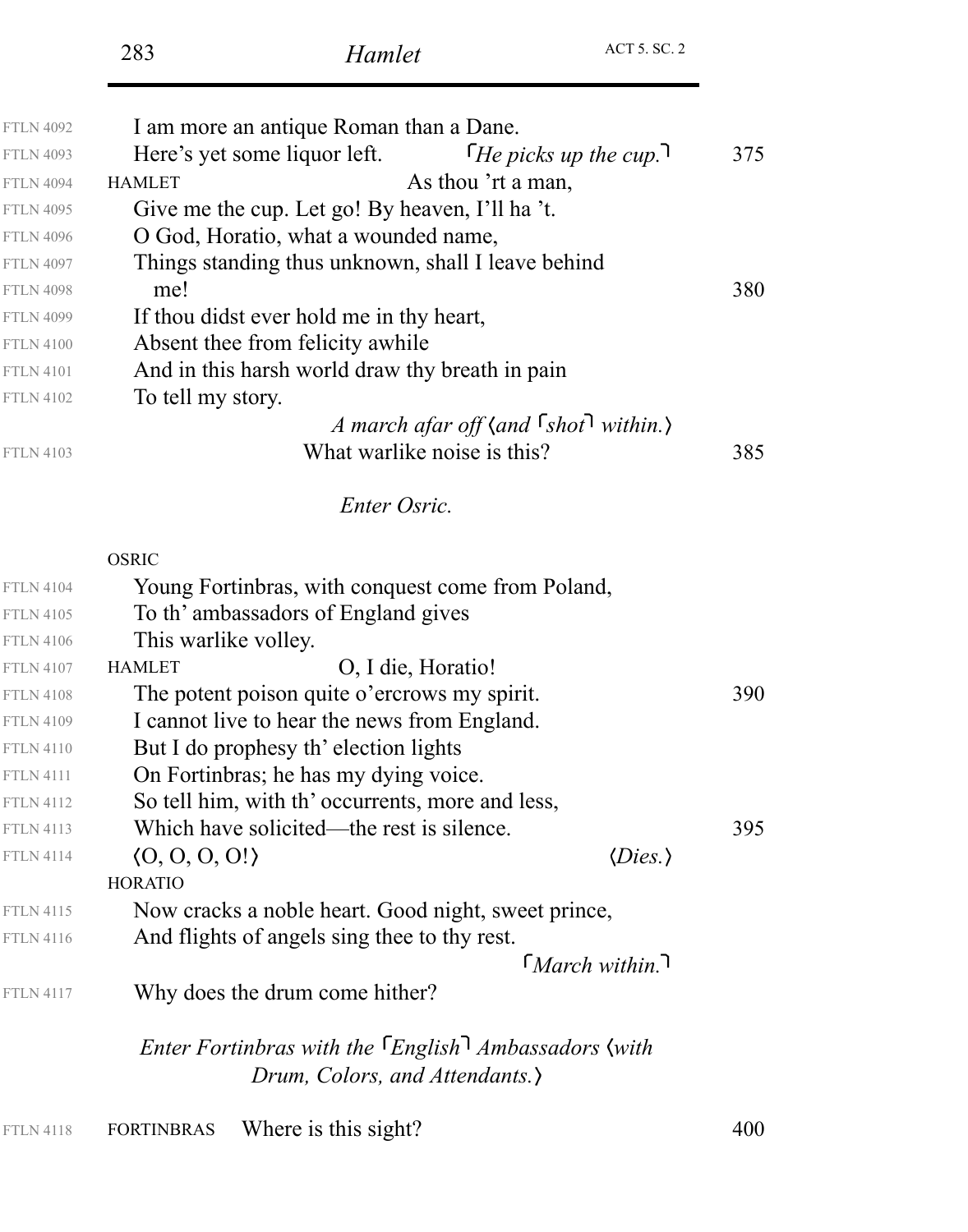| <b>FTLN 4119</b> | What is it you would see?<br><b>HORATIO</b>                          |     |
|------------------|----------------------------------------------------------------------|-----|
| <b>FTLN 4120</b> | If aught of woe or wonder, cease your search.                        |     |
|                  | <b>FORTINBRAS</b>                                                    |     |
| <b>FTLN 4121</b> | This quarry cries on havoc. O proud Death,                           |     |
| <b>FTLN 4122</b> | What feast is toward in thine eternal cell                           |     |
| <b>FTLN 4123</b> | That thou so many princes at a shot                                  | 405 |
| <b>FTLN 4124</b> | So bloodily hast struck?                                             |     |
| <b>FTLN 4125</b> | <b>AMBASSADOR</b><br>The sight is dismal,                            |     |
| <b>FTLN 4126</b> | And our affairs from England come too late.                          |     |
| <b>FTLN 4127</b> | The ears are senseless that should give us hearing                   |     |
| <b>FTLN 4128</b> | To tell him his commandment is fulfilled,                            | 410 |
| <b>FTLN 4129</b> | That Rosencrantz and Guildenstern are dead.                          |     |
| <b>FTLN 4130</b> | Where should we have our thanks?                                     |     |
| <b>FTLN 4131</b> | Not from his<br><b>HORATIO</b>                                       |     |
| <b>FTLN 4132</b> | mouth,                                                               |     |
| <b>FTLN 4133</b> | Had it th' ability of life to thank you.                             | 415 |
| <b>FTLN 4134</b> | He never gave commandment for their death.                           |     |
| <b>FTLN 4135</b> | But since, so jump upon this bloody question,                        |     |
| <b>FTLN 4136</b> | You from the Polack wars, and you from England,                      |     |
| <b>FTLN 4137</b> | Are here arrived, give order that these bodies                       |     |
| <b>FTLN 4138</b> | High on a stage be placed to the view,                               | 420 |
| <b>FTLN 4139</b> | And let me speak to $\langle \text{th'} \rangle$ yet unknowing world |     |
| <b>FTLN 4140</b> | How these things came about. So shall you hear                       |     |
| <b>FTLN 4141</b> | Of carnal, bloody, and unnatural acts,                               |     |
| <b>FTLN 4142</b> | Of accidental judgments, casual slaughters,                          |     |
| <b>FTLN 4143</b> | Of deaths put on by cunning and (forced) cause,                      | 425 |
| <b>FTLN 4144</b> | And, in this upshot, purposes mistook                                |     |
| <b>FTLN 4145</b> | Fall'n on th' inventors' heads. All this can I                       |     |
| <b>FTLN 4146</b> | Truly deliver.                                                       |     |
| <b>FTLN 4147</b> | <b>FORTINBRAS</b><br>Let us haste to hear it                         |     |
| <b>FTLN 4148</b> | And call the noblest to the audience.                                | 430 |
| <b>FTLN 4149</b> | For me, with sorrow I embrace my fortune.                            |     |
| <b>FTLN 4150</b> | I have some rights of memory in this kingdom,                        |     |
| <b>FTLN 4151</b> | Which now to claim my vantage doth invite me.                        |     |
|                  | <b>HORATIO</b>                                                       |     |
| <b>FTLN 4152</b> | Of that I shall have also cause to speak,                            |     |